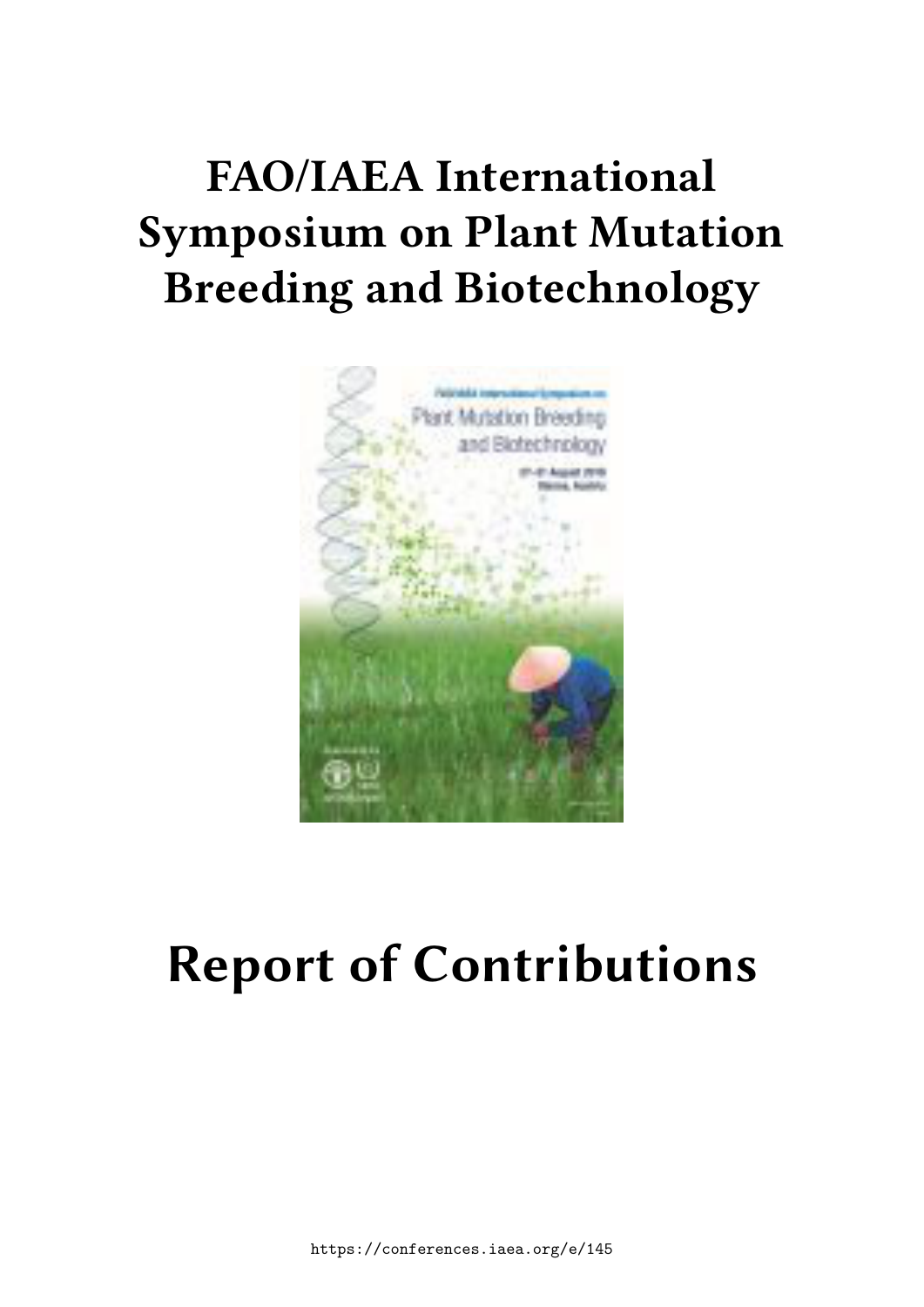**Contribution ID: 0** Type: **Oral** 

# **USING THE IONIZING RADIATION FOR IMPROVING THE DEVELOPMENT AND YIELD OF AGRICULTURAL CROPS**

Agricultural production is confronted with multifaceted challenges from global climate change. There is now an overwhelming evidence that "business as usual" for crop development will be insufficient to adapt crops to meet the expanding global agricultural demand. Irradiation of seeds can increase field germination, stimulate growth and development of the plants, as well as increase their resistance to unfavourable environmental conditions. In our experiments it was shown that increased size of seedlings after irradiation with stimulating doses was due to the enhancing pace of development rather than an earlier germination. In a study of the activity of the enzymes involved, most of the enzymes showed increased activity in the range of doses that cause stimulation of seedlings development. It was shown that phytohormones were actively involved in the acceleration of the plant development after irradiation of the seeds within the stimulating dose range. Moreover, γ-irradiation of barley seeds significantly influenced the development of the plants during the growing season. After irradiation with stimulating doses during the 4-years field study we observed a reduction in the duration of the initial stages of ontogeny; the phase of full ripeness started on 5-7 days earlier than in the controls. The manifestation of the effect of irradiation depends on the conditions in which the plants develop. During the dry 2014 season plants originated from the irradiated seeds showed an increase in the number of productive stems, which led to an increase in yield by 34-38%; during optimal 2015 season an increase in the number of grains per spike caused an increase in yield by 8-29%. Therefore, our field study has shown that at least some hormetic effects can occur in the field with sufficient regularity and predictability for a practical use. A more complete understanding of underlying mechanisms of hormesis is needed to exploit its potential benefits in crop production.

#### **Country or International Organization**

Russia

**Primary author:** Prof. GERAS'KIN, Stanislav (Russian Institute of Radiology and Agroecology)

**Co-authors:** Dr VOLKOVA, Polina (Russian Institute of radiology and Agroecology); Mr CHURYUKIN, Roman (Russia); Mrs BITARISHVILI, Sofiya (Russian Institute of radiology and Agroecology)

Presenter: Prof. GERAS'KIN, Stanislav (Russian Institute of Radiology and Agroecology)

**Track Classification:** New challenges and technologies in plant genomics and breeding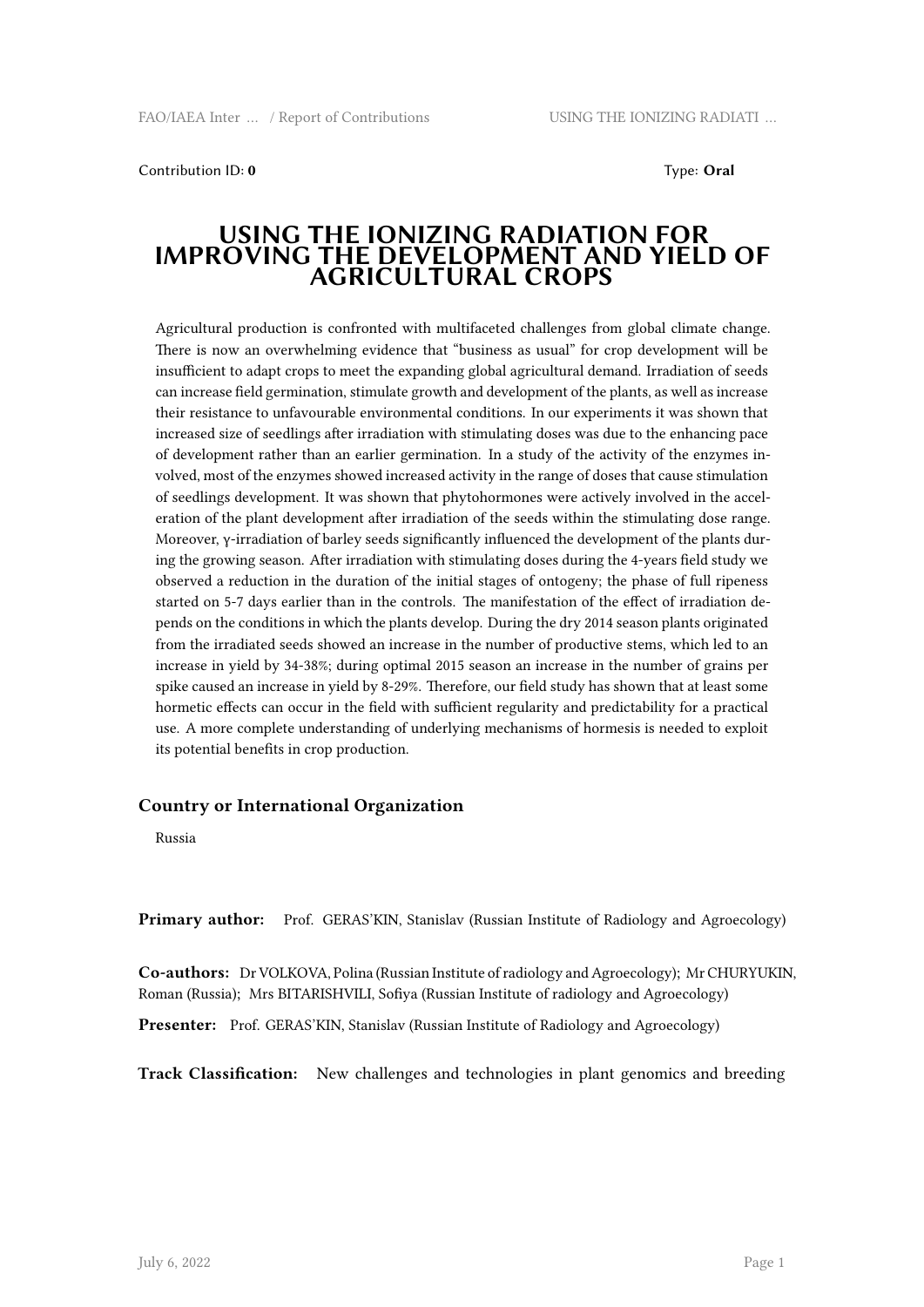Contribution ID: **1** Type: **Poster**

# **RADIATION EXPOSURE OF BARLEY SEEDS CAN IMPROVE PLANTS' DEVELOPMENT**

Identification of mechanisms of plant adaptive response to weak external radiation exposure is a complex and interesting problem that might need consideration in plant biology. Such responses include the effect of radiation hormesis which is the stimulating effect of low doses of ionizing radiation. The reactions of barley seeds in terms of the root and sprout lengths, the germination rate and the root mass variation were studied after γ-irradiation with doses in the range of 2-50 Gy. The dose range in which plants' growth stimulation appear to occur was identified as being between 16 and 20 Gy. It was shown that increased size of seedlings after irradiation with stimulating doses was due to the enhancing pace of development rather than an earlier germination. The activity of most of the enzymes involved in plant germination and early growth notably increased within the range of doses that cause stimulation of seedlings development. The dose rate, the quality of seeds, their moisture and the time interval between irradiation and initiation of germination has a major influence on the manifestation of the effects of radiation. The experimental data were significantly better explained by mathematical models that consider the hormetic effect. It was shown that irradiation of seeds significantly influenced the development of plants throughout the vegetative period. The duration of the initial stages of ontogenesis was shortened, and the phase of full ripeness came on 5-7 days earlier than in the control. Various agronomic traits such as, the length of the stems, the weight of 1000 grains, the number of grains per ear, the number of productive stems, the weight of straw and ears showed notable increase. Our study showed that the dependence of traits, including economically important traits on the dose of γ-irradiation of seeds may be significantly better described by models that ponder the effects of hormesis. It was shown that realization of the effect of hormesis specifically depends on the conditions in which the plants developed.

#### **Country or International Organization**

Russia

#### **Primary author:** Mr CHURYUKIN, Roman (Russia)

**Co-authors:** Dr VOLKOVA, Polina (Russian Institute of Radiology and Agroecology); Prof. GERAS'KIN, Stanislav (Russian Institute of Radiology and Agroecology)

**Presenter:** Mr CHURYUKIN, Roman (Russia)

**Track Classification:** New challenges and technologies in plant genomics and breeding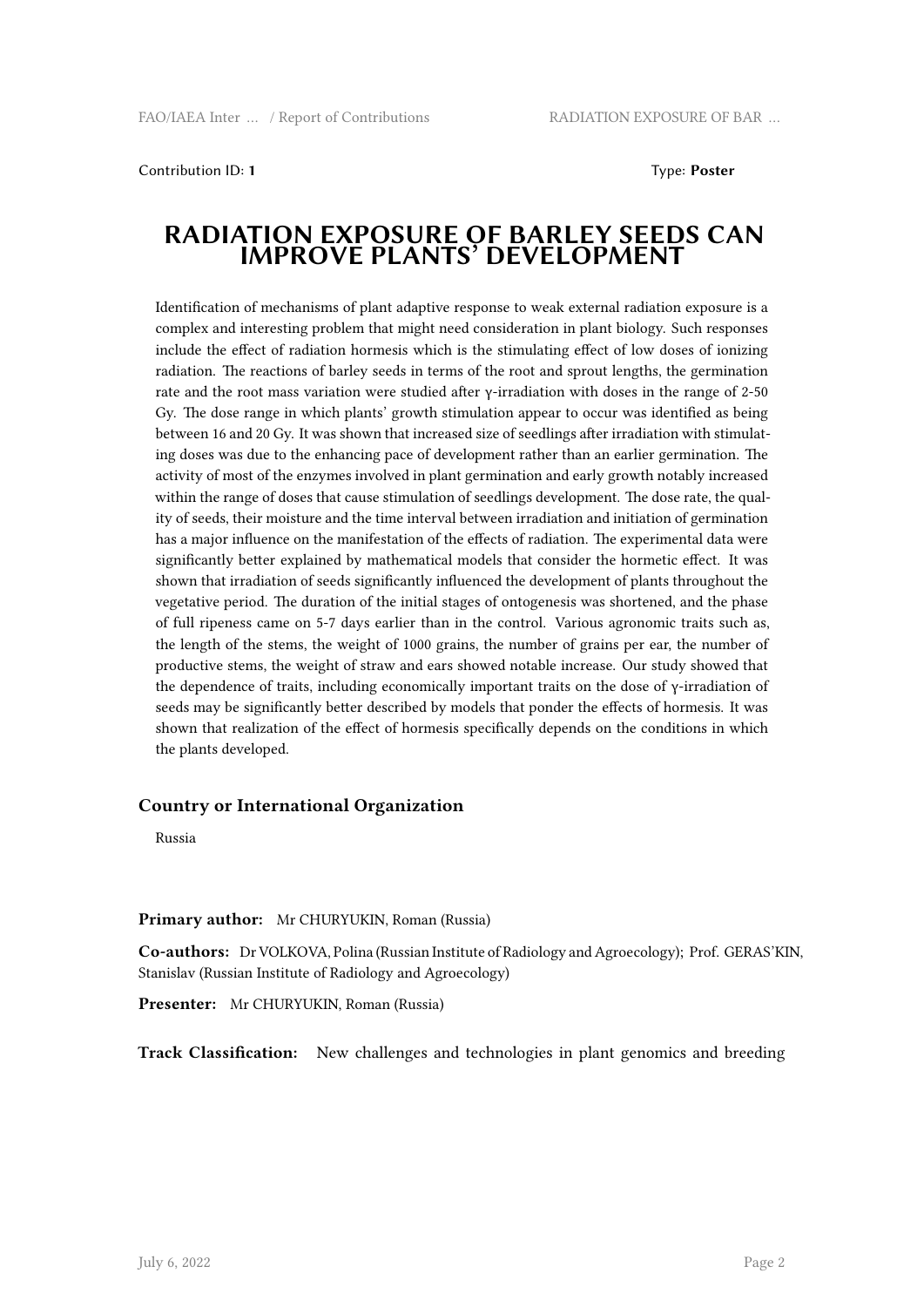**Contribution ID: 2** Type: **Poster** 

# **INDUCED MUTAGENESIS IN PHASEOLUS VULGARIS L. USING GAMMA RAY AND DETECTION OF DNA POLYMORPHISM THROUGH RANDOM AMPLIFIED POLYMORPHIC DNA (RAPD) MOLECULAR MARKERS**

Background

Phaseolus vulgaris L. is a valuable and highly nutritious food legume and highly underutilized in Nigeria as a result of prolong cooking time, low yield and anti-nutritional factors. Methodology

7 doses (control, 25Gy, 50Gy, 100Gy, 150Gy, 200Gy, 250Gy) of gamma ray was induced using the gamma facility at the NIRPR, to evaluate its effect on morphological and yield-related traits of P. vulgaris varieties (Bokkos and Sardauna) and to identify polymorphism through Random Amplified Polymorphic DNA (RAPD) marker.

Results

Improved germination was observed in treated plants (25Gy to 250Gy) in both varieties. There was observed increase in the number of branches, pod length, pod width and number of seeds per pod in the Bokkos variety at 25 to 50Gy. While the Sardauna variety had some observed improvement (25 to 100Gy) in traits namely, plant height, number of branches, number of pods per plant, number of seeds per plant. Flowering and maturity in both varieties were earlier than the control at 200Gy and 250Gy doses. For molecular analysis, of the 12 primers screened, 8 were polymorphic with Primer OPB09 producing the maximum number of bands. Primer OPB01, OPB09, OPB07 and OPT01 showed unique (new) bands in 25Gy, 50Gy, 200Gy and 250Gy of both varieties. In the dendogram constructed based on the genetic similarity coefficient, the mutants were grouped into four clusters. The treated plants showing their differences in morphological and yield-related traits also showed polymorphism in PCR profile amplified by RAPD marker. Conclusion

Genetic variation was observed among the treated plants and their controls in both varieties. Further research on these mutants can lead to the development of elite line or parent donors for cross breeding to obtain hybrids with improved and better morpho-agronomic characteristics for crop improvement.

## **Country or International Organization**

Nigeria

**Primary author:** Ms TOGE, Christal (Sheda Science and Technology Complex, Abuja)

**Co-author:** Dr ADESOYE, Adenubi (University of Ibadan)

**Presenter:** Ms TOGE, Christal (Sheda Science and Technology Complex, Abuja)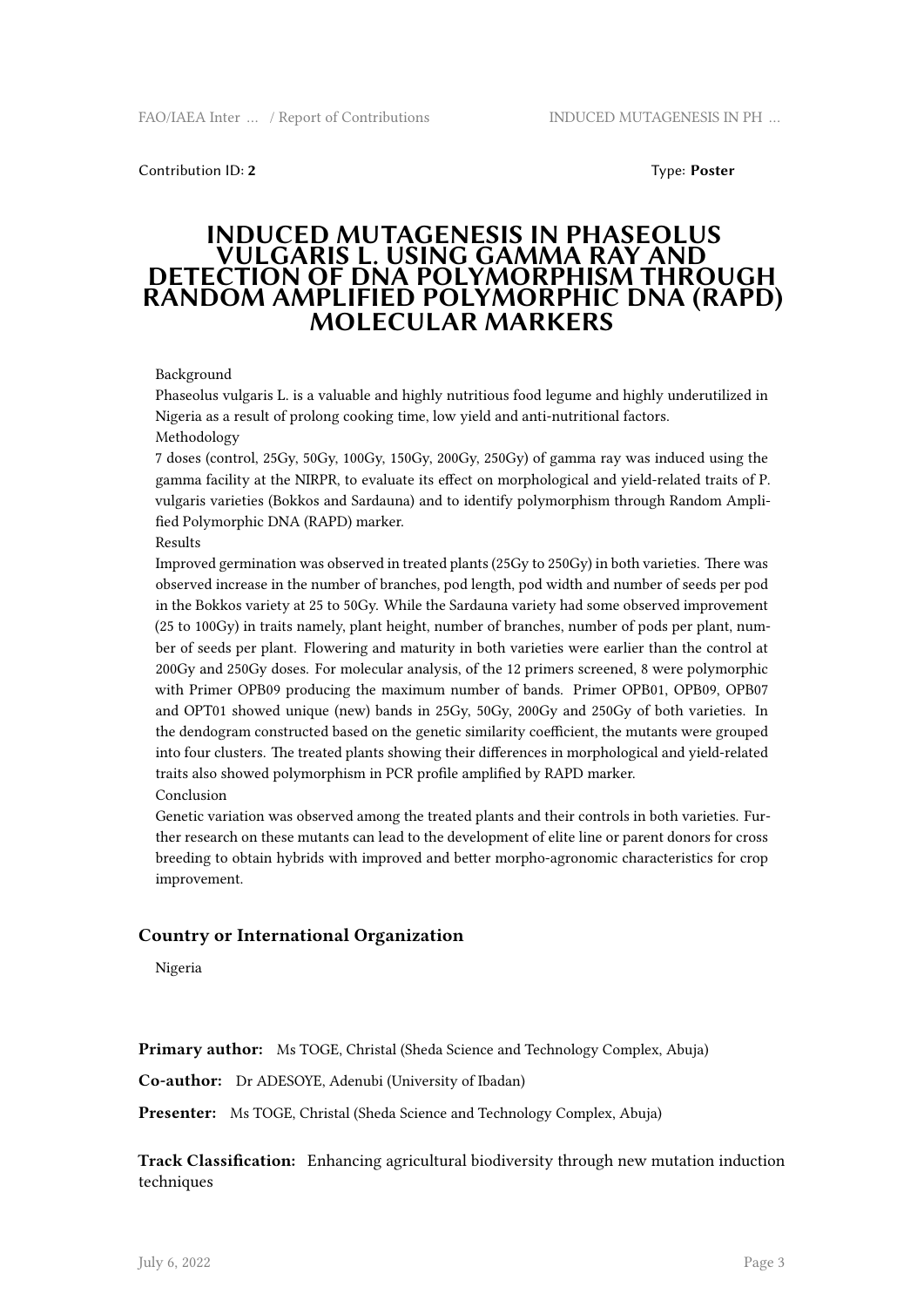Contribution ID: **3** Type: **Oral**

# **RADIOSENSITIVITY AND PRELIMINARY RESULTS IN MUTATION BREEDING OF 'AMASAYA' APPLE CULTIVAR**

Mutation breeding technique is an efficient way to create new genotypes. Gamma-ray induced mutation breeding of apple commenced at the Egirdir Fruit Research Institute in 2011 corresponding to research project TAGEM/BBAD/16/A08/P03/03, collaborated with Turkish Atomic Energy Authority. The aim of the project was to generate variability in 'Amasya' by gamma irradiation and to the evaluate performance of the mutants for different morpho-agronomic characteristics. In order to determine Effective Mutation Dose (EMD), seven doses (0, 10, 20, 30, 40, 50, 60 Gy) was applied to dormant buds in gamma irradiator, 60Co. Irradiated buds were budded onto M9 rootstock by chip budding in a day after irradiation. The dose was calculated 29,01 Gy for 'Amasya', in relation to reduced shoot length by 50% compare to control group. In 2012, approximately 2000 dormant 'Amasya' scions were irradiated at EMD. Physiological defects were observed M1V1 generation. Genetic uniformity was checked through the growth of the mutant population (M1V2-M1V4), calculated mutation frequency (%) and preliminary evaluation of the mutants was taken up. A high number of plants were presented that were lower plant height and trunk cross-sectional area compared to non-irradiated control plants.

## **Country or International Organization**

Fruit Research Institute, Egirdir, Isparta, Turkey / Turkish Atomic Energy Authority

**Primary author:** Dr ATAY, Ayşe Nilgün (Fruit Research Institute, Egirdir, Isparta, Turkey)

**Co-authors:** Dr KUNTER, Burak (Turkish Atomic Energy Authority); Dr ATAY, Ersin (Fruit Research Institute, Egirdir, Isparta, Turkey); Dr KANTOĞLU, Kadriye Yaprak (Turkish Atomic Energy Authority); Dr KAPLAN, Nejdet (General Directorate of Plant Production, Ankara, Turkey)

**Presenter:** Dr ATAY, Ayşe Nilgün (Fruit Research Institute, Egirdir, Isparta, Turkey)

**Track Classification:** Mutation breeding for ornamental and vegetatively propagated crops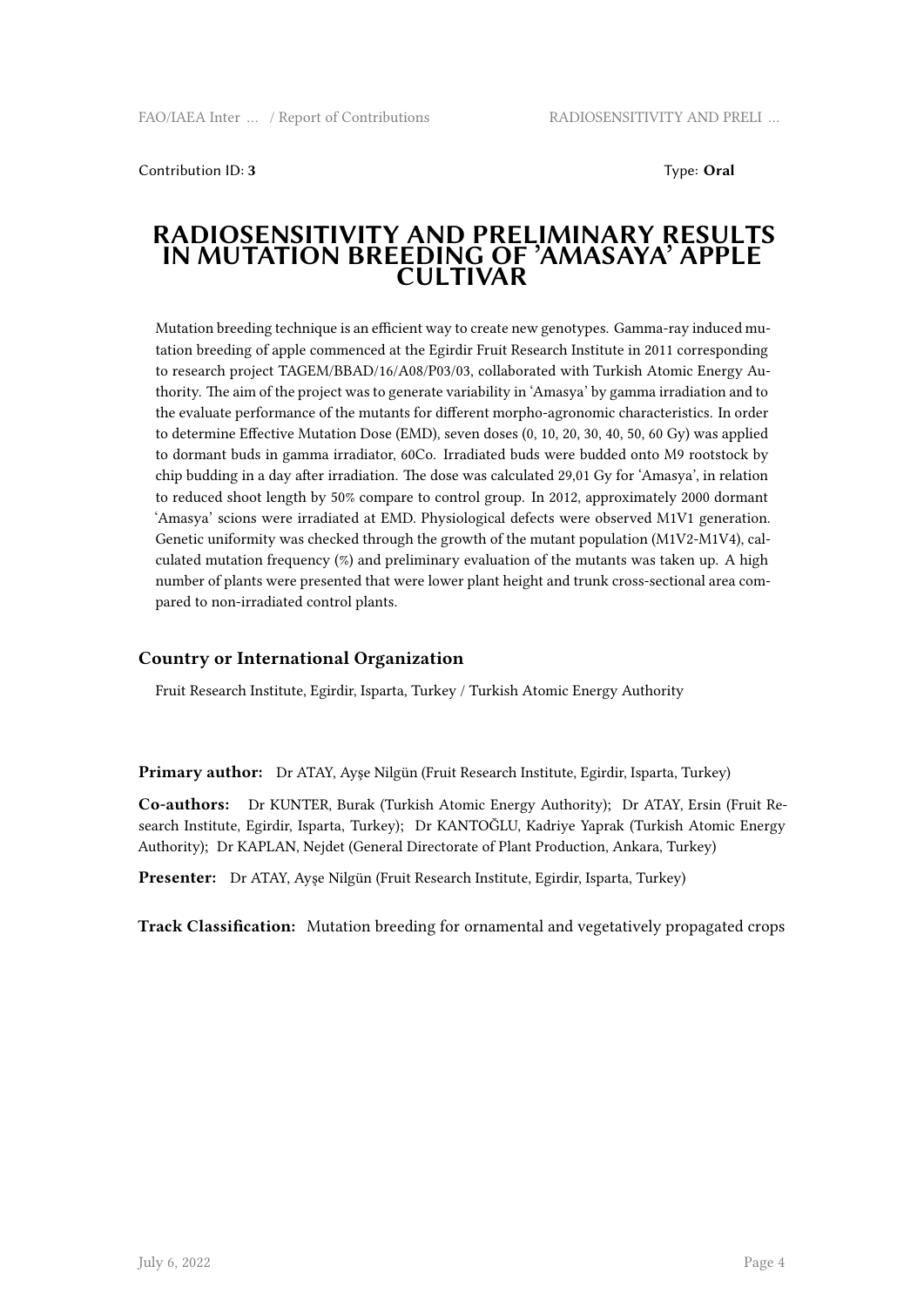Contribution ID: **4** Type: **Oral**

# **IN-VITRO MUTATION BREEDING AND SELECTION FOR RESISTANCE TO FUSARIUM WILT IN BANANA**

Fusarium wilt, caused by the fungus Fusarium oxysporum, is one of the most serious diseases of banana in tropical and subtropical countries. Most research focuses on generating cultivars tolerant/resistant to this disease. Although there are banana cultivars resistant to the disease, transfer of the resistance trait to susceptible cultivars is difficult by traditional cross-breeding. Thus, radiation breeding could prove to be a viable method in banana breeding work. In this research mutation induction in Banana was carried out by shoot tips exposing to gamma ray. Then three times subculture was done. Rooted Banana plantlets in the modified MS medium (1/2 MS salt + 10gl-1sucrose + 4 gl-1 phytagel) inoculated by Fusarium oxysporum. For Inoculation, a filter paper disk (5mm diameter) soaked in the suspension containing 106 conidia per ml. Then each plantlet was inoculated by putting one disc on the surface of modified MS medium. Plantlet 7-24 days after inoculation showed disease symptoms such as yellowing, wilting and necrosis (fig1). Disease severity rated on a scale of 0 to 6, where score o refer to plantlet that completely clear and without symptoms and scored 6 for those plantlets that completely wilted. About 6000 mutant plantlets evaluated and scored. All mutant plantlet with a score of 0, 1 and 2 were selected. Selected plantlets transferred to the pot. Our result showed that combination of mutation induction and effective in-vitro selection methods appears to be the most efficient strategy for improving tolerance to fusarium wilt in banana.

#### **Country or International Organization**

AEO of IRAN –Science and Technology Institute

**Primary author:** Dr NASERIAN KHIABANI, Behnam (Nuclear Agricultural Research School-Nuclear Science &Technology Research Institute)

**Co-authors:** Mr VEDADI, Cyrius (Nuclear Agricultural Research School-Nuclear Science &Technology Research Institute); Dr AFSHARMANESH, Hamideh (Nuclear Agricultural Research School-Nuclear Science &Technology Research Institute)

**Presenter:** Dr NASERIAN KHIABANI, Behnam (Nuclear Agricultural Research School-Nuclear Science &Technology Research Institute)

**Track Classification:** Mutation breeding for ornamental and vegetatively propagated crops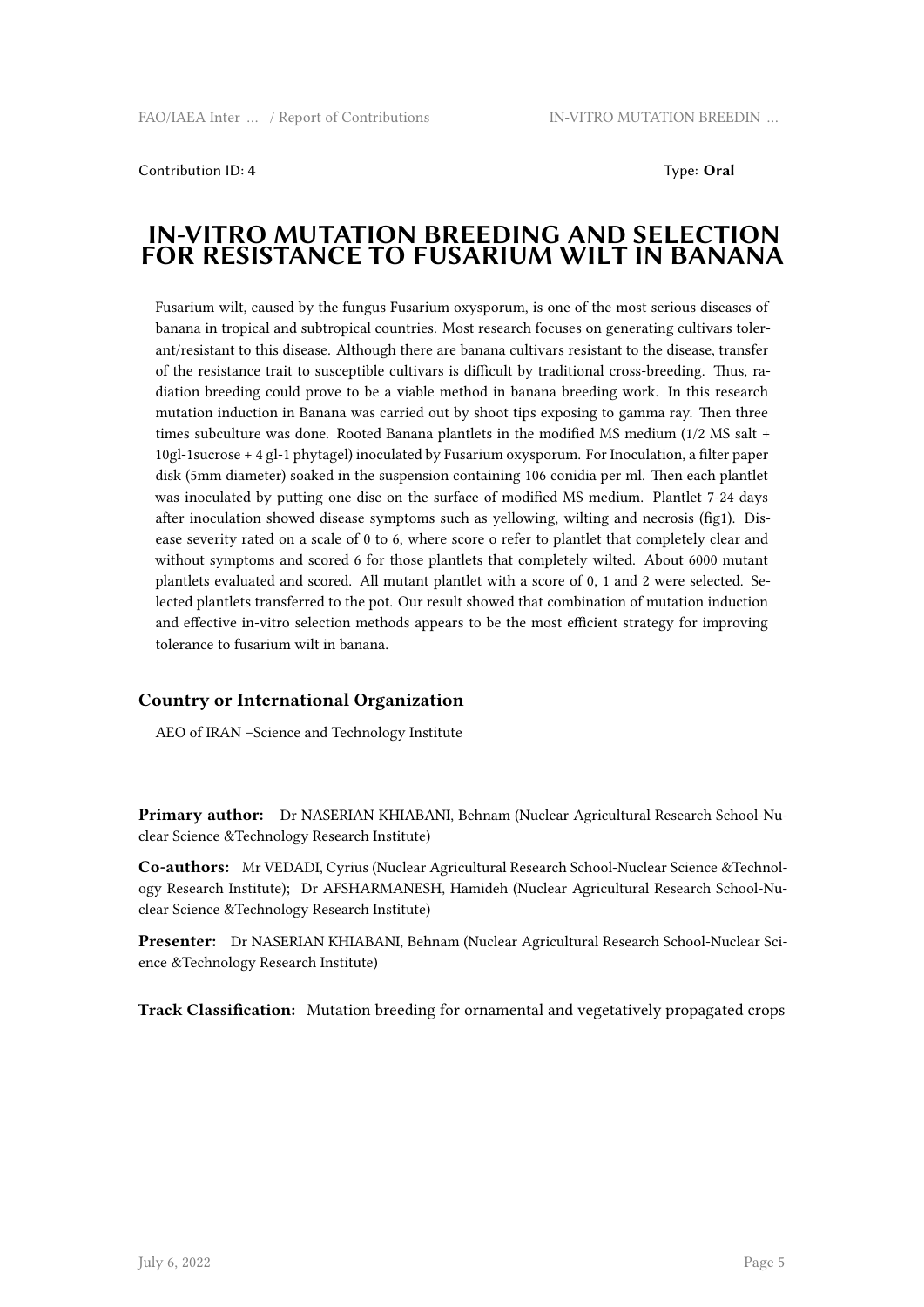Contribution ID: **5** Type: **Poster**

## **IMPROVING FABA BEAN CROP FOR BIOTIC STRESS RESISTANCE THROUGH MUTATION BREEDING USING GAMMA IRRADIATION TECHNIQUE**

Broomrape (Orobranche spp.) a parasitic weed produces serious damage to many legume crops and particularly may become a limiting factor for faba bean (Vicia faba L.) production in the Mediterranean basin. Currently, breeding for resistance to this pest remains as one of the most feasible and environmentally friendly methods for managing broomrape infestation. Agriculture has benefited from the use of radiation techniques, which provide plant varieties with unique characteristics. This investigation was carried out to produce new genotypes of faba bean resistant to orobanche foetida. At first, from a radiosensitivity test micro-mutations were scored for percentage of germinated seeds, plant growth parameters, morphological modifications, photosynthetic pigments and nutrients contents. According to the seeds percentage germination results, the LD50 was 150Gy. Further, we studied the cellular and enzymatic changes associated with resistance to O. foetida in selected faba bean mutant that were obtained through radio mutagenesis. Finally, correlation between gamma radio-induced free radicals and antioxidant profiles were studied. At this dose (150Gy?), gamma rays greatly induce morphological changes. These modifications in growth traits and morphological changes were accompanied with a marked modulation in the DNA profile. Experiments showed that low induction of seed germination is a major component of resistance in these new lines against O. foetida. This is confirmed by in vitro experiments with root exudates stimulant effect. In parallel, reduction in infection was accompanied by the continuously enhancement of the peroxidase activity, the polyphenol oxidase activity and the phenylalanine ammonia lyase activity in faba bean roots. These data suggest the contribution of these enzymes in faba bean resistance to O. foetida broomrape induced by the use of gamma rays. In conclusion, based on field and in vitro M 3 generation results, the studied samples produced by plant breeding program, are promising for the production of new varieties resistant/tolerant to plant parasites.

#### **Country or International Organization**

Tunisia / National Center for Nuclear Science and Technologioes (CNSTN)

**Primary author:** Dr MEJRI, Sonia (National Center for Nuclear Sciences and Technologies)

**Co-authors:** Prof. SAIDI, Mouldi (National Center for nuclear Science and technologies); Prof. BELHADJ, Omrane (FST); Dr MABROUK, Yassine (Centre National des Scinces et Technologies Nucleaires)

**Presenter:** Dr MEJRI, Sonia (National Center for Nuclear Sciences and Technologies)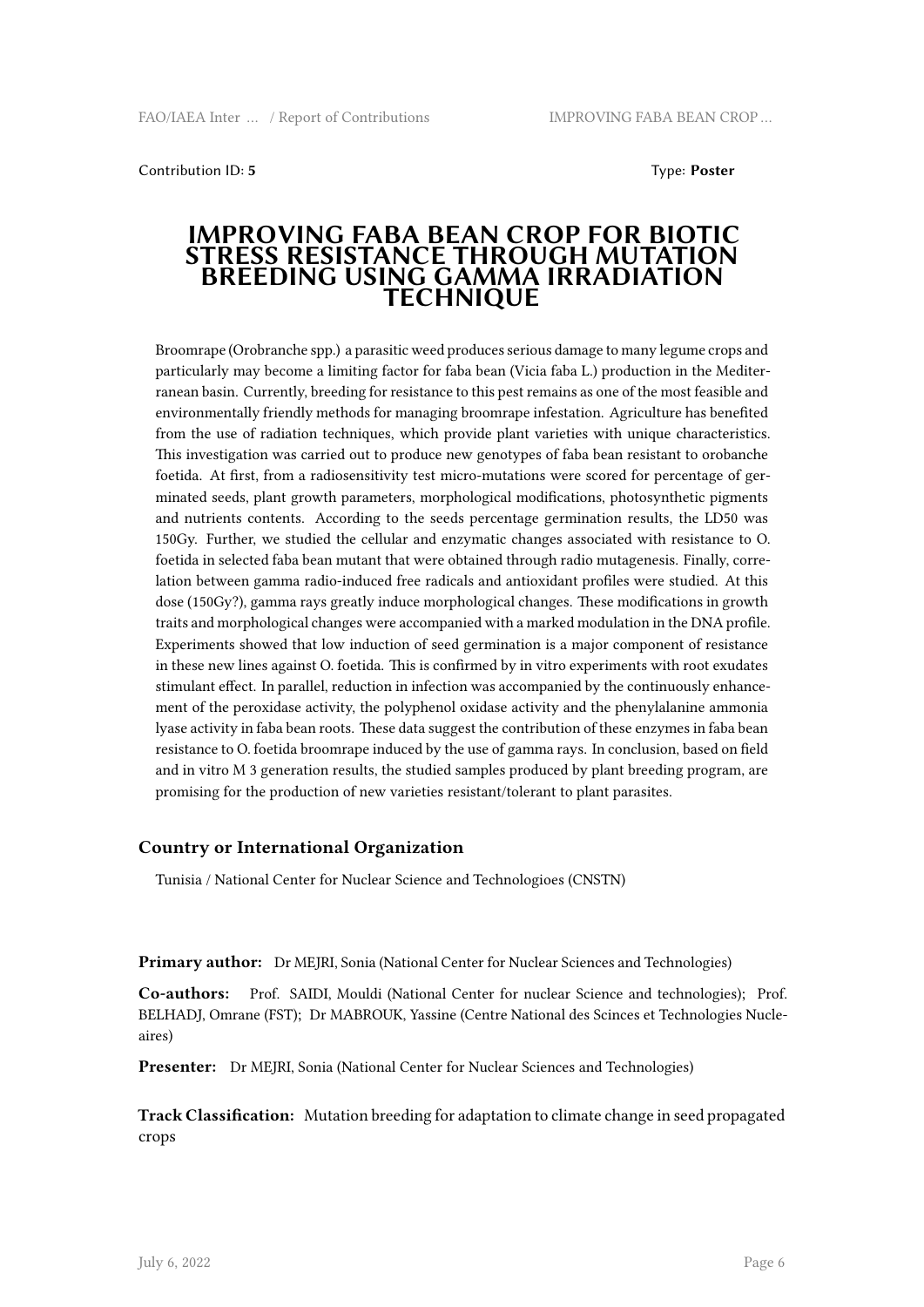**Contribution ID: 6** Type: **Oral** 

## **IMPROVING SUSTAINABLE COTTON PRODUCTION THROUGH ENHANCED RESILIENCE TO CLIMATE CHANGE USING MUTATION BREEDING**

Cotton being a leading commercial fibre crop is grown on 20.5 million hectares in three major cotton producing countries i.e. China, India and Pakistan. Wide difference in yield per hectare exist among these countries and is being aggravated by the changing climate conditions i.e. higher temperature and important seasonal and regional fluctuation in rainfalls. Pakistan is one of the most affected countries. The disastrous effects of extreme period of heat stress in cotton were very prominent in Pakistan during the growing seasons 2013-14 (40-50 % fruit abortion) and 2016-17 (33 % shortfall) with its alarming threat to the cotton based economy of Pakistan. Poor resilience of main grown cotton varieties against extreme periods of heat stress are considered as main factors for this drastic downfall in cotton production in Pakistan. Using the approach of induced mutation breeding, NIAB Faisalabad, Pakistan has demonstrated its capabilities in developing cotton mutants that can withstand the changing climatic conditions and help in sustaining the excellent cotton yield. The results of thermo-tolerant cotton mutants (i.e. NIAB-878, NIAB-545, NIAB-1048, NIAB-444, NIAB-1089, NIAB-1064, NIAB-1042 in comparison with FH-142 and FH-Lalazar for their phenological & physiological traits conferring heat tolerance will be presented. NIAB-878 excelled in heat tolerance by maintaining the highest anther dehiscence (82 %) and minimum cell injury percentage (39 %) along with illustrating of maximum stomatal conductance (27.7 mmol CO2 m-2s-1), transpiration rate (6.89  $\mu$ mol H2O m-2s-1), net photosynthetic rate (44.6 mmol CO2 m-2s-1) and physiological water use efficiency (6.81 mmol CO2/ µmol H2O) under prevailing high temperature. The author would also like to report the adaptation results of cotton mutants (i.e. NIAB-KIRAN & NIAB-414) shared with MS counterpart (CP) in countries under the RAS Project 5075.

#### **Country or International Organization**

NUCLEAR INSTITUTE FOR AGRICULTURE AND BIOLOGY, JHANG ROAD FAISALABAD, PAK-ISTAN

**Primary author:** Dr HUSSAIN, Manzoor (NUCLEAR INSTITUTE FOR AGRICULTURE AND BIOL-OGY, P.O.BOX # 128 JHANG ROAD FAISALABAD, PAKISTAN)

**Co-authors:** Dr JAWDAT, Dana (Atomic Energy Commission of Syria, Syria); Dr MYATLWIN, Khin (Biotechnology Research Department, Myanmar); Dr JANKULOSKI, Ljupcho (International Atomic Energy Agency, Joint FAO/IAEA Division of Nuclear Techniques in Food and Agriculture, Vienna, Austria); Dr MALEK, Massoud (International Atomic Energy Agency, Department of Technical Cooperation, Vienna Austria); Dr ISLAM, Md Kamrul (Cotton Development Board, Bangladesh); Dr RAHEMI, Mohammad Reza (Islamic Republic of Iran); Dr ZHANG, Tianzhen (Zhejiang University, China)

**Presenter:** Dr HUSSAIN, Manzoor (NUCLEAR INSTITUTE FOR AGRICULTURE AND BIOLOGY, P.O.BOX # 128 JHANG ROAD FAISALABAD, PAKISTAN)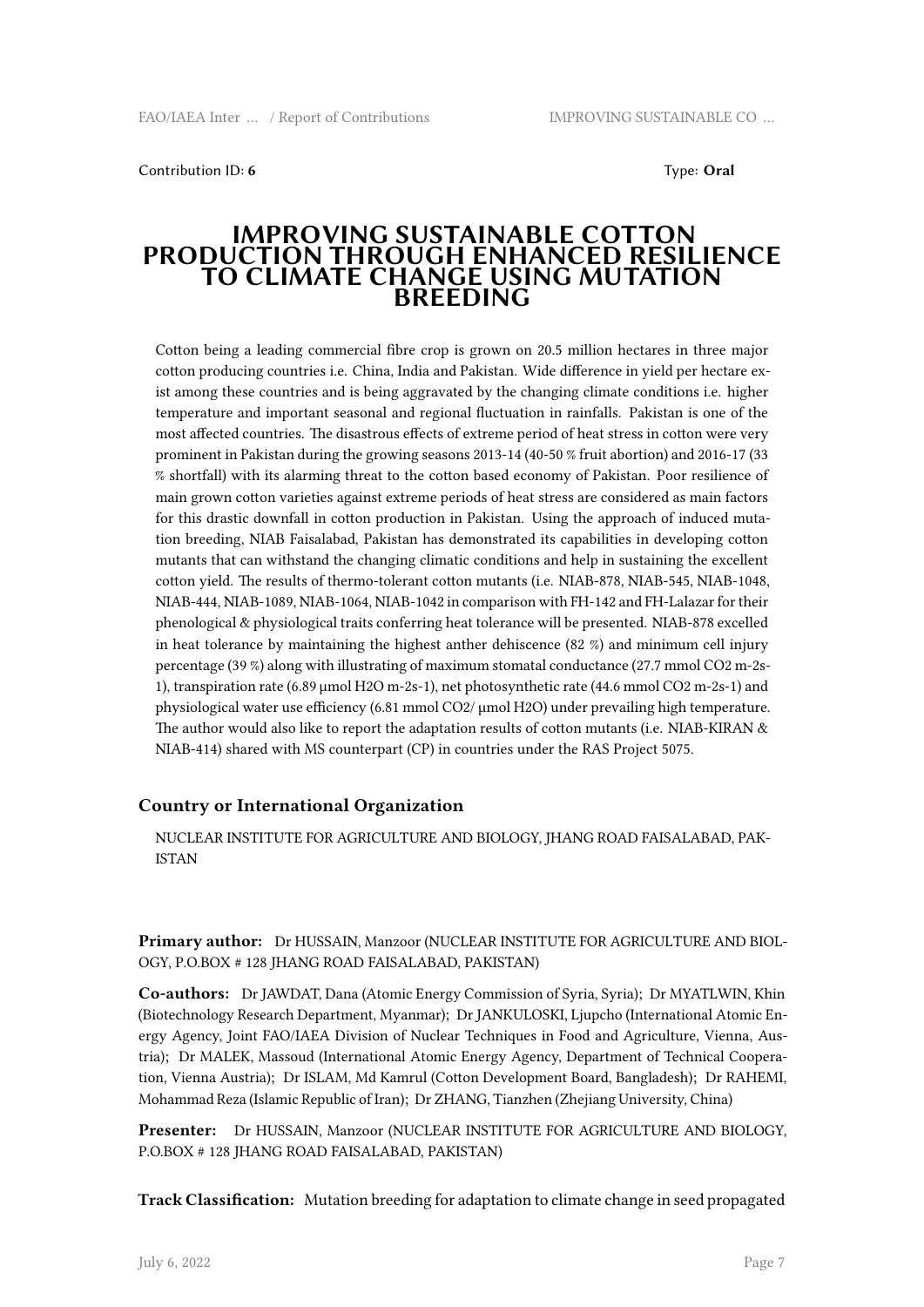FAO/IAEA Inter ... / Report of Contributions IMPROVING SUSTAINABLE CO ...

crops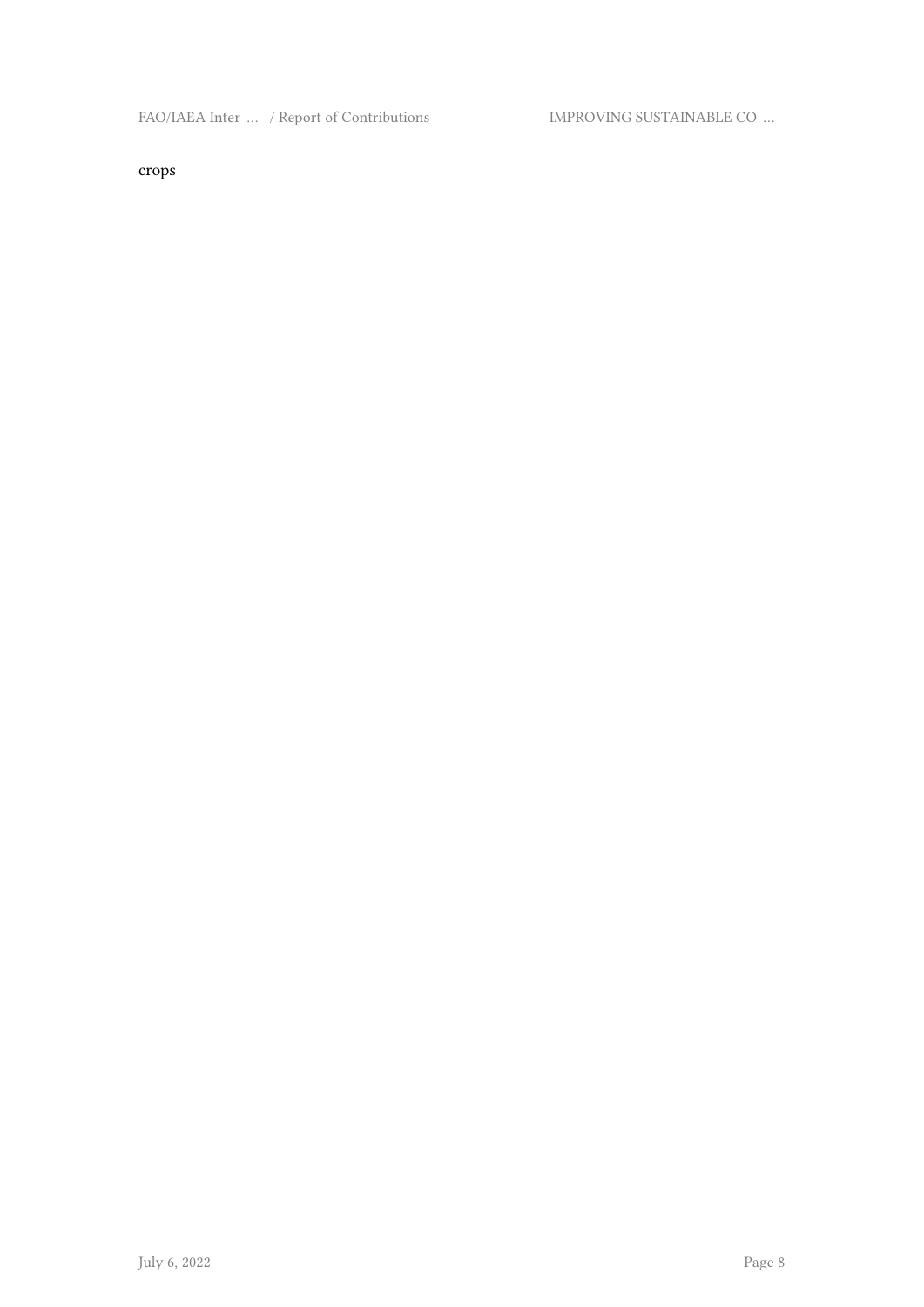Contribution ID: **7** Type: **Oral**

# **GAMMA RAYS APPLICATION IN THE DEVELOPMENT OF RICE LINES TOLERANT TO ARYLOXYPHENOXYPROPIONATE HERBICIDES**

The aryloxyphenoxypropionate herbicides (APPs) are graminicides with excellent control of many grass weeds species, including weedy rice (Oryza sativa L.). These herbicides block the fatty acid biosynthesis by inhibition of the enzyme acetyl-CoA carboxylase (ACCase), and cause the death of the plant. Inducing mutation by applying gamma rays to seeds, two rice lines resistant to APPs herbicides were developed. Plant dose-response assays confirmed the resistance to the APPS herbicides quizalofop-p-ethyl and haloxyfop-p-methyl. The carboxyl-transferase (CT) domain fragments of ACCase from the resistant biotype and susceptible control were sequenced and compared. A point mutation was detected in the amino acid position 2027 (Rice Genome Annotation Project: Os05g22940.1). Results indicated that resistance to APPs is a consequence of an altered ACCase enzyme that confers resistance. The use of APPs herbicide resistant rice lines represents an innovative and promising alternative for weedy-rice control in paddy rice systems.

## **Country or International Organization**

Brazil, Epagri,

#### **Primary author:** Dr DE ANDRADE, Alexander (Epagri)

**Co-authors:** Dr PEREIRA, Adriana (EPAGRI); Dr MENDES DE OLIVEIRA NETO, Antonio (IFSC); Dr TULMAN-NETO, Augusto (USP); Dr ADAMI TCACENCO FERNANDO.TCACENCO@UNIVALI.BR, Fernando (UNIVALE); Dr NOLDIN, José Alberto (Epagri); Dr MARSCHALEK, Rubens (EPAGRI)

**Presenter:** Dr DE ANDRADE, Alexander (Epagri)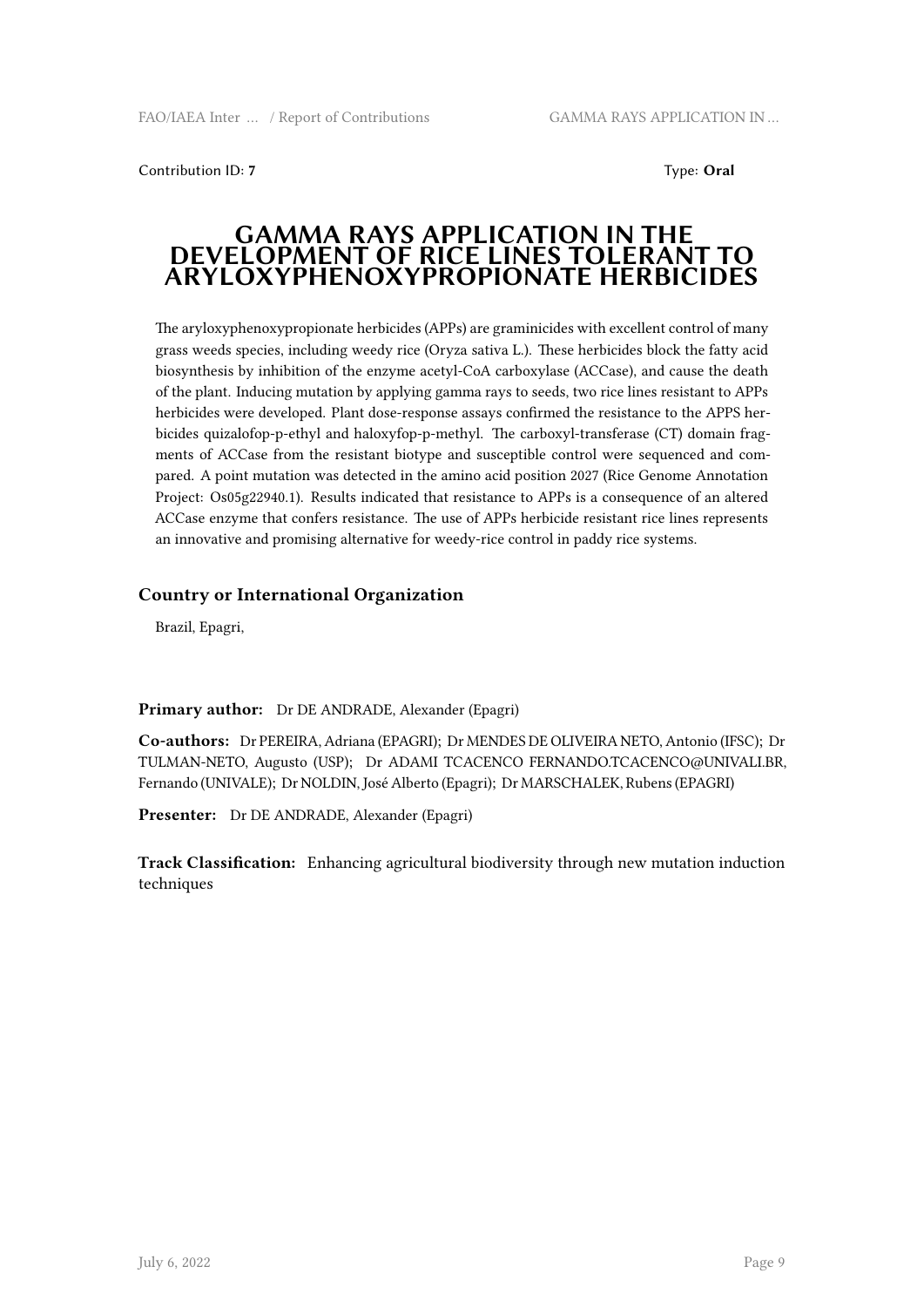#### Contribution ID: **8** Type: **Poster**

## **GENETIC DIVERSITY AND MOLECULAR CHARACTERIZATION OF XA-5 AND XA-21 IN AROMATIC RICE MUTANT LINES DERIVED FROM IRRADIATED GAMMA RAYS**

#### *Abstract*

Molecular characterization of aromatic rice mutant lines used primer 16PFXa, RM122, and pTA248 linked to Xa1, xa5 and Xa21 resistance gene respectively. These primers have been used for Polymerase Chain Reaction (PCR) for identification of DNA fragment and sequences related to *Xanthomonas oryzae pf oryzae (Xoo)* resistance in rice. Single DNA fragment linked to Xa1 and xa5 in aromatic rice mutant lines and checked susceptible variety of TN1 was found with size 0.375 kb and 0.2 kb for primer respectively, while 0.6 kb of DNA fragments related to Xa21 was found in aromatic rice mutant lines, and 0.7 kb at TN1 and IR64 cultivars. Alteration of nucleotide sequences from each of DNA fragment on rice mutant lines, Sintanur (wildtype), and TN1 cultivars as checked for sensitive varieties to Bacterial Leaf Blight (BLB) were analyzed. DNA fragments derived from PCR products with primer RM122 and pTA248 were taken for DNA sequencing analysis. Results of nucleotides sequences analysis derived from each of DNA fragment of aromatic rice mutant lines (AR.1020 and AR.1030) and Sintanur cultivar (wildtype) were compared. Results showed that point mutation occurred on aromatic rice mutant lines based on comparison with Sintanur cultivar. These mutation at aromatic mutant lines showed as gamma rays effect hit genomic DNA of AR.1020 and AR.1030 and created nucleotides polymorphism. Based on of Blastn analysis software showed that DNA fragment linked to xa5 located at chromosomes 5, while DNA fragment linked to Xa21 at chromosomes 11. Approximately 30 percent of DNA sequences of these DNA fragment was similar with predicted sequences of receptor kinase-2

#### **Country or International Organization**

CIRA-National Nuclear Energy Agency, Indonesia

**Primary author:** Prof. ISHAK, Ishak (Center for The Applications of Isotopes and Radiation)

**Co-author:** Dr ARYANTI, Aryanti (Center for The Applications of Isotopes and radiation)

**Presenter:** Prof. ISHAK, Ishak (Center for The Applications of Isotopes and Radiation)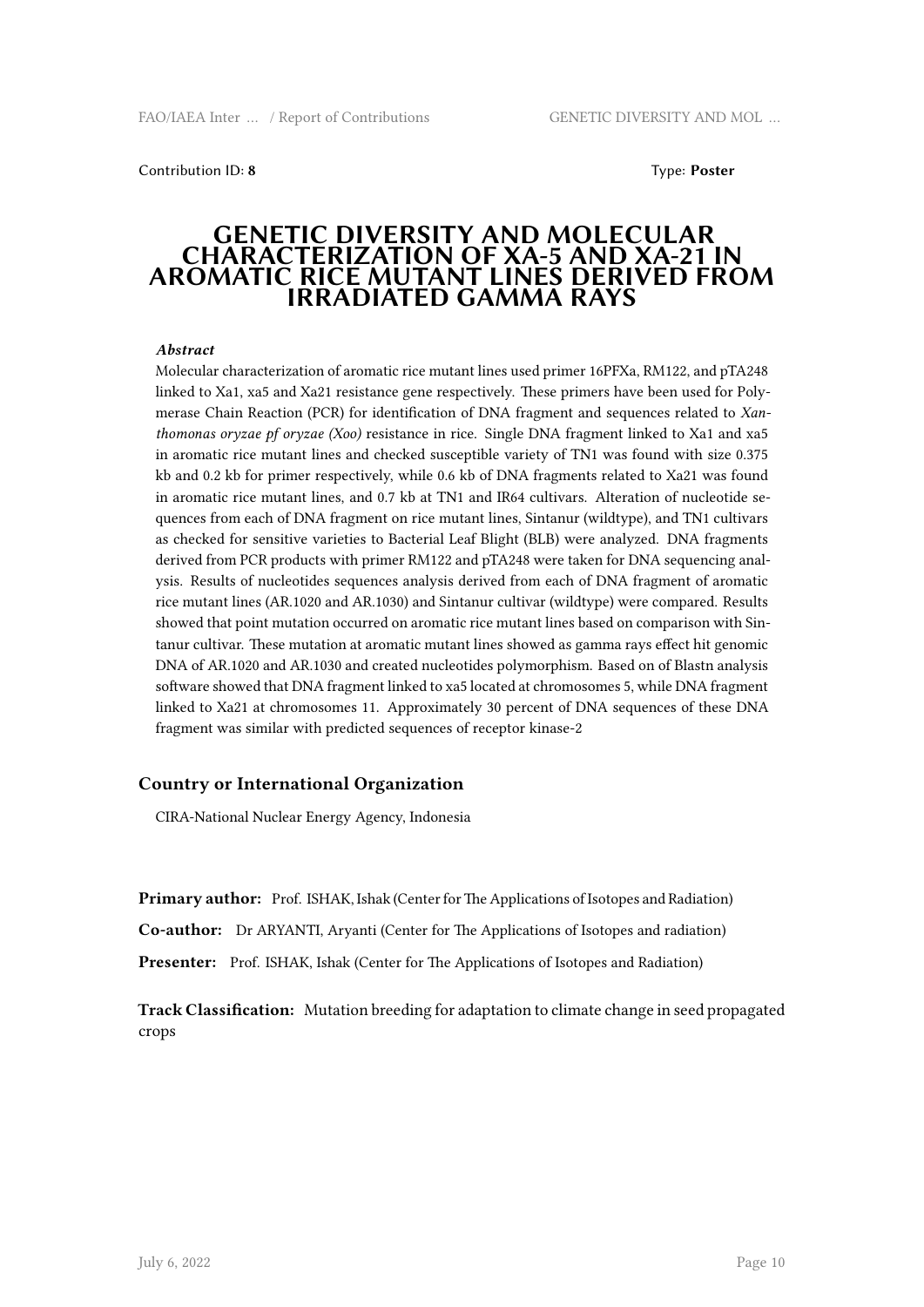Contribution ID: **9** Type: **Poster**

# **BAKING QUALITY IMPROVEMENT IN WHEAT FLOUR BY PHYSICAL MUTAGENESIS**

About 13 million acres of wheat are cultivated in Iran. Wheat is one of the most important cereals for human nutrition and this is mostly related to physical and chemical properties of gluten in wheat seed. Wheat baking quality is under the control of genetic and environmental factors. Genetic factors can be improved through breeding. A significant barrier in plant breeding is the availability of useful genetic variation, and mutation induction can provide this. Seeds of wheat cultivars Roshan and Omid were exposed to a cobalt-60 gamma irradiation at a dose of 200Gy. Selected mutant lines were subsequently cultivated for seven years to produce genetic purity. Seeds from these mutant lines have been evaluated through rheological and proteomics methods. Some mutant lines showed significant improvement in chemical properties as well as flour strength and stability of the dough. Furthermore, the expression of some proteins such as: vicilin, avenin and gamma-gliadin, known as gluten proteins, were increased in the mutant lines which have improved baking quality traits. Down regulation of some proteins including globulin-1 S allele, globulin-3A, monomeric alpha-amylase inhibitor and glyceraldehyde-3-phosphate dehydrogenase was also observed. These were identified by mass spectrometry as water-soluble proteins which decreases baking quality. Globulin-3A protein is known as a potential allergen and increases the risk of developing type I diabetes in human; it is present in the parental lines, but absent in some of the selected mutant lines. The results of this study showed that nutritional qualitative traits of wheat can be improved by applying physical mutation.

## **Country or International Organization**

Nuclear Science and Technology Research Institute, Iran

**Primary author:** Dr RAHEMI, Mohammad Reza (Nuclear Agriculture Research School, Nuclear Science and Technology Research Institute)

**Co-authors:** Dr YAMCHI, Ahad (Department of Plant Breeding and Biotechnology, Gorgan University of Agricultural Sciences and Natural Resources); Dr SOLTANLOO, Hasan (Department of Plant Breeding and Biotechnology, Gorgan University of Agricultural Sciences and Natural Resources); Prof. ROEPSTORFF, Peter (Department of Biochemistry and Molecular Biology, University of Southern Denmark); Dr NAVABPOUR, Saeid (Department of Plant Breeding and Biotechnology, Gorgan University of Agricultural Sciences and Natural Resources)

**Presenter:** Dr RAHEMI, Mohammad Reza (Nuclear Agriculture Research School, Nuclear Science and Technology Research Institute)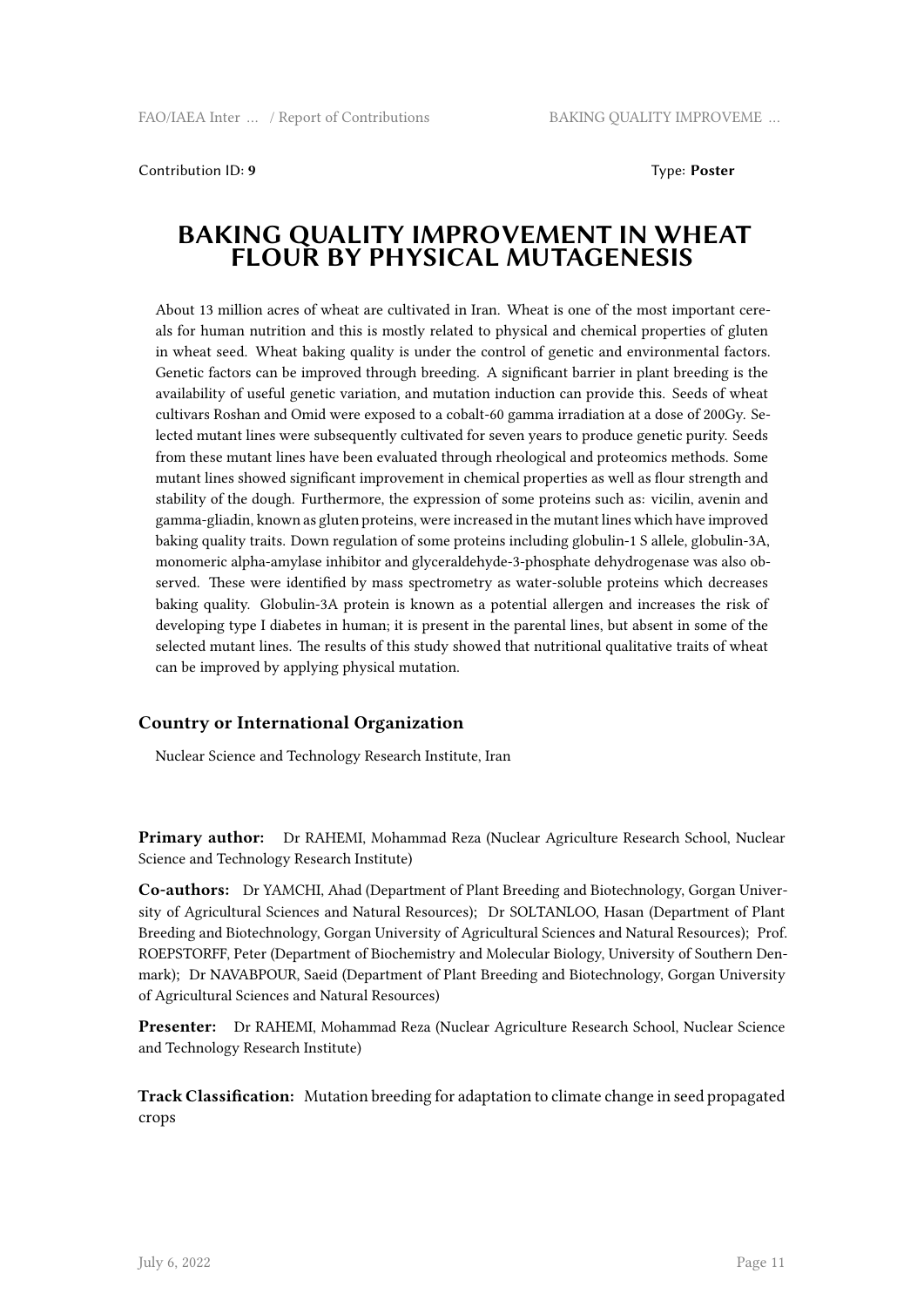Contribution ID: **10** Type: **Poster**

# **INDUCED MUTATION THROUGH GAMMA RADIATION IN PEA (PISUM SATIVUM L.): DEVELOPMENTAL CHANGES AND IMPROVED RESISTANCE TO BROOMRAPE (OROBANCHE CRENATA)**

Legumes are important and widely used in human nutrition, particularly the food industry as due to their high protein and essential amino acids. Despite these nutritional characteristics, a regression of the areas and of the production of these legumes crop is observed in several regions. The Orobanche is among the main factors behind this reduction. The means to fight against this parasitic plant are relatively diversified but remain ineffective or have undesirable collateral effect. Creating variation in the host genetic pathway remains the best way to fight against Orobanche crenata infestation. Thus, selection of pea varieties resistant to this parasitic plant appears as an appropriate control strategy. In order to create new desirable genetic variability induced mutation through gamma radiation is one of the best alternatives for the improvement of pea resistance to the parasitic weed Orobanche crenata. Seeds (cv. Douce de province) were exposed to increased doses up to 750 Gy. Germination rates and plant survival were scored 7 and 15 days after sowing, respectively. The 100 Gy dose was determined as the optimum dose limit causing 50% reduction in survival. Multi-shoots and delayed flowering were clearly observed in 150 and 200 Gy treatments. Gain in resistance to O. crenata in 100 Gy mutants was demonstrated in pots and in co-cultures systems. Genetic variation among selected M2 plants was verified using ISSR indicating high genetic variability induced after gamma irradiation. In conclusion, seed irradiation (LD50) was efficient in pea to create variable initial material in mutation breeding of new lines resistant to O. crenata.

#### **Country or International Organization**

Tunisia CNSTN

**Primary author:** Dr MABROUK, Yassine (Centre National des Scinces et Technologies Nucleaires)

**Co-authors:** Dr CHARAABI, Kamel (LR Biotechnology and Nuclear Technologies, National Center for Nuclear Sciences and Technology (CNSTN). Sidi Thabet Biotechpole, 2020 Sidi Thabet, Ariana, Tunisia.); Prof. SAIDI, Mouldi ((1)Laboratoire de Biotechnologies et Technologie Nucléaire, Centre National des Sciences et Technologies Nucléaires Sidi Thabet, 2020, Tunisie.); Prof. BELHADJ, omrane (Université de Tunis El-Manar 2092 Tunis, Tunisie, Faculté des Sciences de Tunis, Laboratoire de Biochimie et de Technobiologie,)

**Presenter:** Dr MABROUK, Yassine (Centre National des Scinces et Technologies Nucleaires)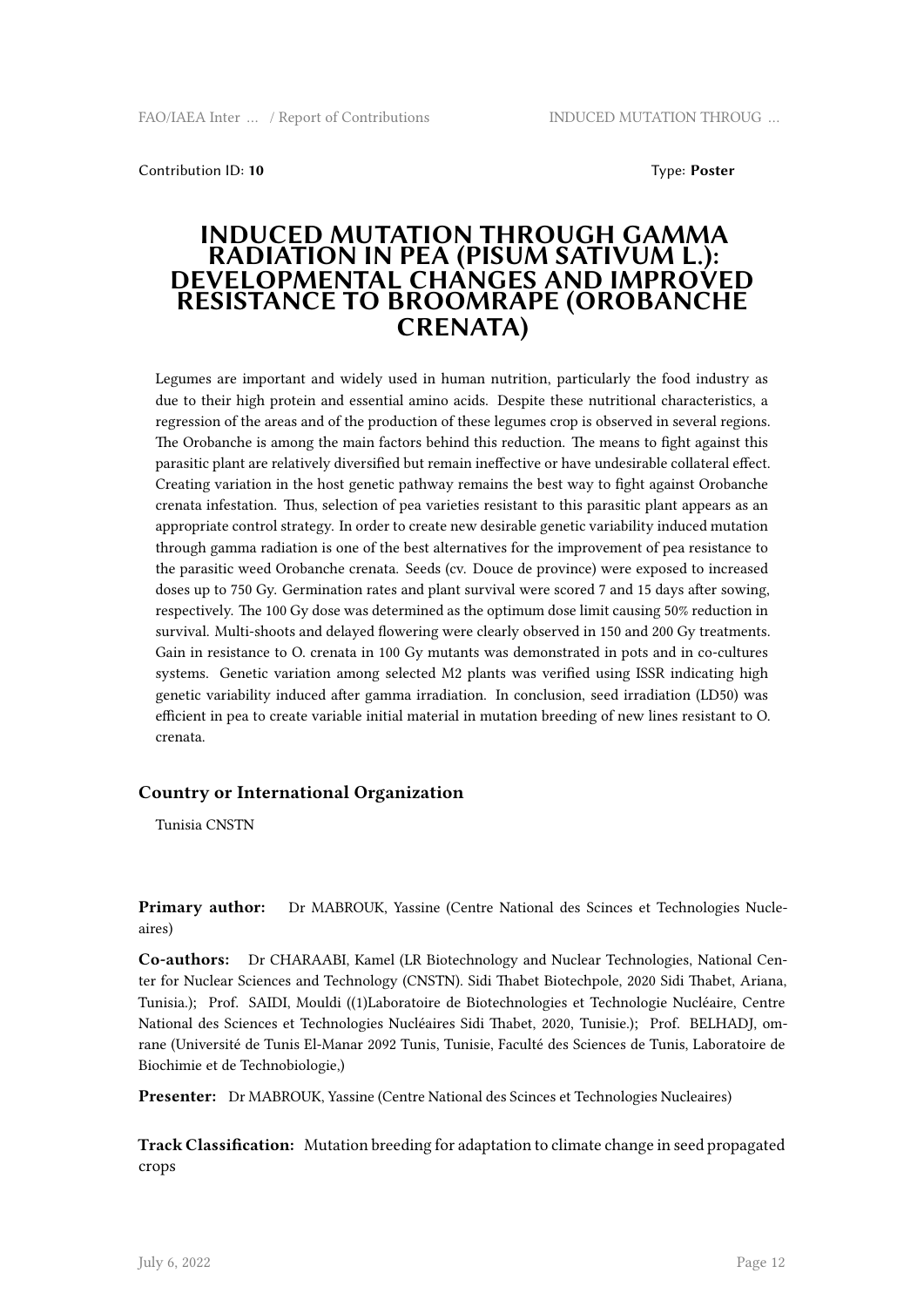Contribution ID: **11** Type: **Poster**

## **CREATING NEW MUTANTS OF CHICKPEA RESISTANT TO ASCOCHYTA RABIEI USING GAMMA RADIATION.**

Chickpea (Cicer arietinum L.) is one of the most popular vegetables in many regions of the world. Chickpea is an important pulse crop and a major source of protein in human diet. In Tunisia, because of biotic and abiotic constraints, the cultivated area and production is unstable and is decreasing. The presence of fungi including Ascochyta blight, Fusarium wilt, black collar and root rot, dry root rot, Phytophthora root rot and Pythium damping-off in some chickpea growing areas are considered limiting factors to the expansion of the crop. Due to ineffective control methods and the lack of resistant varieties, induced mutation is used as an alternative for the improvement of chickpea for resistance to Ascochyta blight. This study was conducted to determine the lethal dose of 50% of chickpea seeds (LD50) to determine the optimum mutation induction dose and select chickpea mutant lines resistant to Ascochyta rabiei. Irradiation of chickpea seeds with a range gamma ray doses allowed to determine the LD50 (150 Gy). Genetic variability among M2 plants derived by mutagenesis was verified by the ISSR technique. Among 34 studied mutant lines we selected three mutants resistant to Ascochyta rabiei in M2 and M3 generations.

#### **Country or International Organization**

Tunisia

**Primary author:** Dr MABROUK, Yassine (Centre National des Scinces et Technologies Nucleaires)

**Co-authors:** Dr CHARAABI, Kamel (LR Biotechnology and Nuclear Technologies, National Center for Nuclear Sciences and Technology (CNSTN). Sidi Thabet Biotechpole, 2020 Sidi Thabet, Ariana, Tunisia.); Prof. RICKAUER, Martina (Université de Toulouse, Laboratoire d'Ecologie Fonctionnelle et Environnement UMR 5245 CNRS-INP-UPS, ENSAT, 18 Chemin de Borde Rouge, F-31326 Castanet-- Tolosan, France.); Dr DJAMEL, mahiout ((3) Laboratoire de Protection des cultures, Faculté des Sciences de la Vie et de la Nature, Université de Mostaganem, Algérie.); Prof. BELHADJ, omrane ((2)Laboratoire de Biochimie et de Technobiologie, Faculté des Sciences de Tunis, Université de Tunis El-Manar 2092 Tunis, Tunisie.)

**Presenter:** Dr MABROUK, Yassine (Centre National des Scinces et Technologies Nucleaires)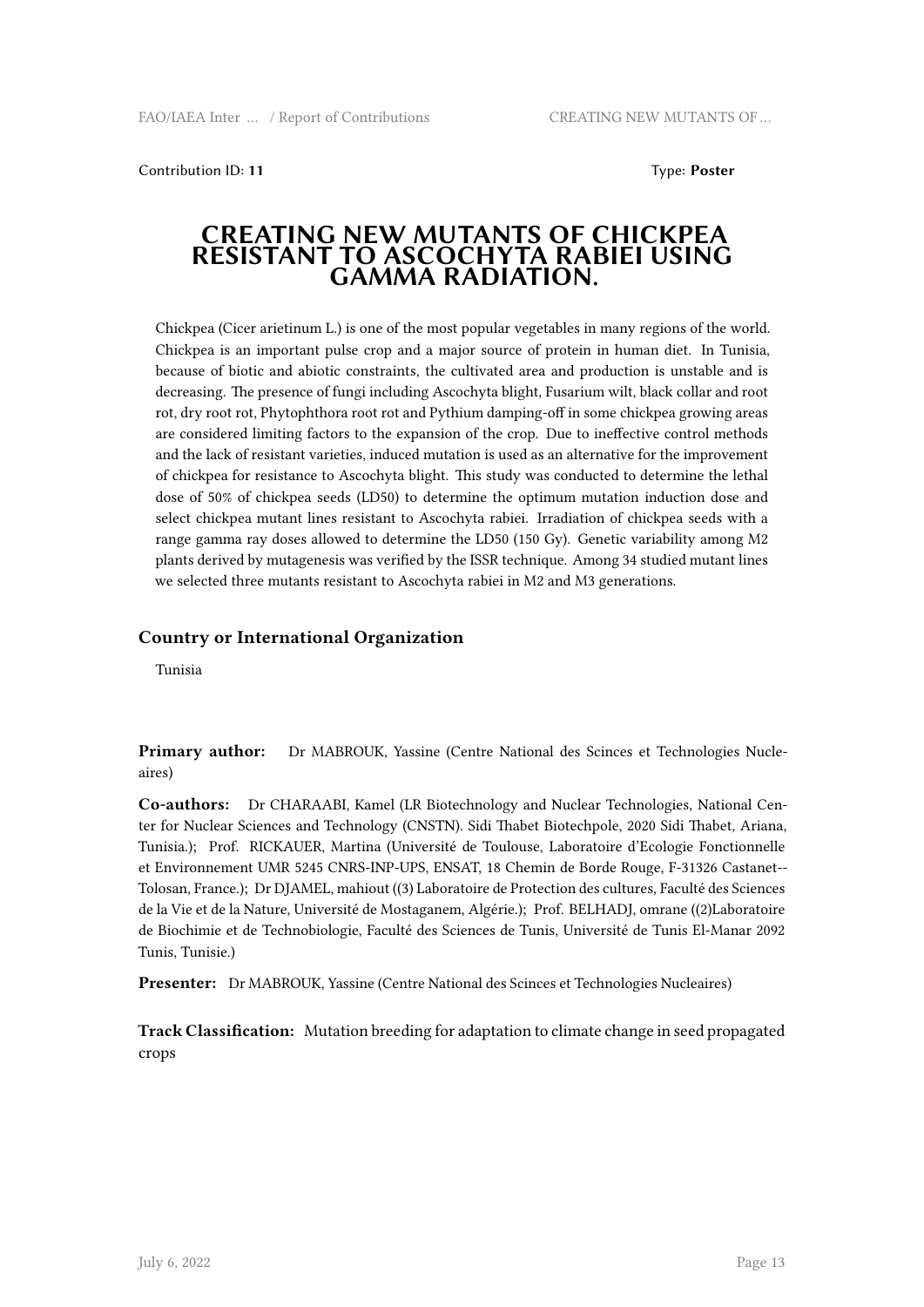Contribution ID: 12 Type: **Poster** 

## **ADAPTATION OF MUTATION BREEDING FOR ENHANCING COTTON RESILIENCE TO CLIMATE CHANGE IN BANGLADESH**

Bangladesh is an agrarian country where, because of climate change the frequency of drought, soil salinity and waterlogging are increasing over the years and adversely affecting the productivity of the field crops including cotton. For sustainable cotton production in Bangladesh, we need to introduce and develop climate resilient cotton mutant varieties. For the introduction of heat tolerant cotton mutant varieties, a field trial was conducted at the Cotton Research Centre, Gazipur in 2016-2017. The performance of two heat tolerant cotton mutant varieties viz. NIAB-KIRAN and NIAB-414 developed at NIAB, Faisalabad, Pakistan was tested against the two local varieties CB-12 and CB-14. Significant differences were found for cotton yield and yield contributing characters among the 4 varieties. The highest node number for initiation of 1st square was recorded from NIAB-KIRON (9.13) and the lowest from CB-14 (7.13). The highest number of bolls per plant (24.67) was recorded from NIAB-KIRON and the lowest (16.33) from CB-12. The highest single boll weight (4.67 g) was obtained from CB-12 the lowest (3.73 g) from NIAB-KIRAN. The highest seed cotton yield, 2.48 t ha-1, was obtained from NIAB-KIRAN and the highest fibre length (33.41mm) was recorded from NIAB-414. As for developing local mutant populations, three local varieties viz. CB-12, CB-13 and CB-14 were irradiated at 25, 30 and 35 Gy using Gamma irradiator. at Bangladesh Institute of Nuclear Agriculture (BINA) and the M1 generations were grown at the Cotton Research Farm, Sreepur, Gazipur during 2016-2017.The M2 generations are growing in 2017-2018 for the selection of desirable segregant.

#### **Country or International Organization**

Bangladesh

**Primary author:** Dr UDDIN, Md. Farid (Cotton Development Board, Ministry of Agriculture, Bangladesh)

**Co-authors:** Dr JAWDAT, Dana (Atomic Energy Commission of Syria, Syria); Dr MYATLWIN, Khin (Biotechnology Research Department, Myanmar); Dr JANKULOSKI, Ljupcho (Plant Breeding and Genetics Section, Joint FAO/IAEA Division of Nuclear Techniques in Food and Agriculture, International Atomic Energy Agency, Vienna, Austria); Dr MASSOUD, MALEK (International Atomic Energy Agency, Department of Technical Cooperation, Vienna, Austria); Dr HUSSAIN, Manzoor (Nuclear Institute for Agriculture & Biology (NIAB) Faisalabad, Pakistan); Dr ISLAM, Md. Kamrul (Cotton Development Board, Ministry of Agriculture, Bangladesh); Mr RAHEMI, Mohammad Reza (Atomic Energy Organization of Iran); Dr ZHANG, Tianzhen (Zhejiang University, China)

**Presenter:** Dr ISLAM, Md. Kamrul (Cotton Development Board, Ministry of Agriculture, Bangladesh)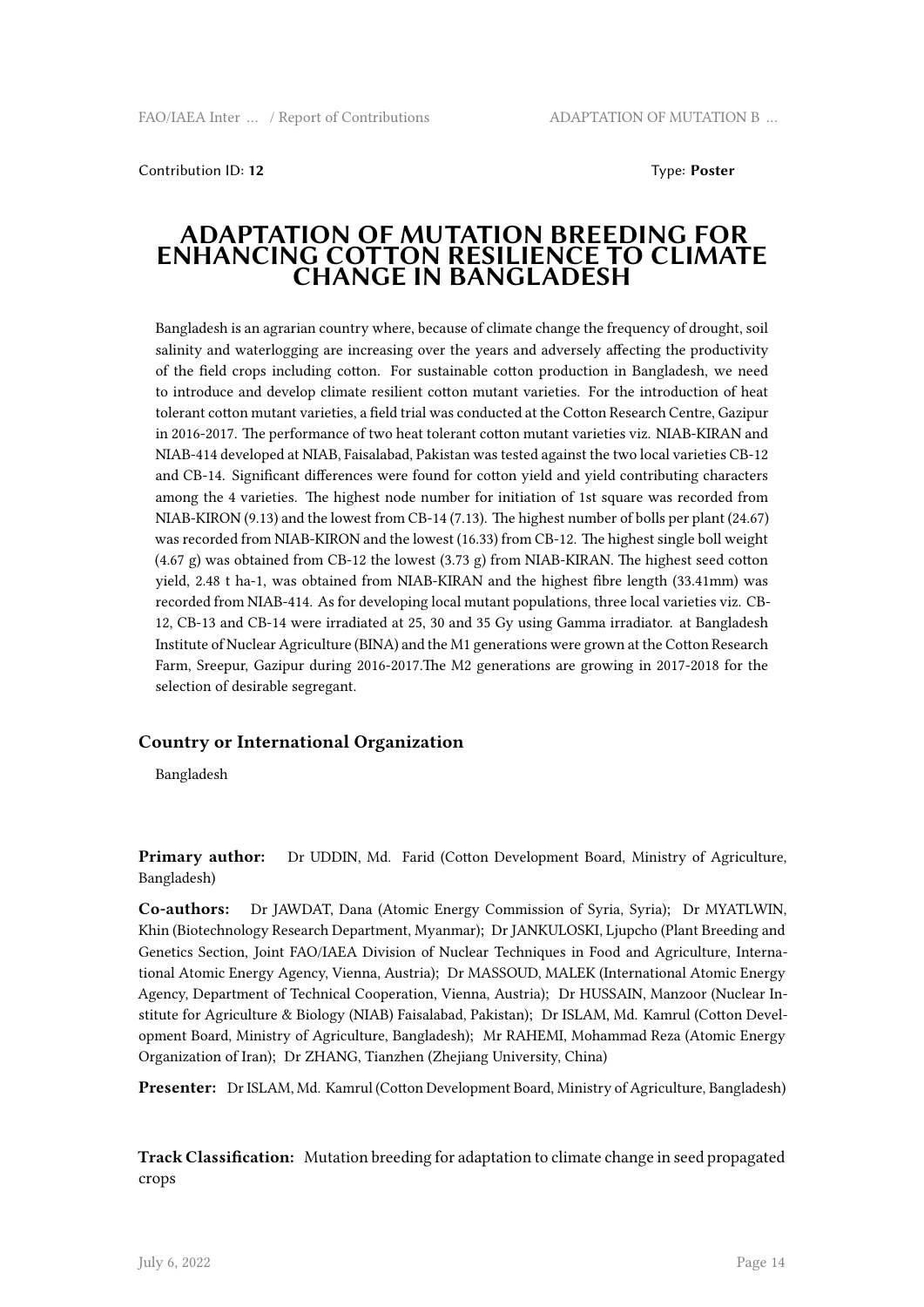Contribution ID: **13** Type: **Oral**

# **MUTATION BREEDING OF SORGHUM TO SUPPORT CLIMATE SMART AGRICULTURE**

Global climate change effects in agricultural fields often increase plant stress. For mitigating climate change, climate smart agricultural policies should be developed, for example, through the improvement of crop adaptability and productivity in environments impacted by climate change. Attempts to increase crop genetic variability must be sought in mitigating adverse conditions brought about by climate change. For that purpose, mutation breeding plays an important role since it can increase genetic variability of important crops. By selecting desired mutant genotypes, the plant breeder can advance his germplasm by progressing lines with good adaptability and with high productivity under adverse conditions. For Indonesia, significant adverse impacts of climate change have appeared in some agricultural regions, such as drought problems in eastern regions, more soil acidity problems in western regions and salinity problems along coastal areas. To face the worsening conditions brought about by climate change and variability, a crop was sought that would require less agricultural inputs, being drought tolerant, has a good adaptability and with high economic value. The choice fell on sorghum (Sorghum bicolor). In certain areas sorghum is recognized as a source of food, feed and fuel. Mutation breeding of sorghum has been conducted at the Centre for Isotopes and Radiation Application (CIRA), the National Nuclear Energy Agency of Indonesia (BATAN). Sorghum mutation breeding is relevant to the National programme on food diversification and food security. The breeding objectives are to improve sorghum genotypes for improved yield and quality, and tolerant to adverse conditions brought about by climate change, such as prolonged drought. Some sorghum mutant lines and varieties have now been produced and will be presented in the symposium.

#### **Country or International Organization**

INDONESIA

**Primary author:** Dr HUMAN, SOERANTO (CENTER FOR ISOTOPES AND RADIATION APPLICA-TION (CIRA), NATIONAL NUCLEAR ENERGY AGENCY OF INDONESIA (BATAN) JL. LEBAK BULUS RAYA NO. 49 JAKARTA, INDONESIA)

**Co-author:** Mr INDRIATAMA, WIJAYA (CENTER FOR ISOTOPES AND RADIATION APPLICATION (CIRA), NATIONAL NUCLEAR ENERGY AGENCY OF INDONESIA (BATAN), JL. LEBAK BULUS RAYA NO. 49 JAKARTA, INDONESIA)

**Presenter:** Dr HUMAN, SOERANTO (CENTER FOR ISOTOPES AND RADIATION APPLICATION (CIRA), NATIONAL NUCLEAR ENERGY AGENCY OF INDONESIA (BATAN) JL. LEBAK BULUS RAYA NO. 49 JAKARTA, INDONESIA)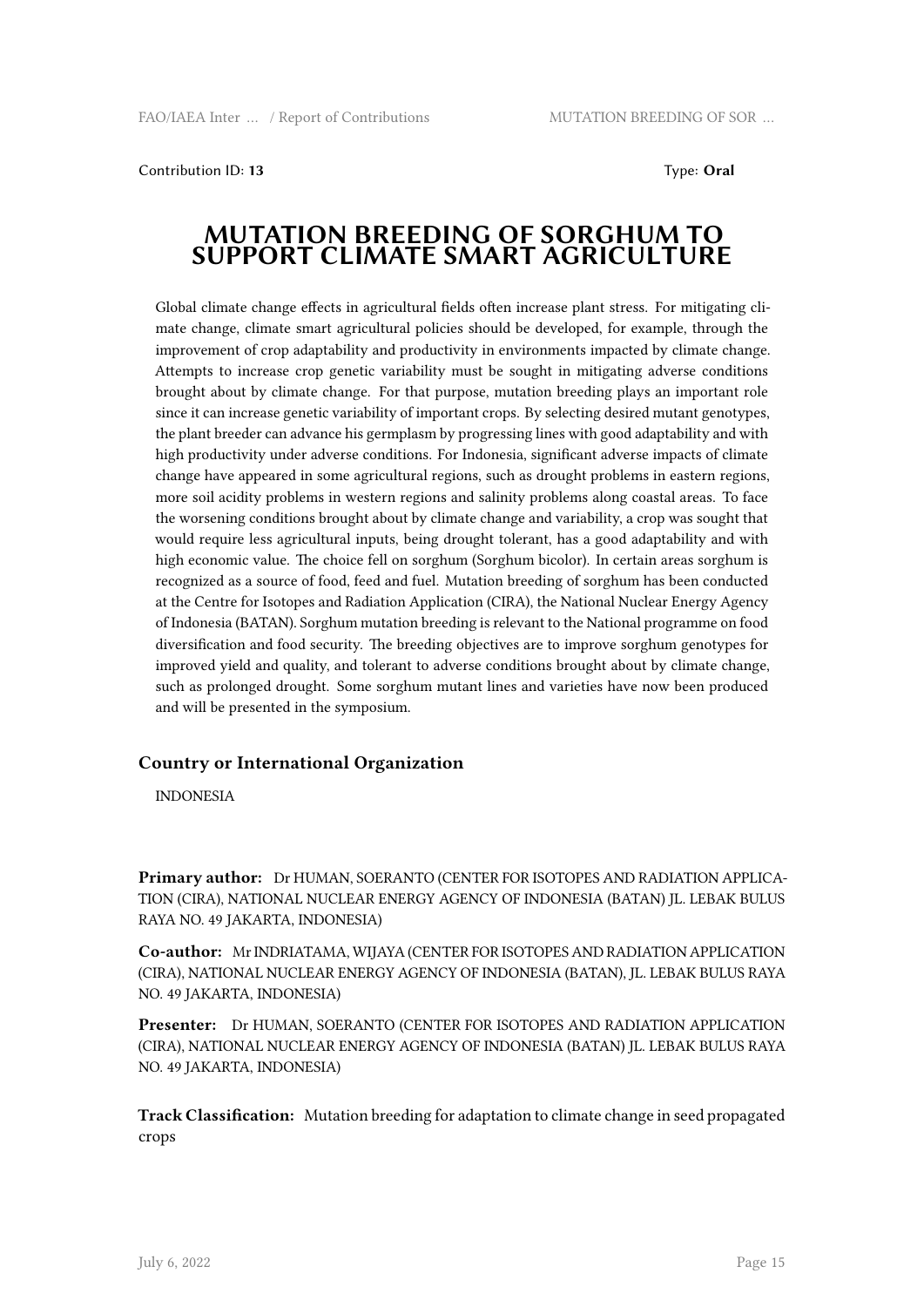Contribution ID: **14** Type: **Poster**

# **MORPHO-GENETIC SCREENING OF THE PROMISING RICE GENOTYPES UNDER SALINITY STRESS**

Selection of rice (Oryza sativa L.) varieties tolerant to soil salinity is important to reduce the impact of salt stress on rice production. In this study, the morphological characterization was performed on 5 rice genotypes under two salt stress treatments EC 8 and 12 dS/m at seedling, EC 12 dS/m at vegetative and EC 8 dS/m at reproductive stages. Morphological characters and Na+/K+ uptake ratios were surveyed to evaluate salt stress effects. At vegetative stage, all the genotypes have survived. However, at reproductive stage all the genotypes were affected by salt stress except for the Binadhan-10 that survived the whole life cycle. A total of 160 SSR markers were used which revealed 209 alleles among the 5 rice genotypes. Interestingly, 4 SSR markers RM105, RM125, RM178 and RM549 with highest value: 0.67 have scored the highest level of genetic diversity value (0.72). These markers could be used for pyramiding the major and minor salt stress related genes via marker assisted selection in rice. The present investigation on different salt stress responsiveness of 5 promising rice genotypes will be of great value in rice breeding.

#### **Country or International Organization**

Bangladesh Institute of Nuclear Agriculture, BAU Campus, Mymensingh-2202, Bangladesh

**Primary author:** Dr EMON, Reza Mohammad (Bangladesh Institute of Nuclear Agriculture)

**Presenter:** Dr EMON, Reza Mohammad (Bangladesh Institute of Nuclear Agriculture)

**Track Classification:** New challenges and technologies in plant genomics and breeding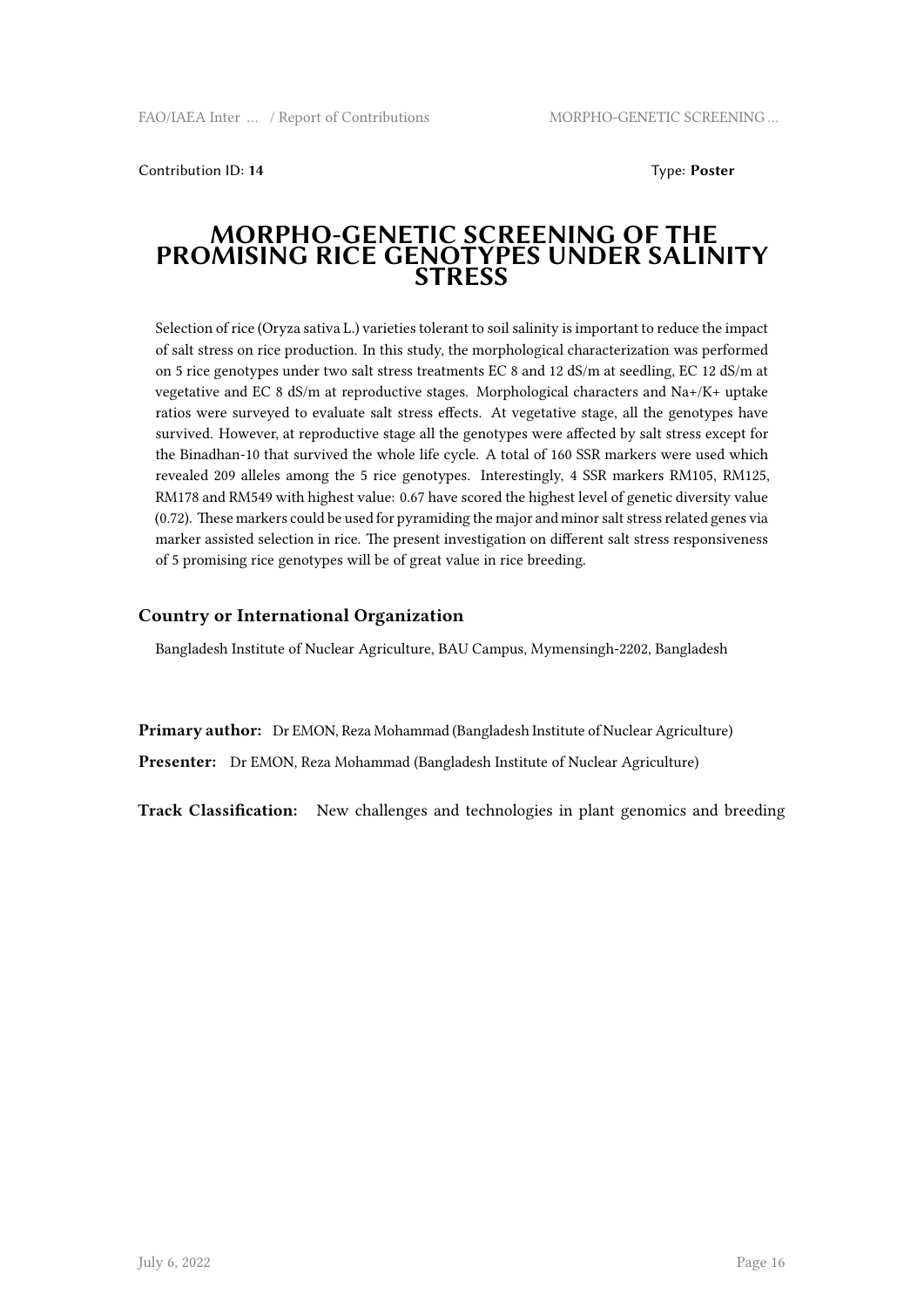Contribution ID: **16** Type: **Oral**

# **GENOTYPE-BY-ENVIRONMENT INTERACTION OF ELITE VARIETIES OF COWPEA DERIVED THROUGH MUTAGENESIS**

Grain yield of cowpea (Vigna unguiculata L.) is considerably low in the northern communal areas of Namibia where the crop is predominantly cultivated. This is attributed to: i) the lack of improved and well-adapted cultivars,ii) limited water availability, as well as iii) the effects of genotype by environment (G x E) interaction on the crop productivity. The objectives of this study were to determine G x E interaction and yield stability of elite cowpea genotypes developed through mutagenesis and to identify promising genotypes and to establish the most representative field-test methods and identify the best production environments. The study was conducted in Namibia at three selected sites (Bagani, Mannheim and Omahenene) during two cropping seasons (2014/2015 and 2015/2016) in six different environments. The experiments were laid out using a randomised complete block design with three replications. Thirty-four elite genotypes and three check lines were evaluated. Data were analysed using the Additive Main Effects and Multiplicative Interaction (AMMI) and the Genotype plus Genotype by Environment (GGE) bi-plot methods. The following four promising mutant genotypes: G9 (ShL3P74), G10 (ShR3P4), G12 (ShR9P5) and G4 (ShL2P4) were identified with better grain yields of 2.83, 2.06, 1.99 and 1.95, t/ha-1, in that order. The parental lines designated as G14 (Shindimba), G26 (Nakare) and G37 (Bira) provided mean grain yields of 1.87, 1.48 and 1.30 t/ha-1, respectively. The best environments in discriminating the test genotypes were Bagani during 2014/15 and Omahenene during 2014/15. The AMMI model explained 77.49 % of the total variation in the present study. The GGE bi-plot showed that 63.57% of the total variation was explained by the first principal component (PC1), while the second principal component (PC2) explained 12% of the variation.

## **Country or International Organization**

Namibia

**Primary author:** Dr HORN, Lydia Ndinelao (Ministry of Agriculture, Water and Forestry)

**Co-authors:** Dr SARSU, Fatma (IAEA); Dr MWADZINGENI, Learnmore (University of Kwazulu Natal); Prof. LAING, Mark D. (University of Kwazulu Natal); Prof. HUSSEIN, Shimelis (UNiversity of Kwazulu Natal)

**Presenter:** Dr HORN, Lydia Ndinelao (Ministry of Agriculture, Water and Forestry)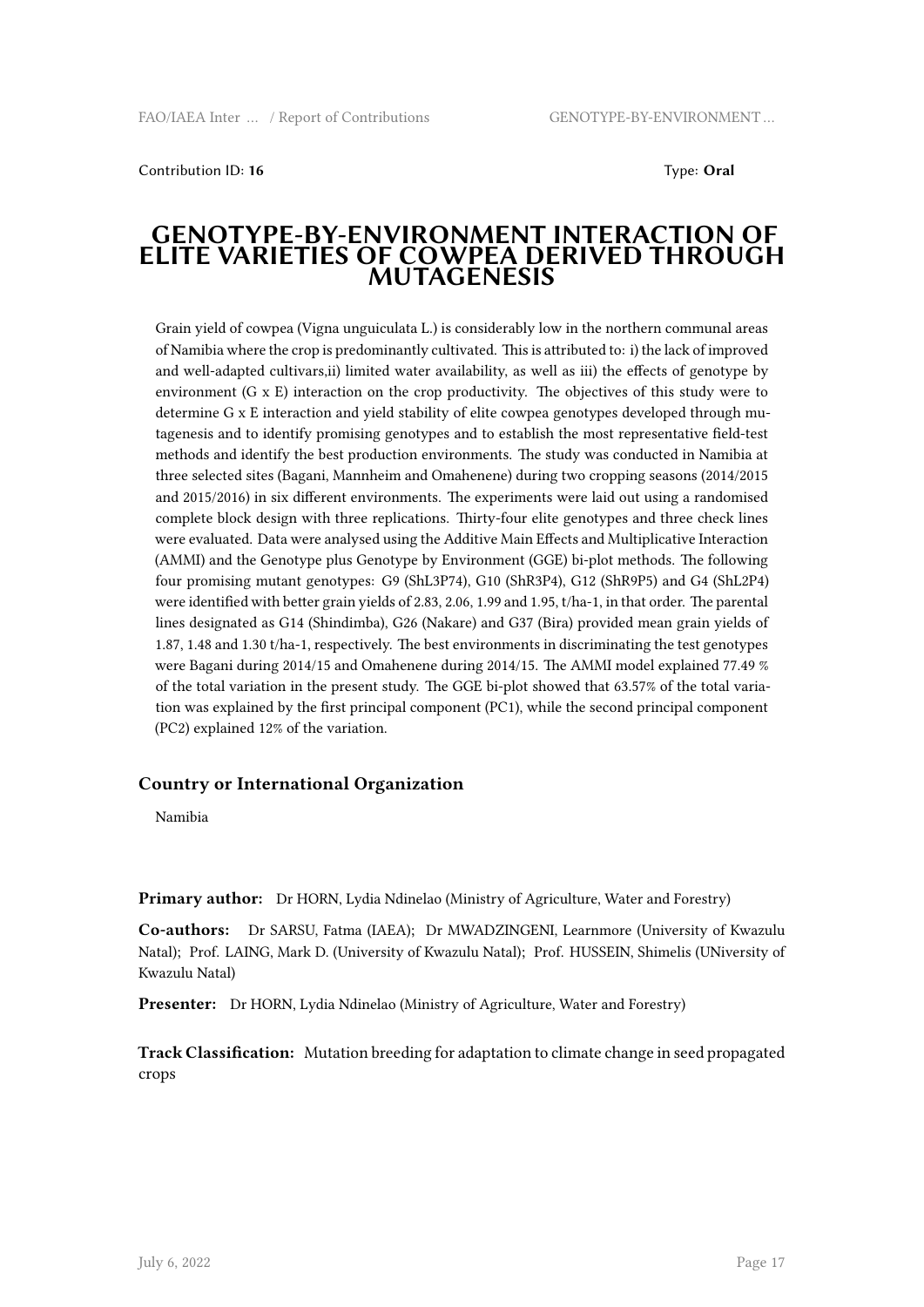Contribution ID: **17** Type: **Poster**

# **IMPROVING SUBMERGENCE TOLERANCE IN THAI RICE USING ELECTRON BEAM INDUCED MUTATIONS**

The devastating 2011 flood in Thailand was the worst in 50 years and caused significant yield losses in rice. Thus, submergence-tolerant rice is highly desirable to enhance food security. RD31 is a non-glutinous, photoperiod-insensitive rice variety with resistance to white-black plant hopper, and due to its several preferable agricultural traits, it is popular with farmers and consumers. RD31 seed was irradiated with 0.44 kGy electron beam. M1 plants were planted as Hill plots in January 2014 and 500 panicles from the main tiller were collected. M2 plants were planted as panicle/row for 500 rows (10,000 plants in total). Agricultural traits, such as plant height and maturity date were observed. Seeds from six plants in each row were collected as M3 seeds. About 3,000 M3 plants were screened for submergence tolerance, and 317 tolerant mutant lines were identified. M4 plants were screened for blast resistance. The result showed that all mutant lines were highly resistance. Some of them were screened for submergence tolerance and 91 tolerant mutant lines were identified. Furthermore, screening for grain quality, six mutant lines had 23.2-24.4 % amylose content (i.e. a moderate amylose content); RD31 has a higher (27.5%) amylose content. Most selected mutant lines also had clear grain or were less chalky. Furthermore, it was found that some mutant lines had early maturity which was 117-124 days while RD31 had 131 days to maturity. M5 plants were evaluated for important agronomic characters and yield trials were conducted. The experiment is still under progress. Some information is still needed for further conclusion before the release of the new rice variety.

#### **Country or International Organization**

Thailand

**Primary author:** Dr KLAKHAENG, kanchana (Plant breeder)

**Co-authors:** Ms SARSU, Fatma (Plant Breeder/Genetics); Mrs PROMNART, Udompan (Plant breeder)

**Presenter:** Dr KLAKHAENG, kanchana (Plant breeder)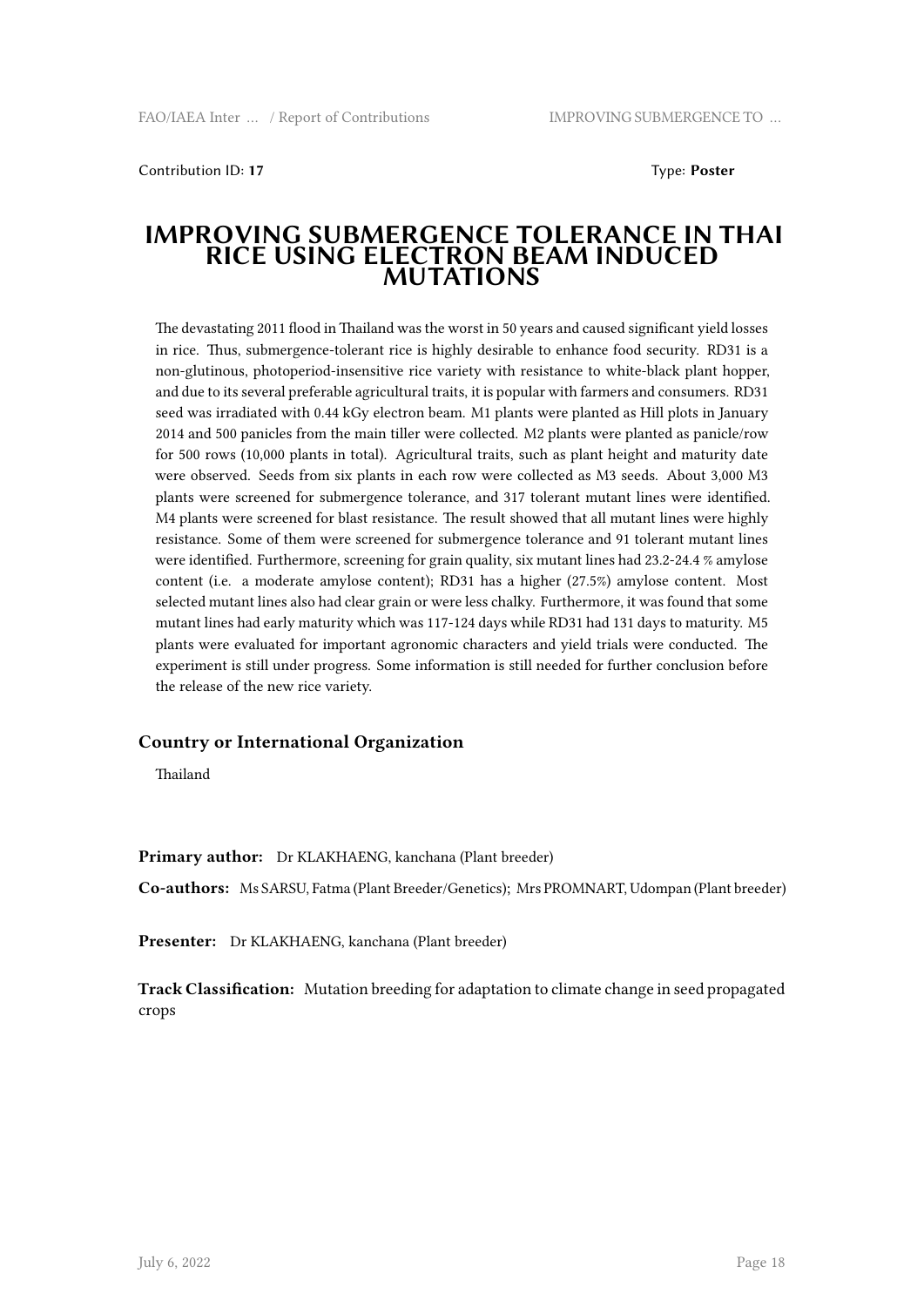Contribution ID: **18** Type: **Poster**

# **SELECTION OF PROMISING SOYBEAN MUTANTS THROUGH MULTI-LOCATION TRIALS**

An experiment was conducted to evaluate the performance of four promising lines along with two check varieties of soybean in respect of plant height, branches per plant, pods per plant, seeds per pod, days to maturity and seed yield, at five different locations during Rabi 2013. Significant variations were observed both in individual location and combined over locations for all traits. Among the mutants, average days to maturity ranged from 105-115 days, 104-108 days and 108- 115 days in testing sites of Mymensingh, Rangpur and Magura, respectively. It indicated that, at Mymensingh all the mutant lines as well as check varieties had prolonged days to maturity, which eventually reflected significantly higher grain yield in this location. Plant height ranged from 38.1-65.6cm, 35.1-70.7cm and 31.8-55.1cm in at Mymensingh, Rangpur and Magura, respectively. Higher number of branches/plant in all mutant lines as well as check varieties was found in at Mymensingh. The average number of pods/plant in the mutant lines ranged from 41.6-44.2. The highest number of pods/plant was found in mutant lines SBM-9, SBM-18 and SBM-22 in at Magura, Mymensingh and Rangpur, respectively. At Mymensingh, the mutant line SBM-18 produced the highest seed yield (2969.7 kg ha-1) followed by SBM-15 and SBM-22. Similarly, SBM-18 gave the highest grain yield followed by SBM-22 in at Magura, whereas, the mutant line SBM-22 produced the highest grain yield followed by SBM-9 and SBM-18 in at Rangpur. Among the locations, all mutants as well as check varieties gave the highest seed yield at Mymensingh. Among mutant lines, some of the better mutants will be selected on the basis of yield contributed characters for further trials.

#### **Country or International Organization**

Bangladesh

**Primary author:** Dr EMON, Reza Mohammad (Bangladesh Institute of Nuclear Agriculture)

**Co-author:** Dr MALEK, Md. Abdul (Bangladesh Institute of Nuclear Agriculture)

**Presenter:** Dr EMON, Reza Mohammad (Bangladesh Institute of Nuclear Agriculture)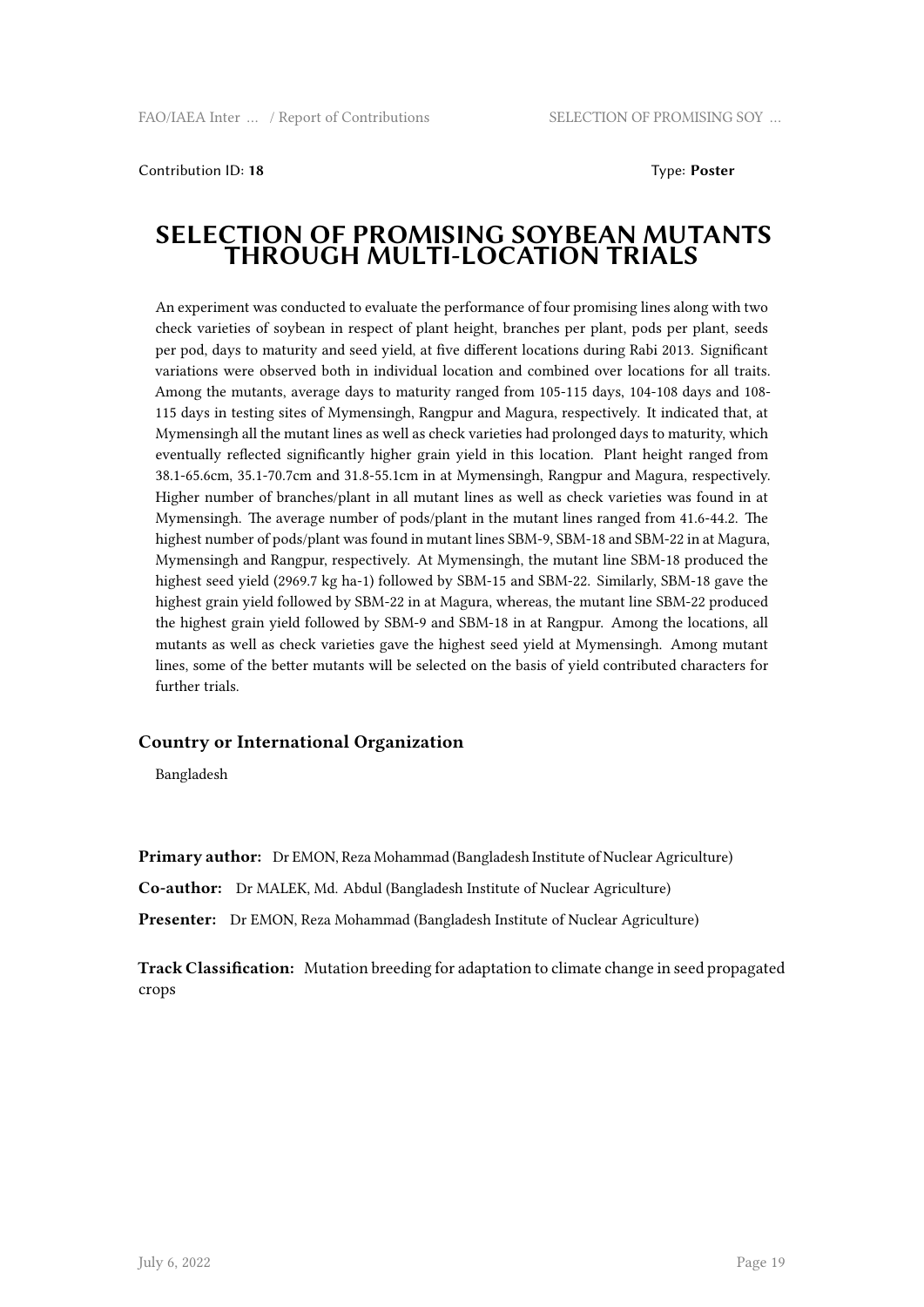Contribution ID: **19** Type: **Poster**

# **EFFECT OF GAMMA RAYS ON SEED GERMINATION AND PLANT GROWTH PARAMETERS OF THREE RICE VARIETIES CULTIVATED IN SRI LANKA**

Development of rice varieties using induce mutation has seldom been applied in Sri Lanka. This study was carried out to determine the effect of gamma irradiation doses on seed germination and different plant growth parameters of three rice varieties. Two hundred grams of seeds of three rice varieties cultivated in Sri Lanka (Bg 94-1, Bg 1165-6, Suwandal) were subjected to gamma rays from 60Co source using 3 doses: 200, 300 and 400Gy. Irradiation was undertaken at the IAEA laboratories Seibersdorf, Austria in 2015. The experiment was designed as Split Plot with three replications and conducted at the plant house of Rice Research & Development Institute, Batalagoda. The effects of radiation doses on seed germination and different plant growth parameters were evaluated (radiosensitivity testing). With the increase in gamma doses seed germination, seedling emergence, seedling height, root length and plant survival in the field decreased. Highly significant differences were observed among the varieties for seedling height, root length and percentage of field survival. Gamma irradiation showed significant negative correlation with seed germination (-0.524), seedling emergence (-0.543), seedling height (-0.545), root length (-0.498) and field survival (-0.424). Percentage of field survival was the least affected character while percentage reduction was 8.56. The most efficient and optimum dose to induce rice mutation of the varieties under investigation is within the range of 200Gy - 300Gy. More pronounced adverse effect was observed for all the growth characters at the highest dose in all three varieties. Increasing doses above 400Gy caused severe morphological damages to the rice plants and increasing gamma irradiation doses has negative correlation with the germination and other plant growth parameters. A comprehensive study should be carried out to determine the optimum doses for different rice varieties which could be useful in rice varietal improvement programs in Sri Lanka.

## **Country or International Organization**

Sri Lanka

**Primary author:** Mrs WIJESENA, Kamani (Rice Research & Development Institute, Department of Agriculture)

**Co-authors:** Dr BENTOTA, Amitha P. (Rice Research & Development Institute, Department of Agriculture); Mrs NAWARATHNE, Anoma (Rice Research & Development Institute, Department of Agriculture)

**Presenter:** Mrs WIJESENA, Kamani (Rice Research & Development Institute, Department of Agriculture)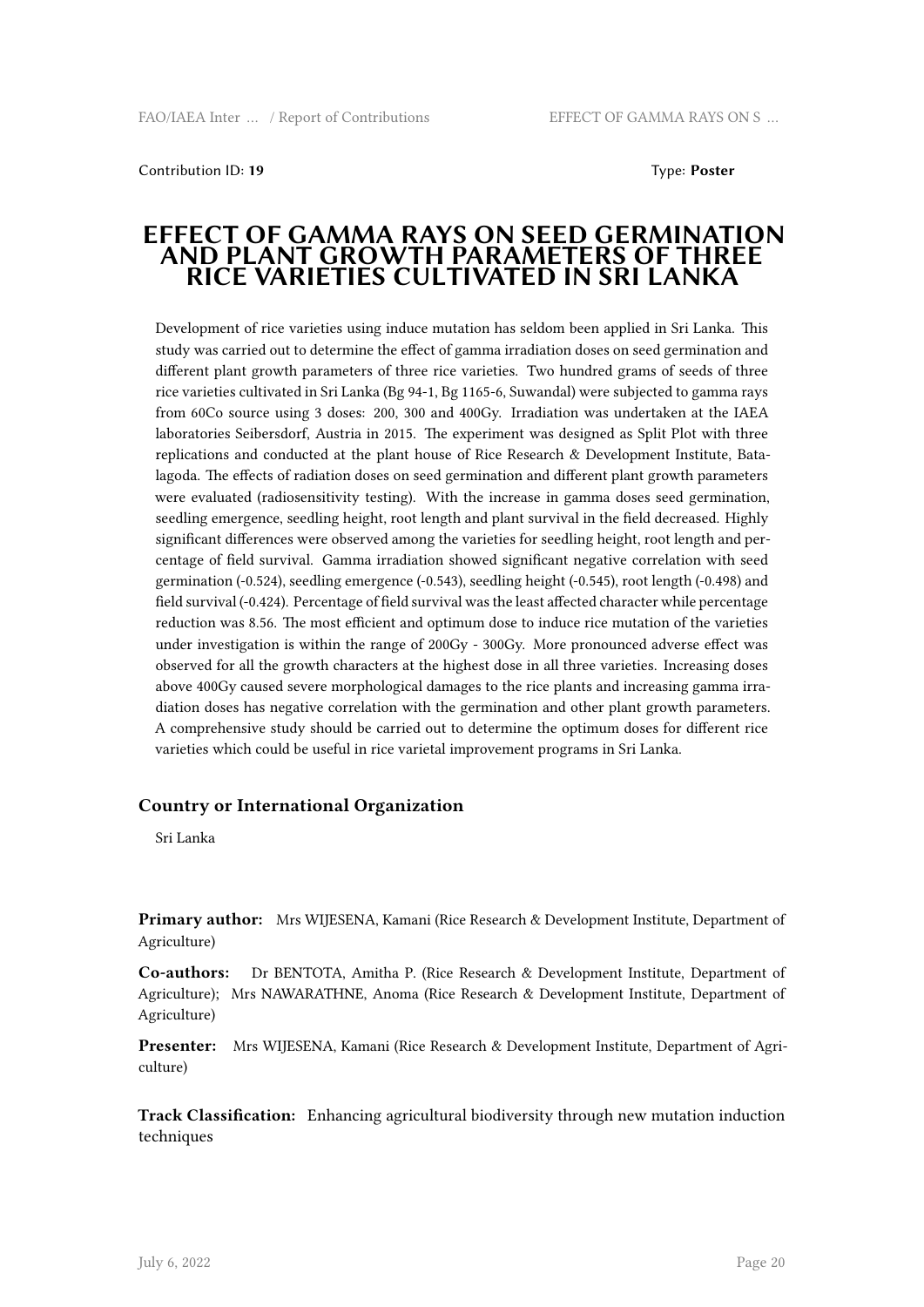Contribution ID: 20 Type: **Poster** 

# **EFFECTIVE SELECTION CRITERIA FOR ASSESSING SALT STRESS TOLERANCE IN BEARD WHEAT LINES INDUCED BY GAMMA RADIATION**

Mutations induced by radiation with gamma rays has had a major role in improving the most of main agronomic traits in plants. In order to determine some stability indices related to wheat grain yield the fifth generation (M5) under salinity conditions, 15 selected lines from the fourth mutant generation (M4) together with two parents' genotypes ('Arg' and 'Bam') and two genotypes produced in Yazd region ('Sivand' and 'Narin') were planted under both conditions of non-stress (2 dsm-1) and salinity stress (10 dsm-1) in the research field of the National Salinity Research Centre (NSRC) in Yazd province. Analysis of variance for a complete random block design was performed on yield, components and the comparison of means was conducted by LSD test. Tolerant indices of mean productivity (MP), geometric mean productivity (GMP), stress tolerance index (STI), Stress stability index (SSI), Tolerance index (TOL) were calculated to investigation salinity. The results showed that, Line two (Arg-200, 246.67 g m-1) and one (Bam-150, 165.55g m-1) had the highest grain yield. Regarding the positive and significant correlation between grain yield in both conditions and indices of MP, GMP and STI, these indices were selected as the most desirable tolerance indices. According to three-dimensional graph Fernandez were introduced that lines one, two and eight as the most tolerant lines to salinity stress. The experiment results showed, indices of MP, GMP and STI are the most suitable indices for selection of lines tolerant to salinity. Lines one, two and eight had high grain yield under both conditions. So, according to the results lines one, two and eight can be introduced as stable lines and with high yield under salinity stress conditions and the fifth generation and it is recommended to introduce these three lines for cultivation in the sixth generation.

## **Country or International Organization**

Nuclear Science and Technology Research Institute. Karaj, Iran

**Primary author:** Dr ASKARY KELESTANIE, Ali reza (Ph. D Student of Nuclear Agriculture)

**Co-authors:** Dr ESKANDARI, Ali (Assistant Professor, Nuclear Science and Technology Research Institute. Karaj, Iran); Dr BORZOUEI, Azam (Assistant Professor, Nuclear Science and Technology Research Institute. Karaj, Iran); Dr RAMEZANPOUR, S.Sanaz (Associate Professor, Department of Biotechnology and Plant Breeding, Gorgan University of Agricultural Sciences and Natural Resources)

**Presenter:** Dr BORZOUEI, Azam (Assistant Professor, Nuclear Science and Technology Research Institute. Karaj, Iran)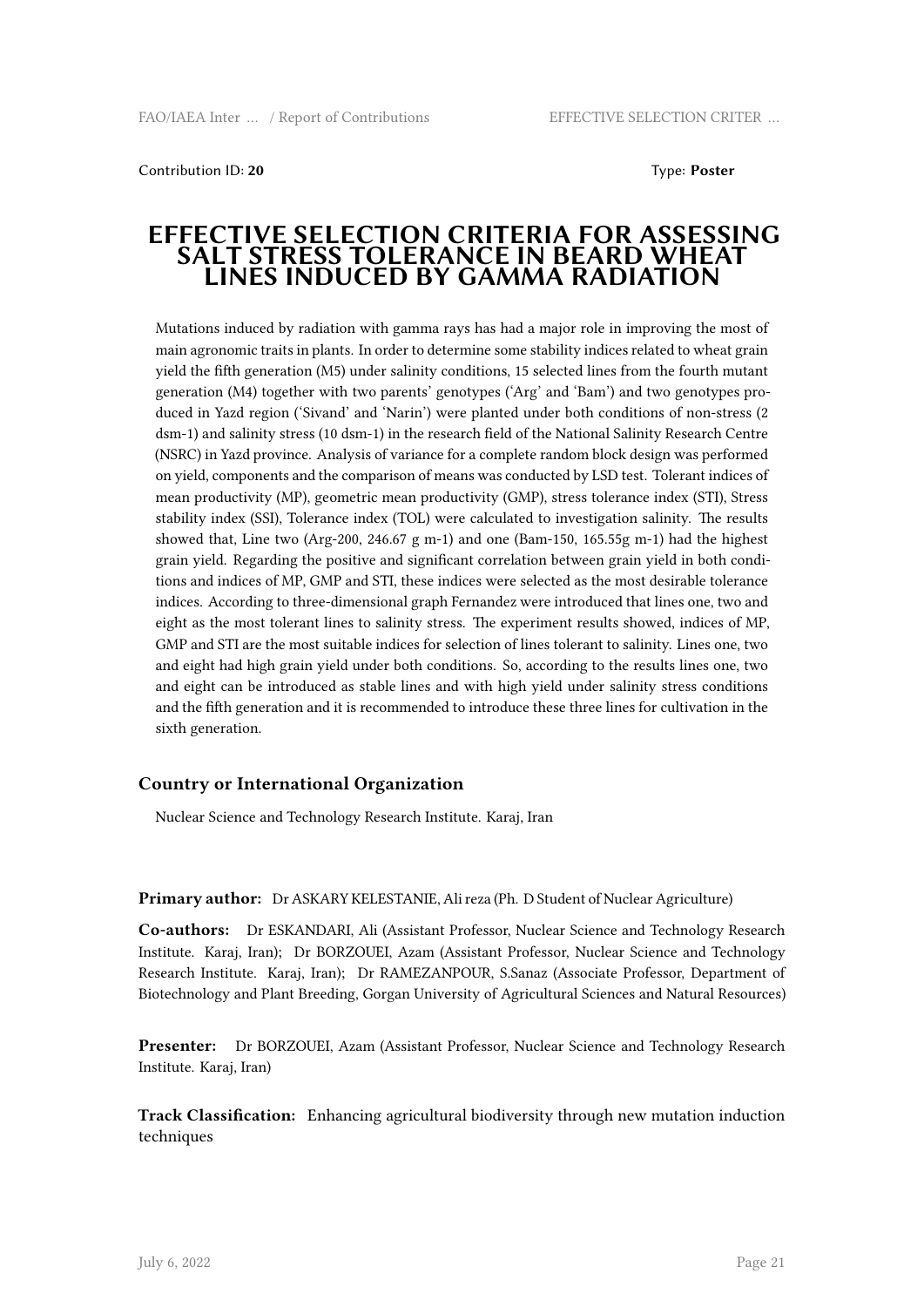Contribution ID: **21** Type: **Poster**

## **IMPROVEMENT OF IRANIAN RICE VARIETIES FOR SALINITY TOLERANCE THROUGH MUTATION APPROACH**

Rice is staple food for half of the world. Soil salinity is one of the major abiotic stresses leading to the reduction of rice yield. The objective of this research was to induce mutations for salt tolerance, high yield, early maturity and lodging resistance in local rice varieties in Iran (Tarom-mahali, Hasani and Anbarboo). Mutation breeding method by using gamma ray from 60Co was conducted during 2010-2015 rice sowing seasons. After determining of the proper dose, seeds of each variety were exposed to 200, 250, 300 Gy doses for raising M1 generations. Twenty-two thousand panicles were harvested on an individual plant basis for evaluation in the next generation. In M2 generation, seeds of all mutants and control were sown in saline soil (EC =6-8 ds/m). 430 mutants were confirmed. In M3 generation, 134 mutants were selected and inspected to confirm their genetic stability as well as to evaluate their agronomic characteristics and salinity reaction in the following generation.The evaluation of M4 mutants were done in an augment design with 9 blocks at saline field condition (EC = 7.3 ds/m). Parameters of chlorophyll fluorescence were measured during vegetative growth. In flowering stage, plant height, Panicle number in hill, and fifty percent flowering were recorded. In physiological maturity stage, the superior mutant lines than the parent cultivars were harvested. By using data of paddy yield, salinity tolerant indices were calculated. The 30 selected mutant lines were evaluated in the M5 generation in a complete randomized block design with four replications. Results of yield and components yield trials and morphological and physiological assessments indicated a significant difference among mutant lines and their parents. The 17 promising mutant lines were selected, that in higher generations will be evaluated.

## **Country or International Organization**

Nuclear Agriculture School, Nuclear Science and Technology Research Institute

**Primary author:** Dr BAGHERI, Leila (Nuclear Agriculture School, Nuclear Science and Technology Research Institute-Karaj/Iran)

**Co-authors:** Dr ESKANDARI, Ali (Nuclear Agriculture School, Nuclear Science and Technology Research Institute-KARAJ/IRAN); Dr NABIPOUR, Alireza (Rice Research Institution-AMOL/IRAN); Dr FALLAH, Allahyar (Rice Research Institution-Amol/Iran); Dr BORZOUEI, Azam (Nuclear Agriculture School, Nuclear Science and Technology Research Institute-KARAJ/IRAN); Dr MOGHISEH, Ebrahim (Nuclear Agriculture School, Nuclear Science and Technology Research Institute-KARAJ/IRAN); Mr ELYASI, Hossein (Rice Research Institution-AMOL/IRAN)

**Presenter:** Dr BAGHERI, Leila (Nuclear Agriculture School, Nuclear Science and Technology Research Institute-Karaj/Iran)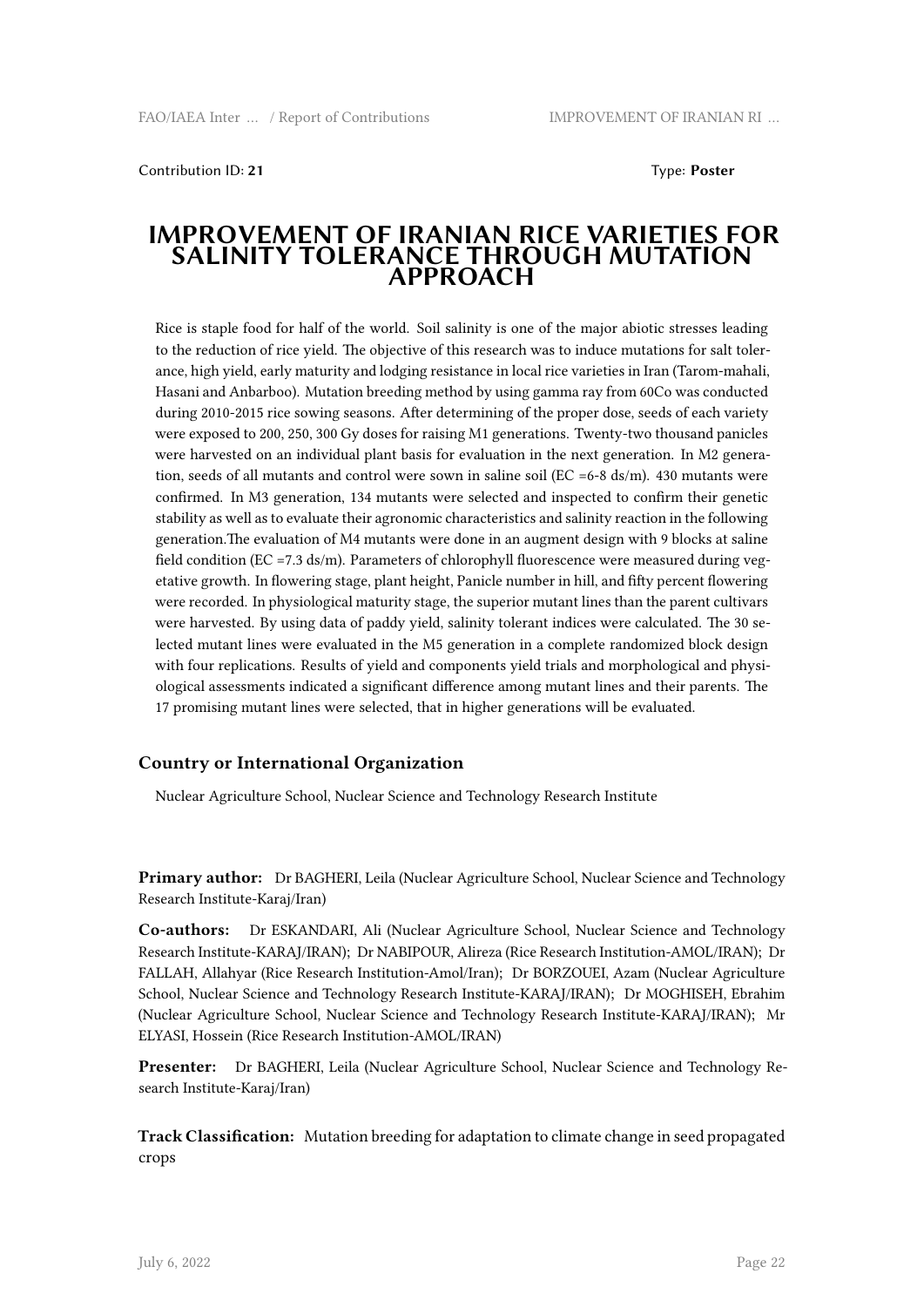Contribution ID: **23** Type: **Oral**

## **PRODUCTION OF HAPLOID EMBRYOS AND PLANTS IN IRANIAN MELON (CUCUMIS MELO L.) THROUGH IRRADIATED POLLEN-INDUCED PARTHENOGENESIS**

The irradiated pollen technique (IPT) is the most successful haploidization technique within Cucurbitaceae. The influence of gamma ray doses (250, 350, 450 and 550 Gy), genotypes and stage of development of embryos obtained by IPT on the induction of haploid embryos were studied in several Iranian melon cultivars as well as their hybrids with alien cultivars. Female flowers were pollinated using pollen that had been irradiated with gamma rays. Different shapes and stages of embryos were excised 21-25 days after pollination and cultured on E20A medium. Direct culture, liquid culture and integrated culture methods were applied for detected the induced embryos. Integrated culture and liquid culture methods showed advantages in increasing the efficiency of haploid plant production in melon breeding programmes. Results revealed that 550 Gy of gamma-irradiation was successful in inducing parthenogenesis and fruit development, whereas, lower irradiation doses were not effective in inducing haploid embryos. The percent of embryos per seeds were the highest in 'Samsoori' (1.2%) and 'Saveh' (1.1%) cultivars. Some of the heartshaped and cotyledon-shaped embryos developed into haploid plants. In total, 52 parthenogenic melon plantlets were recovered from 274 embryos via IPT. Haploid embryos and haploid plants production were strongly influenced by gamma ray dose, embryo stage and genotype. Indirect methods and chromosome counting performed on the root cells of regenerated plants, showed the haploid level  $(n = x = 12)$ .

## **Country or International Organization**

Nuclear Agriculture School, Nuclear Science and Technology Research Institute-Iran

**Primary author:** Dr BAGHERI, LEILA (Nuclear Agriculture School, Nuclear Science and Technology Research Institute-KARAJ/IRAN)

**Co-authors:** Dr LOTFI, Mahmoud (Department of Horticulture, College of Aboureihan, University of Tehran, Tehran, Iran.); Mr NORI, mansor (Nuclear Agriculture School, Nuclear Science and Technology Research Institute-KARAJ/IRAN)

**Presenter:** Dr BAGHERI, LEILA (Nuclear Agriculture School, Nuclear Science and Technology Research Institute-KARAJ/IRAN)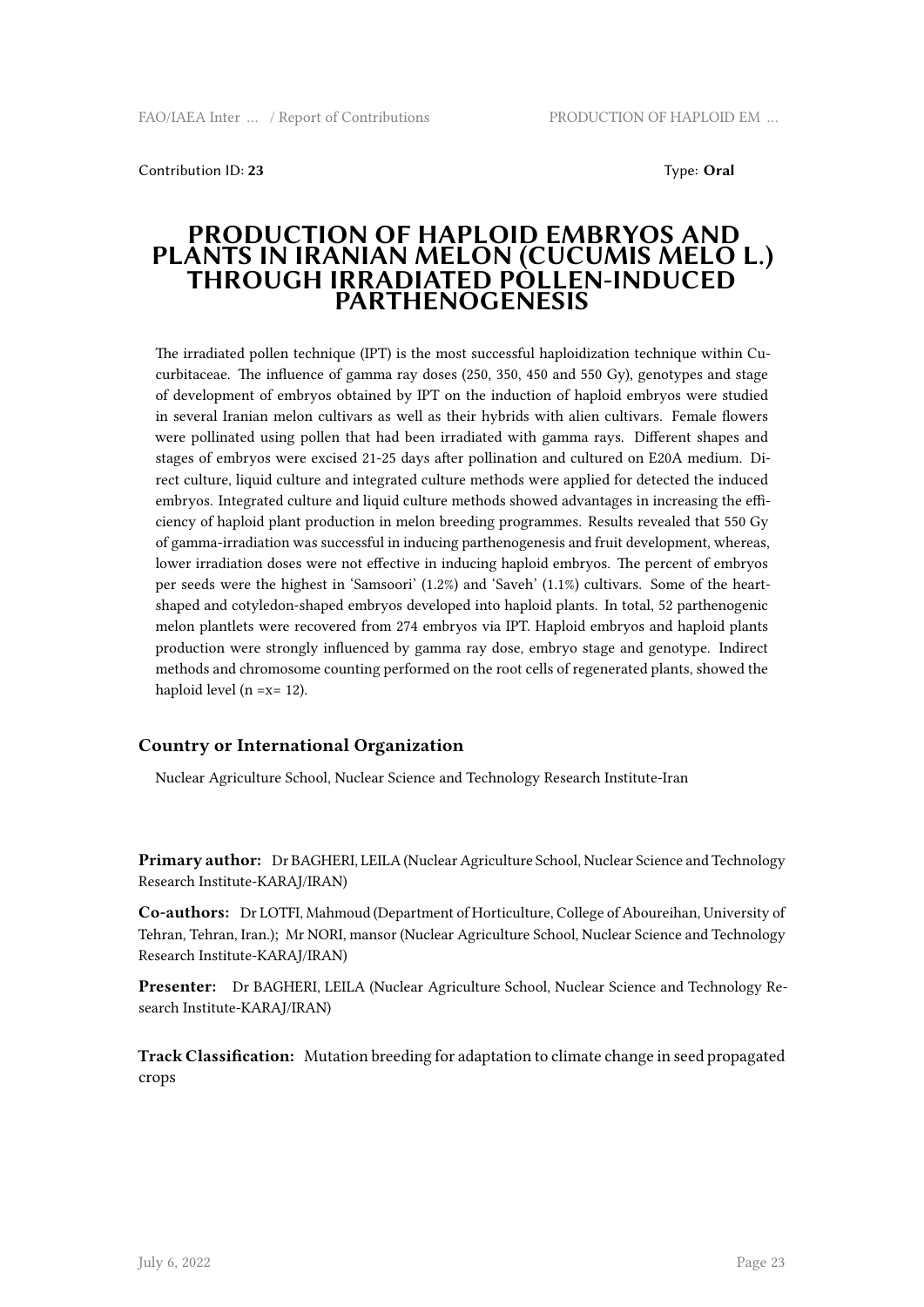Contribution ID: **24** Type: **Poster**

# **RECURRENT MUTAGENESIS FOR WINTER WHEAT GENETIC IMPROVEMENT**

Evaluation of winter wheat mutant lines (2010 2017, up to M8 generation) has been carried out. Dried seeds of eight varieties Favoritka, Lasunya, Hurtovina (irradiation of initial material by gamma rays), line 418, Kolos Mironovschiny (field hybridization), Sonechko (chemical mutagenesis, nitrosodimethilurea 0.005%) and Kalinova (chemical mutagenesis,1,4-bisdiazoatsetilbutan DAB 0.1%), Voloshkova (termomutagenesis – low plus temperature at plant development stage of vernalizaion has been used as mutagen factor) of winter wheat (Triticum aestivum L.) were subjected to 100, 150, 200, 250 Gy gamma irradiation and treated with solutions of chemical mutagens - nitrosomethilurea 0.0125 and 0.025 %, nitrosoethilurea – 0.01 та 0.025 %, 1,4- bisdiazoatsetilbutan – 0.1 and 0,2 %, dimethylsulfate – 0.0125, 0.025 and 0.05 %.

The chemical mutagenesis is effective for radio-mutants, gamma rays – for chemomutants, for the breeds created using the method of field hybridization it makes no difference. It is more efficiency to use better by grain productivity and protein quantity varieties as initial material for mutagenesis.

Gamma-rays dose 100 Gy as a mutagen factor was the most successful in induction productive mutations. Medium dose of gamma-rays (100 Gy) and concentrations of nitrosoalkylureas (0.01 – 0.0125 %) are recommended for winter wheat mutation breeding on grain productivity.

In terms of research program we obtained six high-productive lines. For these lines higher value of two components of yield structure (1000 grain weight and grain weight per plant) was typical during field estimation. Other indexes didn't get significant influences on yield performance. Three from them have higher protein content than standard. Five lines were identified as droughtresistant (with the lower ratio between photosystem ІІ and photosystem І). Four winter wheat lines (Giant, Leroy, Dead, Lean) were recommended for state varieties exam.

## **Country or International Organization**

Ukraine

**Primary author:** Dr NAZARENKO, Mykola (Dnepropetrovsk State Agrarian and Economic University)

**Presenter:** Dr NAZARENKO, Mykola (Dnepropetrovsk State Agrarian and Economic University)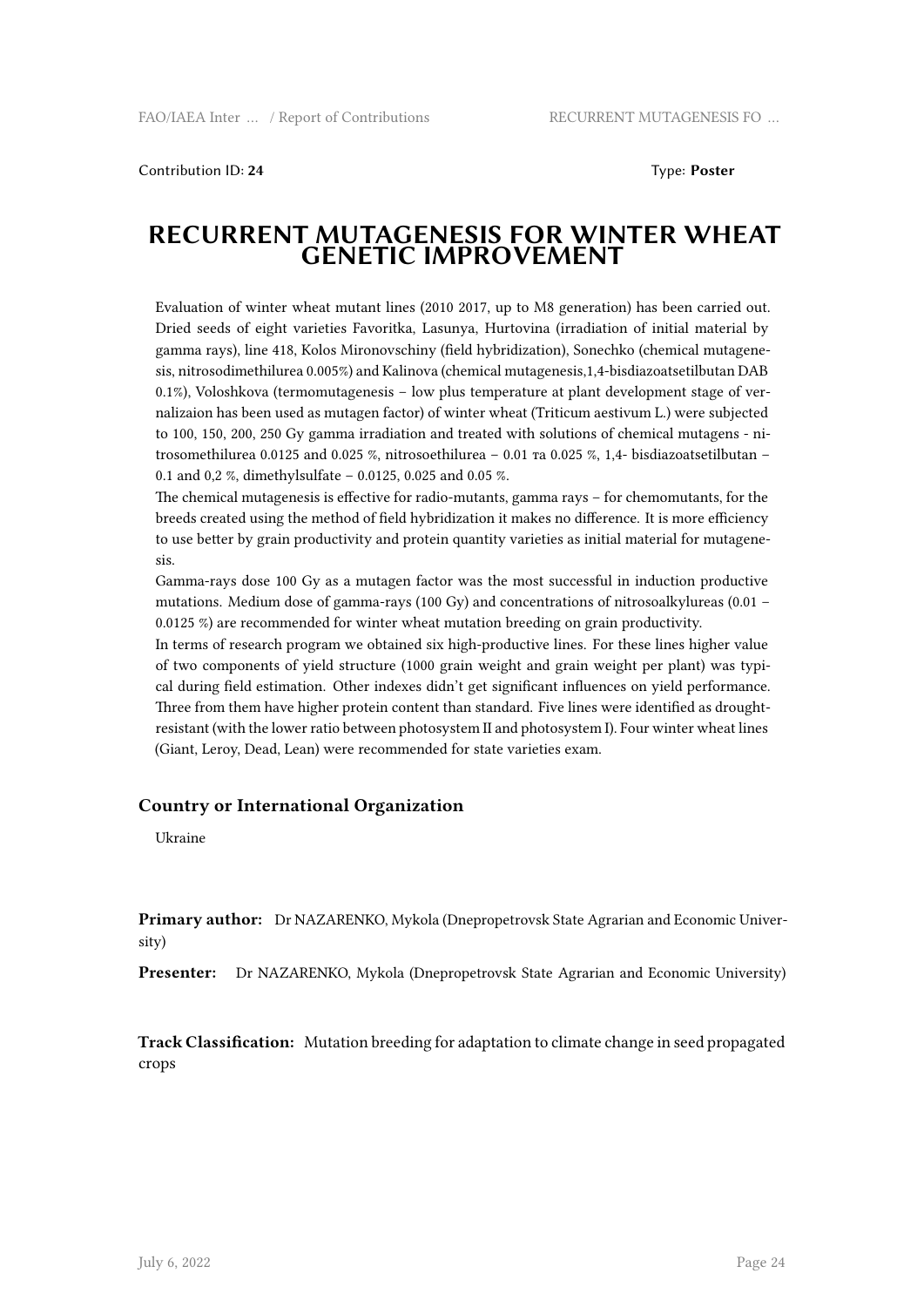Contribution ID: 25 Type: **Poster** 

## **ASSESSMENT OF ALLELIC VARIATION AMONG NEWLY IMPROVED RICE VARIETIES AT SALTOL REGION IN SRI LANKA**

The productivity of rice is greatly affected by soil salinity which is the second most widespread soil problem after drought in rice growing areas in the world. This research was aimed to analyse Sri Lankan rice varieties grown in salinity affected areas, with the SSR markers closer to, previously identified – Saltol QTL – located on chromosome 1 and use those data in rice breeding and gene mapping studies. The research was conducted at Rice Research and Development Institute, Batalagoda, Sri Lanka. 21 improved rice varieties namely Bg379-2, Bg450, At402, Bg403, Bg406, Bg94-1, Bg352, At353, At354, Bg357, Bg358, Bg359, Bg360, At362, Ld365, Bg366, Bg369, Bg300, Bg4-91, At307, At308 and check variety Pokkali were used. Polymorphic bands obtained from SSR markers were analysed by Jaccard's similarity coefficient following the unweight pair group method with arithmetic mean (UPGMA). DNA samples were amplified using 8 SSR markers located between 10.8- 16.4 Mb, on the Saltol QTL region of chromosome1. The eight markers used were highly polymorphic and 45 alleles were amplified with band sizes between of 100 and 300 bp. The highest number of alleles was found in RM7075 (8) followed by RM493 (6), RM562 (6), RM10748 (6), RM10582 (5), RM140 (5), RM1287 (5) and RM3412 (4) which gave the lowest number of alleles. Locus RM 562 showed the highest polymorphism information content (PIC) value (0.7831). The mean PIC value was 0.7124 and it ranged from 0.5718 to 0.7831. 0ut of 8 markers RM562 would be more useful for screening of rice germplasms. Information derived on the polymorphic SSR marker patterns obtained from tolerant and susceptible varieties near Saltol region would be useful in selecting parental lines from the tested varieties for rice breeding and gene mapping programs designed for salt tolerance.

## **Country or International Organization**

Rice Research and Development Institute, Batalagoda, Ibbagamuwa, Sri Lanka

**Primary author:** Mrs SENANAYAKE, R.M.N.H. (Rice Research and Development Institute, Batalagoda, Ibbagamuwa, Sri Lanka)

**Co-authors:** Ms AMARASINGHA, A.A.P.G. (Rice Research and Development Institute, Batalagoda, Ibbagamuwa, Sri Lanka); Mr WIJERATHNA, D.G.K.P. (Rice Research and Development Institute, Batalagoda, Ibbagamuwa, Sri Lanka); Dr HERATH, H.M.V.G. (Department of Agric. Biology. Faculty of Agriculture,University of Peradeniya); Prof. WICKRAMESINGHE, I.P (Department of Agric. Biology. Faculty of Agriculture,University of Peradeniya); Dr UDAWELA, U.A.K.S. (Rice Research and Development Institute, Batalagoda, Ibbagamuwa, Sri Lanka)

**Presenters:** Mr WIJERATHNA, D.G.K.P. (Rice Research and Development Institute, Batalagoda, Ibbagamuwa, Sri Lanka); Dr HERATH, H.M.V.G. (Department of Agric. Biology. Faculty of Agriculture,University of Peradeniya); Mrs SENANAYAKE, R.M.N.H. (Rice Research and Development Institute, Batalagoda, Ibbagamuwa, Sri Lanka); Dr UDAWELA, U.A.K.S. (Rice Research and Development Institute, Batalagoda, Ibbagamuwa, Sri Lanka)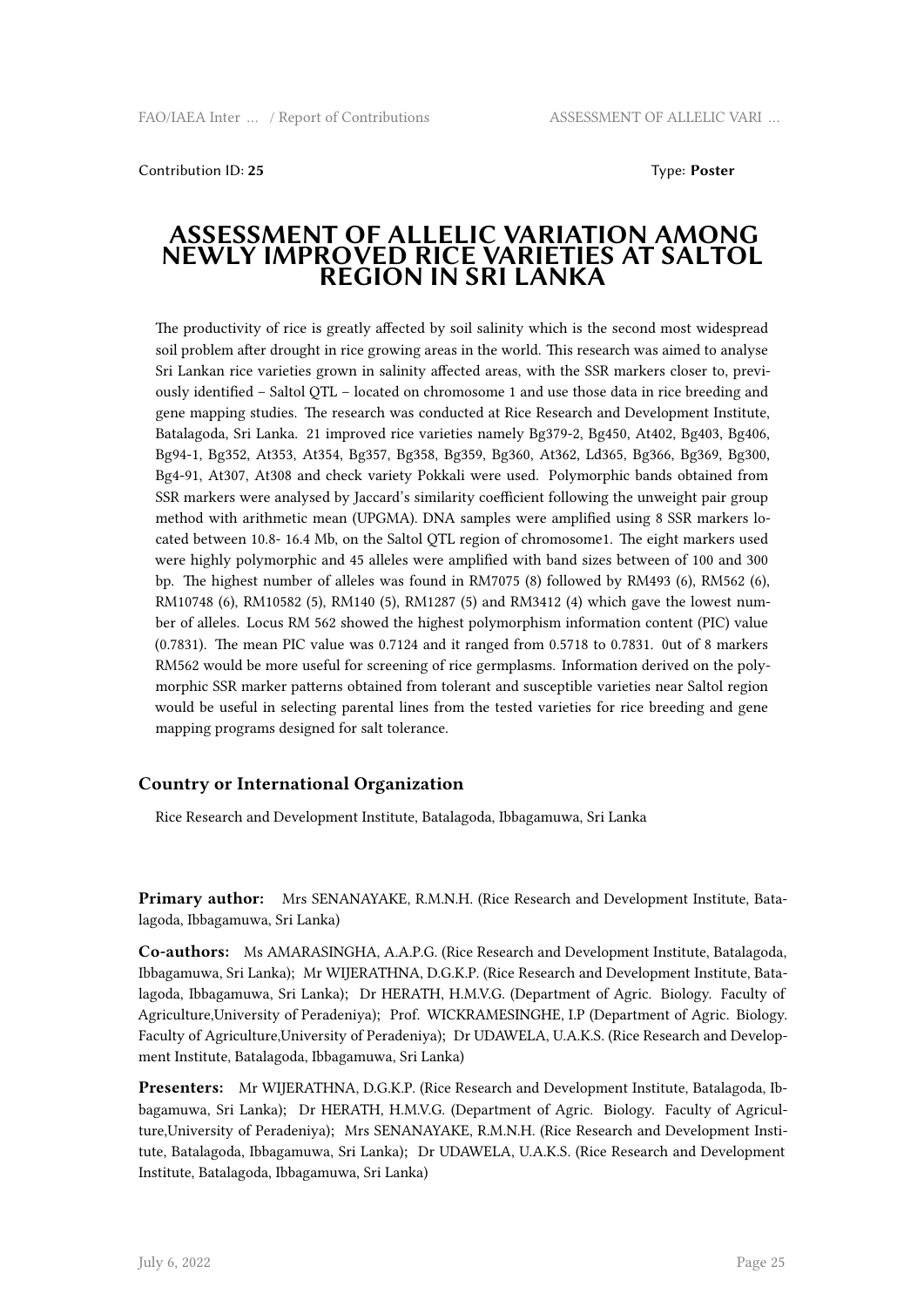# **Track Classification:** New challenges and technologies in plant genomics and breeding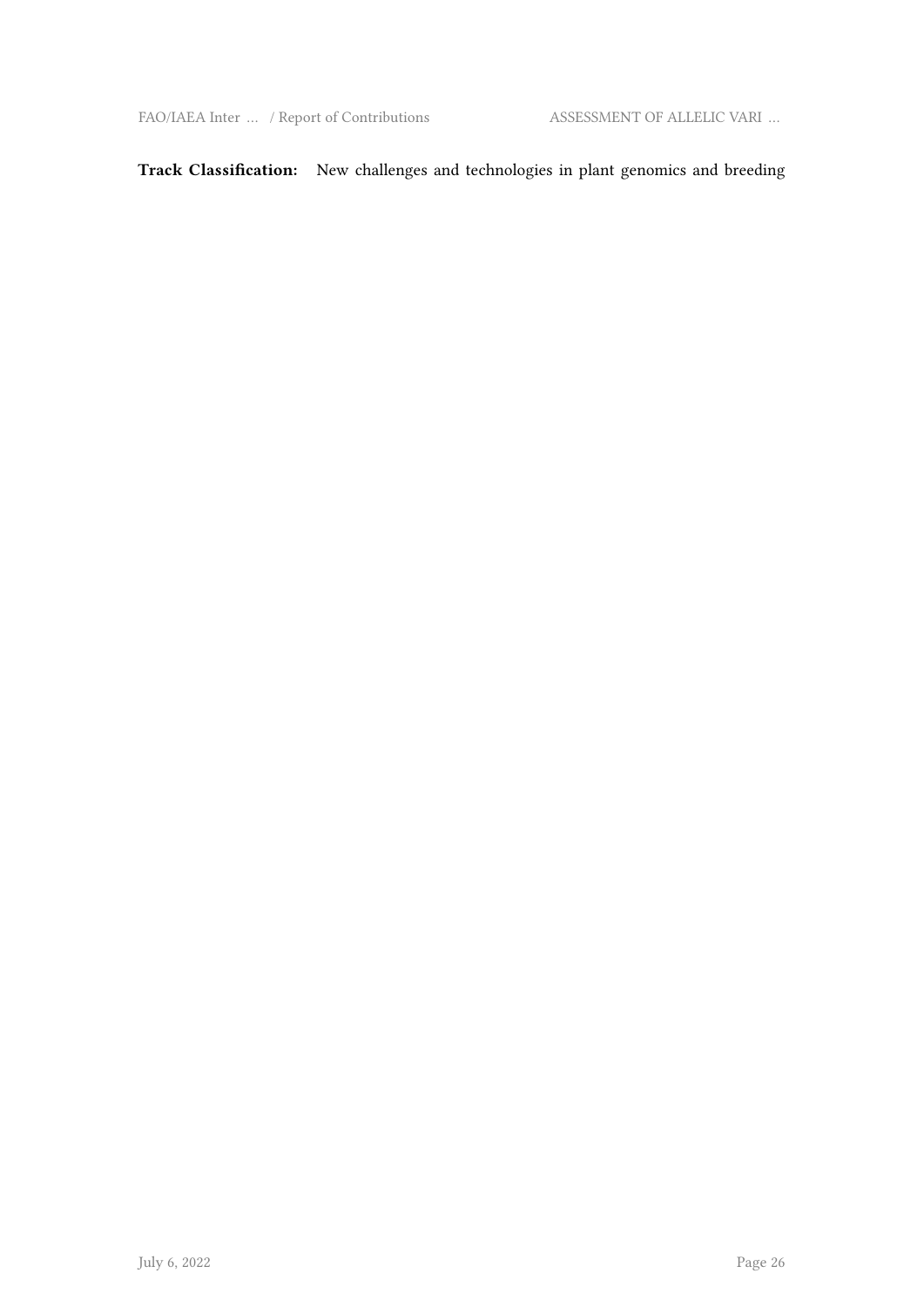Contribution ID: 26 Type: **Poster** 

# **EFFECT OF EMS ON SEED GERMINATION IN CHICKPEA**

Chickpea (Cicer arientinum L.) is an ancient crop cultivated in about 40 countries of the world. India is the largest producer sharing 75% of the world's production. In modern agriculture a remarkable progress has been done in increasing the genetic potential for crop productivity. Ethyl Methane Sulfonate (EMS) is a chemical mutagen which was used to test its effect on seed germination in chickpea. Cicer arientinum L. seeds with uniform size were subjected to the chemical mutagen by soaking seeds in various concentrations; i.e. 0.1M, 0.2M, 0.3M, 0.4M and 0.5M respectively for about 2 hours. Then, the seeds were placed on wet paper towel to germinate and the percent seed germination was determined on the 4th and 7th day. Results revealed that EMS – the chemical mutagen – had inhibitory effect on seed germination. It showed gradual decrease in germination with the increase in the concentration of chemical mutagen. Maximum 90% seed germination was observed in 0.1M concentration whereas a minimum of 70% seed germination was observed in 0.5M concentration. The present investigation concludes that EMS has inhibitory effect on seed germination, which can be employed in mutation breeding programmes.

#### **Country or International Organization**

Maharashtra, India

**Primary author:** Dr KHARDE, Mahesh (Padmashri Vikhe Patil College of Arts, Science and Commerce, Pravaranagar)

**Presenter:** Dr KHARDE, Mahesh (Padmashri Vikhe Patil College of Arts, Science and Commerce, Pravaranagar)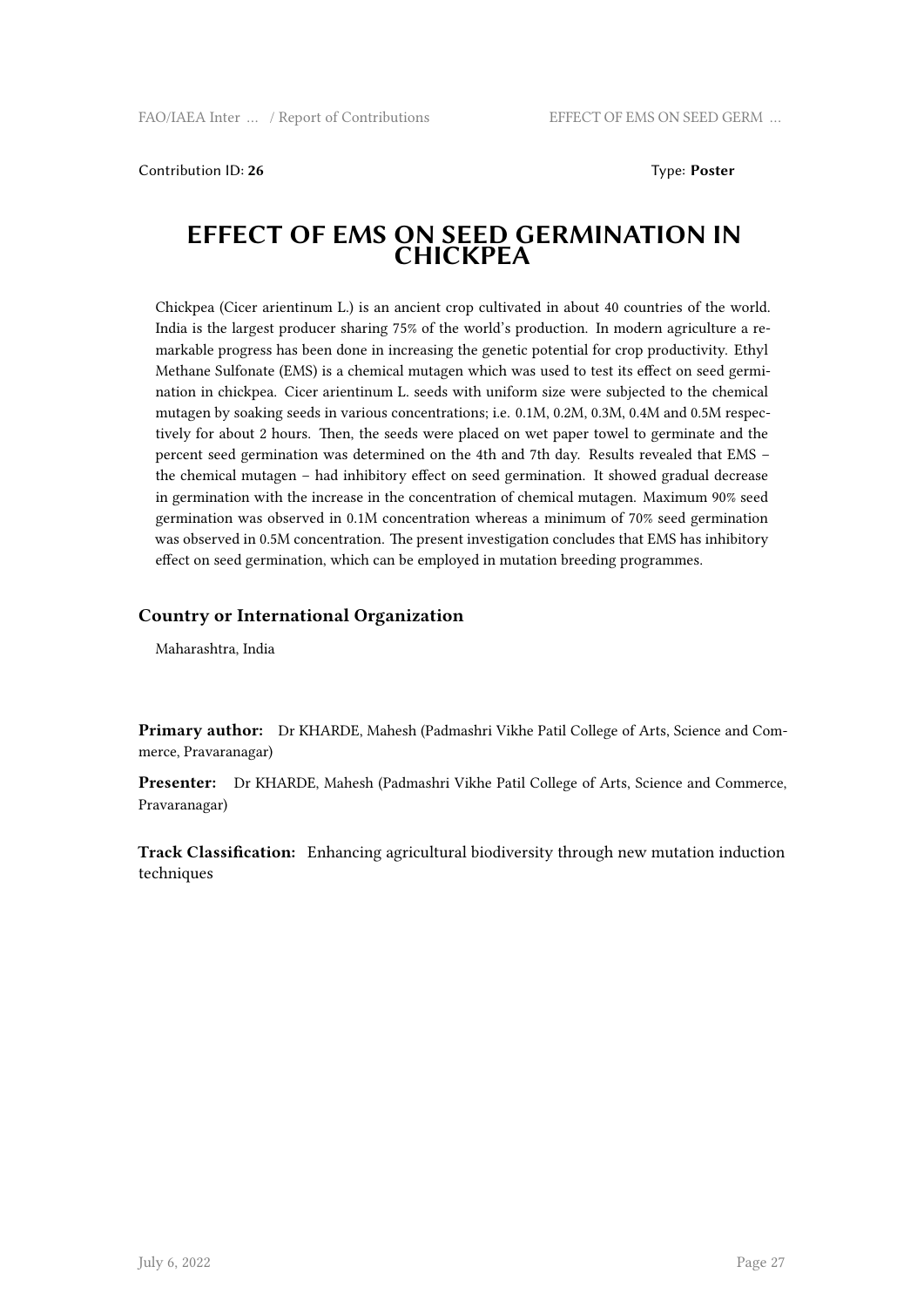Contribution ID: **27** Type: **Poster**

# **CONSEQUENCES OF SODIUM AZIDE ON PERCENT SEED GERMINATION AND PEROXIDASE ISOZYME PATTERNS IN COWPEA**

Peroxidase is one of the important enzymes present in all tissues and performs catalytic functions. It is suitable as a model enzyme for studying the effect of any mutagen. In the present investigation, an attempt was made to study the effect of sodium azide (SA) on peroxidase composition in cowpea (Vigna unguiculata L. Walp.), with an objective of finding its mode of action i.e. whether it has promoting or inhibitory effect on the enzyme synthesis and whether the action is specific or random. The seeds were treated for two hours with various SA concentrations viz. 0.0005 M, 0.0010 M, 0.0015 M, 0.0020 M, 0.0025 M and 0.0030 M. These seeds could germinate on moist filter paper in Petri plates at room temperature (20 – 25℃) for about three and seven days respectively and later analysed for seed germination. Peroxidase enzymes were extracted from the seedling samples and subjected to electrophoresis. Results indicated that there was a gradual decrease in seed germination percentage with an increase in the concentration of SA. SA retarded the growth of radicle and plumula. PAGE analysis of peroxidase enzyme composition of control cowpea seedlings showed presence of three peroxidase isoforms, but 0.0025 M SA treated seedlings showed presence of five peroxidase isoforms. This clearly indicated that, SA induces synthesis of certain peroxidase isozymes. Similarly, certain peroxidase isozymes present in control seedlings were seen missing in the SA treated seedlings. This evidently reveals that SA along with seed germination hampering can also inhibit the synthesis of certain enzymes.

## **Country or International Organization**

Maharashtra, India

**Primary author:** Dr WABALE, Anil (Padmashri Vikhe Patil College of Arts, Science and Commerce, Pravaranagar)

**Presenter:** Dr WABALE, Anil (Padmashri Vikhe Patil College of Arts, Science and Commerce, Pravaranagar)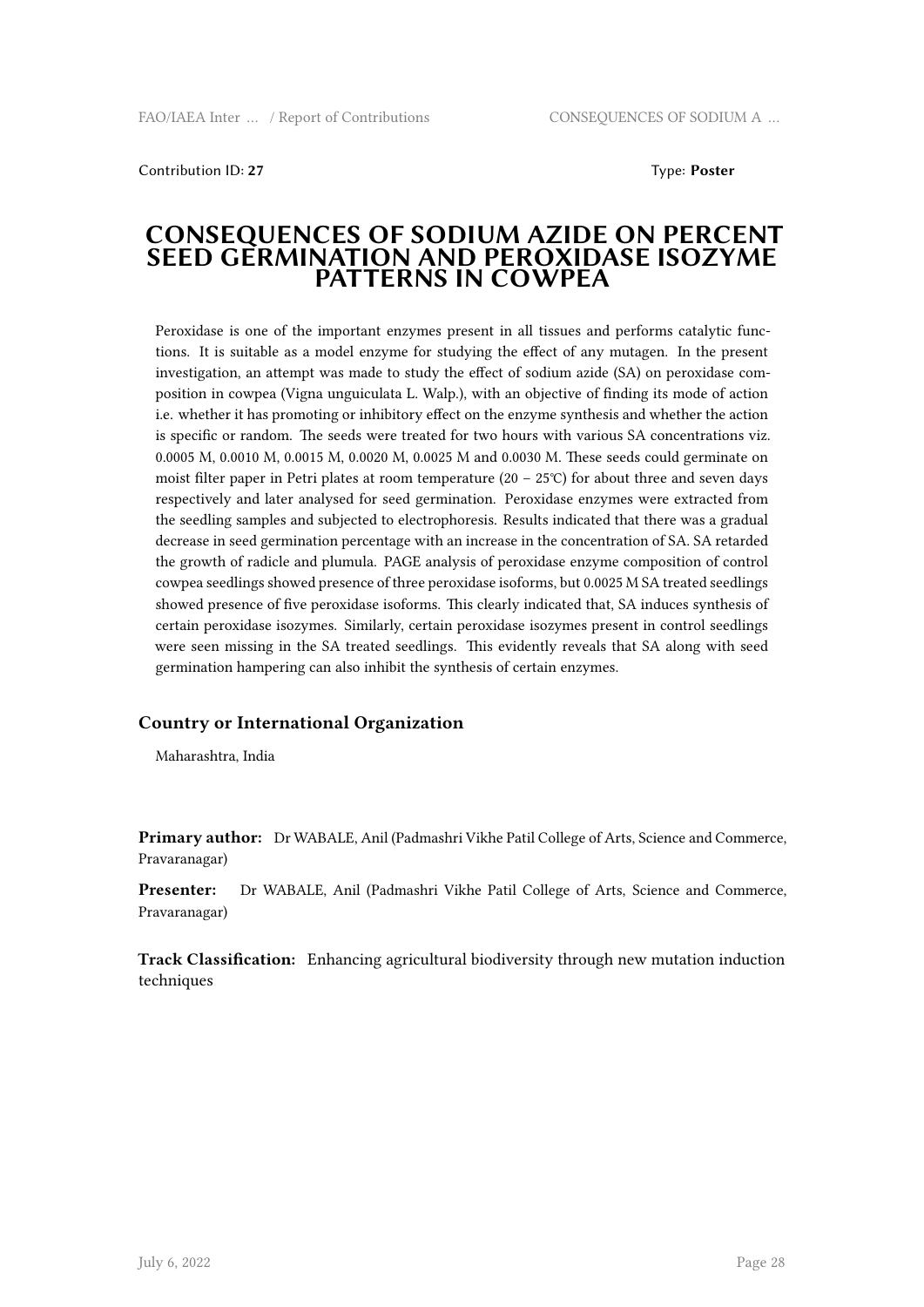Contribution ID: **28** Type: **Poster**

# **ASCENDANCY OF PHYSICAL MUTAGEN ON CALCIUM CONTENT IN MEDICAGO SATIVA L.**

In India, Alfalfa (Medicago sativa L.) is an important fodder crop which is rich in calcium, minerals, proteins and other nutrients. It not only increases fat value, but also increases the milk yield. Gamma irradiation has been effectively used to induce useful mutation and enrich the biochemical components in alfalfa. Seeds of Medicago sativa L. were irradiated with 5KR, 20KR, 35KR, 50KR and 65KR cobalt doses respectively. Further, the seeds were sown in the fields under a Randomized Block design. The entire plant material was collected at maturity stage, dried and reduced to powder. The powder was analysed to determine the calcium content using Flame Photometry. Gamma irradiation showed stimulating effect on increasing calcium content of Alfalfa in lower doses of cobalt 60. It was also observed that calcium content in aqueous extract was increased as compared to methanolic extract. From the present investigation it can be concluded that gamma radiation can be effectively used in Alfalfa mutation breeding programmes for fodder quality improvement as it is useful in increasing calcium content.

## **Country or International Organization**

Maharashtra, India

**Primary author:** Dr BORSE, Ramdas (Padmashri Vikhe Patil College of Arts, Science and Commerce, Pravaranagar)

**Presenter:** Dr BORSE, Ramdas (Padmashri Vikhe Patil College of Arts, Science and Commerce, Pravaranagar)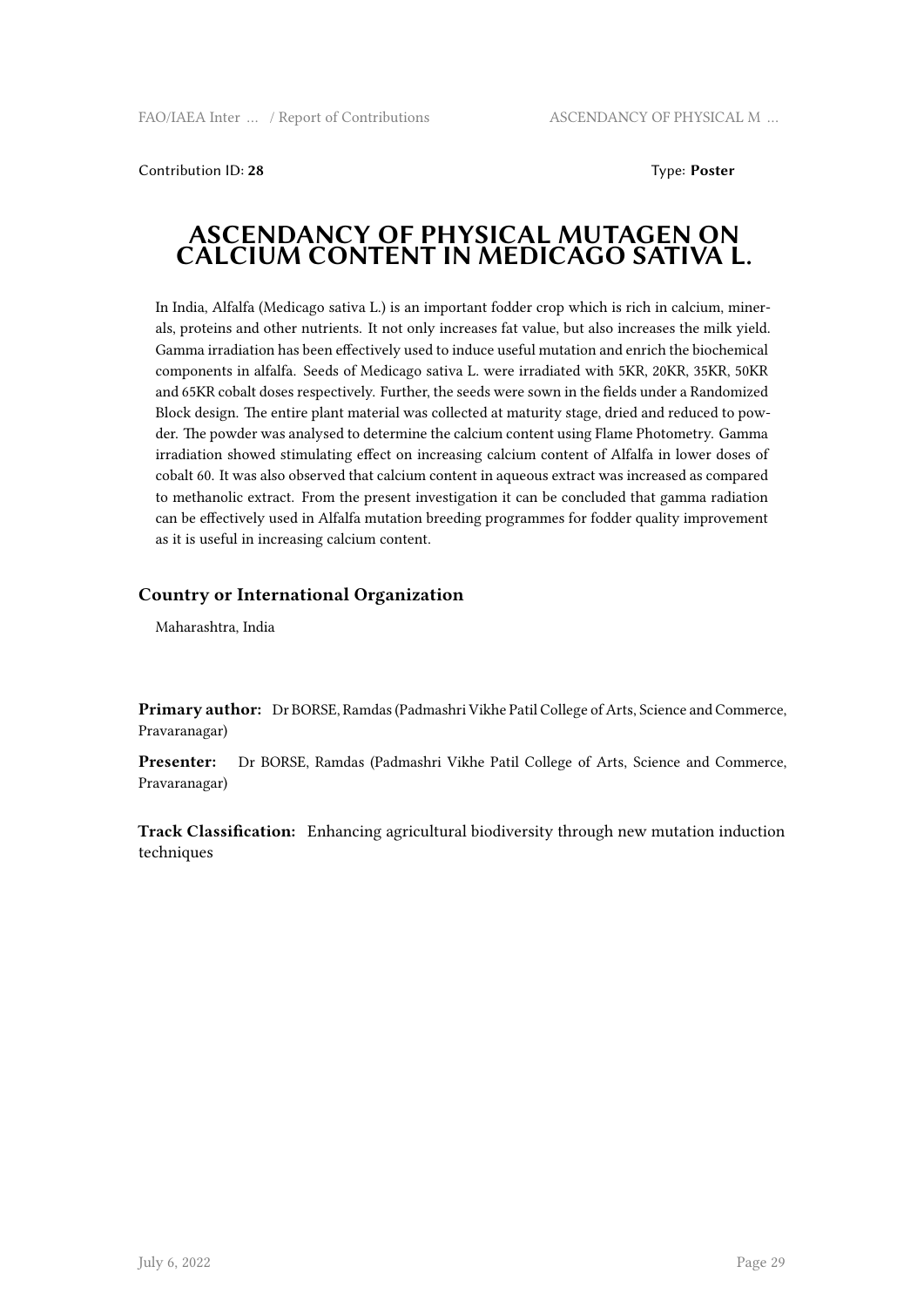Contribution ID: 29 Type: **Poster** 

# **EVALUATION OF DROUGHT TOLERANCE RICE MUTANT LINES AND IDENTIFICATION USING SSR MARKERS**

Marginal land in Indonesia occupy around 100 million ha, most of these land is dry land. These dry land can be used for agriculture purposes with Crops tolerance to drought. Developing of rice tolerance to drought throught mutation induction is becoming important strategy to stabilize rice production. Seven selected drought tolerance rice mutant lines obtained from mutation induction of Mira-1 variety by the dose of 25 and 50 Gy gamma rays at primordial stages have been conducted. SSR markers such as RM 212, RM 302, RM 3825, RM 470 and DRO1 have been used in PCR reaction. The field evaluation of agronomic characters were conducted during dry season at 2016. and sequencing evaluation also done by DRO1 marker. The result shown that mutant lines more tolerant to drought compared their own parent plant, the highest productive tiller found at 26C1 mutant line was 20 compared to Mira-1 variety only 8 productive tiller, the number of grain content per panicle were 78.2 %. Based on SSR marker linked to root depth, DRO1 showed that the mutant lines polymorphic, and changing of genetic of mutant lines which were indicating tolerant to drought compared to their wild type. Based on sequencing analysis showed that deletion of DNA 4 bp occurred at 7E1 mutant line and it was similar to Kinandang pathon variety. The objectives of this research were to evaluate the performance of rice mutant lines under drought stress conditions, and the genetic changes of mutant lines using SSR markers.

## **Country or International Organization**

CAIR-National Nuclear Energy Agency, Indonesia

**Primary author:** Dr ARYANTI, Aryanti (Center For Applications of isotopes and Radiation, Nuclear Energy Agency, Jakarta-Indonesia)

**Co-author:** Prof. ISHAK, Ishak (Center for Applications of Isotopes and Radiation, Nuclear energy Agency, jakarta-Indonesia)

**Presenter:** Dr ARYANTI, Aryanti (Center For Applications of isotopes and Radiation, Nuclear Energy Agency, Jakarta-Indonesia)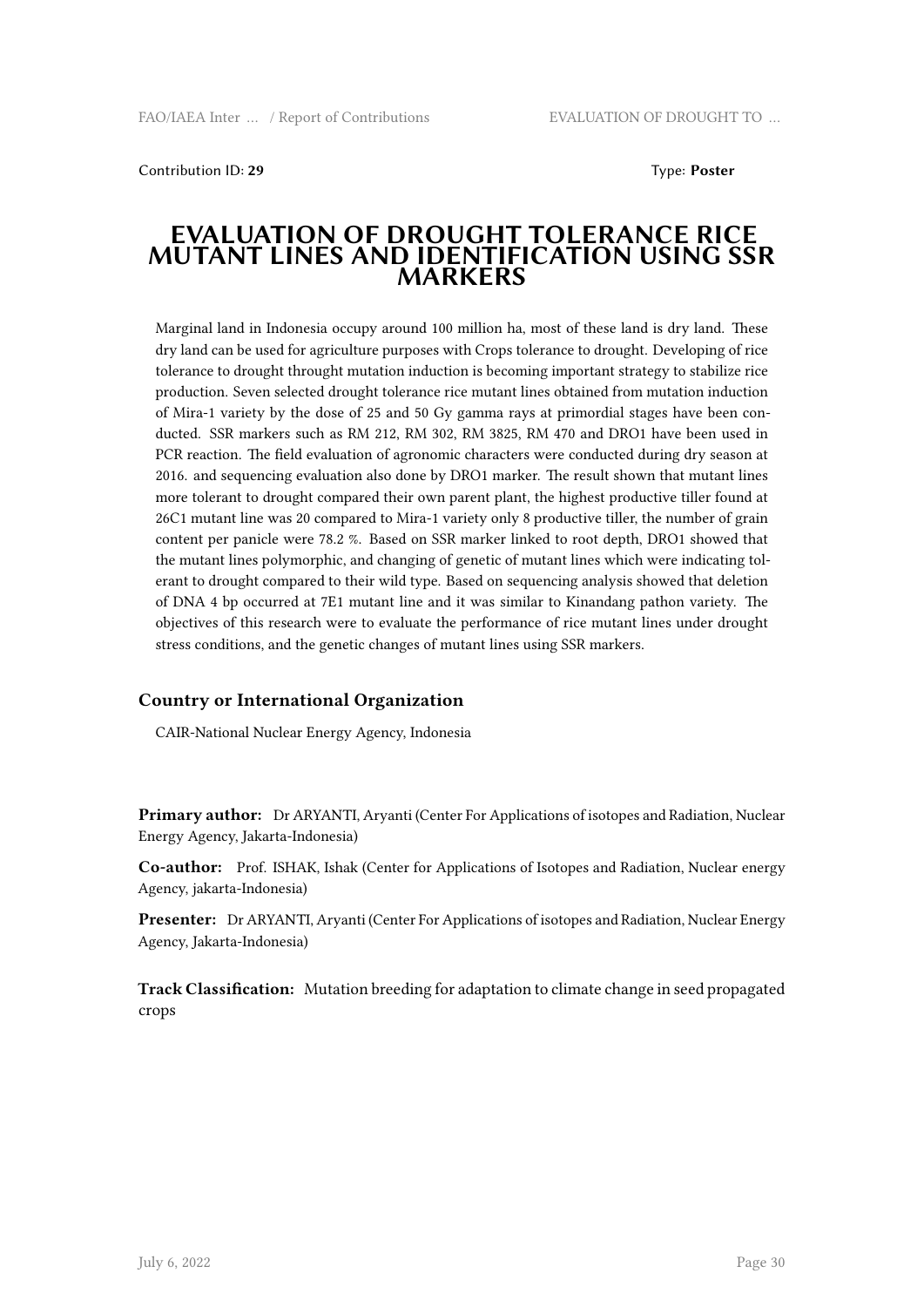Contribution ID: 30 Type: **Poster** 

# **CAN CRYOTREATMENT BE A TOOL USEFUL IN MUTATION BREEDING?**

The impact of cryo-treatment (storage in liquid nitrogen) on the stability of plant material is still ambiguous. It would be interesting to learn, whether liquid nitrogen could be a potentially valuable tool in mutation breeding. Therefore, the aim of the study was to evaluate the stability of three chrysanthemum cultivars cryopreserved via encapsulation-dehydration technique. Shoot tips were precultured on MS medium supplemented with 10 µM ABA for 7 days, encapsulated in sodium alginate, and then, osmotically dehydrated in sucrose gradient for four days, followed by 3-hour air desiccation. The pre-treated shoot tips were stored in liquid nitrogen (-196oC). After thawing, the recovered micro-shoots were acclimatised and cultivated in glasshouse conditions. The plants were subjected to molecular, cytogenetic, biochemical and phenotypical analysis. By applying RAPD and ISSR markers, 18 polymorphic bands within 5-6% of cryopreservation-obtained chrysanthemums were detected. Usually no changes in the flower pigment content were detected. Only one plant produced a completely new phenotype, i.e. with mosaic leaves (forma variegata) and a double-coloured inflorescence (Figure). Interestingly, the colours of the flower got reversed in the second vegetative generation, and no alternation of this parameter was observed in the third generation, as compared with the control. The variegated leaves, however, remained stable the whole time. The recovered after cryopreservation and control plants had the same diameter and fresh weight of inflorescences, as well as, ray florets length. On the other hand, the analysis revealed that the bottom and central leaves of all cryopreservation-derived plants were shorter and thinner, and had a reduced amount of chlorophyll, while their internodes were shorter as compared to the untreated control. Furthermore, inflorescences of one cultivar opened slower, but faded faster.

## **Country or International Organization**

Poland, National Atomic Energy Agency (PAA)

**Primary author:** Dr KULUS, Dariusz (UTP UNIVERSITY OF SCIENCE AND TECHNOLOGY, FAC-ULTY OF AGRICULTURE AND BIOTECHNOLOGY, DEPARTMENT OF ORNAMENTAL PLANTS AND VEGETABLE CROPS – LABORATORY OF BIOTECHNOLOGY)

**Presenter:** Dr KULUS, Dariusz (UTP UNIVERSITY OF SCIENCE AND TECHNOLOGY, FACULTY OF AGRICULTURE AND BIOTECHNOLOGY, DEPARTMENT OF ORNAMENTAL PLANTS AND VEG-ETABLE CROPS – LABORATORY OF BIOTECHNOLOGY)

**Track Classification:** Mutation breeding for ornamental and vegetatively propagated crops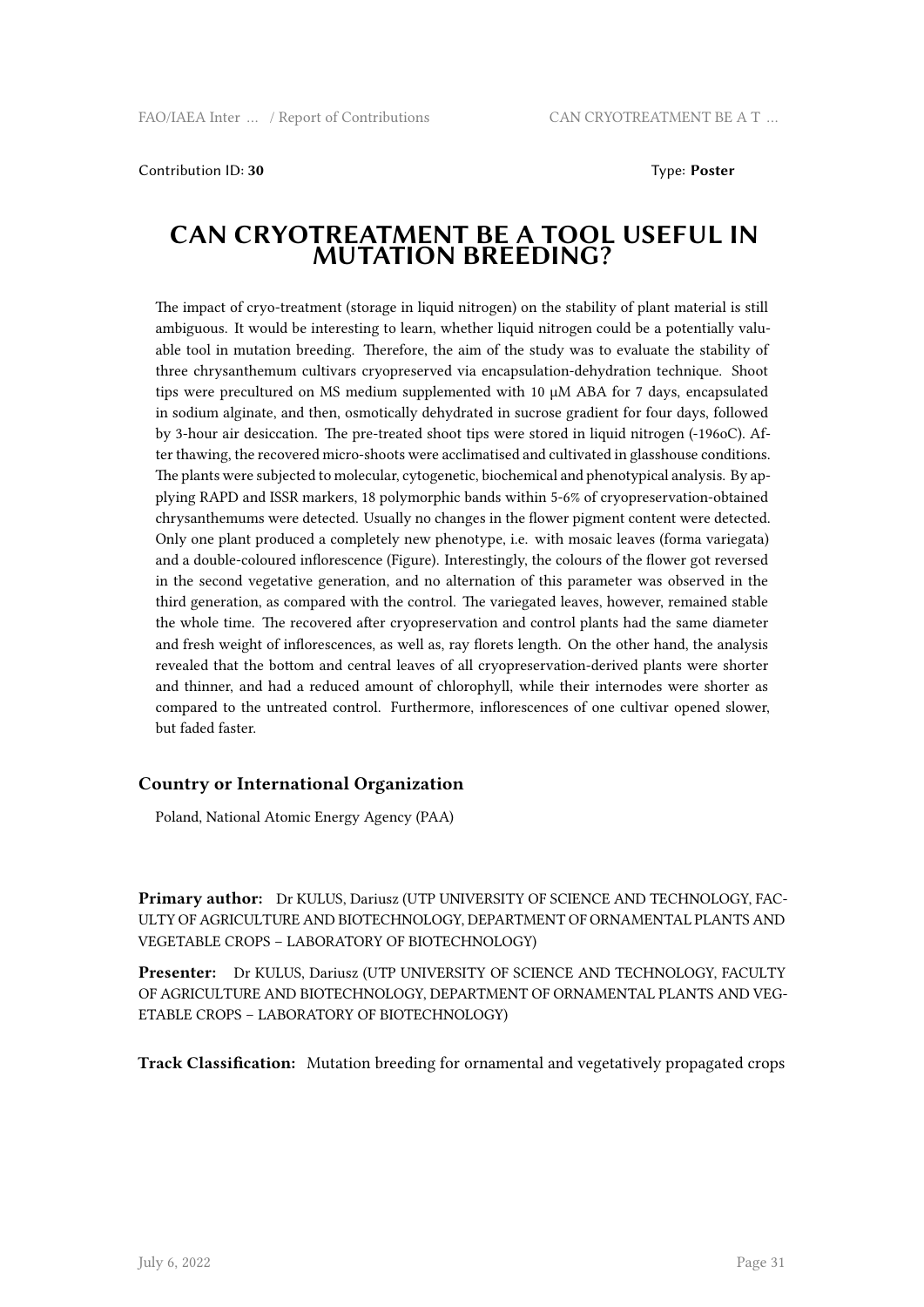Contribution ID: **31** Type: **Oral**

# **APPLICATION OF MUTATION BREEDING TO THE IMPROVEMENT OF UNDERSTUDIED CROP TEF**

Tef [Eragrostis tef (Zucc.) Trotter] is the most important cereal crop in the Horn of Africa, especially in Ethiopia, where it is annually cultivated on over three million hectares of land, which is equivalent to 30% of the total area allocated to cereals. The large-scale cultivation of tef is due to its resilience to diverse environmental stresses. In addition to being nutritious, tef is considered a healthy food due to the absence of gluten in its grain. Despite its huge importance in the economy of Ethiopia, the productivity of tef is very low. The major yield-limiting factor in tef production is the susceptibility of its stem to lodging (i.e., the displacement of the stem from the upright position). Here, we describe the Tef Improvement Project, which employs mutation breeding to improve the crop. We highlight a new variety, Tesfa, developed in this pipeline and possessing a novel and desirable combination of traits. Tesfa's recent approval for release illustrates the success of the project and marks a milestone as it is the first variety (of many in the pipeline) to be released. We have established an efficient pipeline to bring improved tef lines from the laboratory to the farmers of Ethiopia. Of critical importance to the long-term success of this project is the cooperation among participants in Ethiopia and Switzerland, including donors, policy makers, research institutions, and farmers. Together, European and African scientists have developed a pipeline using breeding and genomic tools to improve the orphan crop tef and bring new cultivars to the farmers in Ethiopia.

## **Country or International Organization**

Switzerland

**Primary author:** Dr TADELE, Zerihun (University of Bern)

**Co-authors:** Dr KEBEBEW, Assefa (Ethiopian Institute of Agricultural Research); Dr CHANYALEW, Solomon (Ethiopian Institute of Agricultural Research)

**Presenter:** Dr TADELE, Zerihun (University of Bern)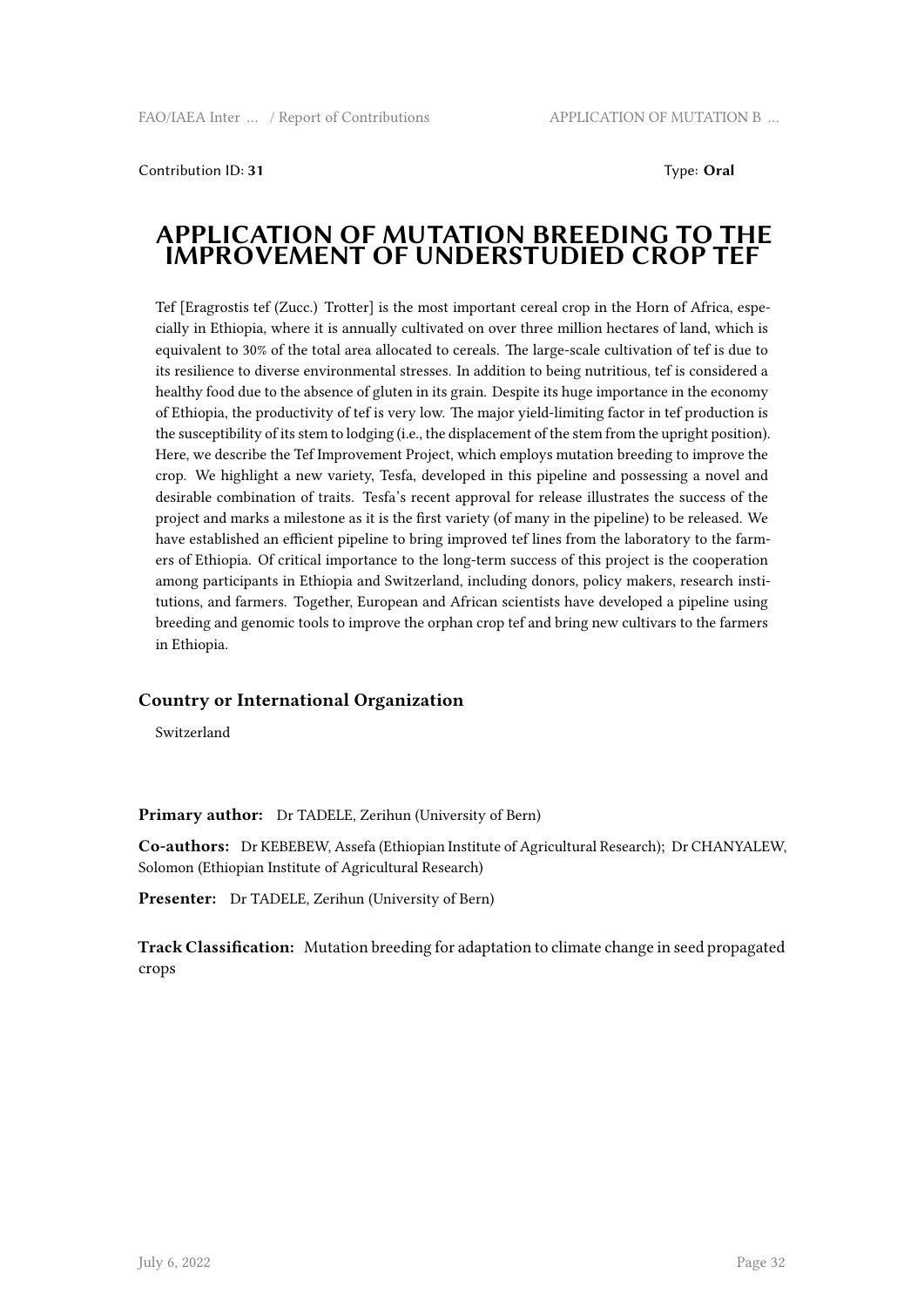Contribution ID: **32** Type: **Poster**

# **BANANA MUTAGENESIS IN VITRO: SENSITIVITY OF SHOOTS TO GAMMA RADIATION**

Epagri is carrying out a project aimed at the induction of mutants for resistance to banana diseases by irradiation of in vitro shoots of the cultivar SCS451 Catarina. The first step was the determination of sensitivity to gamma rays using doses of 0; 12.5; 25; 37.5 and 50 Gy. As it is known if in a shoot tip after treatment with any mutagen the mutation may be induced in M1V1, however, there is the occurrence of chimerism and further subcultures (M1V2, M1V3, M1V4, etc.) are needed to select and isolate the stable mutants (periclinal chimeras or solid mutants). The shoots used were cultured using the appropriate multiplication and growth media for banana. The experimental unit was composed of 3 flasks in M1V1 and 5 flasks in the others (M1V2 to M1V4) and 5 shoots were always inoculated in each flask. The mean height and shoot regeneration rate (number of shoots formed at the number of inoculated shoots) were evaluated at the end of each subculture (30-40 days interval). The treatments that received the two highest doses (37,5 and 50 Gy) presented the lowest regeneration rate (1,91 and 1,48, respectively) and the shortest shoot height (2,09 and 1,72 cm, respectively) at the end of M1V1. However, with the advance of the subcultures, the results of these treatments were like the others, so that in M1V4 there were no significant differences. As in mutation breeding whenever possible it is recommended to use more than one dose, based on the obtained results it was concluded that these two doses (37,5 and 50 Gy) can be used for the continuation of the research. For the continuation of the work shoots were irradiated with each of these doses and the material is being led up to the M1V4 generation for the selection.

## **Country or International Organization**

Musa spp., SCS451 Catarina, genetic improvement, gamma rays.

**Primary author:** Dr SCHERER, Ramon (Empresa de Pesquisa Agropecuária e Extensão Rural de Santa Catarina (Epagri) - Brazil)

**Co-authors:** Dr DE ANDRADE, Alexander (Adalberto Andrade); Prof. TULMANN NETO, Augusto (Centro de Energia Nuclear na Agricultura (Cena/USP)); Mr RIGO, Giuliano (Universidade Federal de Santa Catarina (UFSC))

**Presenter:** Dr SCHERER, Ramon (Empresa de Pesquisa Agropecuária e Extensão Rural de Santa Catarina (Epagri) - Brazil)

**Track Classification:** Mutation breeding for ornamental and vegetatively propagated crops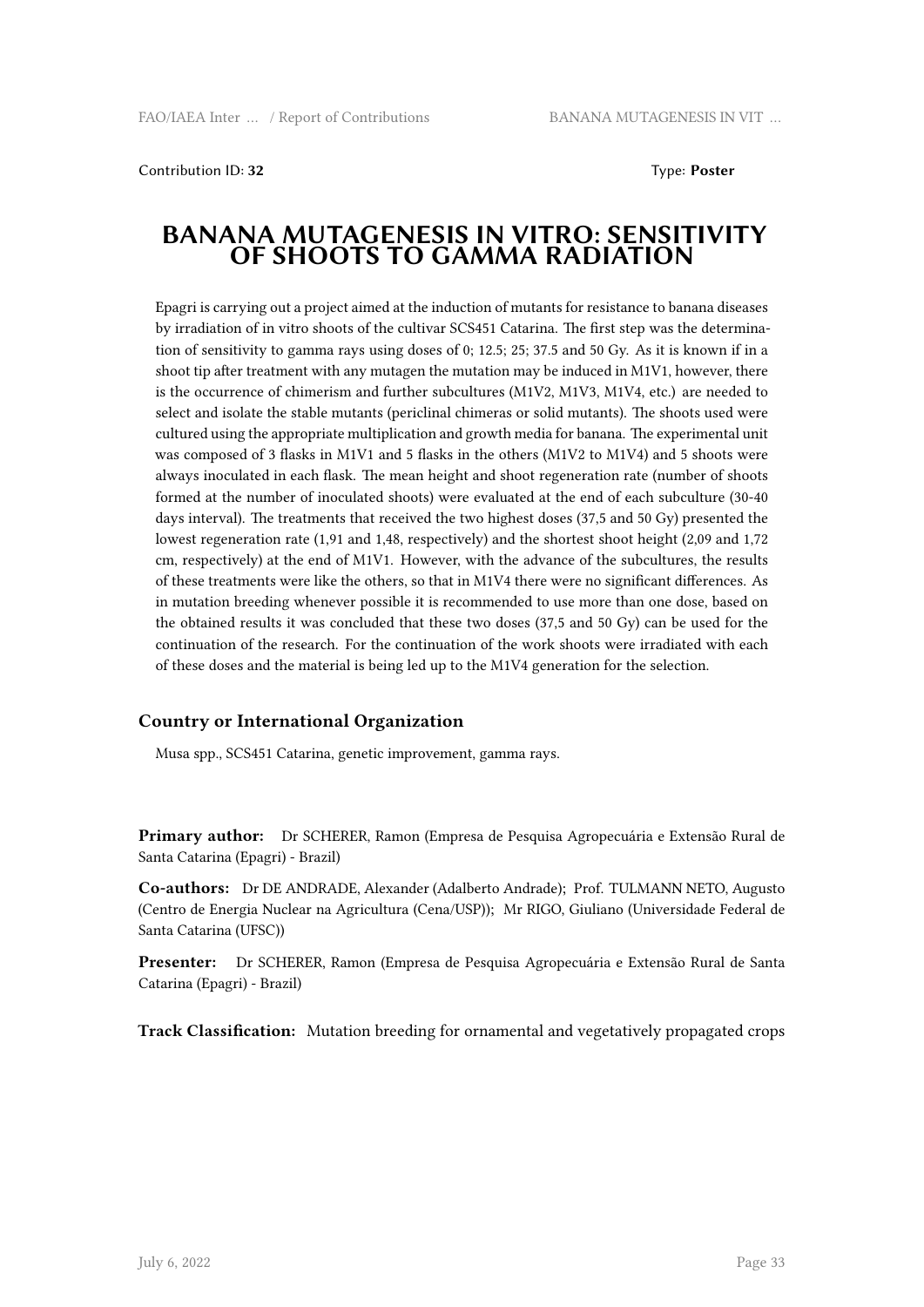Contribution ID: **34** Type: **Poster**

# **INDUCED MUTATIONS - TECHNOLOGICAL ADVANCEMENT FOR DEVELOPMENT OF NEW ORNAMENTAL VARIETIES**

The concept of induced mutation for crop improvement development dates, back to the beginning of the 20th century. Induced mutations have played a major role in the development of superior crop varieties. Here, an overview on past, presence and future of induced mutations in ornamental crops will be provided, based on 36 years practical experience and 79 released mutant ornamental varieties. In commercial floriculture there is always demand for new varieties. Mutation has been very successfully utilized in ornamental crops since the effects of mutagens are very visible - selection for changed flower colour/shape/size is easy, and almost anything, which is novel, is of value. Many cultivars are heterozygous and mutation frequency is very high. Voluminous literature have been generated on ornamental crops using classical and in vitro techniques on different aspects like radio-sensitivity, selection of material, exposure to mutagens, suitable dose of mutagens, combined treatment, recurrent irradiation, acute and chronic irradiations, ion beam technology, colchicine-mutation, detection of mutation, nature of chimerism, classical and modern methods for management of chimera, in vitro mutagenesis, directive mutation, isolation of mutants etc. Step wise advancement/refinement of practical approaches for application of classical and in vitro induced mutation techniques will be highlighted for improvement of ornamental crops with special emphasis on interesting mutants with changed flower type, appendage like structure on florets, striped flowers, tubular florets, late/early blooming varieties along with management of chimera. Voluminous knowledge generated on ornamental crops will work as a model system to prepare guide lines for future planning of successful and accurate application of mutation technique in crop improvement programme.

## **Country or International Organization**

India

**Primary author:** Dr DATTA, Subodh Kumar (Retd. Scientist 'G', C.S.I.R.-N.B.R.I., Lucknow; Ex C.S.I.R. Emeritus Scientist, Bose Institute; Ex D.B.T.-NER-Visiting Research Professor, Assam University, India.)

**Presenter:** Dr DATTA, Subodh Kumar (Retd. Scientist 'G', C.S.I.R.-N.B.R.I., Lucknow; Ex C.S.I.R. Emeritus Scientist, Bose Institute; Ex D.B.T.-NER-Visiting Research Professor, Assam University, India.)

**Track Classification:** Mutation breeding for ornamental and vegetatively propagated crops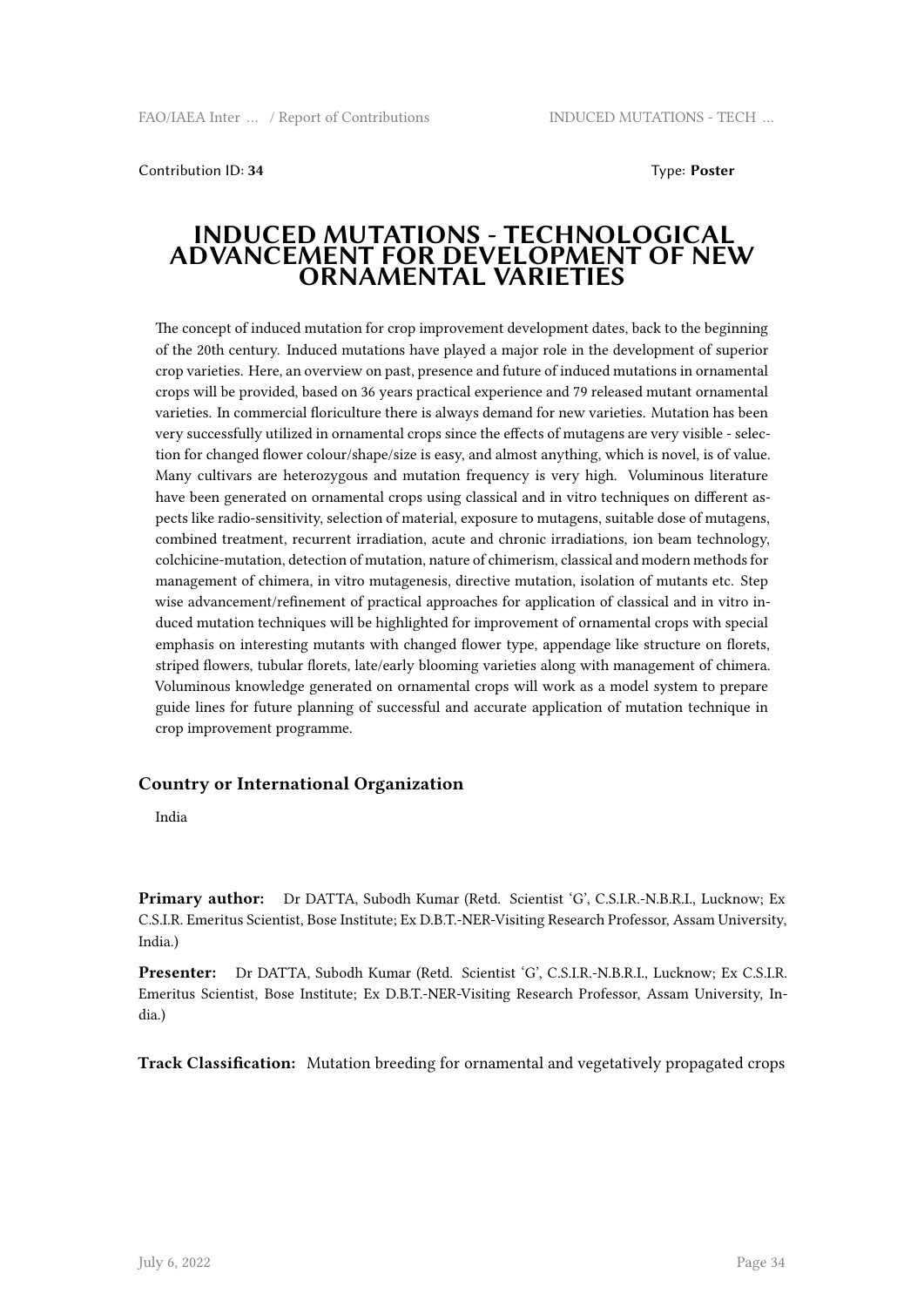Contribution ID: **35** Type: **Poster**

# **AGRONOMIC MORPHOLOGICAL STUDY OF SELECTED IRRADIATED COTTON VARIETY DURING M3 GENERATION**

For sustainable cotton production against climate change in Myanmar, well-developed, fresh and uniform cotton seeds were irradiated with 50 to 500Gys of … According to the germination test and field condition, we selected the doses from 200 to 350Gys for further generation studies. The desirable mutants having higher yield, early maturity, resistant to CLCuV disease etc. were selected and advanced to M3 generation. Ten mutant plants of each treatment were evaluated for agro- morphological characters compared with the control plants. The mean value of plant height (141.2cm), no. of square/plant (48.7), no. of flower/ plant, (2.5) and total boll number/plant (48.8) of 300Gys were higher than other treatments and control. Even the shortest plant height was observed in 200 Gys, early maturity and larger boll size was also found in 200 and 250 Gys. The highest no. of square/plant was observed in 350Gys after 300Gys, however, after heavy rain, defoliation rate is higher than other treatments and control. Yield and fibre quality test will be studied for specific line selection of desirable trait and screening to heat tolerant.

## **Country or International Organization**

Myanmar

**Primary author:** Ms MYAT LWIN, Khin (Ministry of Education)

**Co-authors:** Ms AYE THWE, Aye (Ministry of Education); Ms THANDAR, San (Ministry of Education); Ms THAN NU, Than (Ministry of Agriculture, Livestock and Irrigation)

**Presenter:** Ms MYAT LWIN, Khin (Ministry of Education)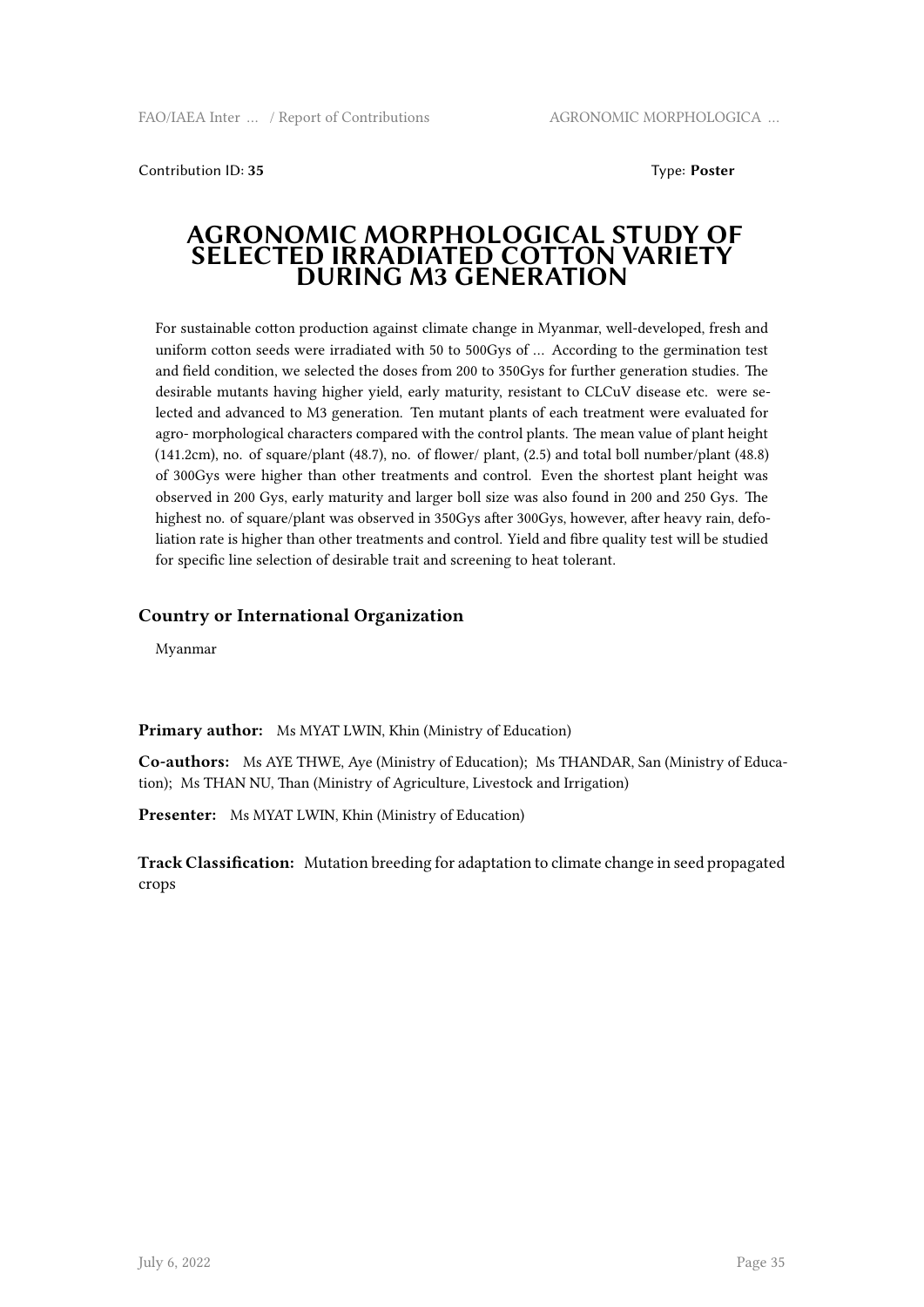Contribution ID: **36** Type: **Poster**

## **POLLEN GRAIN CHARACTERS – A USEFUL PARAMETER FOR TESTING RADIO-SENSITIVITY AND CHARACTERIZATION OF MUTANTS**

Determination of radio-sensitivity is pre-requisite for large scale irradiation in mutation induction for breeding experiments and a wide range of parameters (growth inhibition, chromosomal aberrations, mutation etc.) have already been standardized. Appreciable amounts of literature have been accumulated on pollen grains after mutagen treatment. Pollen grains and their morphological features are genetically stable characters and the effects of mutagens on these features have been studied critically on different ornamental plants (canna, chrysanthemum, mesembryanthemum, Narcissus tazetta, Lantana depressa etc.) and other crops (Trichosanthes anguins, T. cucumarina, Cucurbita maxima, Cephalandra indica etc.). Changes in pollen grain sterility, size and morphology (ornamentations) were significant after mutagen treatment. Increase in pollen grain sterility after mutagen treatment was observed in all the experimental materials. The responses to irradiation with regard to pollen sterility/fertility appeared to be plant specific and may be the outcome of the mode of chance mutation in different plants. Apertural character and exine ornamentation pattern are the two most stable morphological features of pollen to be considered for diagnostic value of a taxa. Palynological characters are often found helpful for assessing taxonomic treatments, not only for delimitation of higher taxonomical grouping like genus or species, but also for providing additional parameters for differentiation of microtaxa as low as cultivar level. Differential conspicuous changes in exine and apertural characters were recorded both after gamma irradiation and in mutants. Significant changes in pollen apertural and exine surface sculptures due to mutation at several independent loci controlling these characters and their differential sensitivity to mutagens have been clearly established. Such study will provide additional information for understanding the genetic control over pollen aperture and exine surface ornamentation which are of potential as markers in plant biosystematics.

#### **Country or International Organization**

India

**Primary author:** Dr DATTA, Kalyani (Retd. Scientist & Head, Palynology Laboratory, C.S.I.R.-National Botanical Research Institute, Lucknow, India.)

**Co-author:** Dr DATTA, S. K. (Retd. Scientist and Head Floriculture Lab., C.S.I.R.-N.B.R.I., Lucknow, India)

**Presenter:** Dr DATTA, Kalyani (Retd. Scientist & Head, Palynology Laboratory, C.S.I.R.-National Botanical Research Institute, Lucknow, India.)

**Track Classification:** Mutation breeding for ornamental and vegetatively propagated crops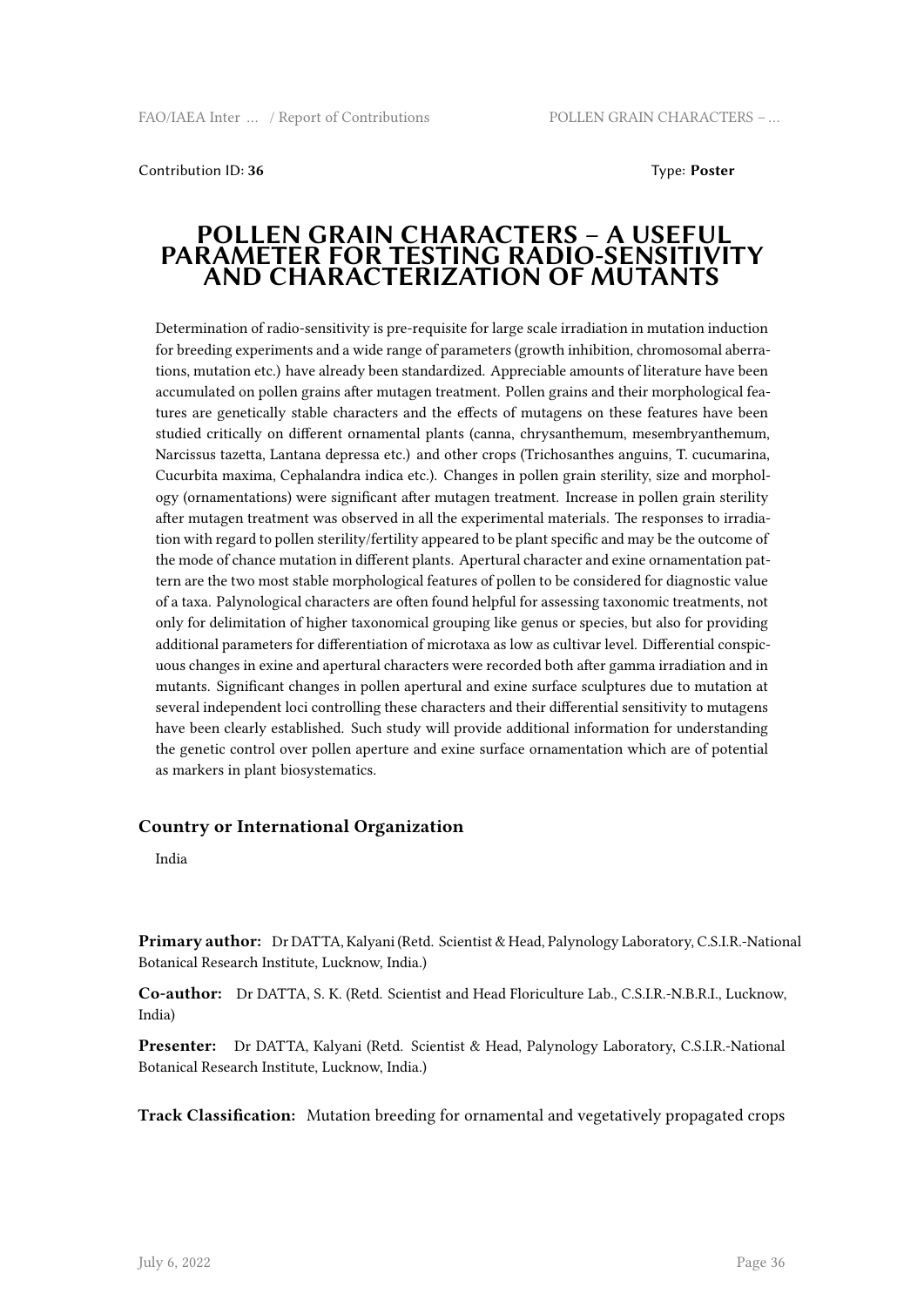Contribution ID: **37** Type: **Oral**

## **DEVELOPMENT OF NEW BREAD WHEAT RESISTANT MUTANTS FOR UG99 RUST DISEASE**

Wheat is an important world crop and continues to play a crucial role in the national food security of Yemen. Rusts are very deleterious diseases on wheat and include stem rust or black rust (Puccinia graminis f.sp. Tritici) of which a virulent strain developed known as UG99. M3 mutant families derived from two bread wheat varieties namely Giza 186 and Saha 93 were planted (13 from Giza 186 and 10 from Saha 93) along with the parents in 2014 in two locations: Tihama, Yemen and Njoro, Kenya (a hot spot for the disease), for screening against Ug99 rust disease resistance. At Tihama results showed that two mutants of Giza 186 and four mutants of Saha 93 were resistant to Ug99 rust disease at both seedling and adult stages while the parents were resistant at seedling stage and susceptible at adult stage. At the Kenya location, the resistance of mutants was slightly different: the two mutants of Giza 186 were confirmed as being resistant to Ug99, but only two mutants of Saha 93, were resistant at both stages while the other two were resistant only at the seedling stage and were susceptible at the adult stage. Continuing evaluation of selected mutants at M4 stage for yield and agronomic performance resulted in selecting the Giza 186 G-M2- 2010- 1-28, it has the highest yield among all tested mutants with a 3905 kg/ha followed by the G-M2- 2010-41- 52 (3729 kg/h) and the S-M2- 2010-16-12 (3526 kg/h). All three mutants significantly out yielded the local check Bouth-13 and the two parents, their yields ranged from 3,156 to 3,312 kg/ha. The new developed material can be used as breeding stock for the wheat breeding programme.

#### **Country or International Organization**

Agricultural Research &Extension Authority (AREA)- Yemen

**Primary author:** Mr SAIF, Abdulwahid (Agricultural Research &Extension Authority (AREA)- Yemen)

**Presenter:** Mr SAIF, Abdulwahid (Agricultural Research &Extension Authority (AREA)- Yemen)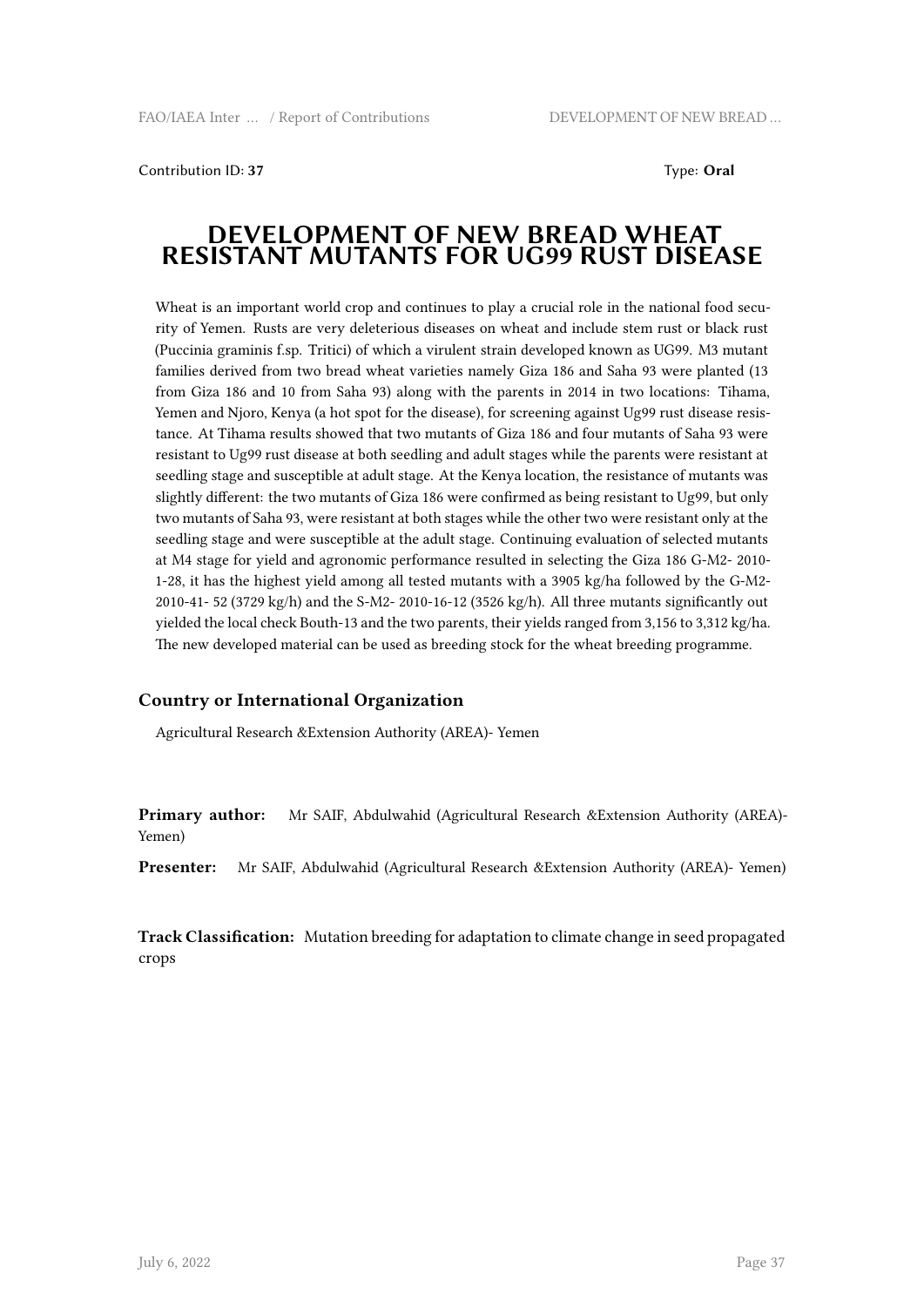Contribution ID: 39 Type: **Poster** 

# **FINE MAPPING AND CANDIDATE GENE ANALYSIS OF THE QUANTITATIVE TRAIT LOCUS GW8. 1 ASSOCIATED WITH GRAIN WEIGHT IN RICE**

A quantitative trait locus (QTL) gw8.1 was identified in the population derived from a cross between the elite japonica cultivars; 'Hwaseong'and Oryza rufipogon (IRGC 105491). Near isogenic lines (NILs) harboring the O. rufipogon segment on chromosome 8 showed increased grain length and weight compared to those of the recurrent parent, Hwaseong. This QTL was mapped to a 175.3-kb region containing 28 genes, of which four were considered as candidates based on the presence of mutations in their coding regions and as per the RNA expression pattern during the inflorescence stage. Leaves and panicles obtained from plants harvested 5 days after heading showed differences in gene expression between Hwaseong and gw8.1-NILs. Most genes were upregulated in O. rufipogon and gw8.1-NIL than in Hwaseong. Scanning electron microscopy analysis of the lemma inner epidermal cells indicated that cell length was higher in gw8.1NIL than in Hwaseong, indicating that gw8.1might regulate cell elongation. Among the candidate genes, LOC\_Os08g34380 encoding a putative receptor-like kinase and LOC\_Os08g34550 encoding putative RING-H2 finger protein were considered as possible candidates based on their functional similarity.

#### **Country or International Organization**

Republic of Korea

**Primary author:** Prof. AHN, Sang-Nag (Chungnam National University)

**Co-authors:** Dr LEE, Hyun-Sook (Chungnam National University); Mr SHIM, Kyu-Chan (Chungnam National University); Dr YUN, Yeo-Tae (Chungcheongnamdo Agricultural Research and Extension Services); Ms KANG, Yun-Joo (Chungnam National University)

Presenter: Prof. AHN, Sang-Nag (Chungnam National University)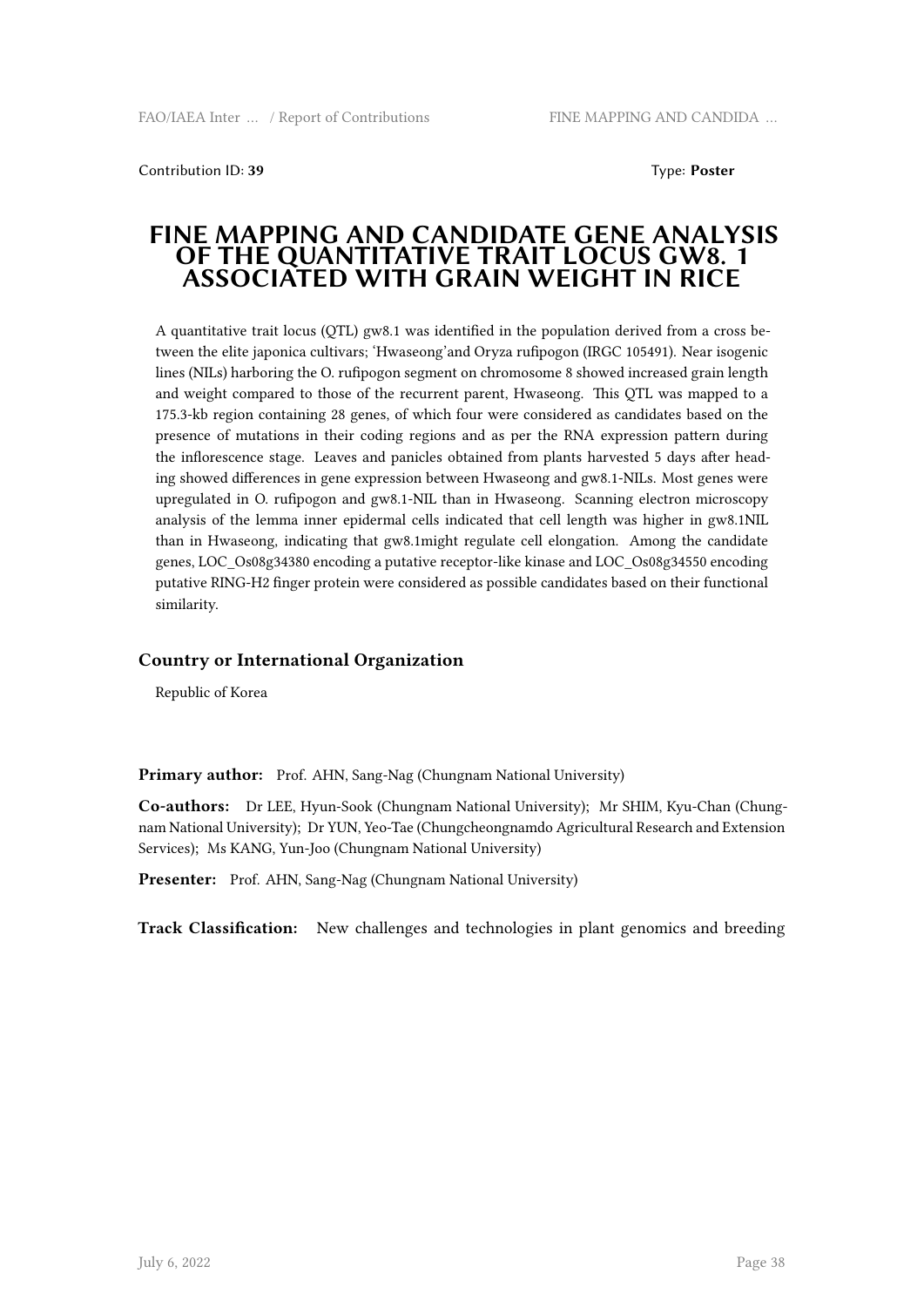Contribution ID: **40** Type: **Oral**

## **ESTABLISHMENT OF WHEAT - THINOPYRUM ELONGATUM 7E CHROMOSOME TRANSLOCATION LINES WITH FUSARIUM HEAD BLIGHT RESISTANCE BY RADIATION**

Thinopyrum elongatum is one of the important relatives of wheat. It is favoured by many researchers for the disease resistant genes that exist in its E genome. Some studies have shown that the 7E chromosome of T. elongatum contains resistance genes related to Fusarium head blight (FHB). Therefore, establishment of wheat – T. elongatum 7E chromosome translocation lines with FHB resistance is very important. This study was conducted to establish (wheat) Triticum sp./T. elongatum 7E chromosome translocation lines from Yangmai16 × DS7E(7A or 7B or 7D) based on 60Co radiation induced mutation. Then, we selected the translocation lines by screening for FHB resistance, T. elongatum 7E chromosome with specific molecular markers and genomic in situ hybridization (GISH). Finally, we obtained the wheat/Th. elongatum 7E chromosome translocation lines with FHB resistance and found through further study, that the FHB resistance gene(s) might be located on the long arm of chromosome 7E of diploid T. elongatum. The establishment of wheat /T. elongatum 7E chromosome translocation lines with FHB resistance will provide important resistant genes and genetic stocks for wheat breeding.

#### **Country or International Organization**

Chinese Atomic Energy Agency

Primary authors: Dr CHEN, Shqiang (CCP); Prof. CHEN, Xiulan (CCP); Prof. HE, Zhentian (CCP)

**Presenter:** Dr CHEN, Shqiang (CCP)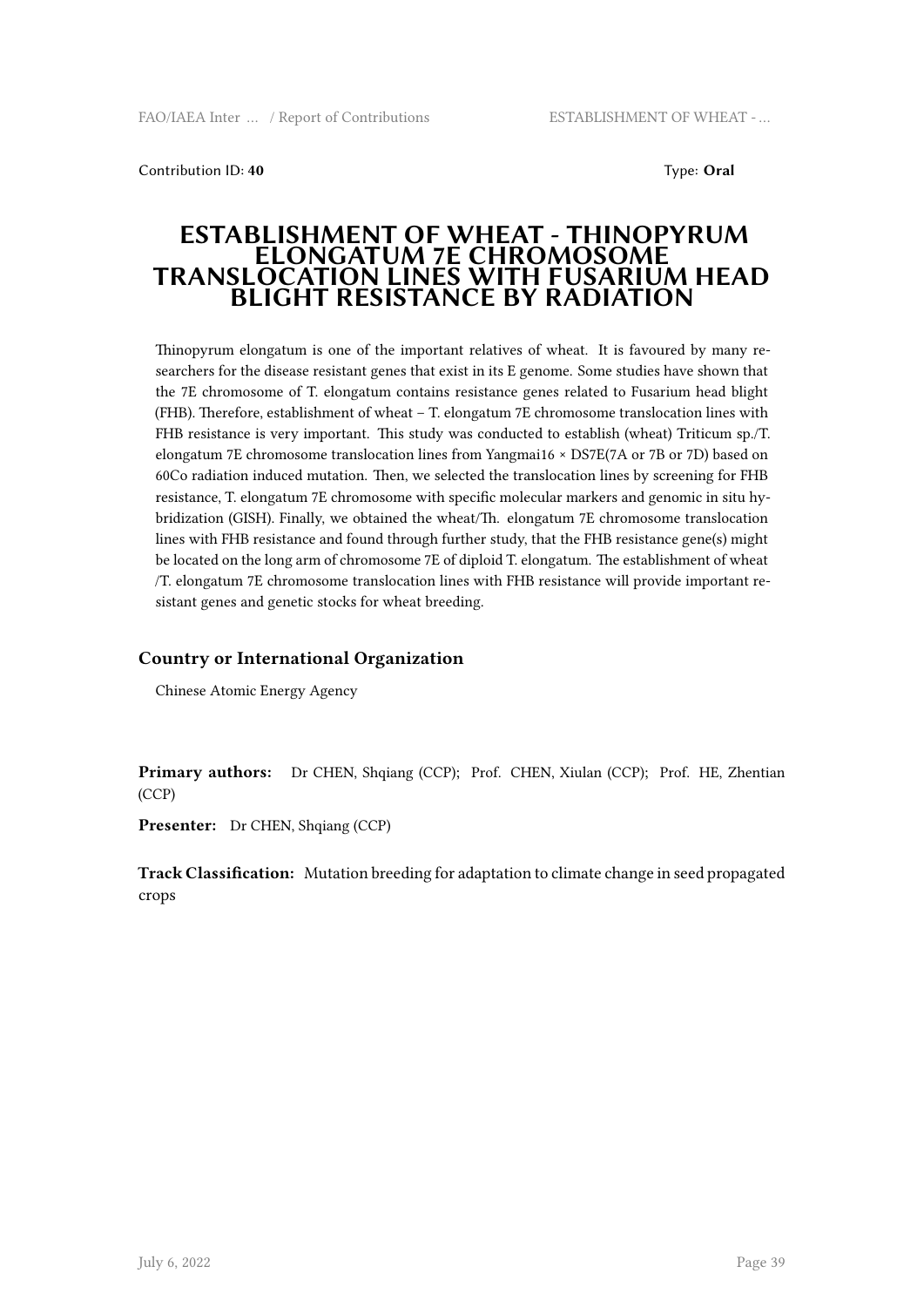Contribution ID: **41** Type: **Oral**

## **IMPACT OF MUTANT VARIETIES IN MALAYSIA: CHALLENGES AND FUTURE PERSPECTIVE OF MUTATION BREEDING**

Malaysia had made a substantial achievement in plant mutation breeding with the use of nuclear techniques and related biotechnologies not only in the development of new mutant varieties but also in the establishment of an excellent nuclear research centre. A total of 53 mutant varieties have been developed including rice (19), banana (1), groundnuts (2), orchids (6), chrysanthemums (7), hibiscus (3), roselles (3), and other ornamental and landscaping plants (12). Most of the new ornamental varieties have been developed by both acute and chronic gamma rays using irradiation of seeds, rooted cuttings, bulbs and tissue cultures. Food crops that have economic impact for sustainable agricultural production are mutant varieties of banana, Novaria and rice, MRQ 74, MR219-9 and MR219-4. Novaria is a selection made from a Grande Naine mutant, GN-60A identified from gamma ray-treated populations of the Biotechnology Laboratory, in Seibersdorf, Austria. It was the first mutant variety officially released by Malaysian Nuclear Agency as a new cultivar in 1995 for its improved characteristics such as early flowering, short stature and high yield. MRQ 74 is a type of high quality fragrance rice which is resistance to blast and was an indirect mutant variety released in 2003. One of its parental lines for cross-breeding was Mahsuri Mutant which was developed through mutation breeding using gamma-rays. In 2014 two new mutant varieties of rice, MR219-9 and MR219-4 have been selected using gamma irradiation which are drought tolerance, high yield and resistant to blast. Despite these achievements, applications of induced mutation have decreased during the last 10 years due to reduced funding. Mutation breeding is still promising techniques for the development of new and novel varieties in combination with advanced molecular genetics that can bring plant mutation breeding into a new era.

#### **Country or International Organization**

Malaysia

**Primary author:** Dr IBRAHIM, RUSLI (Elite Scientific Instruments Sdn Bhd)

**Presenter:** Dr IBRAHIM, RUSLI (Elite Scientific Instruments Sdn Bhd)

**Track Classification:** Contribution and impact of mutant varieties on food security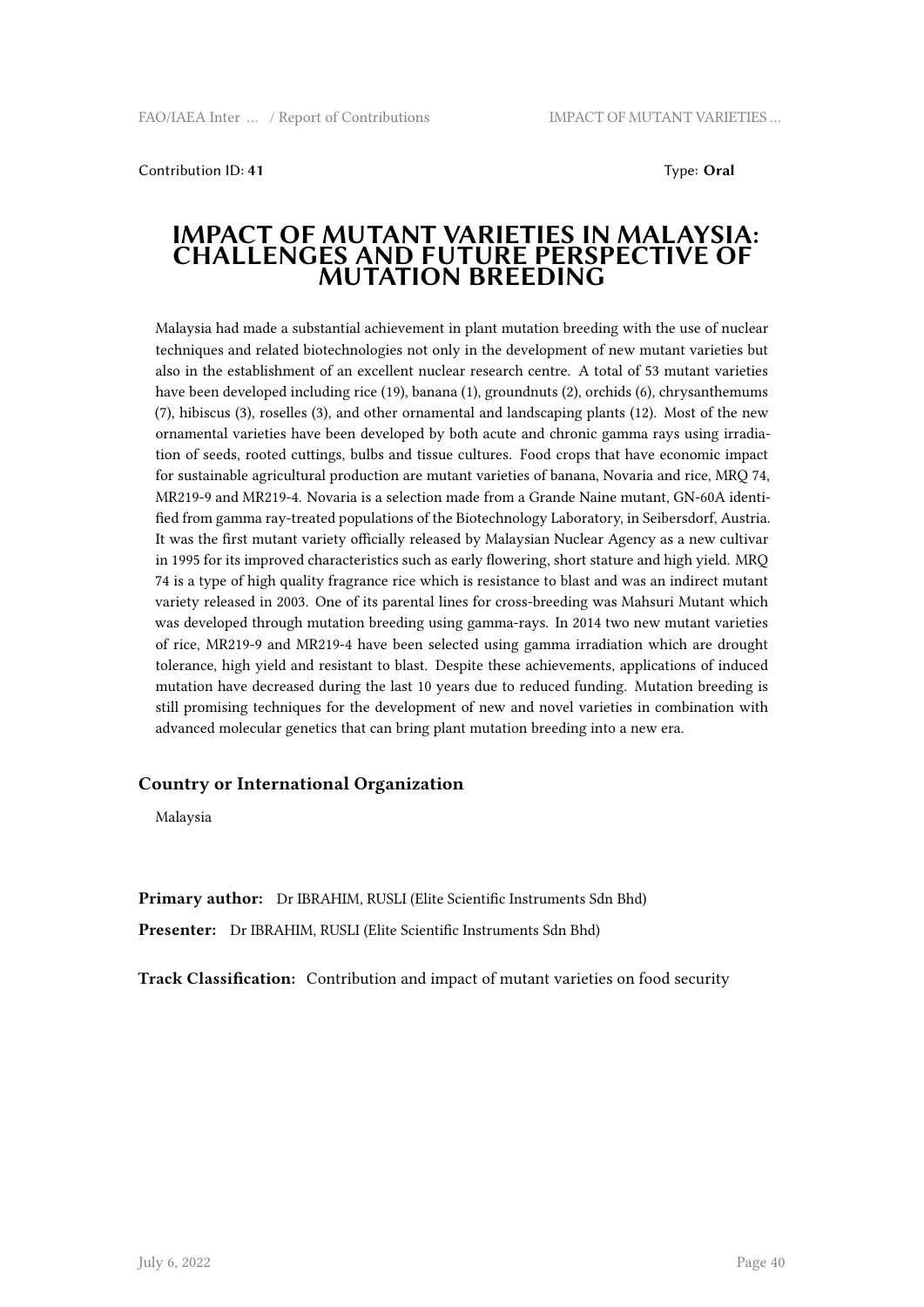Contribution ID: **42** Type: **Oral**

## **60CO GAMMA IRRADIATION-INDUCED VARIATIONS IN VEGETATIVELY PROPAGATED PHILODENDRON ERUBESCENS 'GOLD'**

Philodendron erubescens 'Gold', a popular climber with brilliant greenish yellow leaves (D 151 in RHS colour chart), is used in indoor gardening and landscaping. It is commonly propagated through vegetative cuttings, thus incorporation of new traits through conventional breeding is impracticable. As commercial floriculture always demands novel varieties, this study was carried out to induce variations in P. erubescens 'Gold' leaves through mutagenesis using gamma ray irradiation. Rooted cuttings (n=200) of P. erubescens 'Gold' were subjected to 70, 100, 150 Gy gamma rays and recovered in a propagator. Survived shoots were transferred to pots. Regenerated shoots were multiplied vegetatively and 10 M1 lines were maintained as M1-1 - M1-10 up to 12 generations (V12) to evaluate growth and morphological variations with their genetic stability. Of all 70 and 100 Gy treated cuttings, 12 and 1% respectively, survived after 6 months. Most of the irradiated plants had lost the regeneration ability except two M1 plants, which also showed comparatively a reduced growth (1 leaf in 45 days). Only one regenerated M1 plant showed morphological variations in leaves, which was multiplied and maintained as lines. Several variations including characteristics of leaves (shape, size, colour), stems (internodal length and branching) and plant stature were observed among M1 lines and in subsequent vegetative generations. Leaves were consisted with 3 different colour patches, however, neither the color distribution pattern was uniform nor stable. M1-4 line shows the highest stability of colour distribution in leaves; the colour composition of leaves ranged as 0-10% dark bluish green, 60-90% strong yellow green and 10-30% brilliant greenish yellow throughout the 12 generations. This study demonstrates that, gamma irradiated P. erubescens 'Gold' line M1- 4 can be a promising mutant to develop as a new Philodendron cultivar.

#### **Country or International Organization**

Sri Lanka

**Primary author:** Mrs KARUNANANDA, Dayani (Horticultural Crops Research and Development Institute, Gannoruwa, Sri Lanka)

**Co-authors:** Mrs RANATHUNGA, Ramya (Horticultural crops Research and Development Institute, Gannoruwa, Sri Lanka); Mrs ABEYSINGHE, Wathsala (Horticultural Crops Research and Development Institute, Gannoruwa, Sri Lanka)

**Presenter:** Mrs KARUNANANDA, Dayani (Horticultural Crops Research and Development Institute, Gannoruwa, Sri Lanka)

**Track Classification:** Mutation breeding for ornamental and vegetatively propagated crops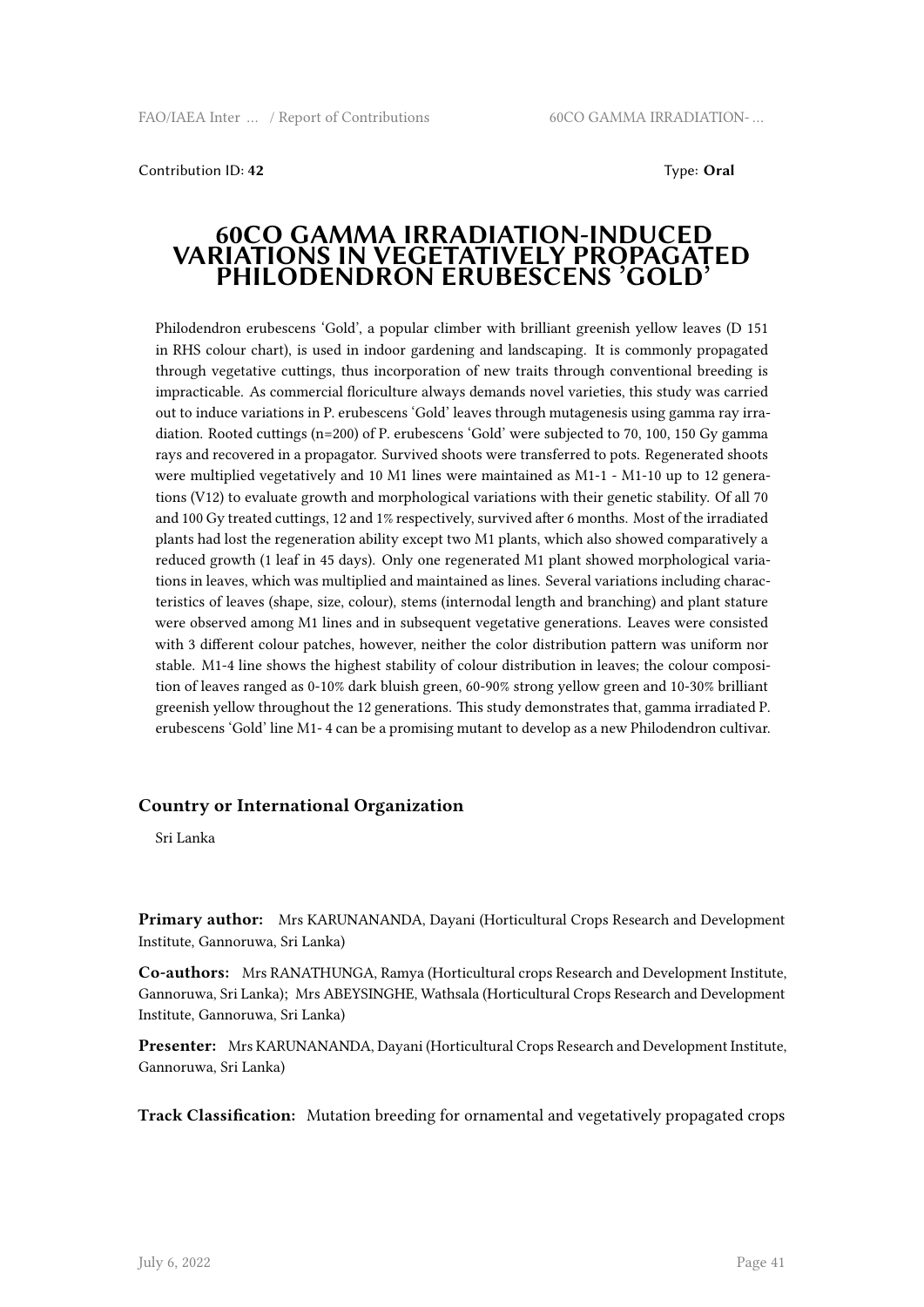Contribution ID: **43** Type: **Oral**

## **MUTATION INDUCTION AND GENOME EDITING IN PLANT BREEDING: COMPARATIVE ADVANTAGES AND PERSPECTIVES**

Genome editing has emerged as a powerful tool in plant breeding in recent years, with a trend to replace the 'old' technique of mutation induction. Here, we will review the molecular genetic features of mutations induced by through classical (chemical and physical) mutagenesis and (genome editing based) targeted mutagenesis, the procedures and applicability of these two approaches in different plant species, and based on these findings, discuss their comparative advantages in the context of plant breeding (with the aim of breeding and commercializing new cultivars at lowest costs). While genome editing has its advantages, mutation induction using physical and chemical mutagens still has its own uniqueness (and thus irreplaceable by genome editing) and even has advantages over genome editing for certain traits. Hence, classical mutagenesis can still be a useful tool for plant breeding and genetics, particularly when it is applied properly and together with other molecular techniques.

#### **Country or International Organization**

China

**Primary author:** Prof. SHU, Qingyao (Zhejiang University)

**Presenter:** Prof. SHU, Qingyao (Zhejiang University)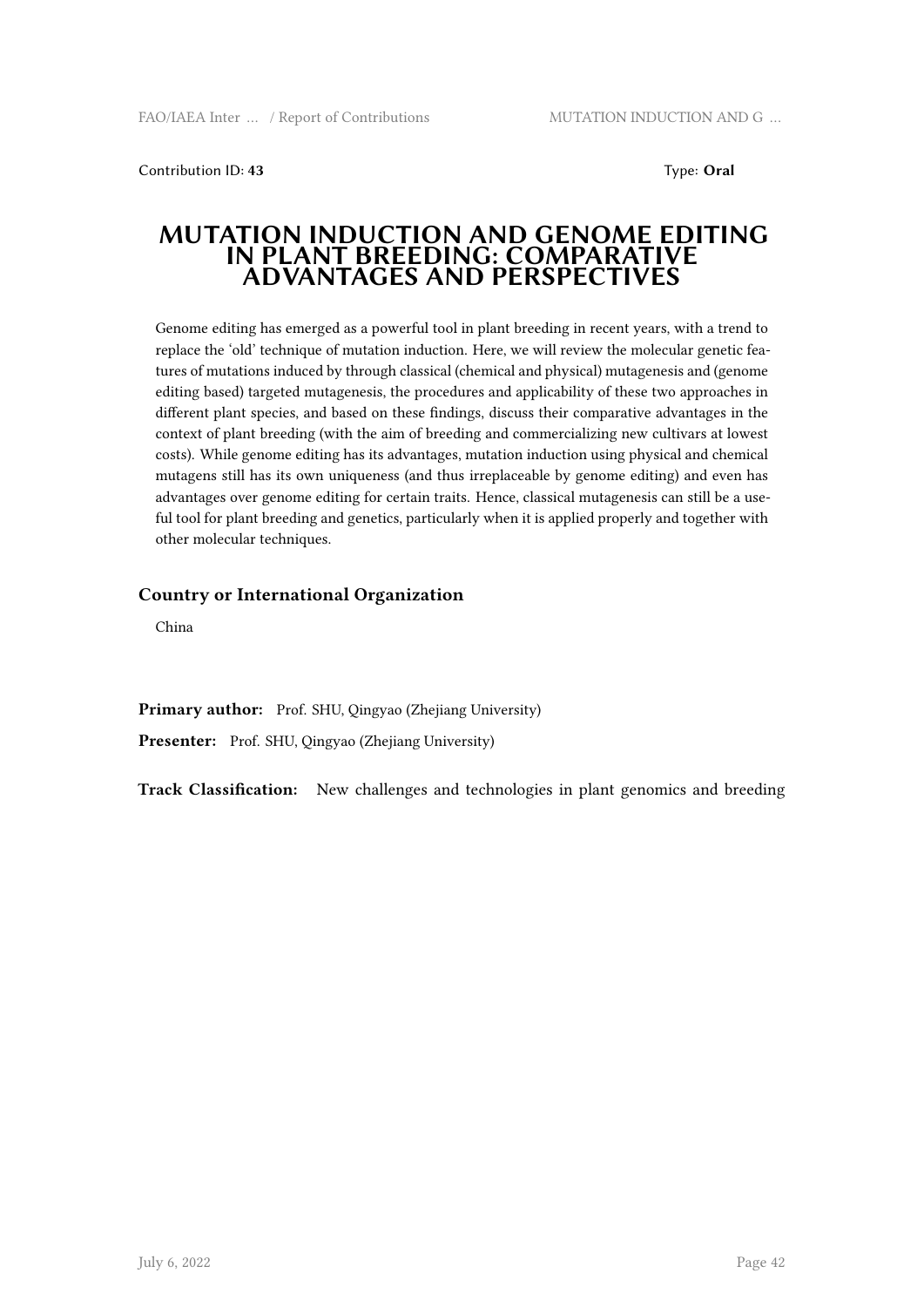Contribution ID: **44** Type: **Poster**

## **IMPROVEMENT OF RESISTANCE TO KILLER WILT DISEASE THROUGH INDUCED MUTATIONS IN LAND RACES OF PIGEONPEA (CAJANUS CAJAN (L.) MILLSP.)**

Pigeonpea [Cajanus cajan (L.) Millsp.] ranks sixth in global grain legume production. India is the largest producer and consumer of pigeonpea with a cultivated area of 5.13 m ha. 'Wilt' is the major disease of this crop, caused by the soil borne Fusarium udum Butler. The Northern part of Karnataka state in India is the major producer of pigeonpea. Local landraces viz., 'Bennur' and 'Katti beeja' are predominantly grown in that region to the tune of 40 per cent area because of their high yield and good quality 'dhal' meal. However, these said varieties are highly susceptible of Fusarium wilt disease. Fusarium wilt resistance being a oligogenic trait, mutation induction using gamma (γ) rays at various doses 100, 200, 300 and 400 Gy was used with objective of improving wilt resistance in the aforesaid landraces. About 450 dry seeds of each landrace were irradiated and seeds were sown in the wilt screening plot, along with controls (0Gy) following a randomised block design in 3 replications to raise M1 generation during kharif 2016. About 40 desirable apparently wilt resistant plants with in each treatment were chosen and M1 generation harvested and planted in a plant to row progenies basis in a wilt prone field to raise M2 progeny. Seeds from selected M2 were then planted to raise M3 progeny. Selection of desirable plants with wilt resistance was carried out in M2 and M3 generations. Per cent disease incidence (PDI) = (Number of plants wilted)/ (Total number of plants) × 100 Results: Per cent seed germination and % wilt resistance in M1 generation. Percent germination decreased with the increase dose of  $\gamma$  rays and less wilt (%) in higher dose of treatment. Conclusion: In M3 generation 3 progeny rows of 'Bennur' and 2 progeny rows of 'Kattibeeja' showed resistance to wilt. Non-segregating and high yielding among these progenies will be used for commercial cultivation.

#### **Country or International Organization**

INDIA, Karnataka, University of Agricultural Sciences, Raichur

Primary author: Dr S, Muniswamy (Scientist)

**Co-author:** Dr HAVERI, Rachappa (Scientist (Entomology))

**Presenter:** Dr S, Muniswamy (Scientist)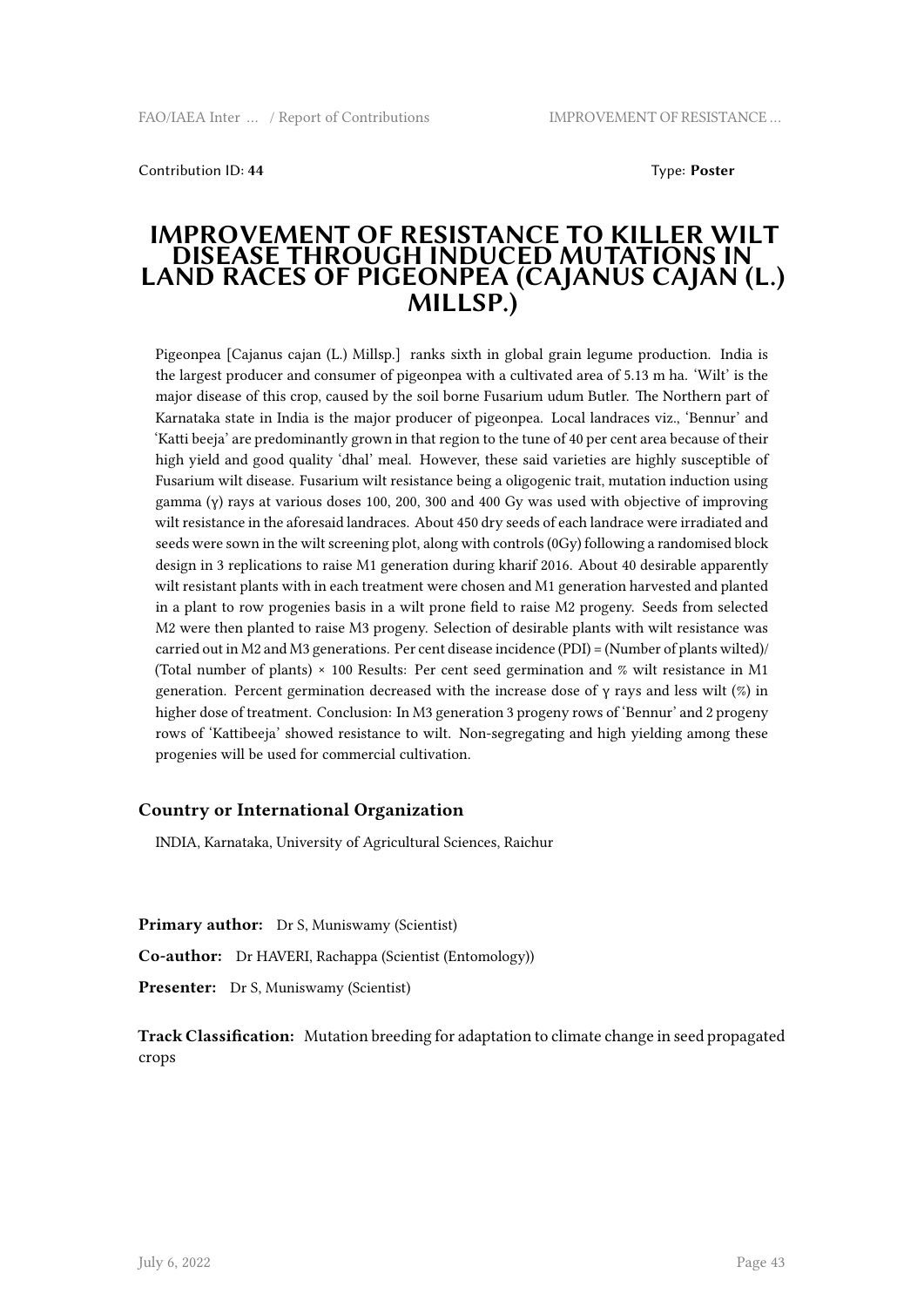Contribution ID: **45** Type: **Poster**

## **EVALUATION OF THE SERKS FAMILY GENES AND YIELD OF SOME BARLEY INDUCED LINES USING GAMMA RAYS FOR DROUGHT TOLERANCE.**

In this study, we assessed the performance of five mutations of barley (Hordeum vulgare L) resulting from irradiation of mother variety Ecsad 176 by two doses of gamma rays (150 and 200 Gy) under drought stress. Mother variety Ecsad 176 and two controls, California Mariout and Barjuj, were used for comparison. The results showed that three mutants lines showed insignificant increase when compared to the mother and two checks varieties for seed weight/plant, higher number and weight of grains main spike and along main spike. Onemutant line, 5/1/150, out-yielded significantly the three controls, which indicates that gamma irradiation produced a new mutant line with increased yield under drought conditions. We also assessed gene expression of Somatic embryogenesis receptor-like kinases (SERKs) in those mutants, controls and other accessions. We found that The HvSERK1/2 transcript was significantly up-regulated and peaked in the leaf of 5/1/150 mutant line. We did not detect significant variation in gene expression of gene HvSERK3 between the mutant lines. In general, SERKs family genes showed the highest expression level in the leaf compared with roots and stems. These results suggest that barley SERKs genes may participate in barley development and plant response toward drought stress. This knowledge could be applied in targeted breeding, with the possibility of increasing the mutation induction of plant drought tolerance.

### **Country or International Organization**

Libya

**Primary author:** Dr ELMAGHRABI, Adel (Biotechnology research center)

**Co-authors:** Dr FELLAH, Abdulmunam (Biotechnology research center); Mr ABUGHNIA, Elmundr (Biotechnlogy research center)

**Presenter:** Dr ELMAGHRABI, Adel (Biotechnology research center)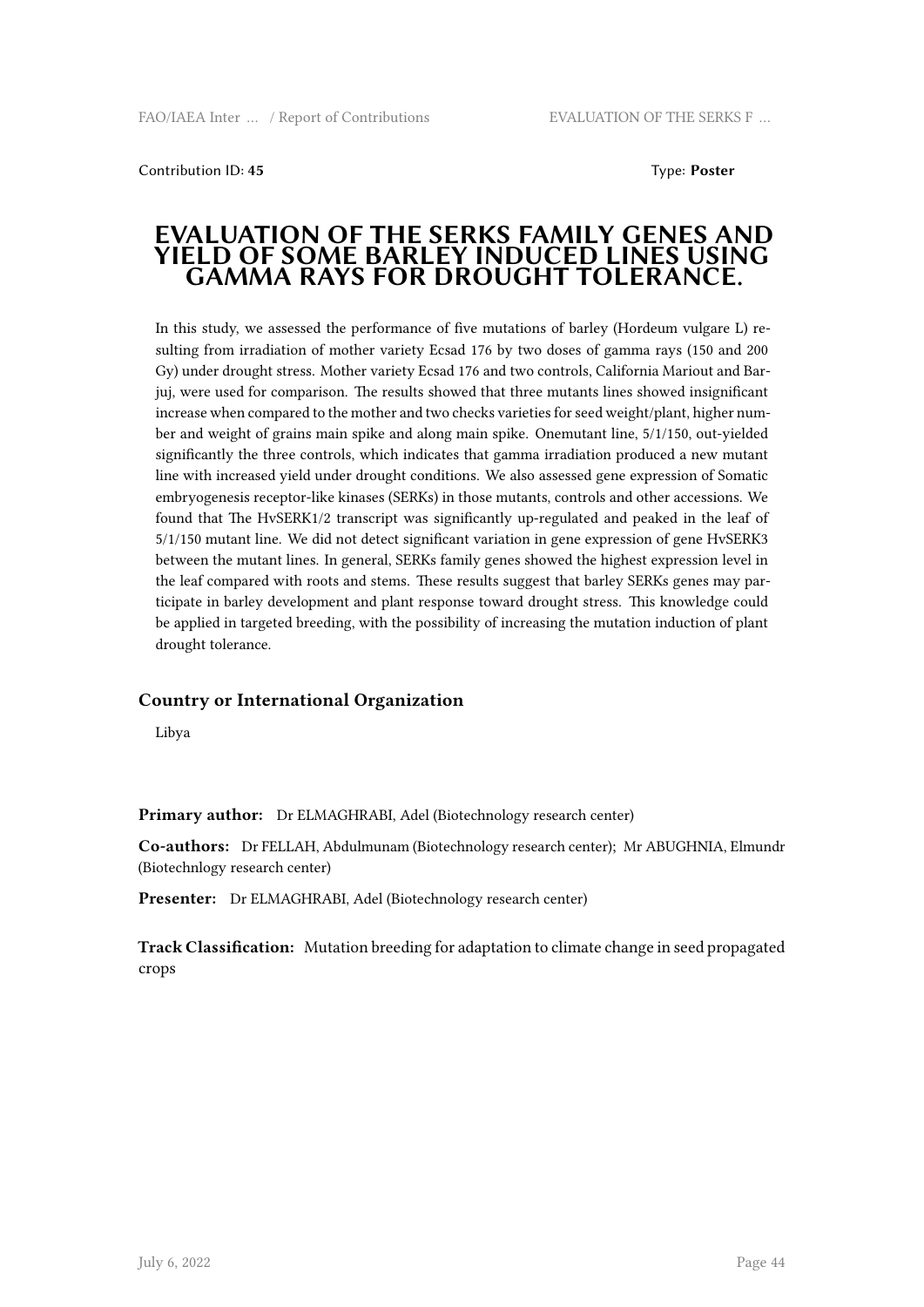Contribution ID: 46 Type: **Poster** 

## **ANALYSING THE SPECTRUM OF SPACEFLIGHT-INDUCED MUTAGENESIS VIA HIGH THROUGHPUT SEQUENCING**

#### ANALYSING THE SPECTRUM OF SPACEFLIGHT-INDUCED MUTAGENESIS VIA HIGH THROUGH-PUT SEQUENCING

Rice is an important staple food crop, and it is also the first crop that has been subjected to spaceflight-induced mutagenesis. In the present study, whole-genome sequencing of rice mutants selected following mutagenesis induced by space flight was conducted. The main results were as follows: (1). Three mutants named H153, H398 and H399 were selected following spaceflightinduced mutagenesis, the genome mutation number observed was more than 10000 via high throughput sequencing. Single nucleotide variation (SNV) and small insertion or deletion (Indel) shorter than 5 bp made up the most majority of all mutations. (2). Validation of mutations in the mutant H153, H398 and H399 were performed by using single molecule sequencing (SMRT). The validation revealed a very low false positive rate in the mutations detected, indicating that the mutation discovery by using illumina sequencing was highly accurate. Based on the discovered mutation data, the mutation rate in the H153, H398 and H399 was  $7.1 \times 10^{-4}$ , 6.8 $\times$ 10-5 and 6.6 $\times$ 10-5, respectively. (3). Many structural variants (SVs) with size larger than 50 bp were detected in the three mutant H153, H398 and H399. Moreover, SNVs were densely distributed around the SVs and therefore formed many mutation clusters as revealed by visualized analysis. (4). Effects of all the mutations detected were analyzed and predicted, and the percentage of mutations that put highly impact on the gene was 1.98%. For these genes predicted to be highly impacted, nonsignificant GO term was found, indicating that the genomic mutations may put an unbiased impact on biological processes, cellular functions and pathways.

#### **Country or International Organization**

china

#### **Primary author:** Dr GUO, TAO (GUO)

**Co-authors:** Prof. WANG, HUI (WANG); Dr LUO, WENLONG (LUO); Prof. CHEN, ZHIQIANG (CHEN)

**Presenter:** Dr GUO, TAO (GUO)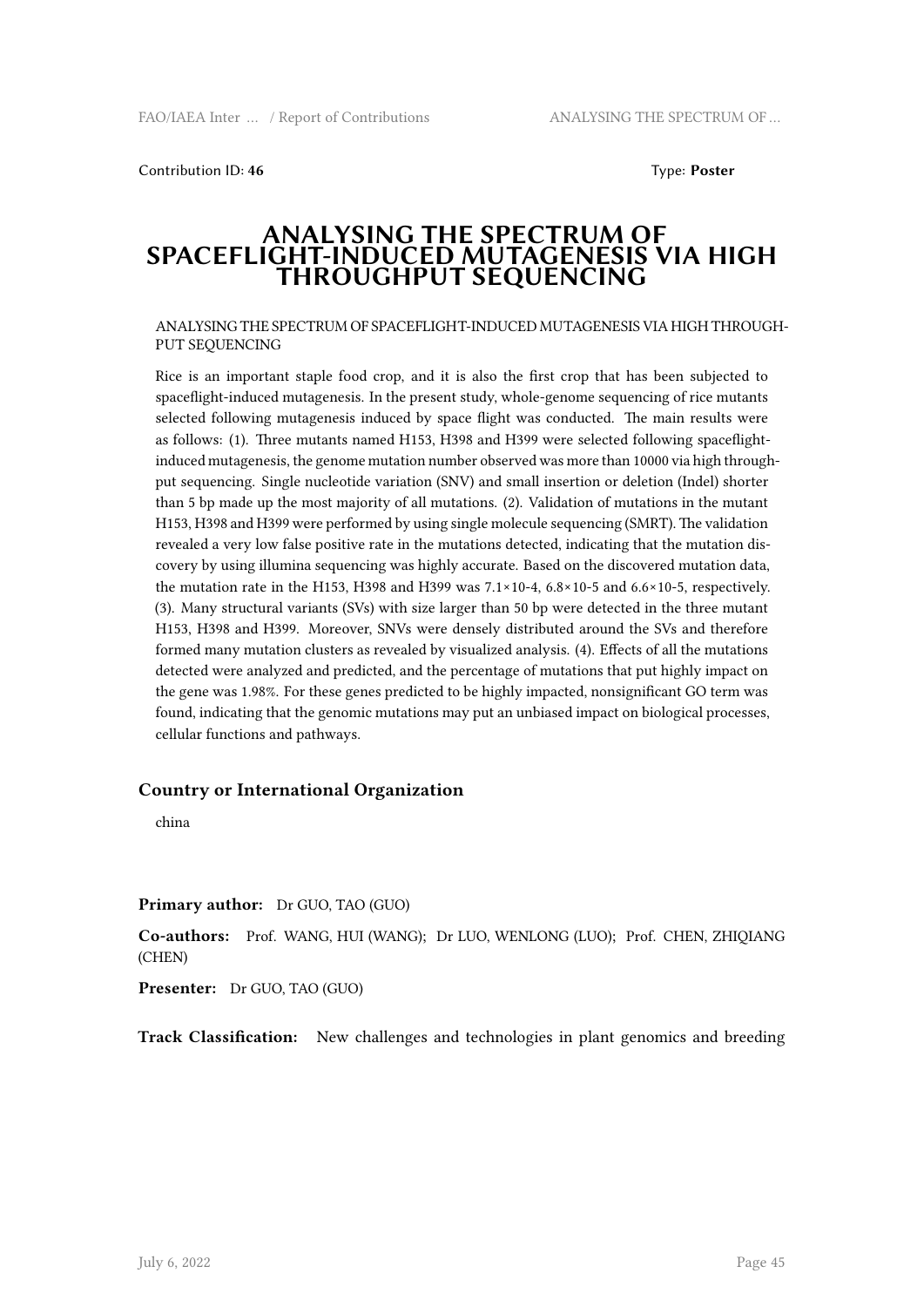Contribution ID: **47** Type: **Poster**

## **CHARACTERIZATION OF NOVEL SORGHUM MUTANTS FROM AN EMS-MUTAGENIZED POPULATION**

Sorghum (Sorghum bicolor) is ranked as the fifth most important grain crop and serves as a major versatile C4 model crop for research in gramineae. High-quality genome sequence is available for sorghum functional genomics, but the availability of genomic and germplasm resources remains limited for functional validation of genes. Chemical mutagenesis of sorghum germplasm, followed by screening for mutants altered in important agronomic traits, represents a rapid and effective means of addressing this limitation. Ethyl methanesulfonate (EMS) was found to be the most potent mutagen in inducing mutation. Here, we reported that a sorghum mutant population consisting of 3, 000 lines was generated from the cultivar Jiutian1 by treatment with EMS. Numerous phenotypes with altered morphological and agronomic traits were observed from M2 and M3 lines in the field. A dwarf mutant (named SbME6-1) with a pale leaf phenotype and stunted growth and reduced chloroplast contents relative to wild-type (WT) was isolated from this EMS-mutagenized M3 population. To identify the genetic determinant of this trait, four DNA pools (two each from normal and dwarf mutants) were isolated and performed by the Gene Mapping by Sequencing (MBS). Comparison of allele frequency of the single nucleotide polymorphisms (SNPs) between the pools with contrasting phenotype showed that a locus in chromosome 9 between 51M and 57M had an allele frequency of 1. There were 15 mutation genes in the locus, out of which in 5 mutation genes showed unknown function. This finding is expected to contribute to future research on the identification of the causal factor of dwarfing. Our results show an EMS mutant resource as an efficient platform for gene discovery in sorghum, thereby accelerating sorghum breeding.

### **Country or International Organization**

Biotechnology Research Institute, Chinese Academy of Agricultural Sciences, China

**Primary author:** Dr ZHU, Li (Biotechnology Research Institute, Chinese Academy of Agricultural Sciences)

**Co-authors:** Prof. LI, Guiying (Institute of Crop Science, Chinese Academy of Agricultural Sciences, Beijing 100081, P. R. China); Dr LU, Xiaoduo (Biotechnology Research Institute, Chinese Academy of Agricultural Sciences, Beijing 100081, P. R. China); Prof. LI, Yubin (Biotechnology Research Institute, Chinese Academy of Agricultural Sciences, Beijing 100081, P. R. China)

**Presenter:** Dr ZHU, Li (Biotechnology Research Institute, Chinese Academy of Agricultural Sciences)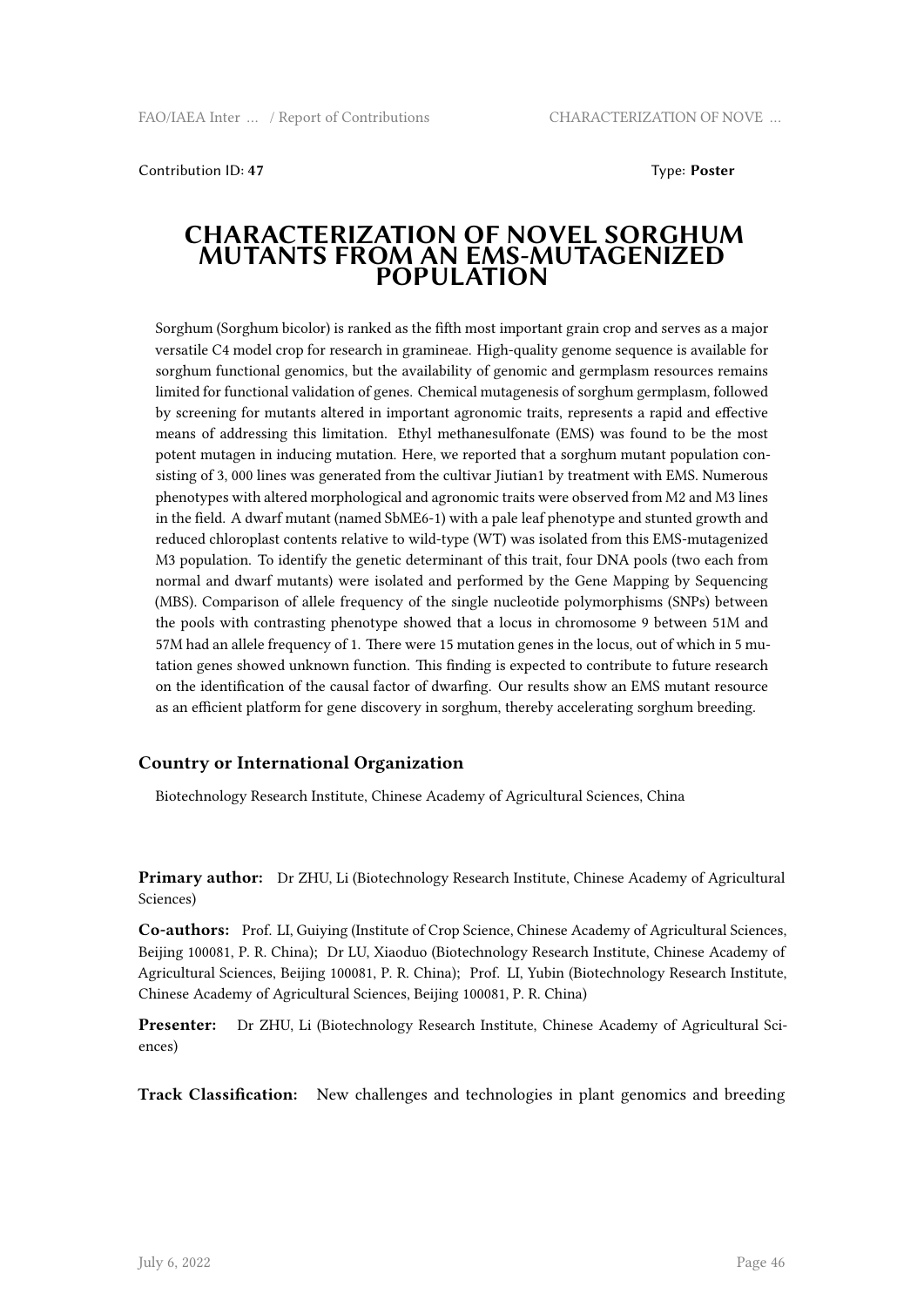Contribution ID: 48 Type: **Poster** 

### **GENOMIC VARIATION CHARACTERISTICS OF GAMMA RADIATION-INDUCED MUTATIONS IN M1 POPULATION OF THE RICE JAPONICA VARIETY GAOGENGNUO**

Radiation-induced mutation can generate useful genetic variation in crops and has been widely used for rice germplasm innovation. To determine the pattern of DNA polymorphism in radiationinduced mutations in M1 population, we performed whole genome sequencing of rice cultivar Gaogengnuo lines treated with 300 Gy and 400 Gy 60Co-gamma radiations. The Gaogengnuo resequencing data of 4×fold coverage was 96.24% compared with the Oryza sativa L. Japonica Nipponbare reference genome, in Gaogengnuo genome, a total of 1,002,114 polymorphic sites were detected, including 878,381 single nucleotide polymorphisms (SNPs), 123,733 insertion/deletion polymorphisms (InDels), and 12,805 structural variations. Compared with Nipponbare, the two M1 populations that received the different doses of gamma radiation, 300 Gy and 400 Gy, contained 429,809 and 684,221 polymorphic sites, and 9,075 and 8,852 structural variations, respectively. Through integrative analysis of resequencing data, we identified polymorphisms between Gaogengnuo and 300 Gy and Gaogengnuo and 400 Gy. We identified 67,885 and 69,899 InDels and 609,209 and 632,745 SNPs between 300 Gy and Gaogengnuo and between 400 Gy and Gaogengnuo, respectively. We identified 2,682 homozygous SNPs and 2,988 homozygous InDels present in Gaogengnuo, 300Gy and 400Gy. These genetically stable variants will be useful for rice breeding and functional research. Gene ontology analysis revealed that genes associated with metabolic process, binding function, and membrane may be susceptible to gamma radiation.

### **Country or International Organization**

China

**Primary authors:** Ms ZHANG, Li (Hunan Institute of Nuclear Agricultural Science and Space Breeding); Mr PENG, Xuanming (Hunan Institute of Nuclear Agricultural Science and Space Breeding); Dr YANG, Zhen (Hunan Institute of Nuclear Agricultural Science and Space Breeding)

**Presenter:** Dr YANG, Zhen (Hunan Institute of Nuclear Agricultural Science and Space Breeding)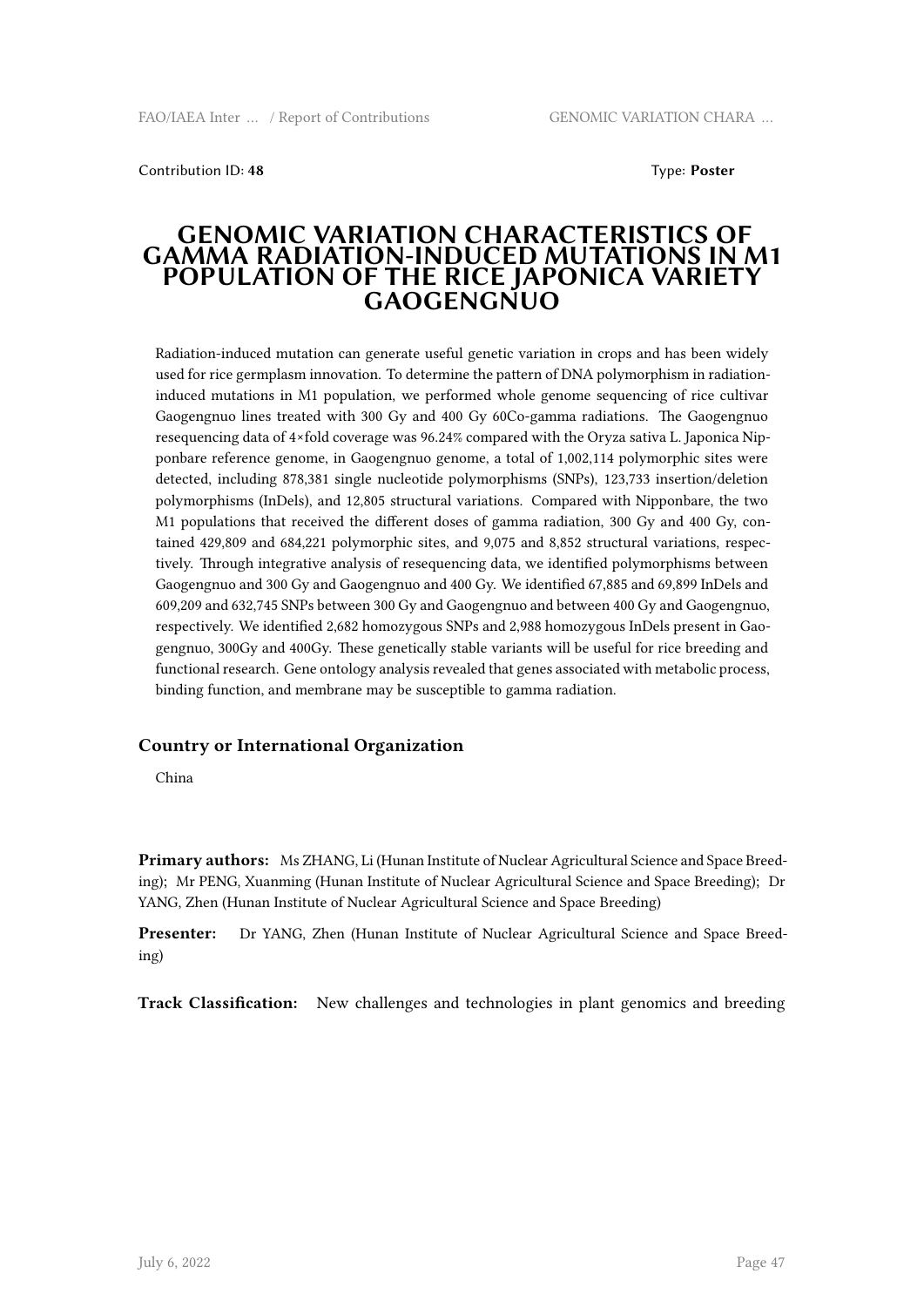Contribution ID: **49** Type: **Oral**

## **RAPID MAPPING AND CLONING THE CHLORINA MUTANT GENE(VN-A1) IN WHEAT BY BULKED SEGREGANT ANALYSIS AND 660K SNP CHIP**

Wheat is one of the most widely grown crops in the world. Induced mutations have been used to generate mutant for genetic improvement and functional genomics in wheat. Recently, huge advances in wheat genome sequencing have contributed to the use of single-nucleotide polymorphism(SNP) in fine mapping and map-based cloning of mutant genes. A chlorina mutant in Triticum aestivum was obtained by treatment with the chemical mutagen sodium azide. Genetic analysis confirmed that the mutant phenotype was controlled by a recessive gene, which was designated as vn-A1. By applying bulked segregant analysis and Wheat 660K SNP chip, 8 KASP makers were developed. Molecular mapping showed that vn-A1 is located in a 1.1-cM genetic region flanking by KASP markers 660K-7A12 and 660K-7A20 corresponded to a physical interval of 3.48 Mb in the Chinese Spring chromosome 7AL containing 61 predicted genes with high confidence. Further analysis showed that a point mutation occurred in the AAA+ conserved region of Magnesium chelatase I subunit(CHLI) generated an amino acid substitution of Aspartic acid to Asparagine, which led to chlorine phenotype of the mutant. The approach using in this study provides a paradigm for the rapid mapping and cloning of the mutant genes underlying the genetic traits in wheat.

### **Country or International Organization**

Northwest A&F University

**Primary author:** Dr XIE, Yanzhou (Northwest A&F University)

**Co-author:** Mr WANG, Chengshe (Northwest A&F University)

**Presenter:** Dr XIE, Yanzhou (Northwest A&F University)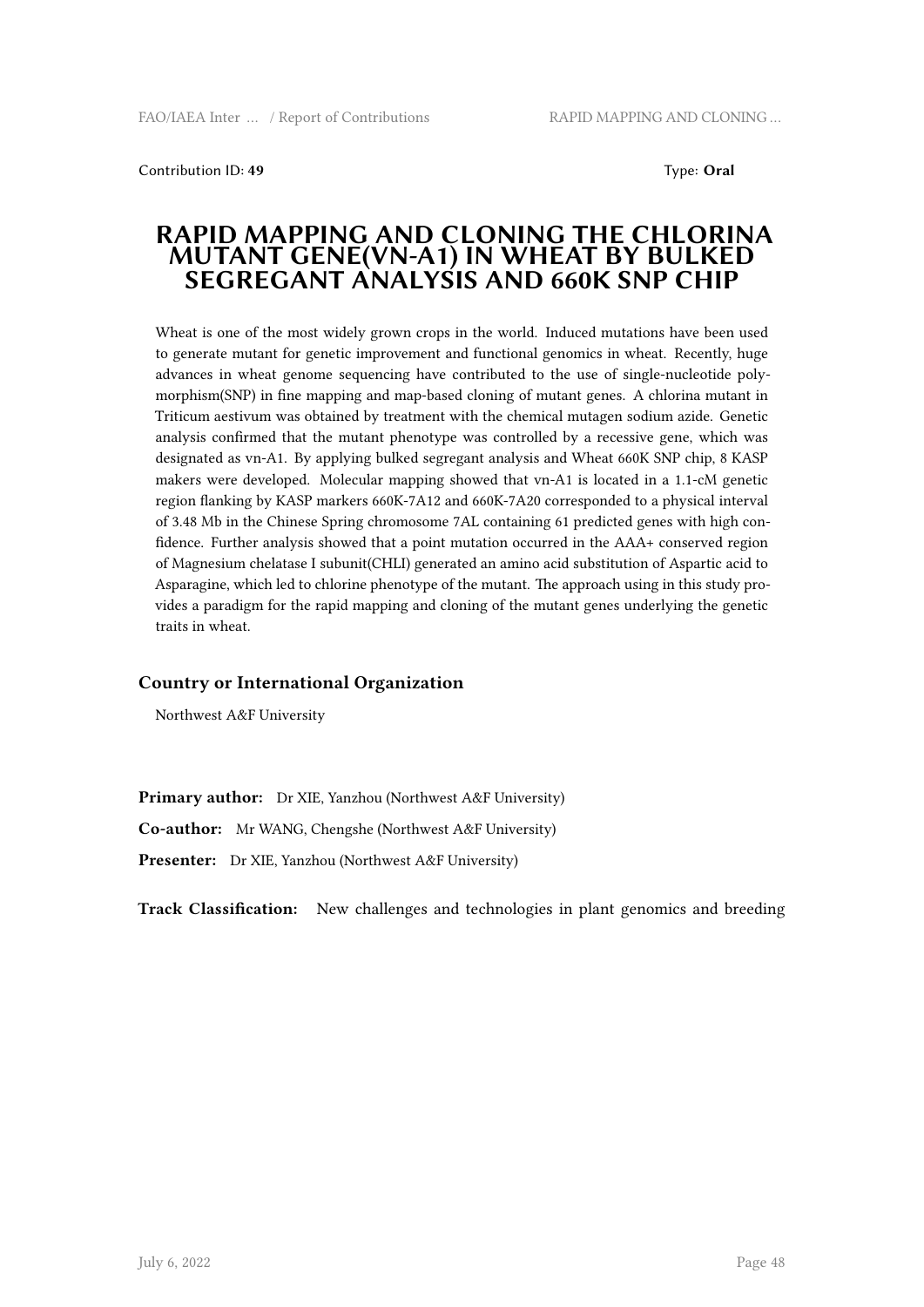**Contribution ID: 50** Type: **Oral** 

## **A FEATURED STEM DEVELOPMENT PATTERN IS DISPLAYED IN THE WINTER WHEAT MUTANT GENERATED BY HEAVY-ION BEAM MUTAGENESIS**

Induced mutation plays an important role in securing world food demands by developing mutant varieties, introducing new genetic resources, and accelerating vital agricultural gene cloning. Among all the mutation induction methodologies, the newly developed heavy-ion beam mutagenesis is characterized by its capacity to generate new phenotypic features in plants. By using heavy ion beam implantation, we screened out a mutant displaying a novel stem development pattern in winter wheat in the M2 generation. After satisfying the temperature requirement for vernalization, the development of mutant and wild type plants was monitored, both entered the jointing stage at same time. During the jointing stage, the stems of the mutant elongated much quicker than that of wild type counterparts. As a consequence, the mutants are taller than wild type plants in this stage. However, the final plant height of both mutant and wild type plant was reached at the same time, at anthesis stage. The results from both plant hormone analysis and gene sequence comparison revealed that gibberellins play important roles in regulating the mutant phenotype establishment. Stem internodes length comparison was consistent with the dynamics of gibberellins biosynthesis. The mutation associated with this phenotype remains to be mapped and cloned. This stem development mutant supplies a new gibberellin sensitive semi-dwarf germplasm and a potential gene resource for wheat improvement.

### **Country or International Organization**

China

**Primary author:** Dr XIE, Yongdun (Institute of Crop Science, CAAS)

**Co-authors:** Dr XIONG, Hongchun (Space Breeding Center, Institute of Crop Sciences, CAAS); Dr GUO, Huijun (Institute of Crop Sciences, Chinese Academy of Agricultural Sciences); Mrs ZHAO, Linshu (Institute of Crop Science, CAAS); Prof. LIU, Luxiang (Institute of Crop Science, CAAS)

**Presenter:** Dr XIE, Yongdun (Institute of Crop Science, CAAS)

**Track Classification:** Enhancing agricultural biodiversity through new mutation induction techniques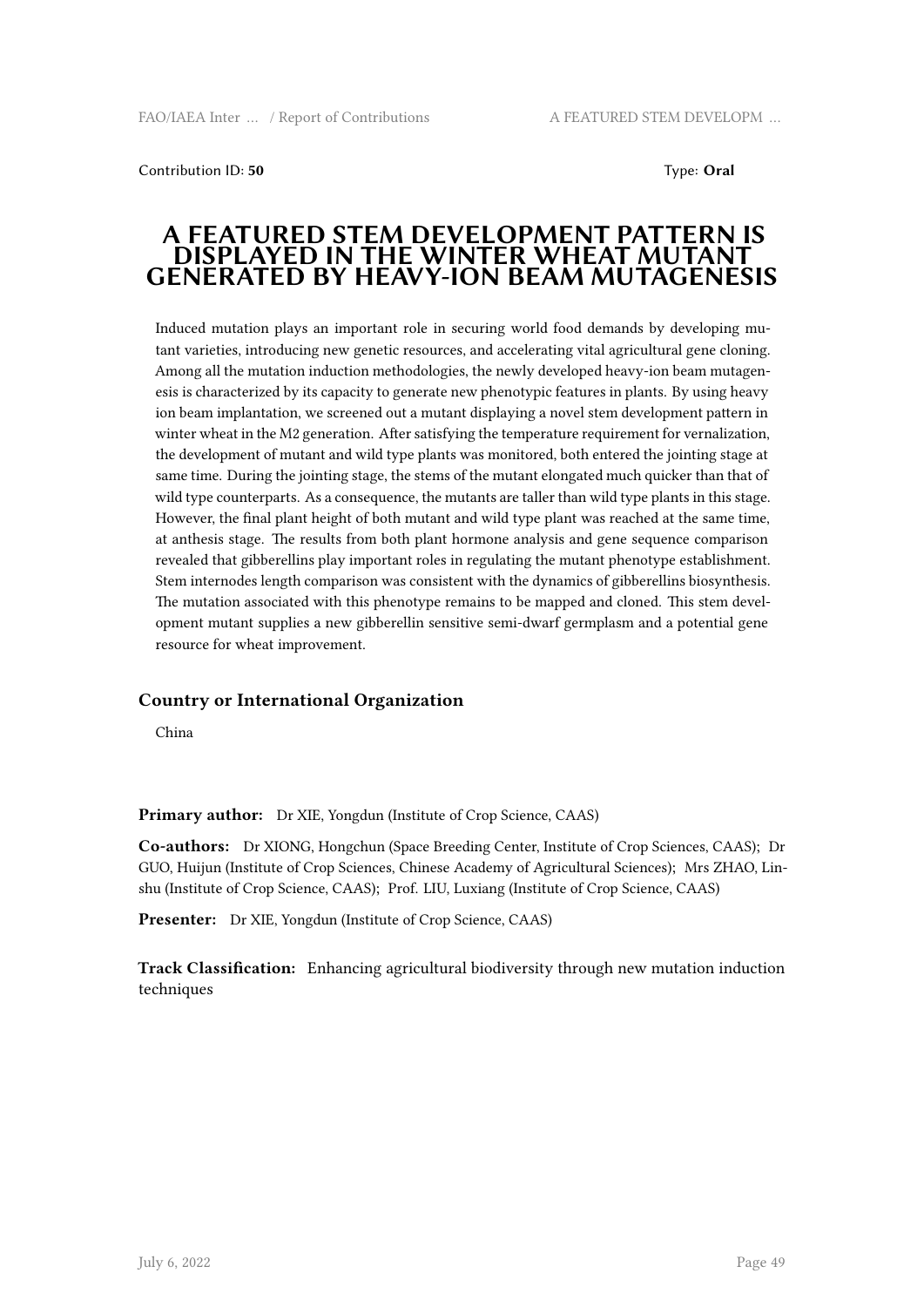Contribution ID: **51** Type: **Oral**

## **ACHIEVEMENTS AND RESEARCH PROGRESS OF MUTATION BREEDING OF WHEAT IN HENAN PROVINCE**

Henan province is located in central China. It is the core wheat production area with the largest wheat cultivated area, single yield and total production and the highest quantity of export commodity grain, with 5 million hectares, accounting for about 22% of the country's wheat area, the average yield about 6150 kg/hm2, the production more than 65 million kilograms accounting for 25% of the country. By the end of 2017, Henan province wheat breeding units using mutagenesis technology had bred 21 new mutant varieties of wheat. These varieties have made great contribution to the production of wheat in Henan, of which Taikong 5, Zhengmai 3596, Fumai 2008, Yufeng 11 and Zhengpinmai 8 realized the effective combination of high yield and high quality. The institute of isotopes of HAAS is one of the earlier units of wheat mutation breeding in Henan province. By now, we have bred 6 new wheat mutant varieties including Yutong 843, Fumai 2008, Zhengpinmai 8, etc. In addition, 10 new wheat mutant lines are tested in Henan or national regional trials. At the same time, we have created a large number of dwarf, high-yield, high-quality characteristic wheat germplasm resources. Based on the independent innovation of common wheat cytoplasm background of wheat male sterile line (89AR), we have begun to study the hybrid wheat seed production system. We have now bred some new sterile lines, screening a number of excellent maintainer line, breeding a little of new restorer lines. One excellent restorer line (recovery degree > 99%) was found by measuring the offspring fertility analysis, and it was preliminarily considered that the restorability was controlled by 3 pairs of major genes. This study will provide a new approach for the utilization of hybrid wheat in the world.

### **Country or International Organization**

Isotope Institute Co.,Ltd, Henan Academy of Sciences

**Primary author:** Mr ZHANG, Jianwei (Isotope Institute Co.,Ltd, Henan Academy of Sciences / Henan Key Laboratory of Nuclear Agricultural Sciences)

**Co-author:** Mr FAN, Jialin (Isotope Institute Co.,Ltd, Henan Academy of Sciences)

**Presenter:** Mr ZHANG, Jianwei (Isotope Institute Co.,Ltd, Henan Academy of Sciences / Henan Key Laboratory of Nuclear Agricultural Sciences)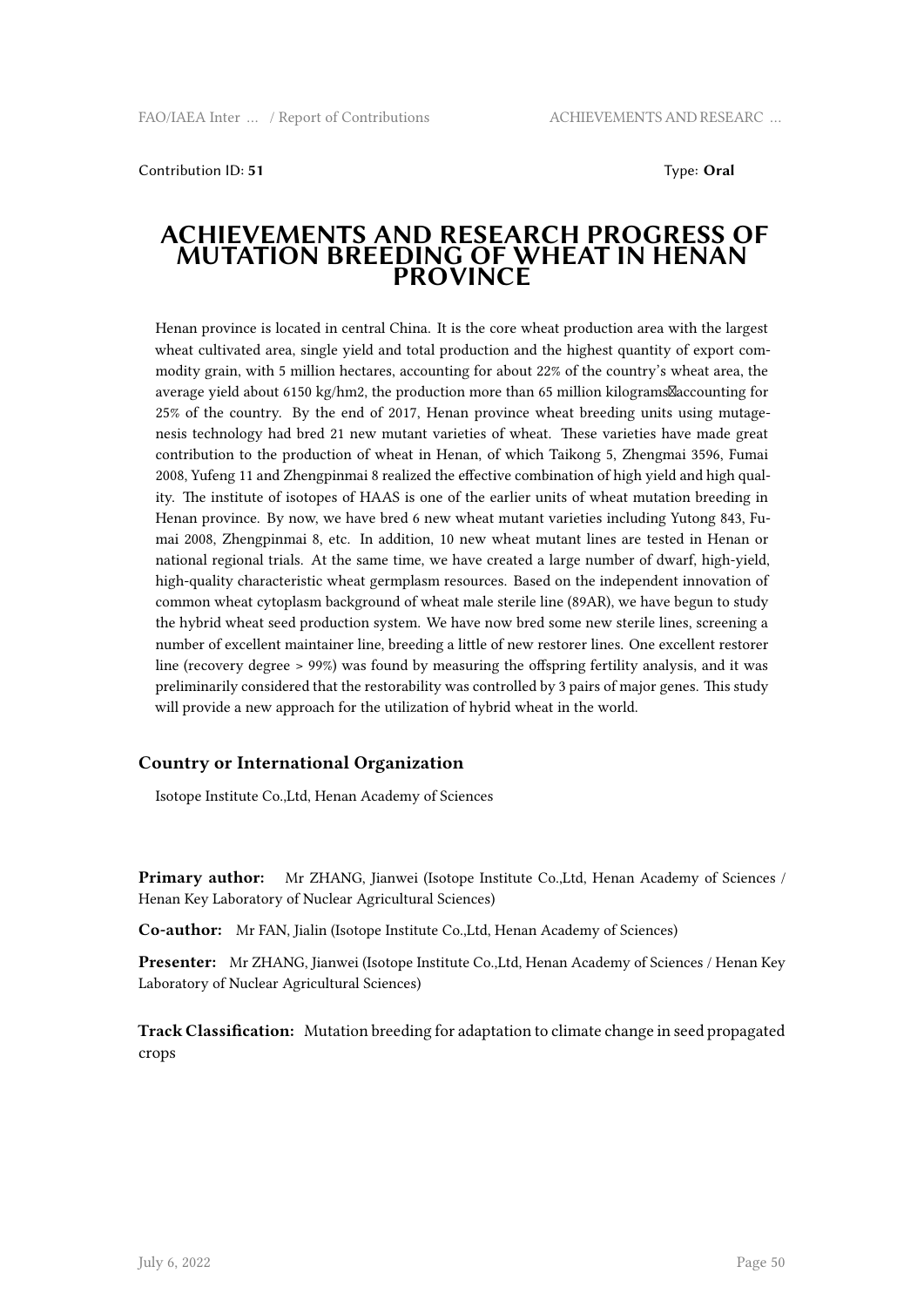**Contribution ID: 52** Type: **Oral** 

## **A LARGE CAPACITY WHEAT RESOURCE WITH BROAD MUTATION SPECTRUM AND NOVEL ALLELE IDENTIFICATION BY TILLING APPROACH**

Henan province is located in central China. It is the core wheat production area with the largest wheat cultivated area, single yield and total production and the highest quantity of export commodity grain, with 5 million hectares, accounting for about 22% of the country's wheat area, the average yield about 6150 kg/hm2, the production more than 65 million kilograms $\mathbb Z$ accounting for 25% of the country. By the end of 2017, Henan province wheat breeding units using mutagenesis technology had bred 21 new mutant varieties of wheat. These varieties have made great contribution to the production of wheat in Henan, of which Taikong 5, Zhengmai 3596, Fumai 2008, Yufeng 11 and Zhengpinmai 8 realized the effective combination of high yield and high quality. The institute of isotopes of HAAS is one of the earlier units of wheat mutation breeding in Henan province. By now, we have bred 6 new wheat mutant varieties including Yutong 843, Fumai 2008, Zhengpinmai 8, etc. In addition, 10 new wheat mutant lines are tested in Henan or national regional trials. At the same time, we have created a large number of dwarf, high-yield, high-quality characteristic wheat germplasm resources. Based on the independent innovation of common wheat cytoplasm background of wheat male sterile line (89AR), we have begun to study the hybrid wheat seed production system. We have now bred some new sterile lines, screening a number of excellent maintainer line, breeding a little of new restorer lines. One excellent restorer line (recovery degree > 99%) was found by measuring the offspring fertility analysis, and it was preliminarily considered that the restorability was controlled by 3 pairs of major genes. This study will provide a new approach for the utilization of hybrid wheat in the world.

### **Country or International Organization**

China

**Primary author:** Dr GUO, Huijun (Institute of Crop Sciences, Chinese Academy of Agricultural Sciences)

**Co-authors:** Dr XIONG, Hongchun (Space Breeding Center, Institute of Crop Sciences, CAAS); Dr GU, Jiayu (Institute of Crop Sciences, Chinese Academy of Agricultural Sciences); Ms ZHAO, Linshu (Institute of Crop Sciences, Chinese Academy of Agricultural Sciences); Prof. LIU, Luxiang@caas.cn (Institute of Crop Sciences, Chinese Academy of Agricultural Sciences); Ms ZHAO, Shirong (Institute of Crop Sciences, Chinese Academy of Agricultural Sciences); Dr XIE, Yongdun (Institute of Crop Science)

**Presenter:** Dr GUO, Huijun (Institute of Crop Sciences, Chinese Academy of Agricultural Sciences)

**Track Classification:** Enhancing agricultural biodiversity through new mutation induction techniques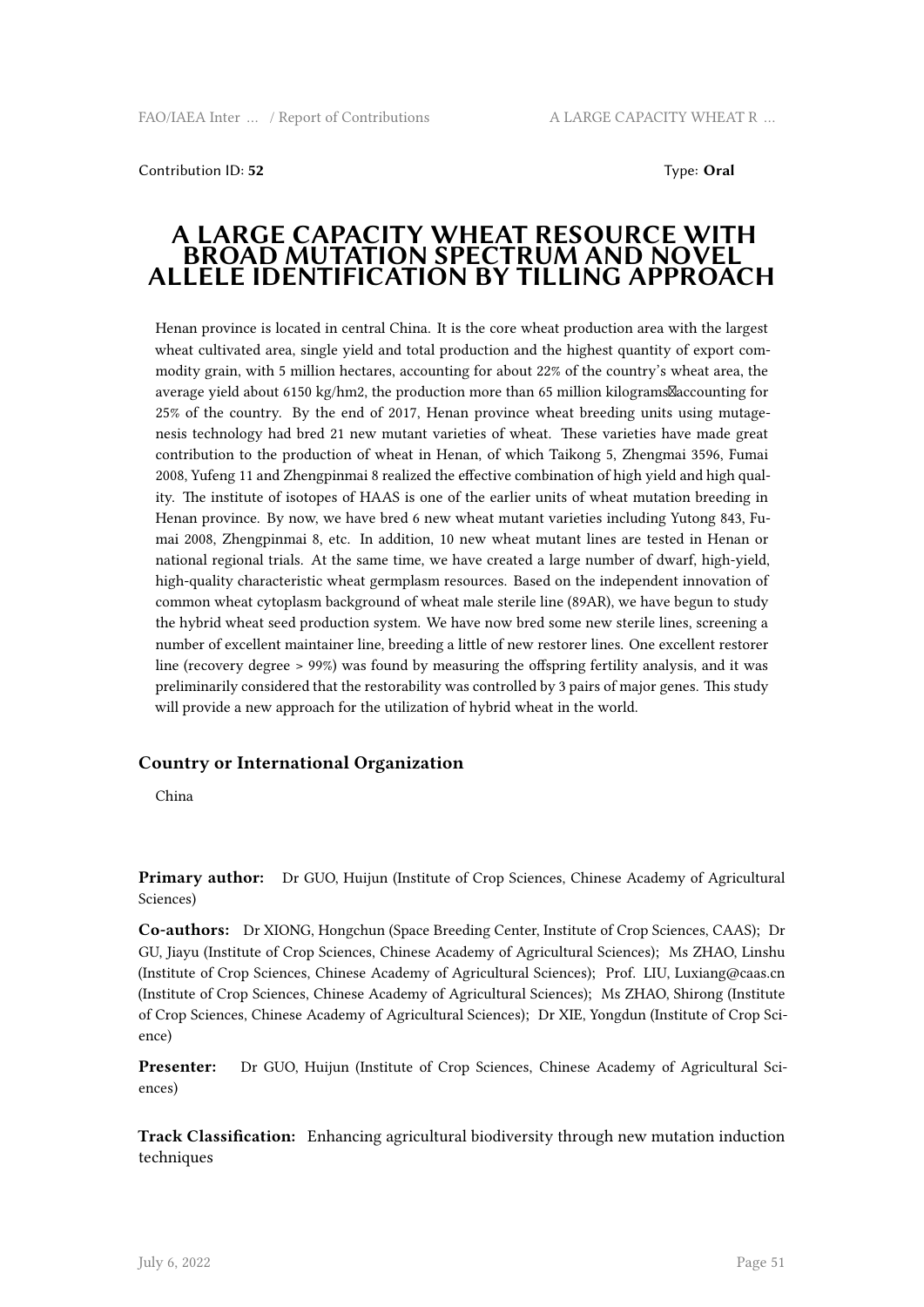Contribution ID: **53** Type: **Poster**

## **GENETIC DIVERSITY OF SELECTEDCapsicumACCESSIONS DERIVED THROUGH MORPHOLOGICAL AND MOLECULAR CHARACTERIZATION**

Capsicum chinense and C. frutescens are common cultivated chilli species in some parts of Sri Lanka. Genetic diversity of thirteen Capsicum accessions was assessed by morphological and molecular means. Plants were raised in a randomized complete block design with two replicates during yala 2016 and maha 2016/17 at the Field Crops Research and Development Institute, Mahailluppallama, Sri Lanka. Twelve morphological characters were recorded and analysed using analysis of variance (ANOVA) and multivariate methods. ANOVA revealed significant differences among genotypes. In a principal component analysis, the first 3 components explain more than 71% of total variability. Plant height, width, days to 50% flowering, pods per plant and yield were positively correlated with PC1. Pearson correlation coefficient showed a significant positive correlation with some of morphological traits. Dendrogram derived by morphological and molecular analyses given two and three clusters respectively at 0.1 similarity levels and both analysis showed comparable results. A total of 45 alleles were detected in 15 microsatellite markers for the 13 Capsicum accessions. Out of these 15 SSR loci 14 loci showed polymorphism. Genetic diversity ranged from 0.00 to 0.75 with an average of 0.51. The PIC value varied from 0.13 to 0.70 with the average of 0.44. To date molecular characterization data of Capsicum accessions is limited in Sri Lanka. Therefore, this study will facilitate more detailed characterization of Capsicum accessions using morphological and molecular markers.

#### **Country or International Organization**

Department of Agriculture, Sri Lanka

**Primary author:** Mrs SENARATHNE MENIKE, Kumuduni (Department of Agriculture)

**Co-author:** Mrs WICKRAMA ARACHCHIGE ROHINI, Dhammika (Department of agricure)

**Presenter:** Mrs SENARATHNE MENIKE, Kumuduni (Department of Agriculture)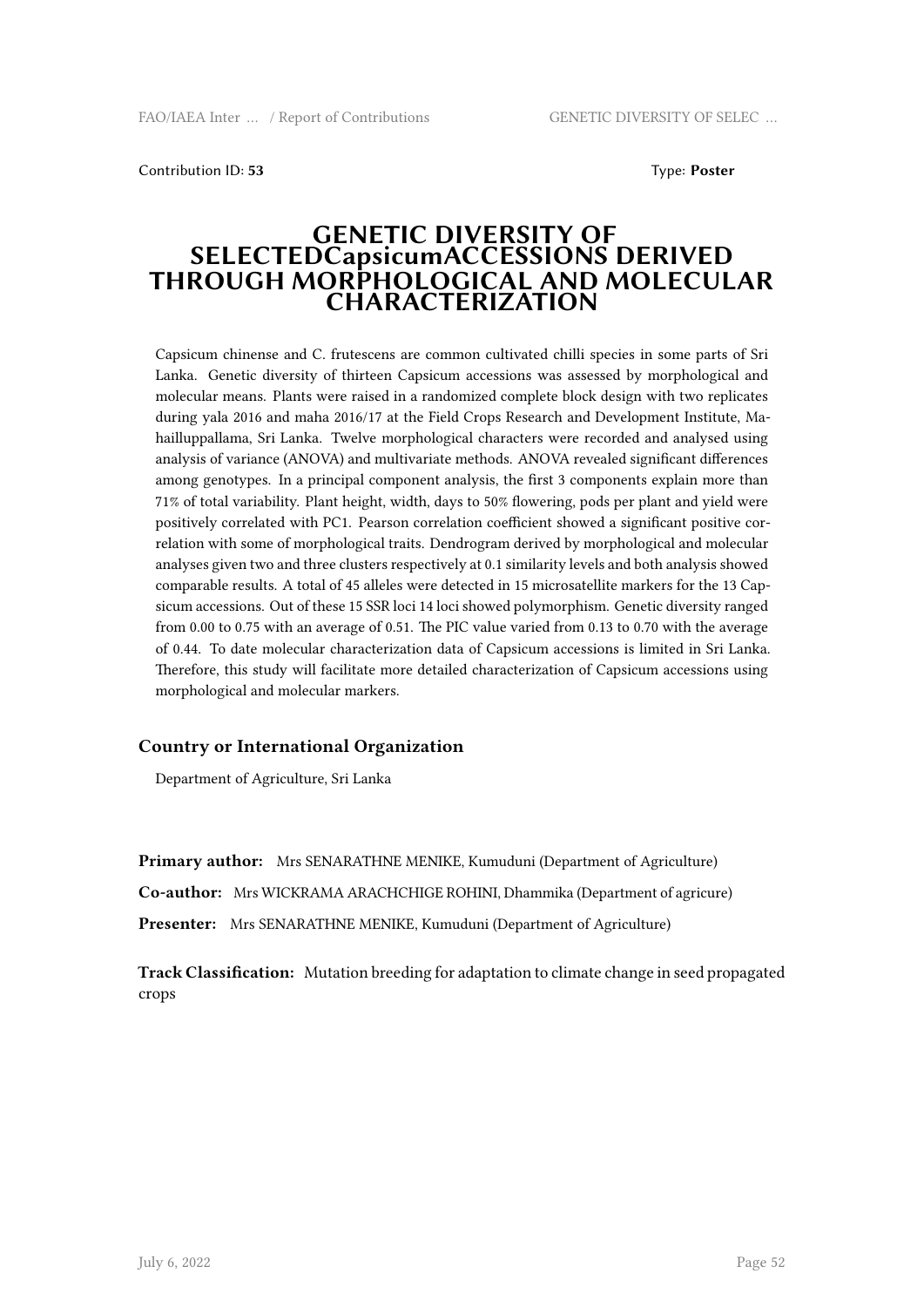Contribution ID: **54** Type: **Oral**

# **NEW MUTATION TECHNIQUES APPLIED IN CROP IMPROVEMENT IN CHINA**

There are at least 1 billion hungry people worldwide and the Asia and the Pacific region harbour the biggest estimated regional distribution of hunger. Lifting a billion people out of poverty and feeding an extra 2.3 billion by 2050 will require increasing cereal production by 70%, i.e. doubling the output of developing countries. Accelerating the development of agriculture to continually increase productivity should be the final approach to end the poverty. Mutation breeding techniques have played very significant roles in ensuring food security by developing new mutant germplasm and mutant varieties in China, which have generated tremendous social-economic impact. New mutagenesis approaches including space flight and heavy ion beam irradiation used as effective alternative new ways for crop genetic improvement was initiated in 1990s by Chinese scientists and great progresses have been made in the past 20 years. Protocols for crop mutation induction by space flight, energetic heavy ion beams have been established and applied for crop breeding. More than 950 mutant varieties with high-yielding, fine-quality and multi-resistant traits have been developed and officially released in main cereals, oil and vegetable crops, and have been playing important roles in agricultural production. A number of rare mutant germplasms that may have a breakthrough effect on main economic traits such as yield and quality were also identified and applied for breeding program. New development of space and heavy ion beam breeding will be heavily based on and associated with not only effective use of space research platforms, but also advanced plant omics and molecular biology.

### **Country or International Organization**

China

**Primary author:** Prof. LIU, Luxiang (Institute of Crop Sciences, Chinese Academy of Agricultural Sciences)

**Co-authors:** Dr XIONG, Hongchun (Space Breeding Center, Institute of Crop Sciences, CAAS); Dr GUO, Huijun (Institute of Crop Sciences, Chinese Academy of Agricultural Sciences); Ms ZHAO, Linshu (Institute of Crop Sciences, Chinese Academy of Agricultural Sciences); Dr XIE, Yongdun (Institute of Crop Science)

**Presenter:** Prof. LIU, Luxiang (Institute of Crop Sciences, Chinese Academy of Agricultural Sciences)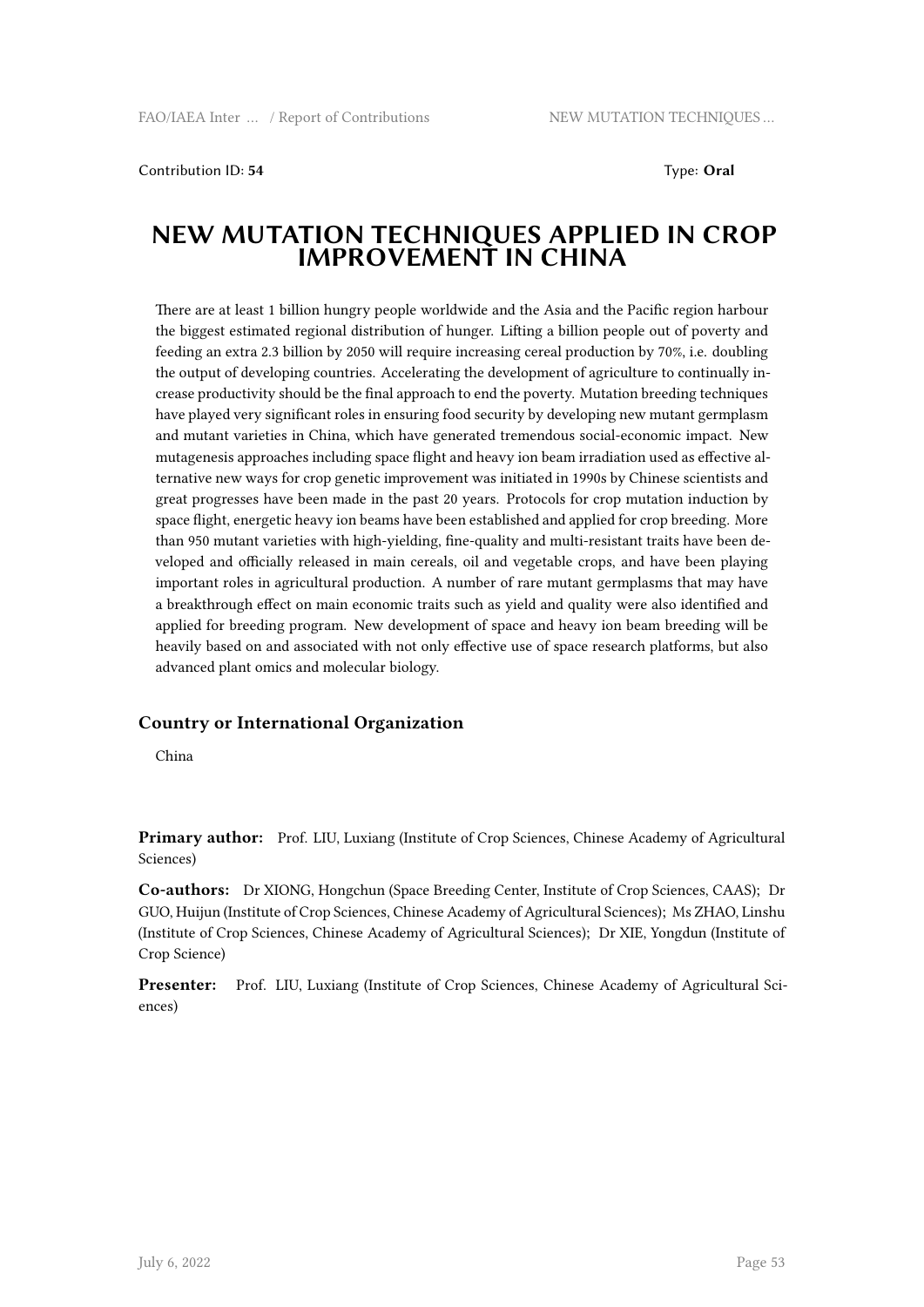Contribution ID: **55** Type: **Poster**

### **RNA-SEQ-BASED TRANSCRIPTOME ANALYSIS OF MOLECULAR VARIATIONS IN COMMON WHEAT MUTANTS DERIVED FROM GAMMA-RAYS AND EMS**

Induced mutation has been widely used for crop improvement due to acceleration and enhancement of genetic variations. However, the molecular basis induced by physical or chemical mutagens is still largely unknown in common wheat. And mechanisms behind the phenotypic variations induced by mutagens are interesting to be clarified. Transcriptomic sequencing was performed for investigation molecular basis of induced mutation, the dwarf or salinity-resisting mechanisms in wheat mutant lines. The results showed that mutations in the EMS-induced dm20 dwarf mutant resulted in higher SNP numbers, transitions and DEGs between the wild type (WT) and dm20 compared to that in γ-rays-induced dm19 dwarf mutant, suggesting that the variation in the transcriptome of dm20 was higher than that in dm19. Most of genes encoding heat shock proteins (HSPs) showed higher expression in both dm19 and dm20 compared with WT. Furthermore, transcript levels of three genes involving auxin metabolism were significantly down-regulated in dm20. In addition, we have also screened one salinity-resisting mutant and analysis of mutated genes suggested that two mutated genes were enriched in GO term "sodium ion transport". Moreover, "oxidation-reduction process" was the only significantly enriched GO term by the up-regulated genes between salinity-treated mutant and WT.This study supplied important information of transcriptomic sequence variation in the mutant lines and also revealed the potential mechanisms of phenotypic variations. In the dwarf mutants, the HSPs may play an important role in dwarfism and auxin may contribute to the reduction of plant height in dm20. Genes associated with sodium ion transport may directly contribute to salinity tolerance and the homeostasis of oxidation-reduction process play important roles in salt resistance in the salinity-resisting mutant.

#### **Country or International Organization**

China

**Primary author:** Dr XIONG, Hongchun (Institute of Crop Sciences, Chinese Academy of Agricultural Sciences)

**Co-authors:** Dr GUO, Huijun (Institute of Crop Sciences, Chinese Academy of Agricultural Sciences); Dr ZHAO, Linshu (Institute of Crop Sciences, Chinese Academy of Agricultural Sciences); Prof. LIU, Luxiang (Institute of Crop Sciences, Chinese Academy of Agricultural Sciences); Dr XIE, Yongdun (Institute of Crop Sciences, Chinese Academy of Agricultural Sciences)

**Presenter:** Dr XIONG, Hongchun (Institute of Crop Sciences, Chinese Academy of Agricultural Sciences)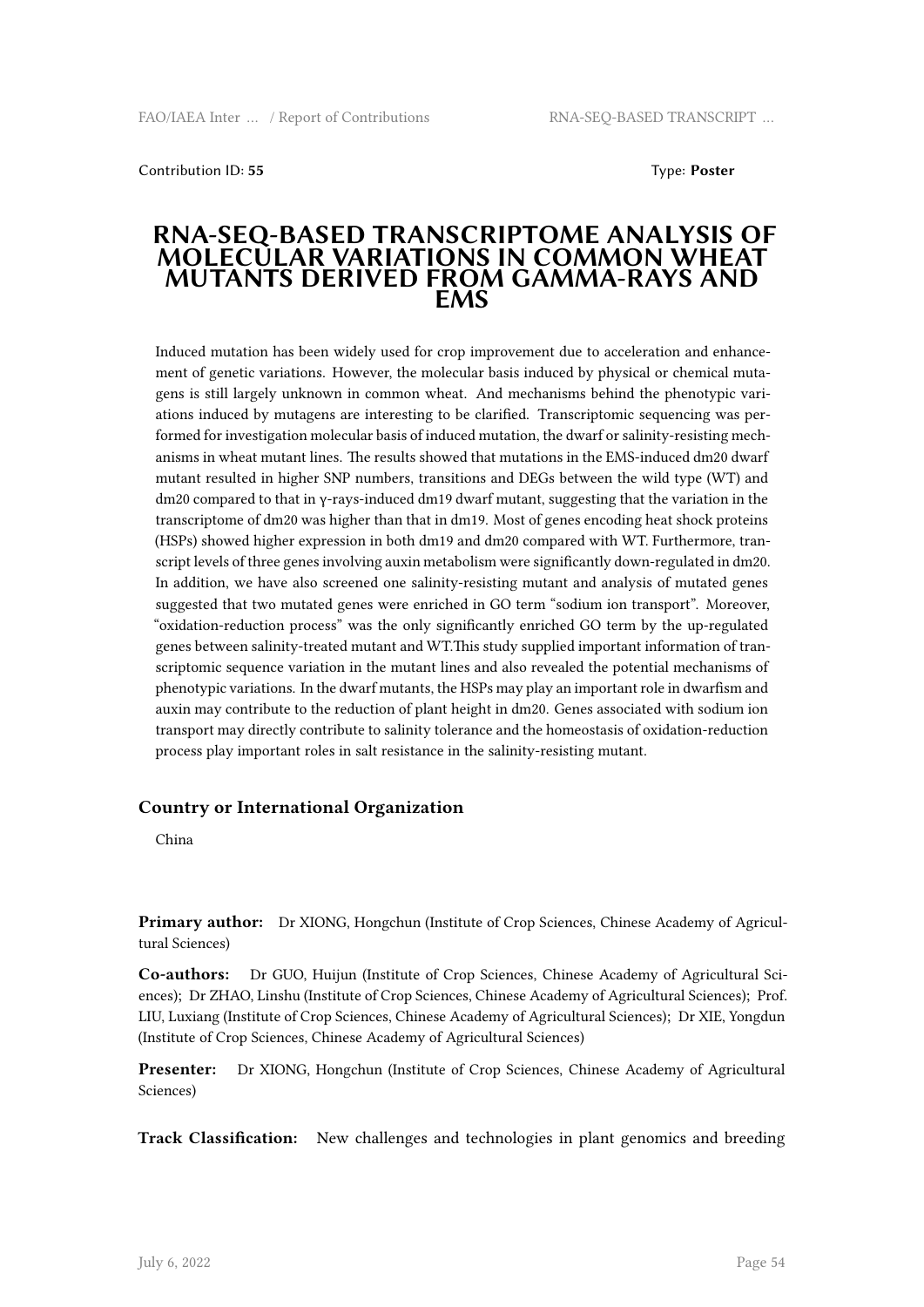Contribution ID: 56 Type: **Poster** 

### **WHOLE TRANSCIPTOME MAPPING REVEALS COMPLETE TRANSCRIPTION AND SIGNALS OF EUKARYOTIC PROCESSING IN PLANT MITOCHONDRIA**

The plant chloroplast has become a vector to deliver transgenes. Recently, however, the mitochondrion has become a prospective target for plant genetic engineering. Transformation of mitochondria can result in synchronized expression of transgenes between all three plant genomes via interorganellar communication pathways within the cell, resulting in effective engineering of the whole plant cell factory. In addition, the mitochondrial genome (mitogenome) can shuffle genes between the chloroplast and the nuclear genome, making it a unique vector for transgenes, and of great potential to plant breeders. However, there is evidence that plastomes can be transferred across plant species boundaries by contact. As a result, understanding the plant mitochondrion is of paramount importance in identifying the risks of their use as transgenic vectors. Mitogenomes are known to have evolved from bacterial genomes and include operons and spliced genes. However, in this study, whole transcriptome mapping reveals indicators of eukaryotic processing never reported before in plant mitochondria, which will aid in our understanding of the mitogenome. The transcriptomic data of various plant and animal species available on NCBI were mapped to mitochondrial reference genomes. Mappings of reads to mitochondrial genomes revealed, for the first time, that selected monocot, dicot, non-seed plant, fungal and animal mitochondrial genomes were expressed in their entirety. Moreover, when poly-A selected transcript sets were mapped they were found to only cover part of the mitogenome. Thus mitochondrial transcripts may undergo eukaryotic-like processing that need to be further investigated. Overall, the plant mitochondrial genome shares many features with the size-relaxed nuclear genome.

### **Country or International Organization**

South African Sugarcane Research Institute

**Primary author:** Dr RAMNATH, Lucretia (South African Sugarcane Research Institute)

**Presenter:** Dr RAMNATH, Lucretia (South African Sugarcane Research Institute)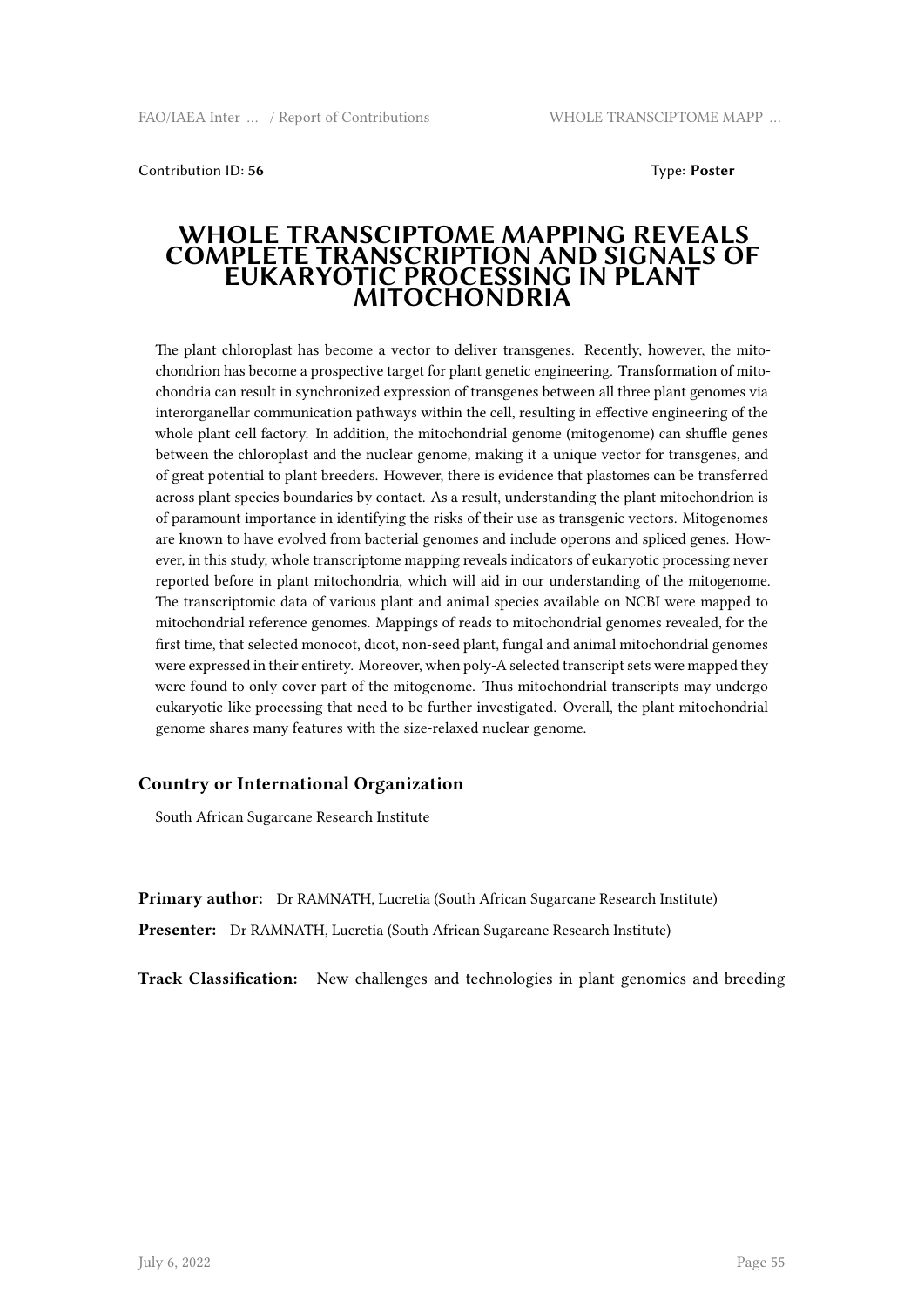Contribution ID: 57 Type: **Poster** 

# **THE BREEDING OF GLUTINOUS HYBRID RICE**

The glutinous rice is the traditional staple food most people in Asia. The glutinous rice is used in many countries for the preparation of the rice cake, and is an important cultural component. Along with living standards' enhancement and market economy's development and the demands for nutritious and healthy foods drive constant increase of the market for glutinous rice demand. The rice breeding programme has adopted the super rice breeding and good progress was made. It is important for us to develop glutinous hybrid rice for improving the yield of glutinous rice. Induced mutants of wx were directly obtained after irradiation on maintainer (B), restorer (R) and photoperiod (temperature) sensitive genic male sterile lines(S) of hybrid rice. CMS(A) lines with wx (referred to as wxA), T(P)GMS lines with wx (referred to as wxS), restorer lines with wx gene (referred to as wxR) as well as hybrid rice with wx gene (referred to as wx-hybrids) were developed. By using the wx-hybrid rice breeding method, most of CMS(T(P)GMS) lines and R lines used in China were transferred to wx-CMS (wx- T(P)GMS) lines and wx R lines. Till now, 8 wx-CMS (T(P)GMS) lines and 5 elite wx-hybrid rice were released for commercial production. Compared with the traditional glutinous rice, the yield of the wx-hybrid rice was improved about 1,500 kg ha2.

#### **Country or International Organization**

Hybrid rice; Glutinous rice; wx-hybrid rice; Mutation

Primary author: Prof. ZHANG, Shubiao (Fujian Agriculture and Forestry University) Presenter: Prof. ZHANG, Shubiao (Fujian Agriculture and Forestry University)

**Track Classification:** Contribution and impact of mutant varieties on food security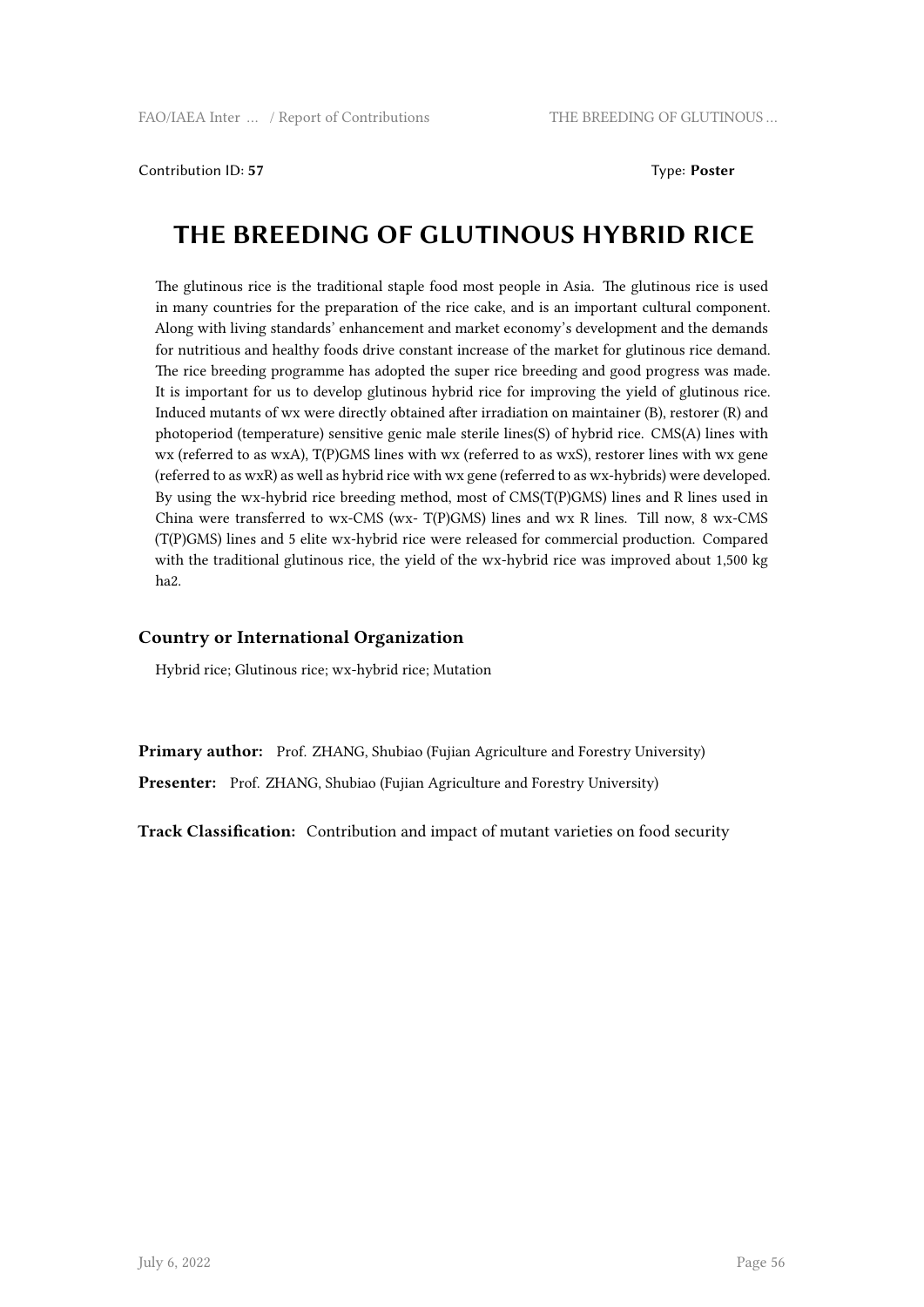**Contribution ID: 58** Type: **Oral** 

## **DEVELOPMENT OF A NEW RICE MUTATION BREEDING METHOD FOR THE SELECTION OF HIGHER YIELD PHYSIOLOGICAL MUTANTS**

The selection of higher yield physiological mutants had not yet been achieved in the 90 years history of crop mutation breeding. This is because physiological traits which cause higher yields than existing high yield varieties were unknown and we did not have any practical methods for selecting unknown physiological traits. We developed a new mutation breeding method of rice in which plant selection by all panicle weight per plant in M2 and M3 generations were conducted followed by usual yield trial of rice breeding sectors in M4 and 10 times replicated yield trials in M5. By using this method, we could select three higher yield rice mutants. FukuhibikiH6, YamadawaraH3 and MochidawaraH1 showed significantly higher yields compared with their original varieties. Their original varieties, Fukuhibiki, Yamadawara and Mochidawara are the highest yield varieties in some areas or for a specific usage in Japan. The yield advantages of these three mutants were 3 to 5%. In the selection of M2 and M3 generations, their yield advantages over surrounding plants were 10 to 40 % which were much higher than in M5 generation. In the M2 and M3 fields, they were surrounded by ordinary plants and they must have had advantages against the surrounding ordinary plants which suffered a disadvantage from them and became smaller. However, yield traits differences between them and their original varieties were very small and inconsistent. Higher yield is likely to be caused by physiological traits rather than phenotypical agronomic traits such as panicle and grain size. By gamma ray mutation induction, it is relatively easy to isolate the relevant genes because the number of mutated genes is limited, usually around ten in the whole rice genome. The isolated genes can then be used in genome editing for enhancing gene functions and for breaking the present yield barriers.

### **Country or International Organization**

Japan

**Primary author:** Dr KATO, Hiroshi (NARO, Institute of Crop Science, Radiation Breeding Division)

**Co-authors:** Ms SHIMIZU, Akemi (NARO, Institute of Crop Science, Radiation Breeding Division); Dr LI, Feng (NARO, Institute of Crop Science, Radiation Breeding Division)

**Presenter:** Dr KATO, Hiroshi (NARO, Institute of Crop Science, Radiation Breeding Division)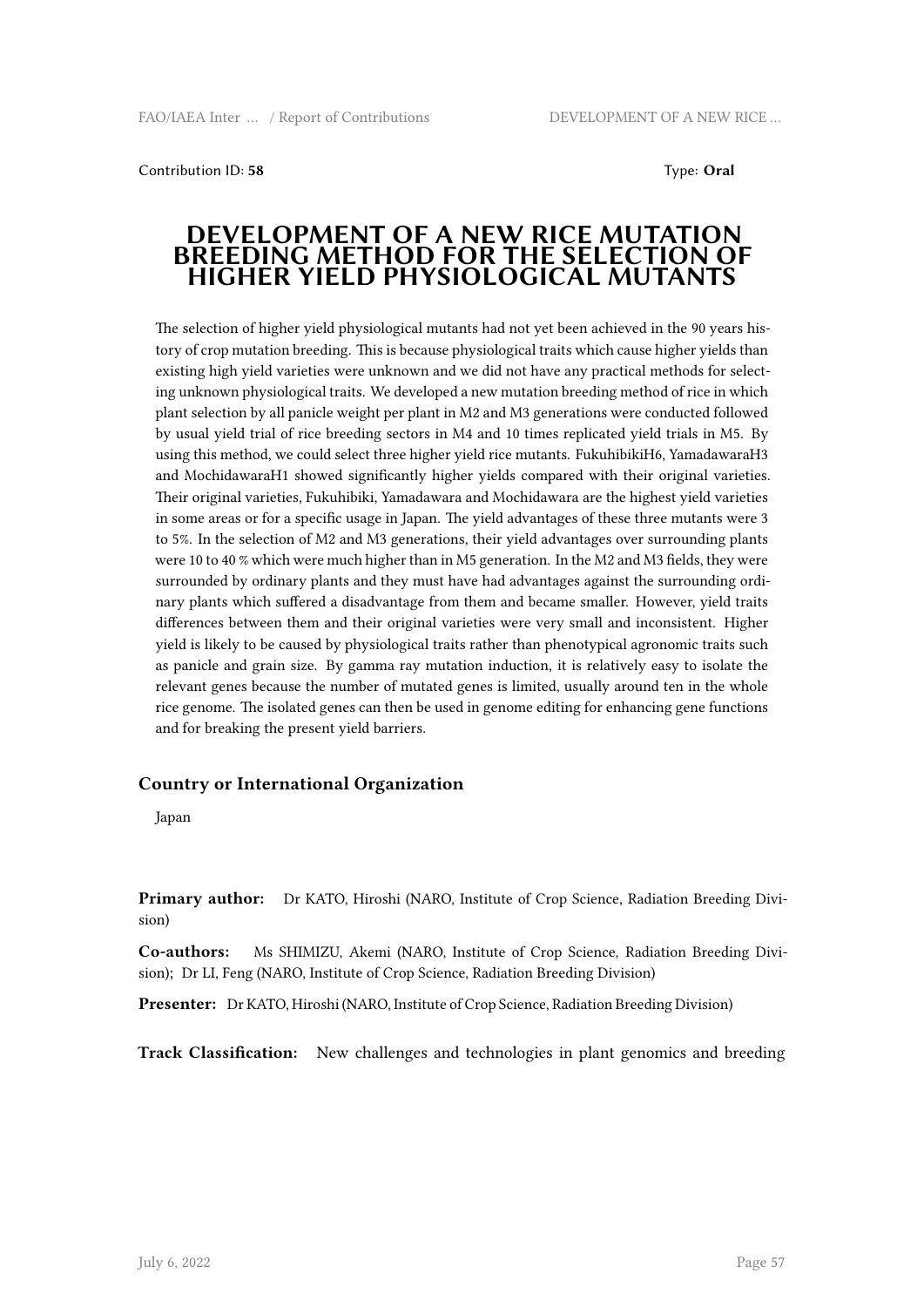Contribution ID: 59 Type: **Poster** 

## **ESTABLISHMENT OF A HIGH EFFICIENCY ANTHER CULTURE SYSTEM IN WINTER WHEAT**

Anther culture plays important roles in the breeding, construction of doubled haploid (DH) genetic population, mutagenesis and transgenic researches. DH increases efficiency of selection of mutants and accelerate development of varieties. Five characters of anther culture of six winter wheat genotypes were identified through the vernalization, generation acceleration in greenhouse, using anther culture method in spring wheat established by Broughton. We aimed to investigate whether the anther culture method can be applied for the isolated haploid culture of winter wheat (to be reconsidered: is it anther culture of haploid plants, which normally do not bear normal gametes or anther culture to develop haploid plants?). The effects of low temperature pre-treatment for 3-15 days before inoculation were studied. Results showed that the tested parameters showed significant differences among different genotypes. Six winter wheat genotypes exhibited better initiating rate and differentiation ability of green plantlets. The callus induction rate, green plantlets differentiation rate, and green plantlets productivity rate were 116.5%, 5.8% and 10.3%, respectively, indicating a preliminary establishment of an anther liquid floating separation system for winter wheat genotypes. The young seedling of two genotypes showed reduced callus induction rate and green seedling yield, as well as increased albino seedling after pre-treatment at low temperature. Although the green seedling yield rate in the low temperature groups was lower than that in the control, a certain amount of green seedling was also obtained. Therefore, if the collected samples cannot be used for inoculation immediately, the spikes may be stored at 4℃. In summary, the anther culture method in spring wheat can also be used for winter wheat by the combination of vernalization with generation-adding technique in greenhouse. The optimized procedure expected to contribute to mutation breeding in wheat.

### **Country or International Organization**

Institute of Crop Science, CAAS

#### **Primary author:** Mrs ZHAO, linshu (Institute of Crop Science, CAAS)

**Co-authors:** Dr GUO, Huijun (Institute of Crop Sciences, Chinese Academy of Agricultural Sciences); Ms GU, Jiayu (Institute of Crop Sciences, Chinese Academy of Agricultural Sciences); Dr XIE, Yongdun (Institute of Crop Science); LI, junhui (Institute of Crop Science, CAAS); LIU, luxiang (Institute of Crop Sciences, Chinese Academy of Agricultural Sciences); ZHAO, shirong (Institute of Crop Science, CAAS); DING, yuping (Institute of Crop Science, CAAS); Mr HE, ziwei (Institute of Crop Science, CAAS)

**Presenter:** Mrs ZHAO, linshu (Institute of Crop Science, CAAS)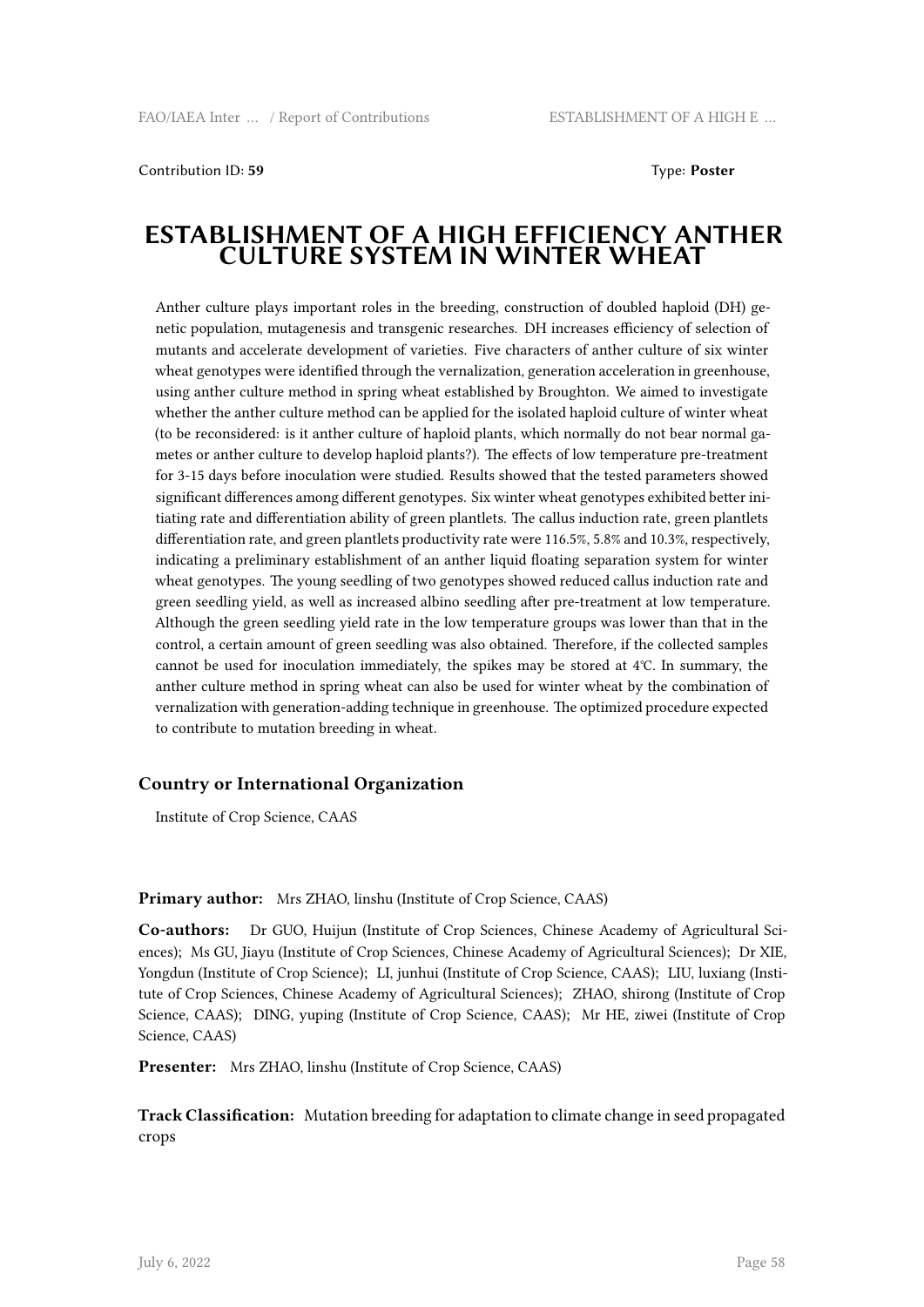Contribution ID: 60 Type: **Poster** 

### **ANALYSIS OF MULTIPLE DIFFERENCES ASSOCIATED WITH CHLOROPLAST IN THE SPACEFLIGHT-INDUCED WHEAT LEAF COLOUR MUTANTS**

Chloroplast development is an integral part of plant survival and growth, and occurs in parallel with chlorophyll biosynthesis. We have obtained three novel wheat leaf colour mutants mtg, mts, and mta from spaceflight-induction. To explore the genetic variations under space environment and uncover the mechanisms, which cause the leaf colour mutations, we performed chloroplast ultra-structural observation, photosynthetic pigments assays, leaf transcriptome sequencing, chloroplast proteomic analyses and chloroplast genome sequencing. Compared to wild type, chloroplast of mts and mta exhibit abnormal morphology and distribution. The photosynthetic pigments content was also significantly decreased. From transcriptome and chloroplast proteome profiling, a total of 4,588 differentially expressed genes (DEGs) and 48 differentially chloroplast expressed proteins (DEPs) were identified between mta and wild type, most of which were involved in chloroplast development, chlorophyll biosynthesis, or photosynthesis. The correlation analysis between DEGs and DEPs revealed that the transcript-to-protein abundance was functioned into photosynthesis and chloroplast relevant groups. Chloroplast genome sequencing revealed the impact of spaceflight environmental forces on the variations in the whole plastome sequences. The complete plastomes of three leaf colour mutants mtg, mts, mta and WT were obtained, and the cp genomes were highly conserved in organization. However, the totally length and boundaries of cp genome were slightly distinct. Besides, many variations and gene mutation were found and might affect the leaf colour traits. Integrated omics analyses revealed the main molecular mechanisms regulating leaf colour formation, involving chloroplast development, chlorophyll biosynthesis, and photosynthesis. In addition, plastome variations were identified in the leaf colour mutants. The alterations were induced by space environment, which would be fully utilized of mutagenesis in crop breeding.

### **Country or International Organization**

China

**Primary author:** Dr GU, Jiayu (Institute of Crop Sciences, Chinese Academy of Agricultural Sciences)

**Co-authors:** Dr XIONG, Hongchun (Space Breeding Center, Institute of Crop Sciences, CAAS); Dr GUO, Huijun (Institute of Crop Sciences, Chinese Academy of Agricultural Sciences); Mr LI, Junhui (Institute of Crop Sciences, Chinese Academy of Agricultural Sciences); Ms SHI, Kui (Allwegene Technology Inc, Beijing, China); Prof. LIU, Luxiang (Institute of Crop Sciences, Chinese Academy of Agricultural Sciences); Dr XIE, Yongdun (Institute of Crop Science); Ms DING, Yuping (Institute of Crop Sciences, Chinese Academy of Agricultural Sciences); Ms ZHAO, linshu (Institute of Crop Science, CAAS)

**Presenter:** Dr GU, Jiayu (Institute of Crop Sciences, Chinese Academy of Agricultural Sciences)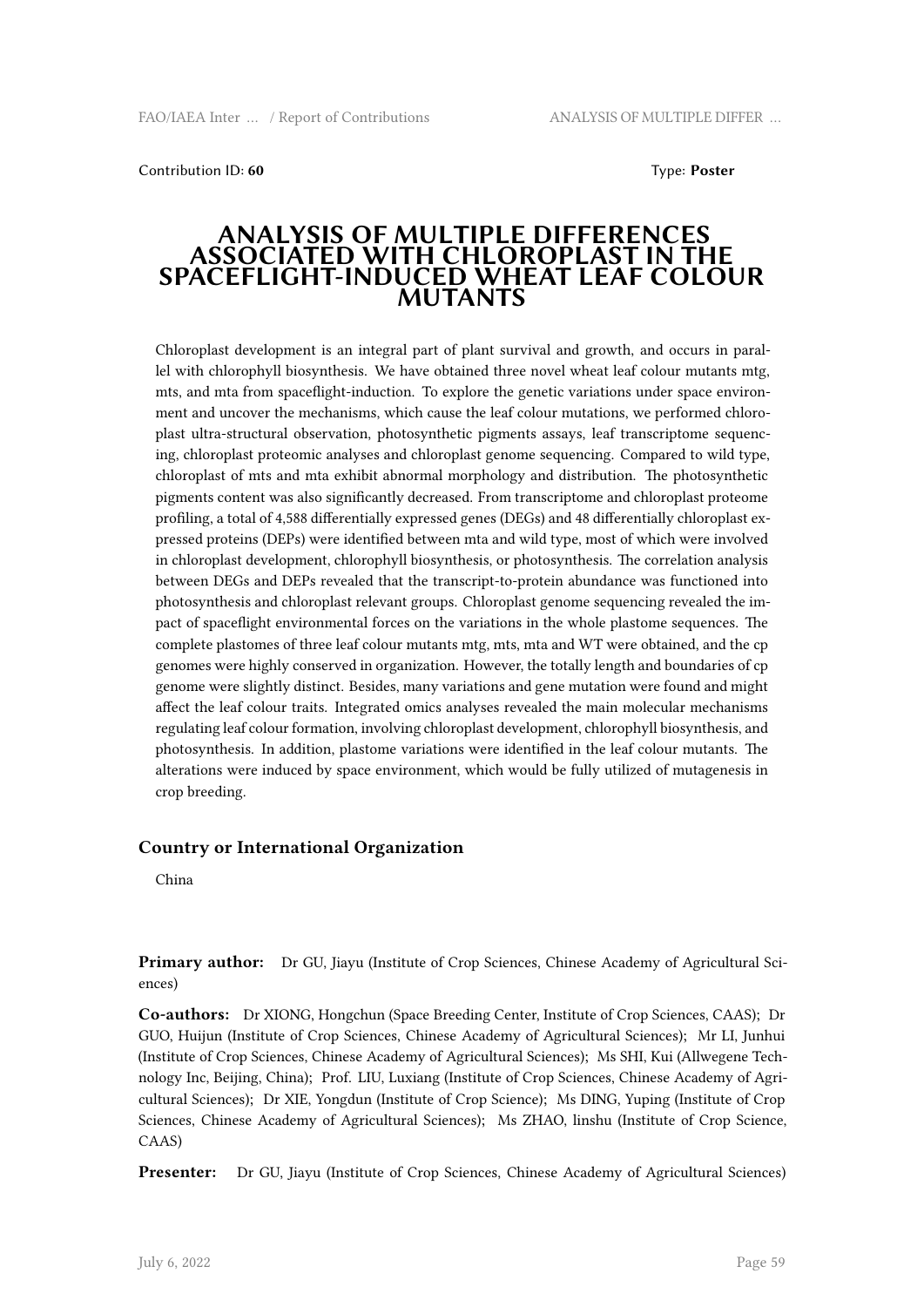**Track Classification:** Enhancing agricultural biodiversity through new mutation induction techniques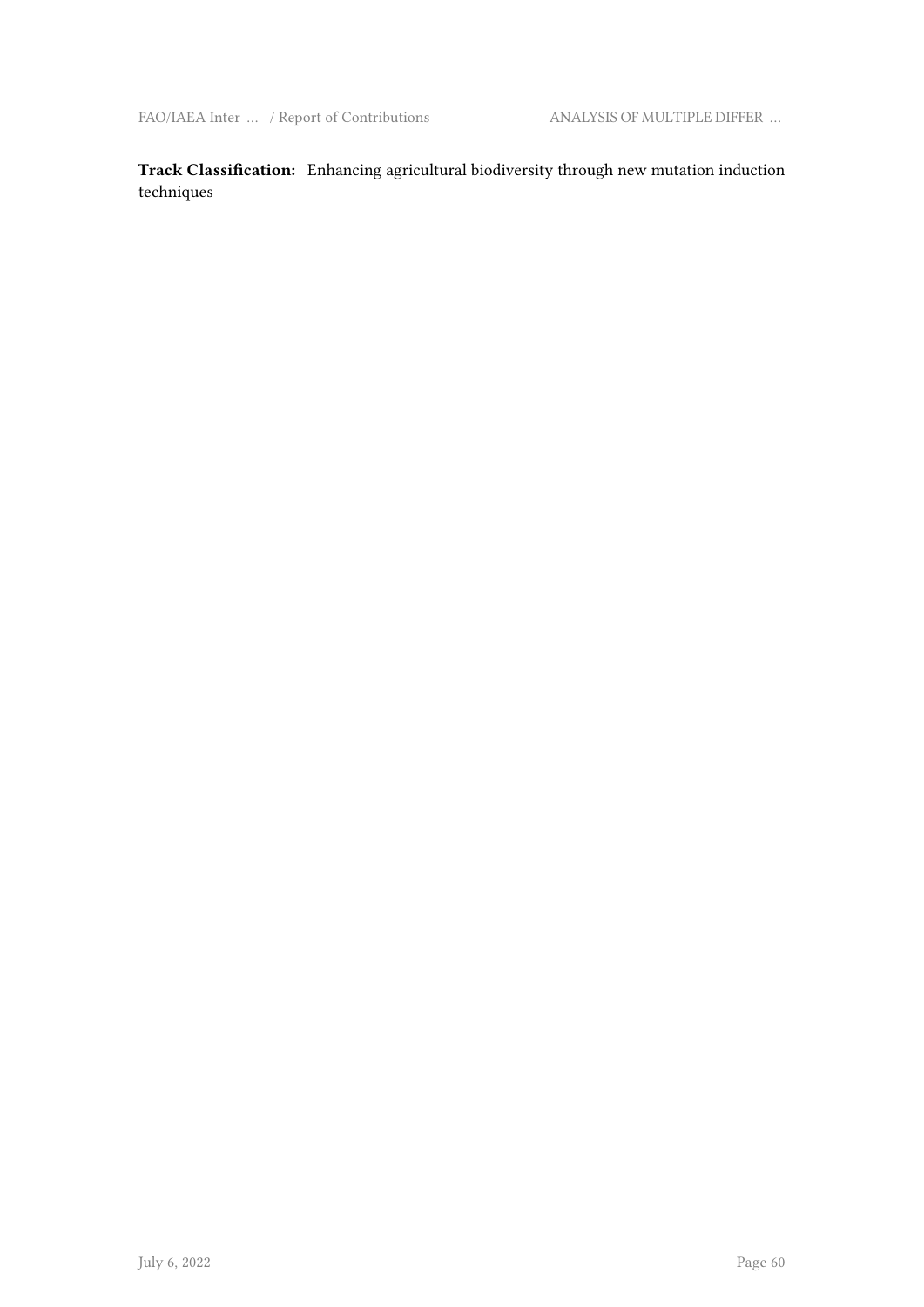Contribution ID: **61** Type: **Oral**

### **COMPARATIVE STUDY OF MUTATIONS INDUCED BY CARBON-ION BEAM AND GAMMA RAY IRRADIATIONS IN ARABIDOPSIS THALIANA AT THE GENOME-WIDE SCALE**

Mutation breeding induced by irradiation with high energetic photons and ion beams is one of the important methods used to improve plant varieties, but the mutagenic effects and the molecular mechanisms are often not entirely clear. Traditional research focused on phenotype screening, chromosome aberration test and genetic variation analysis of specific genes. Recently, the whole genome sequencing technique provides a new method for understanding the comprehensive identification of mutations caused by irradiations with different linear energy transfer (LET). In this study, eleven Arabidopsis thaliana M3 lines induced by carbon-ion beams and 10 M3 lines induced by gamma rays were re-sequenced by using the Illumina Hiseq sequencing platform, and the substitutions and small insertion-deletions (INDELs) were analysed comparatively. It was found that the ratio of substitutions to INDELs for M3 lines induced by carbon-ion beam was 2.58:1, whereas the ratio was 3.69:1 for gamma rays. The ratios of deletions to insertion for carbon ions and gamma rays were 4.9:1 and 2.65:1, respectively. The single base INDELs were more prevalent than those equal to or greater than 2 bp in both carbon-ion beams and gamma rays induced M3 lines. Among the detected substitutions, the ratios of transitions to transversions induced by carbon ions irradiation was 0.99 and 1.27 for gamma rays; these values differ greatly from the 2.73 reported for spontaneous substitutions reported. This study provides novel data on molecular characteristics of carbon-ion beam and gamma rays induced mutations at genome-wide scale. It can also provide valuable clues for explaining the potential mechanism of plant mutation breeding by irradiations with different LETs.

### **Country or International Organization**

Institute of Modern Physics, Chinese Academy of Sciences

**Primary author:** Prof. ZHOU, Libin (Institute of Modern Physics, Chinese Academy of Sciences)

**Co-authors:** Ms YANG, Jiangyan (Institute of Modern Physics, Chinese Academy of Sciences); Dr YU, Lixia (Institute of Modern Physics, Chinese Academy of Sciences); Mr LUO, Shanwei (Institute of Modern Physics, Chinese Academy of Sciences); Mr CUI, Tao (Institute of Modern Physics, Chinese Academy of Sciences); Prof. LI, Wenjian (Institute of Modern Physics, Chinese Academy of Sciences); Ms CHEN, Xia (Institute of Modern Physics, Chinese Academy of Sciences); Dr DU, Yan (Institute of Modern Physics, Chinese Academy of Sciences)

**Presenter:** Prof. ZHOU, Libin (Institute of Modern Physics, Chinese Academy of Sciences)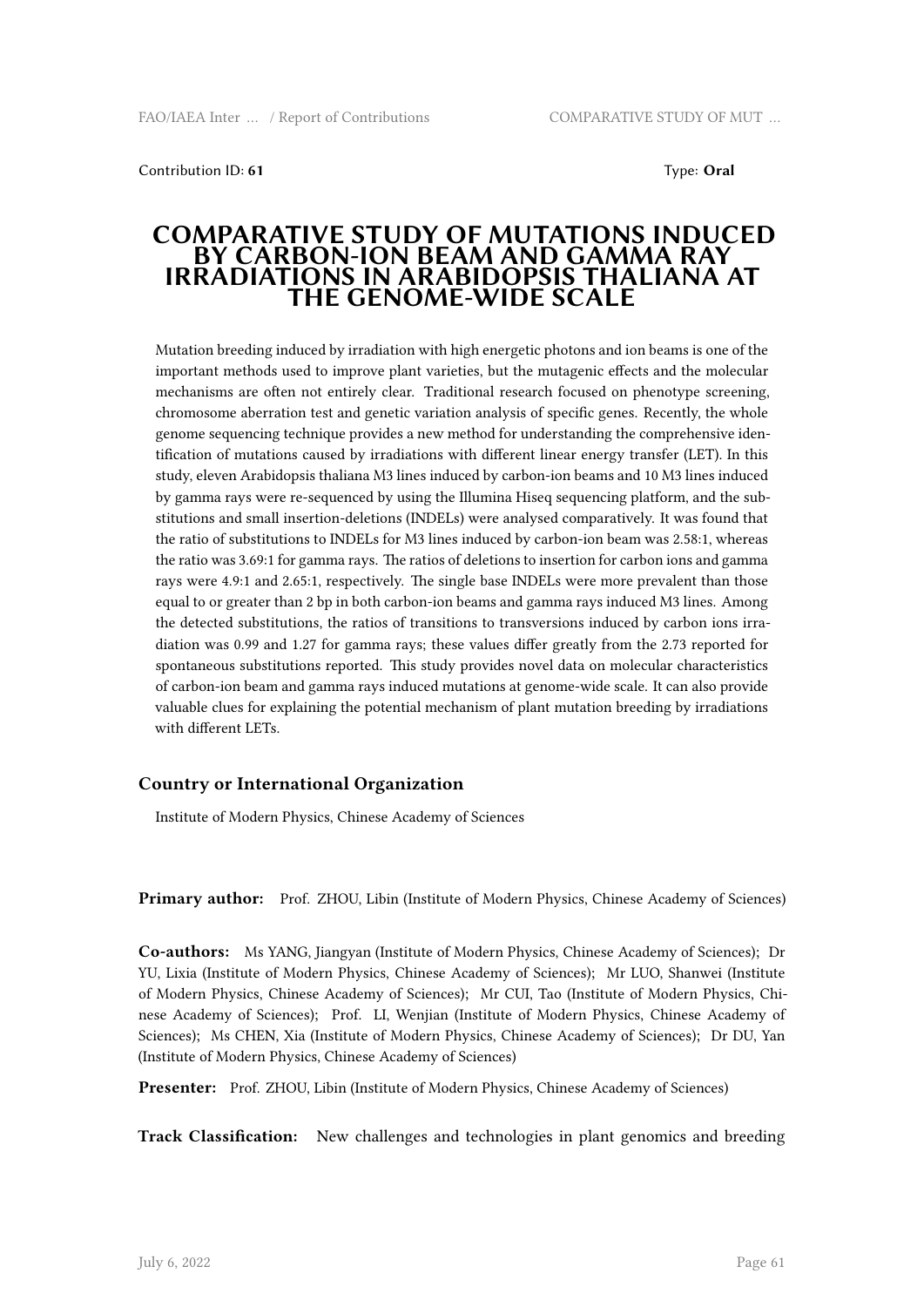Contribution ID: 62 **Type: Poster** 

## **DEVELOPMENT OF A NOVEL SOYBEAN CULTIVAR SUINONG 44**

Suinong 44 was obtained through hybridization breeding of soybean varieties. Kenfeng 16 and Suinong 22 were used as female and male parents, respectively. In April 2016, this variety passed the examination and was approved by Heilongjiang Committee of Crop Variety Examination and Approval because of its outstanding characteristics, such as high-yielding, disease-resistant, strong lodging resistance, high density, as well as good agronomic characters. The protein content of Suinong 44 was 39.59% and the fat content was 20.74%. The growth period of Suinong 44 is 118 days, during which the total sum of temperature to be actively accumulated should be about 2320℃. In 2013 and 2014, the average yield of regional test was 3137.6 kg/ha, and the yield was 10.6% higher than the control variety of Hefeng 51. In 2015, the average yield of production test was 3311.8 kg/ha, and the yield was 83.1% higher than the control variety of Hefeng 51. The cultivar is suitable for growing in the central part of Heilongjiang province. Suinong 44 is suitable for sowing in early May, with seedling density of 240000-300000 per hectare, or seedling density of 400000 per hectare with narrow row close planting. Under normal conditions of cultivation, application of fertilizer diammonium phosphate 135 kg/ha, urea 20 kg/ha and potassium 45 kg/ha is needed for optimal production.

### **Country or International Organization**

Suihua Branch , Heilongjiang Academy of Agricultural Sciences, Suihua, Heilongjiang, China

**Primary authors:** Mr JIANG, Chengxi (Suihua Branch Institute, Heilongjiang Academy of Agricultural Sciences, Suihua, Heilongjiang, China); Mrs FU, yashu (Suihua Branch Institute, Heilongjiang Academy of Agricultural Sciences, Suihua, Heilongjiang, China)

**Presenter:** Mr JIANG, Chengxi (Suihua Branch Institute, Heilongjiang Academy of Agricultural Sciences, Suihua, Heilongjiang, China)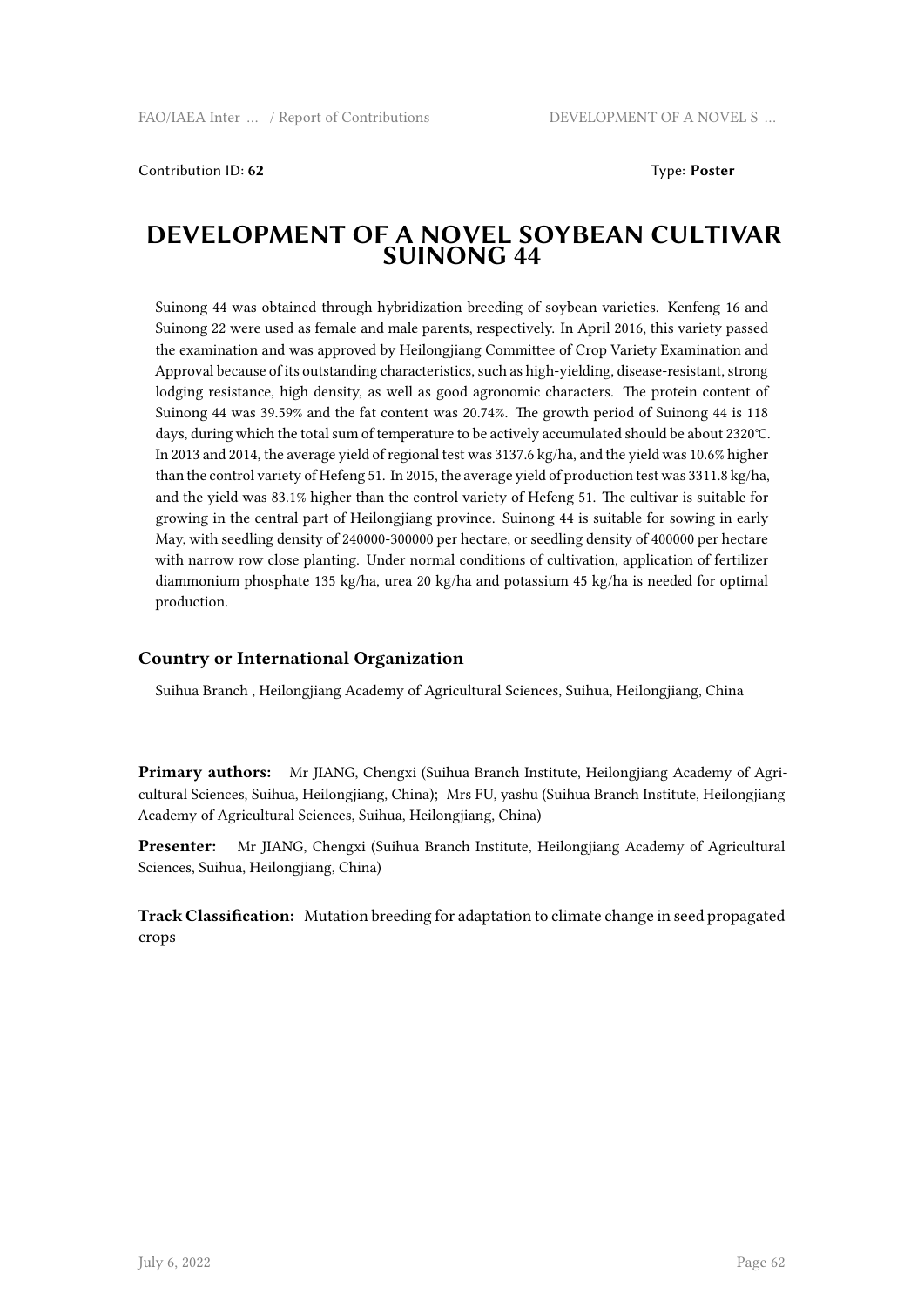Contribution ID: 63 Type: **Poster** 

## **THE PROTEOMICS RESEARCH IN MAIZE MUTANT SEEDS BY 60CO-GAMMA RAY RADIATION**

In this study, dry seeds of Chang7-2 and P138 were radiated by 60Co-γ ray radiation with 100, 150, 200 and 250Gy. In order to research the changes of the growth and development in maize, seeds germination and major agronomic traits were measured. The results showed different dosage obviously inhibited the growth of the maize of M1, especially root length. While there was no apparent effect on M2, M3 germination, but significant influence on the 100-kernel weight of M3 and M4. The reaction of 2 maize inbred lines to 60Co-γ ray radiation was different. Chang7-2 was more sensitive. Four mutants from M4 Chang7-2 were elected which had higher 100-kernel weight, named mutant1,2, 3 and mutant4. Albumin, globulin and glutelin from mutants were analyzed by SDS-PAGE. Results showed that mutant2 had obvious different bands on albumin compared with control, while mutant2 and mutant4 had obvious different bands on glutelin.Through the analysis of Imagemaster 2D, mutants had different variation points in albumin, globulin, glutenin and total protein. 6,6,7 and 8 albumen were respectively chosen in mutants, in which 11 albumen increased, 13 albumen decreased, 3 albumen induced expression. 4,4,11 and 4 globulins in mutants were chosen, in which 9 globulins increased, 9 globulins decreased,5 globulins induced expression. 5,2,8 and 4 glutenin in mutants we chosen, in which 6 lutenin increased, 12 glutenin decreased, 2 glutenin induced. 9,3,9 and 4 total proteins in mutants were chosen, in which 11 proteins increased, 13 proteins decreased, 1protein induced. These proteins were identified by MALDI-TOF-MS and their functions were analyzed. 8 proteins were identified successfully. These proteins were classified into 3 categories: stress-related proteins; sugar metabolic pathways related proteins; other proteins.

#### **Country or International Organization**

China

**Primary author:** GUO, xinmei (Qingdao Agricultural University,)

**Co-authors:** SUN, xinxin (Qingdao Agricultural University,); SONG, xiyun (Qingdao Agricultural University,)

**Presenter:** GUO, xinmei (Qingdao Agricultural University,)

**Track Classification:** Enhancing agricultural biodiversity through new mutation induction techniques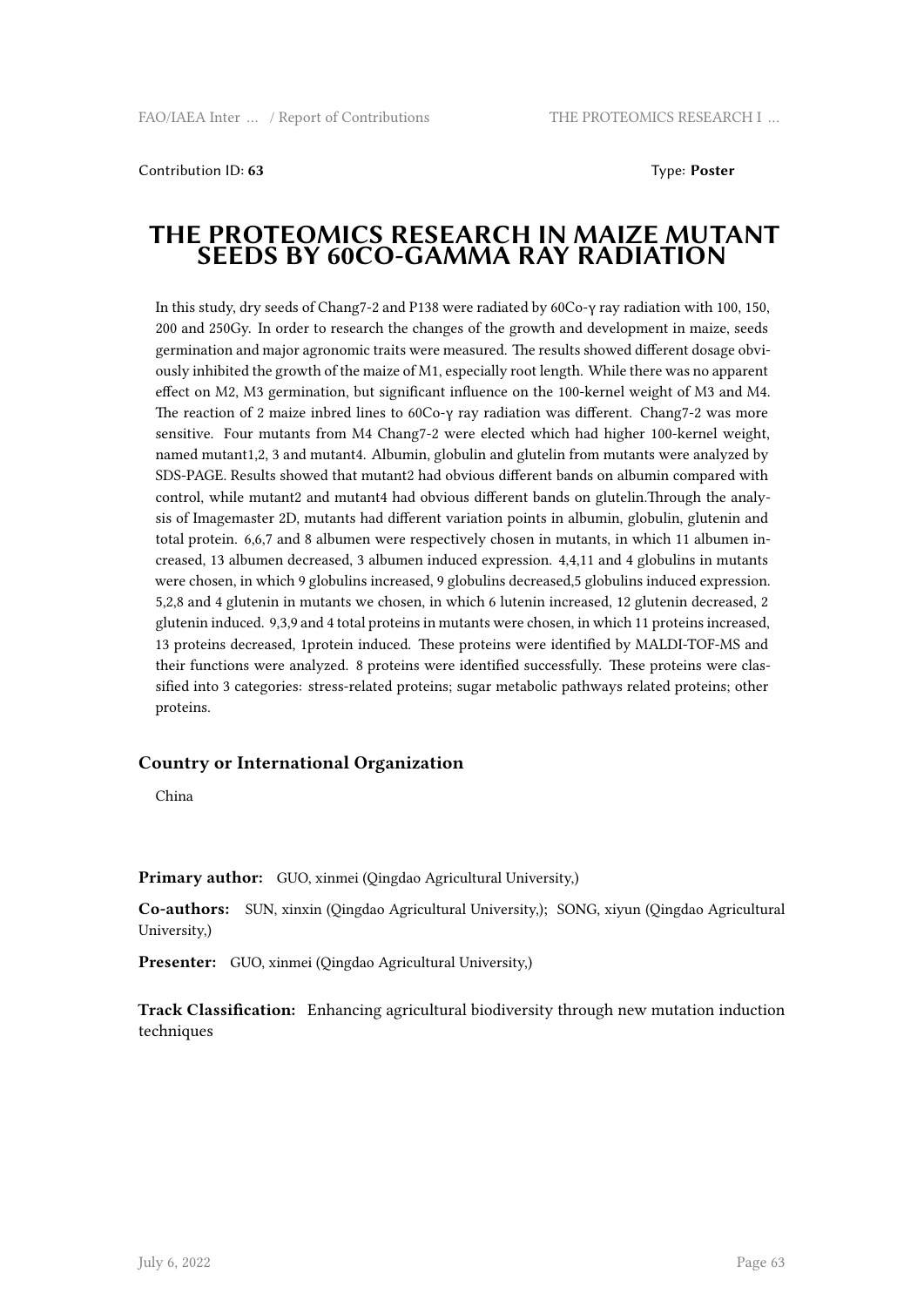Contribution ID: 64 Type: Oral

# **IDENTIFICATION OF A NOVEL LOCUS SH2-ON FOR SEED SHATTERING IN RICE (ORYZA SATIVA L.) BY COMBINING BULKED SEGREGANT ANALYSIS WITH WHOLE GENOME SEQUENCING**

Seed non-shattering is an important trait related to the efficiency of seed harvesting. Takanari is a high-yielding Indica Group rice cultivar in Japan displaying an easy shattering phenotype. To reduce its yield loss caused by seed shattering a new cultivar Oonari with moderate shattering was, recently, developed as a mutant induced from Takanari by gamma-ray irradiation. The histological analysis of abscission zone (AZ) revealed no significant difference between Takanari and Oonari grown in paddy field. However, most of the spikelets of Oonari grown in greenhouse had no or reduced AZ formation, and different from that of Takanari. F3 population derived from a cross between Takanari and Oonari showed single recessive gene's segregation for moderate-shattering. To identify the candidate gene, the bulk DNA of F3 lines with the same shattering degree as Oonari and their parents, were used for whole genome sequencing. Variation-index (VI) for F3 bulk was calculated as the ratio between the number of reads with a nucleotide mutation and the total number of reads corresponding to the mutation. We identified a single base substitution (named TO20) with top VI in the terminal region on long arm of chromosome 2. This novel locus was named sh2- ON. Structure variation analysis showed that a tandem duplication containing a microRNA172 gene occurred near TO20 in Oonari. qRT-PCR analysis indicated that the microRNA172 relative expression in Oonari was about three times as high as that in Takanari. It has been reported that Apetala 2 (AP2) genes, such as SHAT1 in rice and Q gene in wheat which are both involved in controlling of grain threshing, are targets of microRNA172. Therefore, we infer that the duplication of microRNA172 might be the cause of reduced seed shattering in Oonari.

### **Country or International Organization**

Japan

#### **Primary author:** LI, FENG (Institute of Crop Sciences, NARO)

**Co-authors:** KATO, Hiroshi (NARO, Institute of Crop Science, Radiation Breeding Division); NUMA, Hisataka (Advanced Analysis Center, NARO); NARA, Naho (Institute of Agrobiological Science, NARO); SEN-TOKU, Naoki (Institute of Agrobiological Science, NARO); NISHIMURA, Noriyuki (Rad. Breed. Div., Inst.Crop Sci., NARO); NIWA, Sayaka (Radiation Breeding Division, Institute of Crop Science, NARO); ISHII, Takurou (Inst.Crop Sci., NARO)

**Presenter:** LI, FENG (Institute of Crop Sciences, NARO)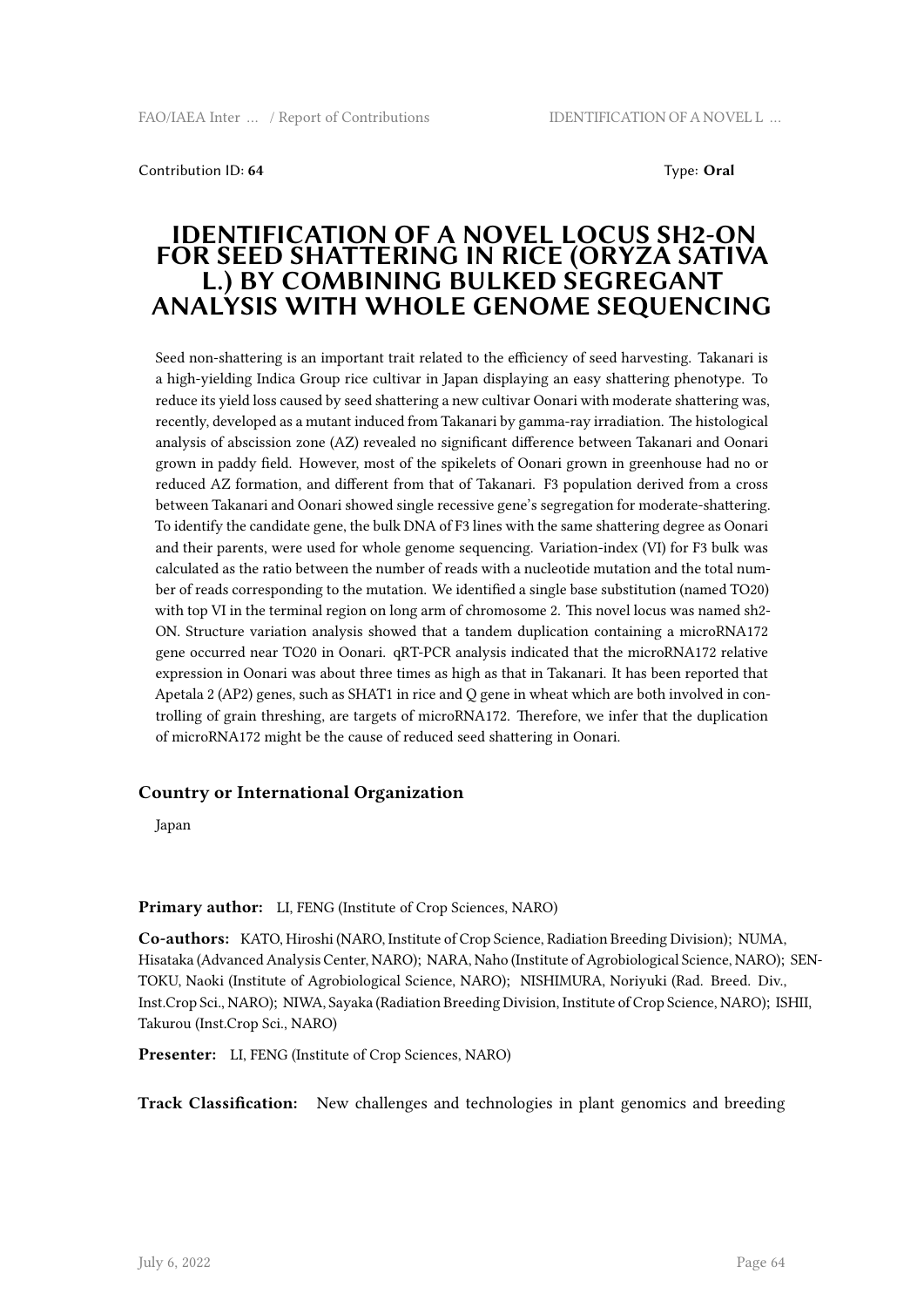Contribution ID: 65 Type: Oral

## **WHOLE GENOME SEQUENCING OF RICE MUTANTS INDUCED BY GAMMA RAYS AND ION BEAMS**

Gamma rays have been used for several decades in mutation breeding as a physical mutagen. Though gamma ray irradiation has been used to induce many mutants, detailed characteristics of mutated DNA sequence have not been clarified enough. A newly introduced physical mutagen, ion beams, has attracted breeders' attention. We present the results of analysis of DNA mutation of rice mutants induced by gamma rays and ion beams using whole genome sequencing.

Oryza sativa L. cv. Hitomebore was used for irradiation. Unhulled dry seeds were irradiated with 250Gy gamma rays, at dose rate 10Gy/h. Hulled dry seeds were irradiated with 220MeV carbon ions (LET 107KeV/μm), at dose rate 30Gy/h.

Seven and eight mutants induced by gamma rays and ion beams were selected, by morphological traits, respectively. All DNA in leaves of mutants in M4 or M6 generation were extracted and used for DNA library construction and whole-genome sequencing. Paired-end  $(2\times150$  bp) sequencing was performed in Illumina X Ten to sequence the genome to about 30-fold depth for each sample. Averagely, 81 single base substitution (SBS), 23 deletions and 11 insertions were detected in each rice mutant induced by gamma rays. In contrast, 65 single SBS, 17 deletions and 10 insertions were detected in each mutant induced by ion beams. A t-test showed that the numbers of SBS and deletions induced by gamma rays were significantly higher than those induced by ion beams. The structure variation (SV) analysis averagely detected one SV (large deletion, inversion or duplication) in each mutant induced by ion beams while none in that by gamma rays.

Gamma rays trend to induce more point mutations while ion beams induce more SVs, which might be due to notable difference in linear energy transfer (LET) value between these two types of radiations.

#### **Country or International Organization**

JAPAN

**Primary author:** Dr LI, Feng (Radiation Breeding Division, Institute of Crop Science, NARO)

**Co-authors:** Ms SHIMIZU, Akemi (Radiation Breeding Division, Institute of Crop Science, NARO); Dr KATO, Hiroshi (NARO, Institute of Crop Science, Radiation Breeding Division); Dr NIWA, Sayaka (Radiation Breeding Division, Institute of Crop Science, NARO)

**Presenter:** Ms SHIMIZU, Akemi (Radiation Breeding Division, Institute of Crop Science, NARO)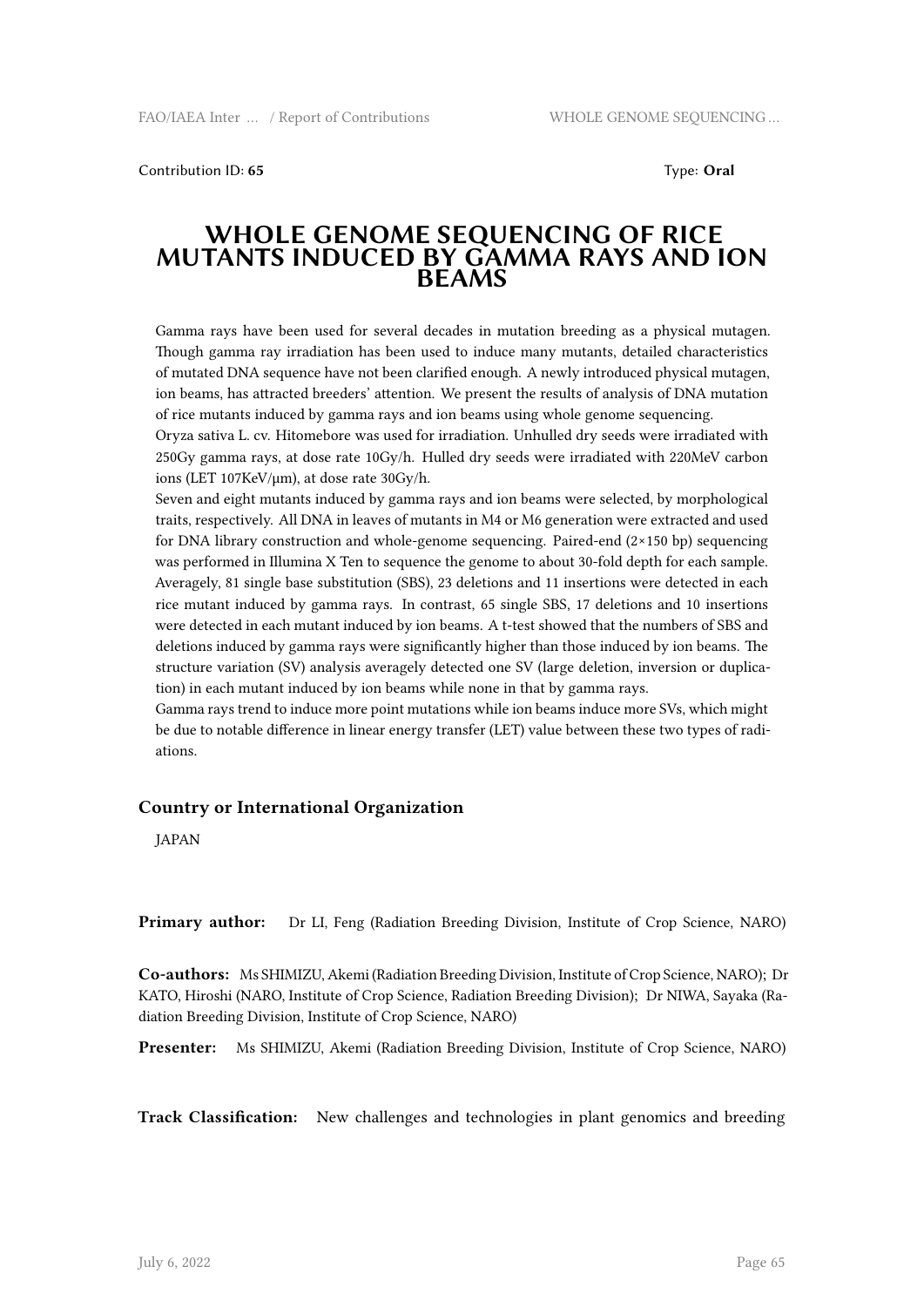Contribution ID: 66 Type: Oral

## **IDENTIFICATION OF PROTON-BEAM INDUCED MUTATIONS IN SOYBEAN BY GENOTYPING-BY-SEQUENCING (GBS)**

Mutagenesis using ionizing radiation has been widely used for the development of breeding resources. Because mutation breeding using gamma-rays has been attempted in soybean crop, studies on the effectiveness of different types of radiation are limited. This study carried out to investigate the genetic variation in the soybean chromosome induced by the proton beam irradiation. Twenty M2 plants by proton beam irradiation (10 M2 plants at 118 Gy and 10 M2 plants at 239 Gy) and two plants of original cultivar (Deapungkong) were sequenced using GBS platform. The mapping to the reference genome averaged 30% with high accuracy, and the average length of the mapped region was 125 Mb. Total of 7,453 SNPs was observed in 20 M2 plants. SNP occurred at a frequency of 1 / 36,976 bp at the proton beam irradiation dose of 118 Gy, and 1 / 32,945 bp at the 239 Gy dose. The SNPs induced by proton beam were uniformly distributed in most of the chromosomes. Gene ontology clustering analysis of mutative genes showed that the many mutations induce functional changes. The detection of the mutation loci, types, and rates in genome wide would provide the molecular characterization of mutations induced by proton beam in soybean.

#### **Country or International Organization**

Republic of Korea

Primary author: Dr RYU, Jaihyunk (Chonnam National University)

**Co-authors:** Prof. HA, Bo-Keun (Chonnam National University); Ms GANG, Ryuli (Chonnam National Univerity); Mr KIM, Sang Hun (Chonnam National Univerity); Dr KANG, Si-Yong (Korea Atomic Energy Research Institute); Mr KIM, Woon Ji (Chonnam National University)

Presenter: Dr RYU, Jaihyunk (Chonnam National University)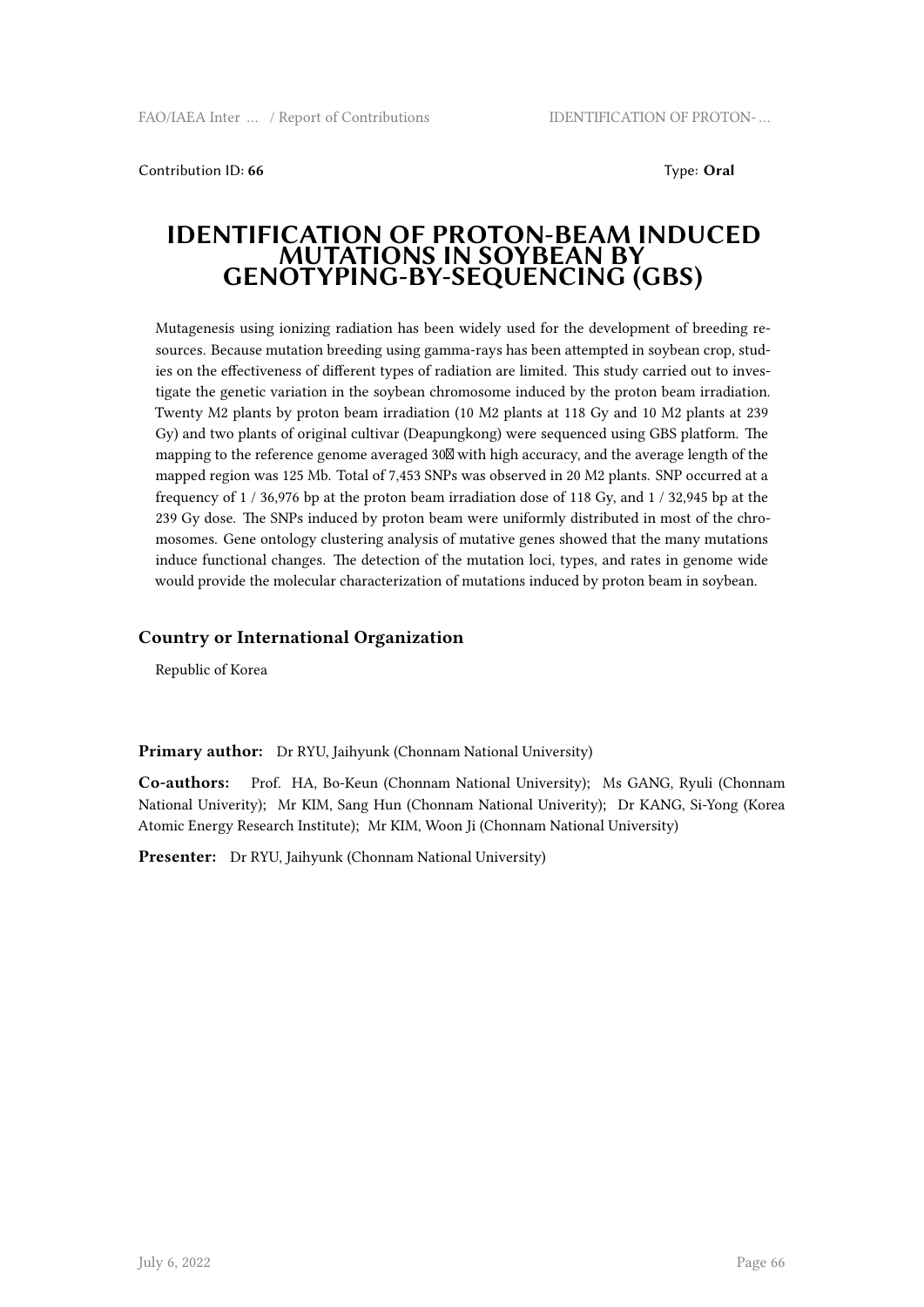Contribution ID: **67** Type: **Poster**

# **IMPROVEMENT OF TRADITIONAL RICE LANDRACES OF CHHATTISGARH (INDIA) THROUGH RADIATION INDUCED MUTAGENESIS**

Chhattisgarh state of India is dominated by tribal peoples and known as 'Rice Bowl of India' due to its rich heritage in rice biodiversity. More than 23,500 rice germplasm lines are being conserved and maintained at Indira Gandhi Krishi Vishwavidyalaya (IGKV), Raipur (Chhattisgarh). A total of 300 aromatic fine grain/short slender grains rice varieties with high nutritive value and good grain quality were selected for improvement by reducing height and maturity duration. These rice varieties are very common and famous among the farmers of Chhattisgarh. Mutation breeding activity in rice started during 2013 at IGKV, Raipur (CG). During this period, a total of 23 rice varieties were irradiated with gamma and electron beam. Physical mutagens (Gamma and electron beam) were used to irradiate the 23 rice varieties with 250Gy and 300Gy at Bhabha Atomic Research Centre (BARC), Mumbai (MH) and Raja Ramanna Centre for Advanced Technology, Indore (MP). Field screening and mutation breeding activities were carried out at IGKV, Raipur. A mutagenized population of 23 rice landraces/farmers' varieties are being maintained at different generations (M2 to M8) at field. A total of 12 rice mutants viz., 'Dubraj' (Trombay Chhattisgarh Dubraj Mutant-1, Trombay Chhattisgarh Dubraj Mutant-2, Trombay Chhattisgarh Dubraj Mutant-4,), 'Jawaphool' (Raipur Trombay Rice-31, Raipur Trombay Rice-17, Raipur Trombay Rice-18), 'Safri-17' (Raipur Trombay Rice-602, Raipur Trombay Rice-603, Raipur Trombay Rice-605, ), 'Luchai' (Raipur Trombay Rice-501), 'Tilkormel' (Raipur Trombay Rice-204), 'MTU1010' (Raipur Trombay Rice-110) and 'Sonagathi' (Raipur Trombay Rice-702,) were developed with early to mid-late maturity with reduced plant height. Theses mutants are being evaluated in the state and national yield trials for release in Chhattisgarh state as well as in India.

### **Country or International Organization**

India

**Primary author:** Dr DEEPAK, Deepak Sharma (Indira Gandhi Agriculture University, Raipur (Chhattisgarh))

**Co-authors:** Mr ASHISH, Ashish Tiwari (Indira Gandhi Agriculture University, Raipur); Dr BIKRAM, Bikram Kishore Das (Bhabha Atomic Research Centre, Mumbai); Dr PARMESHWAR, Parmeshwar Sahu (Indira Gandhi Agriculture University, Raipur); Mrs SAMRATH, Samrath Baghel (Indira Gandhi Agriculture University, Raipur); Dr SATYAPAL, Satyapal Singh (Indira Gandhi Agriculture University, Raipur); Mr VIKASH, Vikash Kumar (Bhabha Atomic Research Centre, Mumbai)

**Presenter:** Dr DEEPAK, Deepak Sharma (Indira Gandhi Agriculture University, Raipur (Chhattisgarh))

**Track Classification:** Enhancing agricultural biodiversity through new mutation induction techniques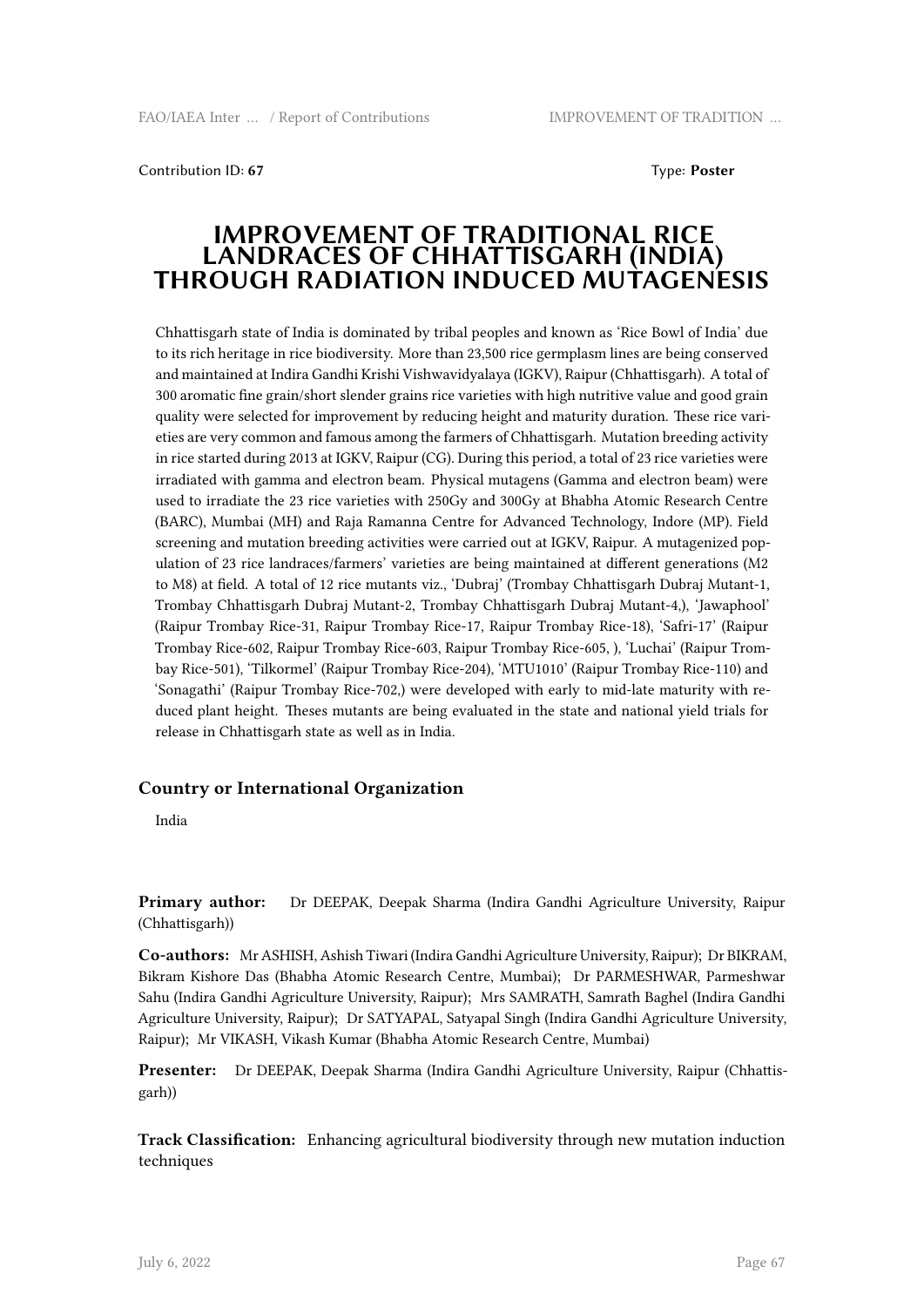Contribution ID: 68 Type: **Oral** 

### **APPLICATION OF CHEMICALLY INDUCED MUTATIONS USING EMBRYOGENIC CELL SUSPENSIONS AND SEEDS FOR CROP PROTECTION OF COFFEE (COFFEA ARABICA L.) VARIETIES IN COSTA RICA**

Coffee represents the most important non-alcoholic beverage in the world economy. Nevertheless, coffee is threatened by several biotic and abiotic stresses. Crop improvement via mutagenesis represents a powerful alternative to increase genetic variability and accelerate breeding programs. In this sense, coffee embryogenic suspension cultures (ESC) and seeds were incubated with sodium azide (NaN3) and ethyl methane sulfonate (EMS). With increasing concentrations of NaN3 and EMS, the survival of ESC and the germination, seedling height and root length decreased compared to the non-treated controls. In case of ESC the LD50 was determined for NaN3 (5 mM for 15 minutes) and for EMS (185.2 mM for 120 minutes). The LD50 values for the treatment of seeds with NaN3 and EMS were between 50-75 mM and 2-3% v/v, respectively. Embryogenic suspension cultures treated with NaN3 and EMS were cultured on selective media supplemented with NaCl. The results showed that 150 mM NaCl could be used as a selection pressure. Leaves of Caturra and Catuaí and the resistant coffee cultivar CR-95 were inoculated with uredospores of H tastatrix. Preliminary results, demonstrated that Caturra is more susceptible than Catuaí; whereas CR-95 did not any symptom of the disease. Finally, the induction of genetic variability in coffee seeds in response to the different NaN3 and EMS treatments was assessed by AFLP analysis. The amplification of six AFLP primer combinations using a pool of plants obtained after mutagenic treatment with sodium azide allowed the identification of four polymorphism. Coffee breeding programs could use mutagenesis combined with screening methods and molecular markers as an additional tool to induce novel traits, such as resistance to coffee leaf rust and produce new and improved coffee cultivars.

### **Country or International Organization**

University of Costa Rica

#### **Primary author:** Mr GATICA-ARIAS, Andres (University of Costa Rica)

**Co-authors:** Mr BOLIVAR-GONZÁLEZ, Alejandro (University of Costa Rica); TAPIA, Ana (UCR); Mr VARGAS-SEGURA, Cesar (UCR); Mr ARAYA, Emmanuel (CENIBiot); Mrs SÁNCHEZ-AGUILAR, Karla (UCR); Mrs VALDEZ MELARA, Marta (UCR)

**Presenter:** Mr GATICA-ARIAS, Andres (University of Costa Rica)

**Track Classification:** Enhancing agricultural biodiversity through new mutation induction techniques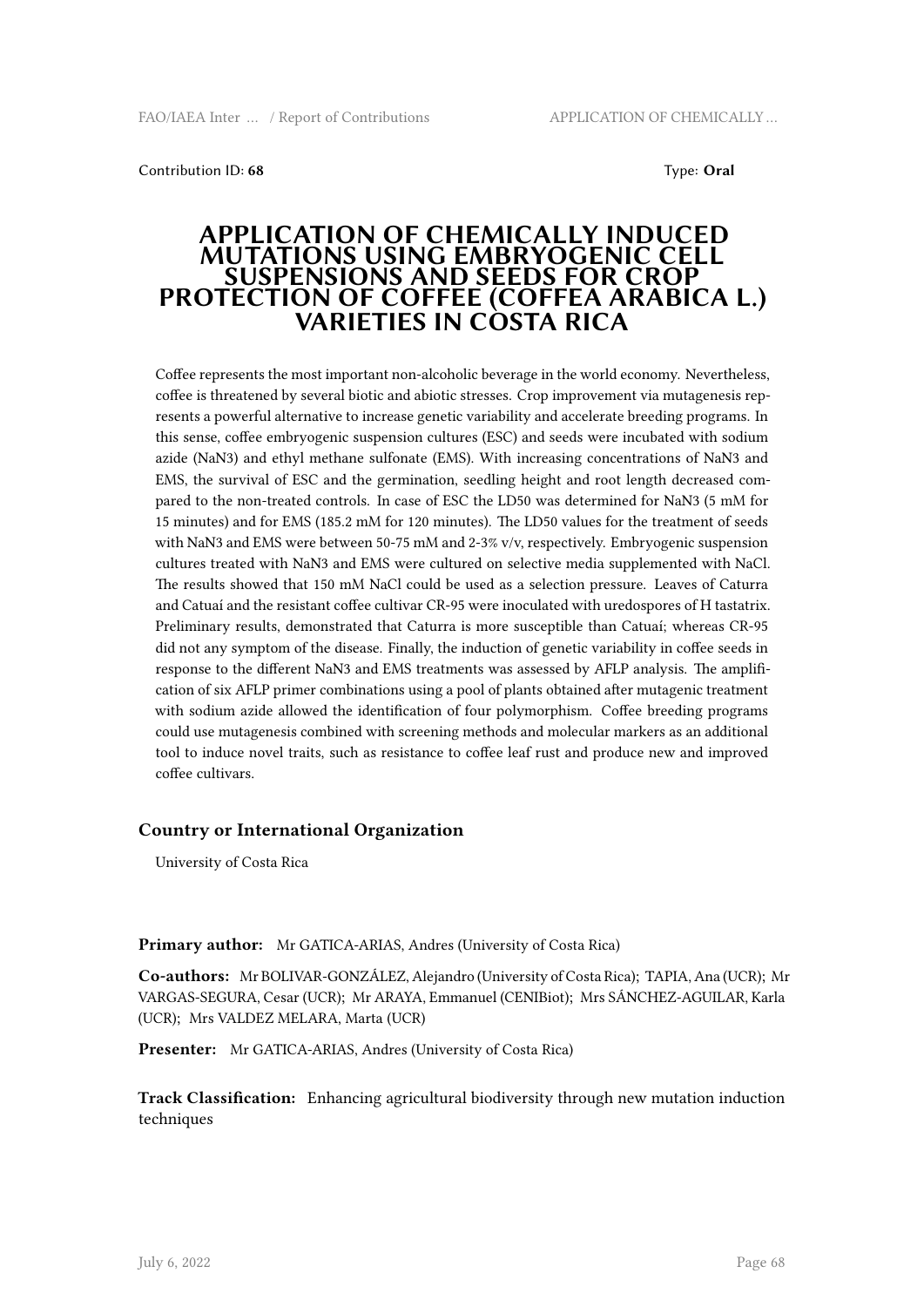Contribution ID: 69 Type: **Poster** 

### **GENETIC VARIABILITY INDUCTION IN RICE THROUGH MUTAGENESIS: AN ALTERNATIVE TO MITIGATE CLIMATE CHANGE AND PROMOTE FOOD SECURITY IN COSTA RICA**

Rice is a cereal of great nutritional importance in Costa Rica and is mainly cultivated in areas that are prone to accumulate salts due to a combination of bad agricultural practices, climatic conditions, such as low rainfall soil erosion and poor drainage. One alternative to solve this problem is through the genetic improvement of rice, e.g. by induced mutagenesis. Rice seeds and embryogenic calli were irradiated with different doses (0, 20, 40, 60, 80, and 100 Gy) from a cobalt-60 gamma radiation source. As the radiation dose increased, the induction, survival and regeneration of embryogenic calli decreased compared to the non-treated controls. Moreover, the oxidation of embryogenic calli increased as the gamma dose increased. Embryogenic calli irradiated with 40 and 60 Gy were cultured on selective media supplemented with NaCl. The results showed that 150 mM NaCl could be used as an initial screen prior to field testing. Screening of mutant plants against drought tolerance and the disease organism Pyricularia oryzae (sexual morph Magnaporthe oryzae) is planned. Moreover, a molecular characterization of the rice mutants obtained will be carried out to detection mutations at the DNA level. Rice breeding programmes aim to use mutagenesis combined with screening methods and molecular markers to accelerate the development of mutant varieties.

### **Country or International Organization**

University of Costa Rica

**Primary author:** Mr GATICA-ARIAS, Andres (University of Costa Rica)

**Co-authors:** Mrs ARRIETA-ESPINOZA, Griselda (UCR); Mrs VILLALOBOS-FLORES, Mónica (UCR); Mr WATSON-GUIDO, William (UCR)

**Presenter:** Mr GATICA-ARIAS, Andres (University of Costa Rica)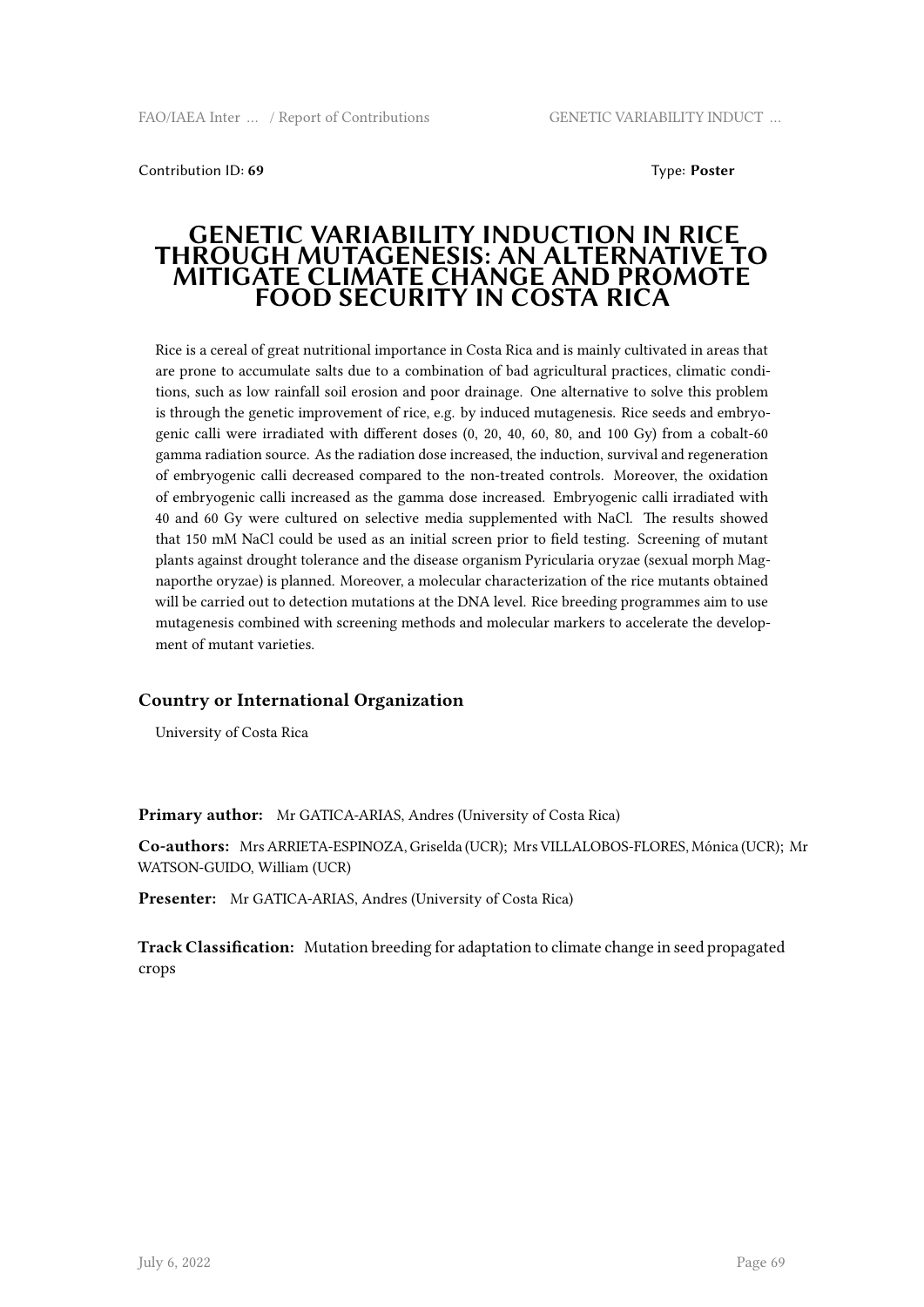Contribution ID: **71** Type: **Poster**

### **GENETIC CHARACTERIZATION OF A NOVEL POLLEN-PART SELF-COMPATIBLE MUTANT OF JAPANESE PEAR IN PROGENY OF A CROSS USING POLLEN FROM A CHRONICALLY GAMMA-IRRADIATED TREE**

Most of the important fruit crops in the subtribe Pyrinae of the Rosaceae, such as apple and pear, exhibit S-RNase–based self-incompatibility. In 2013, we selected a pollen-part self-compatible mutant of Japanese pear (*Pyrus pyrifolia*), designated 415-1, from the progeny of a cross using pollen from a 'Kosui' tree chronically exposed to low-dose-rate gamma-irradiation in the gamma field at the Radiation Breeding Division, Institute of Crop Science, NARO. We developed a new selfcompatible mutant selection (designated 391-1) of Japanese pear, which was identified from among male-derived progeny of a gamma-irradiated 'Nijisseiki' tree. CAPS analysis of the S-RNase genes indicated that the S haplotype of 391-1 was S2S4. Crosses between 391-1 and self-incompatible cultivars with S2 and/or S4 haplotypes revealed that the styles of 391-1 accepted S4 pollen but rejected S2 pollen. Furthermore, the pollen of 391-1 was not rejected by self-incompatible cultivars containing the same S haplotypes. Thus, this selection was determined to have mutations in both pollen and stylar functions of self-incompatibility. Segregation analyses of S haplotypes of the progeny of 'Niitaka' × 391-1 revealed a duplication of the S2 haplotype; thus, the accurate S haplotype of 391-1 is S2S2S4. Furthermore, segregation analyses of SSRs in the same linkage group as the S haplotype revealed a segmental duplication encompassing an S2 haplotype. Similarly, 415-1 (S4S5S5) has a segmental duplication encompassing an S5 haplotype.

These results indicate that pollen-part self-compatibility in *Pyrus* does not require mutation of a pollen S factor, but can be caused by duplication of an S haplotype. Further, they demonstrate the effectiveness of using pollen from irradiated plants to obtain self-compatible mutants of fruit crops in the Pyrinae.

#### **Country or International Organization**

Japan

**Primary author:** Dr MASE, Nobuko (Radiation Breeding Division, Institute of Crop Science, NARO)

**Co-author:** Mr SAITO, Toshihiro (Institute of Fruit Tree and Tea Science, NARO)

**Presenter:** Dr MASE, Nobuko (Radiation Breeding Division, Institute of Crop Science, NARO)

**Track Classification:** Mutation breeding for ornamental and vegetatively propagated crops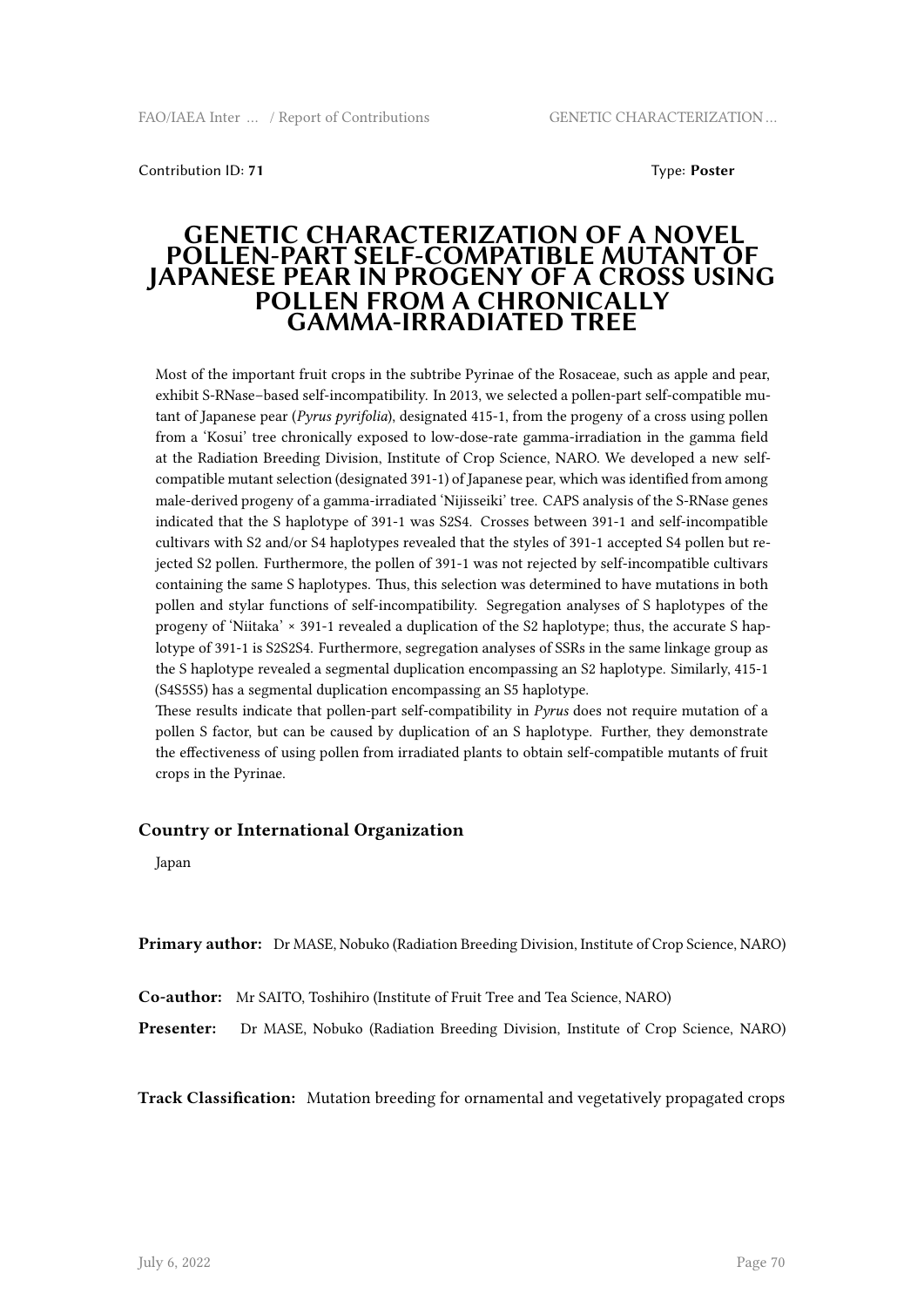Contribution ID: **72** Type: **Poster** 

## **GAMMA-RAY INDUCED MUTATION BREEDING FOR SPEEDY RICE IMPROVEMENTS**

New demands for various traits are arising in plant breeding. Gamma-ray irradiation can correspond to these demands promptly by adding valuable traits to leading varieties more easily. In Japan low beta-carotene and low lignin contents are favorable for rice whole crop silage (WCS). For food and animal feed rice, glabrous glume is desirable for reducing storage cost by decreasing storage space required in country elevators. We irradiated the seeds of WCS high yielding rice variety 'Tachisugata' with gamma-ray. Mutants with yellow-green leaf blades known to have low beta-carotene were selected from about 2,500M2 lines. The mutants decreased their yields by 6.0 to 9.5%. Around 40% of the beta-carotene decreased mutants were selected and developed within three years. A gold hull mutant known to have a morphological low lignin content was selected from about 7,000M2 plants. It took two years to develop it. This trait was obvious only just after panicle emergence. The lignin content in M3 was 22% lower than in 'Tachisugata'. Whole-genome resequencing revealed that a causable mutation was a missense on *GH2*. Although the mutant decreased its yield by 5.6 to 7.0%, lodging resistance was comparable to 'Tachisugata'. Furthermore, another mutant with glabrous glume was selected from about 1,900M2 plants of high yielding rice variety 'Oonari' within one year. Also, mutants with reduced hair were selected from about 800M3 lines and over 10,000M2 plants of the leading variety 'Koshihikari' known for good eating quality. Gamma-ray irradiation can promptly add new traits to original leading varieties. It is known that the number of deleterious mutations induced by gamma-ray is few in whole rice genome, which is favorable for the rapid selection of mutants that are almost identical to the original elite varieties.

### **Country or International Organization**

Japan

**Primary author:** Ms SHIMIZU, Akemi (Radiation Breeding Division, Institute of Crop Science, NARO)

**Co-authors:** Dr LI, FENG (Institute of Crop Sciences, NARO); Dr KATO, Hiroshi (NARO, Institute of Crop Science, Radiation Breeding Division); Dr NIWA, Sayaka (Radiation Breeding Division, Institute of Crop Science, NARO)

**Presenter:** Ms SHIMIZU, Akemi (Radiation Breeding Division, Institute of Crop Science, NARO)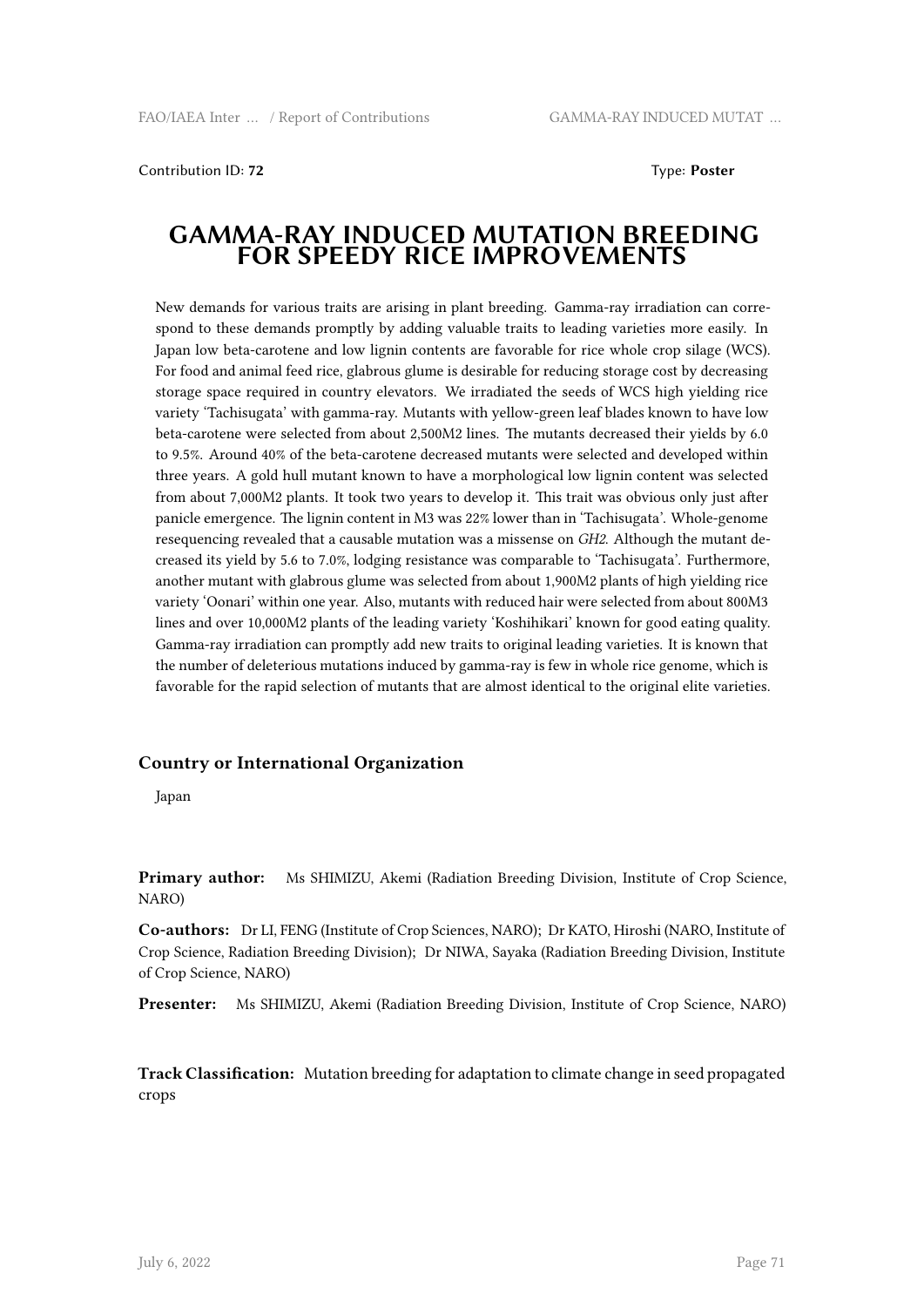#### Contribution ID: **73** Type: **Poster**

# **CHIMERISM IN MUTANT WOODY CROPS**

Because somatic mutations begin in a single mutated cell surrounded by wild-type cells, the mutants are inevitably in a chimeric state for some time after they first occur. The periclinal chimera state (e.g., only one layer in a shoot apical meristem consists of mutant cells) is usually held to be stable. Here, we used mutant cultivars of Japanese pear (Pyrus pyrifolia) and mulberry (Morus spp.) to study periclinal chimera patterns and mutant stability in woody crops. The mutant cultivars included gamma-ray-induced, spontaneous, and ploidy mutants. To separate the chimeras, we obtained regenerated plants from adventitious shoots generated by in vitro culture. The immature leaves in winter buds were isolated aseptically and cultured on solid medium containing 1-50 μM thidiazuron. After several sub-cultures, the regenerated shoots were acclimatized by grafting or cutting. The regenerated plants and their original cultivars were analysed by morphological observation, crossing experiments, flow cytometry, PCR, and other methods. Flow cytometry analysis of polyploid mutants (cytochimeras) and the regenerated plants derived from them indicated that the regenerated shoots were predominantly derived from L1 cells. For example, the majority of regenerated plants from the 4-2-2 cytochimera mulberry strains, which had tetraploid L1 layers, were tetraploid. Among the regenerated plants derived from mutant mulberry and pear cultivars and strains, wild-type (original-type) plants occurred at a high frequency, depending on the particular cultivar or strain. These results indicate that wild-type cells were maintained though long-term cultivation or repeated mutagenesis in some cultivars and strains. Periclinal chimerism was stable for a long time, indicating that additional procedures are needed to isolate pure (non-chimeric) mutant plants if all cells need to be mutant. These findings have implications for the utilization of somatic mutants of woody crops. This research was partially supported by SATREPS, JST/ JICA (Japan).

### **Country or International Organization**

Japan

**Primary author:** Mr YAMANOUCHI, Hiroaki (Radiation Breeding Division, Institute of Crop Science, The National Agriculture and Food Research Organization (NARO), Japan)

**Presenter:** Mr YAMANOUCHI, Hiroaki (Radiation Breeding Division, Institute of Crop Science, The National Agriculture and Food Research Organization (NARO), Japan)

**Track Classification:** Mutation breeding for ornamental and vegetatively propagated crops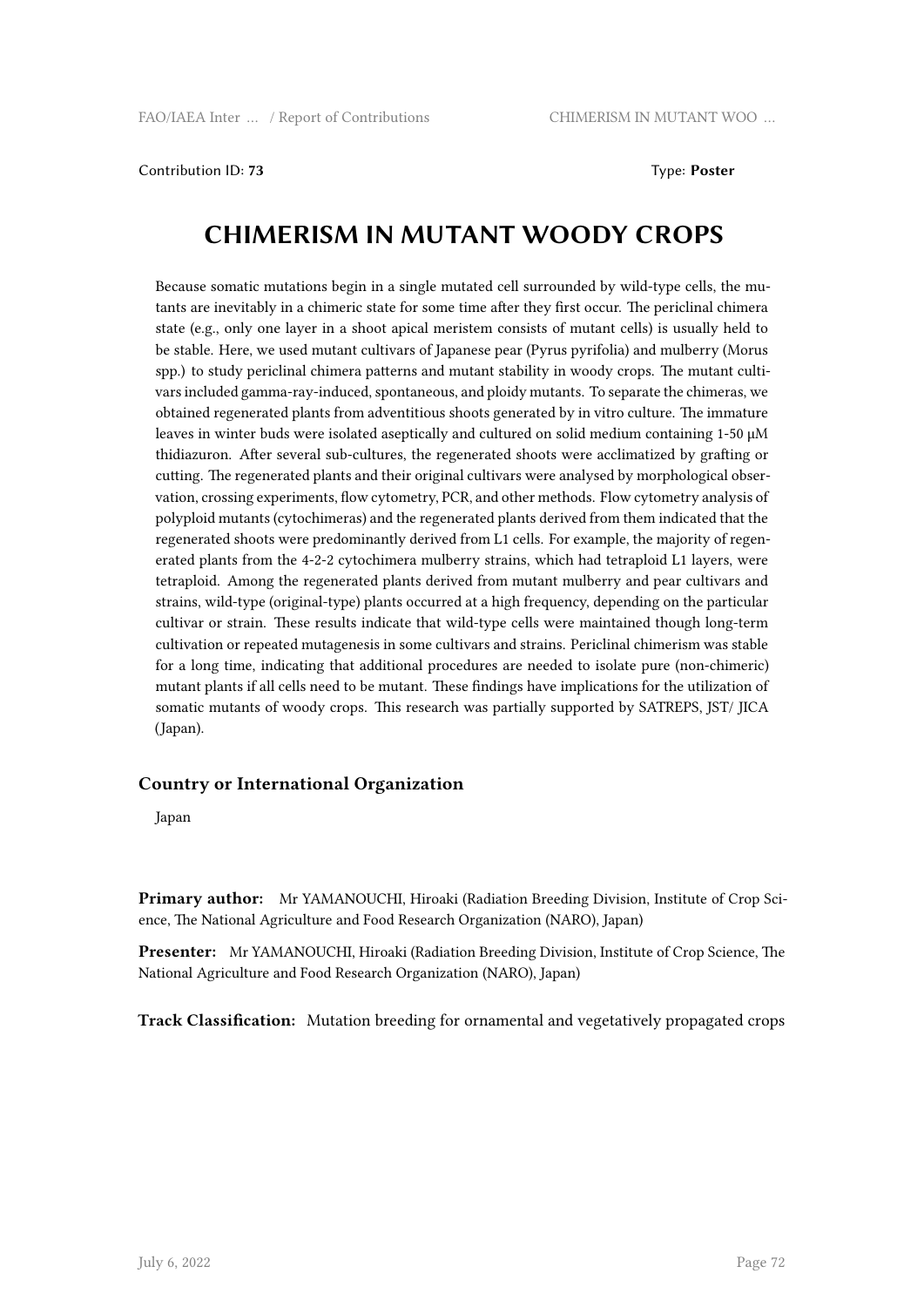Contribution ID: 75 Type: **Poster** 

# **IN VITRO MUTATION BREEDING OR CARNATION BY GAMMA RADIATION**

The production of new cultivars in ornamental plants is of great economical significance to this industry. Gamma irradiation causes mutagenesis that significantly increases genetic diversity. The objective of this research was production of new carnation cultivars using in vitro mutation breeding. Six carnation cultivars (White Liberty, Liberty, Tabor, Tabasco, Eskimo, Mariposa and Grand Slam) were considered in this study. The best treatment for highest percentage of callus induction were obtained from leaf explant cultured on MS medium supplemented with 0.5 mg/l 2,4-D and 0.2 mg/l BA. The 3 weeks old calli induced were Gamma irradiated with different doses (0,15, 25, 35, 45, 55 Gy). After radiation, calli were transferred to MS medium supplemented with 3 mg/l BA, 0.6 mg/l NAA , 4mg/l AgNO3 and 40 mg/l adenine hemisulfate. Regenerated plants cultured onto MS medium with 1 mg/l IBA for root induction. The rooted plantlets were transferred to greenhouse for adaptation. Different traits including plant height, inflorescence length, leaf length and width, inter node space, number of flower in florescence, number of petals, the number of true leaves below the flower, flower diameter and number of days to flowering will be considered.

#### **Country or International Organization**

Iran- NIOP

**Primary author:** Dr SABAGHI, hamid reza (Horticultural Science Department, Agriculture and Natural Resources College, University of Hormozgan, Bandar Abbas, Iran)

**Co-authors:** Dr SHARIFI SIRCHI, Gholamreza (Horticultural Science Department, Agriculture and Natural Resources College, University of Hormozgan, Bandar Abbas, Iran); Dr AZADI, pejman (Agricultural Biotechnology Research Institute of Iran (ABRII))

**Presenter:** Dr SABAGHI, hamid reza (Horticultural Science Department, Agriculture and Natural Resources College, University of Hormozgan, Bandar Abbas, Iran)

**Track Classification:** Mutation breeding for ornamental and vegetatively propagated crops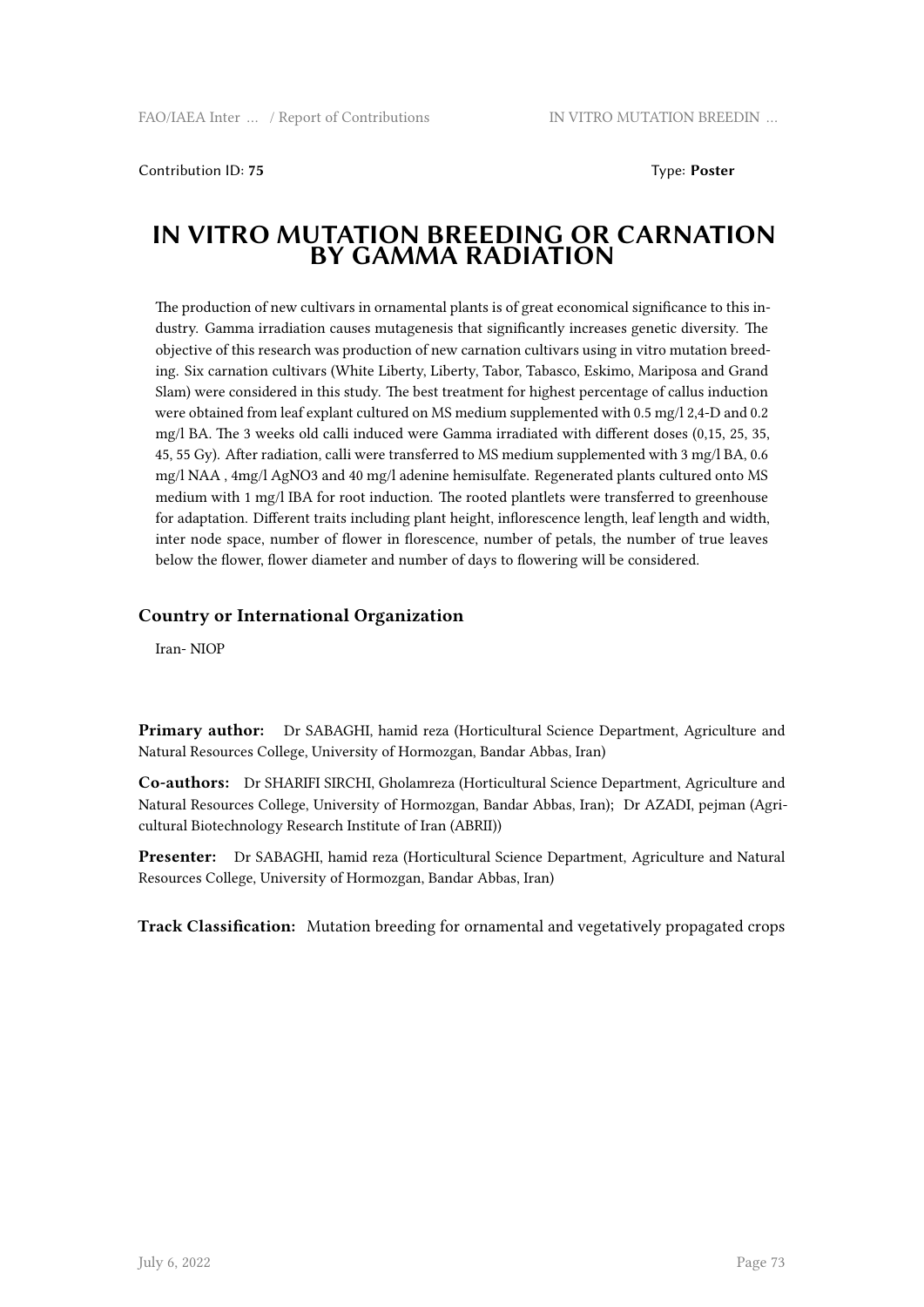Contribution ID: 76 Type: **Poster** 

### **HIGH-RESOLUTION MELTING ANALYSIS FOR THE IDENTIFICATION OF SNP MUTATIONS IN THE bZIP DOMAIN OF HvWRK38 GENE AMONG BARLEY GENOTYPES**

Drought tolerance is a complex trait that is governed by many genes and pathways, where transcription factors (TFs) play an important role as regulator molecules. HvWRKY38 gene is a transcription factor of the WRKY family in barley, with two conserved domains: the leucine zipper and WRKY. It is known for transcriptional reprogramming in response to abiotic stress conditions in plants. High Resolution Melting (HRM) procedure has been applied on DNA samples of barley genotypes that include: the wild type Hordeum spontaneum L., M8 mutant lines (HvM 7, HvM 58, HvM 64, HvM 66, and HvM 69) and their H. vulgare L. parent variety (Furat 9), together with local and introduced varieties (IC9, Furat 3, Tadmour and Banteng). The Type-it®HRMTM PCR kit was used for amplification and HRM analysis was carried out using the Rotor-Gene Q system. The following forward and reverse primers were used to amplify the bZIP motif of HvWRKY38 (NCBI: AAS48544.1): Hv\_bZIP\_F (5´- AACTTCATGCCGCTCAAGAA -3´) and Hv\_bZIP\_R (5´- TGAC-CATGTCGGTGAACTGG -3´). HRM analysis showed a distinctive curve pattern of the mutant line HvM7. This variant pattern of normalized melting curve and its corresponding difference curve for the 230 bp amplicon, was verified by Sanger sequencing to contain two SNPs, a nonsynonymus transition at 189T>C, and a synonymous transversion at 213 C>A corresponding to the bZIP motif within the ORF of HvWRKY38 sequence. The identification of functional variation among members of TFs gene families, and further links with physiological and morphological data, will enable a robust assessment and selection process of candidate parents.

### **Country or International Organization**

Atomic Energy Commission of Syria

**Primary author:** Dr JAWDAT, Dana (Department of Molecular Biology and Biotechnology, Atomic Energy Commission of Syria, Damascus, Syria)

**Co-authors:** Dr HOFINGER, Bernhard (IAEA); Dr MIR ALI, Nizar (Department of Molecular Biology and Biotechnology, Atomic Energy Commission of Syria, Damascus, Syria); Dr MOUSTAFA, Ola (3- General Commission for Scientific Agricultural Research, Damascus, Syria)

**Presenter:** Dr JAWDAT, Dana (Department of Molecular Biology and Biotechnology, Atomic Energy Commission of Syria, Damascus, Syria)

**Track Classification:** New challenges and technologies in plant genomics and breeding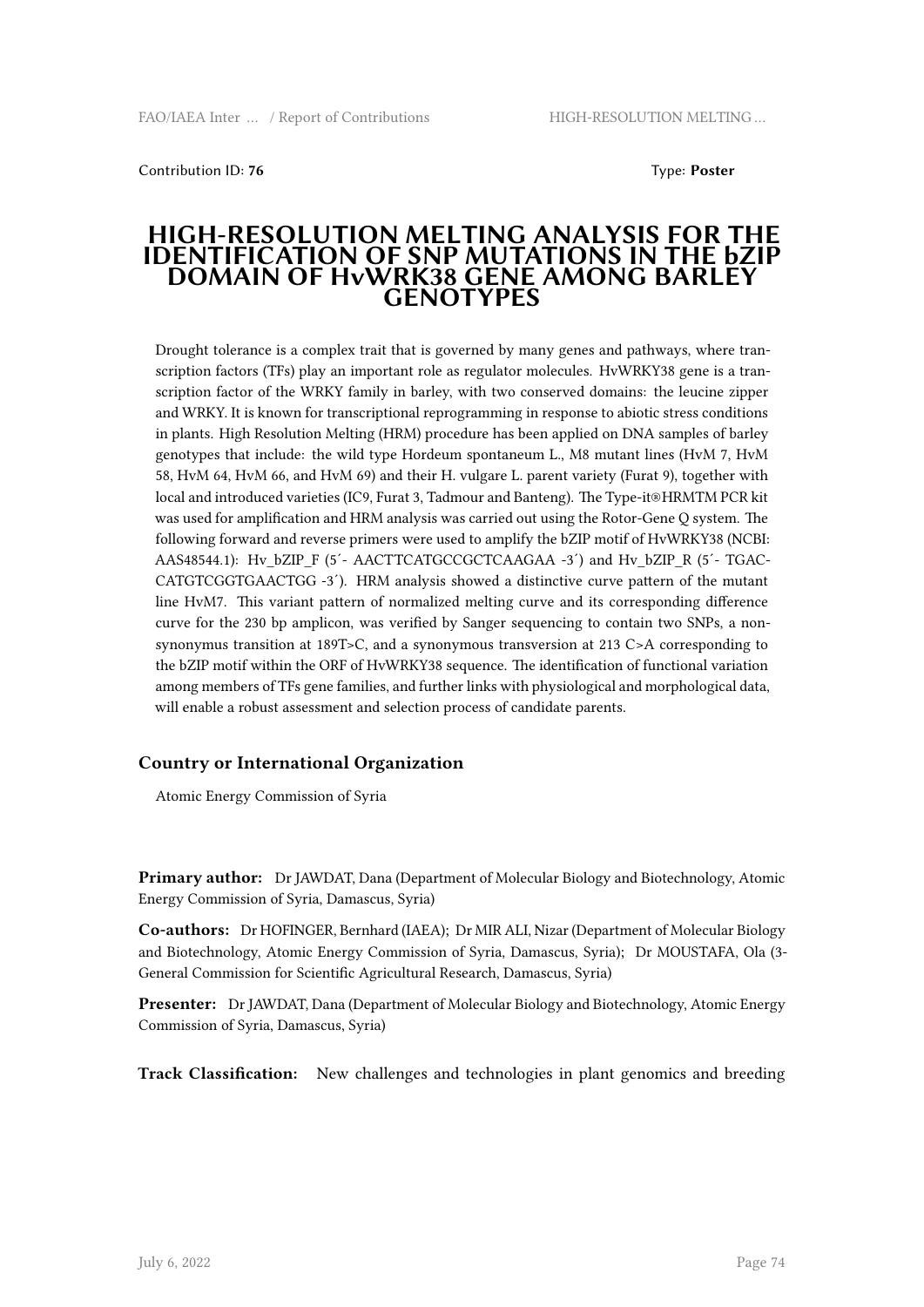Contribution ID: **77** Type: **Poster**

# **TESTING M8 ADVANCED BARLEY MUTANT LINES FOR MATURITY, LODGING RESISTANCE AND YIELD IMPROVEMENT**

Mutation breeding has been as a successful strategy for widening the genetic base of major crops. Syria is a centre of origin for barley (Hordeum vulgare L.) and it is mainly cultivated for livestock feed. Arid and semi-arid regions in Syria need new barley varieties with vigorous early growth, early maturity, lodging resistance, drought tolerance and increased yield. Seeds of a local cultivar, Furat 9, were treated with 100 and 200 Gy doses of gamma radiation. Fourteen selected mutant lines (M8) with their parent (Furat 9) were tested for the above traits at two locations: South of Syria in Ezra'a (AAR 292 mm), and in the North in Sfeera (AAR 276 mm). Data analysis showed late heading (8-14 days) in genotypes grown in Sfeera as compared to Ezra'a. Nonetheless, Mutant lines M7 and M20 showed accelerated maturity from heading to maturity in less than 8 days compared to their counterparts in Ezra'a, while the parent variety had 16 days difference. Non-significant positive correlations (0.278 and 0.063) were noted between plant height and lodging in Ezra'a and Sfeera, respectively. Both M7 and M20 showed lower lodging resistance than the parent in Sfeera and Ezra'a, respectively. Principal component analysis (PCA) of the agricultural traits studied showed a distinctive separation of the genotypes in the two locations, with M20 and M7 distant from the parent in Ezra'a and Sfeera, respectively. Testing of these advanced mutant lines in multiple locations, enables the segregation of genotypes that meet our objective agricultural traits from others. It also provides the mutant genetic material to study and investigate their physiological and biological processes under different environments towards a better understanding of crop behaviour and adaptability.

#### **Country or International Organization**

Atomic Energy Commission of Syria

**Primary author:** Dr MIR ALI, Nizar (Department of Molecular Biology and Biotechnology, Atomic Energy Commission of Syria, Damascus, Syria)

**Co-authors:** Dr AL-SAFADI, Bassam (Department of Molecular Biology and Biotechnology, Atomic Energy Commission of Syria, Damascus, Syria); Dr JAWDAT, Dana (Department of Molecular Biology and Biotechnology, Atomic Energy Commission of Syria, Damascus, Syria); Mr AL-FAOURI, Hussam (Department of Molecular Biology and Biotechnology, Atomic Energy Commission of Syria, Damascus, Syria); Dr MOUSTAFA, Ola (General Commission for Scientific Agricultural Research, Damascus, Syria)

**Presenter:** Dr MIR ALI, Nizar (Department of Molecular Biology and Biotechnology, Atomic Energy Commission of Syria, Damascus, Syria)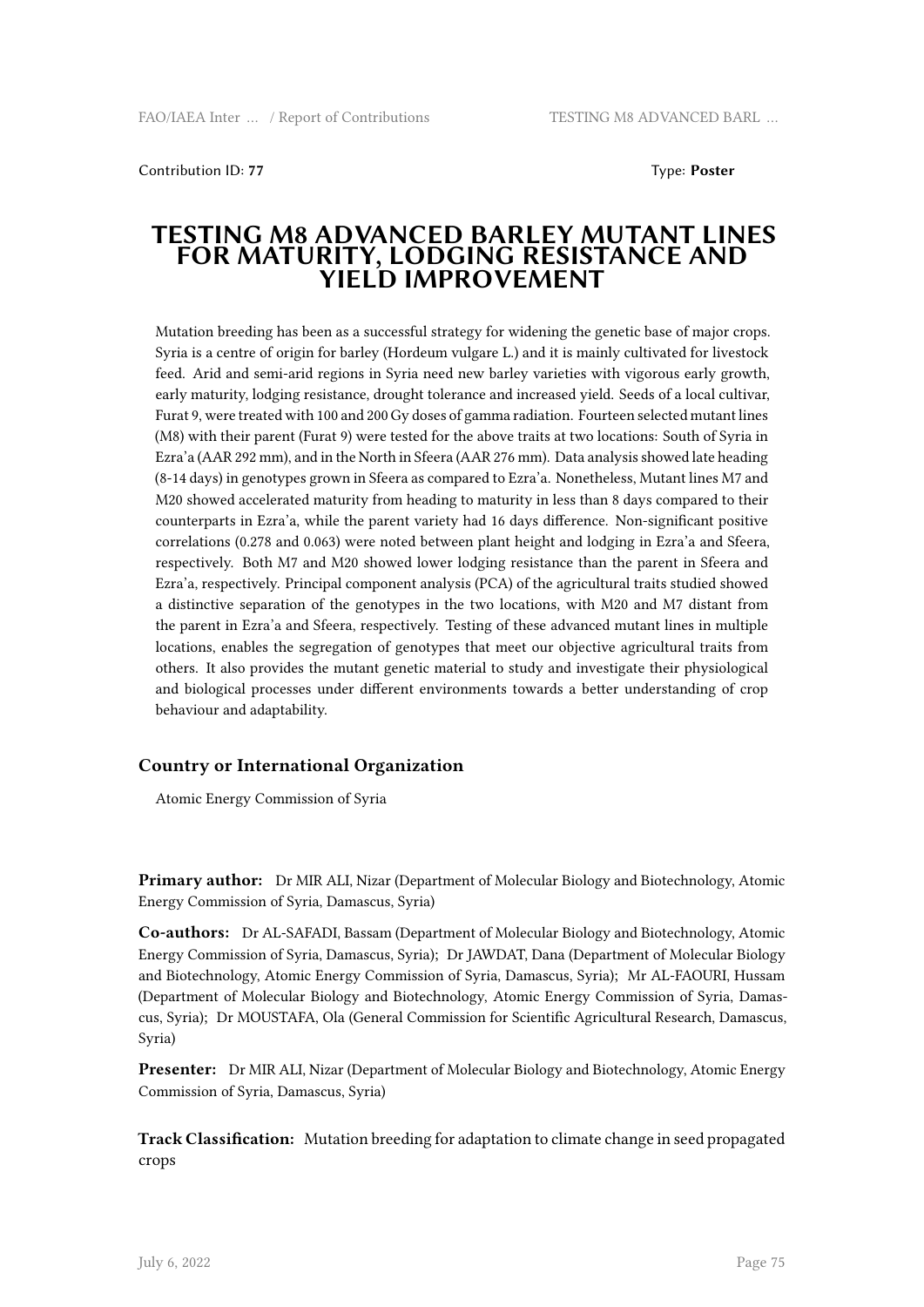Contribution ID: **78** Type: **Oral** 

# **ANTHRACNOSE RESISTANCE INDUCTION IN CHILI BY ELECTRON BEAM IRRADIATION**

Chili seeds were irradiated with suitable 0.3 kGy dose at energy level 8 MeV electron beam. M1 seeds were planted in Sukhothai Horticultural Research Center and found that CA no.1131 line were suitable for growing in this area. Thirty chili anthracnose resistant plants were selected after anthracnose appearance in Sukhothai province caused by fungi (Colletotichum gloeosporioides). Chili fruits from seventeen plants showed resistance after inoculation experiment in the laboratory. Selected chili lines were crossed with Hoarue Huaisai (F1 hybrid). The F2 progenies were selected for anthracnose resistance plants with healthy and big sized fruits. Two hybrids with anthracnose resistance chili fruits (CA1131 x Hoarue Huaisai) were discovered and used for field anthracnose resistance tests in 2015. Inbred line no. 6-1-4 which had hybrid vigor was discovered in dry season. However, this line did not show strong disease resistance in the rainy season. Meanwhile, the other 63 inbred lines showed anthracnose resistance in the experiment field. Five samples/line of each of the 63 inbred lines were inoculated in the laboratory at Thailand Institute of Nuclear Technology. The fruits of inbred line no. 32-2-8 showed complete anthracnose resistance and seven lines were partial resistant. All the eight lines are being used in the ongoing chili project aimed at developing chili varieties with horizontal resistance to all three-anthracnose causing Colletotrichum species prevalent in Thailand.

### **Country or International Organization**

Thailand Institute of Nuclear Technology, Thailand

**Primary author:** Mr PURIPUNYAVANICH, Vichai (R&D Division, Thailand Institute of Nuclear Technology)

**Co-authors:** Mrs SUTTHANUKUL, Penjan (Sukhothai Horticultural Research Center); Dr KEW-SUWAN, Prartana (R&D Division, Thailand Institute of Nuclear Technology)

**Presenter:** Mr PURIPUNYAVANICH, Vichai (R&D Division, Thailand Institute of Nuclear Technology)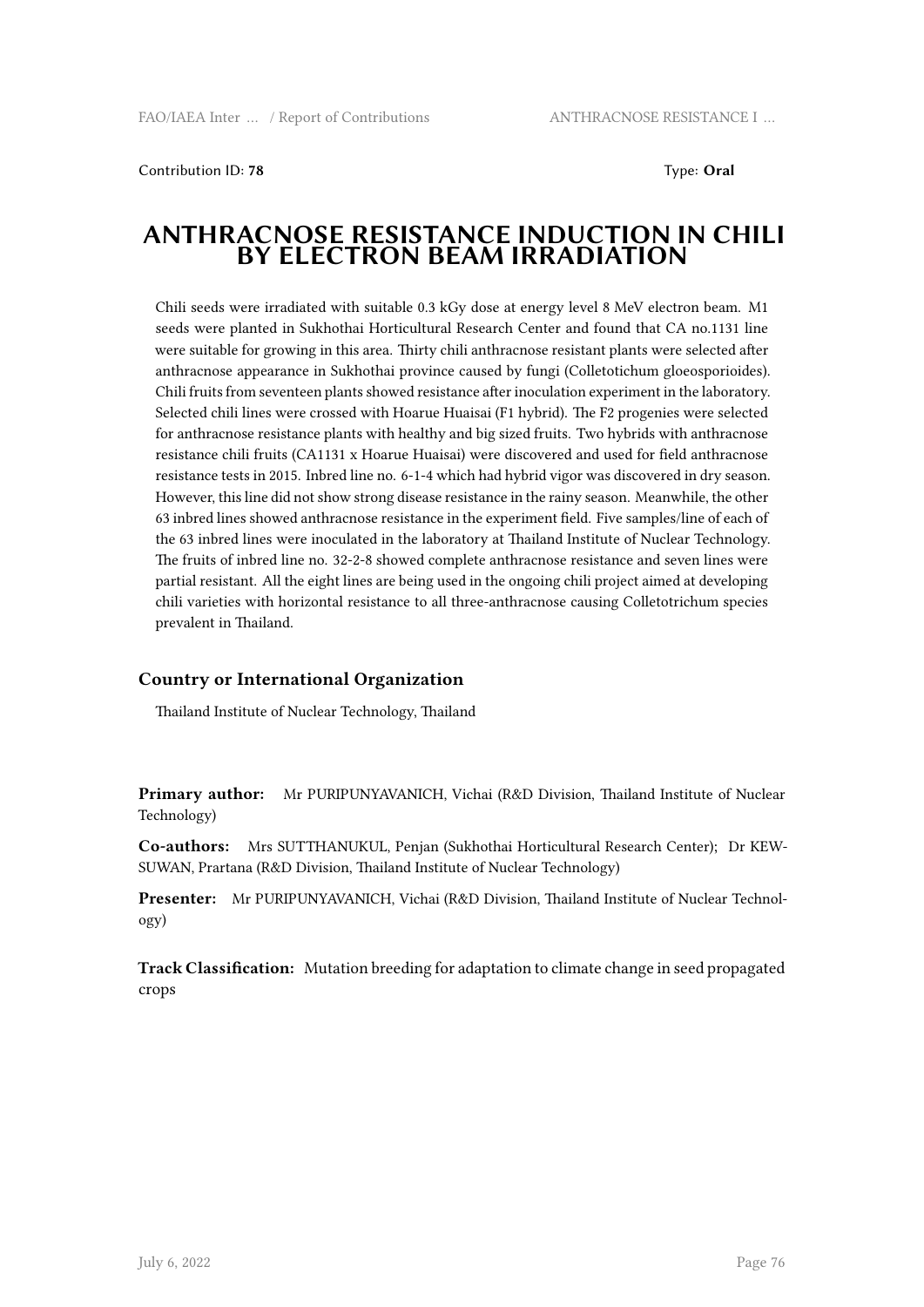Contribution ID: 79 Type: **Poster** 

# **HAPLOIDY IN RICE (ORYZA SATIVA L.) MUTATION BREEDING FOR STRIGA RESISTANCE**

The parasitic weeds Striga asiatica and S. hermonthica cause a significant reduction in the yield of rice. Identification of resistant hosts by application of mutation breeding and doubled haploidy is one of the most viable control options. The aim of this research was to develop androgenesis technology for production of mutant doubled haploid population in rice. Different inductive pretreatments including cold shock (4-7°C for  $7 - 21$  days), heat shock (30-33°C for 1-10 days), and starvation stress (B medium/ mannitol 0.3 M) were applied on four Iranian rice cultivars. Anthers containing microspores at the mid to late-uninucleate stage were excised from the central part of the panicles. Different induction media including AT3, NLN-13, B5, N6 and MS were applied in one-layer and two-layer culture media for shed/anther cultures. In shed-microspore culture, embryos were formed when anthers excised from pre-treated panicles (4°C for 10-12 days) and cultured in the two-layer culture media (B5 medium with 6% sucrose as the below and B5 medium with 3% sucrose + glutamine as the above). Cultures incubated at 33℃/4d or 30℃/10d resulted in shedding of microspores and then embryos were formed after 20 days. In anther culture, calli were formed in induction L8 medium from pre-treated panicles (4°C for 8-10 days). Calli (2-3 mm) were transferred to the regeneration MS medium supplemented with 2 mg/L Kinetin and 5 mg/L NAA led to the highest rate of shoot regeneration. The haploid induction was proven through flowcytometry and seed setting methods. The protocol developed was successfully led to haploid rice plants. Chromosome doubling methods are being developed. Doubled haploid lines will be produced on irradiated seeds for screening of striga resistant mutants.

#### **Country or International Organization**

Agricultural Biotechnology Research Institute of Iran (ABRII)

**Primary authors:** Prof. ENAYATI SHARIATPANAHI, Mehran (Department of Tissue and Cell Culture, Agricultural Biotechnology Research Institute of Iran (ABRII), Agricultural Research, Education and Extension Organization (AREEO), 3135933151 Karaj, Iran); Ms TAJEDINI, samira (1-Department of Tissue and Cell Culture, Agricultural Biotechnology Research Institute of Iran (ABRII), Agricultural Research, Education and Extension Organization (AREEO), 3135933151 Karaj, Iran; 2- Department of plant breeding and Biotechnology, Zabol University, Zabol, Iran)

**Co-authors:** Dr MUKHTAR ALI GHANIM, Abdelbagi (Joint FAO/IAEA Division of Nuclear Techniques In Food and Agriculture Plant Breeding and Genetics Laboratory); Prof. FAKHERI, Baratali (Dept. of Agronomy and Plant Breeding, Faculty of Agriculture, Zabol University, Zabol, Iran); Ms OROOJLOO, Mahnaz (Department of Tissue and Cell Culture, Agricultural Biotechnology Research Institute of Iran (ABRII), Agricultural Research, Education and Extension Organization (AREEO), Karaj, Iran.); Prof. MAHDINEJAD, Nafiseh (Dept. of Agronomy and Plant Breeding, Faculty of Agriculture, Zabol University, Zabol, Iran)

**Presenter:** Prof. ENAYATI SHARIATPANAHI, Mehran (Department of Tissue and Cell Culture, Agricultural Biotechnology Research Institute of Iran (ABRII), Agricultural Research, Education and Extension Organization (AREEO), 3135933151 Karaj, Iran)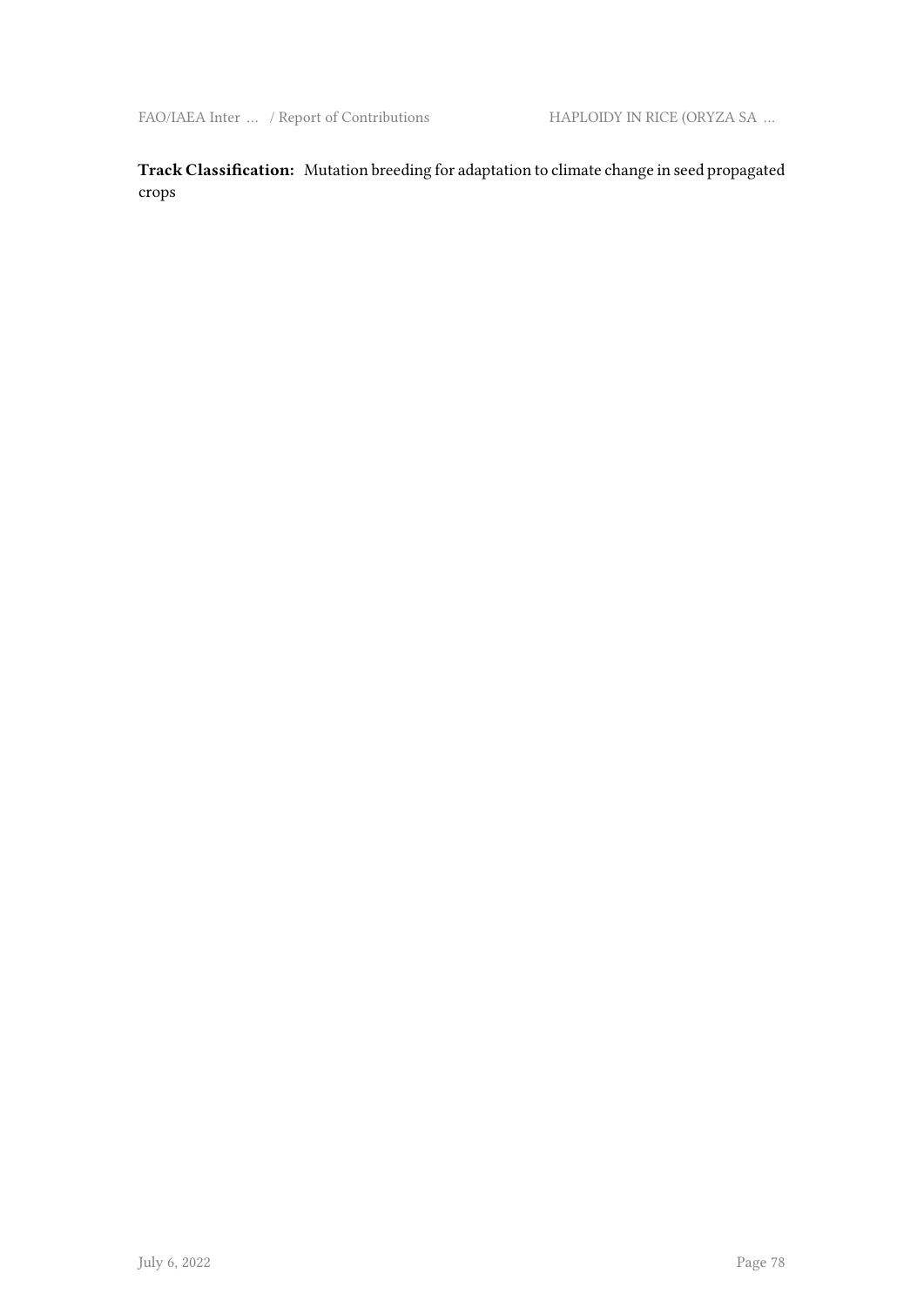Contribution ID: 80 Type: Oral

### **HISTORY OF MUTATION BREEDING AND MOLECULAR RESEARCH USING INDUCED MUTATIONS IN JAPAN**

Following the construction of the Gamma Field at the Institute of Radiation Breeding (IRB) in 1960, mutation breeding was accelerated in Japan. The facility is used to induce mutations by applying a higher radiation dose (up to 2 Gy/day: ca. 300,000 times that of natural background) and at a higher frequency than occurs in nature. There have been 295 direct-use mutant cultivars representing 70 species generated through irradiation utilizing gamma-rays, X-rays, ion beams and chemicals and somaclonal variation. Approximately 79% of these direct-use cultivars were induced by radiation. There have been 335 indirect-use mutant cultivars, including 298 rice, of which 150 cultivars (50.3%) were derived from the semi-dwarf mutant cv. "Reimei". The economic impact of these mutant cultivars, primarily of rice and soybean, is hugely significant. Some useful mutations are discussed for rice, such as low digestible-protein content, low amylose content, giant embryo and non-shattering. Useful mutations in soybean such as radio-sensitivity, fatty acid composition, lipoxygenase-free, glycinin rich and super-nodulation have been identified. The achievements of biological research include the characterization and determination of deletion size generated by gamma-rays, the effect of deletion size and genomic location and gene function. Genetic studies generated through the use of gamma-ray induced mutations include: phytochrome research, aluminium tolerance and epicuticular wax. Mutation breeding is a very interesting and useful technology for isolating genes and for elucidating gene functions and metabolic pathways in various crops. Records show that mutation induction is a very useful conventional breeding tool for developing superior cultivars. The IRB is well equipped with appropriate facilities and equipment that will contribute to future mutation breeding developments and it will be a contributor in solving various genomic, proteomic and metabolic problems.

### **Country or International Organization**

Japan

**Primary author:** Dr NAKAGAWA, Hitoshi (Hamamatsu Photonics K.K.) **Presenter:** Dr NAKAGAWA, Hitoshi (Hamamatsu Photonics K.K.)

**Track Classification:** Contribution and impact of mutant varieties on food security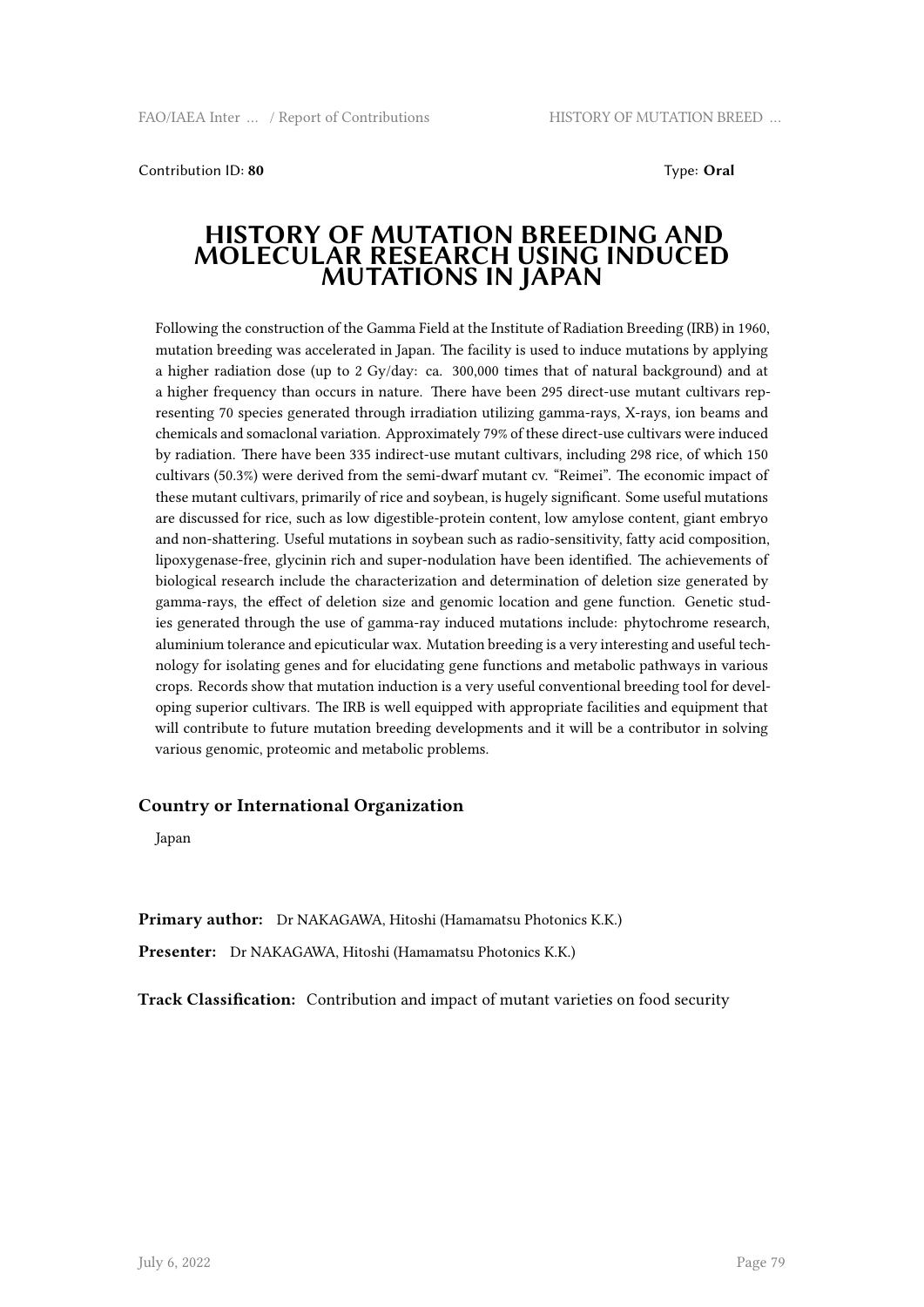Contribution ID: **81** Type: **Poster**

# **IMPROVEMENT OF POPULAR NEPALESE RICE VARIETIES THROUGH MUTATION BREEDING**

Mutation breeding has been widely used to upgrade the well adapted crop varieties by altering one or two major important traits which limit their productivity or enhance their quality. In Nepal, rice mutation breeding works have been started since 2013 aiming to improve the agronomic and disease tolerant traits of four popular rice varieties namely Sabitri, Radha-4, Khumal-4 and Jumli Marshi. In this regard, seeds of these four commercial rice varieties were gamma irradiated at four different doses of 100, 200, 300 and 400 Gy at radiation facility of Batan, Indonesia, and the radio-sensitivity test revealed their LD50 to be 271, 300, 294 and 238 Gy, respectively. Bulk irradiation at their respective LD50 doses was done at FAO/IAEA Laboratories, Seibersdorf, Austria. Thereafter, the irradiated M1 seeds of Sabitri and Radha-4 were sown at the research block of National Rice Research Program, Hardinath, Dhanusha (Terai-plain areas) and that of Khumal-4 and Jumli Marshi at Agronomy Division, Khumaltar (mid-hill). Based on five selection criteria namely, maturity period, % filled grain, number of panicles per hill, panicle length and 1000-grains weight, 10, 11 and 12 promising mutant progeny lines of Radha-4, Sabitri and Khumal-4, respectively were pre-selected from M3 population and transplanted in June 2017 for generation advancement. Seed of M4 generation of these varieties are ready for initial evaluation in field in the rice growing season during May 2018. The preliminary results show that the present study would finally lead to rapid enhancement of rice varieties with improved grain yield and increased biotic and abiotic stresses.

### **Country or International Organization**

Nepal Agricultural Research Council/Nepal

**Primary author:** Dr SAH, Bindeshwar Prasad (Biotechnology Division, Nepal Agricultural Research Counci)

**Co-authors:** Mr SAKHA, Binesh Man (Biotechnology Division, Nepal Agricultural Research Council); Dr YADAV, Dil Raj (National Rice Research Program/Nepal Agricultural Research Council); Mr YADAV, Rajib Kumar (National Rice Research Program/Nepal Agricultural Research Council)

**Presenter:** Dr YADAV, Dil Raj (National Rice Research Program/Nepal Agricultural Research Council)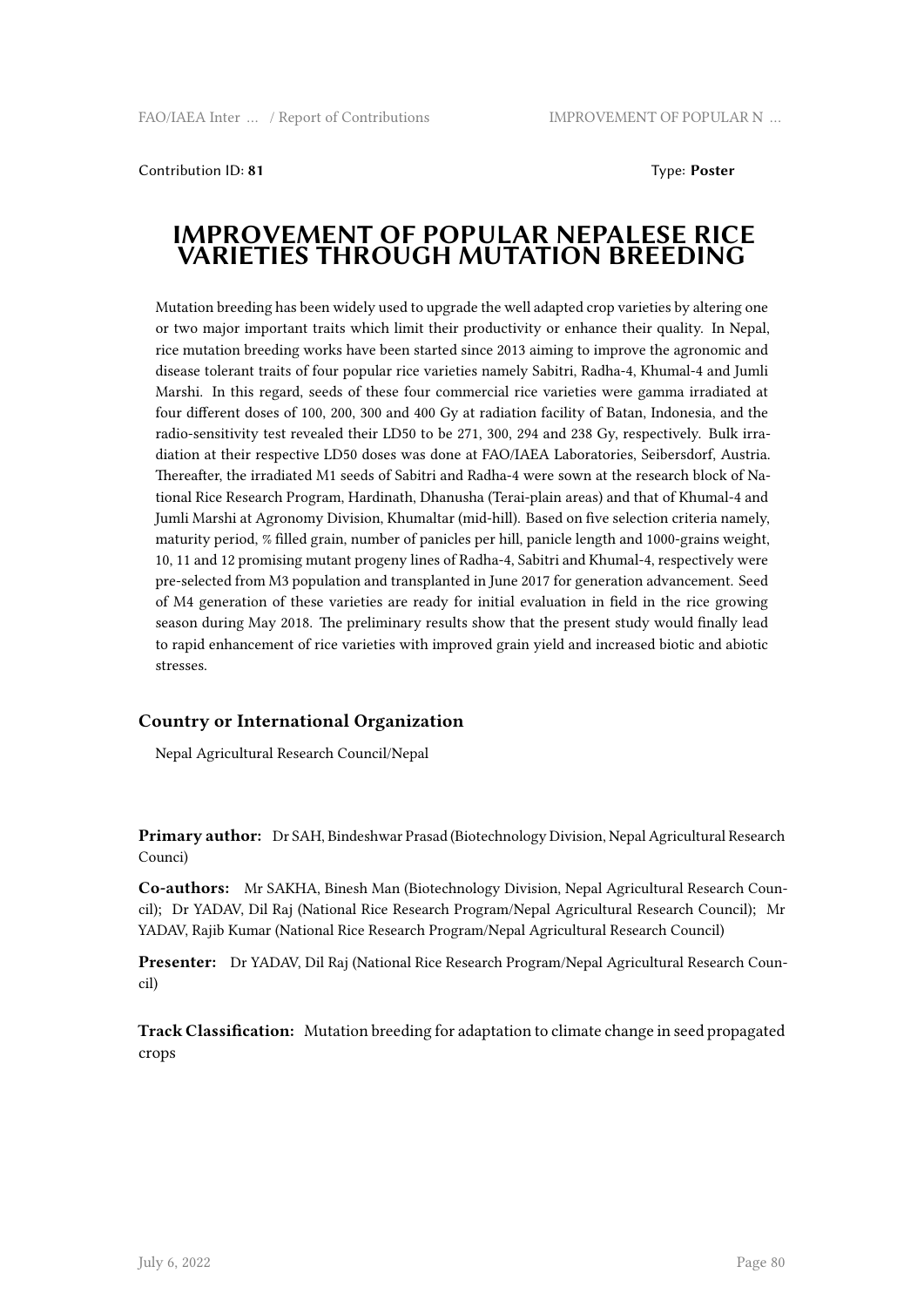Contribution ID: 82 Type: **Poster** 

### **ENHANCING EFFICIENCY OF MUTATION BREEDING FOR STRIGA RESISTANCE IN SORGHUM BY HAPLOID TECHNOLOGY**

Plant breeding programmes are based on creating genetic variation and selection of desired genotypes. Induced mutation and selection has been used extensively to improve yield, quality, disease and pest resistance in a wide range of crops. Root parasitic weeds in the genus Striga are the major biological constraints to sorghum production in sub-Saharan Africa and parts of Asia. Progress in haploid/doubled haploid production, such as the rapid generation of large microspore-derived haploid populations via androgenesis, may be exploited in mutation breeding. The present study was conducted to develop and apply haploid protocols in sorghum, which has been a recalcitrant species for this procedure. Starvation stress using B medium, cold (4-7℃ for 1-7 weeks) and heat shock (30-33℃ for 1-6 days) were used as pre-treatments on cultivars/lines KFS 18, ICSR14001, ICSV112 and S-35 (provided by ICRISAT). Microspores were isolated by different isolation procedures (stirrer and blender) and cultured on various induction media (AT3, NLN-13, B5 and N6) and incubated at 30-33℃ for 1-6 days and then transferred to 25℃ in the dark. For the first time in sorghum microspore embryogenesis was observed: multi-cellular structures were formed when microspores were isolated from cold-pre-treated panicles, and incubated at 33℃/3d then cultured in AT3 induction medium. The protocol developed is being improved to get embryos and finally doubled haploid plants, and then to exploit the system to produce doubled haploid mutants which can be introduced in a mutation induction programme then screened for striga resistance.

### **Country or International Organization**

Agricultural Biotechnology Research Institute of Iran (ABRII)

**Primary authors:** Prof. ENAYATI SHARIATPANAHI, Mehran (Department of Tissue and Cell Culture, Agricultural Biotechnology Research Institute of Iran (ABRII), Agricultural Research, Education and Extension Organization (AREEO), 3135933151 Karaj, Iran); Ms TAJEDINI, samira (1-Department of Tissue and Cell Culture, Agricultural Biotechnology Research Institute of Iran (ABRII), Agricultural Research, Education and Extension Organization (AREEO), 3135933151 Karaj, Iran; 2- Department of plant breeding and Biotechnology, Zabol University, Zabol, Iran)

**Co-authors:** Prof. MUKHTAR ALI GHANIM, Abdelbagi (Joint FAO/IAEA Division of Nuclear Techniques In Food and Agriculture Plant Breeding and Genetics Laboratory); Prof. FAKHERI, Baratali (Dept. of Agronomy and Plant Breeding, Faculty of Agriculture, Zabol University, Zabol, Iran); Mrs OROOJLOO, mahnaz (Department of Tissue and Cell Culture, Agricultural Biotechnology Research Institute of Iran (ABRII), Agricultural Research, Education and Extension Organization (AREEO), Karaj, Iran); Prof. MAHDINEJAD, nafiseh ((Dept. of Agronomy and Plant Breeding, Faculty of Agriculture, Zabol University, Zabol, Iran)

**Presenter:** Prof. ENAYATI SHARIATPANAHI, Mehran (Department of Tissue and Cell Culture, Agricultural Biotechnology Research Institute of Iran (ABRII), Agricultural Research, Education and Extension Organization (AREEO), 3135933151 Karaj, Iran)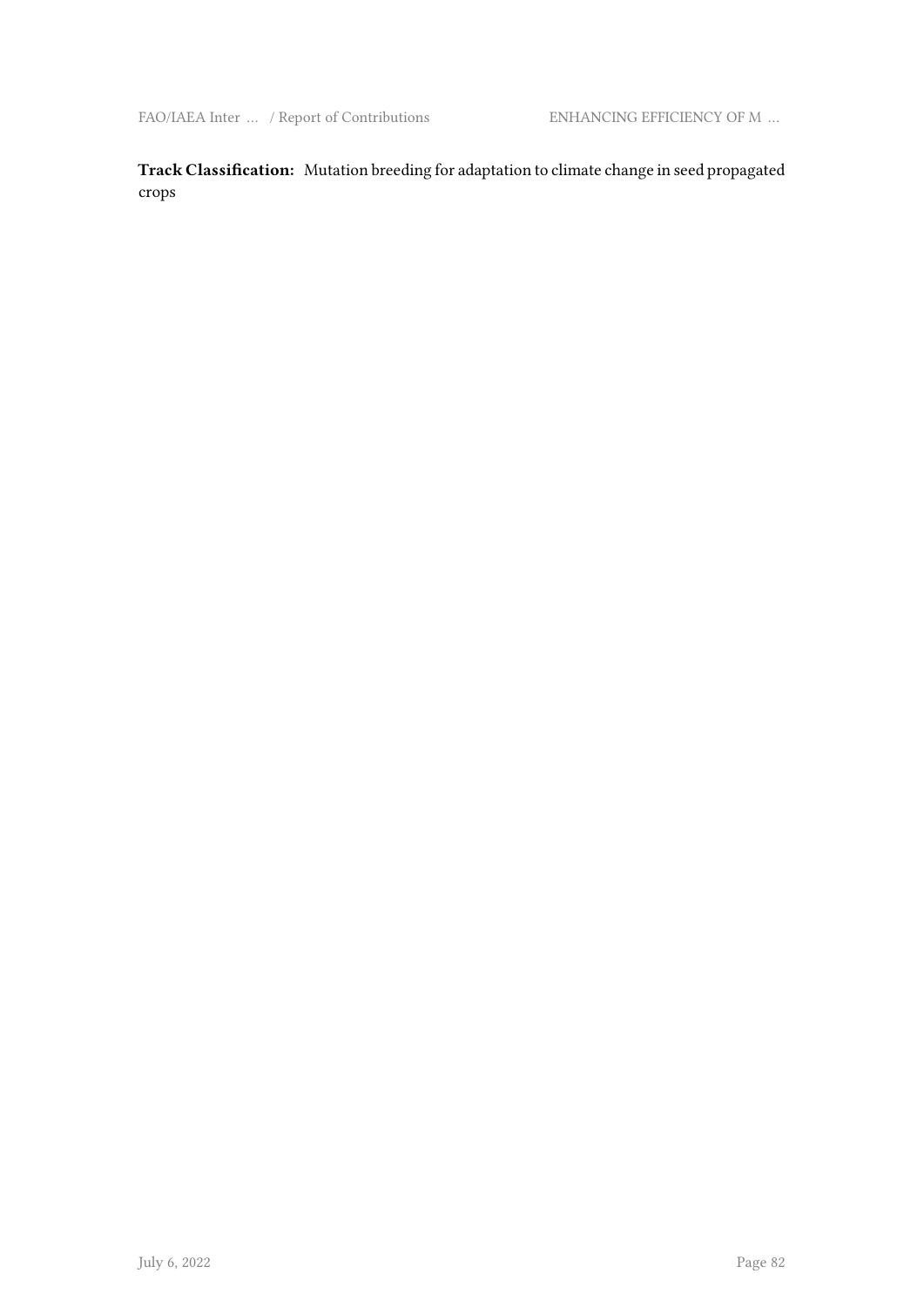Contribution ID: **83** Type: **Poster**

### **EVALUATION OF TWO ADVANCED COTTON MUTANT LINES IN A DIFFERENT CLIMATIC AREA FROM THEIR GEOGRAPHIC ORIGIN**

Crop yields are prone to decrease even with small climatic change due to the predominance of dry lands and their high temperature sensitivity. Understanding the effects of climate change on cotton phenology and yields, may help in assessing and introducing optimal management systems to enhance the quantity and quality of cotton yields. Evaluation of advanced mutant lines in different climatic areas from their geographic origin can provide better understanding of the newly developed line under diverse environmental conditions. Seeds of two advanced cotton mutant lines, NIAB-KIRAN and NIAB-414, developed in Pakistan using gamma irradiation, were tested in Syrian conditions along with two local cotton varieties (Aleppo-118 and Deir Al-Zour 22) during the growing seasons May-October in 2016 and 2017. The cotton genotypes were evaluated consistently for their two years performance for the attributes like;1st sympodial node number, 1st sympodial node height, number of bolls up to the 10th sympodia, number of shedding bolls up to the 10th sympodia, plant height, and yield per plant. Data analysis (ANOVA) showed the consistent behavior of NIAB-414 in both years, considering all studied traits except for 1st sympodial node number and height. A remarkable steadiness in number of shedding bolls, plant height and yield were noted in this mutant line. Positive correlations (R= 0.676) was noted between height and number of bolls, and less but still positive correlation value (R= 0.246) between height and number of shedding bolls. Principal component analysis (PCA) of studied agricultural traits (Fig. 1) displayed the proximity of NIAB-414 data in both seasons, whereas, NIAB-KIRAN showed different height and yields. Evaluation of advanced mutant lines in different geographical and climatic areas will fortify analysis and assist in exploring new traits under different environmental conditions.

### **Country or International Organization**

Atomic Energy Commission of Syria

**Primary author:** Dr JAWDAT, Dana (Department of Molecular Biology, Atomic Energy Commission of Syria)

**Co-authors:** Mr SALEH, Aghyad (Department of Molecular Biology, Atomic Energy Commission of Syria); Dr MYAT LWIN, Khin (Ministry of Education); Dr JANKULOSKI, Ljupcho (IAEA); Dr HUS-SAIN, Manzoor (Principal Scientist/Group Leader Cotton breeding Programme, NIAB,Faisalabad); Dr MALEK, Massoud (International Atomic Energy Agency, Vienna, Austria); Dr ISLAM, Md. Kamrul (Cotton Development Board, Ministry of Agriculture); Mr AL-ALI, Mohammad (Department of Molecular Biology, Atomic Energy Commission of Syria); Mr TAHEIR, Nowrez (Department of Molecular Biology, Atomic Energy Commission of Syria); Dr ZHANG, Tianzhen (Zhejiang University)

**Presenter:** Dr JAWDAT, Dana (Department of Molecular Biology, Atomic Energy Commission of Syria)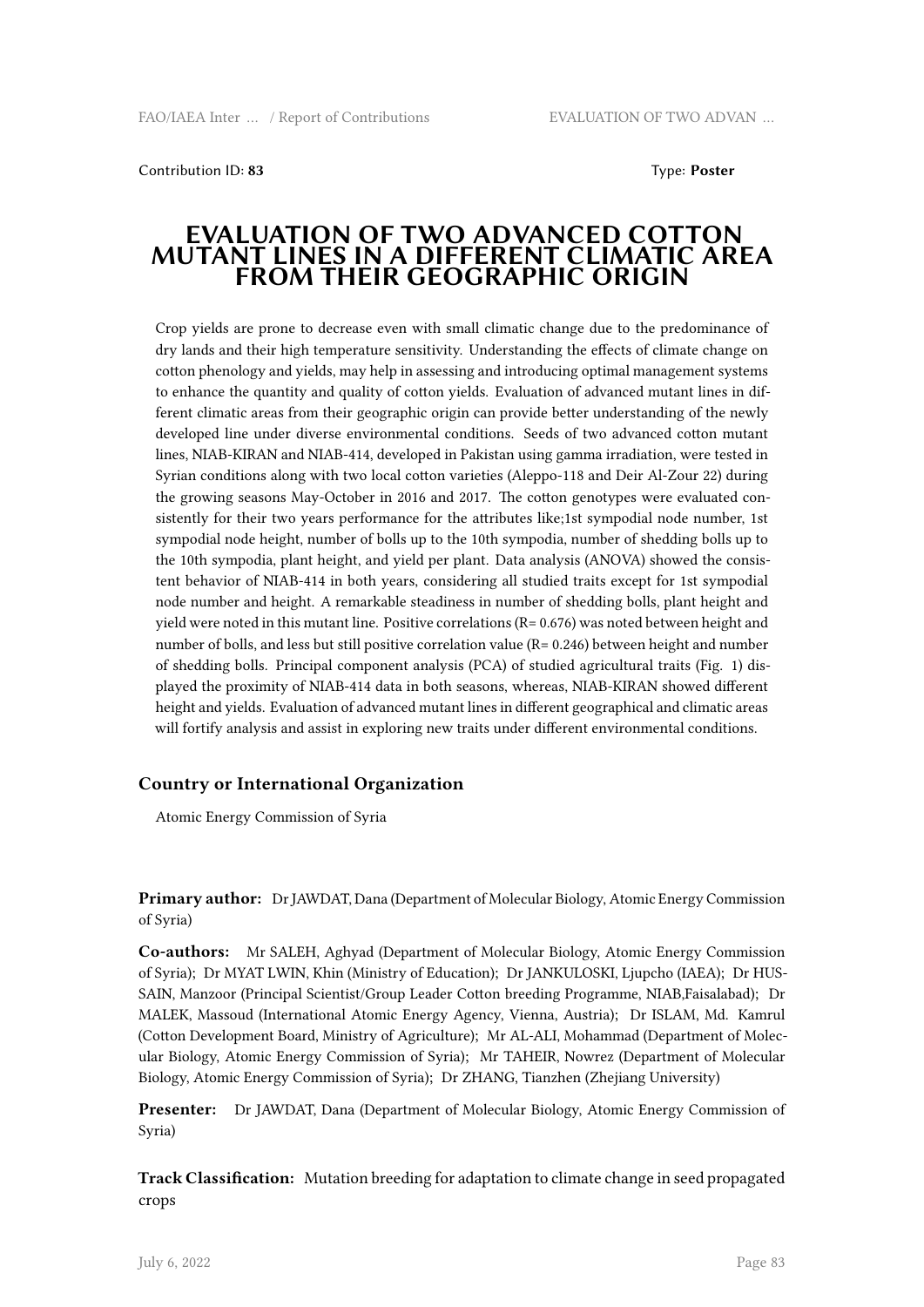Contribution ID: 84 Type: Oral

# **THE BARLEY CHLOROPLAST MUTATOR (CPM) MUTANT IS AN EXTRAORDINARY SOURCE OF PLASTOME VARIABILITY**

The plastome is usually considered a highly conserved genome. Its current variability is scarce and artificial induction of its variation is not yet sufficiently exploited. Compared to the nuclear genome, it is small and behaves under different genetic rules. Plastome genes have been little used in breeding and their functionalities have been difficult to investigate. Through different molecular methods (TILLING, candidate genes sequencing, amplicons massive sequencing and plastome re-sequencing) applied on barley chloroplast mutator (cpm) seedlings, we detected more than 60 polymorphisms affecting a wide variety of plastid genes and several intergenic regions. The genes affected belonged mostly to the plastid genetic machinery and the photosynthetic apparatus, but there were also genes like matK, whose functions are so far not clearly established. Among mutants, we found the first infA gene mutant in higher plants, two mutants in ycf3 locus and the first psbA gene mutant in barley. The latter is used at present to breed barley cultivars tolerant to PSII toxic herbicides. Most of the molecular changes were substitutions, and small indels located in microsatellites, which apparently originated in mutations. However, particular combinations of polymorphisms observed in rpl23 gene and pseudogene suggest that, besides an increased rate of mutations, an augmented rate of illegitimate recombination also occurred. Although a few substitutions were so far observed in the mitochondria of cpm plants, we have not yet determined the implications of the cpm in mitochondria stability. The spectrum of plastome polymorphisms highly suggests that the cpm gene is involved in plastid DNA repair, more precisely taking part of the mismatch repair system. All results show the cpm mutant as an extraordinary source of plastome variability for plant research and/or plant breeding. Besides, it looks as an interesting experimental material to investigate the mechanisms responsible for maintaining plastid stability.

#### **Country or International Organization**

Argentina

**Primary author:** Dr LANDAU, Alejandra (Instituto de Genetica, Instituto Nacional de Tecnologia Agropecuaria)

**Co-authors:** Mr PRINA, Alberto (Instituto de Genetica, Instituto Nacional de Tecnologia Agropecuaria); Mr LENCINA, Franco (Instituto de Genetica, Instituto Nacional de Tecnologia Agropecuaria); Ms PET-TERSON, M. Elizabeth (Instituto de Genetica, Instituto Nacional de Tecnologia Agropecuaria); Ms PACHECO, M. Gabriela (Instituto de Genetica, Instituto Nacional de Tecnologia Agropecuaria); Ms COS-TOYA, Susana (Instituto de Genetica, Instituto Nacional de Tecnologia Agropecuaria); Ms BRIZUELA, Vanina (Instituto de Genetica, Instituto Nacional de Tecnologia Agropecuaria)

**Presenter:** Dr LANDAU, Alejandra (Instituto de Genetica, Instituto Nacional de Tecnologia Agropecuaria)

**Track Classification:** Enhancing agricultural biodiversity through new mutation induction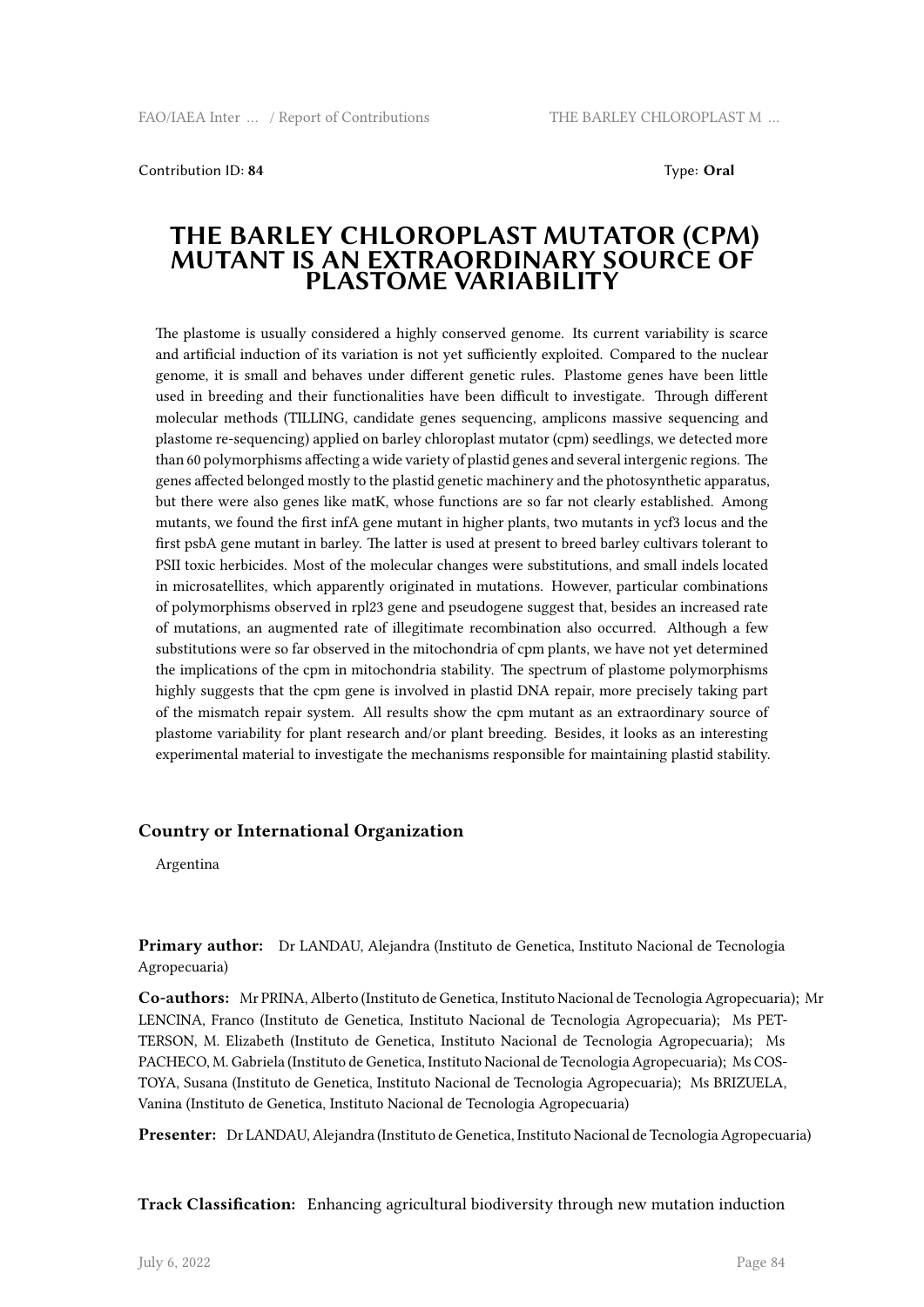FAO/IAEA Inter  $\ldots$  / Report of Contributions  $\hfill\text{THE BARLEY CHLOROPLAST M}\ldots$ 

# techniques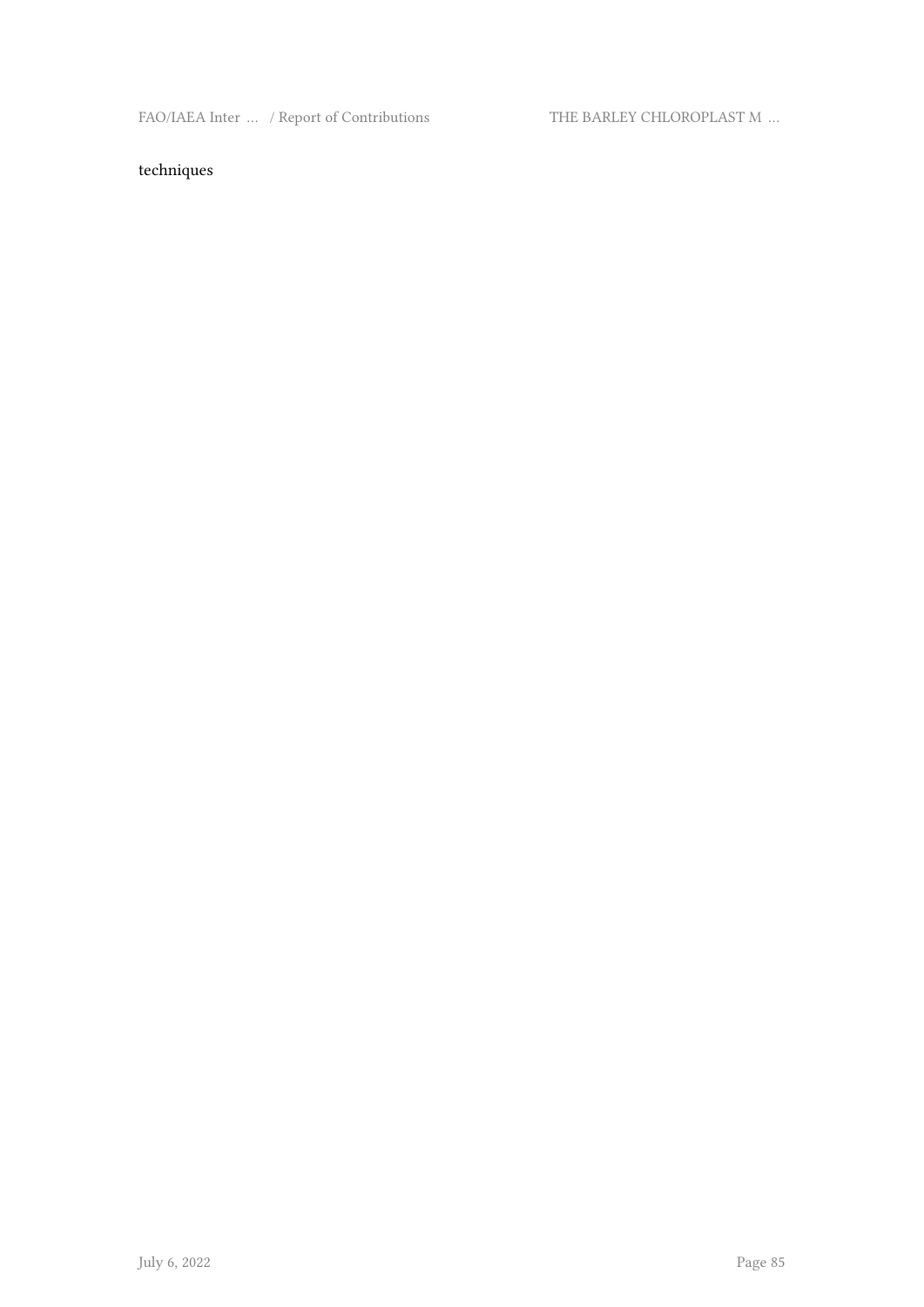Contribution ID: **85** Type: **Poster**

### **MARKER-ASSISTED BACKCROSSING FOR RECOVERY OF RECURRENT PARENT GENOME FROM A CROSS BETWEEN MR264 AND PONGSU SERIBU 2 RICE VARIETIES**

Background selection is the most crucial step in marker-assisted backcrossing breeding (MABC). The primary goal in this selection is to develop backcross progenies carrying the gene of interest with maximum recovery of the recurrent genome, a process which can take many generations. MABC is the most significant technique to recover the recurrent genome within 2 to 3 generation and minimize the drawbacks of conventional breeding. In this study, MABC technique was adopted for crossing between MR264, a mutant rice susceptible to blast and Pongsu Seribu 2, a traditional Malaysian variety possessing resistant genes (donor) to produce a new blast resistant rice variety. In the present study introgression of the blast resistance genes Pi-kh and Pi7(t) was identified through presence of the tightly linked markers RM5961 and RM206. Out of 375 SSR markers, 72 polymorphic SSR markers between parental lines were used to monitor the recovery of recurrent parent genome in backcross population. Backcross populations, BC1F1 and BC2F1 revealed 76.1 to 87.9% and 86.5 to 95.2% of recurrent parent genome recovery in background analysis, respectively. The average percentage of recipient genome recovery in selected BC2F2 lines was 94.4%, which indicated a close similarity at phenotypic resemblance to the recurrent parent MR264. Seven homozygous plants carrying blast resistance genes having maximum genetic backgrounds of MR264 were selected as improved blast resistant lines for development of a blast resistant variety. Dendogram analysis revealed that the selected BC2F2 lines were clustered together with MR264, which indicates a strong relationship with MR264. This study concluded the on effectiveness of marker-assisted backcrossing for rapid recovery and maximization of the restoration of recurrent parent genome in backcross populations in a mutation breeding programme.

### **Country or International Organization**

MALAYSIA

#### **Primary author:** Dr HASAN, NorAishah (Lecturer)

**Co-authors:** Dr HARUN, ABDUL RAHIM (SENIOR RESEARCHER); Dr MAZLAN, Norida (Lecturer); Dr SYED ALI, Nusaibah (Lecturer); Prof. MOHD YUSOFF, Rafii (Lecturer); Dr ABDULLAH, Shamsiah (Lecturer)

**Presenter:** Dr HASAN, NorAishah (Lecturer)

**Track Classification:** New challenges and technologies in plant genomics and breeding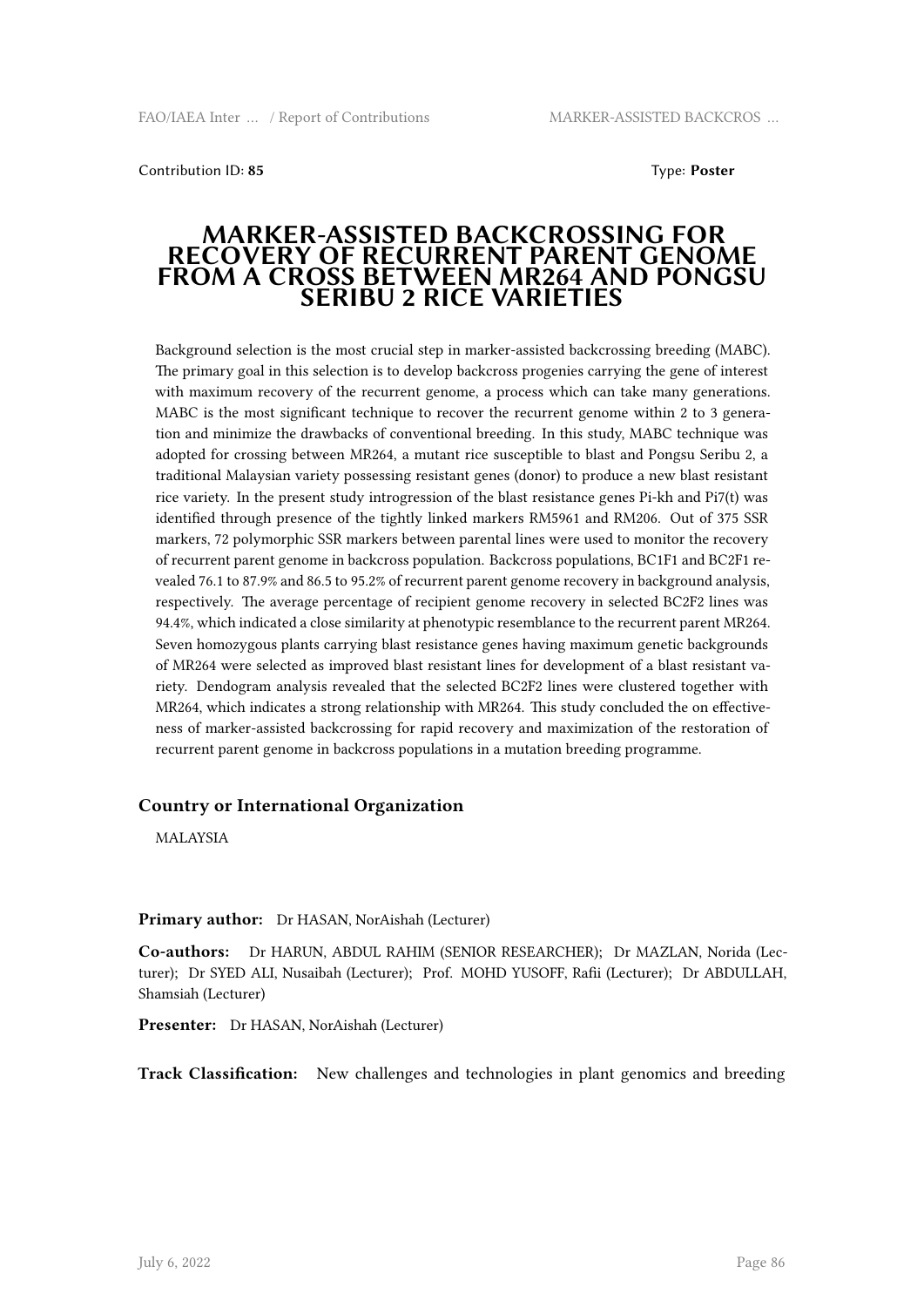Contribution ID: **87** Type: **Oral**

## **FORESIGHT ON EMERGING TECHNOLOGIES AND THE SCIENCE AGENDA FOR AGRICULTURE IN AFRICA (S3A)**

Advances in science have ushered in cutting-edge technologies that transform agriculture and human and animal health with impacts on global economy. In Africa, advances like biotechnology are at infancy mainly due to low resources and capacity. However, the launching of the Science Agenda for Agriculture in Africa (S3A), which outlines the framework for the needed reforms at technical, institutional and systemic levels to deepen the application of Science, Technology and Innovation, will help Africa develop homegrown science driven solutions to transform its agriculture in the context of Comprehensive Africa Agricultural Development Plan (CAADP). The launch of the S3A is an important milestone that will propel investments in science and enable Africa to step up research, develop, breed and reach out to the large number of small-holder farmers with new crop varieties and healthy livestock to increase productivity by easing access to technologies and resolving institutional bottlenecks. The demand for Africa's agriculture underscores the need to produce significantly more food on less land, with less water under conditions of unpredictable climate and markets, less manual labor, reduced wastes and losses, generating nutritious and safe food. With CRISPR-crops, which are exempt from GM regulations set for market, few African crops benefit from even traditional biotech strategies. Challenges hindering the development of these technologies are human and institutional capacities. Here, we outline the challenges that require foresight on emerging technologies following country consultations and continental synthesis for the implementation of S3A. We also present some of the key advances in agricultural biotechnology and the mitigating factors that guide the application of science, technology, extension, innovations, policy and social learning the African countries need to apply these new technologies to meet agricultural development goals of the continent in a world that is increasingly serviced by a global food supply.

### **Country or International Organization**

Forum for Agricultural Research in Africa

**Primary author:** Dr IBRAHIM, Abdulrazak (Forum for Agricultural Research in Africa)

**Co-authors:** Dr ANNOR-FREMPONG, Irene (Forum for Agricultural Research in Africa); Dr AKIN-BAMIJO, Yemi (Forum for Agricultural Research in Africa)

**Presenter:** Dr IBRAHIM, Abdulrazak (Forum for Agricultural Research in Africa)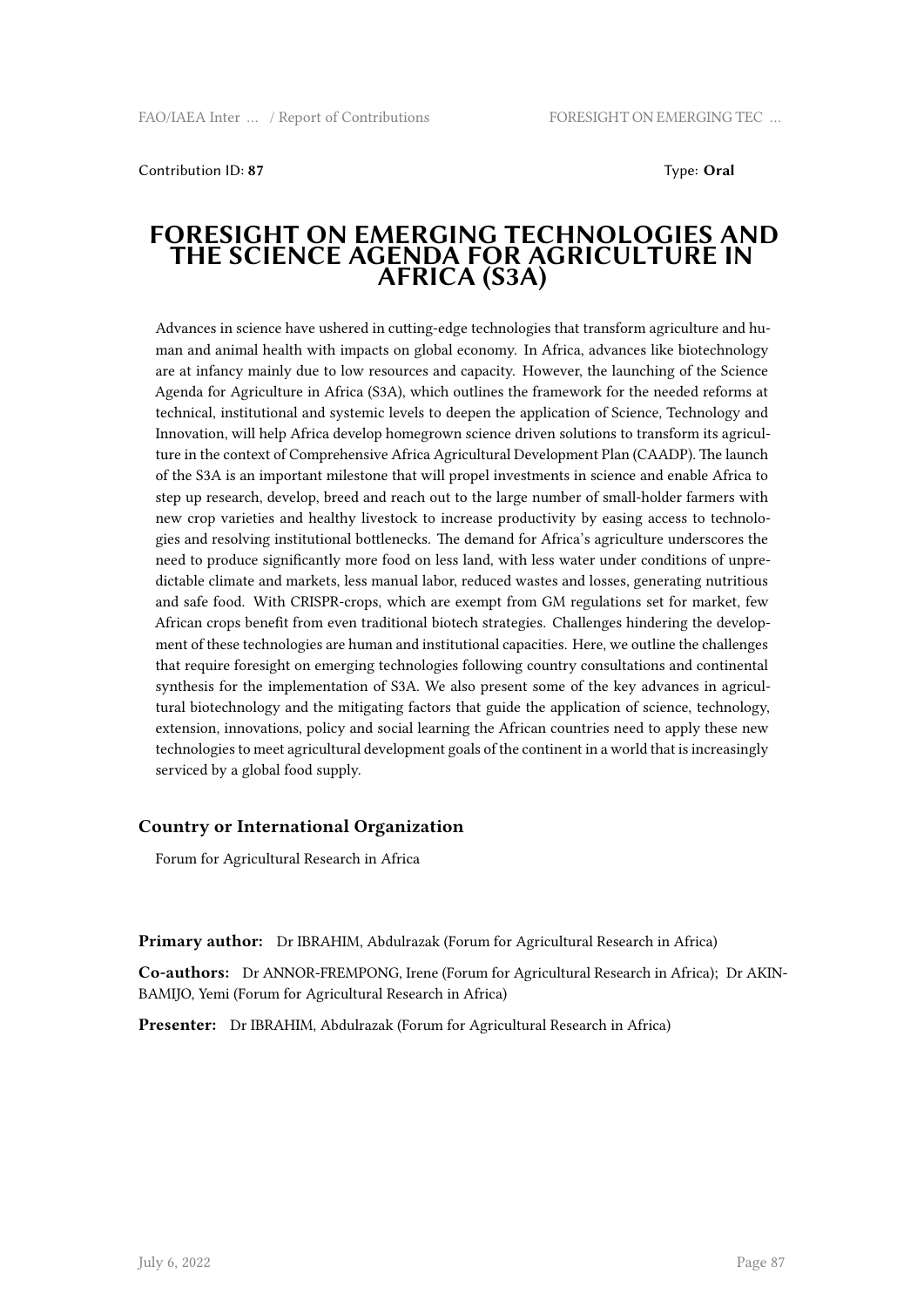Contribution ID: **88** Type: **Poster**

# **DEVELOPMENT OF POLYPLOIDS OF SOME CITRUS SPECIES BY IN-VITRO COLCHICINE TREATMENTS AND EARLY SELECTION BY FLOW CYTOMETRY**

Developments in citrus biotechnology, especially in callus cultures have opened new opportunities to develop new rootstocks and cultivars. Polyploidy is one of the main breeding goals in order to obtain new genotypes with improved characteristics to develop citrus germplasm. Flow cytometry is a highly developed early and rapid selection technique that aims to analyze mutant cells and its components like total genome sizes in mutant population. In this research, embriyogenic callus lines of six Citrus species including orange (*Citrus sinensis*), lemon (*Citrus limon*), mandarin (*Citrus reticulata*), kinkoje (*Citrus obovoidea*), hyokan (*Citrus ampullaceae*) and sanbokan (*Citrus sulcata*) were investigated. Colchicine as a chemical mutagen applied with different concentration (0.0%, 0.01%, 0.05% and 0.1%) on embryogenic callus lines cultured on Murashige and Tucker (MT) medium supplemented with 500 mg/l malt extract during 8 weeks. Callus lines were transferred to MT medium without colchicine and subcultured during 12 weeks after treatment. Somatic embryos arising from the callus in petri dishes were transferred for germination to tubes containing MT medium with 5 mg/l GA3. Obtained plantlets were evaluated for genome sizes for ploidy determination by flow cytometry analysis. According to the obtained results colchicine treatments were resulted different polyploidy ratios in different Citrus species. The highest polyploidy ratio (27%) was obtained in oranges from 0.1% colchicine treatment followed by lemon (22%) from the same concentration of colchicine.

### **Country or International Organization**

Turkey

Primary author: Prof. SEKER, Murat (Çanakkale Onsekiz Mart University)

**Co-authors:** Dr GUR, Engin (Çanakkale Onsekiz Mart University); Mr GUNDOGDU, Mehmet Ali (Çanakkale Onsekiz Mart University); Dr EKINCI, Neslihan (Çanakkale Onsekiz Mart University); Dr KALECI, Nilufer (Çanakkale Onsekiz Mart University)

**Presenter:** Prof. SEKER, Murat (Çanakkale Onsekiz Mart University)

**Track Classification:** Mutation breeding for ornamental and vegetatively propagated crops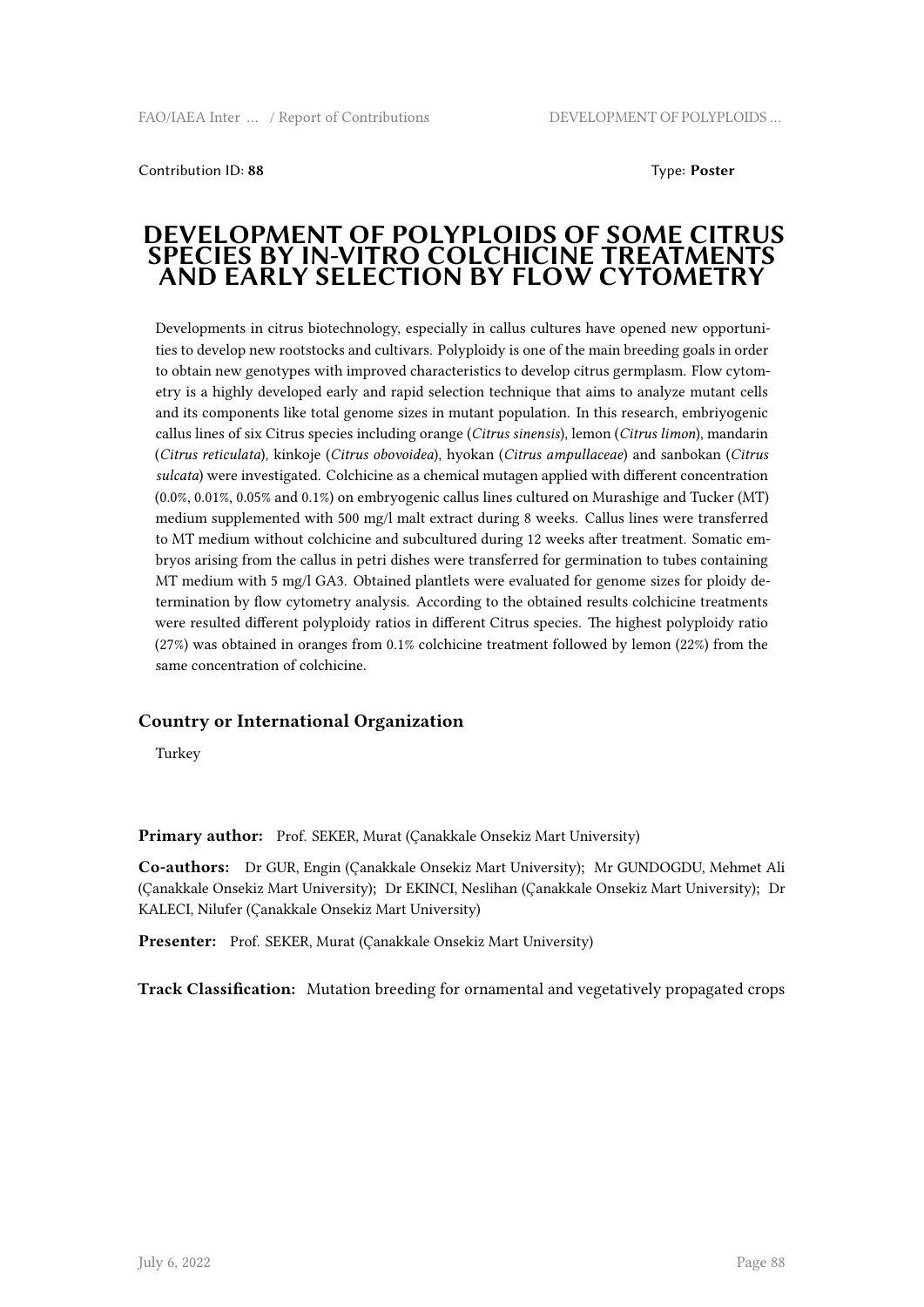Contribution ID: 89 Type: Oral

# **MUTATION BREEDING FOR POWDERY MILDEW RESISTANCE IN PEA (PISUM SATIVUM L.)**

The broad-spectrum (mlo) resistance to powdery mildew in barley (Hordeum vulgare L.) was demonstrated to be conferred by recessive mutations at the Mlo locus. In the Laboratory of Genomics and Genetic Improvement (LGGI), we induced for the first time, via experimental chemical mutagenesis, two powdery mildew resistant mutants in pea (Pisum sativum L.). Via complementation crosses the two recessive mutations were found to affect the same locus, identified as the naturally mutated in the resistant line Mexique locus er1, genetically mapped to the pea linkage group VI. After isolation and sequencing of the barley gene Mlo, other research groups identified the expressed sequence of a homologous gene in pea, which was found to coincide with er1, which, accordingly, was renamed as PsMLO1. The identification by our laboratory of the genomic sequence of this locus allowed the identification of the specific point mutations induced in our mutants, which create stop codons and truncate the cell transmembrane protein coded by this gene. In both cases, the mutations eliminated a restriction enzyme recognition site allowing the easy identification of the mutated loci by CAPS analysis. More recently, we have validated a hypervariable SSR marker within the PsMLO1 gene as highly useful for marker-assisted selection in multiple pea powdery mildew resistance breeding programmes. Two advanced lines derived from crosses involving one of our PM resistant mutants will be next year submitted for release as new cultivars. The identification of Mlo homologous genes in other crops and the future prospects of mutation breeding for powdery mildew resistance are discussed.

### **Country or International Organization**

Fundação para a Ciência e a Tecnologia, Portugal

Primary author: Prof. LEITÃO, José (Universidade do Algarve)

**Presenter:** Prof. LEITÃO, José (Universidade do Algarve)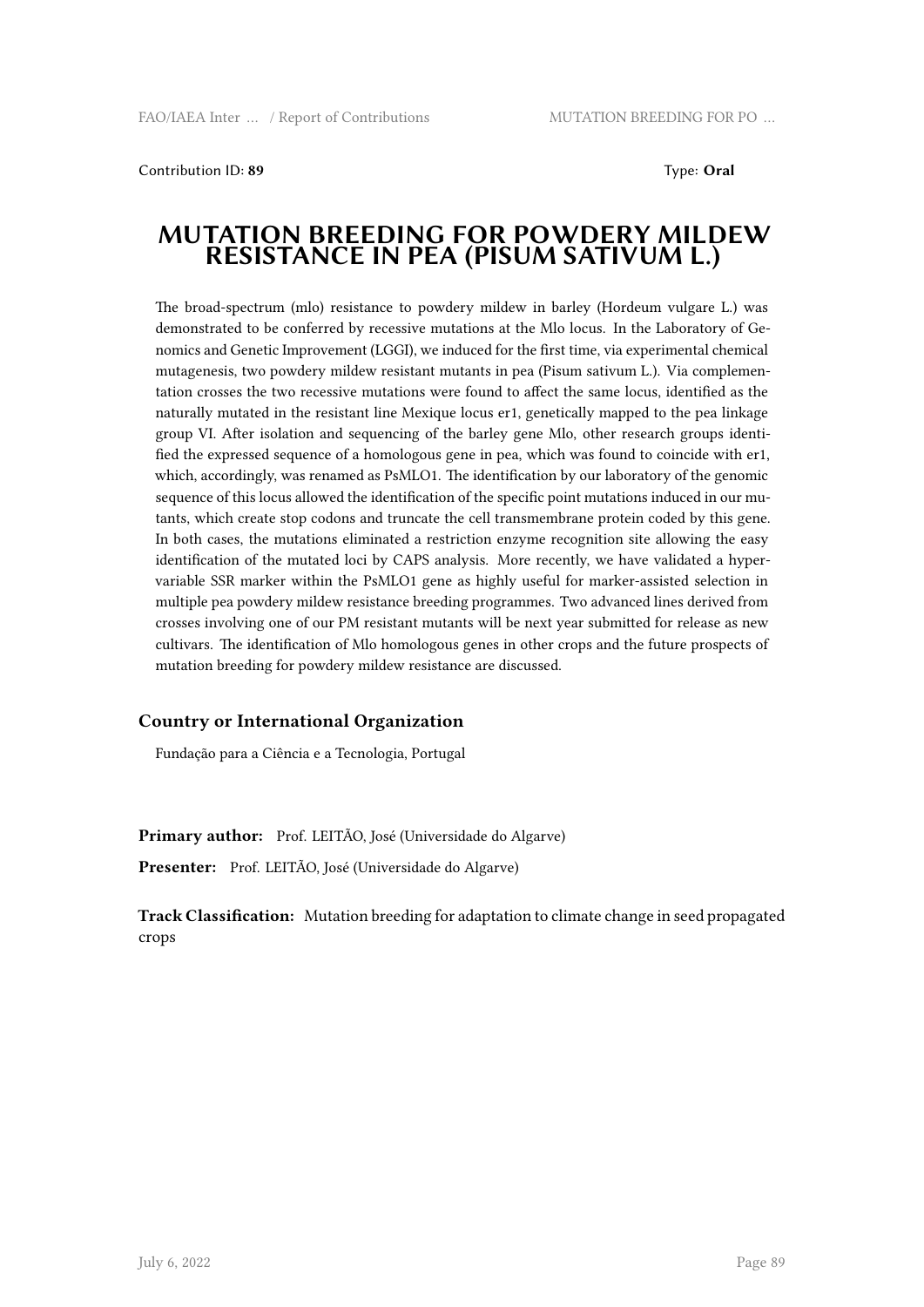Contribution ID: **91** Type: **Poster**

# **CLOSE SESAME: MERELY MAGIC OR AN EFFICIENT SCIENTIFIC TECHNIQUE?**

Sesame (Sesamum indicum L.) is an ancient oilseed crop still very much appreciated and is suitable to different crop management systems in tropics and subtropics. Despite this antiquity, the main problem in its cultivation is the shattering at maturity by splitting of the fruits; the so-called capsules along their sutures and spreading of the seeds to ground. This wild plant characteristic prevents its harvest by combine and requires manual harvest which is expensive and time-consuming. Since the only spontaneous non-shattering mutant found in Venezuela in 1943 not satisfactory in terms of yield, many programs over the globe intended to induce such mutants. The first non-shattering closed-capsule induced mutants were obtained experimentally for the first time by gamma rays in Turkish genetic-backgrounds in the frame of an IAEA Coordinated Research Project. Despite their low fertility and weak agronomic performance at the beginning, modification has been possible in the changed genetic backgrounds and through forced recombination by irradiation. The trait was recessive and allelic to the known spontaneous id gene. The aim of this communication is to present all story of selecting closed capsule mutants and its repeatable success both in Turkish and African backgrounds with the conclusion that selecting unique induced closed capsule mutants is not a matter of "lucky chance" but irradiating with effective doses of gamma rays to yield loss of function mutations; growing quite large M2 populations, preferably in plant progeny rows; and careful screening.

### **Country or International Organization**

Turkey, Akdeniz University

**Primary author:** Prof. CAGIRGAN, M. Ilhan (Antalya Mutation Project, Department of Field Crops, Faculty of Agriculture, Akdeniz University, Antalya-Turkey)

**Presenter:** Prof. CAGIRGAN, M. Ilhan (Antalya Mutation Project, Department of Field Crops, Faculty of Agriculture, Akdeniz University, Antalya-Turkey)

**Track Classification:** New challenges and technologies in plant genomics and breeding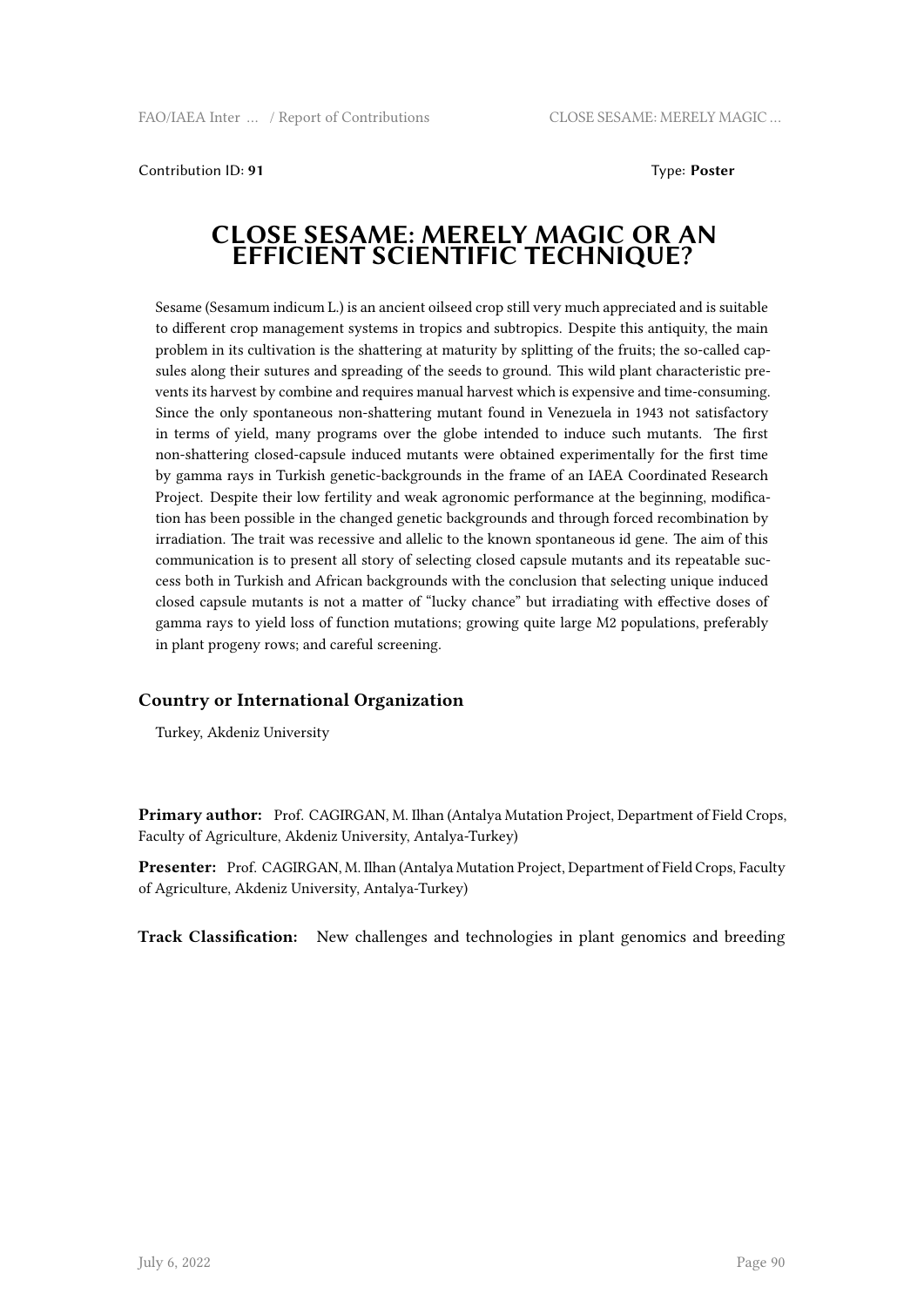Contribution ID: **93** Type: **Poster**

### **AMINO ACIDS AND CYCOCEL APPLICATION TO ENHANCE CUCUMBER HAPLOID EMBRYOGENESIS WITH GAMMA IRRADIATED POLLEN**

Polyamines and cycocel (CCC) play important roles in the regulation of embryogenesis. The present study was conduct to investigate the effect of different concentrations of putrescine and spermidine polyamines along with CCC on the number of somatic embryos formed from gamma irradiation of pollen grains in cucumber. TheF1 hybrid cv. "Extreme" an Iranian pure line cv. "Dasjerd" were used as the mother plant and the pollen donor, respectively. Mother plants were sprayed with putrescine, spermidine, and CCC each at 0, 50, 500, and 5000 mg/l. Anthers were gamma irradiated at 300 Gy using a Cobalt-60 gamma ray source with an activity of 0.2 Gy/s. The irradiated pollen was used for pollination of isolatedfemale flowers. Well-developed fruits were harvested at day 28 and then their embryos were rescued. Chromosome counting and flow cytometry were used to confirm haploidy induction. The highest number of haploid embryos were obtained when mother plants sprayed with putrescine at 500 mg/l (5.2 embryos/fruit), spermidine at 50 mg/l (4.8 embryos/fruit), and cycocel at 50 mg/l (5.2 embryos/fruit). The lowest haploid embryos were observed when 5,000 mg/l of spermidine (0.4 embryos/fruit) or cycocel (2.0 embryos/fruit) were applied. Spermidine at 50 mg/l also efficiently increased the conversion of derived embryos into fully developed plantlets (up to 100%). Ploidy analysis using flow cytometer indicated that all regenerated plantlets were haploid, i.e. contained the gametic chromosome number  $(n=x=7)$ . Chromosome counting also confirmed the haploid nature of regenerated plantlets. The induction of haploid embryogenesis from unfertilized ovaries after pollination with gamma irradiated pollen and subsequent conversion of derived embryos into the plantlets could be improved in C. sativus L. when appropriate levels of putrescine, spermidine, and cycocel were applied.

### **Country or International Organization**

Agricultural Biotechnology Research Institute of Iran (ABRII)

**Primary authors:** Prof. ENAYATI SHARIATPANAHI, Mehran (Department of Tissue and Cell Culture, Agricultural Biotechnology Research Institute of Iran (ABRII), Agricultural Research, Education and Extension Organization (AREEO), 3135933151 Karaj, Iran); Dr EBRAHIMZADEH, hamed (Department of Tissue and Cell Culture, Agricultural Biotechnology Research Institute of Iran (ABRII), Agricultural Research, Education and Extension Organization (AREEO), 3135933151 Karaj, Iran)

**Co-authors:** Dr ESKANDARI, Ali (Nuclear Agriculture Research School- Nuclear Science and Technology Research Institute, Karaj. Iran); Dr AHMADI, Behzad (Department of Maize and Forage Crops, Seed and Plant Improvement Institute (SPII), Agricultural Research, Education and Extension Organization (AREEO), Karaj, Iran); Dr NIAZIAN, Mohsen (Department of Tissue and Cell Culture, Agricultural Biotechnology Research Institute of Iran (ABRII), Agricultural Research, Education and Extension Organization (AREEO), 3135933151 Karaj, Iran)

**Presenter:** Dr EBRAHIMZADEH, hamed (Department of Tissue and Cell Culture, Agricultural Biotechnology Research Institute of Iran (ABRII), Agricultural Research, Education and Extension Organization (AREEO), 3135933151 Karaj, Iran)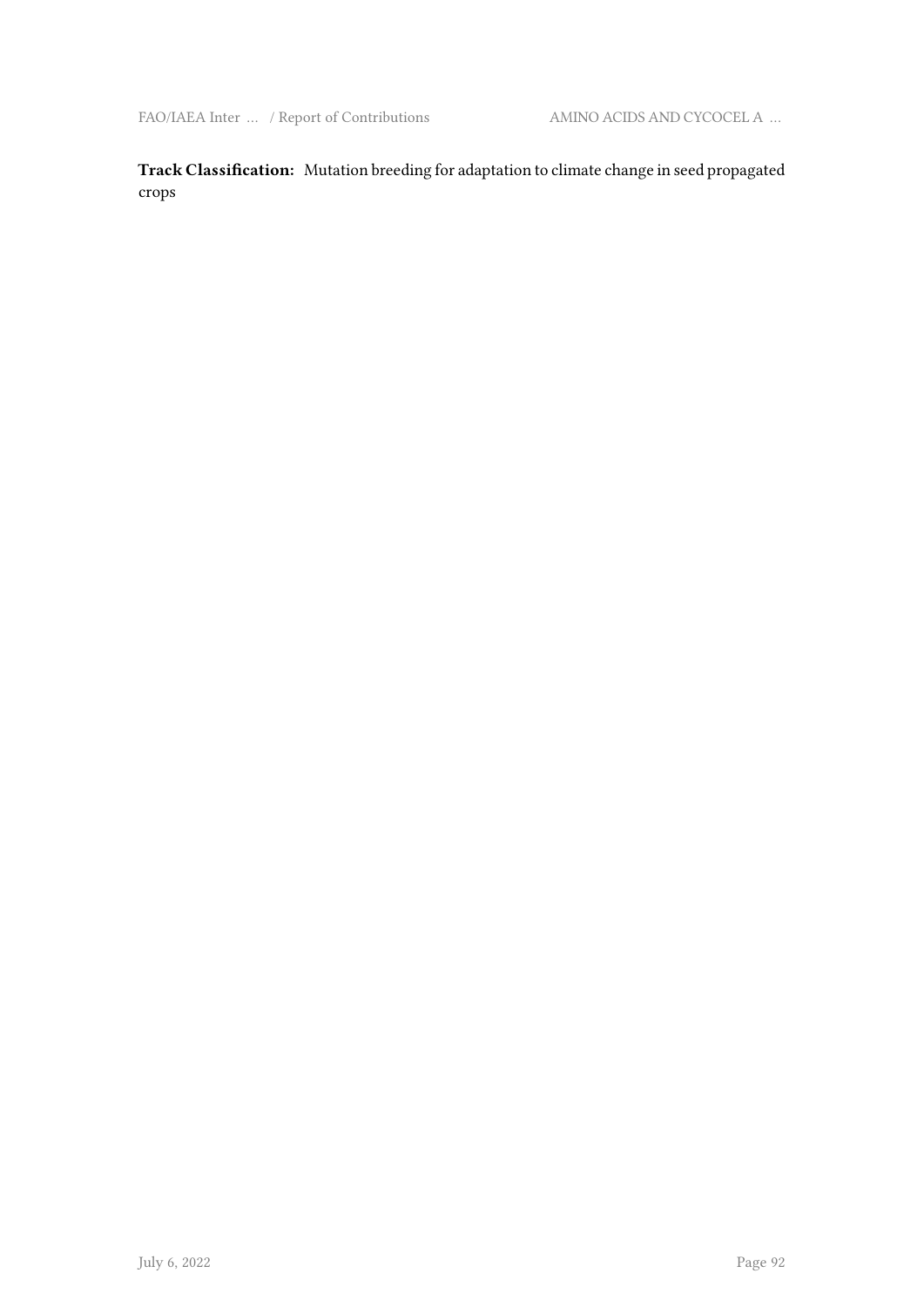Contribution ID: **95** Type: **Poster**

# **GROWTH OF WHEAT MUTANTS UNDER DROUGHT STRESS**

Hydroponic culture was performed to investigate the physiological responses of three mutant lines with their wild-type parent under drought stress. Mutants; Noor 5, Noor6 and Noor7 along with cv. Al Noor (parent) were subjected to 2 levels (0 and 10%) of polyethylene glycol (PEG-6000). Growth at the seedling stage was evaluated. Differential Display Reverse Trancriptase- DDRT was applied to study the genetic markers related with drought tolerance using 9 random primers (OPA-1, OPA-5, OPA-11, OPC-4, ,OPC-8 OPF-12, OPH16, OPO11 and OPR7). The mutants along with cv. Al Noor were also planted under rainfed conditions. Drought tolerance indices (Stress Tolerance Index, Mean Productivity, Geometric Mean Productivity, Stress Tolerance and Stress Susceptibility Index) were calculated. Correlations between stress indices under the hydroponics experiment and grain yield under rainfed conditions were investigated. Water stress reduced root length and fresh weight in all genotypes, but increased shoot length, fresh and dry weight in mutants Noor 5 and Noor 6. The results revealed that PEG treatment had positive affects in seedling shoot length, shoot fresh weight, root dry weight in the mutant genotypes, but not cv. Al Noor. All primers succeeded to amplify DNA fragments. The result of field experiment revealed that Noor6 surpassed all genotypes in the number of tillers m-1 and grain yield. Grain yield under water stress had positive and significant correlations with major stress indices: shoot and root length, shoot and root fresh weight, shoot dry weight and malic enzyme under hydroponic experiment Based on these data, it can be concluded that seedling growth parameters could be used as selection criteria for drought tolerance in wheat. DDRT-PCR could differentiate the genotypes and maybe used in developing markers related to drought tolerance.

#### **Country or International Organization**

Ministry of Science & Technology, Baghdad-Iraq

**Primary author:** Dr YOUSIF, Shatha (Ministry of Science & Technology, Baghdad-Iraq)

**Co-authors:** Mrs TAEEN, Maha (Ministry of Science & Technology, Baghdad-Iraq); Mrs ABID, Nora (Ministry of Science & Technology, Baghdad-Iraq); Mrs ABDULJABAR, Tagreed (Ministry of Science & Technology, Baghdad-Iraq)

**Presenter:** Dr YOUSIF, Shatha (Ministry of Science & Technology, Baghdad-Iraq)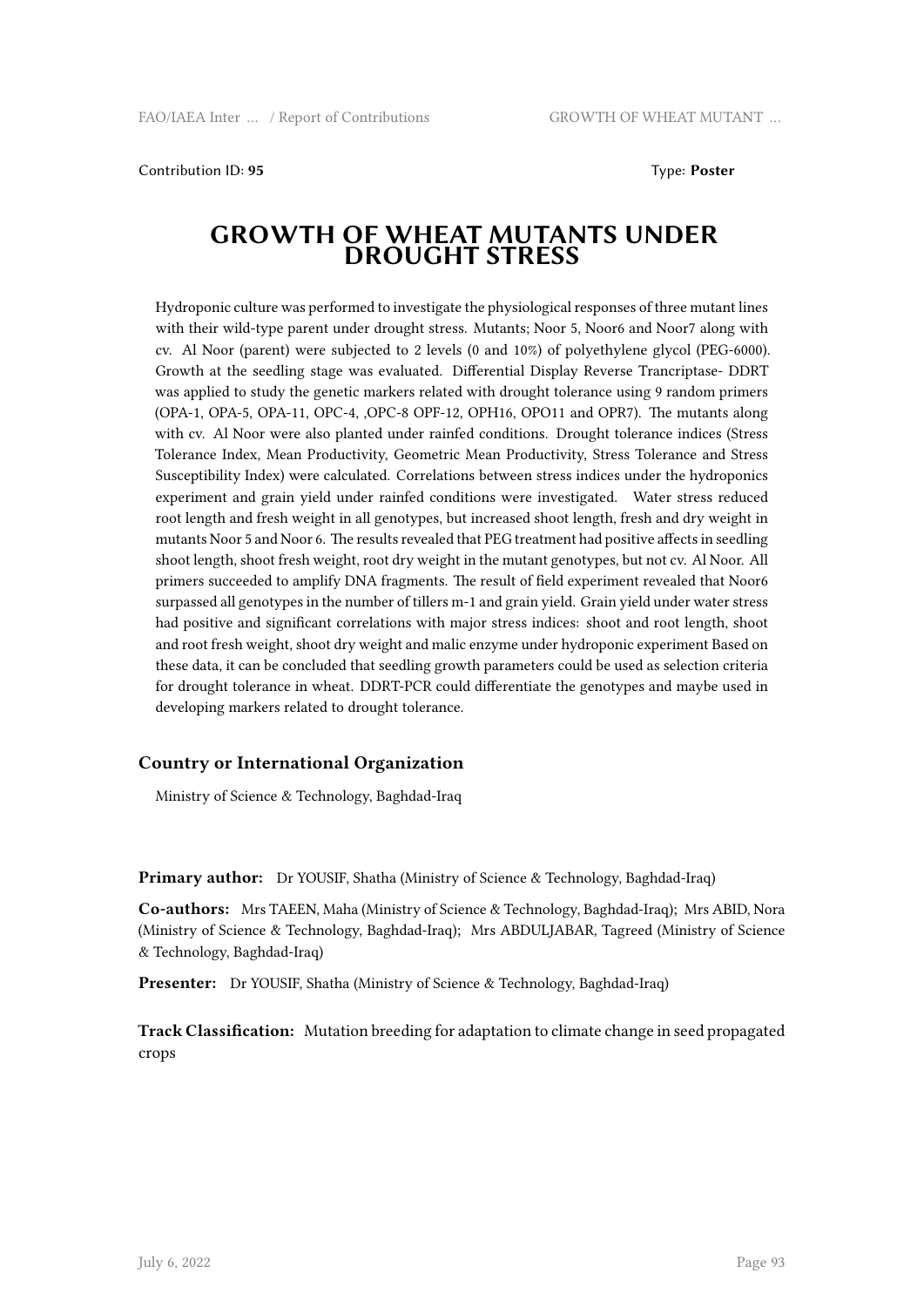Contribution ID: **96** Type: **Poster**

# **IMPROVEMENT OF KENAF (HIBISCUS CANNABINUS L.) THROUGH GAMMA RAY INDUCED MUTATION**

Kenaf (Hibiscus cannabinus L.), a tropical crop from the Hibiscus family, is one of the world's most economically important fibre crops particularly in the Asia-Pacific region. In Malaysia, kenaf was identified as one of the main commodity crops and could be the country's next golden crop after oil palm. Currently, kenaf-based products are getting higher demand from local and international market. Thus, the improvement of kenaf crop for high fibre production is highly needed to meet the demand from the industries. Mutation induction is a method to increase genetic divergence associated with selection, recombination, or a combination of these approaches in plant breeding. This method is very promising to plant breeders for developing a new plant variety with desirable traits. In this project, seeds of a kenaf variety (V36) were used as starting materials for mutation induction and were obtained from National Kenaf and Tobacco Board (NKTB). These seeds were irradiated using gamma ray and mutation induced via acute and chronic irradiation methods. The aim of this research project was to develop new mutant varieties with high fibre characteristics. Radiosensitivity tests were done for determination of optimum dose for irradiation to get the higher mutation rate without eliminating desirable traits. Screening and selection for desirable traits will be done for several generations until stable mutants with targeted traits are obtained. At present, several potential mutants with desirable morphological and agronomical traits were observed in M3-M4 generations. Thus, gamma ray induced mutation is useful and reliable tools for kenaf breeding program in this modern era.

#### **Country or International Organization**

Malaysian Nuclear Agency, Malaysia

#### **Primary author:** Mr AHMAD, Faiz (Malaysian Nuclear Agency)

**Co-authors:** Dr HARUN, Abdul Rahim (Malaysian Nuclear Agency); Ms ABU HASSAN, Affrida (Malaysian Nuclear Agency); Mr ABD WAHID, Ahmad Nazrul (Malaysian Nuclear Agency); Mr ADE-NAN, Mohd Noor Hidayat (Malaysian Nuclear Agency); Mr SANI, Mohd Zulmadi (Malaysian Nuclear Agency); Mr AKIL, Mustapha (Malaysian Nuclear Agency); Dr AHMAD, Zaiton (Malaysian Nuclear Agency)

**Presenter:** Mr AHMAD, Faiz (Malaysian Nuclear Agency)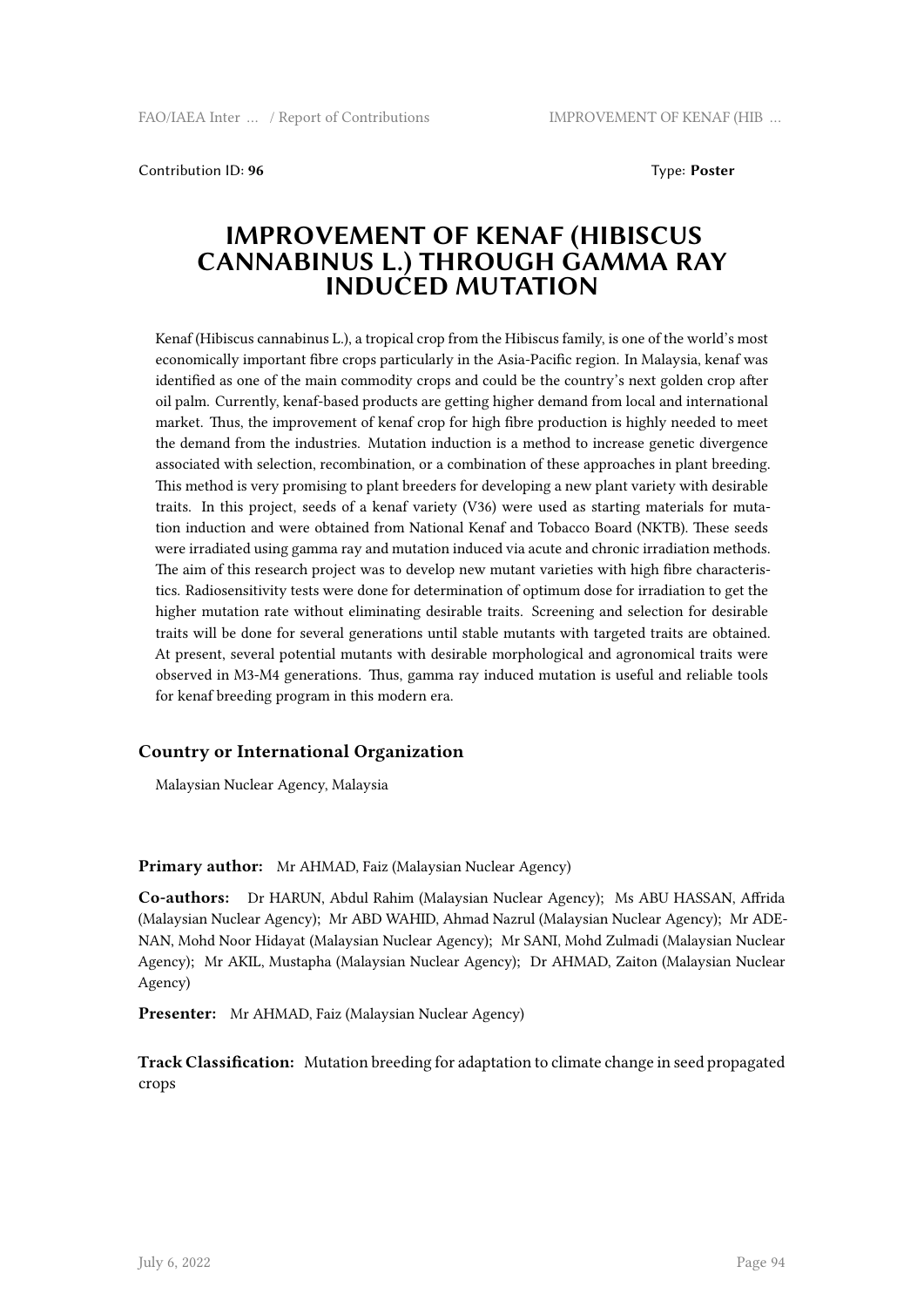Contribution ID: **97** Type: **Poster**

# **GENETIC DIVERSITY FOURTEEN SOYBEAN MUTANT LINES USING SSR MARKERS AND YIELD PERFORMANCE UNDER DRY LAND CONDITION**

Development of drought-tolerant varieties is an effective alternative to overcome this abiotic stress. The objectives of this research were to evaluate the genetic diversity and relationship among soybean mutant lines using SSR markers and to select promising mutant lines with high yield under dry land condition. A total of 14 soybean mutant lines derived from induced mutation (Mutant A, B, C. D, E, F, G, H, Y, K, L, M, N, P) and two control varieties (R=Panderman and S=Muria) were used in present study. Those genetic materials were grown at Gunung Kidul and Bantul (country). Results revealed five mutant lines (E, B, G, P and Y) exhibiting a higher yield (2.63, 2.51, 2.32 t/h, respectively) than the control variety Panderman (2.05 t/h). These mutant lines exhibited significant differences in 100-seed weight (14.3, 14,5, 14.3 gr) number of pot fill (118, 116, 104) and number of seed per plant 215,218, 205) as compared to national control drought tolerant variety (Dering: 14.1, 103.6 and 201.3). A wide genetic distance between soybean mutant accessions and their wild-type were observed by using 12 simple sequence repeats (SSR) markers. A total of 58 alleles with an average of 4.8 alleles per locus were detected. The polymorphic information content varied from 0.40 to 0.75 with an average of 0.53. The accessions were clustered into two groups according to their genetic background, namely group I (B) and group II (R= the Panderman). The highest genetic diversity value of 0.78 was shown by the Satt294 primers. Six informative markers (GMES3515, GAAT47, Satt009, Satt038, Satt294, and Satt431) provided polymorphic alleles between the parents and their mutants.

### **Country or International Organization**

Center for Isotopes And Radiation Application

**Primary author:** Mrs YULIASTI, Yuliasti (Center for Isotopes and Radiation Application, National Nuclear Energy Agency)

**Co-author:** Mr REFLINUR, Reflinur (Indonesian Center for Agricultural Biotechnology and Genetic Resources Research and Development)

**Presenter:** Mrs YULIASTI, Yuliasti (Center for Isotopes and Radiation Application, National Nuclear Energy Agency)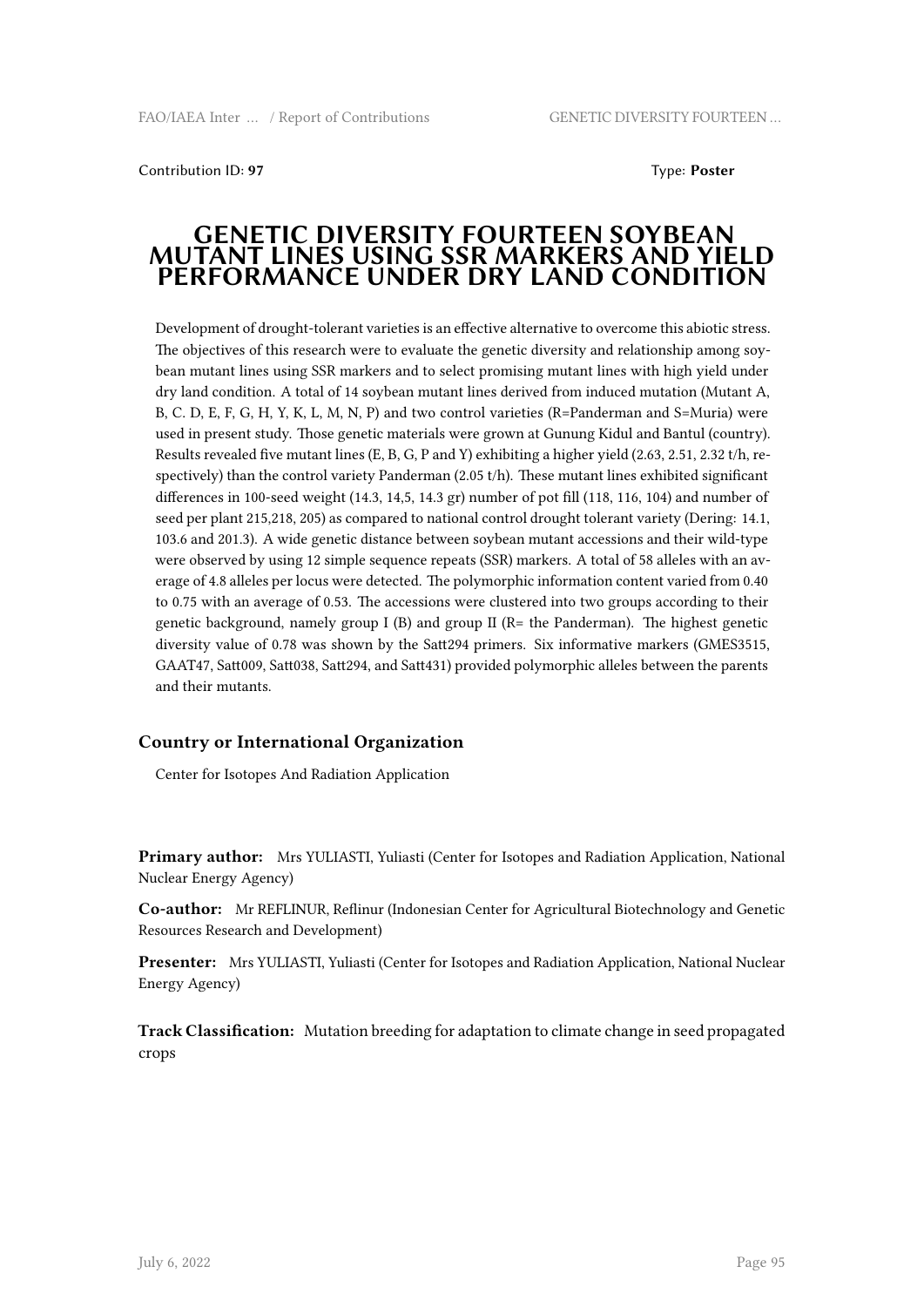Contribution ID: **98** Type: **Oral**

### **NATIONAL REPOSITORY OF RICE EMS MUTANTS OF AN UPLAND RICE CULTIVAR NAGINA 22: PROGRESS UPDATE ON CHARACTERIZATION AND UTILIZATION**

The Indian initiative for creating a mutant genetic resource in rice has generated 87000 mutants in the background of a popular drought and heat tolerant upland cultivar, Nagina 22 (N22) through EMS mutagenesis. To enable mapping of the mutants, high quality sequence resources of the wild type (WT), N22, has been created with less than 5 % gaps in the total of 113 Mb genic sequences. So far, 541 macro-mutants from this resource have been identified and are being maintained in the mutant garden. Detailed characterization of these 541 mutants based on 44 descriptors pertaining to distinctness, uniformity and stability (DUS) of rice and their morphological characterization, organic (chlorophyll and epicuticular wax content) and inorganic constituents (phosphorous, silicon and chlorine) are hosted in a database named 'EMSgardeN22'. High throughput capillary based SSR genotyping of these mutants with 57 genome-wide markers revealed that more than 93% of the mutants were identical to the WT with less than one change in SSR repeat motifs. Further, similarity index of the mutants was more than 0.6 for nearly 90% of the mutants with respect to DUS descriptors establishing the validity of the mutants. Recently, a novel herbicide (Imazethapyr) tolerant mutant has been identified and characterized from this resource and is now being used in introgressing the herbicide tolerant trait in 10 major rice varieties of India. One mutant which can grow well in low phosphorous shows monogenic recessive inheritance while two functional stay green mutants show monogenic dominance inheritance were also indetified. Mapping populations of these three mutants have been generated, the mutant type plants have been pooled in each population separately and subjected to whole genome sequencing to enable mapping of the mutants. Further, mutants have been identified for tolerance to sheath blight, blast, drought, higher photosynthetic efficiency and root traits from this resource.

#### **Country or International Organization**

India

**Primary author:** Dr SV, Amitha CR Mithra (ICAR-National Research Centre on Plant Biotechnology, New Delhi, India)

**Co-authors:** Dr SINGH, Ashok K (ICAR-Indian Agricultural Research Institute, New Delhi, India); Dr PRAKASH, Chandra (ICAR-National Research Centre on Plant Biotechnology, New Delhi, India); Dr S, Gopalakrishnan (ICAR-Indian Agricultural Research Institute, New Delhi, India); Dr P, Jeyaprakash (Tamil Nadu Agricultural University, Coimbatore, India); Dr KAR, Meera Kumari (ICAR-- National Rice Research Institute, Cuttack, India); Dr SINGH, Nagendar K (ICAR-National Research Centre on Plant Biotechnology, New Delhi, India); Ms YADAV, Neera (ICAR-National Research Centre on Plant Biotechnology, New Delhi, India); Dr SWAIN, Padmini (ICAR-National Rice Research Institute, Cuttack, India); Dr KALE, Prashant (ICAR-National Research Centre on Plant Biotechnology, New Delhi, India); Dr SHARMA, Rameshwar P (ICAR-National Research Centre on Plant Biotechnology, New Delhi, India); Mr MK, Ramkumar (ICANational Research Centre on Plant Biotechnology, New Delhi, India); Dr M, Raveendran (Tamil Nadu Agricultural University, Coimbatore, India); Dr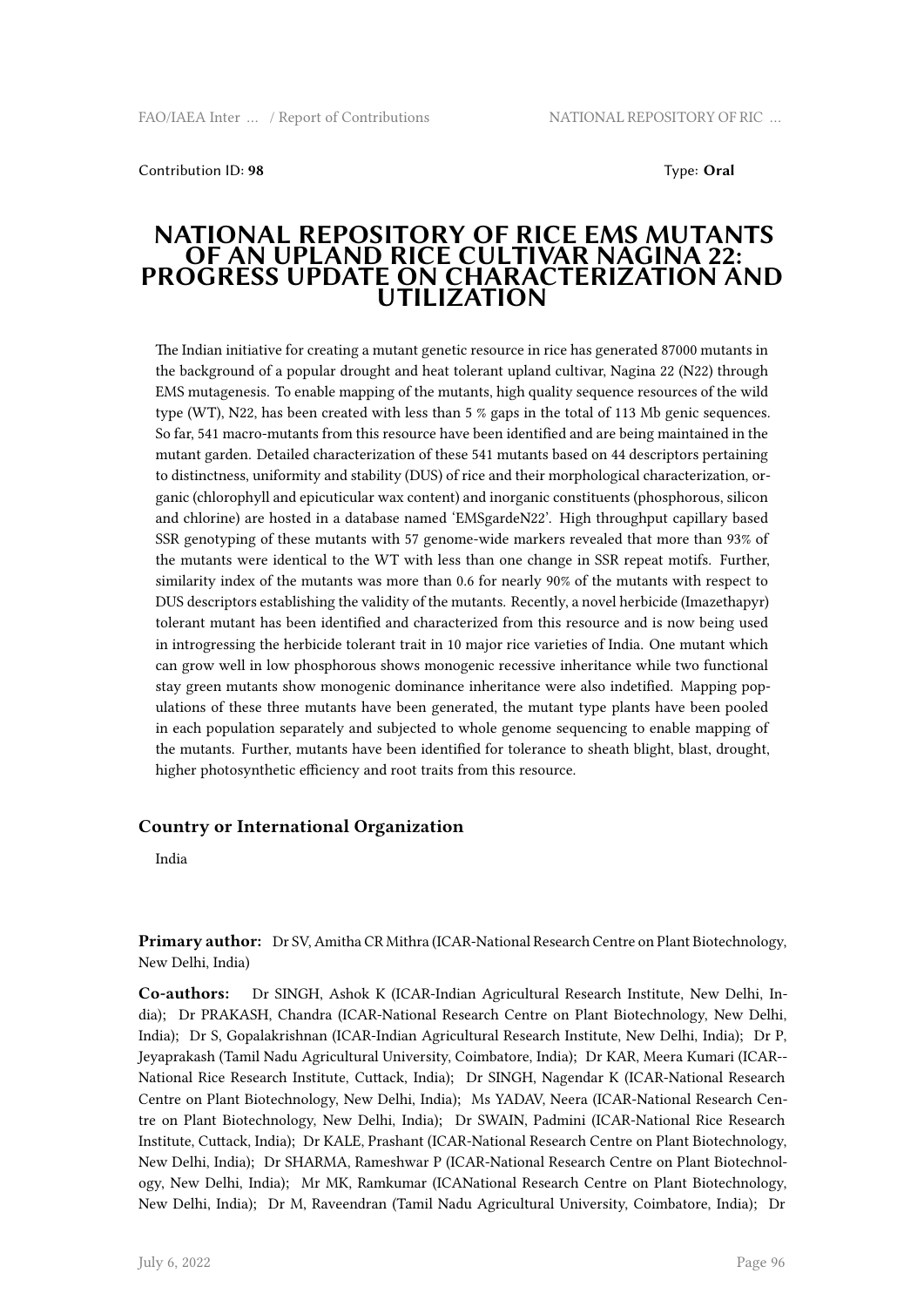N, Sarla (ICAR-Indian Institute of Rice Research, Hyderabad, India); Dr MANGRAUTHIA, Satendra Kumar (ICAR-Indian Institute of Rice Research, Hyderabad, India); Dr MS, Sheshashayee (University of Agricultural Sciences, Bengaluru, India); Mr V, Sureshkumar (ICAR-National Research Centre on Plant Biotechnology, New Delhi, India); Dr MOHAPATRA, Trilochan (Indian Council of Agriculture Research, New Delhi, India)

**Presenter:** Dr SV, Amitha CR Mithra (ICAR-National Research Centre on Plant Biotechnology, New Delhi, India)

**Track Classification:** Enhancing agricultural biodiversity through new mutation induction techniques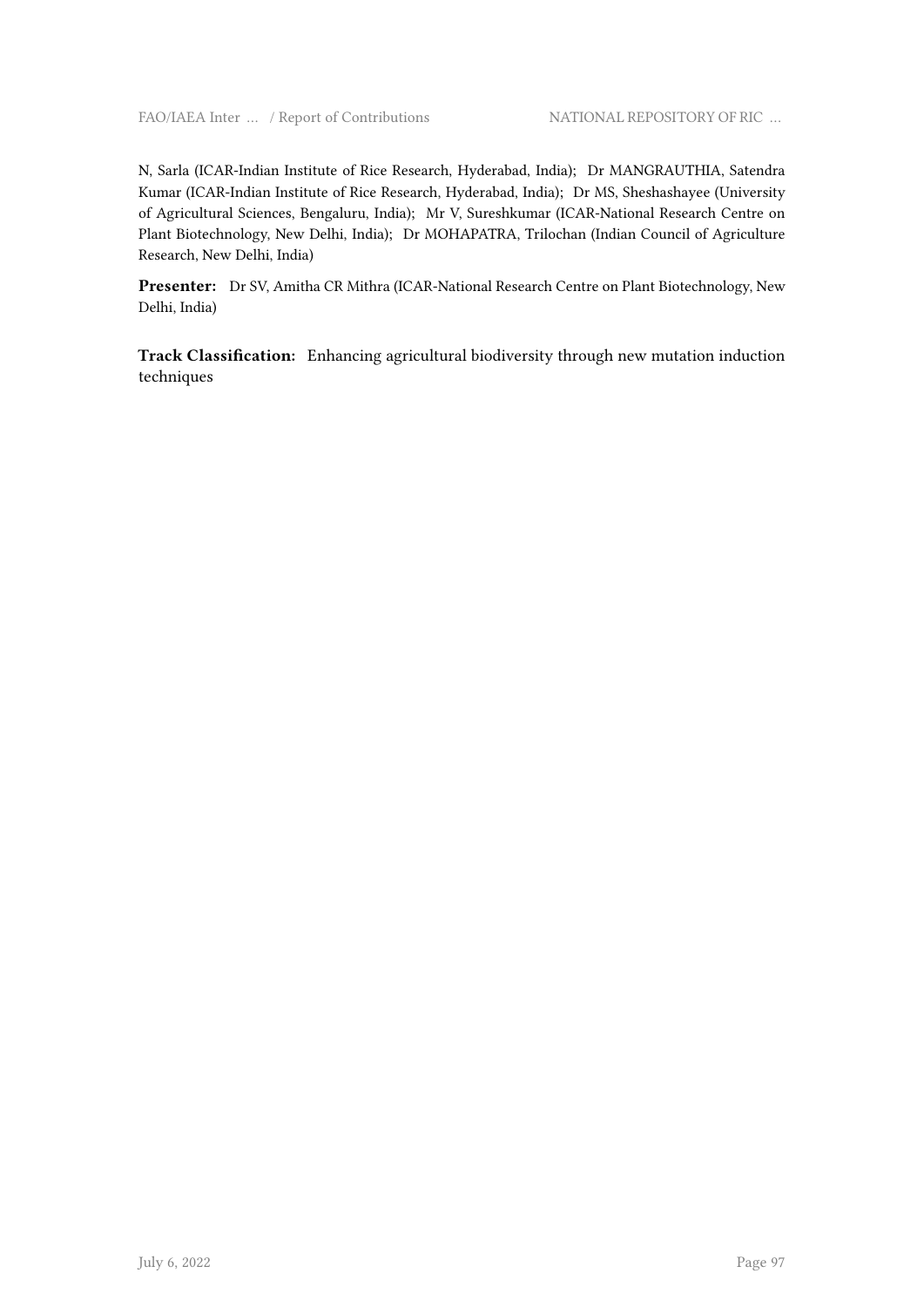Contribution ID: **99** Type: **Poster**

### **INVESTIGATING YIELD AND YIELD COMPONENTS OF 14 CONTROL AND GAMMA-IRRADIATED BARLEY (HORDEUM VULGARE L.) CULTIVARS IN THE TEMPERATE ZONE IN IRAN**

In plant breeding, mutations play an important role in the development of genetic variations and new varieties. The use of induced mutations has been found to be very useful not only in practical plant breeding but also in theoretical genetic research. Barley is model species for mutation breeding and an important strategic crop that plays an important role in food security in Iran and the world. A field experiment was carried out by using randomized complete block design with three replications. Treatments included 14 cultivars of barley (13 normal cultivars and one gamma irradiate barley). Various morphological traits, yield and yield components were measured. Results showed that there were significant differences among the 14 barley cultivars in the majority of studied traits. The early-maturity, dwarf and six-row cultivars Fajr 30 and Rayhan 03 performed better compared to tall and late-maturity (Valfajr, Makouee) and two rowed (Behrokh and Dasht) cultivars. Although, gamma irradiated barley (Roudasht) had less yield than Fajr 30 and Rayhan 03, it performed better than other cultivars. Results showed that significant and positive correlation existed between grain yield and spike length, awn length, peduncle length, number of seeds per spike, number of spikes, number of fertile tillers per plant, spike, straw and peduncle dry matter, 1,000-kernel weight, harvest index and biological yield. Correlations between grain yield and plant height, number of infertile spikelets per spike, number of total tiller (fertile and infertile) per plant, and number of infertile tillers per plant were significant but negative.

### **Country or International Organization**

NSTRI, Nuclear Agriculture Research School, Karaj, Iran.

**Primary author:** Mr ESKANDARI, Ali (NSTRI, Nuclear agriculture research school)

**Co-authors:** Mrs BORZOUIE, azam (NSTRI, Nuclear agriculture research school); Mr SOUFIZADEH, saeed (researcher); Mrs NAVID, sorayya (Researcher)

**Presenter:** Mr ESKANDARI, Ali (NSTRI, Nuclear agriculture research school)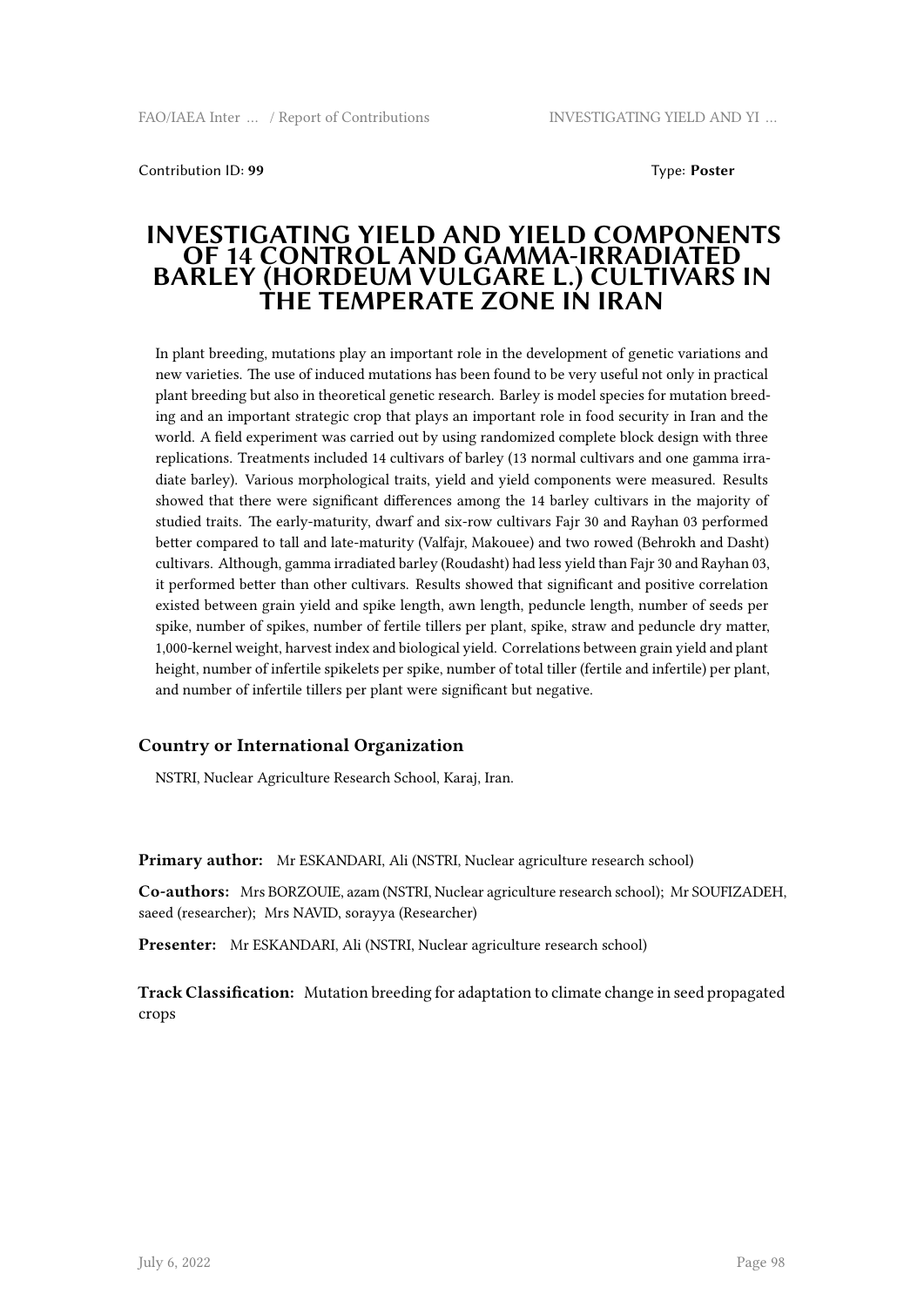Contribution ID: **100** Type: **Poster**

### **MUNGBEAN RADIOSENSITIVITY TEST TO GAMMA IRRADIATION FOR MUTATION BREEDING IN MUNGBEAN**

The first stage of plant breeding program by induced mutation technique using gamma rays is to determine the optimum dose for the bulk irradiation treatment as radiosensitivity varies with species, varieties, and genotypes. Therefore, the objective of this research was to determine the gamma ray dose which reduces growth by 50% (GR50) in four mungbean varieties. The trial was conducted at the Joint FAO/IAEA Plant Breeding and Genetics Laboratory, Seibersdorf, Austria. Genetically sound seeds of 4 mungbean varieties: Bino 2, Bino 5, Bino 7 and Bino 8 with a good germination rate and whose moisture has been equilibrated were subjected to gamma rays with the following doses: 0, 75Gy, 150Gy, 300Gy, 450GY and 600Gy and planted in a RCB design with three replicates. Data were recorded for germination percentage, survival percentage at 15 days after seed sowing, chlorophyll mutation, leaf mutation, variation in plant height (at 21 days and 30 days) and in the number of leaves. Except mungbean variety Bino 7, the other three varieties showed significant reduction of seed germination with increasing doses. Numbers of days to seed germination appeared also to increase when irradiated with higher doses (450Gy and 600Gy) and significant variation was observed among varieties. Variety Bino 2 showed a two-fold shorter duration for seed germination at 600Gy compared to the non-irradiated control. Survival rate of the varieties were drastically reduced with increasing doses after 300Gy. Significant effects on plant height were observed with 600Gy dose in all varieties. Higher chlorophyll and leaf abnormalities were also observed in higher doses. Hundred percent leaf variegation was observed with 600Gy dose irradiation in all varieties. Growth reduction dose was determined by calculating plant height reduction as compared to the non-treated control. The highest GR50 value (523Gy) was observed in variety Bino 8 and the lowest value (484Gy) was observed in Bino 5. LD30 was around 300Gy-310Gy in all varieties.

#### **Country or International Organization**

Sri Lanka

**Primary author:** Mrs KUMARARATHNA, Munasingha Jayasundara Mudiyanselage Priyanthi (Department of Agriculture)

**Co-author:** Dr MUKHTAR ALI GHANIM, Abdelbagi (INTERNATIONAL ATOMIC ENERGY AGENCY)

**Presenter:** Mrs KUMARARATHNA, Munasingha Jayasundara Mudiyanselage Priyanthi (Department of Agriculture)

**Track Classification:** Enhancing agricultural biodiversity through new mutation induction techniques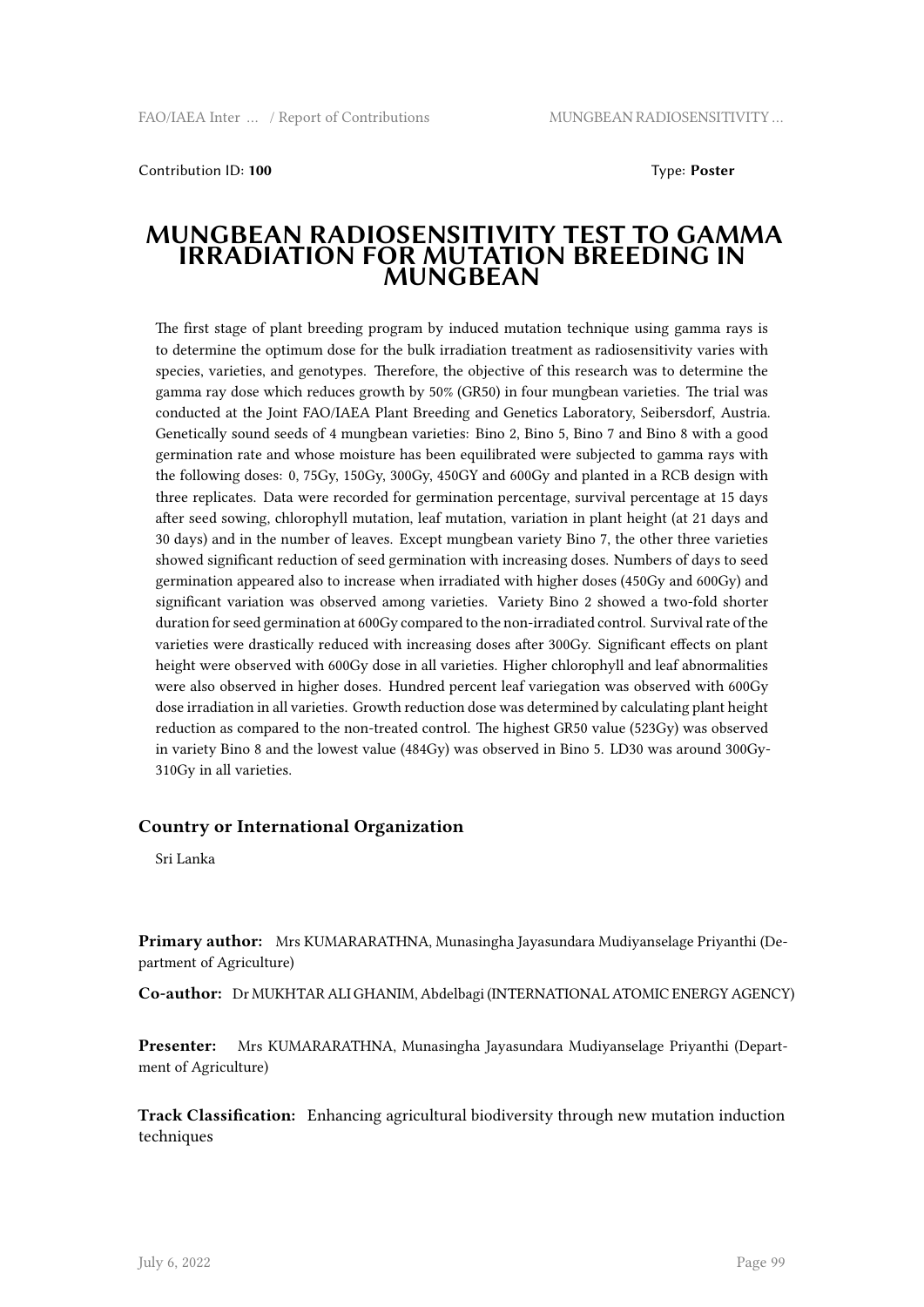Contribution ID: **101** Type: **Poster**

# **DEVELOPMENT OF NEW VARIETIES USING SPACE INDUCED MUTATION**

Space mutation is a new and efficient way to obtain a high frequency of variations for crop breeding. In the past years, we provided a series of food legumes collections for space mutation and continually observed their performances in the field for several generations. The results were as follow: (1) The germination ratio of SP1 obviously decreased shortly after space mutation, compared with the control group, while it became normal in the following generations; (2) A high frequency of variations on agronomic traits was observed within the generations of SP2. The frequency of variation was correlated with the seed sizes of different species, indicating that small seeds were easier to mutate; (3) Variations on the plant height, the number of nods per stem, the number of branches per stem, the number of pods per plant and the seed size, were observed continuously from SP2 generations, while we didn't find any variation on number of seeds per pod. Some of those variations were steadily inherited after reproduction for several generations, and (4) After reproduction and observation for several generations and selection of lines that had potential advantages, a set of elite lines were finally selected for their stable and good performances on the main agronomic traits. These lines were further developed into new varieties as Zhonglv 8, Zhonglv12 and Zhonglv13, and have been released.

#### **Country or International Organization**

Institute of Crop Sciences, CAAS

**Primary author:** Dr CHENG, xuzhen (Institute of Crop Sciences, CAAS)

**Co-authors:** WANG, Lixia (PhD); WANG, Suhua (Institute of Crop Sciences, CAAS)

**Presenters:** WANG, Lixia (PhD); WANG, Suhua (Institute of Crop Sciences, CAAS); Dr CHENG, xuzhen (Institute of Crop Sciences, CAAS)

**Track Classification:** Contribution and impact of mutant varieties on food security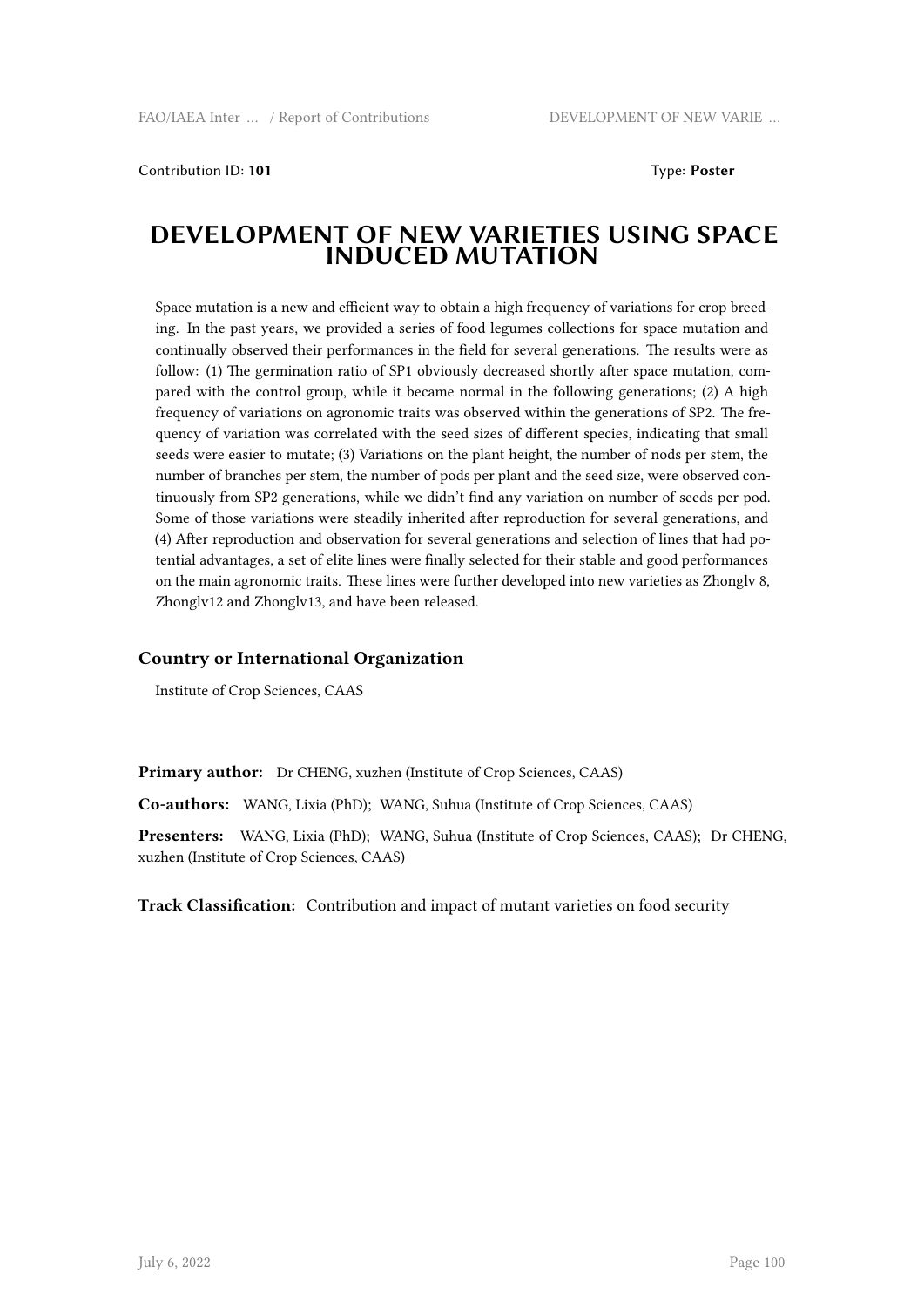Contribution ID: **102** Type: **Oral**

## **MUTAGENIC EFFECTS OF ION BEAMS AND DEVELOPMENT OF EFFICIENT MUTAGENESIS TECHNIQUES**

We have been working on the use of ion beams for biological research using TIARA facility, established in 1991. The major goal of our research is to elucidate the mutagenic effects of ion beams and the development of efficient mutagenic techniques. The molecular nature of mutations induced by ion beams is being discovered since the 2000s. It is the current understanding that ion beams tend to induce deletions and structural alterations of chromosomes more frequently than gamma-rays or X-rays, and this tendency is more evident as the LET value of ion beams increases. Generally, mutation breeding is perceived as a random process and no effective methods have been established to control the direction of mutations in practical mutation breeding. We demonstrated that more chrysanthemum flower colour mutants were obtained from cultured petals than from leaves irradiated by ion beams, whereas the regeneration frequency and the stem length of the regenerated plants did not differ between these two tissues. Similarly, in petunia seedlings, sucrose treatment to stimulate pigment biosynthesis resulted in a higher frequency of flower colour mutants after ion beam irradiation compared to mock treated controls, although the frequency of chlorophyll mutants was unaffected. Most recently, we compared the characteristics of mutations in Arabidopsis derived from dry seeds and seedlings, both irradiated with carbon ions. Wholegenome re-sequencing of randomly chosen M2 plants revealed that the frequency of Indels was about three times higher in dry-seed irradiation than in seedling irradiation, while the frequency of single base substitution was not significantly different. These results suggested that the physiological status of plant tissue greatly affects the frequency and type of mutations. These findings are highly relevant for developing more efficient mutagenesis techniques and for understanding the molecular mechanism of mutagenesis by ionizing radiation.

### **Country or International Organization**

Japan

**Primary author:** Dr HASE, Yoshihiro (National Institutes for Quantum and Radiological Science and Technology)

**Presenter:** Dr HASE, Yoshihiro (National Institutes for Quantum and Radiological Science and Technology)

**Track Classification:** Enhancing agricultural biodiversity through new mutation induction techniques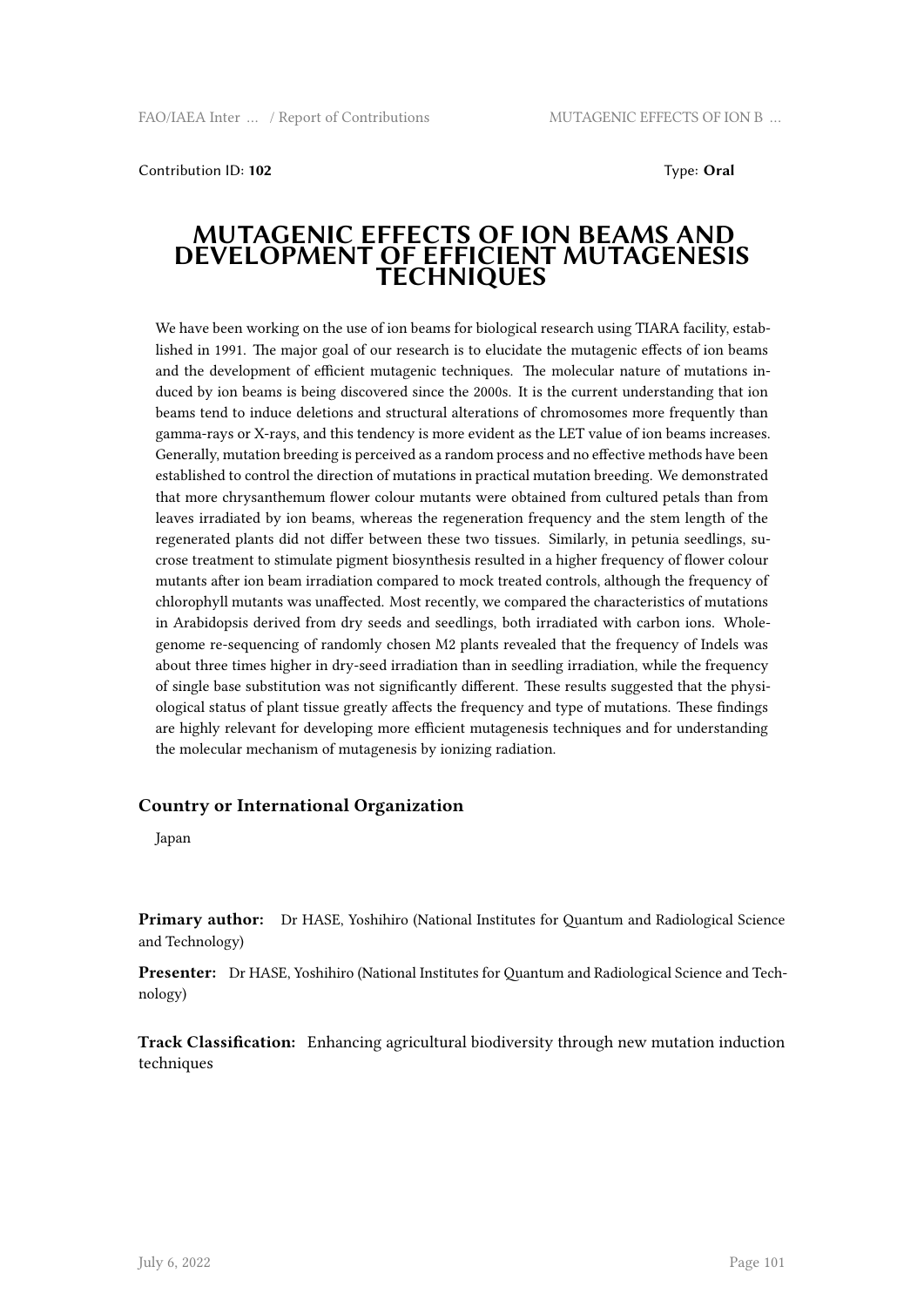Contribution ID: **103** Type: **Poster**

# **STUDY TO DETERMINE THE GROWTH REDUCTION DOSE 50 (GR50) FOR GAMMA RAYS INDUCED MUTAGENESIS IN CARROT (DAUCUS CAROTA L.)**

A study was initiated with the aim to develop new carrot varieties with good nutritive content using nuclear techniques. Mutation using gamma irradiation was selected to induce genetic variability for carrot cultivar improvement. Radio-sensitivity study of carrot to gamma irradiation was investigated to determine the dose which causes 50% growth reduction (GR50) for an indication of the optimal mutagenic irradiation treatment to be applied. After moisture stabilisation, carrot seeds were first subjected to gamma radiation doses of 25, 30, 35, 40, 45 Gray (Gy) and then in a second experiment the doses were increased from 450, 500, 550, 600, 650, 700, 750 Gy using a 137- Caesium radioisotope. These doses were not effective in inducing growth reduction and mortality. It was concluded that the indicative carrot seeds had to be exposed to gamma irradiation doses higher than 750 Gy. Carrot seeds were subjected to dosages of 500, 600, 700, 800, 900, 1000, 1100, 1200, 1300, 1400 and 1500 Gy of gamma irradiation. The GR50 was determined based on growth reduction in parameters such as root length and plant height. GR50 was determined to be 1075 Gy using plant height as the more appropriate parameter. Based on this radio-sensitivity study, the local carrot seeds were subjected to the determined GR50 dose for induction of mutation by gamma irradiation and it was followed by field sowing and evaluation. Mutant line with improved agronomic characteristics will be selected for further evaluation.

### **Country or International Organization**

Mauritius

**Primary author:** Mrs HUZAR FUTTY BEEJAN, PRIYA (FOOD AND AGRICULTURAL RESEARCH AND EXTENSION INSTITUTE)

**Co-author:** Ms NOWBUTH, Rita (Food and Agricultural Research and Extension Institute)

**Presenter:** Mrs HUZAR FUTTY BEEJAN, PRIYA (FOOD AND AGRICULTURAL RESEARCH AND EXTENSION INSTITUTE)

**Track Classification:** Enhancing agricultural biodiversity through new mutation induction techniques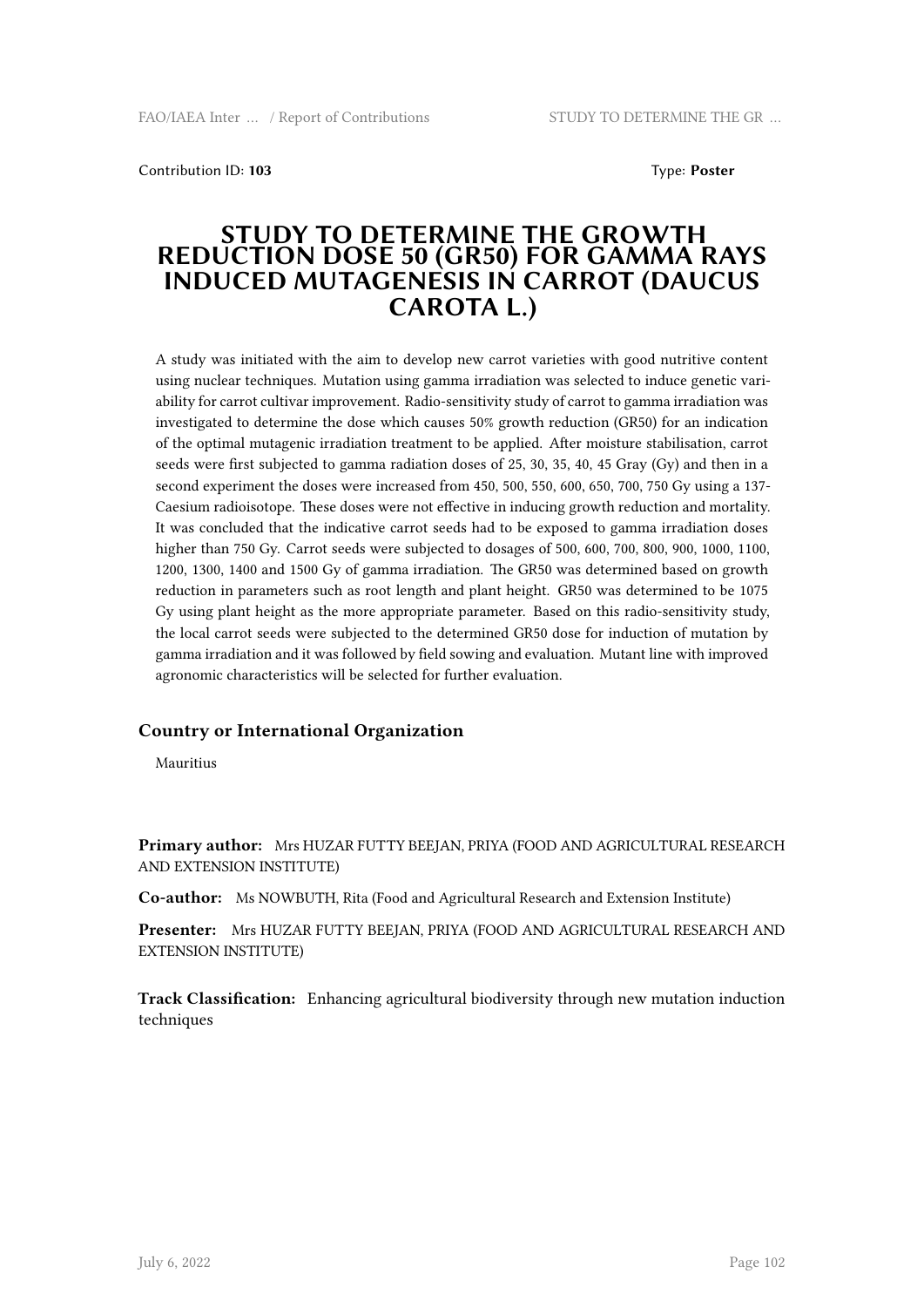Contribution ID: **104** Type: **Poster**

### **HIGH-THROUGHPUT GENOTYPING OF VCGs FUSARIUM OXYSPORUM PATHOTYPES FOR POTENTIAL SELECTION OF BANANA RESISTANT MUTANTS**

Fusarium wilt of banana (Panama disease), is a lethal fungal disease caused by the soil-borne fungus Fusarium oxysporum f. sp. cubense (Foc). Development of stable forms of resistance to this disease depends upon identification of resistances effective against the prevalent Foc populations in banana growing areas. Yet, many methods are not suitable for developing countries with varying levels of laboratory infrastructure. Here, we optimized low cost method for genotyping vegetative compatibility groups (VCGs) Foc pathotypes for selecting banana mutants to ensure durability of the resistance. An enzymatic mismatch cleavage assay for the haploid F. oxysporum was developed. It was optimized in different Foc VCGs to detect allelic variants of target pathogenicity genes (SNF1 and FOW2). Enzymatic mismatch cleavage using PCR primers specific for SNF1 and FOW2 genes has detected different allelic mutations among the VCGs. Differences of band patterns among the digested products of different isolates were clearly observed by agarose gel electrophoresis. Novel nucleotide variation was detected among Foc "Tropical Race 4" VCG 300, 194, and 1036 strains. This method is potentially of great value in the characterization of the banana fusarium wilt VCGs pathotypes. For example, in laboratories without sequencing facilities and where VCG testers of Foc cannot be used because of national quarantine regulations, this low-cost method can be used to rapidly and accurately detect Foc "Tropical Race 4" VCGs 300, 194, and 1036 strains. This may be especially important in new geographical regions where this pathogen is introduced, and immediate management practices are needed. In principle, the strategy proposed here might be suggested to be widely applied to a variety of necrotrophic and biotrophic plant pathogens to be used for selection disease resistant mutants.

#### **Country or International Organization**

Atomic Energy Commission of Syria

#### **Primary author:** Mr JAWHAR, Mohammed (Syrian)

**Co-authors:** Dr VILJOEN, Altos (University of Stellenbosch); Dr ARABI, Mohammed (AECS); Dr MIRALI, Nizar (AECS); Dr BRADELY, Till (IAEA plant breeding lab.)

**Presenter:** Mr JAWHAR, Mohammed (Syrian)

**Track Classification:** New challenges and technologies in plant genomics and breeding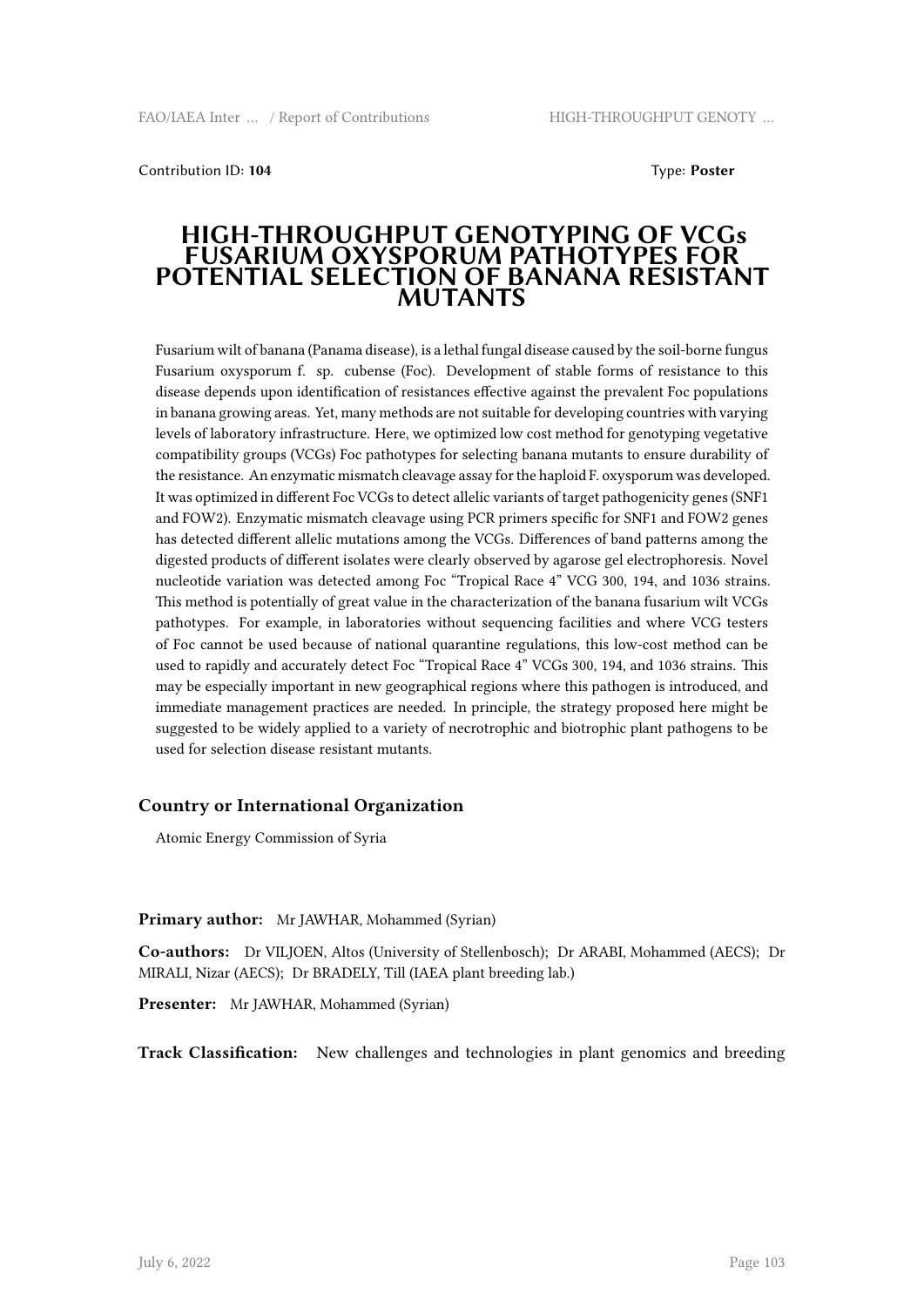Contribution ID: **105** Type: **Poster**

# **IMPLEMENTATION OF MUTATION INDUCTION TO IMPROVE BARLEY PRODUCTION**

Production of mutant crop varieties with sustainable high yield under Kuwait's environmental conditions could increase crop production within the constraint of desert ecosystems and reduce its import in Kuwait. A study to address this was implemented under a 'Technical Cooperation (TC) programme' (2016-2017) of the IAEA. It evaluates the potential of mutation breeding to develop new improved barley lines with desirable characteristics and thus enhance barley productivity sustainably under harsh environmental conditions of Kuwait. Three selected barley genotypes were mutated using gamma rays (in cooperation with the FAO/IAEA's Plant Breeding and Genetics Laboratory, Seibersdorf, Austria. Mutated seeds of each barley variety were planted in the greenhouse in Kuwait. M1-spike progeny were harvested to form the M2 seed population. The head-rows of M2 were planted in the field along with parental lines to compare and observe putative mutants. The M3 family rows were sown in the field and the plants developed were subjected to various phenotyping screening procedures for drought and salinity tolerance. Changes were observed in the germination and growth pattern in the mutant lines tested, these included seedling height, number of tillers, number of secondary spikes, number of spikes, number of spikelets and number of seeds. Presently the M3 plants are producing the next mutant generation (M4). The present study forms the preliminary phase of development of a sustainable national strategy for the improvement of barley production in Kuwait. Extensive studies are recommended to release novel barley mutant varieties with improved yield, nutrient quality and drought and salinity tolerance.

### **Country or International Organization**

Kuwait Institute for Scientific Research

**Primary author:** Prof. AL-MENAI, Habibah (Kuwait Institute for Scientific Research)

**Co-authors:** Dr BABU, Merlena (Kuwait Institute for Scientific Research); Ms ANEESH, Nisha (Kuwait Institute for Scientific Research); Ms AL-RAGAM, Ouhoud (Kuwait Institute for Scientif research)

**Presenter:** Prof. AL-MENAI, Habibah (Kuwait Institute for Scientific Research)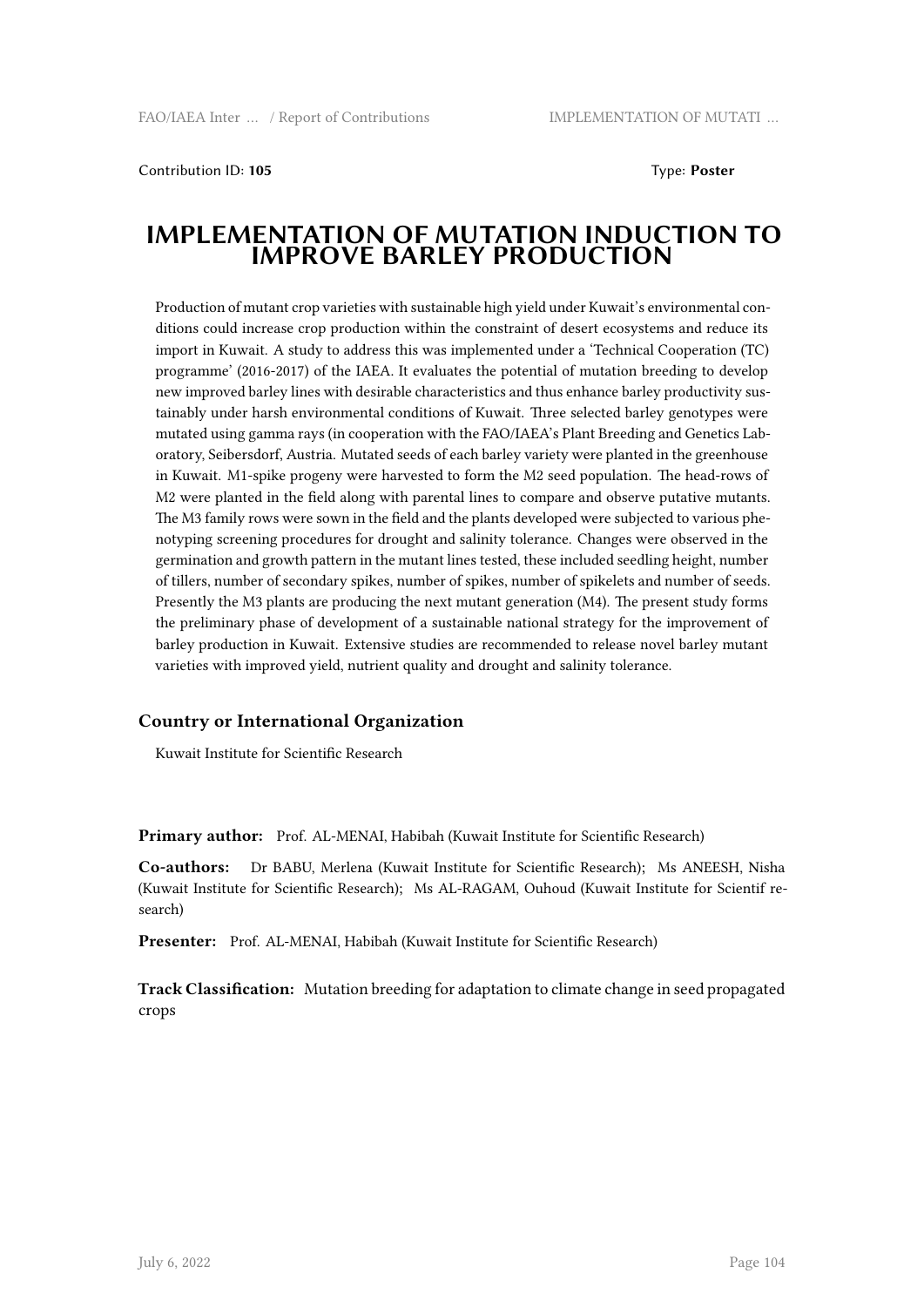Contribution ID: **106** Type: **Poster**

# **EFFECT OF BRACKISH IRRIGATION ON THE GROWTH OF SOME MUTANT BARLEY**

Increasing agricultural production in an arid land like Kuwait is a major challenge owing to its harsh environmental conditions. A study was implemented by the Desert Agriculture and Ecosystems (DAEP) programme at the Kuwait Institute for Scientific Research (KISR) as part of an IAEA Coordinated Research Project to test the growth and performance of mutant barley lines in Kuwati agronomic practices/conditions. The main objective was to evaluate the performance of four mutant lines along with 11 other genotypes of barley grown under irrigation with brackish water. A split plot design with three replicates was used to ascertain the effect of fresh and brackish irrigation on fifteen barley genotypes including four mutant genotypes with the parental lines and six local genotypes were used to select the best varieties with maximum yield adapted to Kuwait environmental condition. Salt stress adversely affected the overall growth and reproductive capacity of the cultivars under study soil, as it decreased almost all the growth and yield attributes under study such as heading and maturity dates, plant height by 37%, number of kernels/spike, 1,000-kernel weight by 27.4%, grain yield and straw yield15%. Number of spikes/m2 was significantly affected by the type of irrigation water and was decreased by 41.2% the results showed insignificant interaction between irrigation and cultivars. The type of water irrigation had significant effects on the number of kernels per spike in all barley cultivars under study. Brackish water decreased the number of kernels per spike by 15%, and grain yield was decreased by 19.9%. Mutant lines showed good performance under brackish irrigation in Kuwait.

### **Country or International Organization**

Kuwait Institute for Scientific Research

**Primary author:** Ms AL-RAGAM, Ouhoud (Kuwait Institute for Scientific Research)

**Co-authors:** Mr AL-SHATTI, Abdullah (Kuwait Institute for Scietific Research); Prof. AL-MENAI, Habibah (Kuwait Institute for Scientific Research)

**Presenter:** Ms AL-RAGAM, Ouhoud (Kuwait Institute for Scientific Research)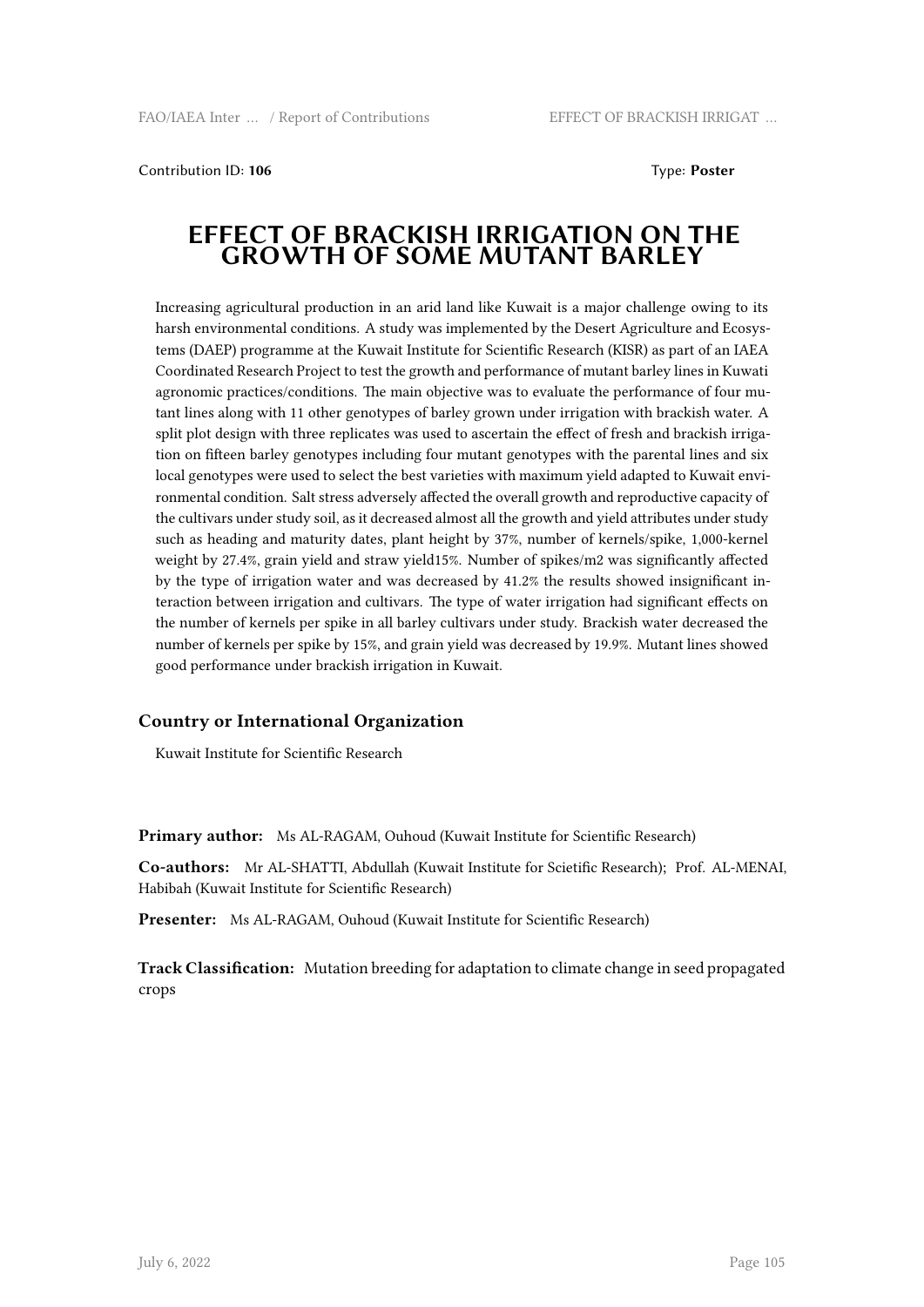Contribution ID: **107** Type: **Poster**

# **EVALUATION OF SOME BARELY MUTANT LINES IN KUWAIT**

Mutant barley genotypes that have evolved under stress conditions using the improved genetic resources have the desired morphological, physiological and agronomic traits. The Kuwait Institute for Scientific Research (KISR) initiated this study in collaboration with the International Atomic Energy Agency (IAEA) to test the growth performance of barley mutant varieties by adopting suitable agronomic practices. The response of the mutant barley variety (Golden Promise) along with five barley genotypes of Kuwait (Kuwait 1, 2, 3, 4 and 5) under Kuwait's environmental conditions was investigated. The experiment was carried out in completely randomized block design (CRBD) with three replications. All the recommended cultural practices were adopted. Plants were harvested in different stages, after two months of plantation and at maturity. Data was collected on parameters including germination percentage, number of days to heading and to maturity, number of spikes/m2, kernels/spike, plant height, 1000 kernel weight, and grain yield (t/ha). Data was statistically analysed using statistical software. The results showed significant differences among cultivars for all the targeted characters. The cultivar Kuwait 2 recorded the highest plant height (111.2 cm). Regarding the number of tillers per plant, Kuwait 6 recorded the highest value (29.79) ari-e156 recorded the lowest number of tillers. It was also shown that Kuwait 4 was the earliest genotype in heading while, ari-e 1 was the earliest genotype to get to maturity. The cultivar Kuwait 3 recorded the highest biological yield per plant (91.52) while, Kuwait 6 recorded the highest grain yield (29.54) The heaviest grain was obtained from Kuwait 2 (5.37g). The Maythorpe variety obtained the highest harvest index (41.05%). The findings showed potentiality to grow mutant barley genotypes for good yield production under Kuwait harsh condition.

#### **Country or International Organization**

Kuwait Institute for Scientific Research

**Primary author:** Mr AL-SHATTI, Abdullah (Kuwait Institute for Scientific Research)

**Co-authors:** Prof. AL-MENAI, Habibah (Kuwait Institute for Scientific Research); Ms AL-RAGAM, Ouhoud (Kuwait Institute for Scientific Research)

**Presenter:** Mr AL-SHATTI, Abdullah (Kuwait Institute for Scientific Research)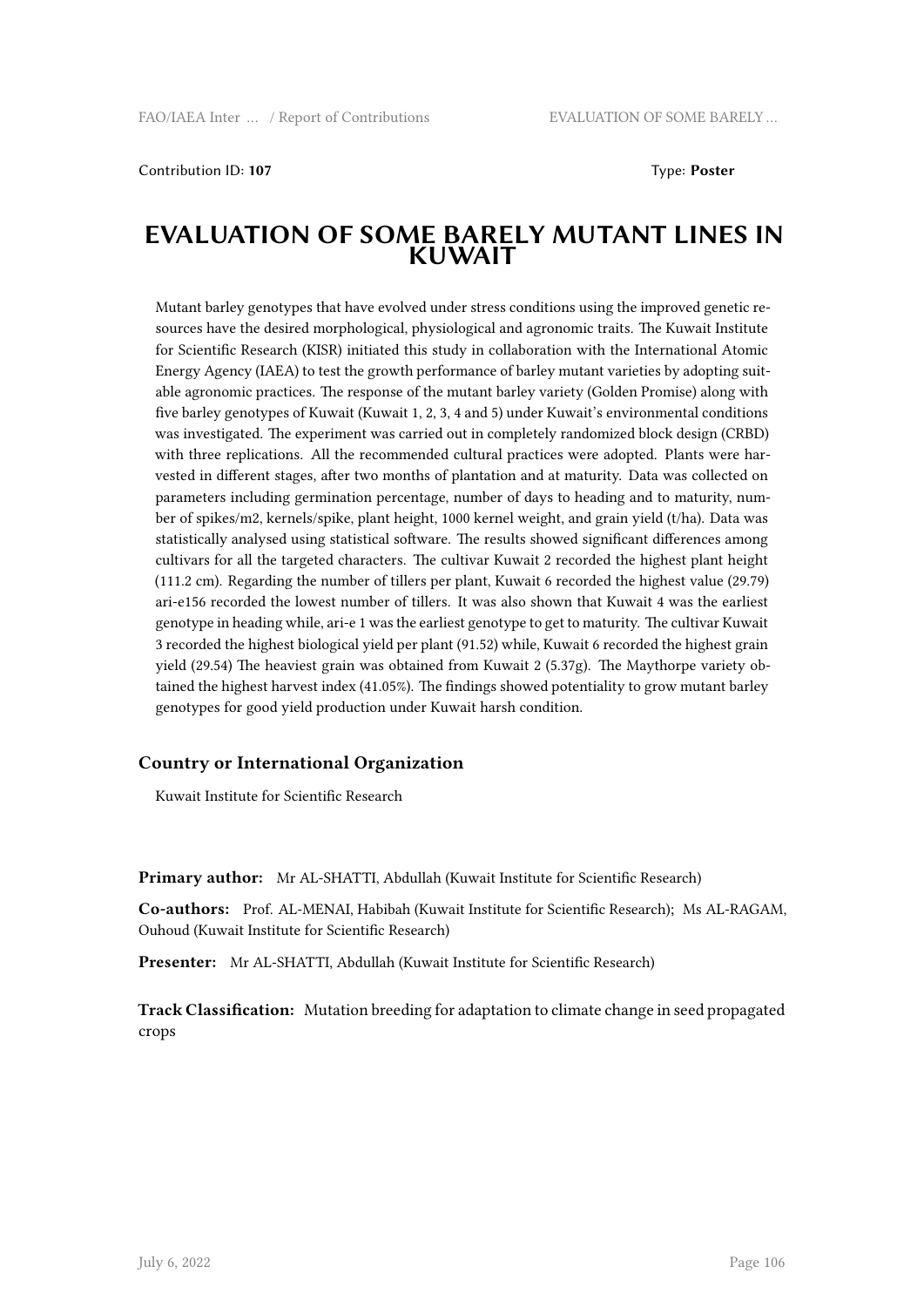Contribution ID: 108 **Type: Oral** 

### **DEVELOPMENT AND SCREENING OF GENETIC VARIANTS ON RADIATION MUTATION TECHNIQUES FOR BREEDING AND FUNCTIONAL GENOMICS STUDY IN PEPPER**

Pepper is one of the most important vegetable crops in the Solanaceae family. Although the complete genome sequence has been reported and genetic studies have been performed for many important traits in pepper, a broader range of genetic resources for breeding and functional genomics studies are still required. Therefore, we developed mutant populations using radiation and an optimized a TILLING system for the efficient screening of target mutants. A mutation population which consisted of 4,176 M2 and 414 M3 individuals was developed from 'Yuwolcho', a pepper (Capsicum annuum L.) Korean landrace that has early-flowering characteristics, using gammarays and/or a carbon ion beam irradiation. We also developed an M2 population that consisted of 1,666 individuals of 'Habanero', a Capsicum chinense cultivar which is famous for its extreme pungency, to provide useful material for practical breeding and the production of functional materials. For efficient and less labour-intensive screening of mutants carrying mutations on the target gene, we optimized a TILLING system based on capillary electrophoresis. Using this system, the screening of the mutants in 4-16 x pools is possible according to the length of the target sequence (4x for 1,872 bp and 16x for 672 bp amplicons) without using any acrylamide gel nor labelled primers. We confirmed applicability of this system to a subset of 'Yuwolcho' mutation population which consisted of 2,060 M2 and 384 M3 lines. By investigating the phenotypes and applying a TILLING technique to the radiation mutation population, we are screening useful genetic variants in pepper.

### **Country or International Organization**

Korea Atomic Energy Research Institute

**Primary author:** Dr CHO, Yeong Deuk (Korea Atomic Energy Research Institute)

**Co-authors:** Mr KANG, Han Sol (Korea Atomic Energy Research Institute); Dr RYU, Jaihyunk (Korea Atomic Energy Research Institute); Dr KIM, Jin-Baek (Korea Atomic Energy Research Institute); Mr KIM, Sang Hoon (Korea Atomic Energy Research Institute); Dr KANG, Si-Yong (Korea Atomic Energy Research Institute)

**Presenter:** Dr CHO, Yeong Deuk (Korea Atomic Energy Research Institute)

**Track Classification:** Enhancing agricultural biodiversity through new mutation induction techniques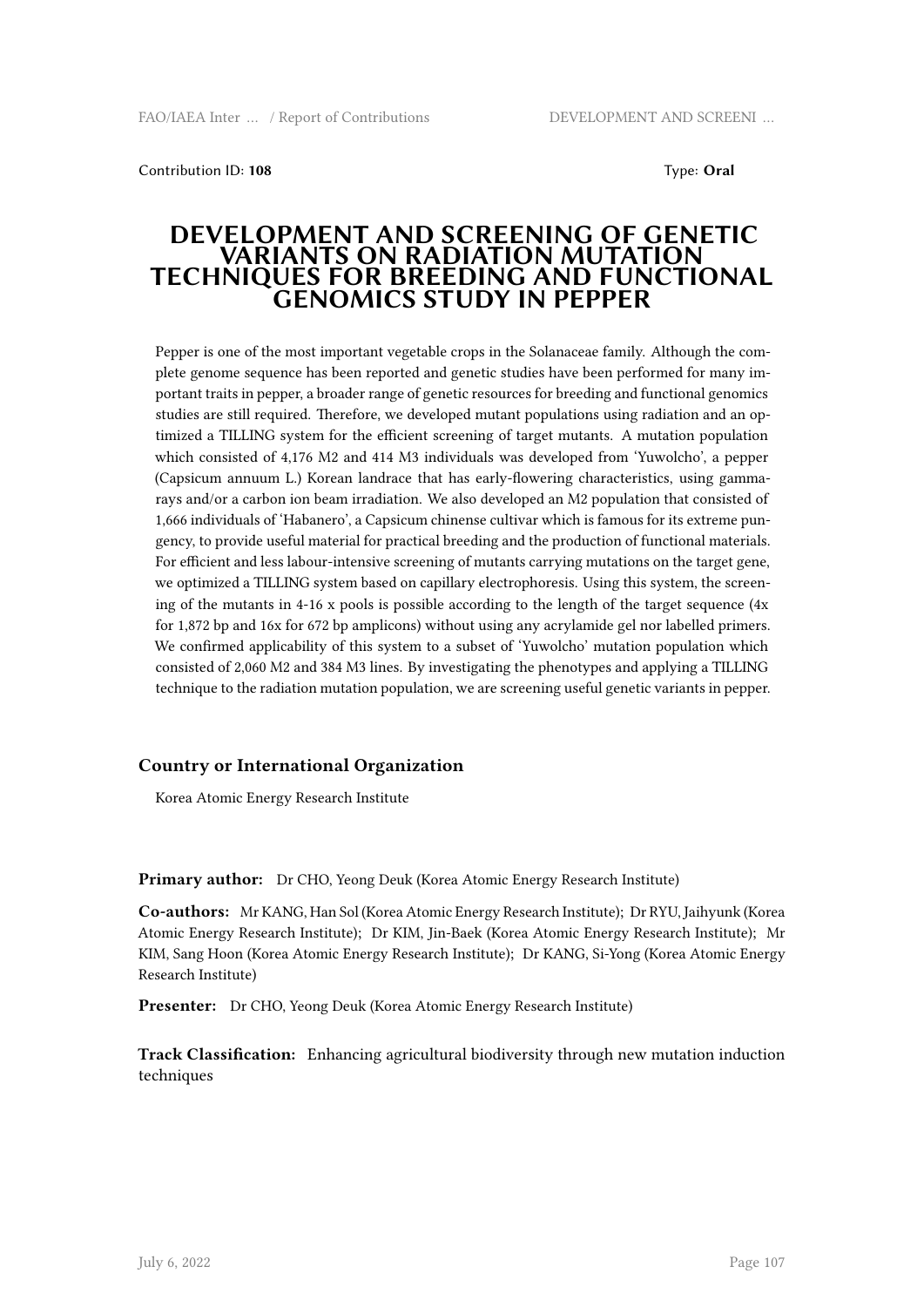Contribution ID: **109** Type: **Poster**

# **DETERMINATION OF 50% GROWTH REDUCTION DOSE (GR50) OF GAMMA IRRADIATION FOR LOCAL LANDRACES OF CAULIFLOWER (BRASSICA OLERACEA VAR. BOTRYTIS) AND CABBAGE (BRASSICA OLERACEA VAR. CAPITATA) IN MAURITIUS**

Cauliflower Brassica oleracea var. botrytis and cabbage Brassica oleracea var. capitata are two important cruciferous crops in Mauritius. Local landraces of both crops are available which are adapted for growth during the cooler months of the year but are susceptible to black rot disease caused by Xanthomonas campestris pv campestris. A mutation breeding programme was initiated to improve these two landraces, using gamma rays, for disease tolerance and adaptation to hotter climate. The first step in a mutation induction breeding programme is to estimate the dose of irradiation treatment through determination of the dose which reduce seedling growth by 50% (GR50) for the varieties concerned. The moisture content of cabbage and cauliflower seeds were stabilised to 12-14% and these seeds were irradiated using a 137Cesium source. Eight different doses (100, 200, 300, 400, 500, 600, 700, and 800 Gy) were used for cabbage and six different doses (500, 700, 900, 1100, 1300 and 1500 Gy) were used for cauliflower. The irradiated seeds of cabbage and cauliflower together with the control were sown in seed trays in a complete randomised design with three replicates. For both cabbage and cauliflower plant seedling survival and height decreased with increasing dose of irradiation. The GR50 based on height of seedling for cabbage was found to be 522 Gy and for cauliflower to be 756 Gy. This showed that cabbage had lower radio sensitivity to gamma rays compared to cauliflower. The GR50 dose obtained for cabbage and cauliflower will be used to irradiate bulk seeds to produce M1 generation in the mutation breeding programme.

### **Country or International Organization**

Mauritius

**Primary author:** Mr SEEWOOGOOLAM, Ravi (Nil)

**Co-author:** Ms NOWBUTH, Rita Devi (Nil)

**Presenters:** Mr SEEWOOGOOLAM, Ravi (Nil); Ms NOWBUTH, Rita Devi (Nil)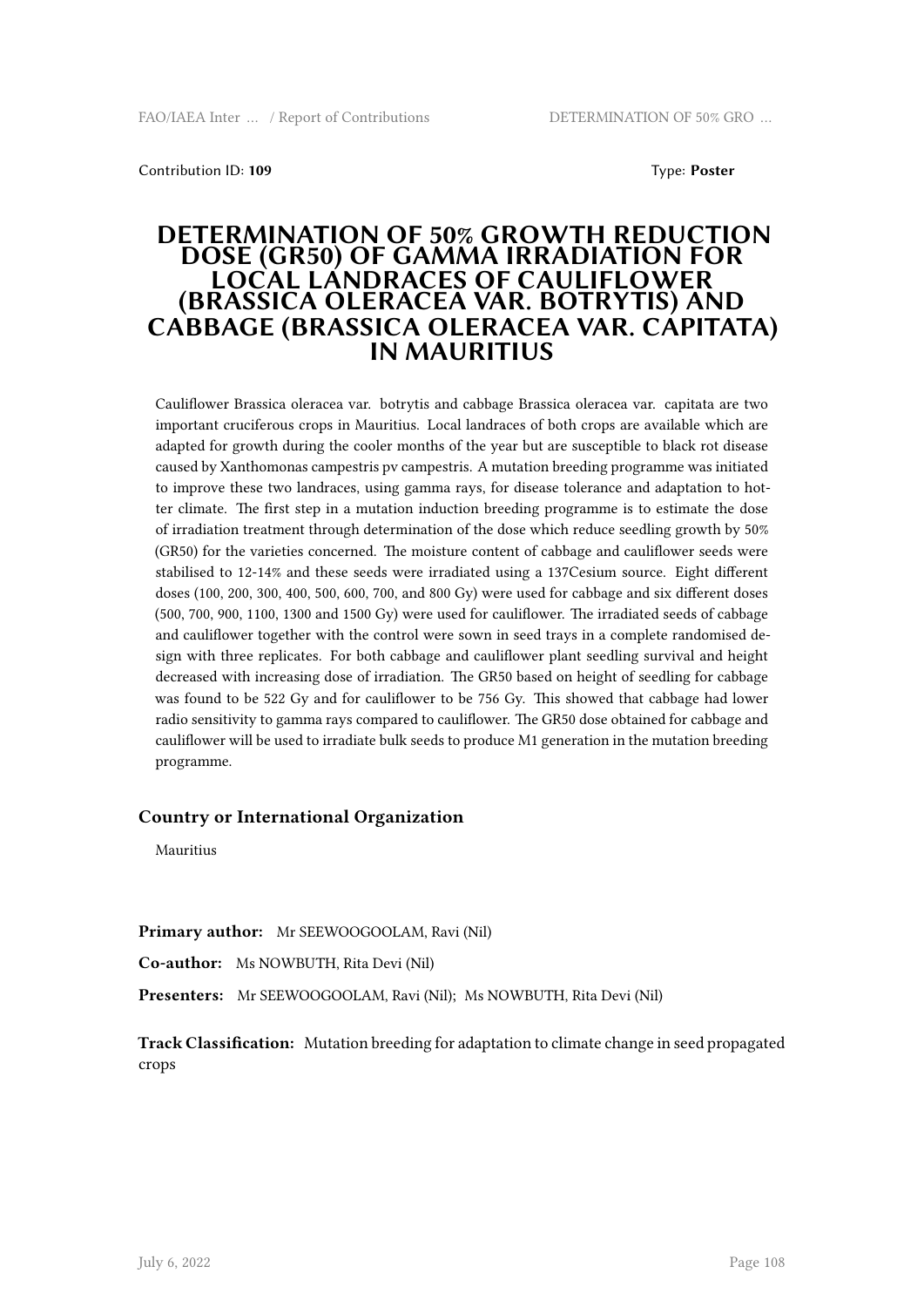Contribution ID: **110** Type: **Poster**

## **EVALUATION OF THE EFFECTS OF PROTON BEAM IRRADIATION ON GERMINATION AND GROWTH IN RICE SEEDS**

Ionizing radiations are widely used as physical mutagens in mutation breeding. Proton beams (PBs), which are generally regarded as low linear energy transfer (LET) radiation, are known to have physically intermediate properties between low LET gamma rays (GRs) and high LET ion beams, but have still not been utilized for breeding. This study was conducted to estimate the biological effect of proton beam irradiation compared with gamma irradiation and investigate the optimal dose for mutation induction in rice. Rice seeds were irradiated using a 100 MeV Linear Accelerator (TR103) at the Korea Multi-Purpose Accelerator Complex for PB and a 60Co gamma irradiator at the Advanced Radiation Technology Institute for Gamma Ray (GR), with doses of 50, 100, 150, 200, 250, 300, 400, 500, 600, and 700 Gy in both cases. The PB irradiated seeds did not germinate from 500 Gy or higher doses, whereas the GR irradiated seeds did not germinate from 600 Gy or higher doses. The dose showing a half germination, i.e. LD50 against the control were 200 Gy and 350 Gy for PB and GR respectively. The LD50 and GR50 values estimated by analysing the survival rates (LD50) and growth (GR50) of the four-week-old seedlings were 150 Gy and 175 Gy for PB, and 260 Gy and 300 Gy for GR, respectively. These results suggest that the biological damage of PB is more severe than that of the used GR at the same dose. To induce mutations using PB in rice, doses from 100 to 150 Gy seem to be proper, and thus we are planning to make an M1 population with these doses during this year.

#### **Country or International Organization**

Republic of Korea

**Primary author:** Dr CHOI, Hong-Il (Korea Atomic Energy Research Institute)

**Co-authors:** Mr KIM, Sang Hoon (Korea Atomic Energy Research Institute); Dr KANG, Si-Yong (Korea Atomic Energy Research Institute); Mr HAN, Sung-Min (Korea Atomic Energy Research Institute); Dr LEE, Sungil (Korea Atomic Energy Research Institute); Dr JO, Yeong Deuk (Korea Atomic Energy Research Institute)

**Presenter:** Dr CHOI, Hong-Il (Korea Atomic Energy Research Institute)

**Track Classification:** Enhancing agricultural biodiversity through new mutation induction techniques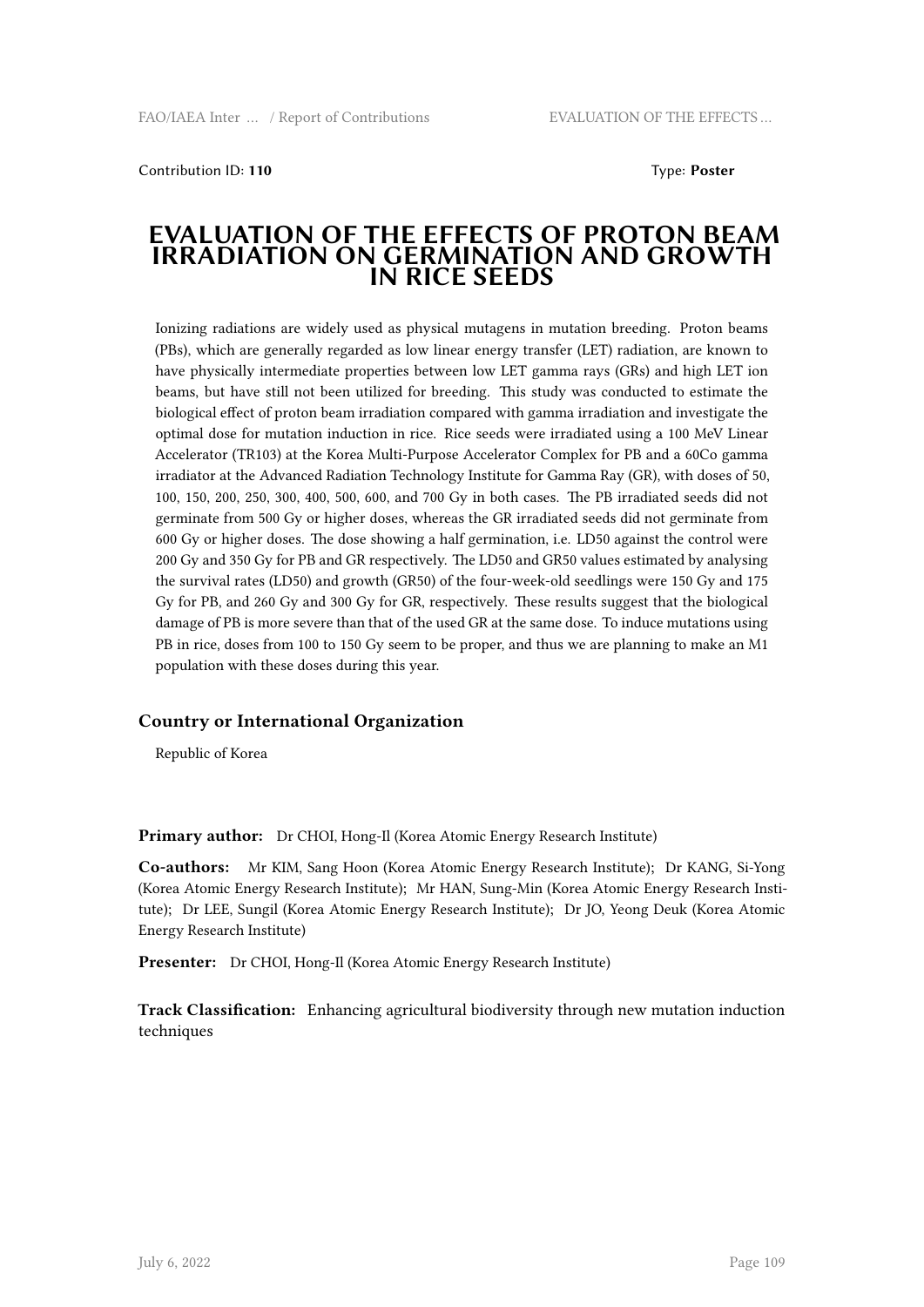Contribution ID: **111** Type: **Poster**

# **INDUCED GENETIC VARIABILITY FOR YIELD AND HEAT TOLERANCE IN TOMATO (SOLANUM LYCOPERSICUM L.)**

Tomato (Solanum lycopersicum) is highly sensitive to heat stress at flowering stage. Flowers drop at high temperature and this may result in 80% yield reduction. Variety MST32/1, commonly grown in Mauritius, is sensitive to heat stress. An improvement program for this variety through gamma irradiation of the seed was undertaken to identify potential high yielding varieties with heat tolerance ability. Irradiation assays were carried out to establish the GR50 dose. 3000 seeds were irradiated at identified GR50 dose (400 Gy) to generate the M1 population. Morphological abnormalities were noted in the M2 generation for plant growth habit, leaf morphology and fruit shape. These included lines exhibiting determinate to semi-determinate growth habit, standard and potato leaf shape and oblong to round fruit shape. The lines were also screened for heat tolerance in controlled condition at 35℃ and 26℃. The sub-sequent mutated populations were screened up to M6 generations and selection of candidate mutant lines was made based on plant and fruit characteristics. Selected lines were assessed for yield performance in replicated trials at two different agro-climactic conditions. Twenty mutant candidates exhibiting characteristics which may highly correlate with both, higher yield and heat stress tolerance were identified. An average of 7 to 16 % higher yield was observed in five mutant lines in the replicated trials. Some also exhibited lower yield but higher tolerance to heat stress during controlled condition screens. Two mutant lines based on instantaneous chlorophyll florescence, quantum yield and leaf scorching, were identified as showing heat tolerance ability, which was confirmed in the controlled environmental conditions. Tomato mutants with high yield and heat tolerance characteristics, thus being adapted to climate change will be released to farmers for a constant supply on the market.

### **Country or International Organization**

Mauritius

**Primary author:** Mrs SARAYE, Banumaty (Food and Agricultural Research and Extension Institute)

**Co-authors:** Mr TILL, Bradley J. (Department of Chromosome Biology, University of Vienna, A-1030 Vienna, Austria); Mrs JANKOWICZ-CIESLAK, Joanna Beata (Plant Breeding and Genetics Laboratory, Joint FAO/IAEA Division of Nuclear Techniques in Food and Agriculture, IAEA Laboratories Seibersdorf, International Atomic Energy Agency, Vienna International Centre); Ms NOWBUTH, Rita Devi (Food and Agricultural Research and Extension Institute); Mrs PEERBOCCUS, Sabinaz (Food and Agricultural Research and Extension Institute)

**Presenter:** Mrs SARAYE, Banumaty (Food and Agricultural Research and Extension Institute)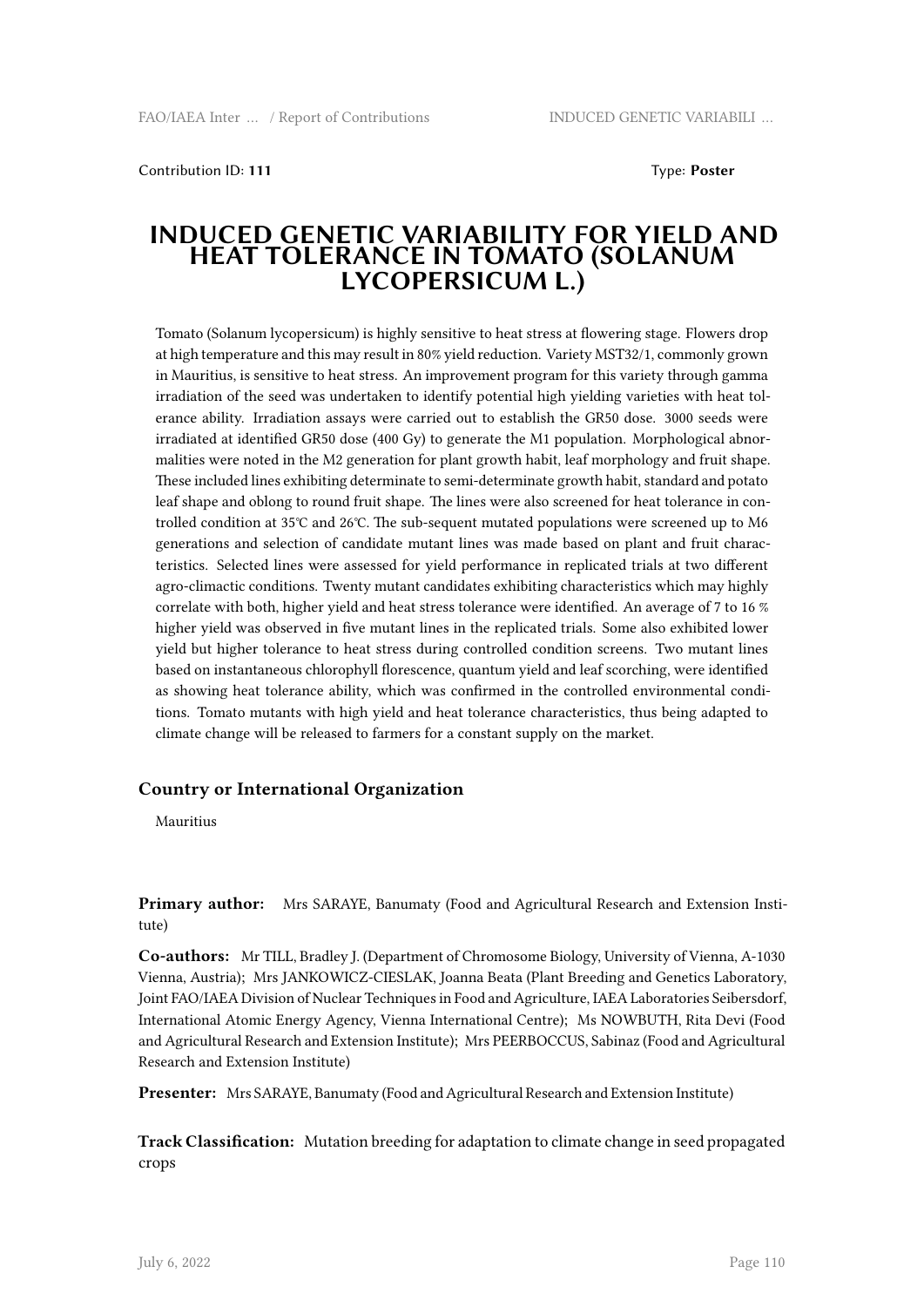Contribution ID: **112** Type: **Oral**

# **APPLICATION OF MUTATION TECHNIQUES IN THE DEVELOPMENT OF GREEN CROP VARIETIES IN SRI LANKA: WAY FORWARD**

The Department of Agriculture (DOA) in Sri Lanka has initiated mutation breeding in the 1960's with the introduction of a cobalt-60 source. The first rice mutant variety, M1273 was released for general cultivation in 1971. M1273, derived from H-4 irradiated with 35 kR gamma rays, was suitable for regions affected with occasional drought. Indirect rice mutant variety, developed by crossing a short mutant line, BW267-3 with a highly adaptable variety, was released as BW372 in 2013. It is moderately resistant/ tolerant to blast, bacterial leaf blight, brown plant hopper, gall midge and iron toxicity thus, increased the productivity on marginal rice cultivation lands to 3 – 4t/ha. The popular Groundnut variety "Thissa" is a mutant, previously developed by irradiation with gamma rays at 200 Gy. Main improved attributes were high yield, medium maturity (90-100 days) and high oil content (42%). "Thissa" presently covers 80% of groundnut cultivated area in Sri Lanka. A sesame mutant line, derived from the variety MI-3 irradiated at 200 Gy with 60Co gamma rays, was released as "Malee" (ANK-S2) in 1993. It is a high yielding variety (1.1-1.8 t/ha) with resistant to Phytophthora blight. A cherry type mutant tomato variety, developed by irradiation of seeds with gamma rays (320 Gy), was released as "Lanka Cherry" in 2010. Improved attributes are pear shaped fruits and bacterial wilt resistance. Narrow genetic variability in many crops is a constraint to the development of new varieties adapted to climate change. Hence the DOA is emphasizing integration of induced mutagenesis in conventional breeding programme to develop resistant/tolerant varieties with high yield, quality and health promoting functional properties in field and horticultural crops. The newly installed gamma radiation chamber facilitates to create genetic variability in food crops thus paving way for the development of greener varieties.

#### **Country or International Organization**

Sri Lanka

**Primary author:** Ms PARASURAMAN, Malathy (Department of Agriculture, Peradeniya,Sri Lanka)

**Co-author:** Dr WEERASINGHE, Priyantha (Department of Agriculture, Sri Lanka)

**Presenter:** Ms PARASURAMAN, Malathy (Department of Agriculture, Peradeniya,Sri Lanka)

**Track Classification:** Contribution and impact of mutant varieties on food security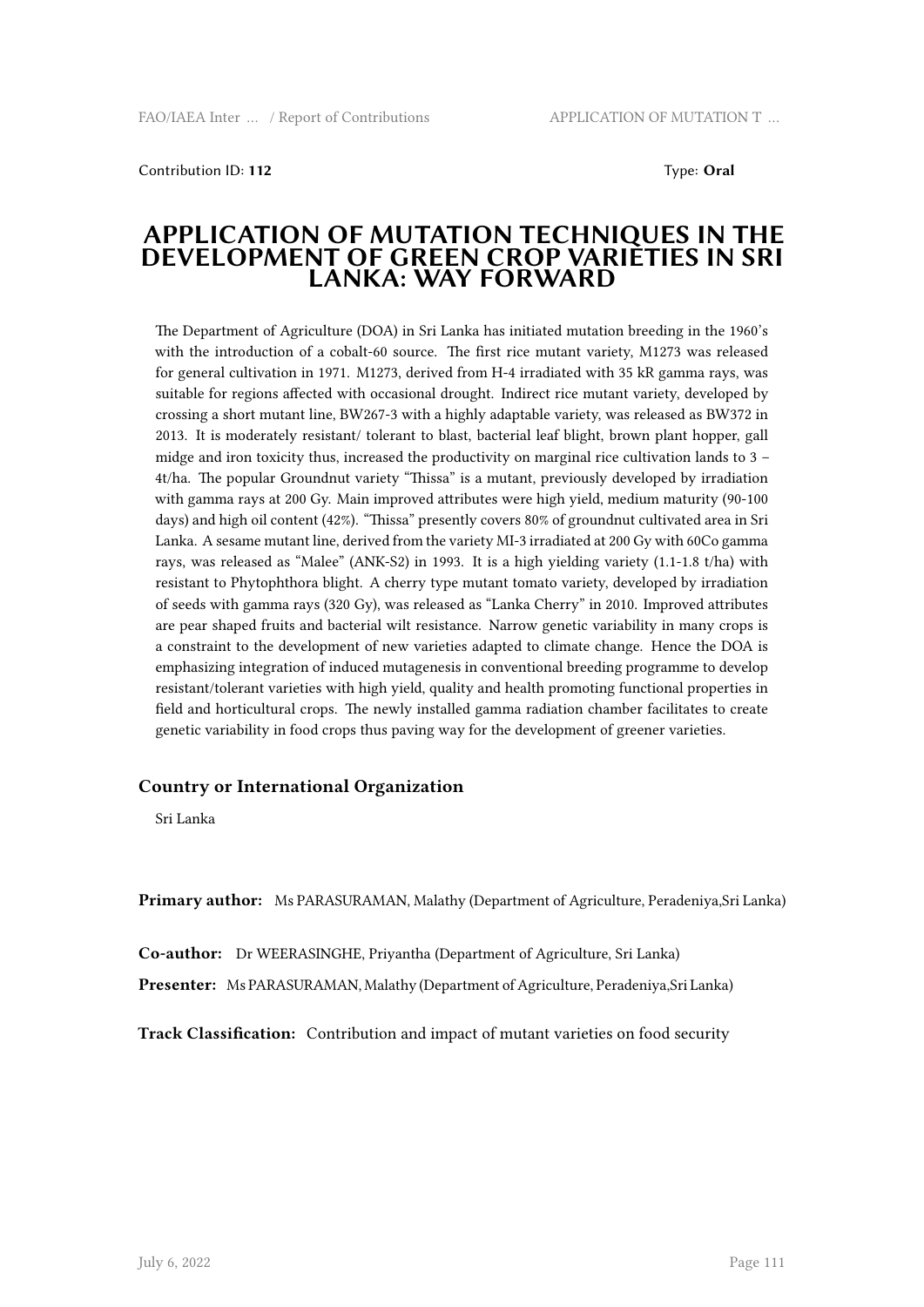Contribution ID: **113** Type: **Poster**

## **A DECADE OF PROGRESS IN COWPEA GENETIC IMPROVEMENT USING MUTATION BREEDING IN ZIMBABWE**

Cowpea has continued gaining popularity due to its wide stress tolerance and high nutritive value. The crop is highly adapted to areas marginal for crop production. It is a niche crop, improving livelihoods and sustaining crop-livestock farming systems in the wake of climate change. In Zimbabwe different generations of mutant lines have been developed through gamma irradiation and advanced through single plant selections. Desirable characteristics including drought tolerance, pods above canopy and uniform maturity have been developed and fixed. Fourteen advanced pureline mutants were extensively tested during three seasons in Zimbabwe. The lines were evaluated for grain yield potential, seed size, adaptation and stability across environments under optimum, random stress and farmer managed conditions. Trials were laid out in randomised complete block designs (RCBD) with four replications on-station at 14 sites and, unreplicated under on-farm at 8 sites. Genotype plus genotype-by-environment interaction (GGE) biplots and the, Lin and Binns and Wricke's ecovalence stability coefficients were used to assess the adaptability and stability of the genotypes and depict the most desirable cultivar. The mutant cultivar CM/150/M6-1 was selected and released as it combined stress tolerance, high grain yield potential, adaptability and stability across environments. The cultivar outperformed CBC1 (its parent) and CBC2 (a stable cultivar) on-station (P<0.05) but performed similarly to CBC2 on-farm. Cultivar CM/150/M6-1 has grains that are significantly (P<0.001) larger than those of CBC1 and CBC2 by at least 8%. It is a determinate, short season cultivar that matures uniformly. It has good resistance to major cowpea diseases and insect pests including blights, scab, viruses and aphids. Cultivar CM/150/M6 is a good replacement for CBC1, it is recommended for production in high and low potential production environments.

### **Country or International Organization**

Zimbabwe, Crop Breeding Institute

#### **Primary author:** Mr MATOVA, Prince M. (Crop Breeding Institute)

**Co-authors:** Mr MUKUNGURITSE, Collis (Soils and Chemistry Research institute); Dr KUTYWAYO, Dumisani (Crop Breeding Institute); Dr GASURA, Edmore (University of Zimbabwe); Dr SARSU, Fatma (IAEA); Prof. SHIMELIS, Hussein (University of KwaZulu Natal); Mr CHIPFUNDE, Onismus (Genetic and Biotechnology Research Institute)

**Presenter:** Mr MATOVA, Prince M. (Crop Breeding Institute)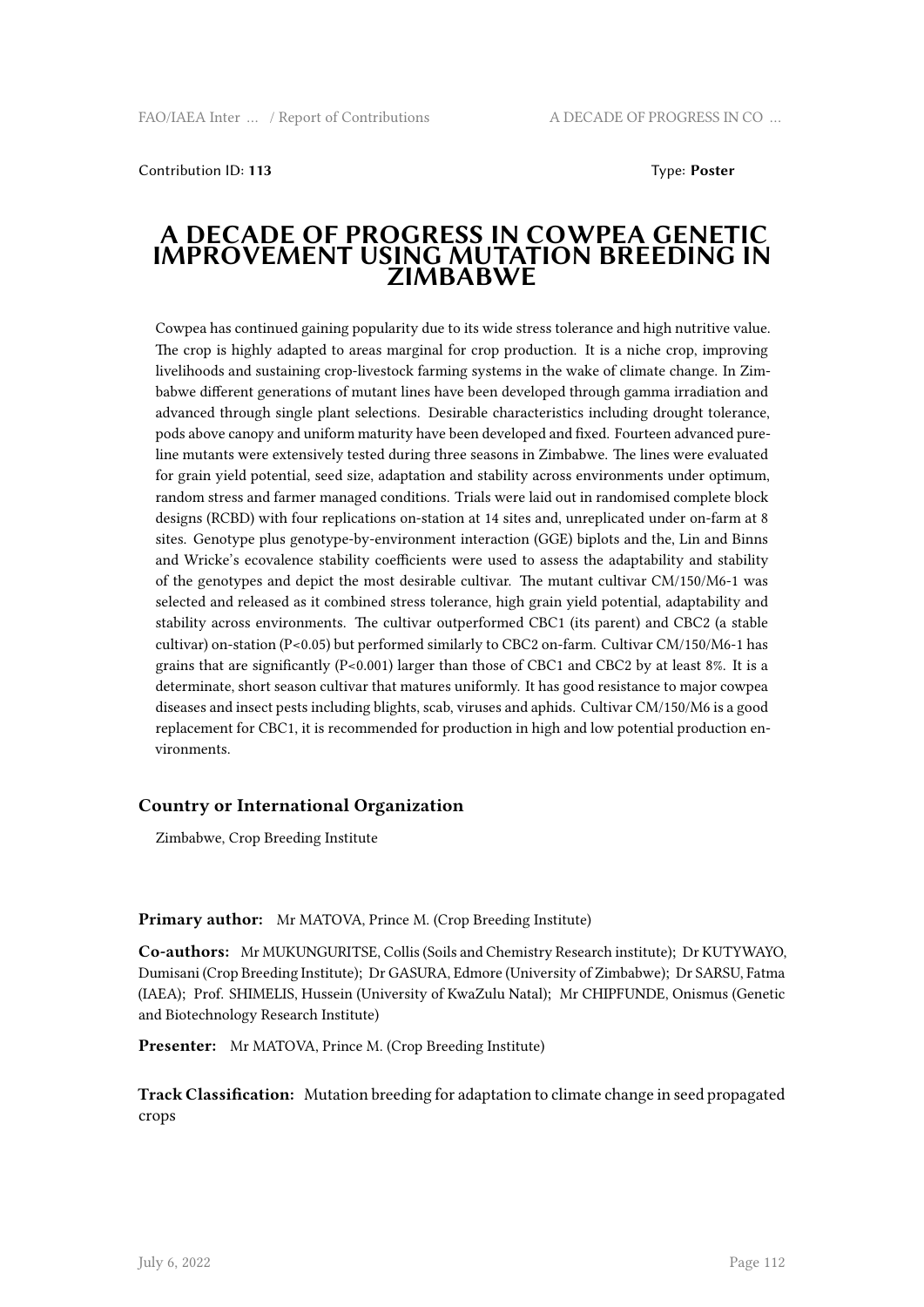Contribution ID: **114** Type: **Poster**

## **PROMISING LINES OF LUPINUS MUTABILIS SWEET DERIVED FROM MUTATION INDUCTION WITH IONIZING RADIATIONS**

The cultivation of Lupinus mutabilis Sweet is considered strategic for the alimentary food security of the Andean countries, due to its high content of protein, fat, carbohydrates, minerals and fibre. Ongoing research focuses on developing new lines with disease resistance and improved agronomic traits. Regarding the first goal, the production of L. mutabilis is facing a major challenge associated with a destructive disease that affects the stems and pods, called anthracnose. This disease is caused by the fungus Colletotrichum lupine, and it is transmitted by infected seeds. To obtain seeds free of this pathogen, we irradiated them with doses of 1.2, 1.5, 2.0, 4.0, 8.0 and 16.0 kGy in a ELU-6U linear electron accelerator beam. Previously, we had determined that the decimal reduction dose (D10) for Colletotrichum spp. was 0.7 kGy. It was observed that the dose of 2.0 kGy allowed a 99.0% elimination of the spore-forming fungus. Then, the effect of the radiation dose on the initial development of the plants was evaluated. The germination and vigour percentages were between 89.37 and 92.08% in the control, and between 83.13 and 89.47% in the plants derived from seeds irradiated with 2.5 kGy. The plant heights, 30 days after sowing, were 24.61 and 12.40 cm, respectively. The Ecuadorian Lupinus breeding programs try to combine higher yields, low alklaloid levels, high seed protein and oil contents, and early flowering and maturity. Mutation breeding has just been incorporated in the program. Currently, plants resulting from seeds irradiated with doses from 25 to 350 Gy in a 60Cobalt source are being evaluated. So far, they show high germination rates and vigour values, and several morphological differences. We expect to have the first harvest in July 2018.

### **Country or International Organization**

Subsecretaría de Control y Aplicaciones Nucleares, Ecuador

**Primary author:** Mr SINCHE-SERRA, Marco (Escuela Politecnica Nacional)

**Co-authors:** Mr VELÁSQUEZ, José (Instituto Nacional de Investigaciones Agropecuarias); Mr AGUILAR-AGUILAR, Juan (Escuela Politécnica Nacional); Mr RAMIREZ, Trajano (Escuela Politécnica Nacional)

**Presenter:** Mr SINCHE-SERRA, Marco (Escuela Politecnica Nacional)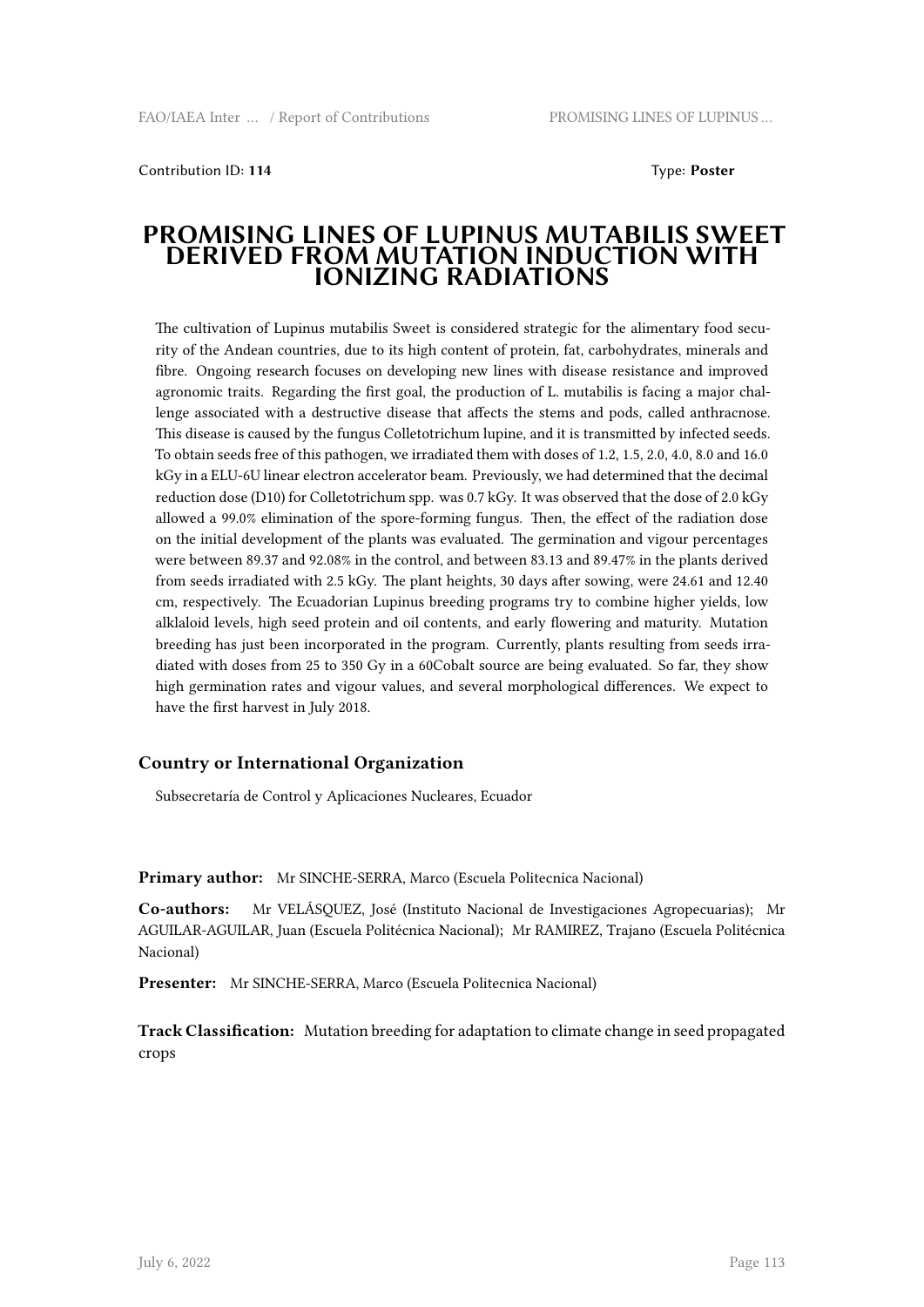Contribution ID: **115** Type: **Poster**

# **EVALUATION OF BRACHIARIA RUZIZIENSIS AND BRACHIARIA BRIZANTHA MUTANTS ON FIELD ESTABLISHMENT, DIVERSITY AND PERFORMANCE**

Poor nutrition is one of the major constraints for livestock productivity in Kenya and this is due to recurrent droughts affecting the plants used as fodder. These pasture deficiencies can be mitigated by breeding and selecting highly nutritive pastures that are drought tolerant. Brachiaria spp. is a perennial drought tolerant grass. It has been introduced in Latin America, Southeast Asia, and northern Australia where it has revolutionized grassland farming and animal production. The potential of Brachiaria spp. in its native land remains unexploited. Seeds of two landraces of Brachiaria ruziziensis (KE and BE) and one of B. brizantha (LE) were irradiated using gamma rays at different doses (10, 20, 30 and 40 Gy) with the objective of identifying agronomically desirable Brachiaria mutants. The M1 plants were observed and from M2 to M6 generations selections were performed for agronomic characteristics. At M5 selected plants were established in randomized complete block design in three replications at different locations. Phenotypic data on germination, nutrition, and yield were collected and analysed. The dry matter yield was significantly enhanced in mutants exposed to 40 Gy. Nine M6 mutant lines were selected. The selected mutants have been isolated and their seeds bulked. The mutant seeds are recommended for adaptability and stability studies in different agro-ecological zones in Kenya. The selected genotypes are valuable genetic resources for genetic enhancement and breeding.

### **Country or International Organization**

KENYA

**Primary author:** Ms INDETIE, Annah (KALRO-Kenya)

**Co-author:** NIELEN, Stephan (IAEA/FAO)

**Presenter:** Ms INDETIE, Annah (KALRO-Kenya)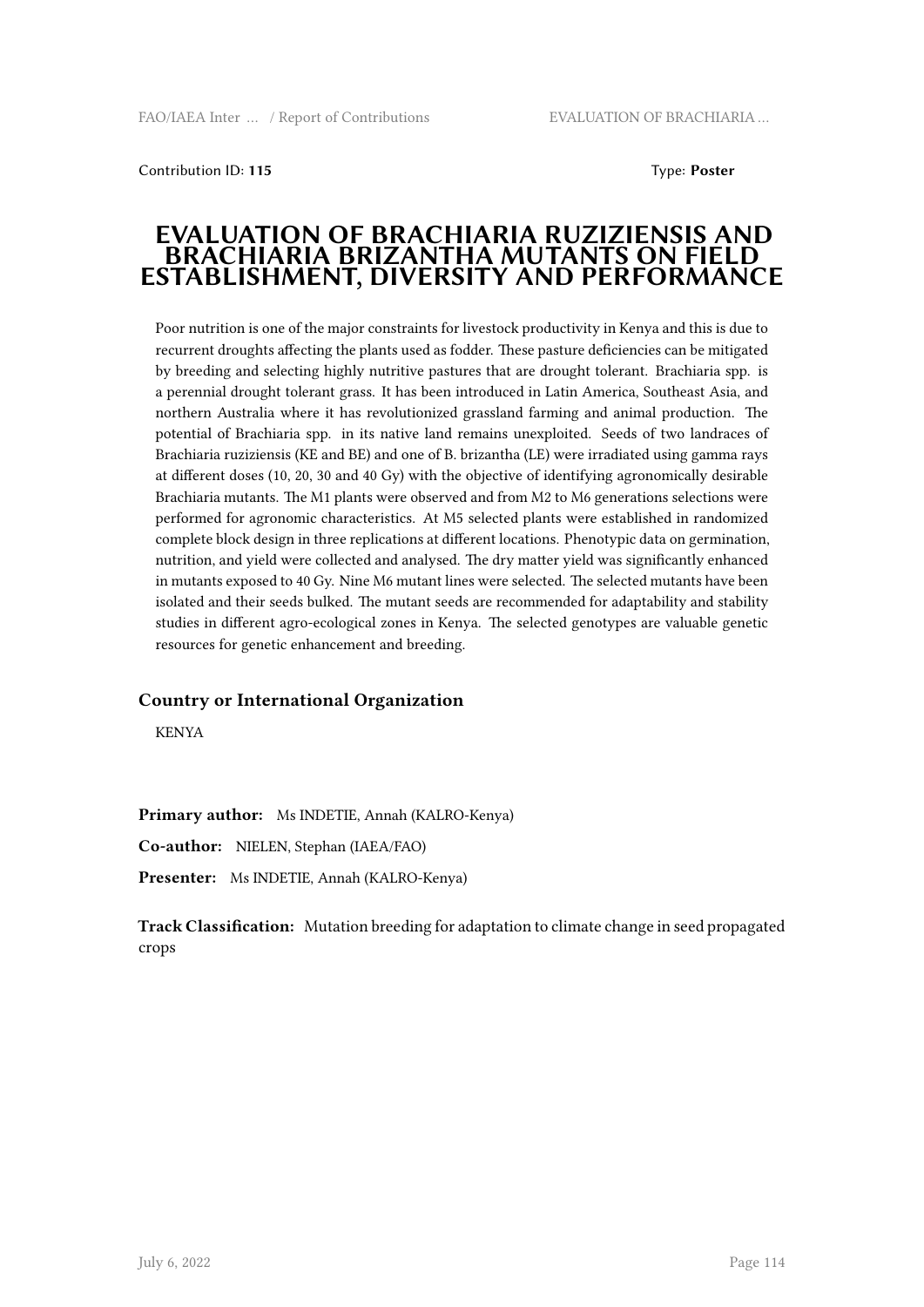Contribution ID: **116** Type: **Poster**

## **RADIATION BASED INDUCED MUTAGENESIS FOR DEVELOPING NUTRITIONALLY ENRICHED RICE VARIETIES**

Rice is the staple food of more than half of the world's population as well as more than 70% of the Indian population, yet it lacks many life-supporting nutrients. People who cannot afford a balanced diet through costly supplementary foods, suffer from multiple micronutrient deficiencies and malnutrition problem. Some 600 rice landraces of Chhattisgarh state, India were agro-morphologically characterized to screen for high yielding rice genotypes. A total of 215 high yielder rice landraces were selected and subjected to grain nutritional and quality profiling. Several landraces were identified as having high nutritive value but they are tall in nature, late maturing and some have undesirable plant stature. Superior rice landraces identified for these traits were subjected to further improvement for reduced height, early maturity and better plant stature by radiation based induced mutagenesis. Gamma radiation was used to irradiate seed of selected landraces with 250 Gy and 300 Gy at the Bhabha Atomic Research Centre (BARC), Mumbai, India. Field screening and mutation breeding activities have been carried out at the Indira Gandhi Krishi Vishwavidyalaya, Raipur, India. Landraces, Luchai, Vishnubhog and Badshahbhog' were identified as superior for overall grain quality traits. Landraces, 'Karhani, Kareni Dhan, Jhilli' had higher amount of both, iron and zinc contents. Landraces, 'Gangachur, Maidubraj, Chhindmauri' had higher quantity of linoleic acid and linolenic acid. Highest oleic acid was observed in 'Kadamphool, Bathrash, Badshabhog Selection-1'. Out of these, Karhani, Vishnubhog, Jhilli, Luchai, Maidubraj landraces were subjected to further improvement through induced mutagenesis. Some desirable mutants with high nutritive value have been selected at the M4-M6 generations. Nutritionally enriched rice mutants with reduced height, early maturity and better plant stature will be very fruitful for poor farmers of Chhattisgarh for increasing their income and for eradicating the malnutrition problem.

### **Country or International Organization**

India

**Primary author:** Dr PARMESHWAR, Parmeshwar Sahu (Indira Gandhi Krishi Vishwavidyalaya, Raipur-492012 (Chhattisgarh), India)

**Co-authors:** Mr ASHISH, Ashish Kumar Tiwari (Indira Gandhi Krishi Vishwavidyalaya, Raipur-492012 (CG), India); Dr BIKRAM, B.K. Das (Bhabha Atomic Research Centre, Mumbai, India); Dr DEEPAK, Deepak Sharma (Indira Gandhi Agriculture University, Raipur (Chhattisgarh)); Mrs SAMRATH, Samrath Baghel (Indira Gandhi Krishi Vishwavidyalaya, Raipur-492012 (CG), India); Dr SATYAPAL, Satyapal Singh (Indira Gandhi Krishi Vishwavidyalaya, Raipur-492012 (CG), India); Mr VIKASH, Vikash Kumar (Bhabha Atomic Research Centre, Mumbai-400085, India)

**Presenters:** Dr DEEPAK, Deepak Sharma (Indira Gandhi Agriculture University, Raipur (Chhattisgarh)); Dr PARMESHWAR, Parmeshwar Sahu (Indira Gandhi Krishi Vishwavidyalaya, Raipur-492012 (Chhattisgarh), India)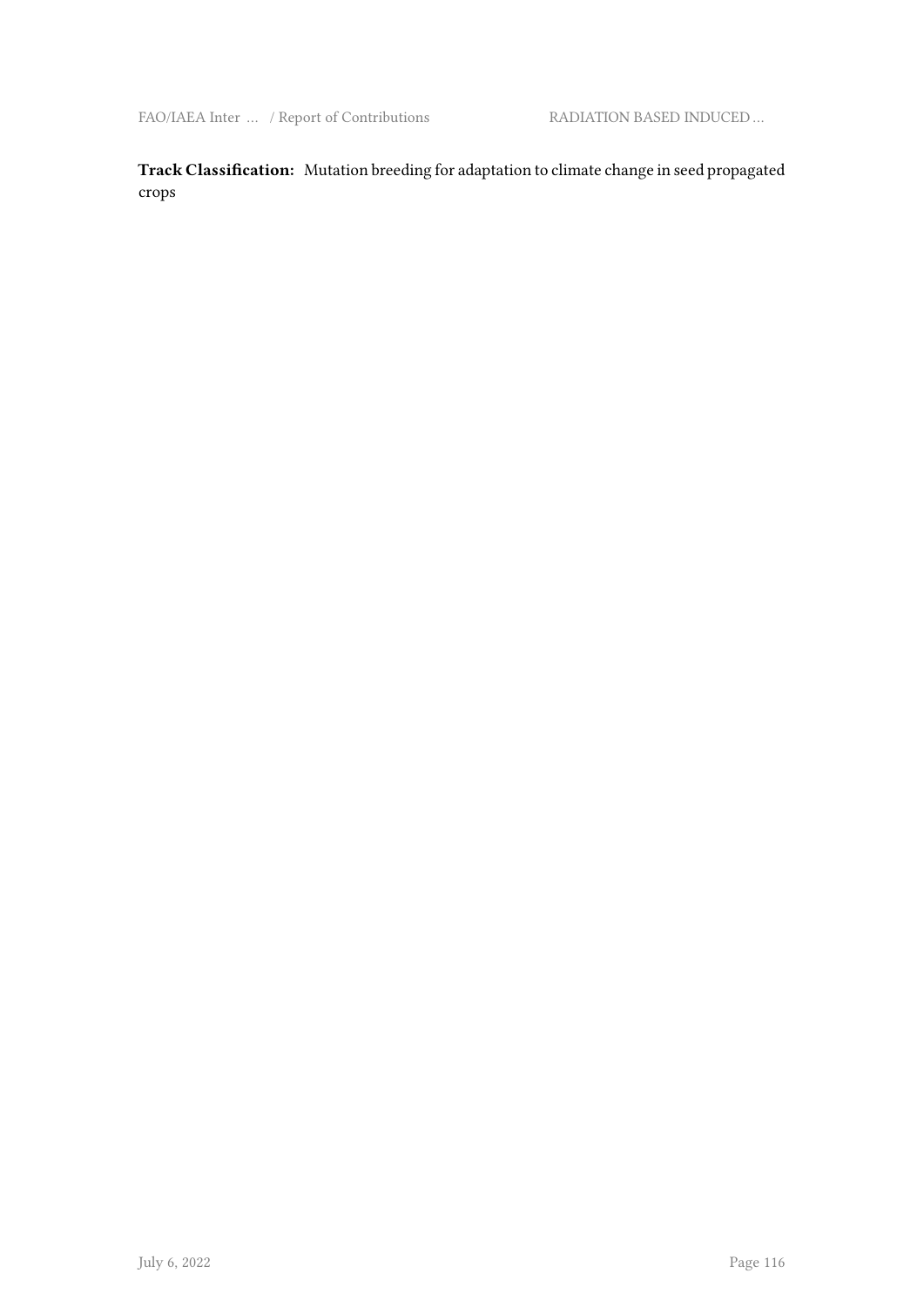Contribution ID: **117** Type: **Oral**

## **APPLICATIONS OF IN VITRO MUTAGENESIS FOR ENHANCING AGRO BIODIVERSITY FOR ADAPTATION TO CLIMATE CHANGE IN VEGETATIVELY PROPAGATED CASSAVA**

Mutation induction has been a routine tool for the generation of genetic variation in crop germplasm and has played a significant role in plant breeding. Spontaneous mutations, which occur at a low frequency, can be enhanced using both in vivo and in vitro techniques in combination with physical and chemical mutagenesis. In vegetatively propagated plants, mutagenesis can be performed in vivo on different types of explants (stem, bulbs, tubers, corms, and rhizomes) as well as on in vitro explants/cells. Developments in in vitro mutagenesis have greatly improved the effectiveness of mutation induction and screening in vegetatively propagated crops. For example, in cassava, to identify the best in vitro mutagenic systems, we have tested different explants, such as stem cuttings, apical and axillary buds, embryogenic callus and suspension cells and found that embryogenic calli are the most suitable in generating non-chimeric mutants. We have used immature leaflets, to obtain embryogenic calli. These calli were irradiated and allowed to recover for about 4-5 weeks (M1V0). Pro-embryo proliferation occurred on the irradiated embryogenic calli (M1V1). These were sub-cultured in new medium every 3 weeks to obtain the M1V2 generation. Successive rounds of isolation and sub-culture (M1V3 - M1V5) were performed to reduce genotypic heterogeneity and the well-developed somatic embryos were transferred to a medium for plantlet formation. Well-developed rooted plants were transfer to the greenhouse for mutant screening/confirmation. A well-defined (validated and step by step process) protocol for in vitro mutation induction using irradiation, in cassava was developed. This system can be adapted for in vitro mutagenesis for wider application, including enhancing agro biodiversity for adaptation to climate change in other vegetatively propagated crops such as banana.

### **Country or International Organization**

France, USA and Austria

**Primary author:** Prof. SANGWAN, Rajbir Singh (1. Université de Picardie Jules Verne, Faculté des Sciences, Laboratoire AEB - EDYSAN, 33 Rue Saint-Leu, 80039 Amiens, France)

**Co-authors:** Dr SARSU, Fatma (3. IAEA, Joint FAO/IAEA Div., Plant Breeding and Genetics Section, Wagramer strasse 5, B.P. Box 100, A-14000 Vienna, Austria); Dr KONAN, N. Koffi (2. Plant/Microbial Biotechnology, Alabama A & M University P.O.Box 1628, Normal, AL 35762, USA)

**Presenter:** Prof. SANGWAN, Rajbir Singh (1. Université de Picardie Jules Verne, Faculté des Sciences, Laboratoire AEB - EDYSAN, 33 Rue Saint-Leu, 80039 Amiens, France)

**Track Classification:** Mutation breeding for ornamental and vegetatively propagated crops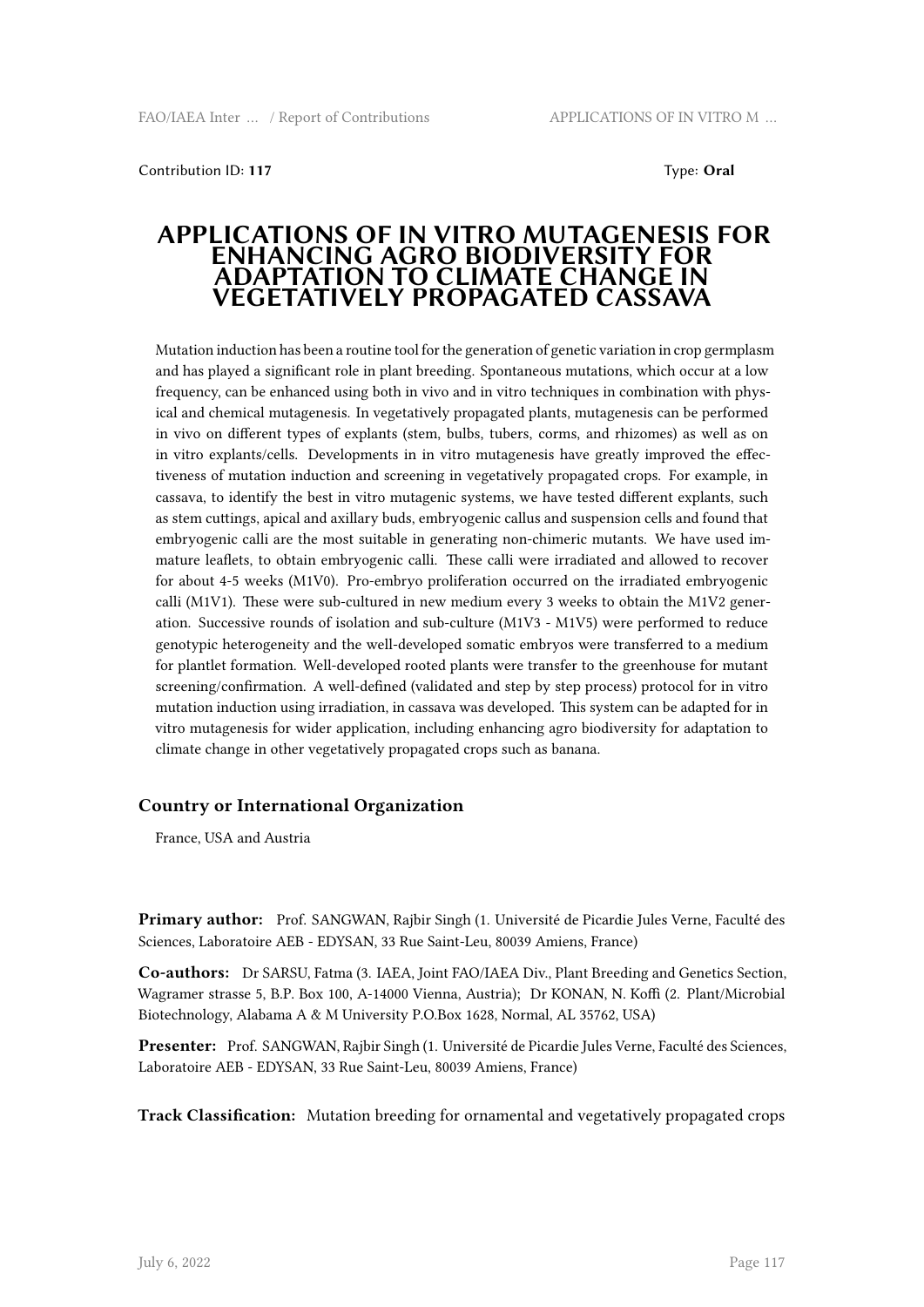Contribution ID: **118** Type: **Poster**

# **INDUCE MUTATION FOR EARLY MATURITY IN PATHUMTHANI 1 (PTT1) RICE VARIETY**

Phathumtani 1(PTT1) rice variety is famous and well known among Thai consumer for its soft and delicious taste with low amylose content, and high yield. The harvesting day is 120 days, and it is susceptible to rice blast disease and brown planthopper. The electron beam irradiation was used to induce mutation for early maturation and also for resistance to disease and insect pest. Phathumtani 1 was irradiated using electron beam at doses of 300 and 400 gray. It was found that, at M2 generation the harvesting period was reduced from 120 days to 113-115 days in 174 lines. The number of filled grains per panicle was of about 10-30 seeds. The characteristics regarding the plant height were varying from semi-dwarf to intermediate height. These 174 rice lines were screening for rice blast disease and brown planthopper resistance. In M3 generation, 11 lines were identified as quite resistant to the rice blast disease, while most of varieties were susceptible to blast and almost all mutant lines showed susceptibility to BPH. There were 7 lines which were early maturing and could be planted in the salt water intrusion areas during dry season where farmers could harvest before the period of salt water intrusion, or in the flood plain areas by planting before and after flood.

#### **Country or International Organization**

Thailand

**Primary author:** Ms NOI-IAM, Manika (Chachoengsao Rice Research Center)

**Co-authors:** Ms KANOKPORN, BOONSIRICHAI (Thailand Institute of Nuclear Technology (Public Organization)); Mrs KLAKHAENG, KANCHANA (Rice department); Ms KHAMVARN, VARARAS (Thailand Institute of Nuclear Technology (Public Organization))

**Presenter:** Ms NOI-IAM, Manika (Chachoengsao Rice Research Center)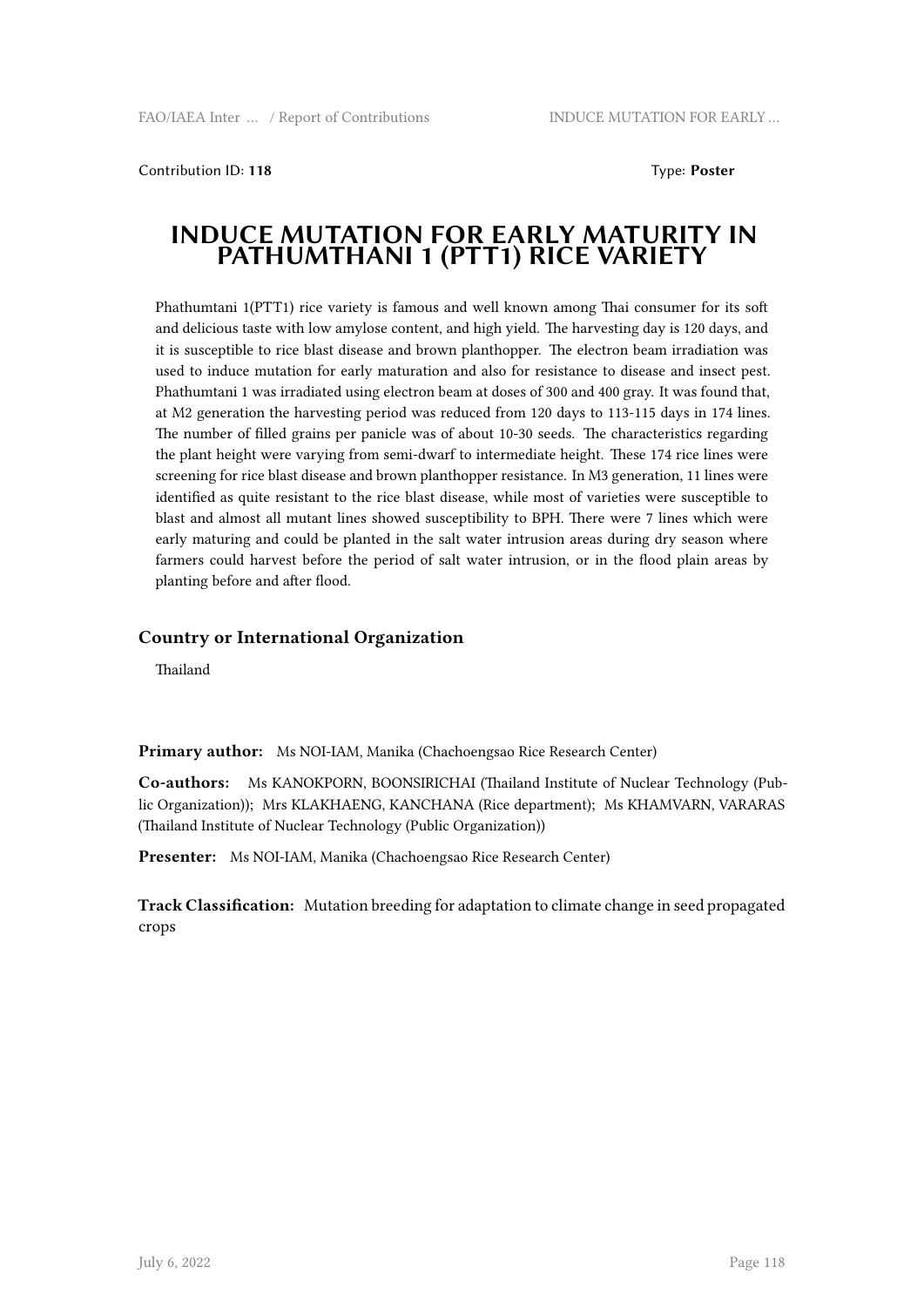Contribution ID: **119** Type: **Poster**

## **IMPROVEMENT OF STEVIA REBAUDIANA BERTONI THROUGH GAMMA IRRADIATION AND MICROPROPAGATION**

Stevia rebaudiana Bertoni is a perennial herb that belongs to the family of Asteraceae. It is a natural sweetener plant known as sweet leaf, estimated to be 300 times sweeter than cane sugar. It is one of the 154 members of genus stevia which produce sweet steviol glycosides. The potential of stevia has been regarded worldwide and fast becoming the best alternative sweetener due to the health conscious of excess sugar intake that linked to obesity, diabetes, heart disease, high blood pressure, tooth decay along with various other diseases. Since its first introduction to Malaysia 10 years ago, there are few setbacks in stevia cultivation and plantation. Low, insufficient and inconsistency supply of high quality planting materials for large scale commercial plantations is a major setback for stevia industry in Malaysia. Since 2012, Nuclear Malaysia has started a project on mutation breeding of stevia using acute and chronic gamma irradiation. From this project, several outputs have been successfully achieved such as potential stevia mutant lines, advanced tissue culture and mass propagation procedures. One stevia mutant line that exhibits desired agronomic traits and is adaptable to Malaysian climate has been successfully transferred through a collaboration with local stakeholder in Sabah, East Malaysia for pre-commercialization of stevia seedlings using advanced tissue culture technology. Recently, we are working closely with the community and farmers in Tuaran, Sabah on the propagation and cultivation of stevia as a continuous effort to enable sustainable stevia cultivation to become a source of new income generation for the farmers in near future. This paper will discuss on stevia improvement that includes mutagenesis using gamma irradiation, micropopagation, pre-commercialization and cultivation.

#### **Country or International Organization**

Malaysian Nuclear Agency

#### **Primary author:** Mrs NOORDIN, Norazlina (Research Officer)

**Co-authors:** Mr OSMAN, Mohd Fajri (Research Officer); Ms YAHYA, Nashimatul Adadiah (Research Assistant); Mrs BAHARI, Norellia (Research Assistant); Mr TALIB, Norhafiz (Research Assistant); Mrs IRWAN, Nurhayati (Research Assistant); Ms CHONG, Saw Peng (Research Officer)

**Presenter:** Mrs NOORDIN, Norazlina (Research Officer)

**Track Classification:** Mutation breeding for ornamental and vegetatively propagated crops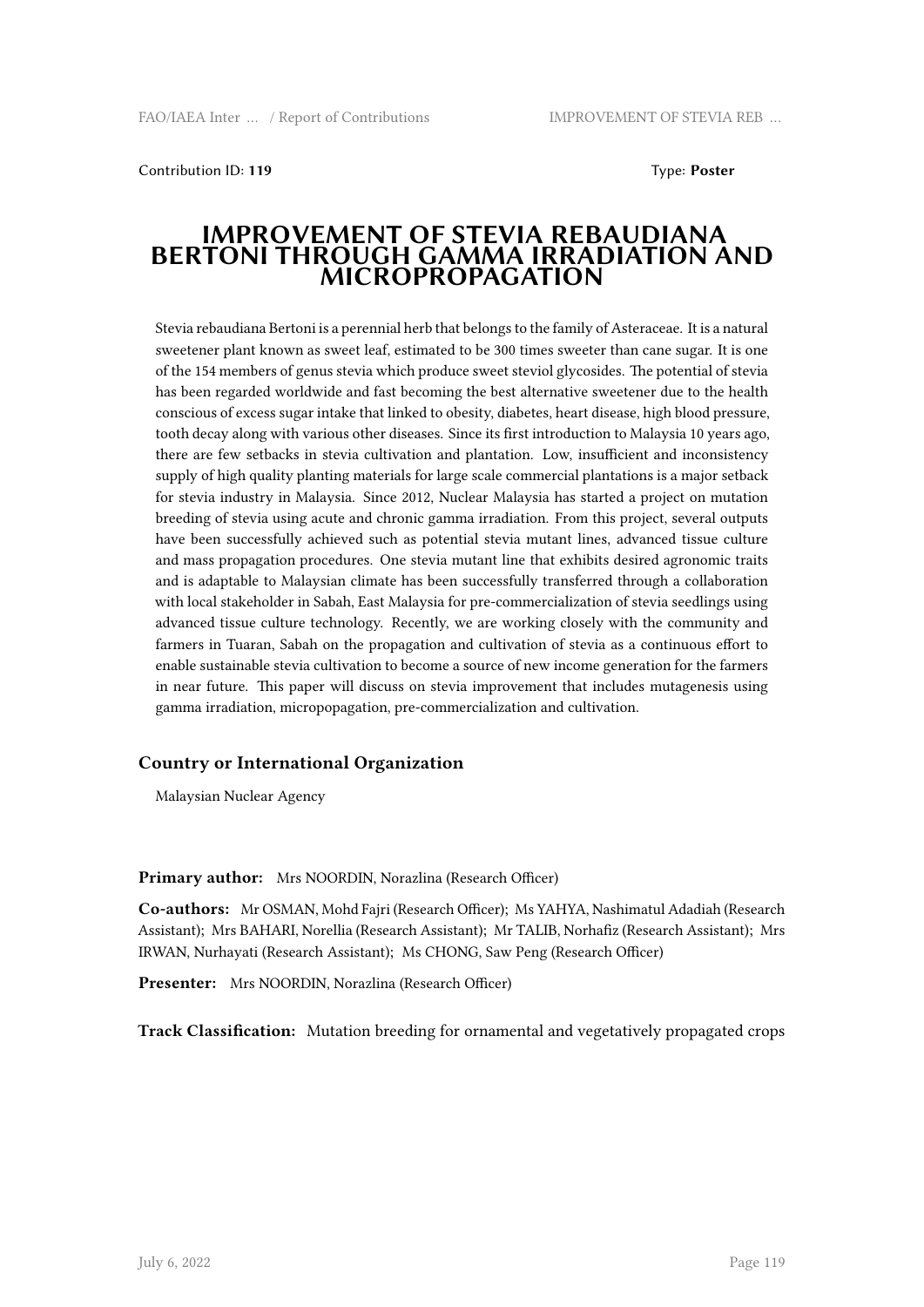Contribution ID: **120** Type: **Poster**

## **DEVELOPMENT OF DROUGHT TOLERANT MUTANT LINES FROM RICE VARIETY MANAWTHUKHA USING MUTATION BREEDING TECHNIQUE**

Water deficit reduces plant growth and development, leading to lower yield. This study was focused on developing drought tolerance rice mutant lines with the same grain quality as the original rice variety and on determining the effects of water stress on promising mutant lines of rice var. Manawthukha. Dry seeds of rice, Manawthukha were irradiated with the dose of 300 Gy of gamma rays from 60Co source. The treatment of water exclusion was applied to the plants from 90 days after sowing (DAS) and throughout reproductive stage until harvesting time. A selection process was made in the M2 generation based on agronomic traits. The selected promising M2 lines were evaluated against non-irradiated control plants in M3 generation. The desiccation of apical spikelets in stressed panicles was found during the summer cultivation in M4 generation. Hence, the control plants were not fertile under water deficit condition while other mutant plants were fertile at that time. The two best mutant lines namely MK-D-2 and MK-D-3 were selected in M6 generation and characterized by using physiological screening techniques such as relative water content (RWC), soil moisture content and yield. In comparison with the well-watered condition, the mutant lines cultivated in drought stress condition produced less grain. The relative water content of mutant lines was between 91% and 93% while those of control plants were  $\leq 83\%$ . In M5 generation, rice grain qualities of drought tolerant potential lines were determined in the laboratory. Finding shows that there were no large differences in amylase content of rice samples from potential lines and control. Among the potential mutant lines, MK-D-3 showed higher husking yield and total mean milling recovery than the control and other mutant lines.

### **Country or International Organization**

Ministry of Education, Myanmar

**Primary author:** Dr MYAT MINN, Myat (Biotechnology Research Department)

**Co-author:** Dr KHINE ZAR LINN, Khine (Ministry of Education, Myanmar)

**Presenters:** Dr KHINE ZAR LINN, Khine (Ministry of Education, Myanmar); Dr MYAT MINN, Myat (Biotechnology Research Department)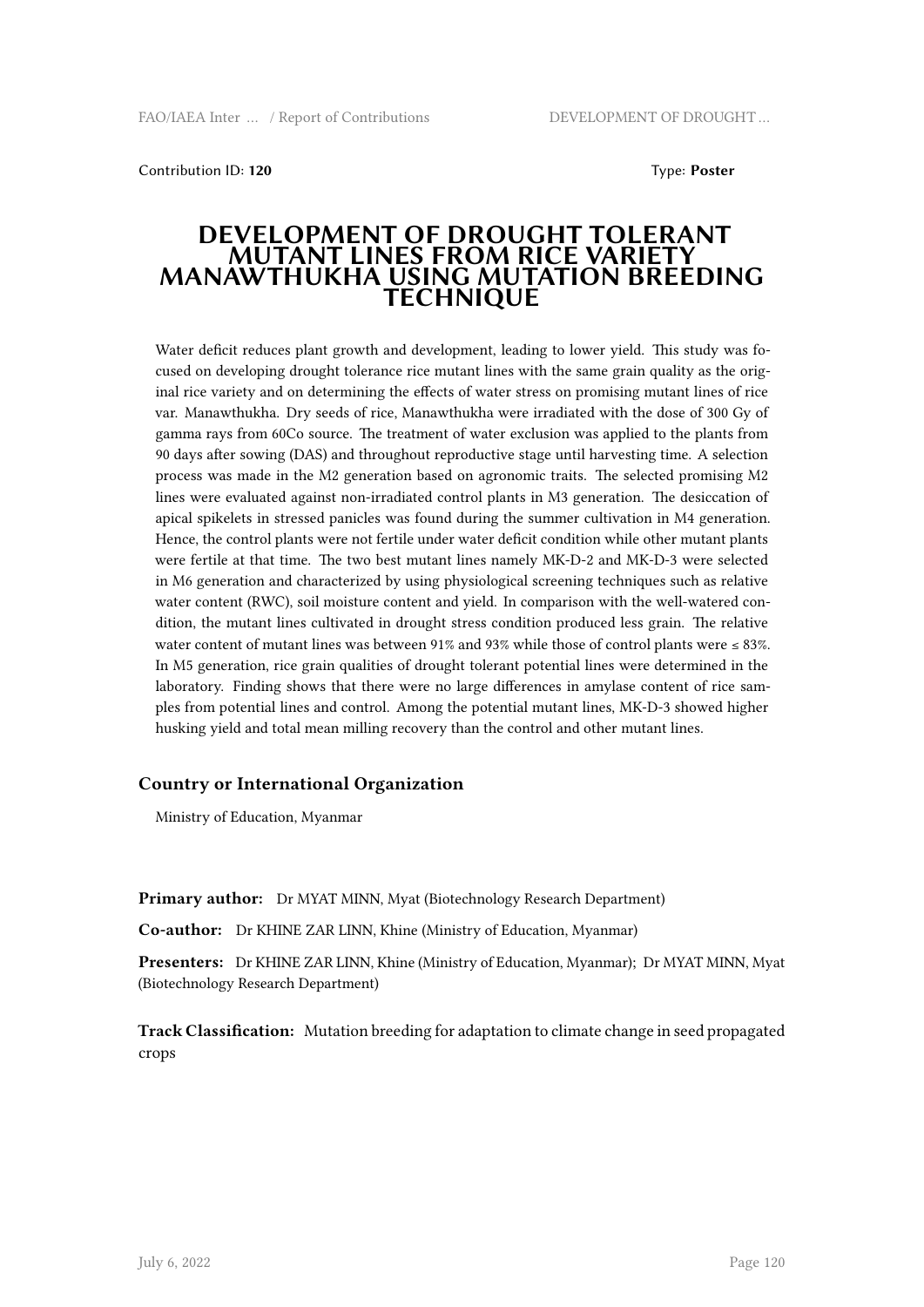#### Contribution ID: **121** Type: **Poster**

# **APPLICATION OF GAMMA IRRADIATION FOR THE IMPROVEMENT OF CAULIFLOWER, CABBAGE AND CARROT IN MAURITIUS**

The main crucifers (cauliflower and cabbage) and carrot are crops of notable economic importance in Mauritius. Black rot disease caused by the bacterial pathogen, Xanthomonas campestris pv campestris, is causing severe yield losses in these crucifers. The disease has evolved and the new strain causes leaf spot especially in cabbage leading to considerable loss in yield and quality of produce. Introduced varieties have been evaluated to identify tolerant ones with little success. On the other hand, carrot is susceptible to Alternaria leaf spot and in the recent years, carrot cultivation has been affected by carrot motley dwarf disease causing stunting of the plants as well as reddening and yellowing of the leaves. Thus, growers are now heavily dependent on imported hybrid seeds and also on chemical pesticides. Hence, developing mutant lines for these crops using induced mutation techniques could decrease dependence on chemical pesticides and imported varieties, and ensure year-round production. A study using nuclear techniques was initiated in 2016 and irradiation was carried using a Gamma irradiator from a 137Caesium source. Cauliflower was subjected to doses ranging from 500 to 1500 Gy, cabbage from 100 to 700 Gy and carrot from 25 and 45, 450-750 and 500-1500 Gy. The growth reduction dose at 50% was determined as 756 Gy for cauliflower, for cabbage it was 522 Gy while for carrot the GR30 was calculated to be 1075 Gy. Now that the GR50 and GR30 have been identified for all 3 crops, seeds will be irradiated and field testing be undertaken to identify mutant lines adapted in different agro-climatic zones and in different seasons.

### **Country or International Organization**

Mauritius

**Primary author:** Ms NOWBUTH, Rita Devi (Food and Agricultural Research and Extension Institute)

**Co-authors:** Mrs CAHOOLESSUR, Nema (Food and Agricultural Research and Extension Institute); Mrs HUZAR FUTTY BEEJAN, Priya (Food and Agricultural Reserch and Extension Institute); Mr SEEWOOGOOLAM, Ravi (Food and Agricultural Research and Extension Institute)

**Presenters:** Mr SEEWOOGOOLAM, Ravi (Food and Agricultural Research and Extension Institute); Ms NOWBUTH, Rita Devi (Food and Agricultural Research and Extension Institute)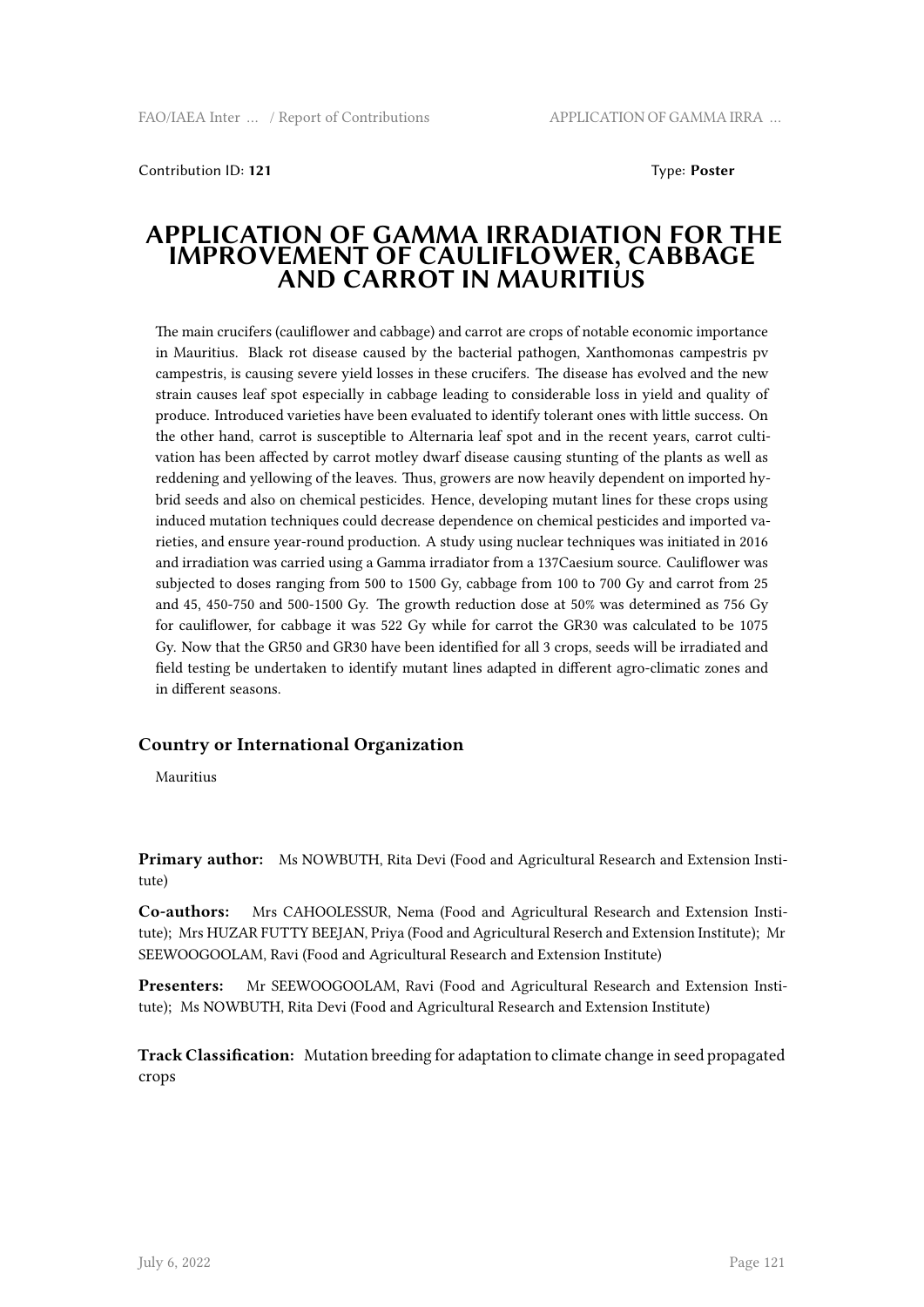#### Contribution ID: **122** Type: **Poster**

## **INTROGRESSION OF BLAST RESISTANCE GENE INTO RICE CULTIVAR BC15 THROUGH MARKER-ASSISTED SELECTION**

#### Abstract

Rice blast, caused by Pyricularia grisea is the most serious fungal disease of cultivated rice (Oryza sativa L.) causing significant yield loss in the North of Vietnam. Of the 24 identified blast resistance genes from Blast monogenic lines, 11 of these were evaluated as resistance to blast pathotypes in the North of Vietnam. In this study, Pita gene was introgressed into cultivar BC15 with good agronomic traits to strengthen its blast resistance levels through marker-assisted backcross breeding. The marker RM7102 linked to Pita gene was used to screen F1 backcross populations as force selection coupled with stringent phenotypic selection. Advance backcross line of BC5F4 generation was produced from the cross of cultivar BC15 with Pita donor line, IRBL12. Phenotypic screening against blast disease indicated that advanced homozygous blast resistant line was strongly resistant against pathotypes 757.6 and 651 in the blast disease endemic areas. The morphological, yield, grain quality, and yield-contributing characteristics were significantly similar to those of BC15. The newly developed blast resistant improved line will contribute to widening cultivation area of the highly adoptable BC15 by farmers.

Keywords: rice, blast resistance, marker-assisted backcrossing

#### **Country or International Organization**

Field Crops Research Institute, Vietnam

**Primary author:** Mr PHAM, Thanh (FCRI)

**Co-author:** Prof. NGUYEN, Hoan (FCRI)

**Presenter:** Mr PHAM, Thanh (FCRI)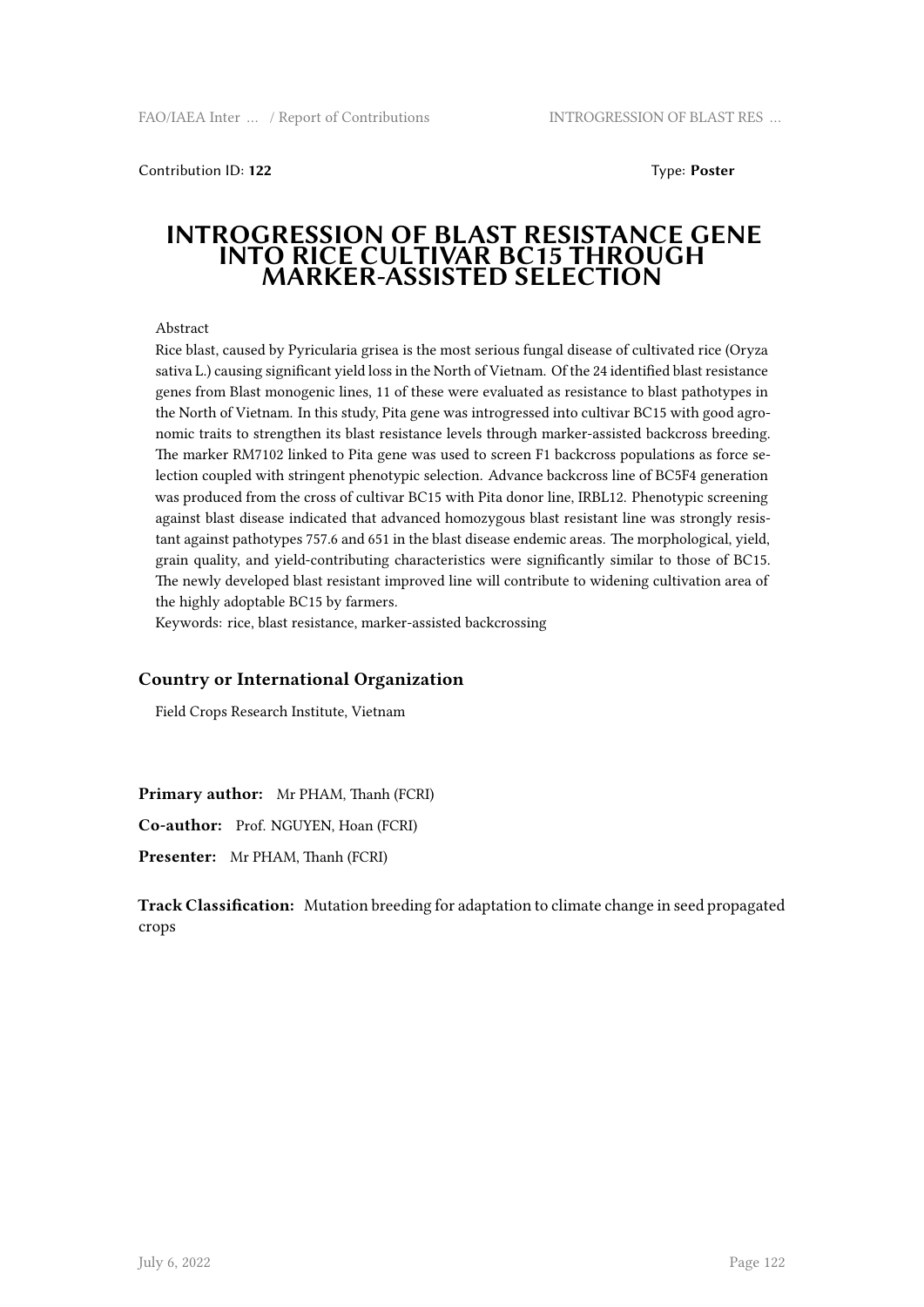Contribution ID: **123** Type: **Poster**

## **DNA DAMAGE RESPONSE DURING EARLY GERMINATION IN RELATION TO SEED AGING AND RADIO-SENSITIVITY IN BARLEY**

Accumulation of DNA damage is a hallmark of aged seeds; therefore, the successful repair during imbibition is an important prerequisite for seed germination and further seedling development. In this work we investigated the effects of aging and ionizing radiation on the germination potential of barley seeds and their ability to activate cellular DNA damage repair response systems. Aged and unaged seeds were subjected to 100 Gy X-ray irradiation for 5 hours after imbibition and the accumulation of DNA lesions and the activation of DNA repair mechanisms were observed and recorded; 2, 6 and 24 hours afterwards. The levels of oxidative DNA damage were measured at the whole genome level by alkaline gel-electrophoresis and in specific nuclear and extra-nuclear genes by Long-range PCR. Transcriptional profiles of barley gene homologues involved in various DNA repair pathways were assessed by semi-quantitative and quantitative RT-PCR. Actin, tubulin and 18S rRNA genes were tested as reference controls for the time periods analysed. Accelerated aging increased the radio-sensitivity of imbibed barley seeds in terms of delayed germination and reduced growth. The results obtained with naturally aged seeds showed the presence of formamidopyrimidine-DNA glycosylase (FPG)-sensitive sites in barley nuclear, chloroplast and mitochondrial genomes early after imbibition in both irradiated and control seeds and lesions were still detectable at the 24h time-point. In response to ionizing radiation RAD51 and PARP2 were found to be specifically modulated during the early imbibition periods. The obtained results reveal molecular mechanisms which might underlie the tolerance of aged and unaged barley seeds to ionizing radiation. Knowledge on the processes responsible for the fate of DNA damage during seed germination has the potential to influence the efficiency of mutation induction protocols utilized for breeding purposes based on the irradiation of dry seeds.

### **Country or International Organization**

Bulgaria

**Primary author:** Dr MANOVA, Vasilissa (Institute of Plant Physiology and Genetics, Bulgarian Academy of Sciences)

**Co-authors:** Dr WEST, Christopher (Faculty of Biological Sciences, University of Leeds); Mr STOILOV, Lubomir (Professor Dr); Dr WATERWORTH, Wanda (Faculty of Biological Sciences, University of Leeds)

**Presenter:** Dr MANOVA, Vasilissa (Institute of Plant Physiology and Genetics, Bulgarian Academy of Sciences)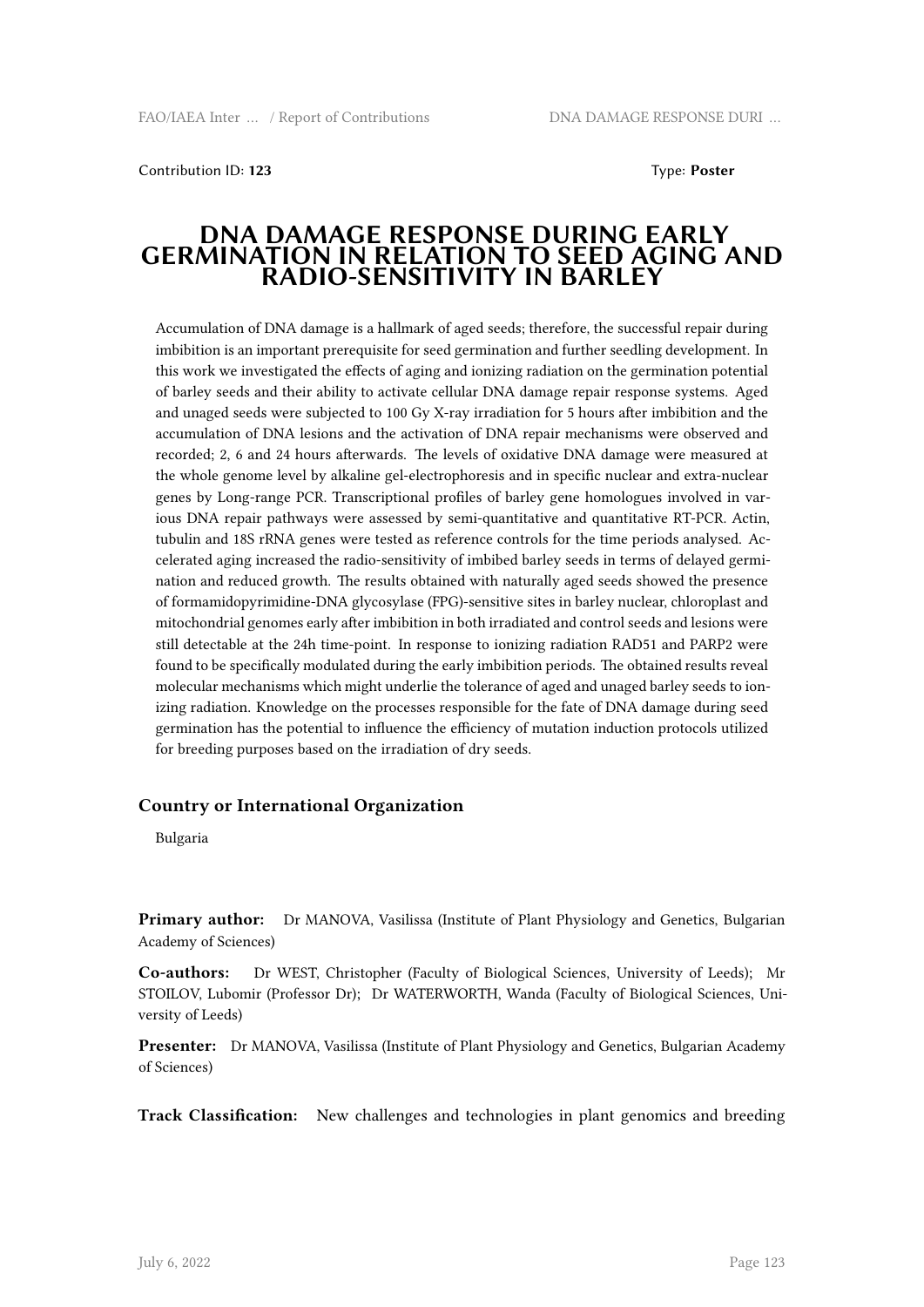Contribution ID: **124** Type: **Poster**

# **BARLEY ACT7 HOMOLOGUE IS UP-REGULATED IN RESPONSE TO UV-C RADIATION**

Plant genome reacts to ultraviolet radiation by altering the transcriptional pattern of some genes leading to the activation of complex cellular defence mechanisms. Whilst, intensive research and achievements have been obtained in this area, new networks and players of plant's response to UVstress continue to emerge. In this study we found that barley actin gene was strongly up-regulated in the leaves barley seedlings exposed to UV-C. Plants were subjected to acute UV-C irradiation and left for recovery under dark condition or under high-intensity light. RNA was isolated from the irradiated and non-irradiated leaves collected at different time-points up to 24 hours postirradiation. The expression pattern of actin gene was characterized by both semi-quantitative and quantitative RT-PCR; 18S rRNA served as reference control. Several-fold induction of barley actin gene was found in the green leaves 3h after treatment and increased further at 6h time-point. In the etiolated leaves the up-regulation was delayed and registered at 6h and 24h post-irradiation. Significant increase in the mRNA levels was also detected in the irradiated etiolated seedlings kept in dark for 24h. No changes were found in the respective non-irradiated controls. High-resolution melting analysis followed by sequencing revealed that the amplified fragment corresponded to a unique mRNA designated as actin 7 in the IPK-Gatersleben Barley Database and the NCBI blastp analysis matched the predicted protein predominantly to actin 7 in the closely related species. In plants ACT7 isotype is known as the actin responsive to external stimuli such as hormone treatment and pathogen attack. Our study showing transcriptional activation of ACT7 homologue in the UV-C irradiated barley seedlings is the first one linking a member of the actin family with the UV defence response in plants.

#### **Country or International Organization**

Bulgaria

**Primary author:** Dr MANOVA, Vasilissa (Institute of Plant Physiology and Genetics, Bulgarian Academy of Sciences)

**Co-authors:** Dr BOYCHEVA, Irina (Institute of Plant Physiology and Genetics, Bulgarian Academy of Sciences); Mr STOILOV, Lubomir (Professor Dr); Dr GEORGIEVA, Ralitsa (Institute of Plant Physiology and Genetics, Bulgarian Academy of Sciences)

**Presenter:** Dr MANOVA, Vasilissa (Institute of Plant Physiology and Genetics, Bulgarian Academy of Sciences)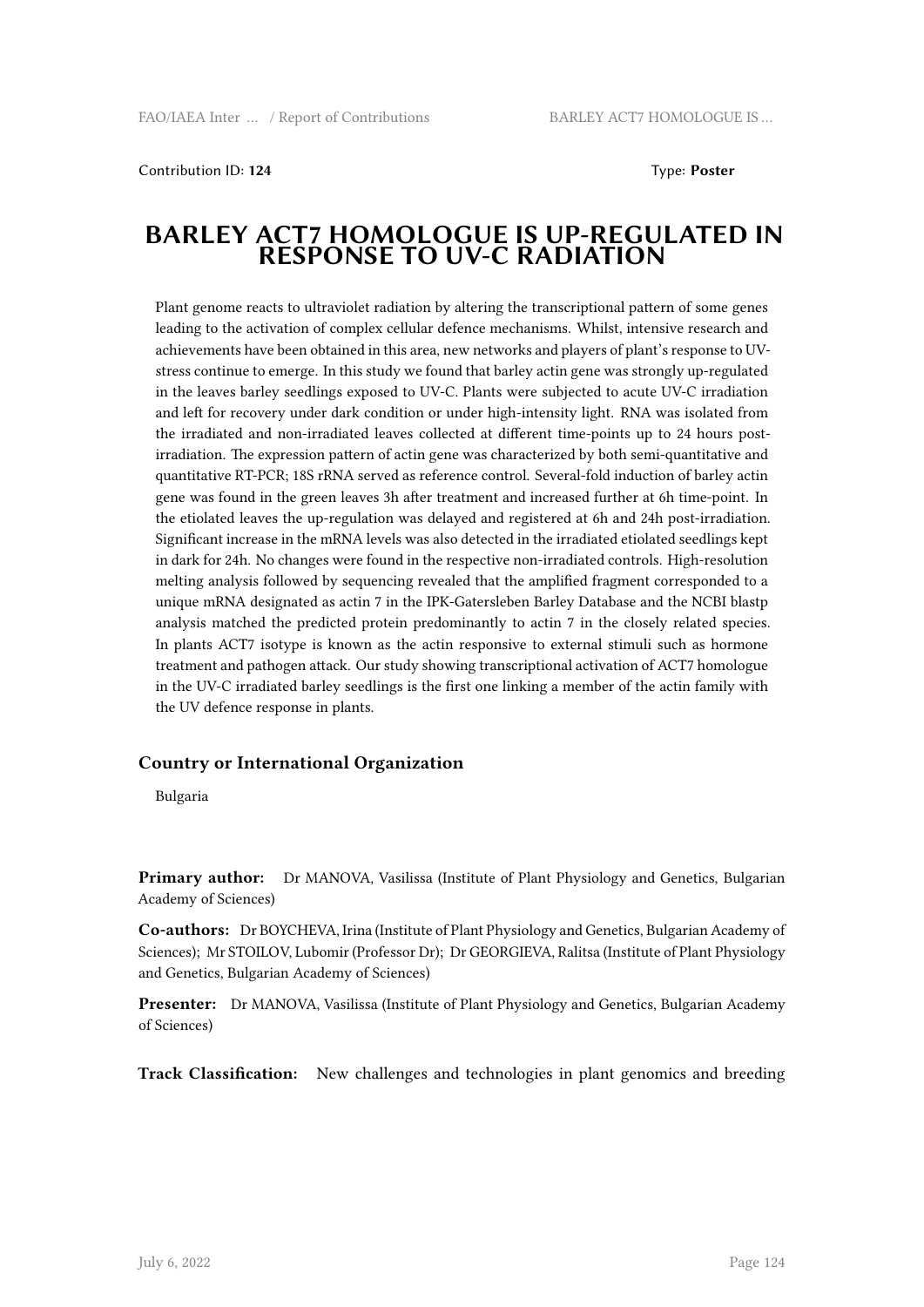Contribution ID: **125** Type: **Oral**

## **EFFECTS OF LIGHT AND UV-C RADIATION ON THE TRANSCRIPTIONAL ACTIVITY OF COP1 AND HY5 GENE HOMOLOGUES IN BARLEY**

Photomorphogenic regulators COP1 (Constitutive photomorphogenic 1) and HY5 (Hypocotyl5) play a key role in plant development, and are principally important during the transition from dark to light growth. AtCOP1 and AtHY5 are also involved in the transcriptional control of photolyase genes. Here we characterized the expression of barley COP1 and HY5 gene homologues in dark- and light-grown seedlings in relation to UV-damage response. Etiolated and green 6-days old barley seedlings were irradiated with UV-C and then exposed to light. Leaf samples were collected from control and treated plants immediately (0h) and at different time-points afterwards. Transcriptional activities of barley COP1 and HY5 homologues were assessed by real-time RT-PCR normalizing against 18S rRNA as internal control. In etiolated leaves we found ten-fold less levels of COP1 which, after 1h light exposure reached the amounts detected in the green ones. Barley HY5 mRNA amount was low in the dark-grown seedlings and after 1h lighting increased drastically to levels exceeding those measured in the green leaves. In the irradiated plants both genes were up-regulated but to a lesser extent if compared to the control ones; however, the increase was still significant in comparison to the 0h time-point. The enhanced transcription of barley COP1 under light was unexpected in view of the well-known role of COP1 as a negative regulator of plant photomophogenesis, but it is in line with a previous report for a positive influence on UV-B response. HY5 is recognized as stimulator of light-inducible genes and the data presented here support such a role for barley HY5 homologue as well. According to our knowledge this is the first investigation of the activity of COP1 and HY5 homologues in barley as well as regarding de-etiolation and UV-stress.

### **Country or International Organization**

Bulgaria

**Primary author:** Dr BOYCHEVA, Irina (Institute of Plant Physiology and Genetics, Bulgarian Academy of Sciences)

**Co-authors:** Mr STOILOV, Lubomir (Professor Dr); Dr GEORGIEVA, Ralitsa (Institute of Plant Physiology and Genetics, Bulgarian Academy of Sciences); Dr MANOVA, Vasilissa (Institute of Plant Physiology and Genetics, Bulgarian Academy of Sciences)

**Presenter:** Dr MANOVA, Vasilissa (Institute of Plant Physiology and Genetics, Bulgarian Academy of Sciences)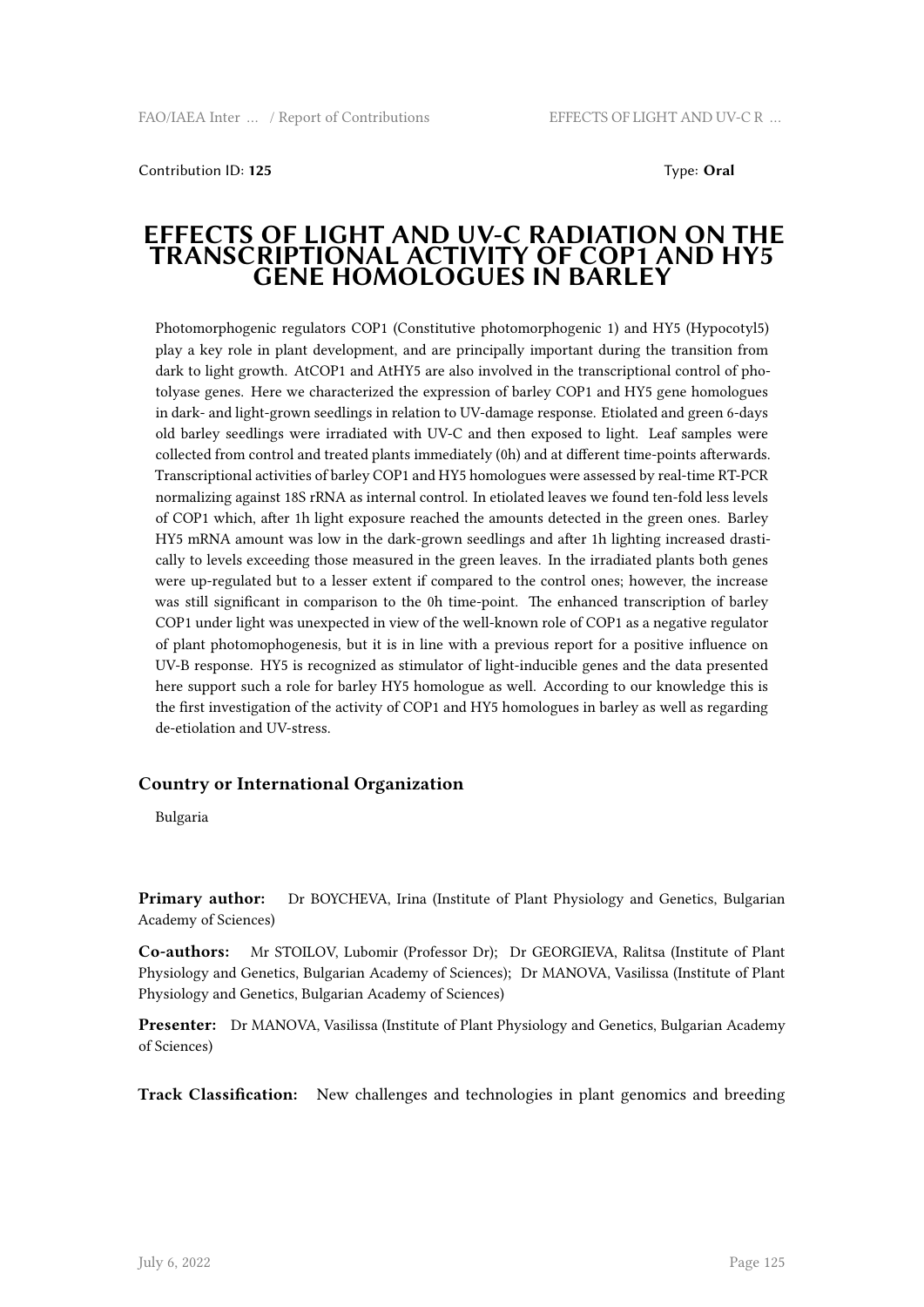Contribution ID: **126** Type: **Poster**

## **THE RELATIONSHIP BETWEEN THE PRESENCE OF BRANCHED EARS, FERTILITY, SEEDING GROWTH AND ENERGY CONVERSION AFTER GAMMA IRRADIATION OF KERNELS IN TRITICUM AESTIVUM L.**

The study was conducted to determine whether the efficiency of energy conversion into growth and the presence of branched ears can be used as indicators for the determination of the optimal gamma irradiation dosage for mutation breeding in relation to fertility reduction. To meet this objective, efficiency of energy conversion, fertility and presence of branched ears were studied in two wheat (Triticum aestivum L.) breeding lines with 0, 150, 200 and 250 Gy gamma-irradiation of kernels. Ten kernels were collected 60 hours after onset of imbibition and then every 12 hours until 132 hours and planted for the determination of the growth parameters. 26 blocks (consisting of 16 plants each) were used for the control together with each irradiation dosage for the determination of the fertility and branched ears. Breeding line 1 displayed better resistance to the retardation effects of the dosages than Breeding line 2 concerning the growth parameters and fertility. In both breeding lines, there were highly significant correlations between the efficiency of energy conversion and fertility with 0.597 and 0.527 respectively for Breeding line 1 and 2. Branched ears were observed at dosages where root growth was ≥10% retarded than shoot growth. Branched ears were observed at all the irradiation dosages in Breeding line 2 and only at 250 Gy in Breeding line 1. Branched ears were absent at dosages where the efficiency of energy conversion was entangled for specific irradiation dosages with the control. An increase in shoot growth retardation puts an upper limit to the presence of branched ears as observed at 250 Gy in Breeding line 2. A combination of the efficiency of energy conversion into growth and presence of branched ears will give the best indication of the optimal gamma irradiation dosage for mutation breeding.

### **Country or International Organization**

South Africa

#### **Primary author:** Dr VON WELL, Eben (Agricultural Research Council)

**Co-authors:** Prof. FOSSEY, Annabel (Free State University of Technology); Dr BOOYSE, Marde (Agricultural Research Council - Biometry)

**Presenter:** Dr VON WELL, Eben (Agricultural Research Council)

**Track Classification:** Enhancing agricultural biodiversity through new mutation induction techniques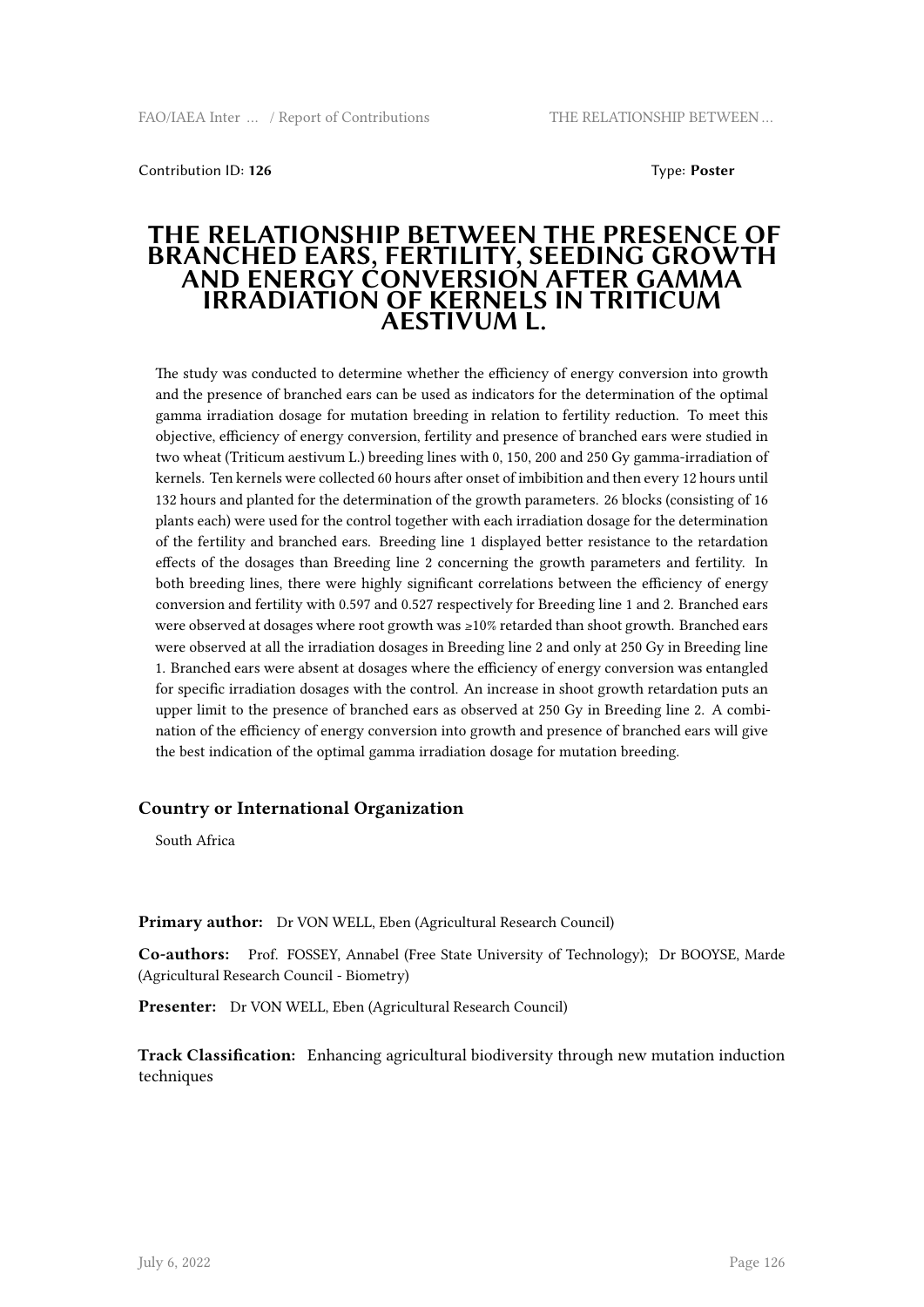Contribution ID: **127** Type: **Poster**

# **EVALUATION OF WHEAT AND BARLEY GERMPLASM STRESS RESPONSE BY NUCLEAR, OMICS AND PHYSIOLOGICAL APPROACHES**

Breeding priority worldwide is the development of cereals adapted to stress factors like extreme temperatures, salinity and drought, limiting the growth, productivity and distribution of agricultural crops. Knowledge of the mechanisms governing stress response is a prerequisite for development of advanced breeding practices and new varieties. National IAEA project Bul5/014 for technical cooperation is aimed to highlight the adaptive potential and enhance the involvement of wheat and barley in breeding programmes directed towards more sustainable, environmentally friendly and cost-effective agriculture. Complex stress response to radiation, temperature and fungal diseases of representative wheat and barley genotypes from the national seed genebank was evaluated using molecular, biochemical and physiological approaches. Gene expression profiling by Real-time PCR, SNP-based genotyping, gene cloning and characterization, PCR–mediated screening of DNA repair activities, HRM and expression analyses of stress-related proteins was performed. Genotype characterization was complemented by estimation of physiological and biophysical parameters like photosynthetic activity, electrolyte leakage and malondialdehyde content, nutrient use efficiency and protease activity. Research was focused on improvement of wheat for disease resistance, radiation-induced barley stress response, nutrient use efficiency in wheat and characterization of abiotic stress response of wheat and barley through DNA fingerprinting and functional analyses of stress-related genes as well as physiological and biochemical studies under stress conditions. Advanced knowledge on the protective capacity and adaptability of wheat and barley genotypes, based on the molecular mechanisms underlying their response to abiotic stress and radiation was obtained. Transcriptional profiling of radiation-responsive genes revealed some features of the genetic control of DNA repair in barley. Complex molecular, biochemical and physiological screening of wheat and barley stress tolerance supports further development of effective breeding strategies towards alleviation of the harmful impact of biotic and abiotic stress factors on the productive capacity of cereals.

### **Country or International Organization**

Bulgaria

**Primary author:** Prof. TODOROVSKA, Elena (Agrobioinstitute, Bulgarian Agricultural Academy)

**Co-authors:** Prof. ATANASSOV, Atanas (Joint Genomic Center, Sofia State University); Dr BONCHEV, Georgi (Institute of Plant Physiology and Genetics, Bulgarian Academy of Sciences); Dr MIHAILOVA, Gergana (Institute of Plant Physiology and Genetics, Bulgarian Academy of Sciences); Dr RAKLEOVA, Goritza (Joint Genomic Center, Sofia State University); Dr BOYCHEVA, Irina (Institute of Plant Physiology and Genetics, Bulgarian Academy of Sciences); Prof. GEORGIEVA, Katya (Institute of Plant Physiology and Genetics, Bulgarian Academy of Sciences); Mr STOILOV, Lubomir (Professor Dr); Dr SIMOVA-STOILOVA, Lyudmila (Institute of Plant Physiology and Genetics, Bulgarian Academy of Sciences); Dr RODEVA, Rossitza (Institute of Plant Physiology and Genetics, Bulgarian Academy of Sciences); Dr TSONEV, Stefan (Agrobioinstitute, Bulgarian Agricultural Academy); Dr MISHEVA, Svet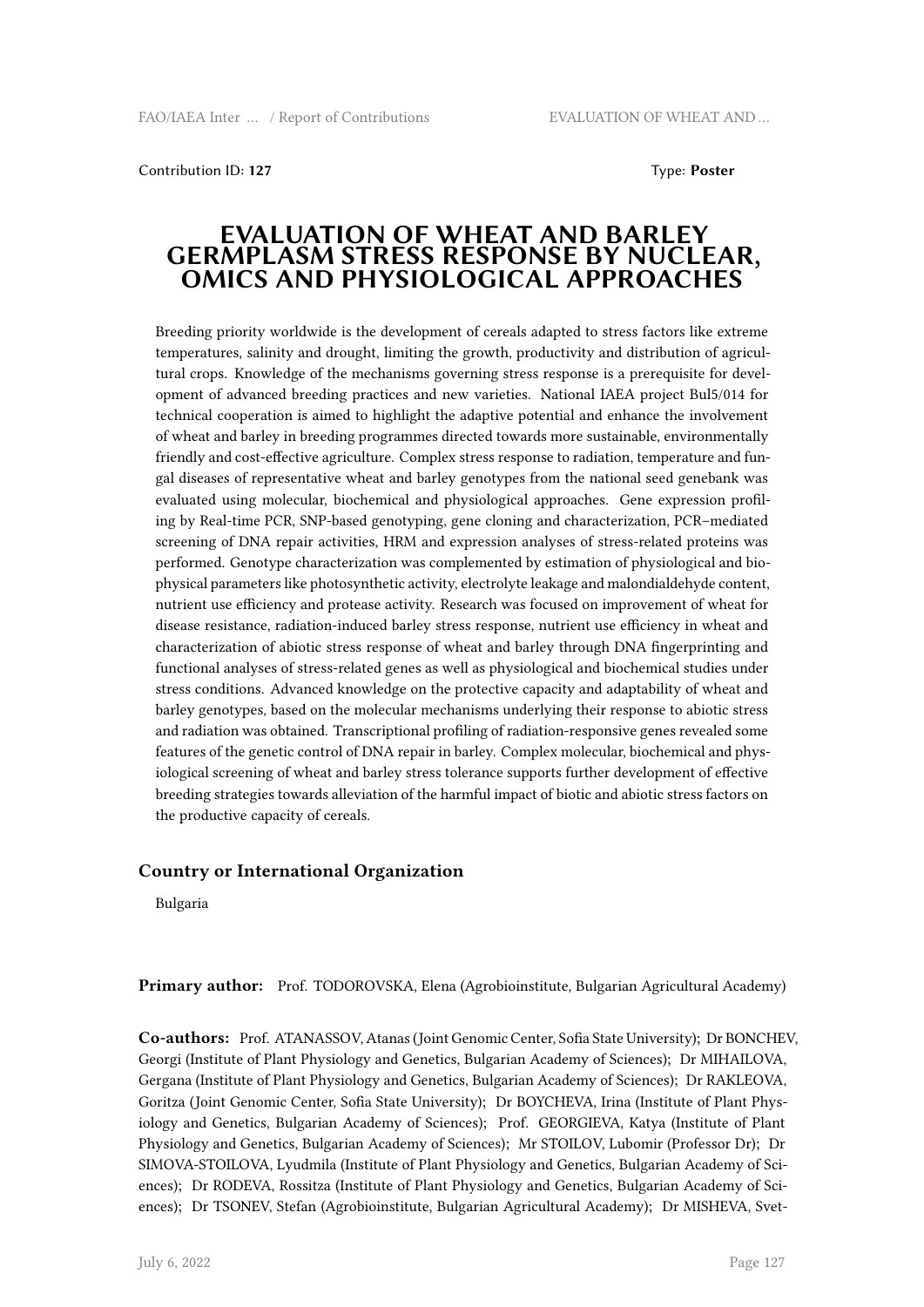lana (Institute of Plant Physiology and Genetics, Bulgarian Academy of Sciences); Dr KARCEVA, Tanya (Institute of Plant Physiology and Genetics, Bulgarian Academy of Sciences); Prof. VASSILEVA, Valya (Institute of Plant Physiology and Genetics, Bulgarian Academy of Sciences); Dr MANOVA, Vasilissa (Institute of Plant Physiology and Genetics, Bulgarian Academy of Sciences); Dr UHR, Zlatina (Institute of Plant Genetic Resources, Agricultural Academy); STOYANOVA, Zornitsa (Institute of Plant Physiology and Genetics, Bulgarian Academy of Sciences)

**Presenter:** Mr STOILOV, Lubomir (Professor Dr)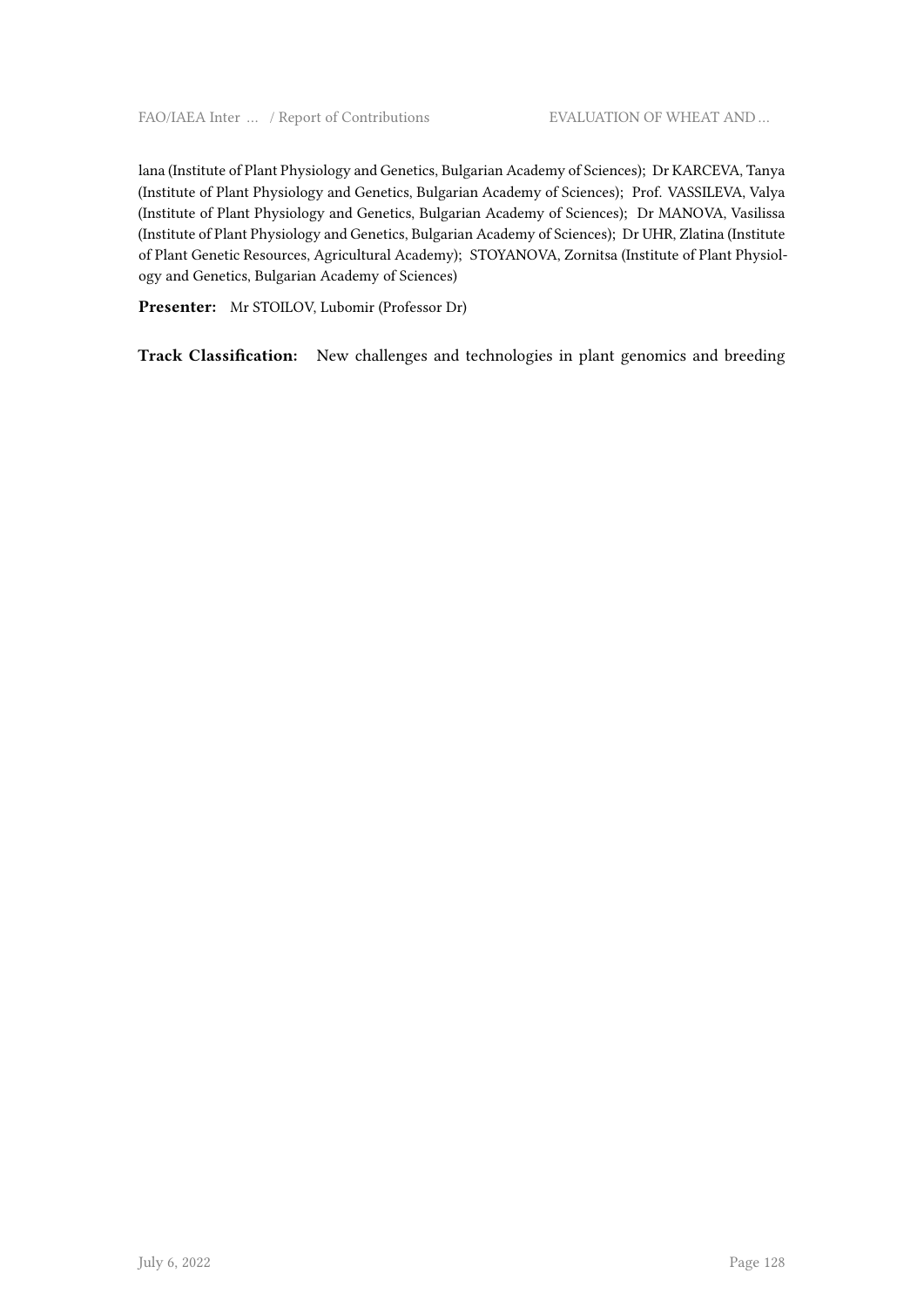Contribution ID: **128** Type: **Oral**

## **DETERMINATION OF RADIOSENSITIVITY OF COFFEA ARABICA VAR. VENECIA SEEDS TO GAMMA RAY IRRADIATION**

Coffee is one of the most commercially available raw materials, being the tropical product with the highest marketing value in the world. In Costa Rica it is the third most important product for agricultural sector exports and provides the main income for many families in the country. However, coffee is under threat due to the Coffee Leaf Rust disease (CLR) . Mutation breeding in coffee a promising approach to develop new varieties resistant to CLR. As the technology is new for coffee, basic tests related to mutation induction need to be done. The plant material used were Coffea arabica var. Venecia seeds, with a humidity of 27,3%. The applied irradiation doses were 0, 80, 100, 120, 140, 160 and 180 Gy. For each treatment, three replicates of 200 g were used. The irradiated seeds were planted on the same day. Eighty days after treatment the number of seedlings was quantified, the hypocotyl height and radicle length were measured, and the opening of cotyledons was determined for each dose. The figure 1 shows the effect of increasing radiation doses on seed germination, whereas seedling growth was not affected. However, a delay in opening of the cotyledons was observed at higher doses. This radiosensitivity test based on seed germination as compared to unirradiated control revealed that the LD50 for the used variety is 127,8 Gy. This dose will be used for further bulk experiments aimed. The results show the lethal dose (DL50) in 127,8 Gy, for the establishment parameters, being an advance to continue with measurements of genetic and phenotypical parameters to go forward on coffee breeding programs looking for new sources to resistance against CLR.

#### **Country or International Organization**

Costa Rica-Coffee Center Research-Coffee Institute-Technology Institute

**Primary authors:** Mr ARRIETA, NOEL (RESEARCHER); Ms CESPEDES, REINA (RESEARCHER)

**Co-author:** Mr BARQUERO, MIGUEL (RESEARCHER)

**Presenters:** Mr ARRIETA, NOEL (RESEARCHER); Ms CESPEDES, REINA (RESEARCHER)

**Track Classification:** Enhancing agricultural biodiversity through new mutation induction techniques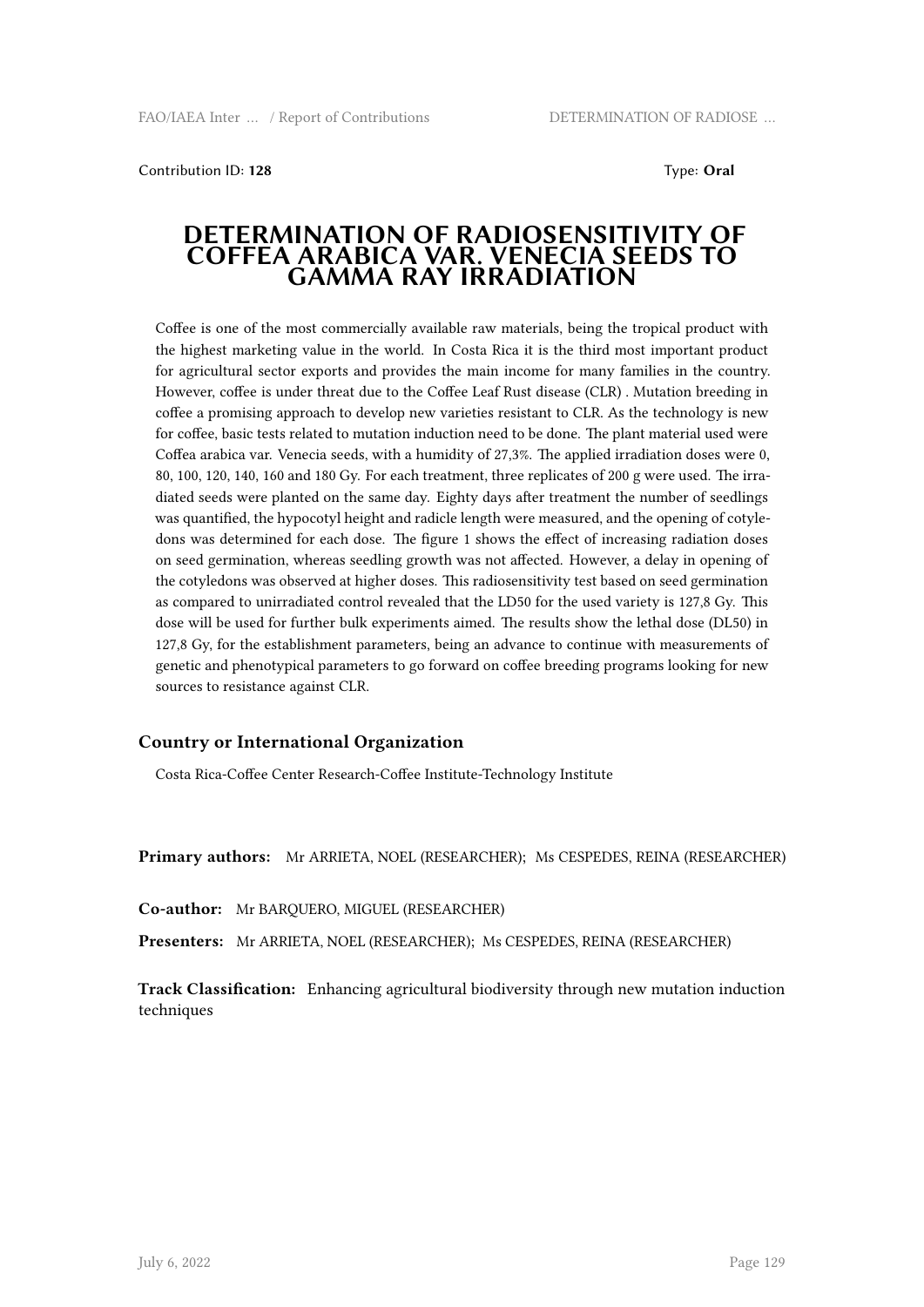Contribution ID: **129** Type: **Poster**

## **RADIOSENSITIVITY TEST ON GAMMA IRRADIATED COFFEA ARABICA VAR. VENECIA IN VITRO ZYGOTIC EMBRYOS**

In vitro culture is an important tool for coffee breeding programs. Mutation breeding in combination with in vitro techniques and other biotechnologies offers opportunities for the generation of new improved coffee varieties in a shorter period as compared to classical plant breeding. The plant material used were fruits of Coffea arabica var. Venecia. The fruit pulp was removed, and the seeds washed with soap and water, dried and stored for use. For in vitro culture of zygotic embryos, the seeds were immersed in 70% alcohol and disinfected with sodium hypochlorite (2.5% active ingredient). Then, the zygotic embryos were excised, placed vertically in culture medium for subsequent irradiation treatments. Four treatments were performed 0, 10, 20 and 30 Gy, each with ten repetitions and 10 embryos per repetition. Cotyledon, hypocotyl and root length and width were determined in the regenerated plantlets, in determined days after irradiation. The results show different effects of the irradiation treatments regarding the measured characteristics. It was observed that the length and width of the cotyledon decrease with increasing applied doses. As to the root length and hypocotyl width there was no specific trend, however, some doses had a stimulating effect to growth in comparison with the non-irradiated treatment. The hypocotyl length showed a growth reduction different to the non-irradiated treatment although the dose of 20 Gy is higher than 10 Gy and the root width have no differences in the sizes for all treatments. The results show growth reduction of at least three of the evaluated characteristics in response to the radiation dose.

#### **Country or International Organization**

Costa Rica-Coffee Research Center-Coffee Institute-Technology Institute

**Primary authors:** Mr ARRIETA, NOEL (RESEARCHER); Ms CESPEDES, REINA (RESEARCHER)

**Co-author:** Mr BARQUERO, MIGUEL (RESEARCHER)

**Presenters:** Mr ARRIETA, NOEL (RESEARCHER); Ms CESPEDES, REINA (RESEARCHER)

**Track Classification:** Enhancing agricultural biodiversity through new mutation induction techniques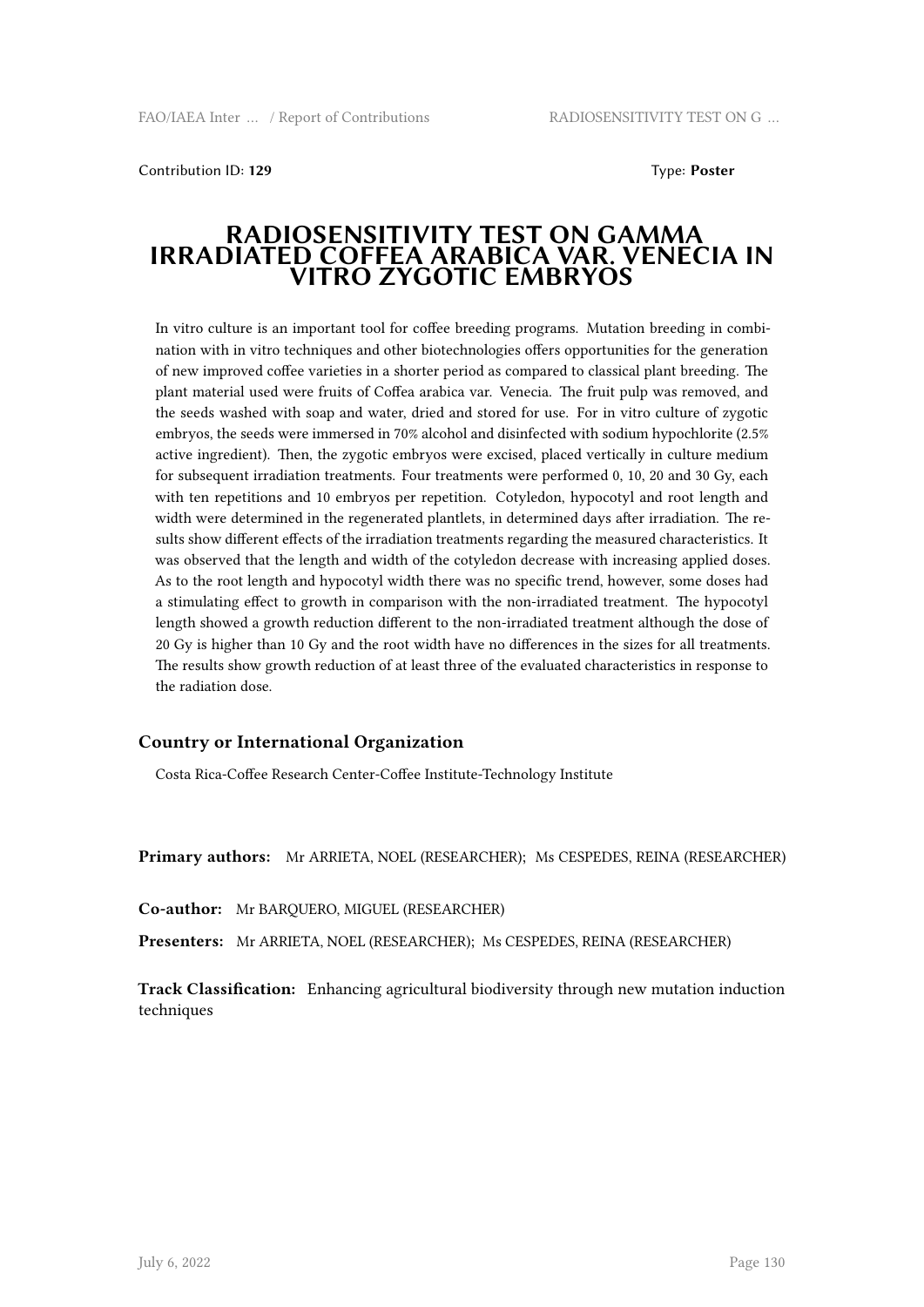Contribution ID: 130 **Type: Oral** 

## **HIGH-RESOLUTON MAPPING OF WHEAT CHROMOSOME ARM 5AS HARBOURING THE FUSARIUM HEAD BLIGHT RESISTANCE QTL Qfhs.ifa-5A**

Fusarium head blight (FHB) is a severe fungal disease of wheat affecting yield and grain quality. One major QTL for FHB resistance in wheat is Qfhs.ifa-5A, which is located on the centromeric region of the wheat chromosome arm 5A. Genetic mapping of Qfhs.ifa-5A resulted in a low resolution in the Qfhs.ifa-5A region: In a near- isogenic RIL population, segregating for the Qfhs.ifa-5A resistance allele, four out of 3650 lines recombined within the pericentromeric C-5AS1-0.40 bin, yielding only a single recombination point. To further increase the map resolution a radiation induced deletion mapping approach was performed. Two gamma irradiated wheat deletion panels were created: (i) radiation selfing (RS) panel: seeds of line NIL3 carrying the Qfhs.ifa-5A resistance allele in a susceptible background were irradiated and plants thereof were selfed to obtain deletions in homozygous state and (ii) a radiation hybrid (RH) panel: irradiated pollen of the wheat line Chinese Spring (CS) was used for pollinating the CS-nullisomic5Atetrasomic5B. Overall, 5125 RS and 276 RH plants were pre-screened for deletions on 5AS. Plants having one or more markers deleted were analysed using 102 5AS-specific markers. A consensus map derived from both deletion panels results in a 380-fold map improvement (cR/cM) of the 5AS chromosome compared to the genetic mapping approach, with an average map resolution of 0.77 Mb/cR. This striking improvement in map resolution underlines the superiority of radiation induced deletion mapping over genetic linkage mapping for low recombining regions. Phenotyping the RS deletion lines can help to narrow down the QTL-interval for gene cloning.

### **Country or International Organization**

BOKU-University of Natural Resources and Life Sciences Vienna, Austria

**Primary authors:** Mr WAGNER, Christian (BOKU-University of Natural Resources and Life Sciences Vienna, Austria); Mrs BUERSTMAYR, Maria (BOKU-University of Natural Resources and Life Sciences Vienna, Austria); Mrs SCHWARZ, Petra (BOKU-University of Natural Resources and Life Sciences Vienna, Austria)

**Co-authors:** Dr VOLANTE, Andrea (Council for Agricultural Research and Economics, Research Centre for Cereal and Industrial Crops, Vercelli, Italy); Dr STEINER, Barbara (BOKU-University of Natural Resources and Life Sciences Vienna, Austria); Dr BARABASCHI, Delfina (Council for Agricultural Research and Economics, Genomics Research Centre, Fiorenzuola d'Arda, Italy); Dr VALÈ, Giampiero (Council for Agricultural Research and Economics, Research Centre for Cereal and Industrial Crops, Vercelli, Italy); Prof. BUERSTMAYR, Hermann (BOKU-University of Natural Resources and Life Sciences Vienna, Austria); Mr BRUGGER, Klaus (BOKU-University of Natural Resources and Life Sciences Vienna, Austria); Ms BLAZEK, Lisa (BOKU-University of Natural Resources and Life Sciences Vienna, Austria); Dr CATTIVELLI, Luigi (Council for Agricultural Research and Economics (CREA), Genomics Research Centre, Fiorenzuola d'Arda, Italy)

**Presenters:** Mr WAGNER, Christian (BOKU-University of Natural Resources and Life Sciences Vi-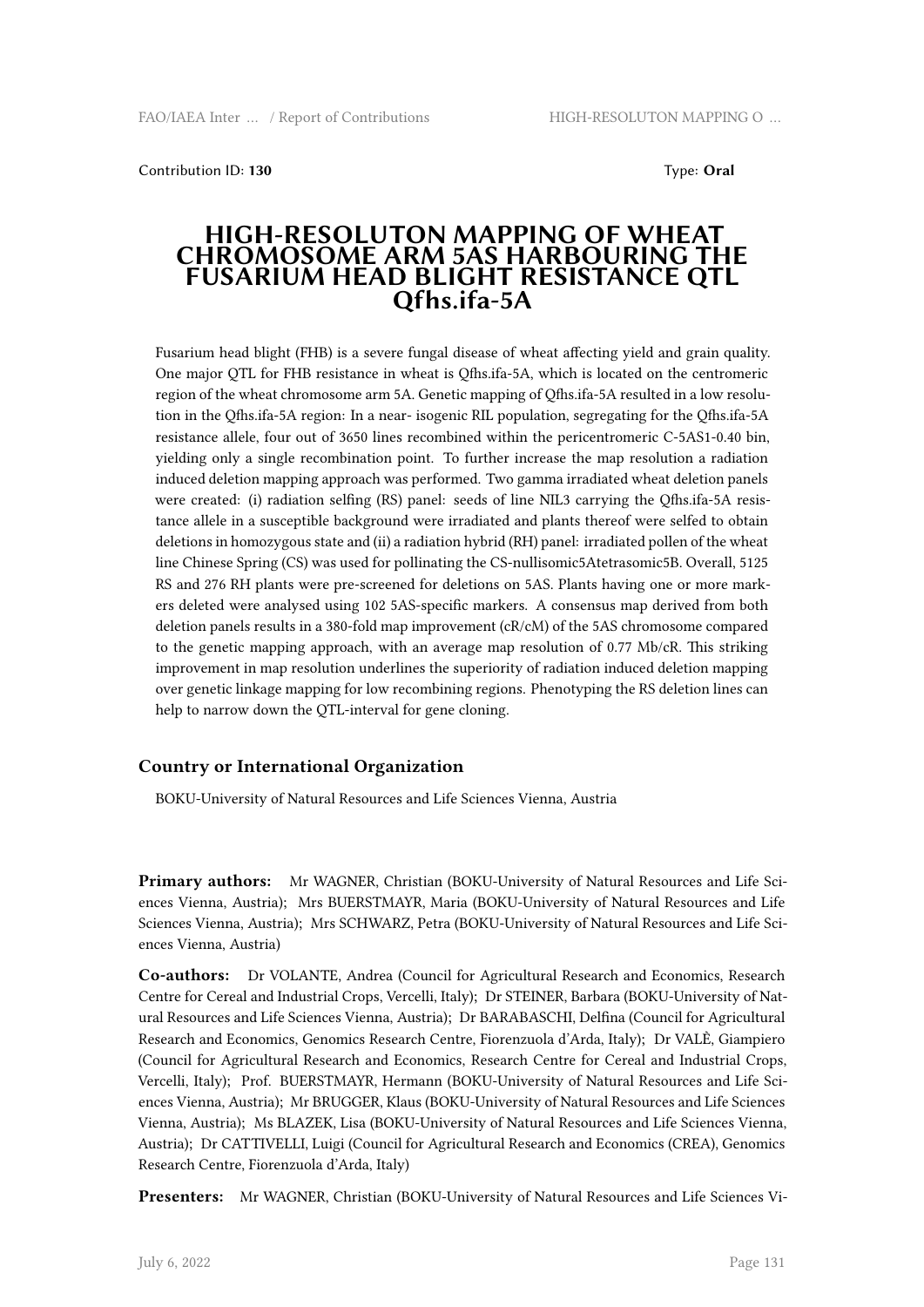enna, Austria); Mrs SCHWARZ, Petra (BOKU-University of Natural Resources and Life Sciences Vienna, Austria)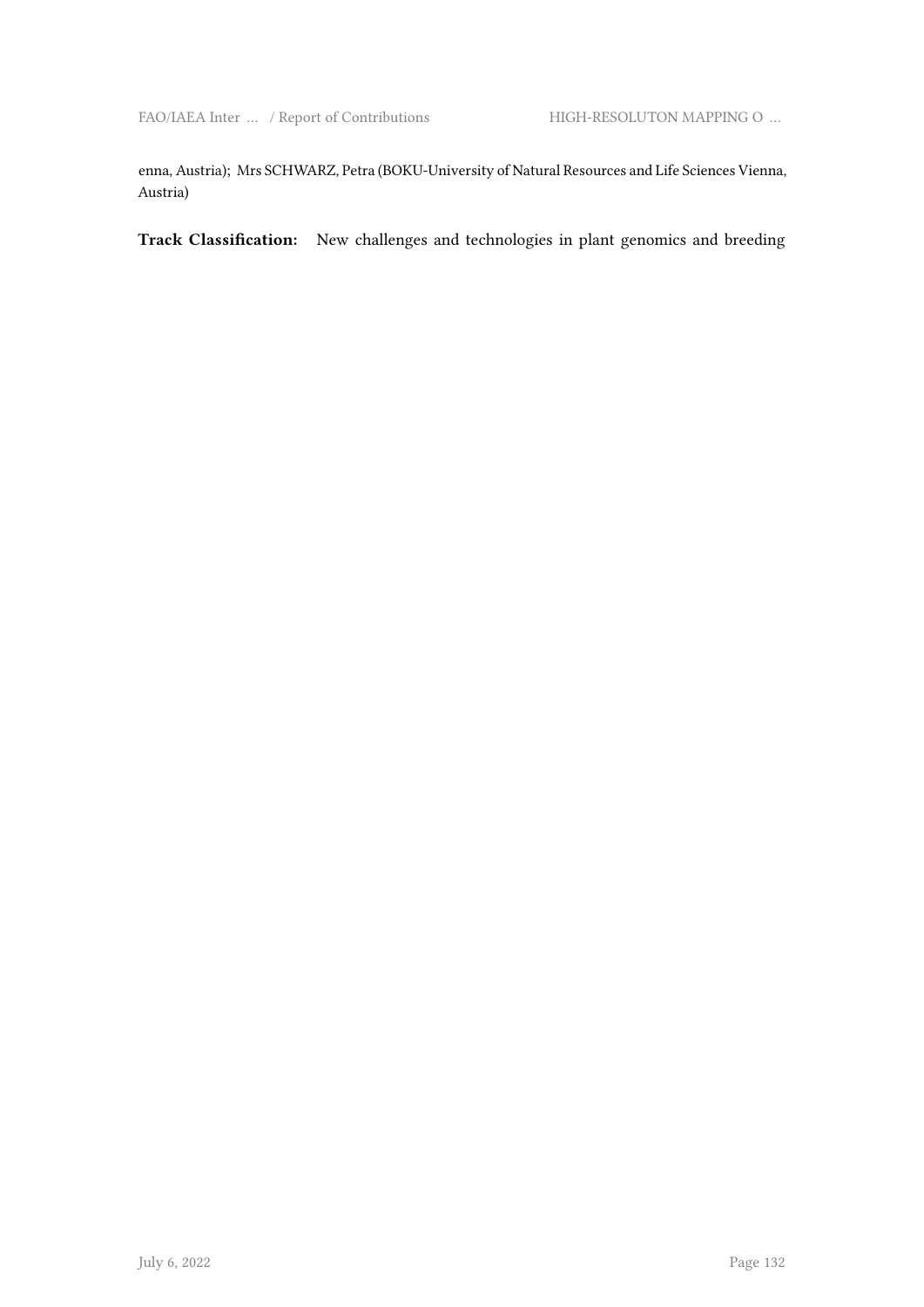Contribution ID: **131** Type: **Poster**

# **THE SUCCESS OF IMI TOLERANT RICE VARIETIES IN LATIN AMERICA**

The Institute of Genetics "Ewald A. Favret" (IGEAF) INTA, has a long tradition in Plant Mutation Research that began in the year 1949. The IGEAF has made important contributions about the effects of different physical and chemical mutagens and mutator genes on barley and described novel uses of barley and wheat mutants in basic research and breeding. Besides, it has done a pioneering work through the interaction with public and private breeding programs to use mutation induction techniques for improving many different crops, like sunflower, sorghum, lemon and orange. The first real success of an induced mutant in Argentina corresponded to the peanut mutant cv Colorado irradiado, which was released by INTA in 1972, reaching some years later a maximum cultivated area of 262,000 ha. The most important impact was more recently achieved by the INTA Rice Breeding Program when looking for mutants having tolerance to imidazolinone (IMI) herbicides r to better fight the infestation by weedy red rice, the most harmful weed of this crop worldwide. Through direct selection on M2 plants derived from sodium azide seed mutagenesis treatments, five different alleles of the acetohydroxyacid synthase (AHAS) gene conferring IMI tolerance were isolated. The allele ala122thr was used to develop several IMI tolerant varieties that in 2016/2017 covered 40 % of the rice area in Argentina. Furthermore, they were disseminated in other Latin American countries where rice integrates the daily diet of most families. They covered 70 % of the irrigated area in the region, Brazil being the main producer where they were grown in 834,000 ha. Moreover, some varieties carrying this allele have been recently liberated in Italy, Greece, Romania and Portugal. The IMI tolerant rice varieties have contributed to increase productivity and quality, and have been also very useful to recover rice fields abandoned for being severally invaded by red rice.

### **Country or International Organization**

ARGENTINA

**Primary author:** Mr PRINA, Alberto Raul (INstituto de Genetica E.A.Favret, CICVyA-INTA)

**Co-authors:** Dr LIVORE, Alberto Blas (EEA Concepcion del Uruguay- INTA); Dr LANDAU, Alejandra (Instituto de Genetica E.A. Favret, CICVyA, INTA)

**Presenter:** Mr PRINA, Alberto Raul (INstituto de Genetica E.A.Favret, CICVyA-INTA)

**Track Classification:** Contribution and impact of mutant varieties on food security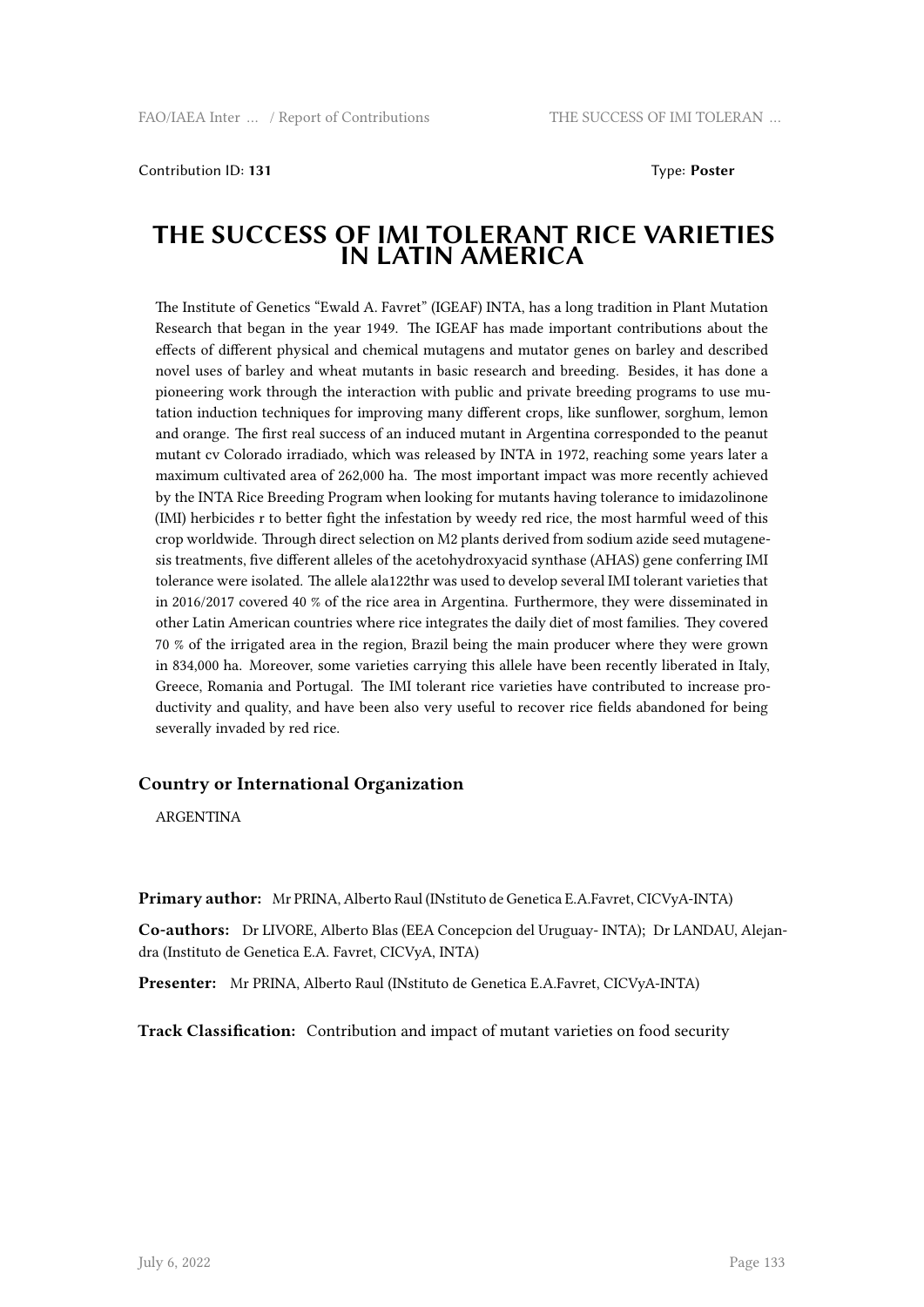Contribution ID: **132** Type: **Poster**

# **YIELD VARIATION AND GENETIC DIVERSITY AMONG KEWAL LOCAL RICE MUTANT LINES FROM INDONESIA BASED ON STS MARKERS**

Mutation induction is one of the purposeful approaches to increase genetic variability for developing new cultivars. Local rice variety Kewal was exposed to gamma rays with the aim of inducing stable mutants with desirable traits. The objectives of this research were to evaluate yield and yield components of local rice mutant lines, and to analyse the genetic diversity and relationship among mutant lines using STS markers. The study was conducted during the growing season of 2012-2013. The experiment was laid out in a randomized block design with four replications. Six mutant lines and two parental lines as control were tested for evaluation of yield and yield components under 16 environments. To evaluate genetic variation among selected mutant lines and their discrimination from parental lines in molecular level, a cluster analysis was performed using Unweighted Pair Group Method with Arithmetic Mean (UPGMA) in the NTSYS software. The results showed that four mutant lines, including OBS-1814/PsJ, OBS-1813/PsJ, OBS-1801/PsJ dan OBS-1802/PsJ produced the highest grain yield compared to the other mutant lines and the parents. Based on 13 STS markers used for clustering analysis, all mutants showed 100% differed from their parent. However, these mutants did not differ from each other at the tested loci. Based on these studies two promising mutant lines could be released as new rice mutant varieties.

### **Country or International Organization**

Center For Isotopes and Radiation Application, Indonesia Nuclear Energy Agency

**Primary author:** Dr DEWI, Azri Kusuma (Center For Isotopes and Radiation Application, Indonesia National Nuclear Energy Agency ( CIRA BATAN))

**Co-authors:** Mrs DWIMAHYANI, Ita (Center For Isotopes and Radiation Application, Indonesia National Nuclear Energy Agency ( CIRA BATAN)); Dr BASYIRIN, Reflinur (Indonesian Center for Agricultural Biotechnology and Genetic Resources Research and Development)

**Presenters:** Dr DEWI, Azri Kusuma (Center For Isotopes and Radiation Application, Indonesia National Nuclear Energy Agency ( CIRA BATAN)); Dr BASYIRIN, Reflinur (Indonesian Center for Agricultural Biotechnology and Genetic Resources Research and Development)

**Track Classification:** Contribution and impact of mutant varieties on food security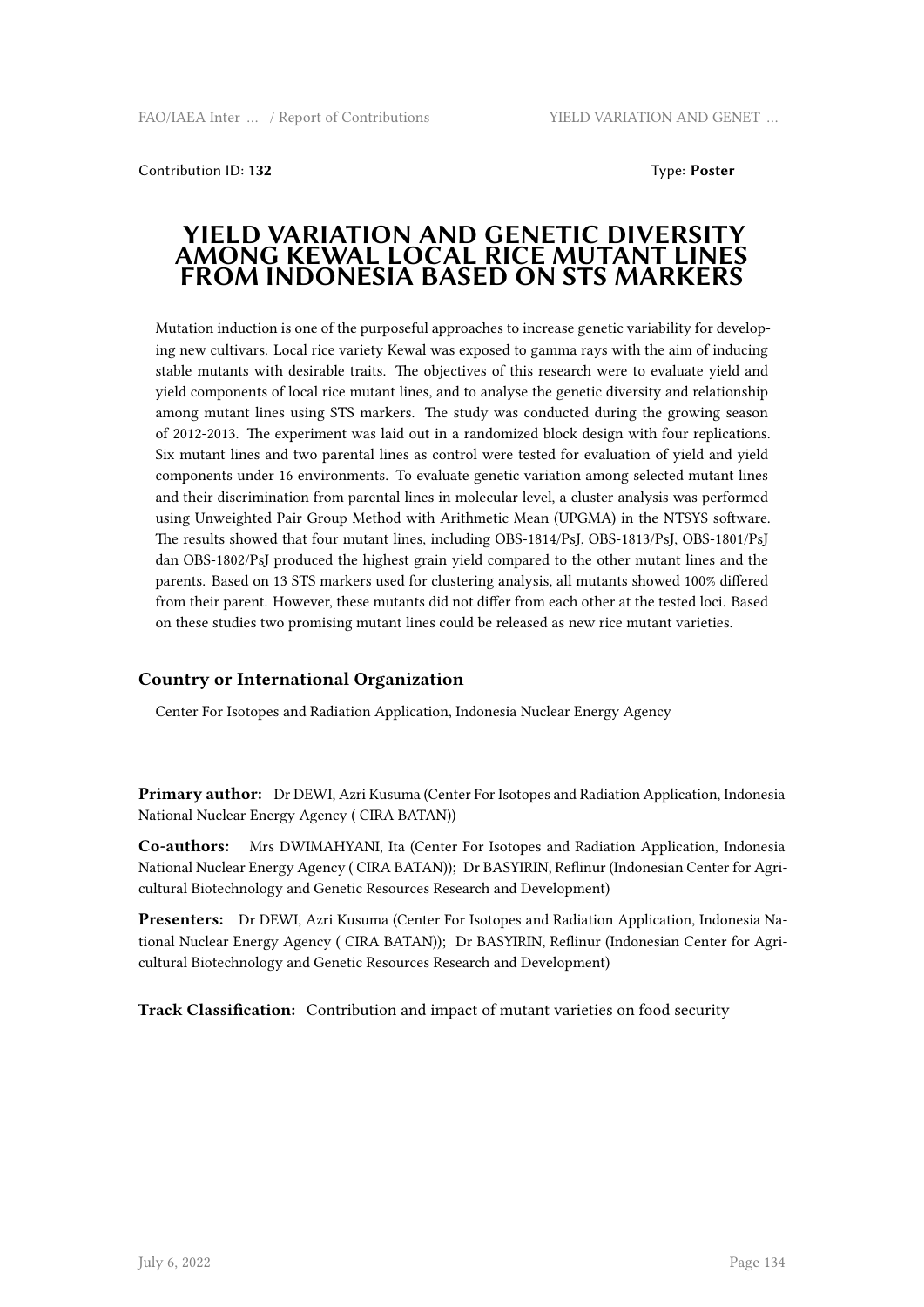Contribution ID: **133** Type: **Poster**

## **INDUCED CHLOROPHYLL CONTENT AND MORPHOLOGICAL MUTATIONS IN PHASEOLUS VULGARIS**

Beans (Phaseolus vulgaris) are major leguminous plants with a high genetic variability for agricultural production. With climatic changes that have occurred in recent years, bean production has been reduced. Due to this reduced production of beans, different studies have been carried that aim to address these losses in productivity. One of the problems is the abortion of flowers of the beans in high temperature and drought conditions. Through induced mutation techniques on bean seeds we tried to extend the time to flowering to eliminate the abortion of flowers. Bean seeds were irradiated with Cs-137 gamma radiation, with three doses, and were also treated with the chemical mutagen dES at three concentrations. The results obtained in the first generation of mutant M1 showed changes as compared to the control for both treatments. The measurement of chlorophyll a and b in experimental field have been carried out with chlorophyll meter. Regarding the amount of chlorophyll in plant leaves it was observed that the maximum level of chlorophyll (30.6) belong to plants derived from irradiation with the dose 50 Gy and the lowest value of chlorophyll amount (7.6) to those derived from treatment with 150 Gy. There were changes in the maturation period for two gamma-ray doses (100 Gy and 150 Gy). On the other hand, related to the chemical mutagens the 0.02M concentration of dES resulted in notable variations, with bigger seeds and larger number of seeds. The M1 generation was planted to produce the M2 generation, which was used to evaluate and to select mutant lines with improved properties. The chlorophyll mutations according to Gustafsson, observed in mutant lines during 2016, in greenhouse experiment, belonged to the Viridis, Chlorine, Alboviridis, Xsantha forms.

#### **Country or International Organization**

Tirana, Albania

**Primary author:** Prof. YLLI, Arjana (Department of Biotechnology, Tirana University)

**Co-author:** Prof. STAMO, Ilirjana (Department of Biotechnology, Tirana University)

Presenter: Prof. YLLI, Arjana (Department of Biotechnology, Tirana University)

**Track Classification:** Enhancing agricultural biodiversity through new mutation induction techniques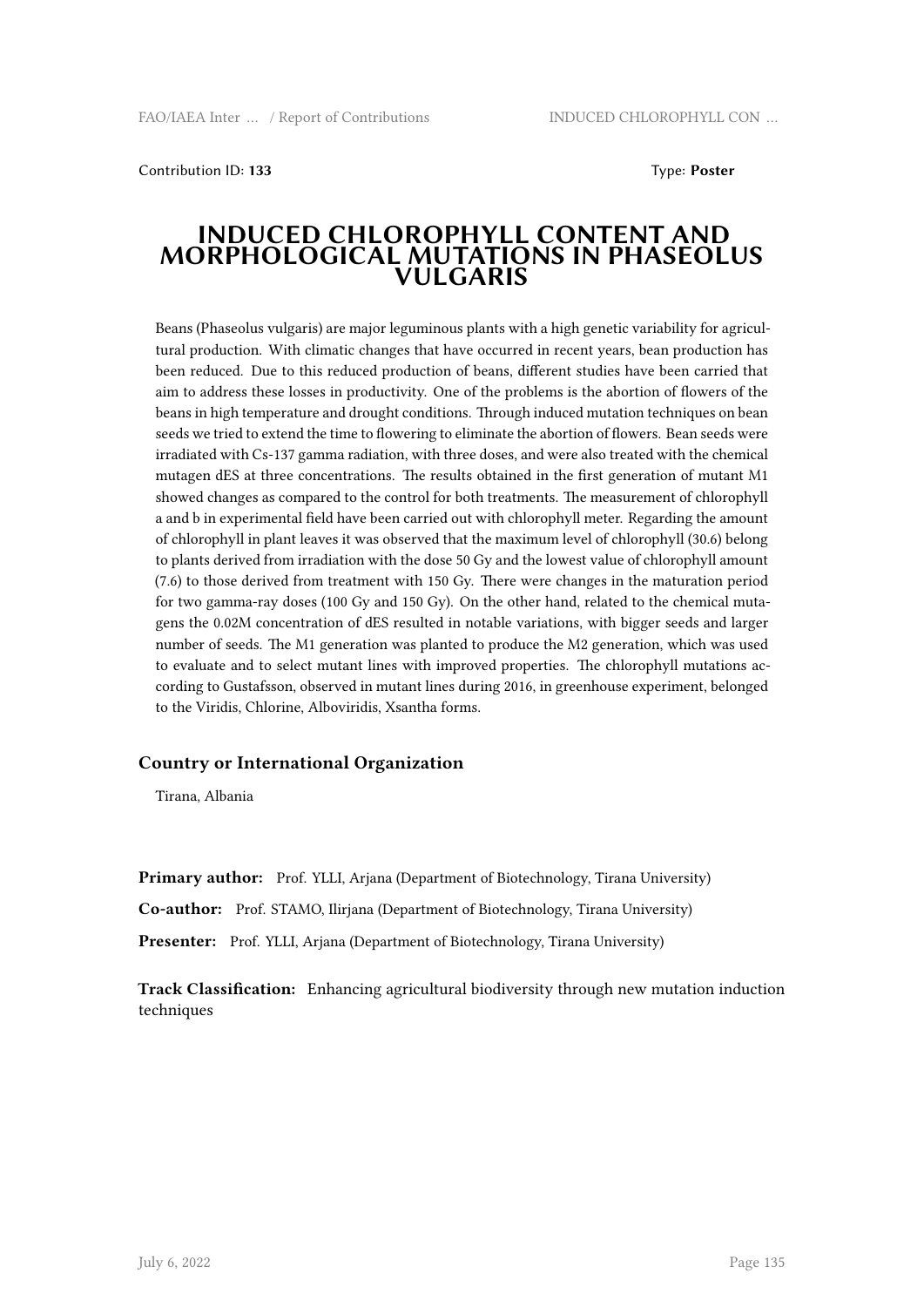Contribution ID: **134** Type: **Poster**

## **GENETIC ANALYSIS AND CORRELATION OF GROWTH AND YIELD COMPONENTS OF RICE MUTANT LINES UNDER THREE DIFFERENT ALTITUDES.**

The primary environmental factor which causes weather damage is basically temperature, whether low and high temperature. It causes yield loss through decreasing yield components. This study was aimed to evaluate the phenotypic correlation and broad sense heritability related to low temperature stress as a result of varying altitude. Experimental design was randomized complete block design with three replications. The experiment was conducted in the rainy season at three different altitudes (Banjaran with 700 m above sea level, Ciburuy with 900 m above sea level and Boyongbong with 1,200 m above sea level) and examined 20 rice mutant lines and their parents. The result indicated that there was a similar positive correlation of agronomic trait which highly significant for all locations, i.e. tiller number with grain yield, panicle length with flag leaf length, flowering date with grain weight and grain filled percentage with grain filled number as well grain yield. Most of the yield components had broad sense heritability with high category ranged from 0.51 for filled grain numbers to 0.86 for flowering date. The crucial factor to improve grain yield in highland conditions is how to reduce the unfilled grain number which is the main limiting factor affected by low temperature stress during flowering and fertilization. Since the filled grain number trait has high heritability, a low yield could be improved by optimizing the cold tolerance and planting time to escape the low temperature injury during flowering and fertilization.

### **Country or International Organization**

Indonesia, National Nuclear Energy Agency of Indonesia

**Primary author:** Mrs RAHAYU, Sherly (National Nuclear Energy Agency Indonesia, Jakarta)

**Co-authors:** Dr WIRNAS, Desta (Bogor Agricultural University); Dr ASWIDINNOOR, Hajrial (Bogor Agricultural University)

**Presenter:** Mrs RAHAYU, Sherly (National Nuclear Energy Agency Indonesia, Jakarta)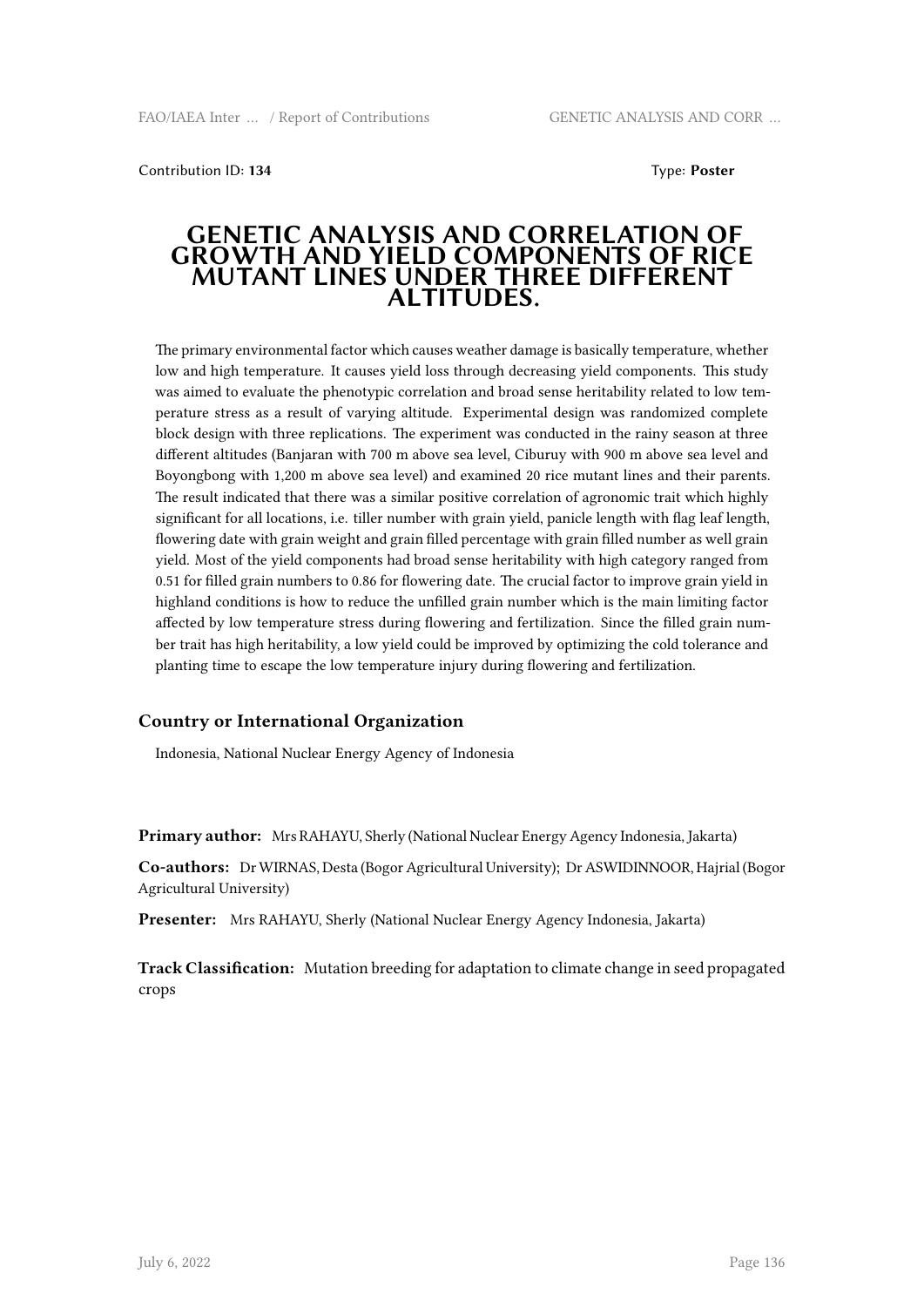#### Contribution ID: 136 Type: **Poster**

## **DEVELOPMENT, AGRONOMIC AND MORPHOLOGICAL CHARACTERIZATION OF A LARGE EMS MUTANT POPULATION IN COTTON GOSSYPIUM HERBACEUM CV. VAGAD**

TILLING (Targeting Induced Local Lesions IN Genomes) is a mutagen-based, non-transgenic, effective, reverse genetic technology, which is utilized for functional genomics studies. Gossypium herbaceum (2n=2x=26) withstand drought, thus it maximum cultivation occurs in the rain-fed regions of Asia. The cotton genome(s) and transcriptome(s) sequencing studies of Gossypium spp. provide information for candidate genes that determine different traits. Mutagenesis generated several new alleles of the interesting gene(s). They need functional validation before being used in breeding. In current EMS mutagenized TILLING population of G. herbaceum (cv. VAGAD), 70 mM EMS was used and we developed 5,473 M3 plants. The morphological data for 11 agronomical traits were recorded for 4,453 matured M3 plants. The range of dispersion, mean performance and coefficient of variation (CV), was more variable in the mutants as compared to control plants. The phenotyping of M3 population showed 31.63% plants having some variation as compared to the control untreated plants. The visual inspection of plant morphology showed that 2.29% of plants have visible changes in leaf morphology, leaf colour, sterility, and plant habits. this mutant population provides the opportunity for functional genomics studies of cotton that might potentially be useful in breeding.

### **Country or International Organization**

INDIA

**Primary author:** Mr UMESH, UMESH KUMAR (CSIR-National Botanical Research Institute (NBRI), Rana Pratap Marg, Lucknow-226001, India)

**Co-author:** Dr HEMANT, HEMANT KUMAR YADAV (CSIR-National Botanical Research Institute (NBRI), Rana Pratap Marg, Lucknow-226001, India)

**Presenter:** Mr UMESH, UMESH KUMAR (CSIR-National Botanical Research Institute (NBRI), Rana Pratap Marg, Lucknow-226001, India)

**Track Classification:** Enhancing agricultural biodiversity through new mutation induction techniques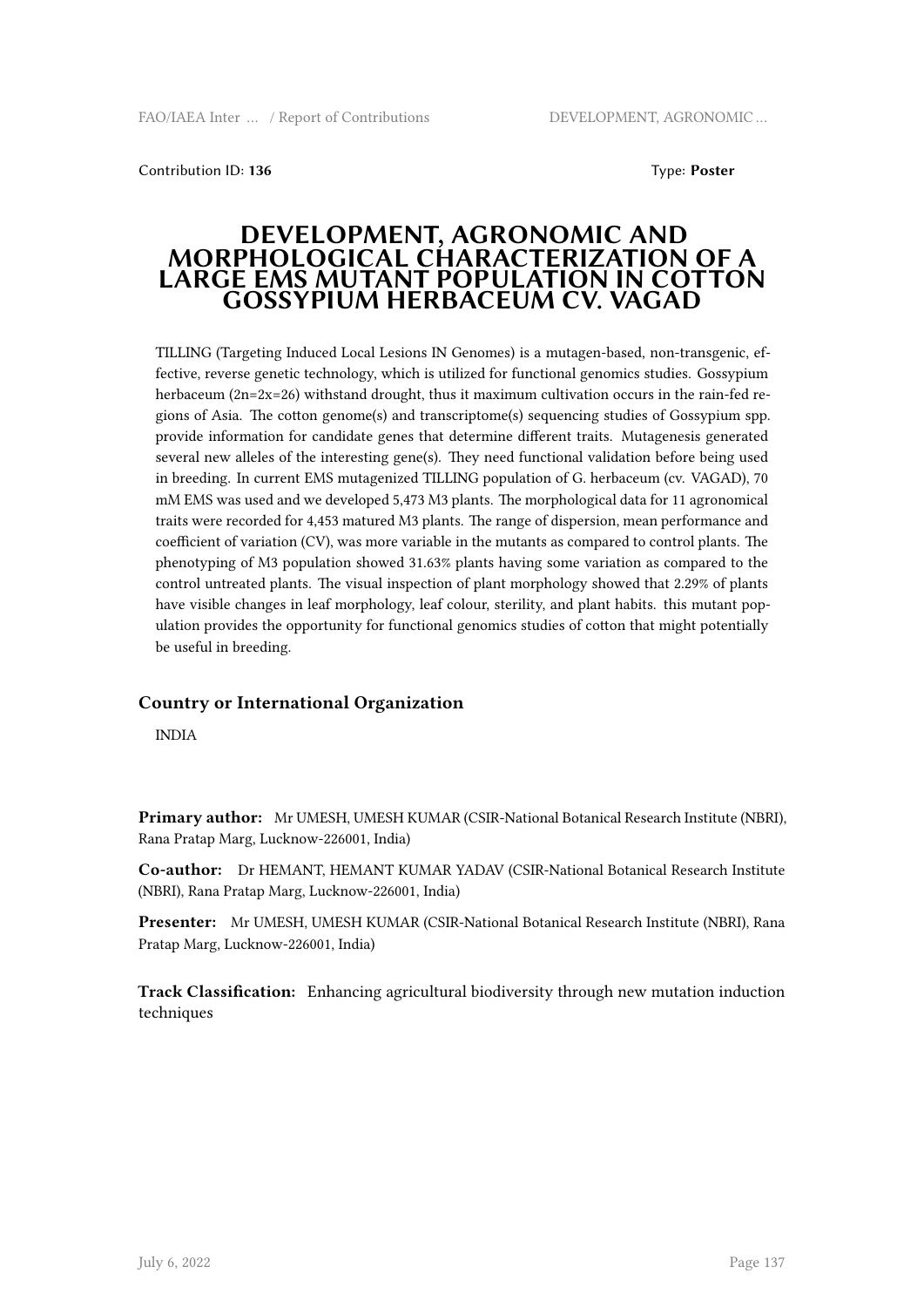Contribution ID: **137** Type: **Poster**

### **ASSOCIATION MAPPING STUDY OF AGRONOMIC TRAITS IN BACKCROSSED MUTANT WHEAT GERMPLASMS UNDER DROUGHT STRESS AND NON-STRESSED CONDITIONS**

Increasing aridity of semi-arid regions and limited water resources have led to a crucial necessity for improving crop resistance to drought. Induced mutations play a significant role in adaptation to stress conditions, mutants are valuable germplasm resources in crop improvement programs. Molecular association mapping technique through linkage disequilibrium is one of the other approaches successfully used in breeding programs. As reported in publications, it can be effectively used to tag genomic regions involved in drought stress tolerance. In view of the above, during the presented work, we have focused on investigating population structure, linkage disequilibrium, and association mapping between pairs of SSR marker loci in F2 segregated population derived from reciprocal backcrossed mutant wheat germplasms under drought stress and non-stressed conditions. To associate markers with drought tolerance at vegetative stage, we examined over the 170 polymorphic SSR markers that were nearly evenly distributed on the 42 wheat chromosomes. A total of 100 segregated individuals grown under normal water supply and stressed conditions were observed for morphological and physiological parameters variations. Phenotypic and genotypic data were associated using TASSEL 2.1 to find associated markers with agronomic traits. The distribution of phenotypic variance was measured as varying between 7% and 17%. Three SSR markers were associated with more than one morpho-physiological trait under drought treatments. Important genomic regions were identified on chromosomes 5A and 7A. The results have clearly shown that genetic mapping is one of the feasible options to identify drought-related marker(s) in wheat mutant germplasms.

### **Country or International Organization**

Istanbul University, Turkey

**Primary author:** Dr SEN, Ayse (Department of Biology, Faculty of Science, Istanbul University, 34134, Vezneciler-Fatih, Istanbul, Turkey)

**Co-author:** Dr OZTURK, Irfan (Trakya Directorate of the Institute of Agricultural Research, 22100, Edirne, Turkey.)

**Presenter:** Dr SEN, Ayse (Department of Biology, Faculty of Science, Istanbul University, 34134, Vezneciler-Fatih, Istanbul, Turkey)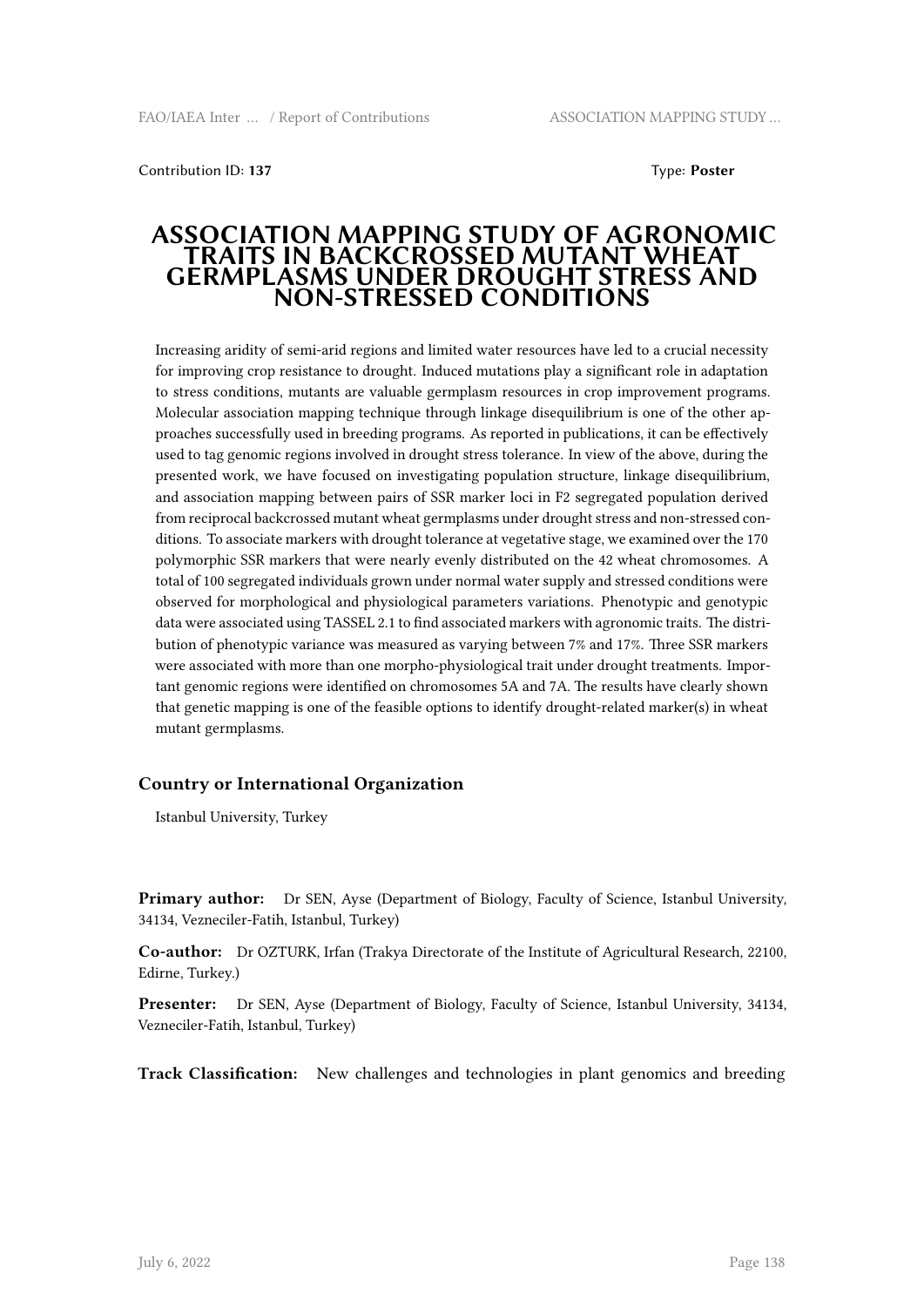Contribution ID: **138** Type: **Poster**

# **CHILEAN FIRST STEPS IN PLANT MUTATION BREEDING**

Due to its large geographic coverage and diverse climatic regions, Chile has a large variety of plant species. As a consequence of natural processes and human activities, climate change, wildfires and a decrease of cultivable lands, many crop variants run the risk of extinction. Furthermore, Chile needs to improve the quality and productivity of its crops. In this context, induced mutagenesis represents a valuable tool to the development of improved vegetable crops. From 2005, the Chilean Nuclear Energy Commission (CCHEN) in collaboration with other national research institution teams, through private and public funds proposed projects aligned with local strategies to obtain desired plant varieties by applying gamma radiation induced mutagenesis. As an example, radiosensitivity studies and radiation induced mutagenesis experiments were conducted on citrus twigs for developing specific characteristic such as seedless fruits. In 2006 new approaches using this powerful technique promoted the production of new commercial orchid varieties adapted to cold climatic conditions. In 2008, various biotechnology techniques were added to obtain the first Chilean ornamental and fruit variety. Since 2012, CCHEN has been involved in IAEA activities related with sustainable agricultural development and plant mutation breeding topics, participating in regional projects as RLA/5/063 and RLA/5/068 focused on the generation of local relevant crops varieties tolerant and resistant to abiotic stress. These projects have strengthened CCHEN's capabilities and are part of the institution and national strategic plan.

### **Country or International Organization**

Chile

**Primary author:** Ms VELASQUEZ, Ethel (Chilean Nuclear Energy Commission)

**Co-authors:** Ms NARIO, Adriana (Chilean Nuclear Energy Commission); Mr DURAN, Oscar (Chilean Nuclear Energy Commission); Ms AGUIRRE, Paulina (Chilean Nuclear Energy Commission)

**Presenter:** Ms VELASQUEZ, Ethel (Chilean Nuclear Energy Commission)

**Track Classification:** Mutation breeding for ornamental and vegetatively propagated crops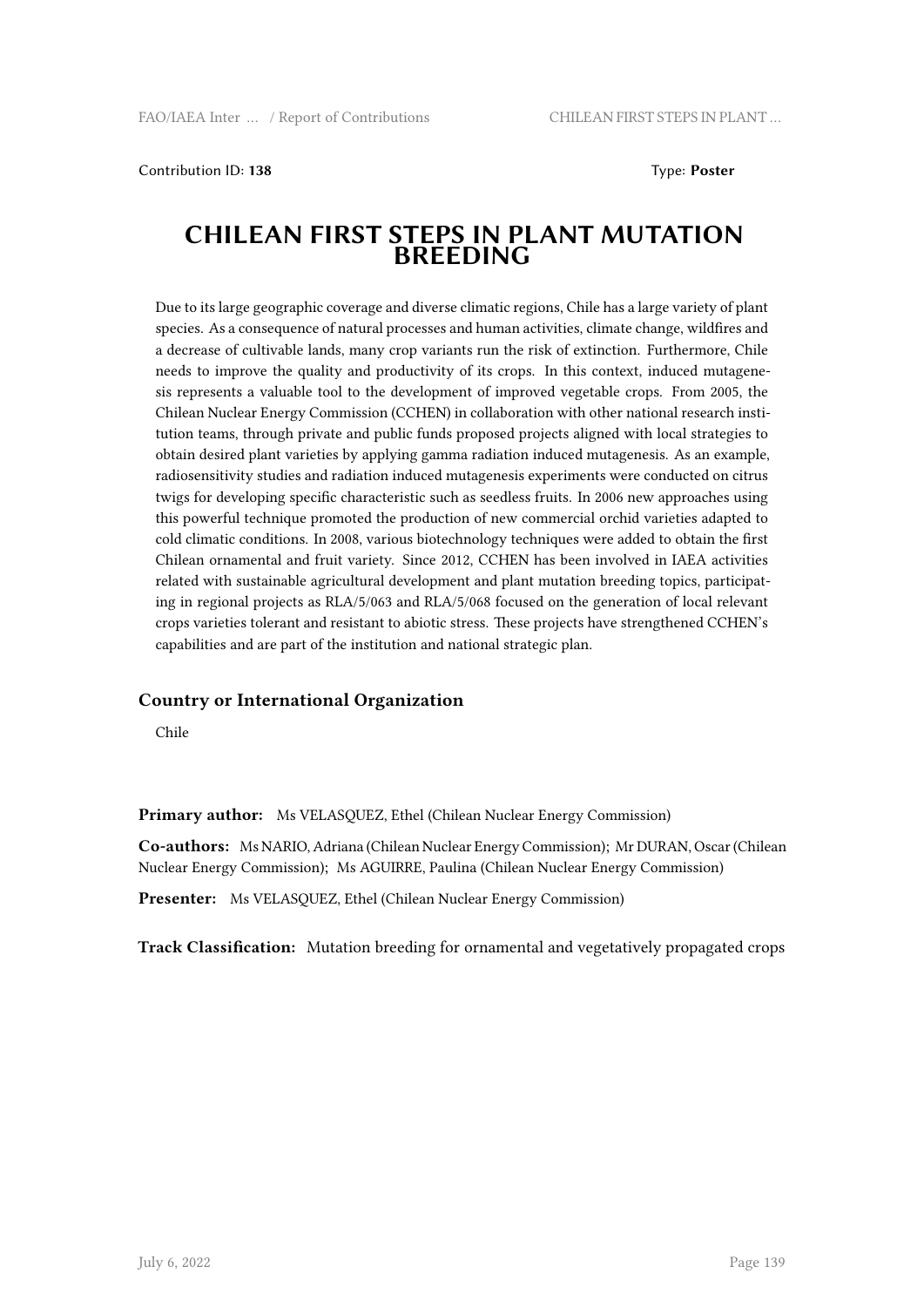Contribution ID: **139** Type: **Poster**

### **INCREASING THE GENETIC VARIABILITY FOR THE IMPROVEMENT OF MAIZE FOR ENHANCED TOLERANCE TO DROUGHT AND NITROGEN STRESSES**

In Democratic Republic of the Congo (DRC), maize (Zea mays L.) production encounters constraints such as low soil fertility, low adaptability of genotypes to climate, rains variability, diseases and soils acidity. In order to explore genetic variability maize seed irradiated using a Cobalt 60 gamma source. With doses ranging between 75, 150, 300, 450 and 600 Gy. A control maize seeds batch was not irradiated. The optimum dose was calculated precisely from GR50 i. e., the doses leading to a 50% growth reduction. Bulk irradiation of a larger number of seeds was done using the doses of 350 and 348 Gy respectively for both accessions. M1 seeds were planted in the fields at Luvuvamu Locality in the Province of central Kongo in DRC. M2 seeds were planted in the field, the agro-morphological parameters of plants M3 were evaluated according to maize descriptors while being based on the selected variables. The descriptive analysis showed significant phenotypic variability for 24 agro-morphological characters. 12 Katanga M3 lines presented male flowering between 53 and 57 days whereas the minimum number of days for such flowering are 58 days at M0 plants (non-irradiated plants). 1 line had 3 ears with a single stalk. For 3 Bukidibukidi M3 lines male flowering established between 53 and 55 days whereas the minimum was 56 at M0. 4 ears presented the number of M4 grains varying between 457 and 610 g. The maximum number of grains obtained on ears was 456 at M0. In this study, gamma radiation caused morphological changes and also increased variability in quantitative traits of maize lines.

### **Country or International Organization**

Democratic Republic of the Congo

**Primary author:** Mr BULUBULU OTONO, Freddy (Commissariat Général à l'Energie Atomique)

**Co-author:** Mr DIAMUINI NDOFUNSU, Aimé (Commissariat Général à l'Energie Atomique)

**Presenter:** Mr BULUBULU OTONO, Freddy (Commissariat Général à l'Energie Atomique)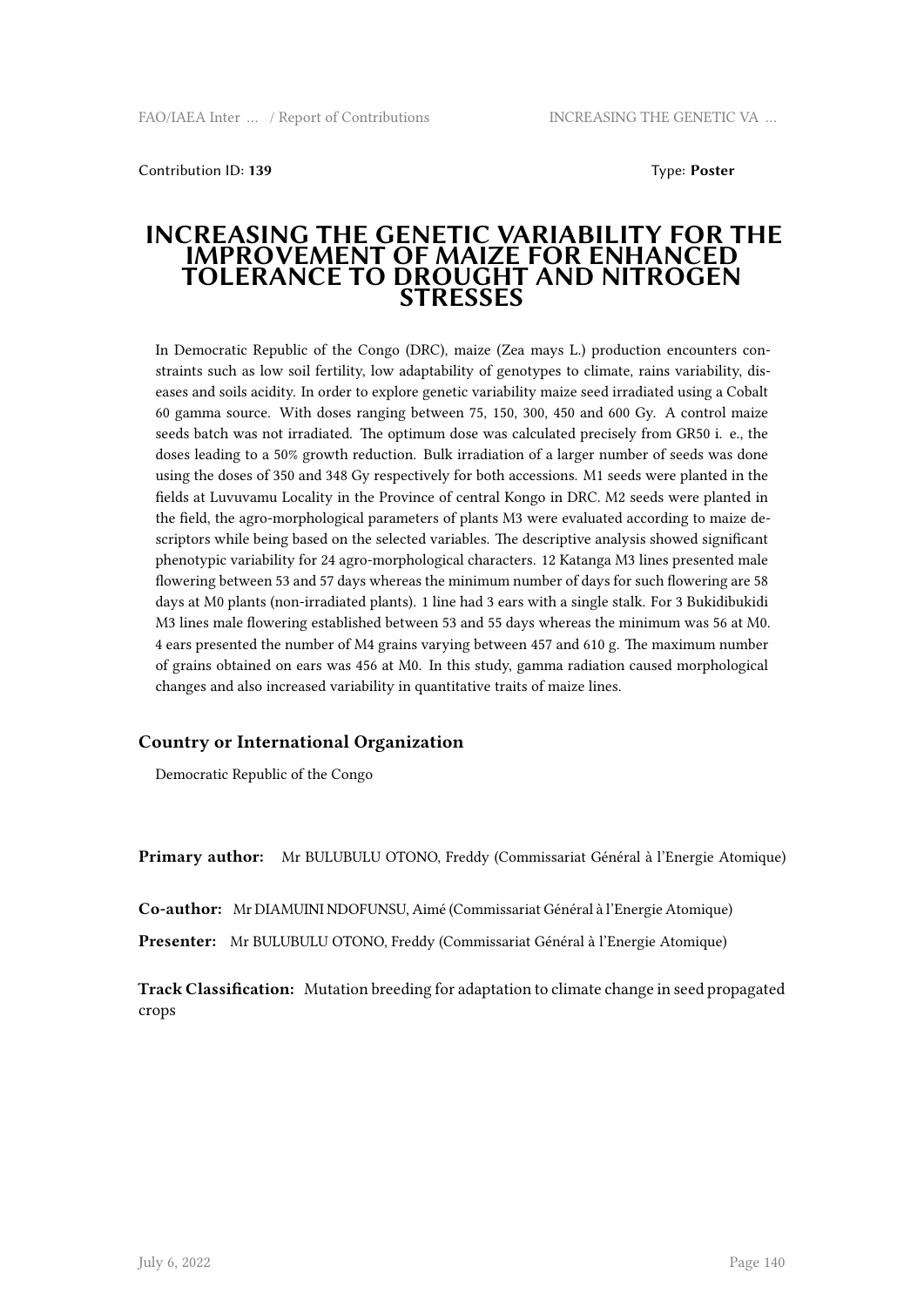#### Contribution ID: **140** Type: **Oral**

# **MUTATION INDUCTION IN IMPROVING RESISTANCE TO DOWNY MILDEW IN QUINOA (CHENOPODIUM QUINOA)**

Quinoa is a species native to South America. It is an important crop due to its nutritional characteristics superior to other food crops and its high tolerance do abiotic factors, it is also capable of growing in a wide range of altitudes and annual rainfalls ranging from 200 to 1,000 mm even with prolonged periods of drought. This ability to adapt to marginal conditions makes it crop an alternative to face adverse climate changes. However, its development is limited by a number of factors such as its high susceptibility to pests, highlighting among them the disease downy mildew caused by the fungus Peronospora variabilis. The genetic control of downy mildew can eliminate or significantly reduce the use of fungicides and maintain the organic quality of the national production of great importance for the national and international market. There is evidence in many species that the induction of mutations can induce mutant lines in valuable commercial varieties; those that in addition to having resistance must maintain their potential for performance and quality. Seeds of quinoa cultivar Amarilla Maranganí M3 generation irradiated with gamma ray were used and near to 420000 seedlings were established. Considering the severity of the disease, a group of mutant plants were identified with resistance to downy mildew; 735 plants in the dose of 150 Gy and 701 in the dose of 250 Gy with a frequency of 0.82% and 0.82%; respectively.

### **Country or International Organization**

Universidad Nacional Agraria La Molina, Lima -Peru

**Primary author:** Mrs GOMEZ -PANDO, Luz (Professor)

**Presenter:** Mrs GOMEZ -PANDO, Luz (Professor)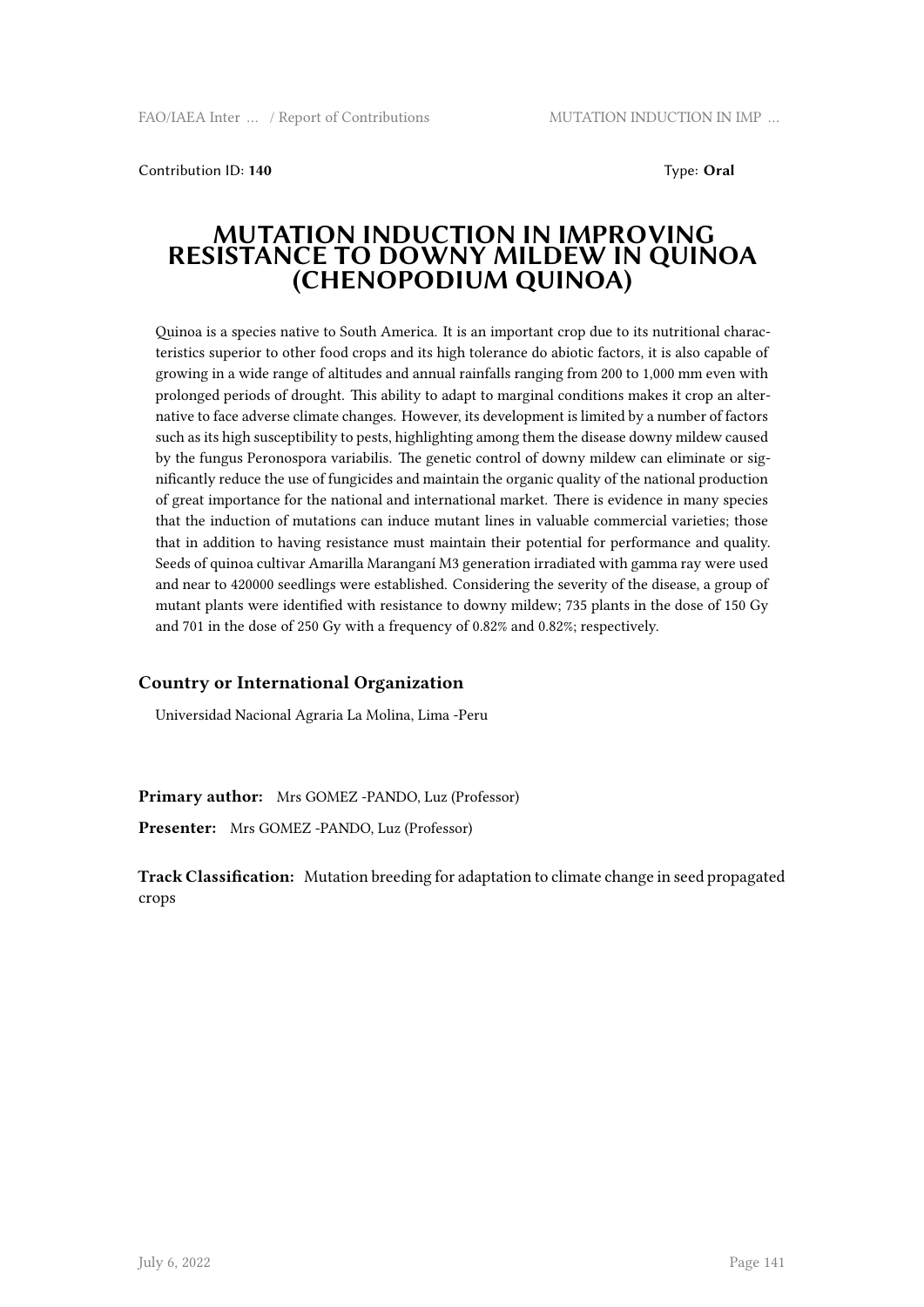Contribution ID: **141** Type: **Poster**

## **EVALUATION OF BARLEY MUTANT VARIETIES AND ADVANCED LINES FOR FOOD AND FORAGE PRODUCTION FOR THE HIGHLANDS OF PERU**

In Peru communities located above 4,000 meters, live mainly from husbandry and use the land exclusively for this purpose and those located at lower altitudes combine farming with livestock. Barley has been adapted to the highland and grow well above 3000m, and has been cultivated since XVI century in the adverse conditions of the highlands. In the highland region, 70% of barley grain production is used for human consumption directly as pearled grains, flakes and flour. Also, barley straw is used as main feed for farm animals. Prolonged droughts in the highlands have driven incentives to look for crops able to produce high quality food and forage with less water. There is evidence of improved grain yield, biomass production and nutritive quality for barley by mutation induction. 264 barley mutant lines derived of the cultivar UNALM 96 using gamma ray and commercial cultivars were evaluated for food and feed production at highland locations. Parameters such as grain yield, flowering and maturity days, total biomass yield, harvest index, were evaluated to define the agronomic performance. Protein content in grain, test weight and 1000-grain weight were measured to determine food value. Straw protein, ash content, Neutral detergent fiber (NDF), NDF digestibility (NDFD), crude protein (CP) were used to determine feed value. 24 mutant lines were selected for agronomic performance and quality traits for food and feed uses in different experiments, among them UNALM 96 M6h-602 were selected for good agronomic performance and food quality traits. For feed quality UNALM 96 M6h-1 and UNALM 96 M6h-665 because its highest value of relative forage quality (RFQ). The mutant lines selected had better values than the original cultivar UNALM96.

### **Country or International Organization**

Universidad Nacional Agraria La Molina

**Primary author:** Mrs GOMEZ-PANDO, Luz (Professor)

**Presenter:** Mrs GOMEZ-PANDO, Luz (Professor)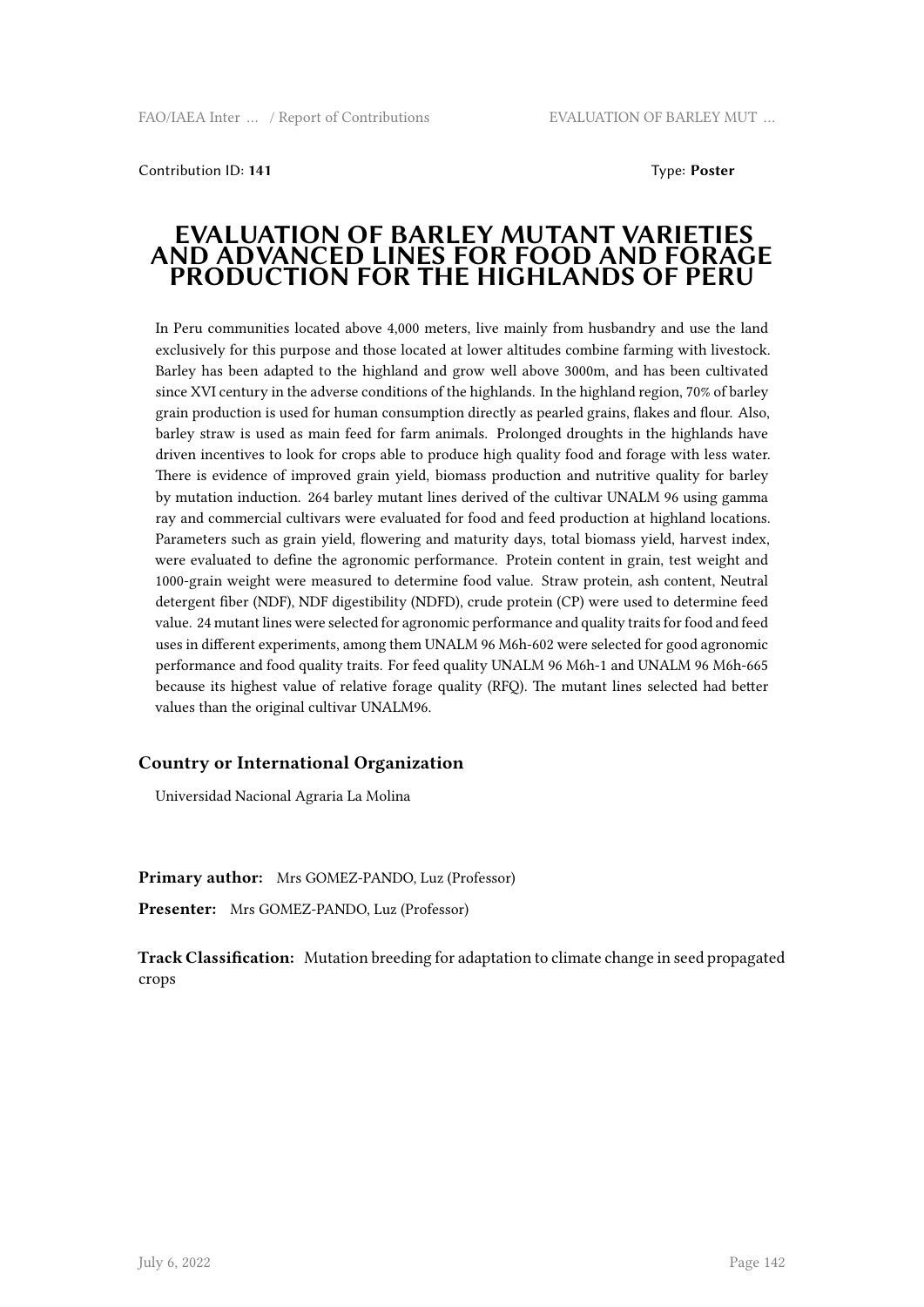Contribution ID: **142** Type: **Poster**

# **INDUCED VARIATION FOR POST-EMERGENCE HERBICIDE TOLERANCE IN LENTIL**

Lentil (Lens culinaris L. Medik.) is an important food legume for the cool season, but is a poor competitor to weeds because of a slow growth rate in the early stage of development. If weeds are left uncontrolled they can reduce yield up to 50%. Sensitivity of lentil to post-emergence herbicides warrants development of herbicide tolerant cultivars. In the absence of natural variability, mutation breeding is a powerful tool to create variability for desired traits. Thus, 1 000 seeds of the lentil genotype: LL1203 were exposed to gamma radiation at 300 Gy with the objective to induce herbicide tolerance. Seeds of all 530 surviving M1 plants were harvested individually and divided in two parts to raise M2 generation in two different plots. Each plot was sprayed with imazethapyr (@75 g ha−1) and metribuzin (@250 g ha−1) herbicides 50 days after sowing using 375 L ha-1 of water. Data on herbicide tolerance for individual M2 plants were recorded after 14 days of herbicide spray on a 1-5 scale, where 1= Highly tolerant (plants free from chlorosis/wilting) and 5= Highly sensitive (leaves/tender branches completely burnt). Data of putatively herbicide tolerant M2 plants were also recorded for pod and yield plant-1. None of the M2 plants showed a high level of tolerance to imazethapyr. However, 14 mutants having higher herbicide tolerance to metribuzin were isolated. Two mutants (LL1203-MM10, LL1203-MM7) were recorded with a score <2.0, while six mutants had <2.50 score as compared to 3.13 score of parent variety. The pods per plant and seed yield per plant of mutants were 383 and 12.4g for LL1203-MM7 and 347 and 12.1g for LL1203-MM10, both were higher than the parent genotype LL1203 (253 and 7.8g). The study indicated that metribuzin tolerant mutants having some other desirable traits can be of use in lentil breeding.

#### **Country or International Organization**

India

**Primary author:** Dr SINGH, Sarvjeet (Punjab Agricultural University, Ludhiana – 141004, Punjab, India)

**Co-authors:** Dr GILL, RK (Punjab Agricultural University, Ludhiana – 141004, Punjab, India); Mr SHARMA, Sheetal Raj (Punjab Agricultural University, Ludhiana – 141004, Punjab, India); Dr KUMAR, Shiv (International Center for Agricultural Research in Dry Areas, Rabat, Morocco)

**Presenter:** Dr SINGH, Sarvjeet (Punjab Agricultural University, Ludhiana – 141004, Punjab, India)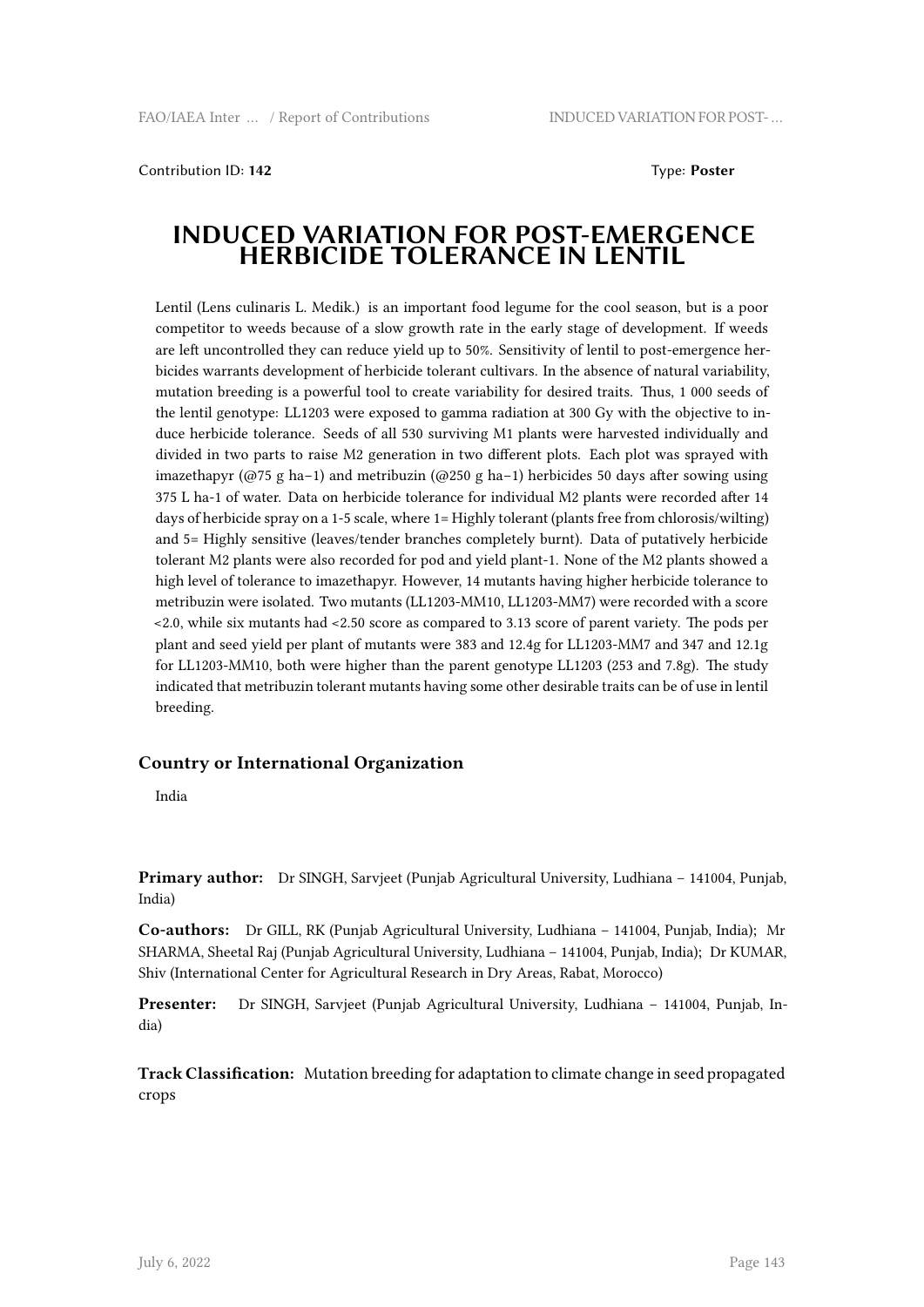Contribution ID: **143** Type: **Poster**

# **DEVELOPING STRESS TOLERANT TEPARY BEAN THROUGH MUTATION BREEDING**

Tepary bean (Phaseolus acutifolius A. Gray) is better adapted to heat and drought stress than common bean (P. vulgaris L.). Mutant lines of two cultivated tepary accessions (G40068 and G40159) were generated by EMS treatment. The M6 mutated lines: CMT 38, CMT 109, CMT 187 and their original (M0) accessions were evaluated for heat and drought tolerance under greenhouse conditions. Their performance was evaluated for morpho-physiological attributes, seed yield and yield components. Under high temperature and drought conditions, the CMT 38 mutant (M6) line and its original tepary (M0) accession (G40068) showed higher values of pod biomass, pod number and 100-seed biomass. The CMT 109 and CMT 187 mutant lines and their G40159 original accession (M0) also showed the highest value of seed number. Under combined heat and drought conditions: the SPAD readings, seed biomass, 100-seed biomass and seed number parameters could be incorporated into tepary breeding programs, as selection criteria to screen genotypes for tolerance to heat and drought stress. These parameters explain the observed variance in the principal component analysis. The root biomass and the stem diameter were also identified as useful attributes, based on the univariate analysis. This results show that screening of these mutant lines, based on morphological traits like growth habit, is not negatively affected by the yield variables evaluated. The mutation breeding has the potential to generate phenotypic and genotypic variations in tepary that can be exploited by plant breeders in the development of new cultivars more adapted to heat and drought stress.

### **Country or International Organization**

Colombia

**Primary author:** Dr MUNOZ FLOREZ, Carmenza (FIDAR)

**Co-authors:** Dr DEOBOUCK, Daniel (CIAT); Dr RAO, Idupulapati (North University); Dr FATMA, Sarsu (IAEA)

**Presenter:** Dr MUNOZ FLOREZ, Carmenza (FIDAR)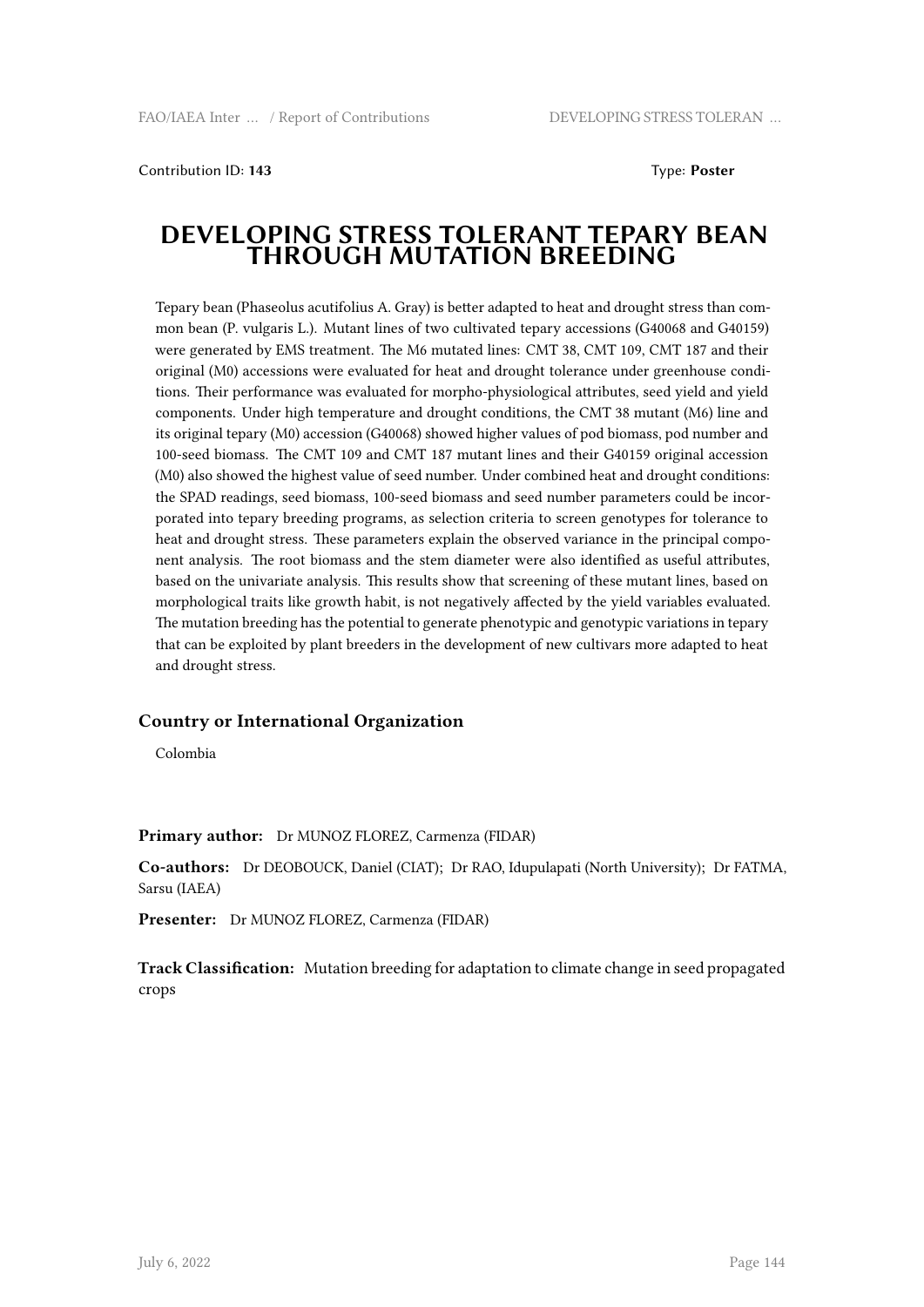Contribution ID: **144** Type: **Poster**

### **DEVELOPING MUTANT RICE GERMPLASM COMBINING GAMMA RAY MUTAGENESIS WITH DOUBLED HAPLOIDY IN NATIONAL AND INTERNATIONAL RICE BREEDING PROGRAMMES**

Rice (Oryza sativa L.) is one of the most important food crops in the world, feeding more than 50% of the world's population. However, an exponential growth in the world's population, particularly in developing countries where rice is the major stable food resource, demands increased rice production. Moreover, recent abrupt climate changes make crop production more difficult. This situation has compelled plant breeders to produce climate change-resilient crops, which can withstand broad-spectrum biotic and abiotic stresses. Breeders urgently need to develop new genetic variation in accelerating crop improvement and achieving sustainable yield increases. Induced mutation through physical or chemical mutagenesis is a useful approach to produce novel variation. This is particularly powerful when combined with enabling biotechnologies such as doubled haploidy. Doubled haploidy is the fastest way of achieving completely homozygous plants (in one generation). After determining optimal irradiation dose treatments through radio-sensitivity analysis, dry seeds from two commercial rice cultivars and one candidate line were exposed to three different gamma ray doses to obtain M1 mutant populations. During booting stage, panicles were collected foranther and microspore culture to obtain double haploids in vitro. Androgenic calli were obtained using three different culture media. The rate of albino plants obtained from cultured androgenic calli from M1 plants was higher than in controls (M0). Gamma irradiations increased the rates of albinism in rice haploid/doubled haploid plants depending on the damage caused by the plant genome.

### **Country or International Organization**

Istanbul University

**Primary author:** Dr SEN, Ayse (Department of Biology, Faculty of Science, Istanbul University, 34134, Vezneciler-Fatih, Istanbul, Turkey)

**Co-author:** Dr BESER, Necmi (Department of Genetics and Bioengineering, Faculty of Engineering, Trakya University, Edirne, Turkey)

**Presenter:** Dr SEN, Ayse (Department of Biology, Faculty of Science, Istanbul University, 34134, Vezneciler-Fatih, Istanbul, Turkey)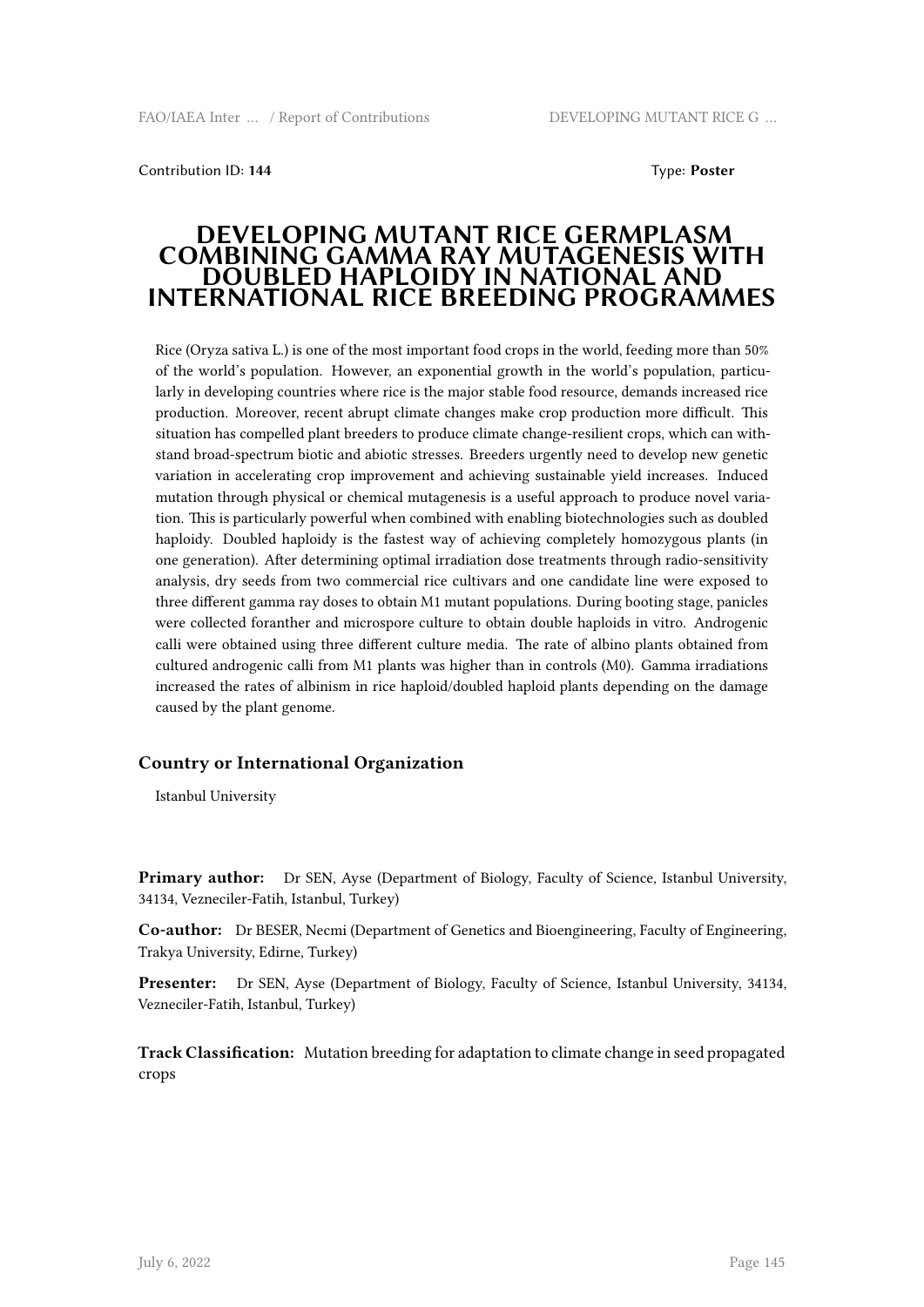Contribution ID: **145** Type: **Poster**

## **ASSOCIATION MAPPING FOR MORPHOLOGICAL AND GRAIN QUALITY TRAITS IN RICE WHITE PONNI MUTANTS**

Background:

Improved White Ponni (IWP), a tall and medium duration rice variety is famous for its superior grain qualities. However, the variety is susceptible to lodging and takes long duration for maturity. In this study, twenty M6 generation of IWP mutants primarily developed for semi-dwarfism and early maturity were assessed for the level of morphological and molecular variability. Possible marker-trait associations were studied using 53 SSR markers.

Methodology:

The twenty IWP mutant lines and WP-Control plants were assessedfor morphological variability and grain quality assessments. Fifty three SSR markers were utilised for assessment of molecular variations and tree construction.Marker-trait associations were studied using STRUCTURE 2.3 and TASSEL 2.0.1.

Results:

Significant reduction in plant height (upto 63.4 cm) and days to fifty per cent flowering (upto 13 days) was observed among the mutants. Significant increase in single plant yield than WP-Control was observed in 13 mutants. WP\_15-5 recorded highest single plant yield of 59.44 g. Fifty three SSR markers revealed variations which were consistent with morphological observations. The phylogenetic tree showed two prominent branches, which separated WP-Control and the semidwarf and early maturing mutants.

The population structure analysis using STRUCTURE extracted four clusters (optimum  $K = 4$ ). Conclusion:

The IWP mutants studied here showed potential divergence both at morphological and genetic levels. WP\_15-5, WP\_16-1, WP\_16-2, WP\_22-2, WP\_23-3 and WP\_6-3 are promising mutants with high yield, semi-dwarfism and earliness with grain quality characters equivalent to WP-Control.

Fig A: Comparison between WP-Control and WP\_22-2, a high yielding, semi-dwarf and early maturing mutant

Fig B: Phylogenetic tree constructed based on SSR markers

#### **Country or International Organization**

INDIA

**Primary authors:** Mr PETER, Andrew (Tamil Nadu Agricultural University); Dr PILLAI, Arumugam (TNAU)

**Co-authors:** Dr S, Ramchander (Tamil Nadu Agricultural University); Dr J, Souframanien (BARC)

**Presenter:** Dr PILLAI, Arumugam (TNAU)

**Track Classification:** New challenges and technologies in plant genomics and breeding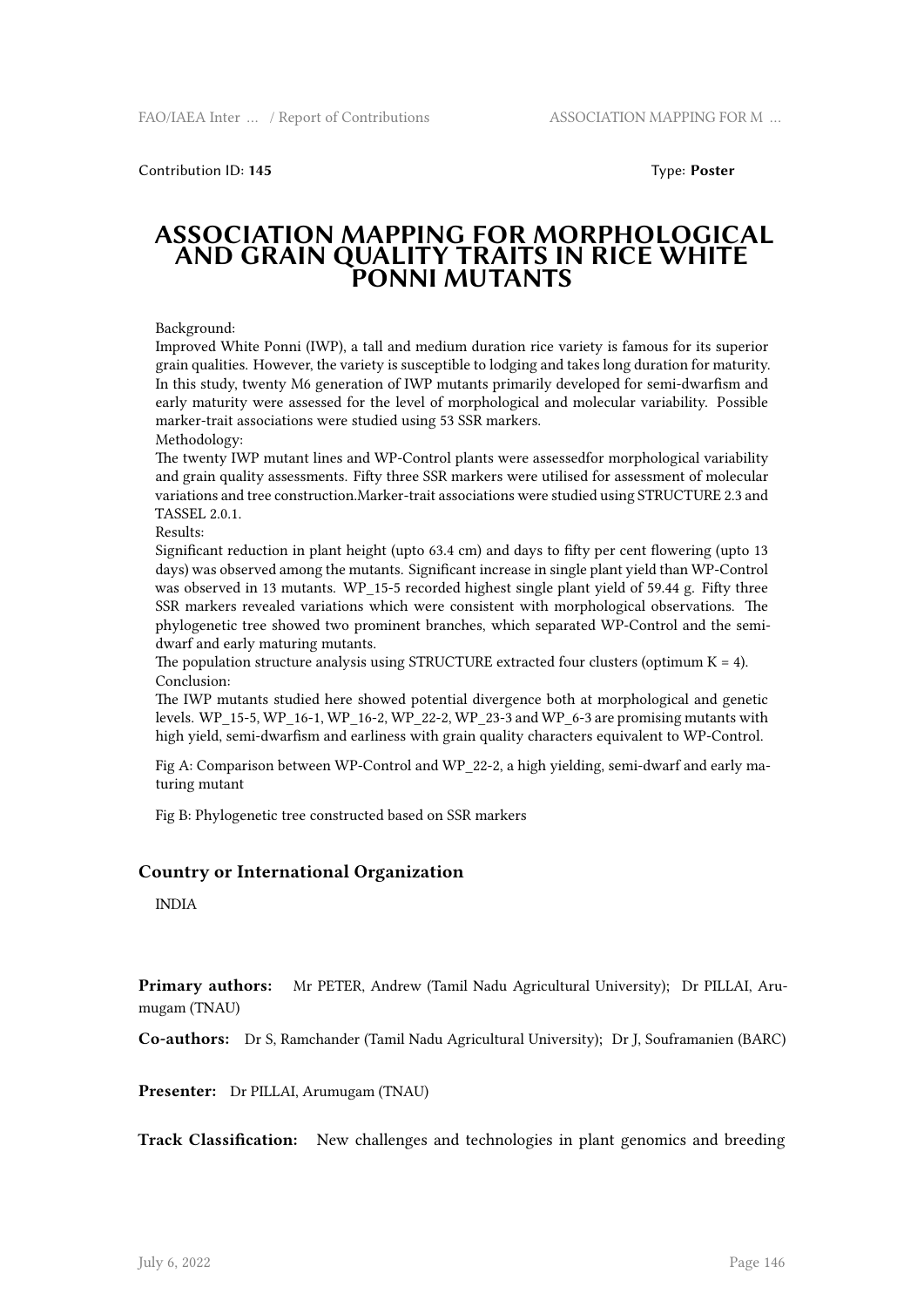Contribution ID: **146** Type: **Poster**

# **GENETIC IMPROVEMENT OF COMMON BEAN (PHASEOLUS VULGARIS) IN ZAMBIA**

Common bean (Phaseolus vulgaris) is an important crop in Zambia. It plays an important role in food and nutritional security of Zambia. Productivity of common bean in Zambia is low, with a national average yield of 500 Kg Ha. Several factors contribute to low productivity including the planting of landraces that have low yield potential, and are susceptible to diseases, pests, low soil fertility, aluminium toxicity and drought. The University of Zambia Bean Breeding and Genetics program is currently developing common bean varieties with multiple resistance to resistance to diseases and pests. Also, varieties with high nitrogen fixation ability and tolerance to aluminium toxicity are being developed. The program is conducting genetic studies using genome-wide association studies and QTL mapping approaches to understand the genetic basis of variation in complex traits such as biological nitrogen fixation, resistance to common bacterial blight, tolerance to drought and aluminium toxicity. The program is using mutation breeding to broaden the genetic base of common bean and create novel genetic variation to support genetic improvement of common bean.

#### **Country or International Organization**

University of Zambia, Lusaka, Zambia

**Primary author:** Dr KAMFWA, KELVIN (UNIVERSITY OF ZAMBIA) **Co-author:** Dr MUNYINDA, KALALUKA (UNIVERSITY OF ZAMBIA) **Presenter:** Dr KAMFWA, KELVIN (UNIVERSITY OF ZAMBIA)

**Track Classification:** New challenges and technologies in plant genomics and breeding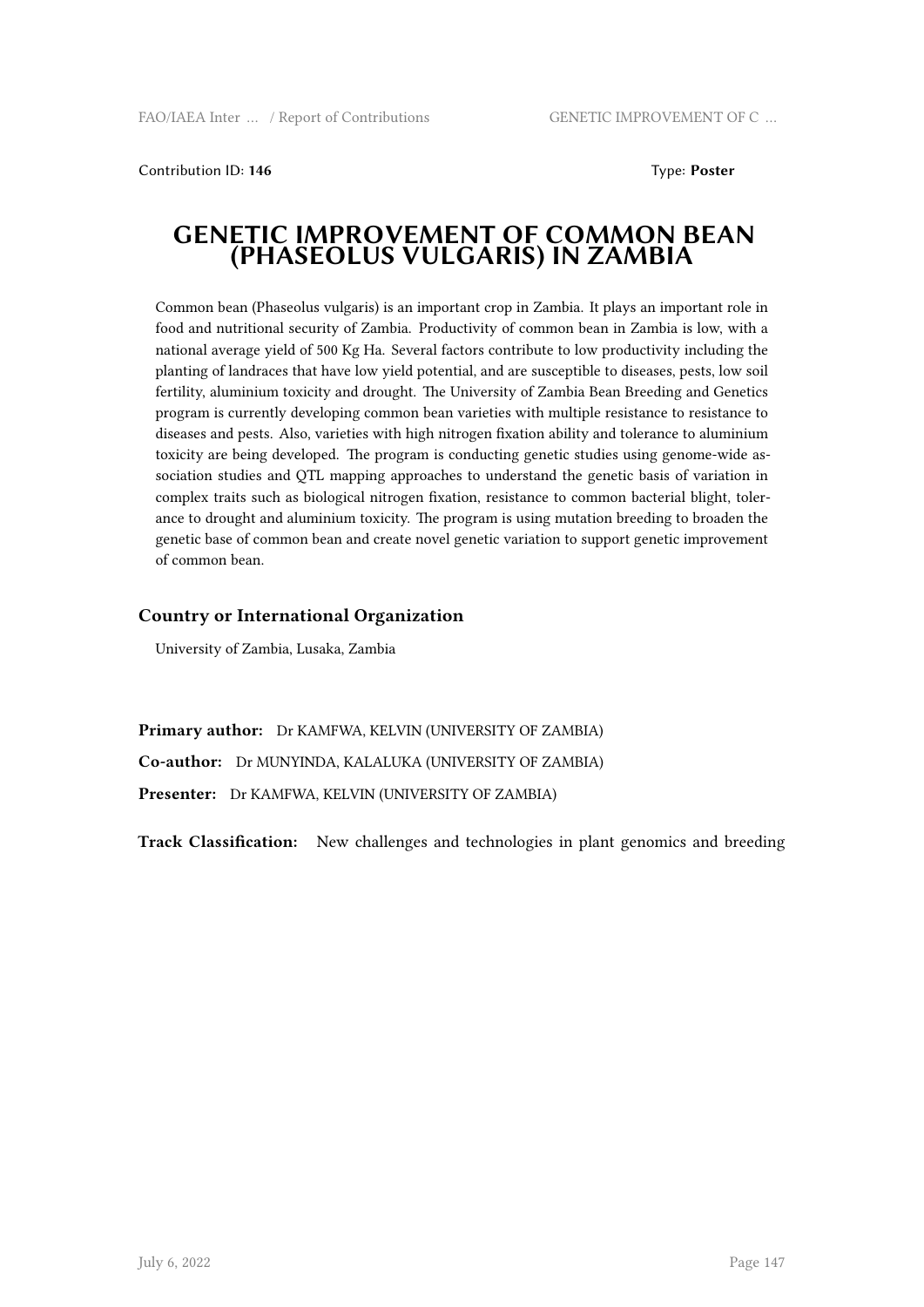Contribution ID: **147** Type: **Poster**

## **IMPROVING YIELD AND COMMERCIAL POTENTIAL OF WHEAT FOR HEAT TOLERANCE BY MUTATION INDUCTION TECHNIQUES**

Worldwide, wheat is one of the most used cereal in human nutrition. However, its productivity has been affected by the increase of temperature, decreasing about 10% for each increment of 1° C. Therefore, wheat production demands the generation of new varieties with the capacity to tolerate increases of predicted temperature for future years under the climate change scenario. The dose studied in the field experiment were 100, 200 and 300 Gy, following the radiosensitivity test from 0 to 600 Gy (at intervals of 50 Gy). In the field experiment, seeds (M0) were irradiated using Cobalt 60, the M1 seeds were sown in the 2016-2017 cycle, the material collected from M2 was treated with Chlorothalonil following the standard NOM-EM-001-FITO-1994, and was sown in the 2017- 2018 cycle for the identification of chlorophyll mutants and the development of germplasm for the M3 generation. In the M1 generation, in the field experiment, and in the radiosensitivity test the percentage of germination, survival and height were negatively affected by the doses of gamma rays used, obtaining in the dosimetry test a median lethal dose (LD50) of 433.88 Gy. In the M2 generation, an identification of chlorophyll mutants was found, which were: albino, chlorine, viridis, maculata, tigrina, Striata, alboviridis, viridoalbina, among others. The dosimetry test helped in the identification of the LD50, which indicated the optimal dose to obtain the highest number of mutations without reducing the population below 50%. In the segregation of the M2, different chlorophyll mutant's types were found, which may not have an economic value due to their lethal nature, although these can be of great help in identifying the effective dose of a mutagen, which will increase the variability and the number of useful mutants.

### **Country or International Organization**

Mexico

**Primary author:** Mr AHUMADA FLORES, Sergio (Instituto Tecnológico de Sonora)

**Co-authors:** Ms DE LA TORRE AMAVIZCA, Cesiah (Instituto Tecnológico de Sonora); Dr DE LA CRUZ TORRES, Eulogio (Instituto Nacional de Investigaciones Nucleares); Dr PARRA COTA, Fannie Isela (Campo Experimental Norman E. Borlaug- INIFAP); Dr GÓMEZ PANDO, Luz Rayda (Universidad Nacional Agrario La Molina); Dr DE LOS SANTOS VILLALOBOS, Sergio (CONACYT- Instituto Tecnológico de Sonora)

**Presenter:** Dr DE LOS SANTOS VILLALOBOS, Sergio (CONACYT- Instituto Tecnológico de Sonora)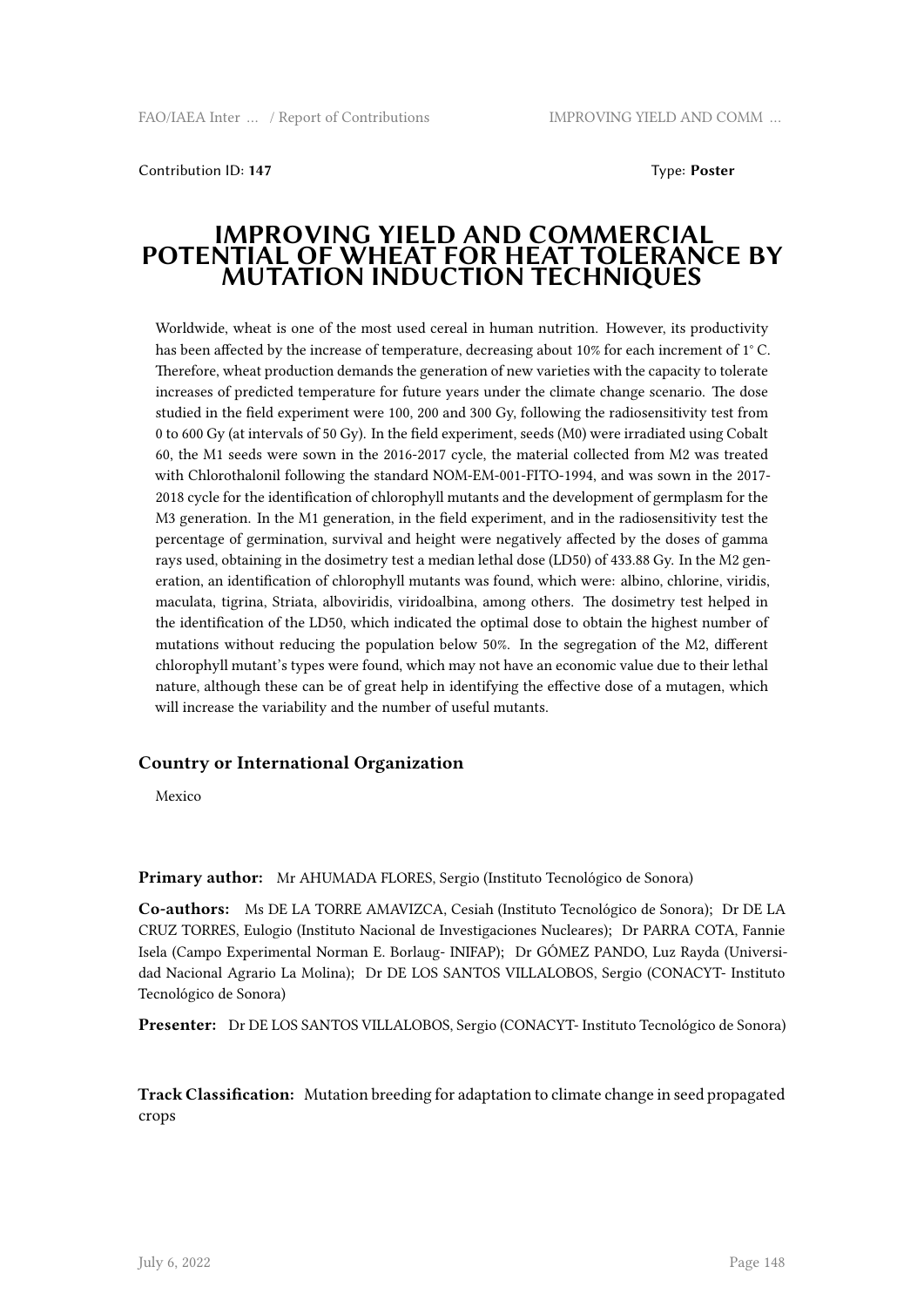Contribution ID: **148** Type: **Poster**

## **IMPACT OF MULCH-BASED CROPPING SYSTEMS USING GREEN MULCH AND RESIDUES ON THE PERFORMANCE OF ADVANCED MUTANTS LINES OF MAIZE (ZEA MAYS (L.)) UNDER INFESTED FIELD WITH THE PARASITIC WEED STRIGA ASIATICA (L.) KUNTZE IN MADAGASCAR**

In Madagascar, the cereals yield remains insufficient due to various biotic and abiotic constraints including Striga asiatica, a parasitic weed that has contributed to decrease maize yield up to 100%. This work aims at assessing the impact of the practice of two cropping systems on the maize crop infested by Striga asiatica. PLATA maize seed of the putative mutant tolerant line from the M5 generation after gamma irradiation at 300 Gy and of the sensitive parent variety were grown in fields naturally infested or artificially inoculated with one pinch of around 3000 of ready-togerminate S. asiatica seeds. The residue of Stylosanthes sp., legumes was used as mulch SCVm and the Cowpea legumes was planted with the host plant for intercropping system SCVv. Results have shown that the use of mulch either residues SCVm or green mulch SCVv minimize S. asiatica infestation on maize plant. The SCV reduces significantly the number of Striga plants emergence of 1.33a for SCVm, 4.33b for SCVv then 15c for the Control. Moreover, M5 lines have shown significant differences of survival plant rate of 51-80%, versus 13-50% for the parent variety. Yields of the parent and M5 varieties on SCVm are respectively 3.46 and 4.64t/ha; 3.3 and 3.61t/ha for SCVv, while that of the Control block remains low, it varies from 1.39 to 2.29t/ha. Cover increases the soil humidity and delays the S. asiatica development to the host plant then improve the host plant yield. These results demonstrate the benefit of integrated approach of mutation breeding and cultural practice to ensure more durable crop production under heavily Striga-infested.

### **Country or International Organization**

Madagascar - Plant Physiology Laboratory, Faculty of Sciences, University of Antananarivo

**Primary author:** Mr RABEFIRAISANA, Harimialimalala Jhonny (Plant Physiology Laboratory, Faculty of Sciences BP 906, University of Antananarivo, MADAGASCAR)

**Co-authors:** Mr MUKHTAR, Ali Ghanim Abdelbagi (Plant Breeding and Genetics Laboratory, Joint FAO/IAEA Programme, IAEA, Vienna, Austria); Mrs ANDRIANJAKA, Alice (Plant Physiology Laboratory, Faculty of Sciences BP 906, University of Antananarivo, MADAGASCAR); Mrs RASOAMAMPI-ONONA, Berthe (Plant Physiology Laboratory, Faculty of Sciences BP 906, University of Antananarivo, MADAGASCAR); Mr JANKULOSKI, Ljupcho (Plant Breeding and Genetics Section, Joint FAO/IAEA Programme, IAEA, Vienna, Austria); Mrs RAZAFINDRASOA, Mbolatiana Alinà (Plant Physiology Laboratory, Faculty of Sciences BP 906, University of Antananarivo, MADAGASCAR); Mrs RAVELON-JANAHARY, Nirina Hanitriniaina (Plant Physiology Laboratory, Faculty of Sciences BP 906, University of Antananarivo, MADAGASCAR); Mrs RAKOTOARISOA, Noronirina Victorine (Plant Physiology Laboratory, Faculty of Sciences BP 906, University of Antananarivo, MADAGASCAR)

**Presenters:** Mr RABEFIRAISANA, Harimialimalala Jhonny (Plant Physiology Laboratory, Faculty of Sciences BP 906, University of Antananarivo, MADAGASCAR); Mrs RAKOTOARISOA, Noronirina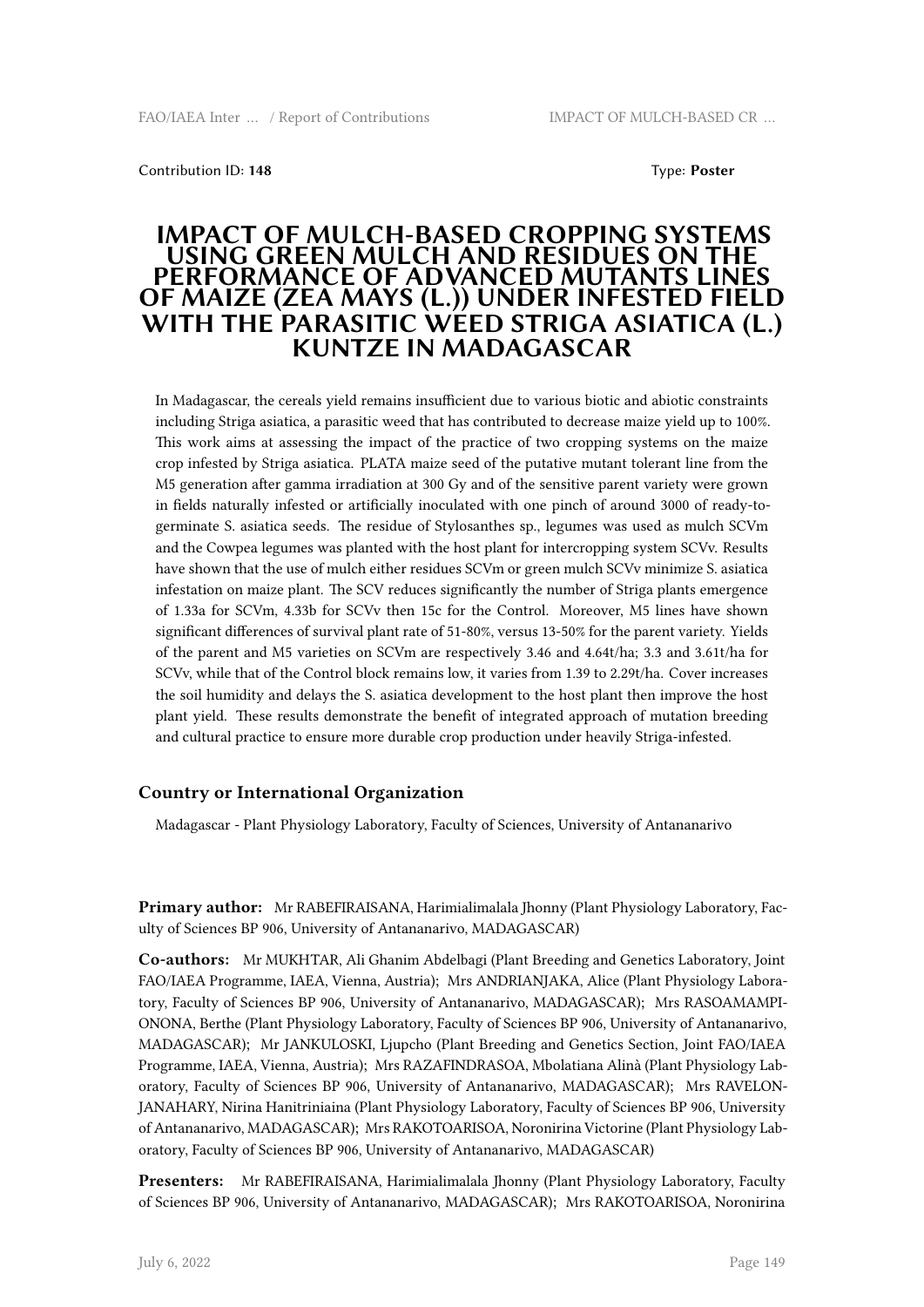Victorine (Plant Physiology Laboratory, Faculty of Sciences BP 906, University of Antananarivo, MADA-GASCAR)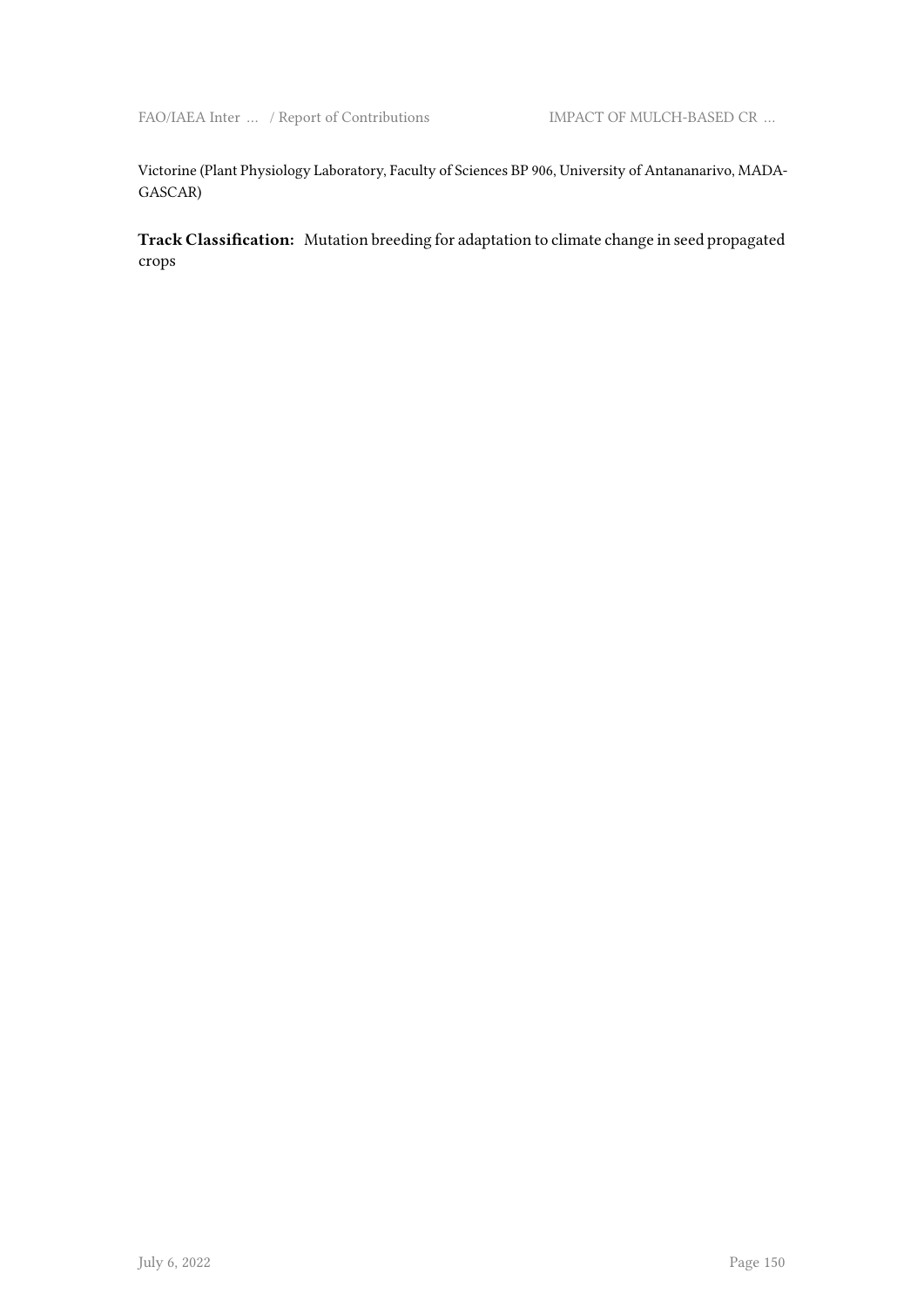Contribution ID: **149** Type: **Poster**

## **PHENOLOGICAL AND POMOLOGICAL DIFFERENCES IN GAMMA IRRADIATED '0900 ZIRAAT' SWEET CHERRY MUTANTS**

'0900 Ziraat' is the leading cultivar with high quality fruit characteristics among sweet cherry cultivars in Turkey. Pollination and compatibility problems result in poor fruit set in different ecological conditions of the country. Improved fruit quality such as size, appearance, firmness, flavour, extending harvest season, self-compatibility, compact growth habit are main breeding goals in '0900 Ziraat' breeding. Induced mutations may play significant roles in increasing new '0900 Ziraat' types. Gamma irradiation is a physical mutagen widely used for mutation breeding. The doses applied in this study were 0 Gy (control), 10 Gy, 20 Gy, 30 Gy, 40 Gy and 50 Gy; the irradiated scions consisted of 5 buds in each. The buds were grafted immediately after mutation treatment on mahaleb (Prunus mahaleb) rootstocks. Mutations were stabilized in three vegetative generations. In this study, several observations were carried out to determine plant growth and fruit characteristics in mutant plants. This study showed considerable potential for enhancement of '0900 Ziraat' sweet cherry genetic variation.

#### **Country or International Organization**

Turkey

Primary author: Prof. SEKER, Murat (Çanakkale Onsekiz Mart University)

**Co-authors:** Dr GUR, ENGIN (Çanakkale Onsekiz Mart University); Mr GUNDOGDU, MEHMET ALI (Çanakkale Onsekiz Mart University); Dr EKINCI, NESLIHAN (Çanakkale Onsekiz Mart University); Dr KALECI, NILUFER (Çanakkale Onsekiz Mart University)

Presenter: Prof. SEKER, Murat (Çanakkale Onsekiz Mart University)

**Track Classification:** Mutation breeding for ornamental and vegetatively propagated crops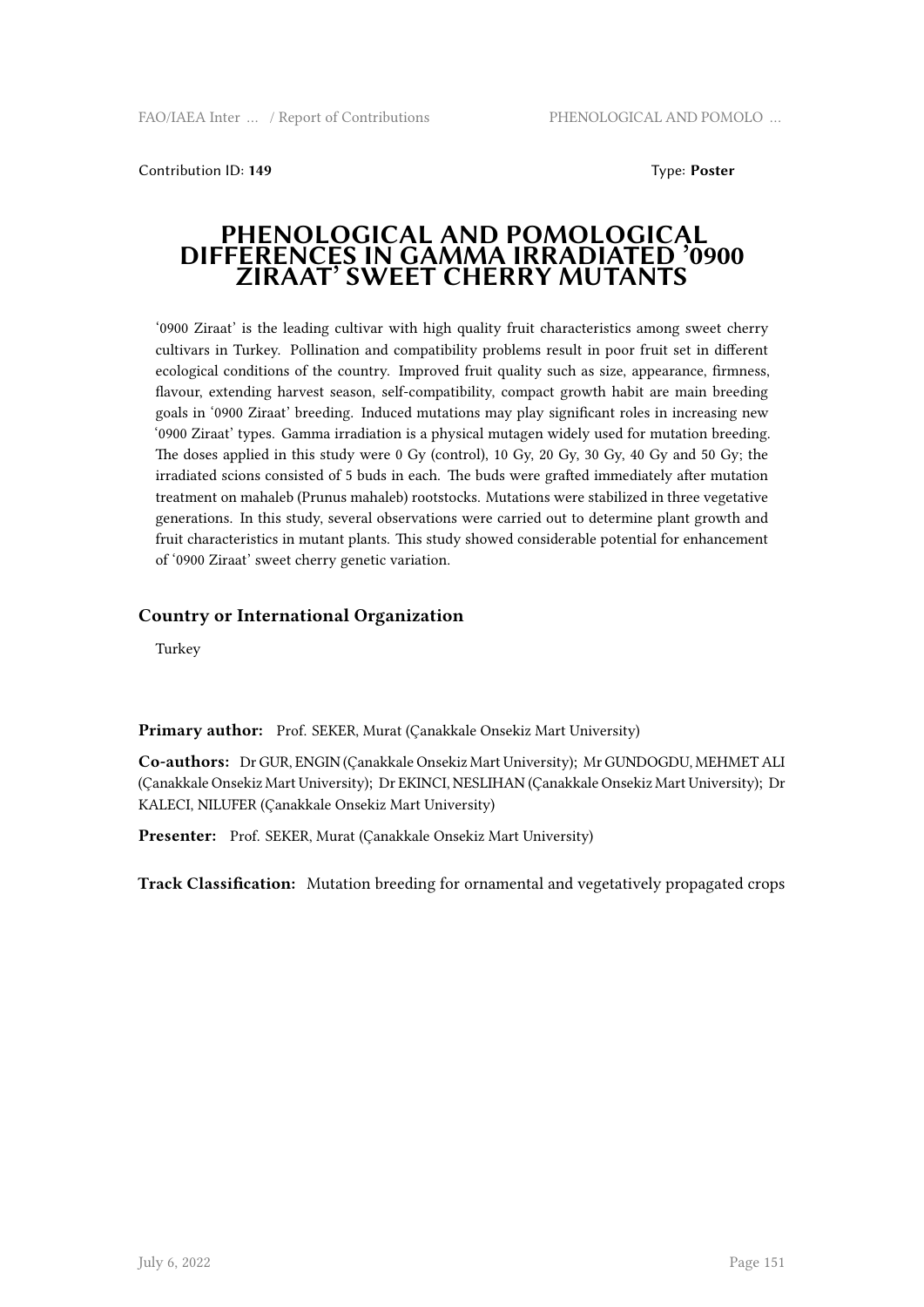#### Contribution ID: **151** Type: **Poster**

## **INDUCED MUTATION FOR DEVELOPING MUTANT RICE LINES TOLERANT TO THE PARASITIC WEED STRIGA ASIATICA (L.) KUNTZE**

The parasitic weed Striga asiatica causes damage on rainfed rice culture and may reduce production from 75 – 100% in Madagascar. The lack of resistant variety is one of the main problems for rice production. This work aimed at screening rice mutant lines tolerant to Striga asiatica. Two rainfed Striga sensitive rice varieties B22 and F154 were used. After radiosensitivity test, 1000 rice seeds per variety were irradiated at 100, 200 Gy for F154, and 300Gy for B22, then planted one per hole in the field to develop M1 then M2 generation. 200 rice seeds of each 500 M2 genotypes per dose of irradiation per variety were planted in the field with artificial infestation of S. asiatica seeds. 5 rice seeds per pot of all selected genotypes from M4 to M6 were planted in the greenhouse under severe artificial infestation. Plant survival rate, infection rate per plant, number of Striga plant per pot, were considered for the tolerance evaluation then plant fertility rate, number of fertile panicle per plant, 100 seeds grain weight were assessed for agronomic traits. As a result, of this experiment 10 lines were selected as tolerant to S. asiatica from F154 and 12 lines from B22. The survival rate of the two parents was significantly lower (9.74a and 11.83a) than those of mutant lines (52.36b and 74.36b); the Striga plants emergence per pot were significantly higher for the parents (13.96c and 14.89c) as compared to the mutants (0.12a to 1.5b); the infection rate for the parents (7.37b and 7.86b) was higher compared to the mutants (2.27a to 2.74a); the fertility rate per plant for the two parents was lower (20.98%b and 22.29%b) but much higher for the mutants (72.19%b and 78.35%b); the average panicle number per plant for the parents was significantly lower (0,5a and 1a) than those of mutants (1,5b to 2,4bc) and the 100 grain weight of the parents are significantly lower (2.35a to 2.56a) than those of the mutants (3.19b to 3.23b). The culture of those mutant lines may increase rice production and contribute to enhancing food security in Madagascar.

### **Country or International Organization**

Faculty of Sciences- Plant Physiology Laboratory-University of Antananarivo-MADAGASCAR

**Primary author:** Dr RAKOTOARISOA, Noronirina Victorine (: Plant Physiology Laboratory, Faculty of Sciences BP 906, University of Antananarivo, MADAGASCAR)

**Co-authors:** Mr MUKHTAR, Abdelbagi Ali Ghanim (Plant Breeding and Genetics Laboratory, Joint FAO/IAEA Programme, IAEA, Vienna, Austria); Ms ANDRIANJAKA, Alice (Plant Physiology Laboratory, Faculty of Sciences BP 906, University of Antananarivo, MADAGASCAR); Ms RASOAMAMPI-ONONA, Berthe (Plant Physiology Laboratory, Faculty of Sciences BP 906, University of Antananarivo, MADAGASCAR); Mr RABEFIRAISANA, Harimialimalala Jhonny (Plant Physiology Laboratory, Faculty of Sciences BP 906, University of Antananarivo, MADAGASCAR); Mr JANKULOSKI, Ljupcho (Plant Breeding and Genetics Section, Joint FAO/IAEA Programme, IAEA, Vienna, Austria); Mr RAKO-TONJANAHARY, Xavier Roland Theophile (: Département de Recherches Rizicoles, FOFIFA, Centre National de Recherche Appliquée au Développement Rural, BP : 1690)

**Presenter:** Dr RAKOTOARISOA, Noronirina Victorine (: Plant Physiology Laboratory, Faculty of Sciences BP 906, University of Antananarivo, MADAGASCAR)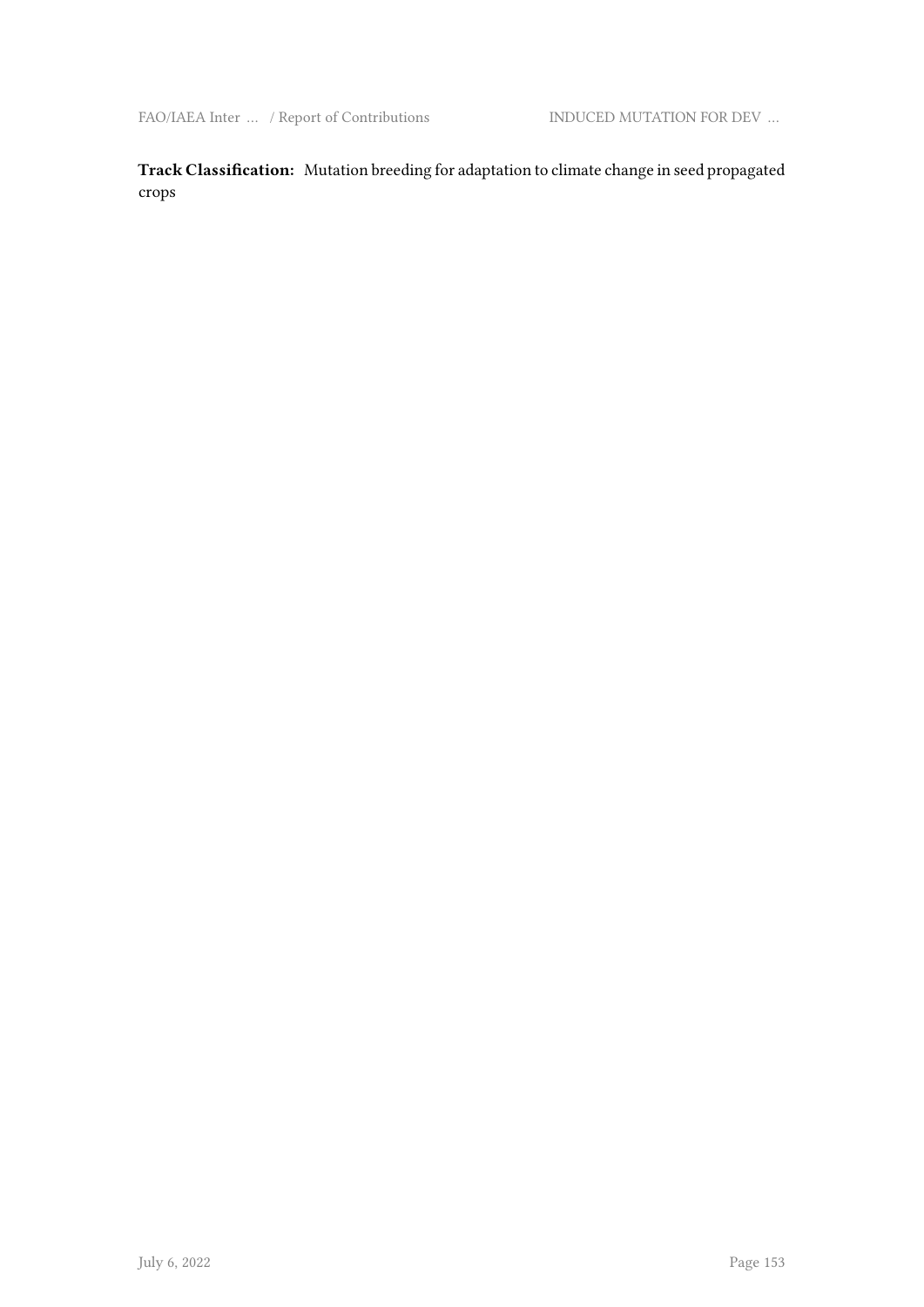Contribution ID: 152 **Type: Oral** 

## **INDUCTION AND SELECTION OF MANDARIN MUTANTS WITH FRUITS CONTAINING LOW NUMBER OF SEEDS**

The Brazilian citrus industry has a worldwide presence for production and exportation of sweet orange juice but it has little expression in production of fruits for fresh fruit market. One requirement of this market is the production of seedless fruits. The Fremont IAC 543 mandarin produces fruits with good commercial qualities and presents as an innovative feature, resistance to Alternaria brown spot (ABS), an important disease presents in several countries. However, Fremont IAC 543 mandarin naturally produces fruits with large numbers of seeds (10-12), an undesirable characteristic. The objective of this work was to induce and select mutants of Fremont IAC 543 mandarin using induced mutagenesis (gamma-rays) to obtain seedless fruits or fruits with low number of seeds. The GR30 and GR50 doses for buds were defined as 29.9 and 49.9 Gy of gamma-rays. After irradiation and grafting of 2,000 buds with each mutagenic dose, nine (9) branches were selected during harvesting period because they produce seedless fruits. After vegetative propagation of these buds, mutation stability was evaluated in another experiment. Mutant clone (# 5) showed plants with good productivity and fruits containing one seed on average, whereas two other mutated clones (# 7 and # 9) had fruits with average of 3 seeds each. All nine mutant clones are in advanced agronomic evaluation experiments, with a greater number of replicates, in order to evaluate productivity, disease resistances and organoleptic quality of the fruits.

### **Country or International Organization**

Brazil

**Primary author:** Dr PIO, Rose Mary (Centro de Citricultura Sylvio Moreira / IAC)

**Co-authors:** Mr TULMANN NETO, Augusto (CENA/USP); Mr SOUZA, Paulo Sérgio (IF-Suldeminas); Mr ROCHA LATADO, Rodrigo (Centro de Citricultura Sylvio Moreira / IAC); Ms N.P. BARROS, Vera Lucia (APTA Sudoeste Paulista)

**Presenter:** Mr ROCHA LATADO, Rodrigo (Centro de Citricultura Sylvio Moreira / IAC)

**Track Classification:** Mutation breeding for ornamental and vegetatively propagated crops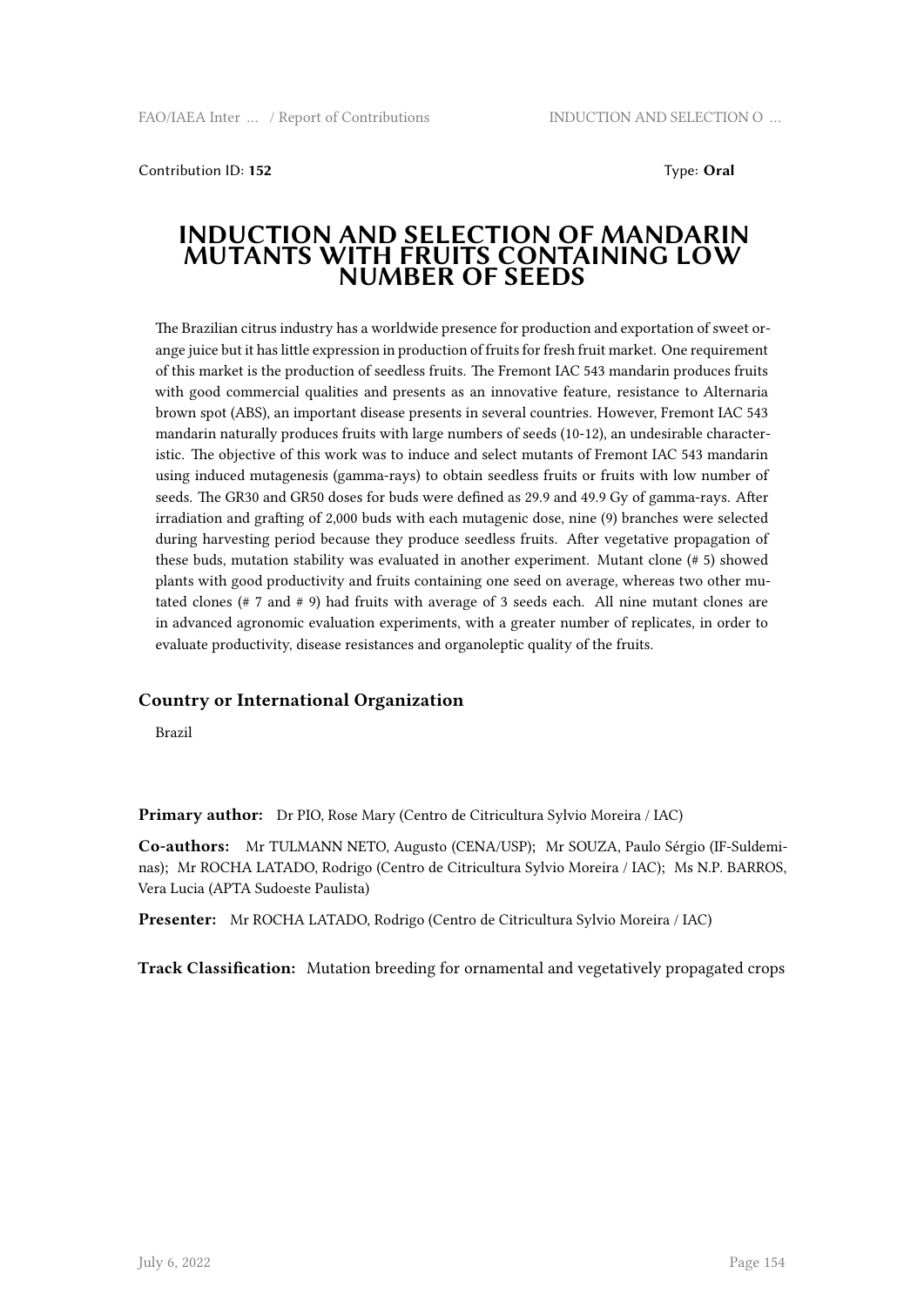Contribution ID: **154** Type: **Oral**

## **HIGH YIELDING NERICA MUTANT RICE FOR UPLAND AREAS AND HOPE FOR BANGLADESHI FARMERS**

Drought is an important stress phenomenon in Bangladesh which greatly hampers in crop production. So, it is imperative to develop drought tolerant rice variety. Low yielding, un-uniform flowering and late maturity Africa rice New Rice for Africa (NERICA) viz., NERICA-1, NERICA-4 and NERICA-10 rice varieties were irradiated with different doses of gamma rays (250, 300 and 350 Gy) in 2010. M1 plants were grown and M2 plants were selected based on earliness and higher grain yield. The desired mutants along with other mutants were grown in M3 during 2011. A total of 37 mutants from NERICA-1, NERICA-4 and NERICA-10 were selected on the basis of plant height, short duration, drought tolerance and high yielding from M4 generation. In M5 generation, six mutants were selected for drought tolerance, earliness, grain quality and higher yield. With respect to days to maturity and grain yield (tha-1) the mutant N1/250/P-2-6-1 of NERICA-1 performed earlier (108 days) and higher grain yield (5.1 tha-1) than the parent and other mutants. The mutant N4/350/P-4(5) of NERICA-4 showed higher grain yield (6.2 tha-1) from the parent and other mutants. On the other hand, NERICA-10 mutant N10/350/P-5-4 performed earlier and higher yield (4.5 tha-1) than its parent. Finally, based on agronomic performances and drought tolerance, the two mutants viz., N4/350/P-4(5) and N10/350/P-5-4 were selected which were evaluated in drought prone and upland areas during 2016 and 2017. These two mutants performed also higher grain yield than the released upland rice varieties and will be released soon for commercial cultivation which will play vital role in food security in Bangladesh.

#### **Country or International Organization**

Bangladesh

**Primary author:** Dr ISLAM, Mirza Mofazzal (Bangladesh Institute of Nuclear Agriculture)

**Co-authors:** Mr GUPTA, Rigyan (Bangladesh Institute of Nuclear Agriculture); Dr BEGUM, Shamsun Nahar (Bangladesh Institute of Nuclear Agriculture)

**Presenter:** Dr ISLAM, Mirza Mofazzal (Bangladesh Institute of Nuclear Agriculture)

**Track Classification:** Contribution and impact of mutant varieties on food security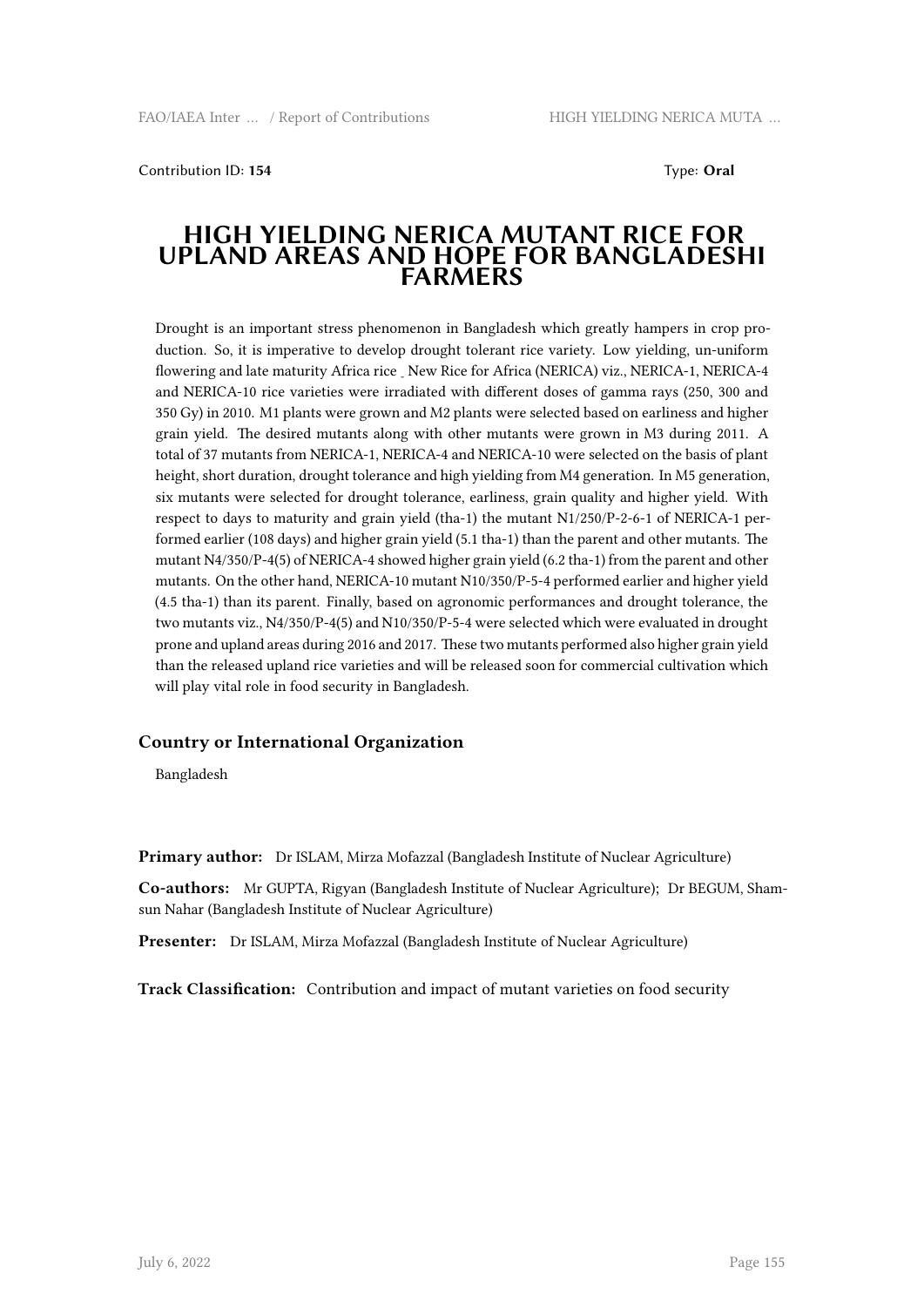Contribution ID: **155** Type: **Oral**

## **DEVELOPMENT OF CLIMATE CHANGE ADAPTABLE/RESILIENT CROP VARIETIES THROUGH NUCLEAR TECHNIQUES**

To support rice agriculture withstand the climate change driven problems like salinity, drought and extreme temperatures and maintain or increase crop production with Bangladesh Institute of Nuclear Agriculture (BINA) released a late Boro rice variety, 'Binadhan-14' in 2013 which is tolerant to high temperature (38-40℃), has short duration to maturity (105-125 days), saves 20% irrigation water and gives high yield (average yield is 6.9 t/ha). This variety was developed by irradiating the seeds of Ashfal, a local salt tolerant land race of rice, with 200 Gy dose of carbon ion beams. The late transplanting potential of this variety helps avoiding seedling injury due to severe cool temperature. Another variety, 'Binadhan-19' was developed by irradiating the seeds of NERICA-10 rice with 40 Gy dose of carbon ion beams. This was released by the National Seed Board of Bangladesh (NSB) in 2017 as a drought tolerant, short duration cycle (95-105 days) and high yielding (average 4.0 t/ha in Aus season and 5.16 t/ha in Aman season) variety. BINA also developed a salt tolerant wheat variety, 'Binagom-1' by selecting segregating population, collected from NIAB, Pakistan. This variety was released in 2016 and can tolerate 12dS/m salinity and produces average yield of 2.8 t/ha, which equals the average yield of wheat in Bangladesh. Apart from these, BINA developed four salt tolerant groundnut varieties 'Binachinabadam-5', 'Binachinabadam-6', 'Binachinabadam-7' and 'Binachinabadam-9' by irradiation with gamma rays. All these four varieties can tolerate 8 dS/m salinity during flowering to maturity stages and give 1.8 to 3.4 t/ha pod yields under saline soil conditions. The average yield of groundnut in Bangladesh is 1.6 t/ha. All these varieties are playing significant role in food security and enhancing nutritional status of common people of Bangladesh.

### **Country or International Organization**

Bangladesh

**Primary author:** Dr AZAD, Mohammad Abul Kalam (Bangladesh Institute of Nuclear Agriculture)

**Co-authors:** Dr YASMINE, Fahmina (Bangladesh Institute of Nuclear Agriculture); Dr BEGUM, Hosne Ara (Bangladesh Institute of Nuclear Agriculture); Mr RANI, Md. Hassanuzzaman (Bangladesh Institute of Nuclear Agriculture); Mr KAMRUZZAMAN, Md. (Bangladesh Institute of Nuclear Agriculture)

**Presenter:** Dr AZAD, Mohammad Abul Kalam (Bangladesh Institute of Nuclear Agriculture)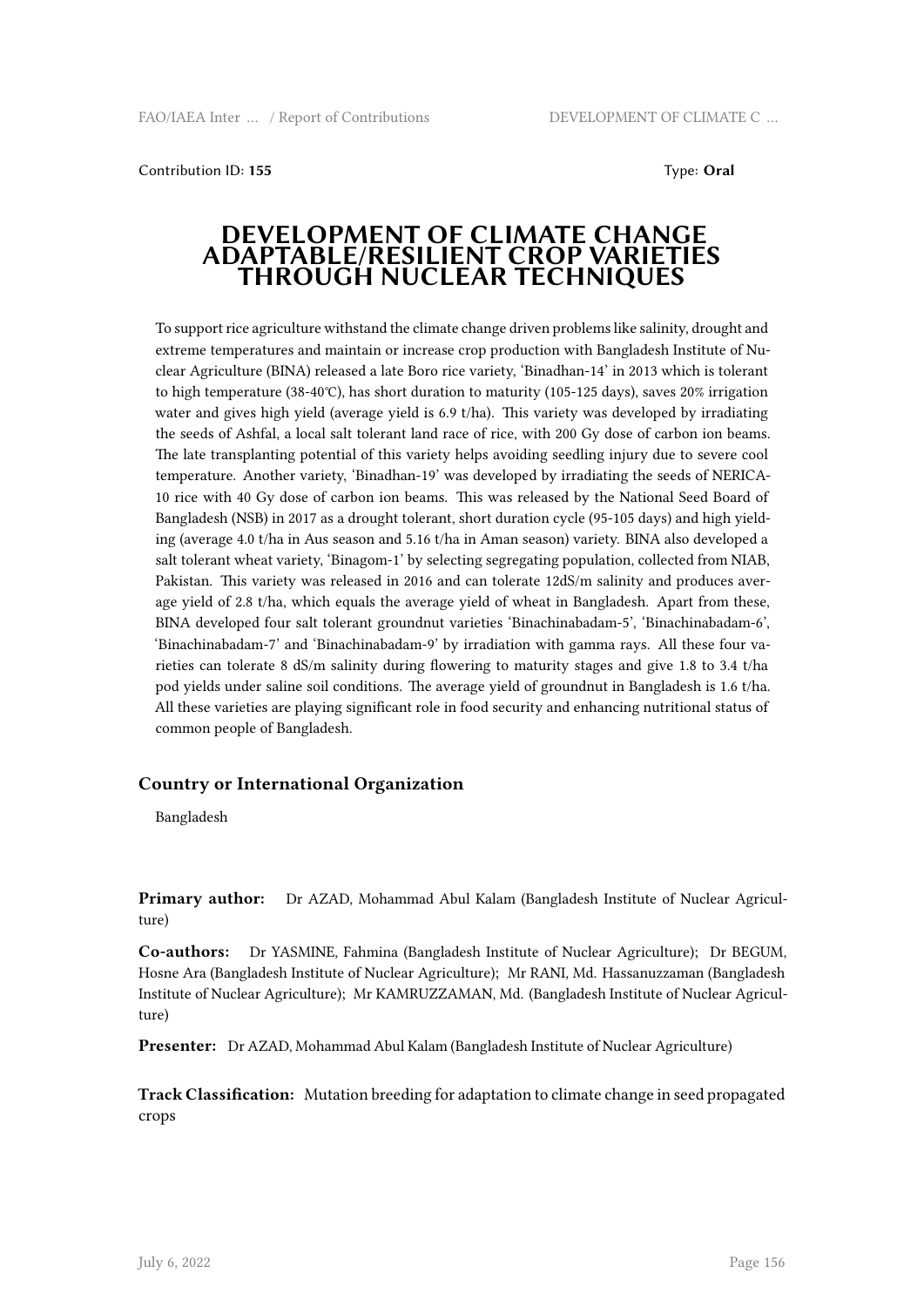#### Contribution ID: 156 **Type: Poster**

# **IN VITRO MUTAGENESIS IN CONGOLESE CASSAVA ACCESSION, BOMA AND REVERSE GENETICS STRATEGIES (TILLING) STUDIES**

Cassava is contributing to food security in the Democratic Republic of the Congo. Major constraints for cassava production for are the biotic and abiotic stresses. The feasibility of overcoming these problems by only classical breeding is hampered by several genetic factors. Thereby, plantlets of cassava line Boma obtained from meristems culture and/or cassava 2 node-explants were cultured on liquid MS medium free of plant growth regulators and complemented with 20g sucrose for the determination of the optimal dose. Ten (10) explants each having 2 nodes were irradiated at 5, 10, 15, 20, 25 and 30 Gy. After 4 to 5 weeks of growth at 26℃, plantlet height and weight, number of nodes and leaves were measured and expressed as a percentage of the control. The optimal dose was calculated using the linear regression equation. For bulk irradiation and Chimeras dissociation 1000 explants with 2 nodes each were placed in 10 ml liquid MS media and irradiated at the determined optimal doses: 3, 6, and 9 Gy. Irradiated materials were sub-cultured and chimeras were dissolved after 14 days. For TILLING (Targeting Induced Local Lesions IN Genomes) of cassava genes involved in coding for starch synthesis: SSII, SSIII, susy, susy2, sps and X77012 were used. 3000 putative cassava mutant clones were obtained. The Tilling cassava method showed some very low frequencies of mutations.

### **Country or International Organization**

DR CONGO

**Primary author:** Mr DIAMUINI NDOFUNSU, AIME (Commissariat General à L Energie Atomique)

**Co-author:** Mr BULUBULU OTONO, FREDDY (CGEA. CRENK)

**Presenter:** Mr DIAMUINI NDOFUNSU, AIME (Commissariat General à L Energie Atomique)

**Track Classification:** Mutation breeding for ornamental and vegetatively propagated crops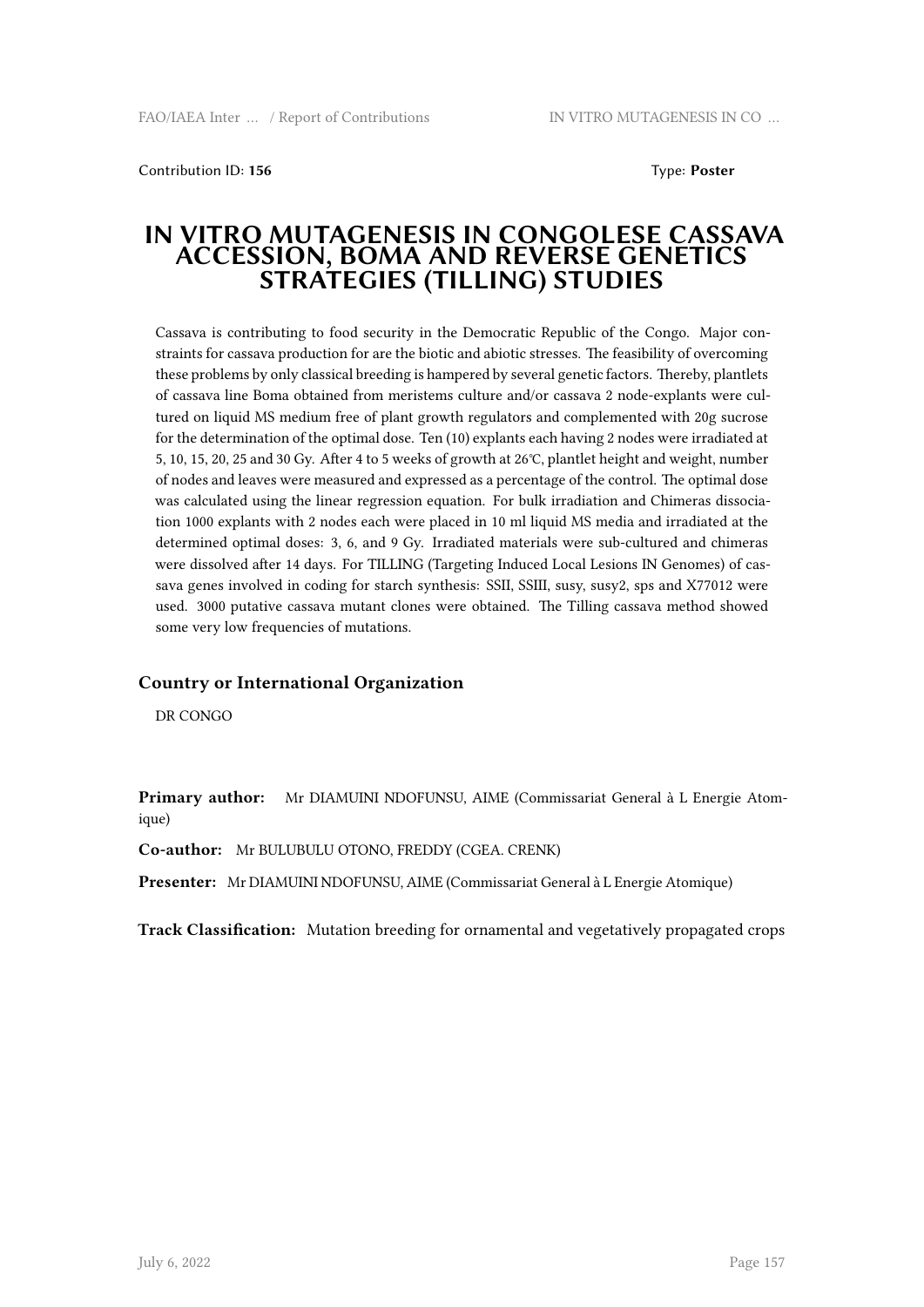Contribution ID: 157 Type: Oral

## **VIRULENCE GENES OF A NEW RACE OF RUST (HEMILEIA VASTATRIX) AFFECTING LEMPIRA COFFEE AND OTHER RESISTANT/SUSCEPTIBLE VARIETIES IN HONDURAS**

The Lempira variety released in Honduras 1998 was qualified as 100% resistant to races of rust I and II by the Coffee Rust Research Centre (CIFC). However, in recent years the disease has been reported in seed foundation plots and producer farms, the most recent epidemic report happened in April 2016, and affected 210 Ha. Considering that this coffee variety constitutes 45% of the cultivated area, there is a need to identify the virulence genes of the new Hemileia vastatrix strain, and to determine which coffee varieties may be resistant or susceptible. For this purpose, mass samples of rust inoculated on leaf discs of differential clones 1343/269, 110/5, 147/1, 152/3, 33/1, 419/20, 832/1, 832/2, were used, together with 87/1, 1006/10, 420/10 and 420/2, from the Federal University of Vicosa and inocaluted to the main cultivated resistant varieties (Parainema and IHCAFE-90) plus 7 promising genotypes, under controlled temperature conditions and relative humidity. After 20 to 60 days, seven virulence genes were identified (v1, v2, v4, v5, v6, v7, and v9). Of these the v1, v4, v6, v7 and v9 had not been reported in Honduras. It is inferred that this rust population is composed of simple races of 2 genes ( $v5$  combined with  $v6$ ,  $v7$  or  $v9$ ) and races with 3,4,5,6 and 7 genes as one of the most complex and aggressive breeds described but lacking the v3 and v8 gene. In addition, it was found that Parainema, H27, T5296-170, Central American, Pacamara yellow and Anacafe-14 are resistant because they possess the SH8 gene absent in Lempira, while IHCAFE-90 and Obatá have 20% susceptibility and Ruiru II is susceptible. This reveals the diversity of rust virulence genes, enables renewal and the increasing reduction of available natural sources of resistance.

### **Country or International Organization**

Honduran Coffee Institute

**Primary author:** Mr MORALES REYES, Yonis Alberto (Honduran Coffee Institute)

**Presenter:** Mr MORALES REYES, Yonis Alberto (Honduran Coffee Institute)

**Track Classification:** New challenges and technologies in plant genomics and breeding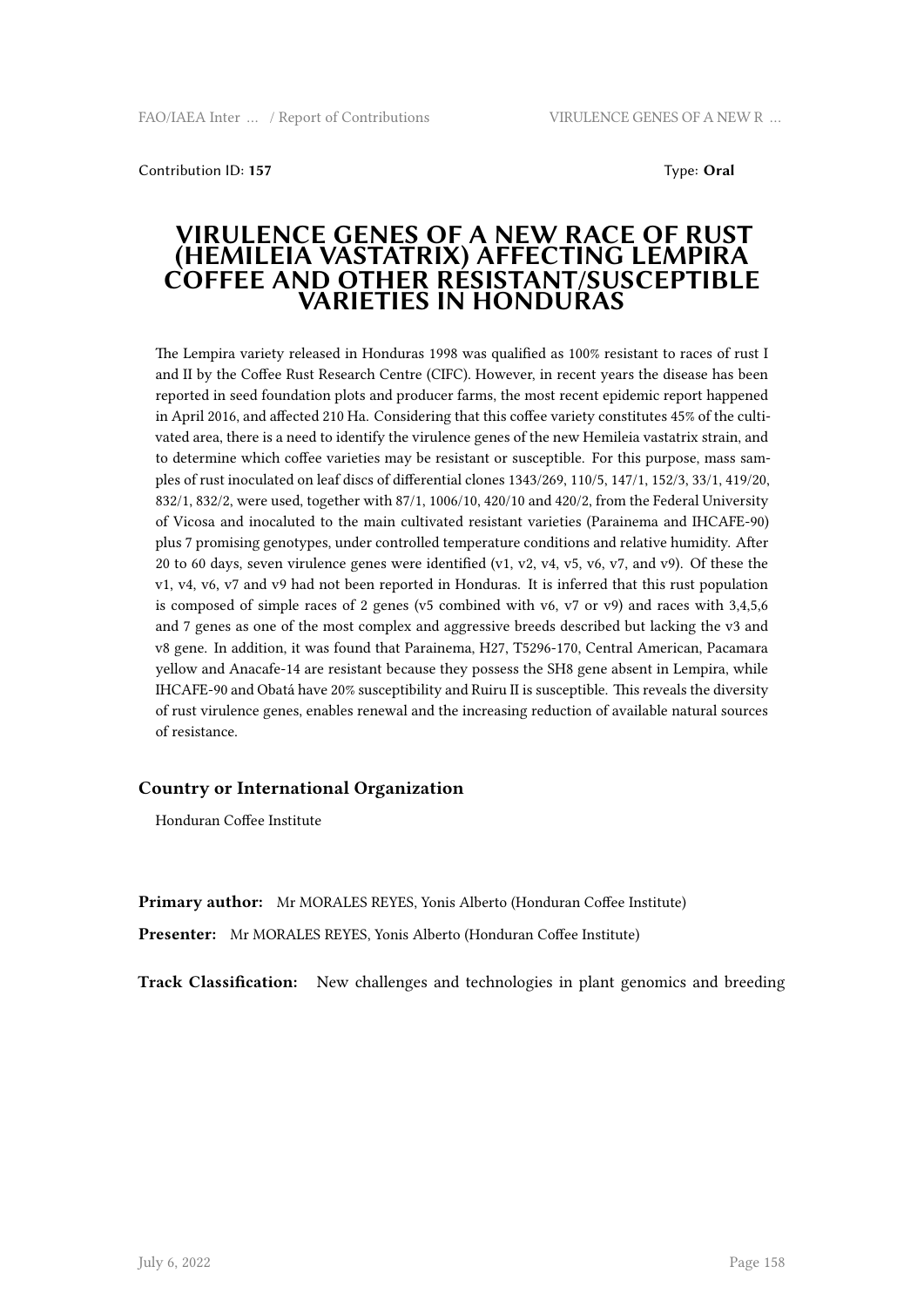Contribution ID: **159** Type: **Poster**

# **MUTANT VARIETIES DEVELOPED IN THE PHILIPPINES**

PARC-1, the Philippine Atomic Rice Cultivar 1, was the first mutant rice variety developed by the Philippine Atomic Energy Commission, now Department of Science and Technology-Philippine Nuclear Research Institute (DOST-PNRI). From 1970 to 1976, four more mutant rice varieties followed but only two passed registration with the Philippine Seed Board, now the National Seed Industry Council (NSIC), Bureau of Plant Industry, Department of Agriculture. Rice improvement programmes then shifted to hybrid development. It was only recently that rice mutation breeding was revived for novel characteristics, like resistance or tolerance to stresses. Mutation induction by gamma irradiation was also tried on other crops, especially those that are asexuallypropagated. Radio-sensitivity studies were conducted on planting materials of asexually propagated plants (stem cuttings andtissue culture explants) with effective dose levels of gamma rays from a Cobalt-60 source (Gammacell 220). Mutation detection and selection of desirable mutants based on specific objectives set for the particular crop were conducted in succeeding generations. Line purification and testing of stability of mutated characteristics were done in more advanced generations. The selected mutants were compared with the original material as well as similar existing commercial varieties. For rice and banana, National Cooperative Testing for several cropping seasons is required for variety registration. For cashew, on-site evaluation for three seasons is required, while a new ornamental plant variety must pass evaluation by the Technical Working Group and customer rating in a public exhibition. Mutant varieties were developed and registered by institutions other than DOST-PNRI. Gamma irradiation is a proven means of developing mutant varieties of rice and asexually propagated crops with improved or novel characteristics that are useful to the Filipino people.

#### **Country or International Organization**

Philippine Nuclear Research Institute

**Primary author:** Mr AURIGUE, Fernando (Philippine Nuclear Research Institute)

**Presenter:** Mr AURIGUE, Fernando (Philippine Nuclear Research Institute)

**Track Classification:** Contribution and impact of mutant varieties on food security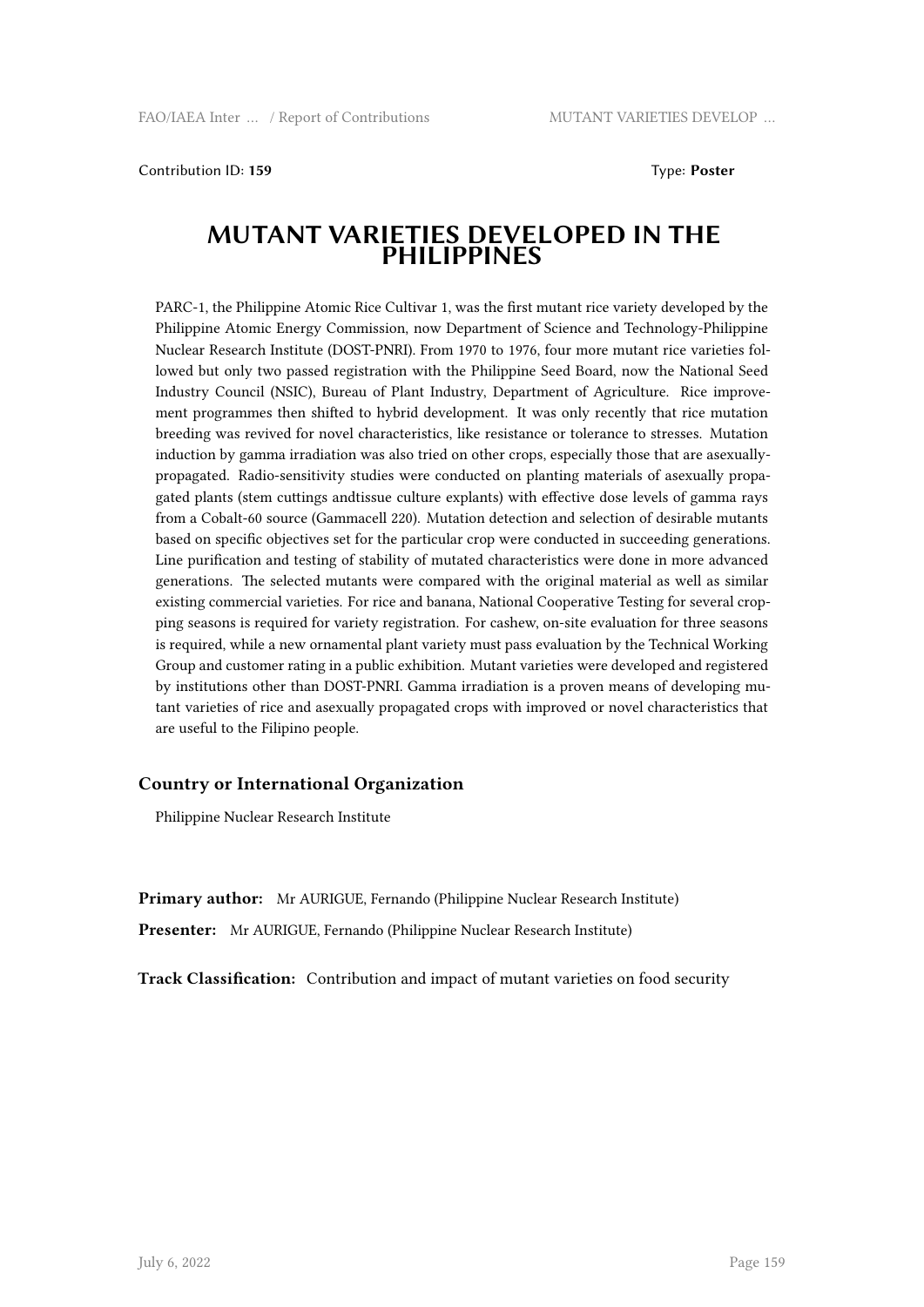Contribution ID: **160** Type: **Poster**

## **GAMMA RAYS, EMS AND SODIUM AZIDE INDUCED GENETIC VARIABILITY FOR QUANTITATIVE TRAITS IN AJARA GHANSAL NON-BASMATI AROMATIC RICE**

Ajara Ghansal, a local non-basmati aromatic rice cultivar (landrace) adapted to the agro-climatic conditions of Ajara Taluk of Kolhapur, Maharashtra, India possesses a good aroma and good cooking qualities, thus is a very good potential for domestic market. However, it has a low yield potential. Five hundred (500) Ajara Ghansal seeds were subjected to mutagenic treatments using gamma rays, Ethyl methanesulphonate (EMS) and Sodium Azide (SA) separately to induce genetic variability. M1 seeds were harvested and planted in a plant-to-row basis to develop M2 generation. Among M2 populations, several mutations were identified: semi-dwarf plant height, early maturity, and good yield, as well as lodging resistance. Dwarf mutants with shorter culms were identified in plants derived from treatments with 0.8%, 1.0% and 1.2% EMS and 200 Gy. Early maturing mutants were detected in EMS treatments (1.0 and 1.2%), SA (0.006%) and 200 Gy treatments with 135-137 days of maturity as compared to control (160 days). Mutants with higher number of tillers were also identified in EMS (1.0%), SA (0.006%) and 150Gy, with numbers ranging from 61 to 70 per plant as compared to 19 tillers/plant in control. Mutants with increased panicle length ranging from 24.30 to 28.89 cm were observed form treatments using EMS (1.0 and 1.2%), SA (0.006%) and 150 and 200 Gy as compared to control (23.03cm). Mutants with higher yield/plant were detected under EMS (1.0%), SA (0.006%) and 150Gy treatments which showed higher yield/plant (138  $-349g/plant$ ) as compared to control (58g/plant). Lodging resistant mutants were recorded in EMS (1.0 and 1.2%), SA (0.006%) and 150Gy treatments at the time of harvesting; where control plants have shown complete lodging. Among the mutagenic treatments, 1.0% and 1.2% treatments of EMS and 150Gy treatment of gamma rays were found to be the most effective treatments for induction of desirable mutants.

#### **Country or International Organization**

India

**Primary author:** Dr GAIKWAD, NIKHIL (DEPT OF BOTANY, SHIVAJI UNIVERSITY, KOLHAPUR 416004)

**Co-authors:** Mr RAMTAKE, Akash (Dept of Botany, Shivaji University, Kolhapur 416004); Mr DE-SAI, Shitalkumar (Dept of Botany, Shivaji University, Kolhapur 416004); Dr DHOLE, VINOD (NABTD,BARC,TROMBAY, MUMBAI400085)

**Presenters:** Mr RAMTAKE, Akash (Dept of Botany, Shivaji University, Kolhapur 416004); Dr GAIK-WAD, NIKHIL (DEPT OF BOTANY, SHIVAJI UNIVERSITY, KOLHAPUR 416004); Mr DESAI, Shitalkumar (Dept of Botany, Shivaji University, Kolhapur 416004); Dr DHOLE, VINOD (NABTD,BARC,TROMBAY, MUMBAI400085)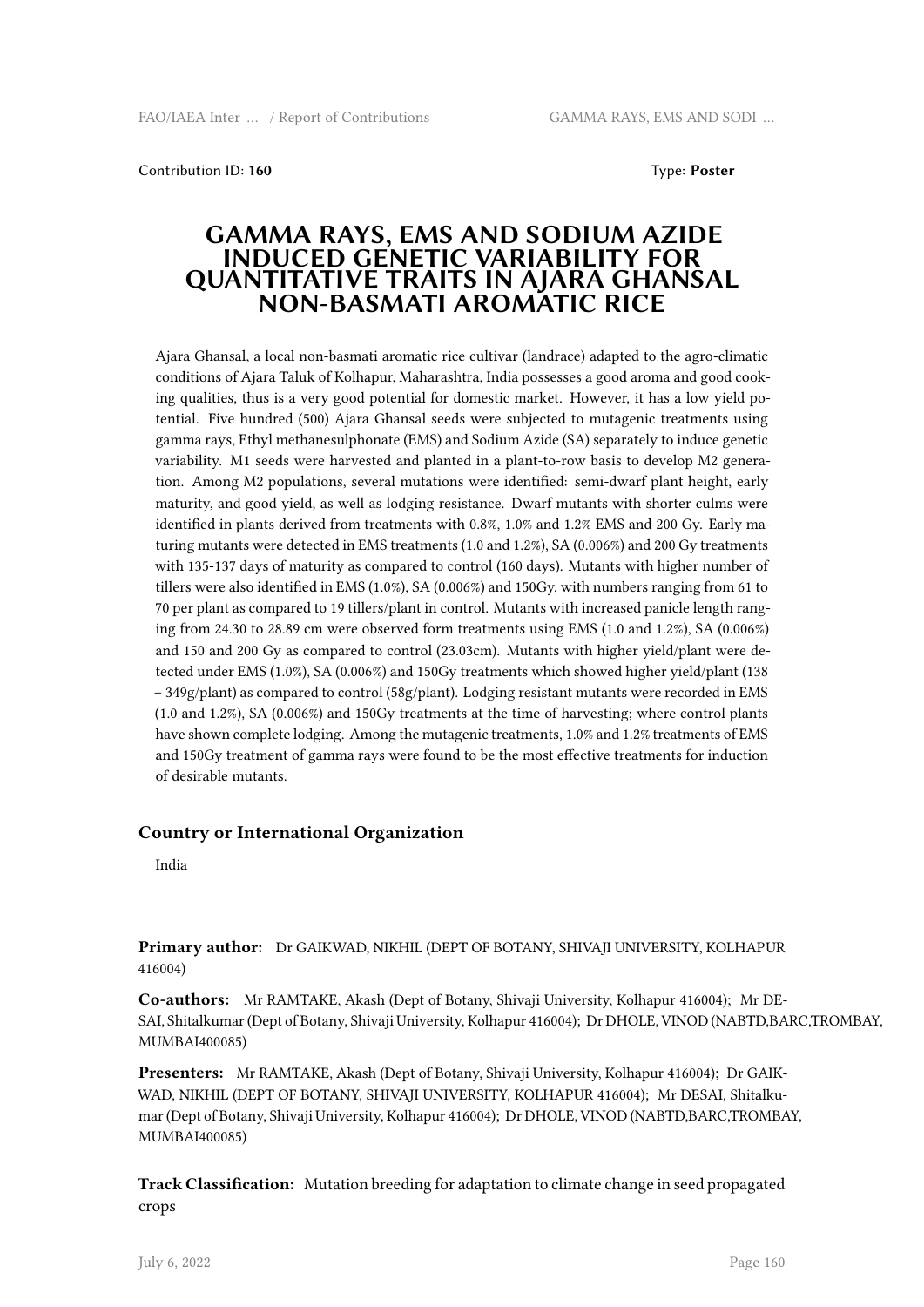#### Contribution ID: **161** Type: **Poster**

## **CARBON ION BEAM IRRADIATION TECHNIQUE SHORTENS BREEDING CYCLE AND INDUCES NOVEL MUTANTS IN RICE**

Rice cultivars Ashfal, NERICA-10 and Kasalath were submitted twice to 26.7 MeV/n carbon ions beam irradiation to induce stable mutants even in M1 generation. In the cultivar Ashfal, M1 fixed mutant was obtained with 200 Gy dose but in the other two cultivars NERICA-10 and Kasalath the dose range was 40-80 Gy. The irradiation was accomplished from Japan Atomic Energy Agency, Takasaki, Gunma, Japan through the FNCA forum as assistance to Bangladesh Atomic Energy Commission in 2009 and 2013, respectively. From the M1 fixed mutant of Ashfal, the rice variety, 'Binadhan-14' was released in 2013 by the National Seed Board of Bangladesh (NSB) that took four years and two months from irradiated seed sowing to release of the variety. On the other hand, from the M1 fixed mutant of NERICA-10, the rice variety, 'Binadhan-19' was released in 2017 that took four years and one month from irradiated seed sowing to release. The shortening of breeding cycle in these two varieties was attributed to the fixed M1 plants together with growing of two generations in a year. The fixed mutant of Kasalath has not yet been release due to the presence of some undesirable characters. 'Binadhan-14' is tolerant to high temperature (38-40℃), has a short duration cycle (105-125 days), saves 20% irrigation water and gives high yield (average yield is 6.9 t/ha). The late transplanting potential of this variety helps escaping seedling injury as well due to severe cool temperature. 'Binadhan-19' is a drought tolerant, short duration (95-105 days) and high yielding (average 4.0 t/ha in Aus and 5.16 t/ha in Aman) variety suitable for both Aus (April to July) and Aman (July to December) seasons. Proper and sincere application of this technique will enhance rice breeding worldwide.

### **Country or International Organization**

Bangladesh Institute of Nuclear Agriculture (BINA)

**Primary author:** Dr AZAD, Mohammad Abul Kalam (Bangladesh Institute of Nuclear Agriculture (BINA)

**Co-authors:** Dr BEGUM, Hosne Ara (Bangladesh Institute of Nuclear Agriculture (BINA); Mr RANI, Md. Hassanuzzaman (Bangladesh Institute of Nuclear Agriculture (BINA); Dr ISLAM, Mirza Mofazzal (Bangladesh Institute of Nuclear Agriculture ( BINA)

**Presenter:** Dr AZAD, Mohammad Abul Kalam (Bangladesh Institute of Nuclear Agriculture (BINA)

**Track Classification:** Enhancing agricultural biodiversity through new mutation induction techniques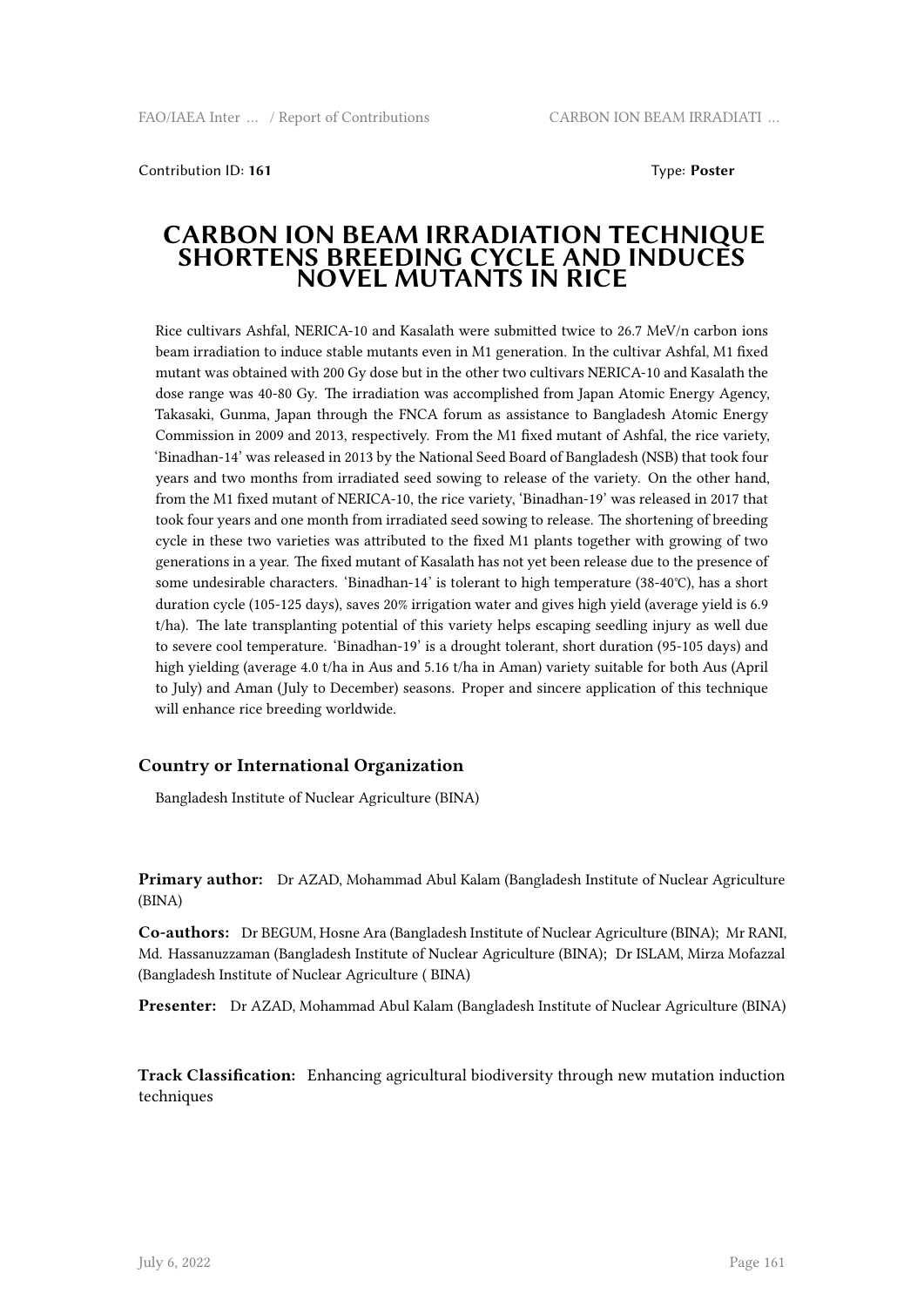Contribution ID: **162** Type: **Oral** 

## **TROPICAL SOYBEAN YIELD IMPROVEMENT AND ENHANCED NUTRICIONAL QUALITY: POTENTIAL ROLE FOR MUTATION BREEDING**

Research to unlock both yield potential and stability in soybean production to meet the everincreasing demand of local consumption in sub-Saharan Africa underpins the breeding and agronomy efforts being done by the Institute of International Tropical Agricultural (IITA). Thus, improving yield potential and stability in soybean through stress tolerant varieties remains critical feature in tropical soybean breeding for Africa. Soybean production constraints faced by both the commercial and small-scale farmers in sub-Saharan Africa are drought, low soil fertility especially phosphorus deficiencies, poor nitrogen fixation, pod shattering and foliar diseases such as rust. Specific production constraints faced by many small-scale farmers include also lack of suitable varieties, unreliable seed supplies and poor grain quality, insufficient information on best production practices and on access to the markets. Although some work has been done on the quantitative and qualitative genetics and seed systems research, there are gaps in the elucidation of the inheritance of importance traits and deployment of the improved varieties. These major areas need to be addressed so that breeding, selection and deployment of improved varieties may be applied in a systematic and effective manner. Radiation induced mutation is a well-recognised method to increase the genetic variation for selection through genome alteration and provides additional platforms to validate and characterise mutants with physiological mechanisms needed to optimize sink–source relations in soybean under diverse African conditions. Such an approach will permit screening and identifications of mutants not only improved in photosynthetic efficiency but also in quality nutritional compositions such as high oleic acid content soybean mutants. This presentation outlines the historical basis for yield gains and adoption of IITA varieties over the past 40 years of soybean breeding in Africa and examines the potential of mutation breeding for achieving further improvements in yield potential and quality traits.

### **Country or International Organization**

International Institute of Tropical Agriculture

**Primary author:** Dr CHIGEZA, Godfree (International Institute of Tropical Agriculture, IITA, CGIAR)

**Co-authors:** Dr ENGOKE, CANON (IITA); Dr CHIKOYE, DAVID (IITA); Dr ALAMU, Emmanuel (IITA); Dr ABBERTON, Michael (IITA); Dr ASIEDU, Robert (IITA); Dr BOAHEN, STEPHEN (IITA); Dr GONDWE, THERESE (IITA)

**Presenter:** Dr CHIGEZA, Godfree (International Institute of Tropical Agriculture, IITA, CGIAR)

**Track Classification:** Contribution and impact of mutant varieties on food security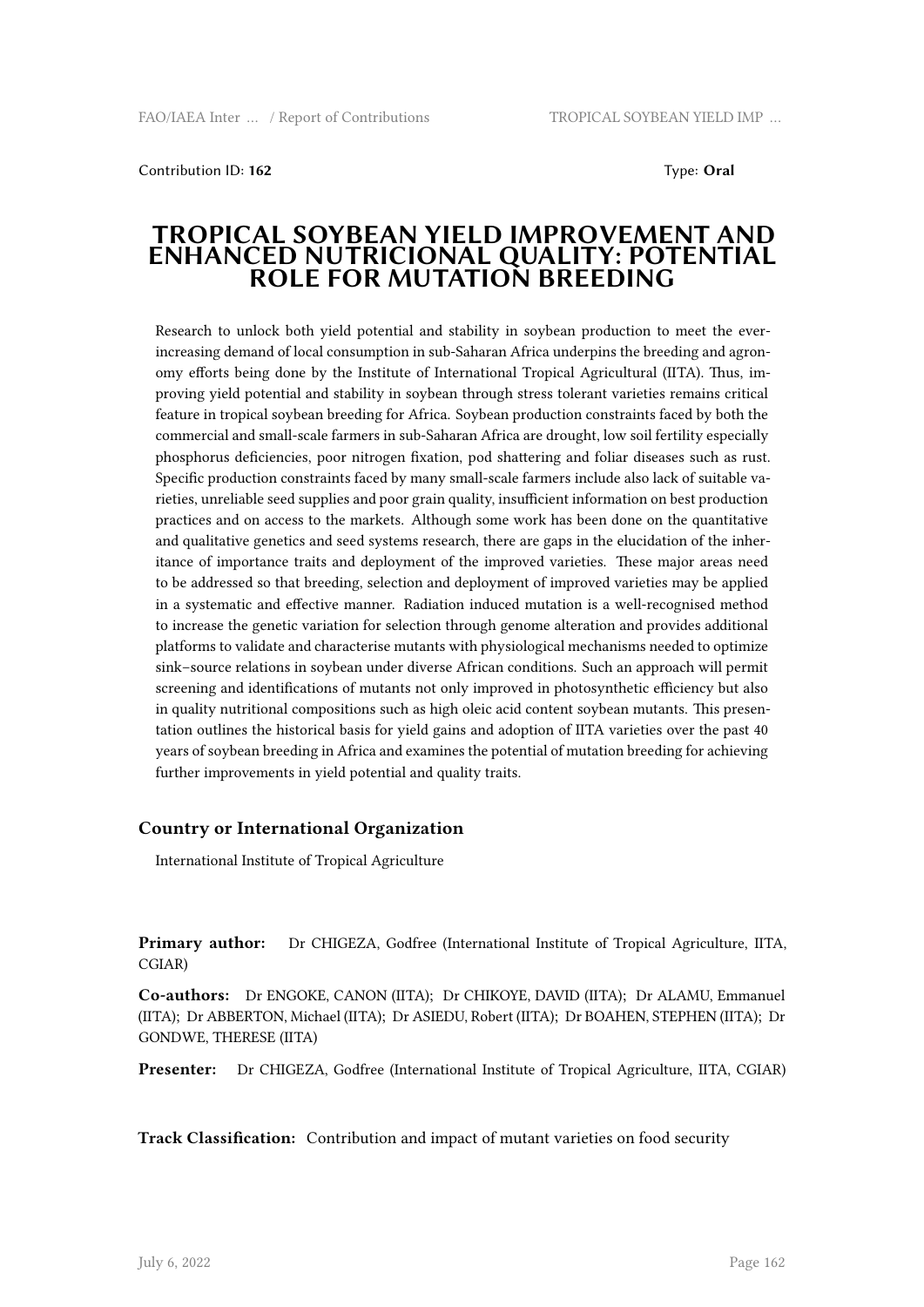Contribution ID: **163** Type: **Oral**

### **APPLICATION OF MUTATION TECHNIQUES AND GENOTYPE x ENVIRONMENT INTERACTION FOR GRAIN YIELD AND YIELD COMPONENTS OF ION BEAM INDUCED MUTANT RICE LINES TESTED IN MULTIPLE LOCATIONS IN MALAYSIA**

Genotypes evaluation for stability and high yielding in rice is an important factor for sustainable rice production and food security. These evaluations are essential, especially when the objective of the breeding program is to select rice with high yield adaptability and stability. Based on this background, this work was carried out to evaluate and select high yielding rice genotype induced by ion beam irradiation. Rice variety of MR219 seeds were subjected to 0, 10, 20, 40, 60, 80, 100, 120, 160, and 200 Gy to determine the optimum doses to produce high mutant frequency and spectrum. After several series of selection and fixation, 15 potential lines with the required adaptive traits were recovered at M6 generation during the 2009 –2 012 seasons (M0–M6). The selected mutant lines were then tested in five locations in two planting seasons to select high yielding and stable genotype in a randomized complete block design with three replications across the environments. The pooled analysis of variance revealed highly significant differences among genotypes, locations, seasons, and genotypes by environment (G×E interaction) for all the traits. Based on univariate and multivariate stability parameters, rice genotypes were classified into three main categories. First group were genotypes having high stability along with high yield per hectare. These genotypes include ML4 and ML6 and are widely adapted to diverse environmental conditions. The second group is genotype that exhibited high yield per hectare but low stability and, this genotype (ML9) is suitable for specific environments. The last group is genotypes with low yield per hectare and high stability which includes genotypes MR220, Binadhan4, and Binadhan7. The last genotypes group is more suitable for breeding specific traits or perhaps has yield component compensation. Rice mutant ML4 and ML6 were recommended for commercial cultivation in Malaysia.

#### **Country or International Organization**

Malaysia

#### **Primary author:** Dr YUSOP, Mohd Rafii (Universiti Putra Malaysia)

**Co-authors:** Dr HARUN, Abd Rahim (Malaysian Nuclear Agency); Dr RAMLI, Asfaliza (Malaysian Agricultural Research and Development Institute); Dr HUSSIN, Ghazali (Malaysian Agricultural Research and Development Institute); Dr ISMAIL, Mohd Razi (Universiti Putra Malaysia); Prof. ABDUL-LAH, Norhani (Universiti Putra Malaysia); Dr OLADOSU, Yusuff (Universiti Putra Malaysia)

**Presenter:** Dr YUSOP, Mohd Rafii (Universiti Putra Malaysia)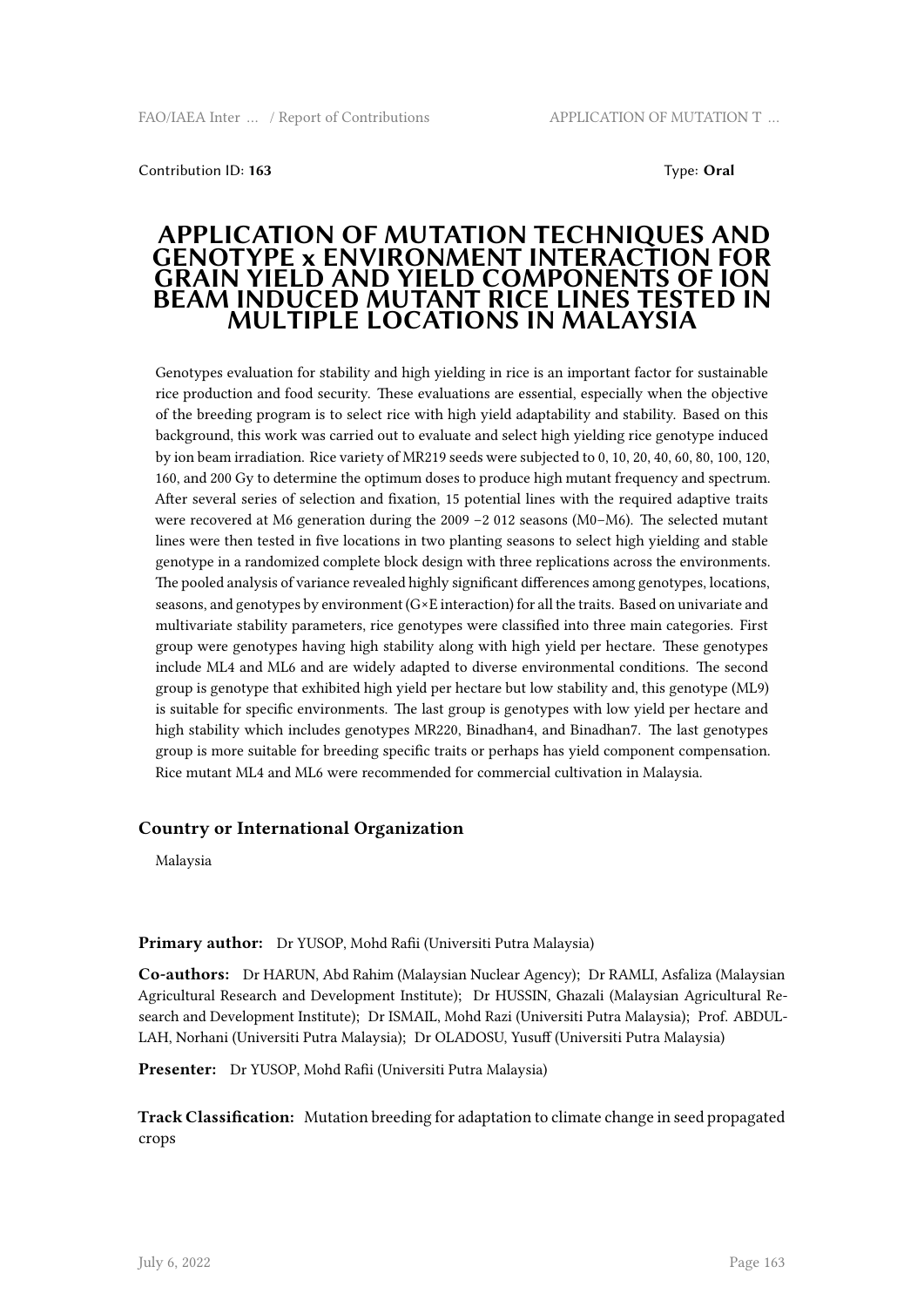Contribution ID: **164** Type: **Oral**

## **DEVELOPMENT AND IMPROVEMENT OF LOW PHYTATE BASMATI RICE THROUGH INDUCED MUTAGENESIS AND BACK CROSS BREEDING**

Breeding low phytate (Lpa) crops is the sustainable solution for complementing human mineral deficiencies in some important nutrients. Through induced mutation, three Lpa mutants, with up to 58% reduction in phytic acid but showing poor yield and low germination rate, were identified. Hybridization/backcrosses were performed and three generations (F2:3, F3:4 and BC1F2:3) were developed and screened for the improved mentioned traits. Within F2:3 homozygous (226), heterozygous (65) and wild type (46) Lpa recombinants were identified. Within homozygous category, four mutants were identified with up to 46% of improved germination and 5-10% and yield increase respectively. Within F3:4 homozygous generation, 86 Lpa recombinants were identified and among these, only six recombinants Lpa12-3 (18%), Lpa55-1(12%), Lpa56-2(13%), Lpa66-4 (12%), Lpa101-2 (17%) and Lpa174-4 (15%) produced higher yields as compared to parental mutants. The association analysis suggested that selection for panicle primary branches and length, and productive tillers might improve the yield. Within BC1F2:3 generations, two Lpa recombinants Lpa141 and Lpa205 were selected. Interestingly, these Lpa derived mutants are the first reported in Basmati rice with low phytate. For Lpa trait, recently reported SSR markers (Lpa1-CAPS and Lpa1-InDel) and functional molecular markers were applied. For InDel marker, homozygous wild type (WT) allele of 98bp was detected in both parental types indicating the absence of Z9B-Lpa allele in tested mutants. For XS-Lpa in the OsMRP5 gene, using CAPS marker, a fragment of 1,166 bp was amplified for both the WT and XS-Lpa allele. After digestion with HaeIII, two fragments (721bp and 445bp) were detected, showing the homozygous WT allele in mutant and WT parents. Therefore, results indicated the absence of XS-Lpa mutation in OsMRP5 gene and strong possibility of novel Lpa mutations.

### **Country or International Organization**

Pakistan Atomic Energy Commission

**Primary author:** Dr QAMAR, Zia-ul-Qamar (Pakistan Atomic Energy Commission)

**Co-authors:** Dr HAMEED, Amjad Hameed (Pakistan Atomic Energy Commission); Dr ASHRAF, Muhammad (Pakistan Atomic Energy Commission)

**Presenter:** Dr QAMAR, Zia-ul-Qamar (Pakistan Atomic Energy Commission)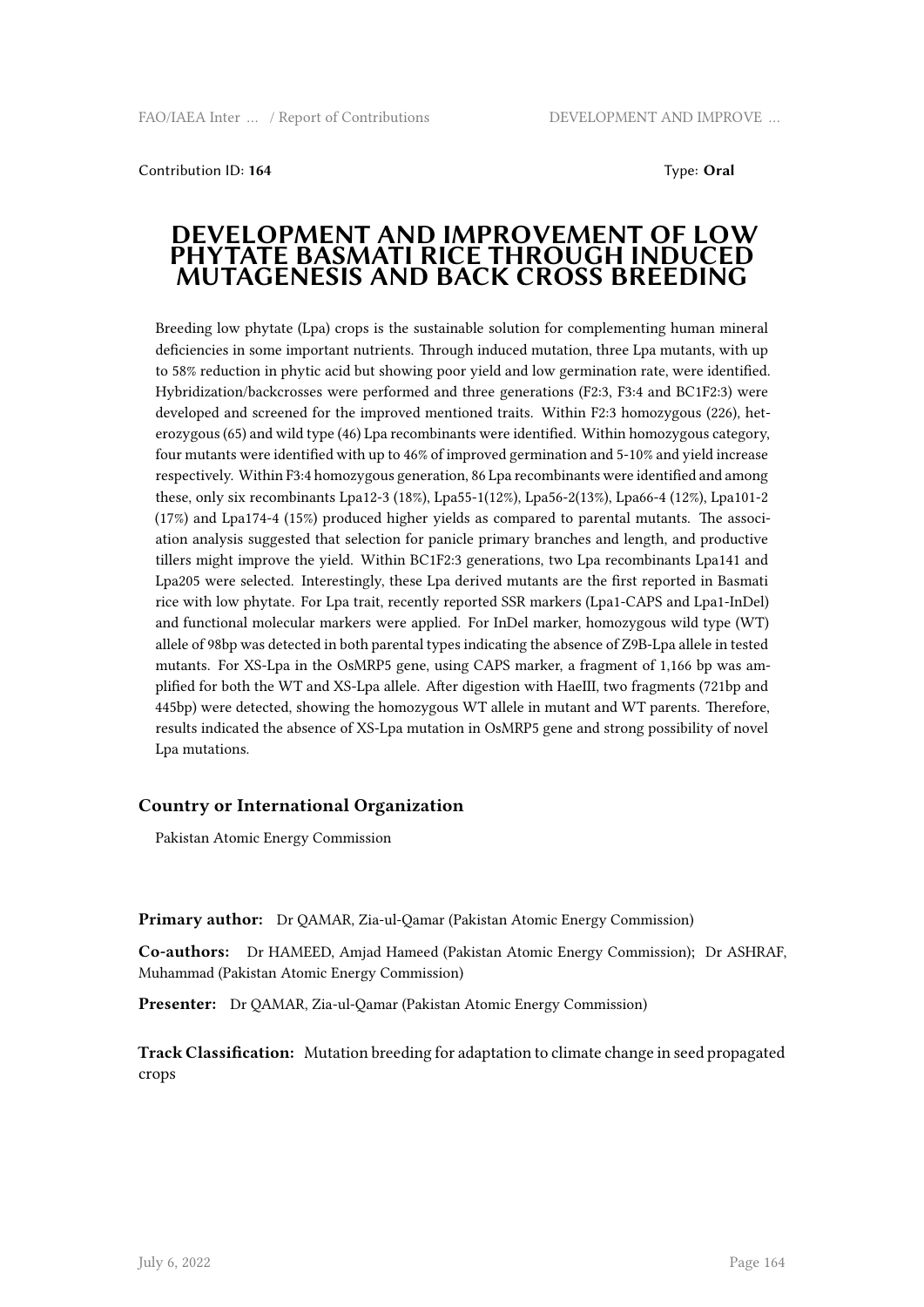Contribution ID: 165 Type: **Poster** 

# **MUTATION BREEDING OF WHEAT FOR FOOD AND FEED PURPOSE**

Wheat is a core agricultural plant, which constitutes about 90% of agricultural production of Mongolia. Wheat is used to necessity daily food requirement of the local population, and wheat straw is used for feed of livestock. There is therefore a need evaluate new varieties and advanced lines with high yield and good quality for food and feed through mutation techniques. Developing dual purpose wheat cultivars is a major activity of plant breeders in Mongolia. The mutant cultivar Darkhan-141 is suitable as a dual-purpose crop as biomass at heading and milk-ripe stage and straw. For food, average grain yield was 1.44 t/ha, but yield potential is reached at 2.53 t/ha, It has good bread making quality with 16.5% of protein and 33.3% gluten in seed and 4.0 of bread making score. For feed purposes this variety give good dry matter production at heading and maturity, yield of biomass is reached 8.35t/ha at heading with 1.52% nitrogen and 16.16 t/ha at milk maturing with 0.65% nitrogen. Straw yield averaged 5.5 t/ha with 0.48% nitrogen, 94.6% dry matter, 6.5% crude ash and 36.3% fibre. The GA3-K effects significantly on the plant growth particularly in plant height increased 1.7-13.8cm. In case of biomass treated with PGR, Darkhan-196 had highest biomass yield after three GA-K salt application but Darkhan-209 and Darkhan-141 had higher biomass yield after one application. The yield was increased in the all treatments of Darkhan-210 by 0.1-0.31 t/ha.

### **Country or International Organization**

Mongolia Institute of Plant and Agricultural Science

**Primary author:** Mrs TSOGNAMJIL, Dolgor (Mongolian)

**Co-author:** Mrs YADAMSUREN, Myagmarsuren (Mongolian)

**Presenters:** Mrs TSOGNAMJIL, Dolgor (Mongolian); Mrs YADAMSUREN, Myagmarsuren (Mongolian)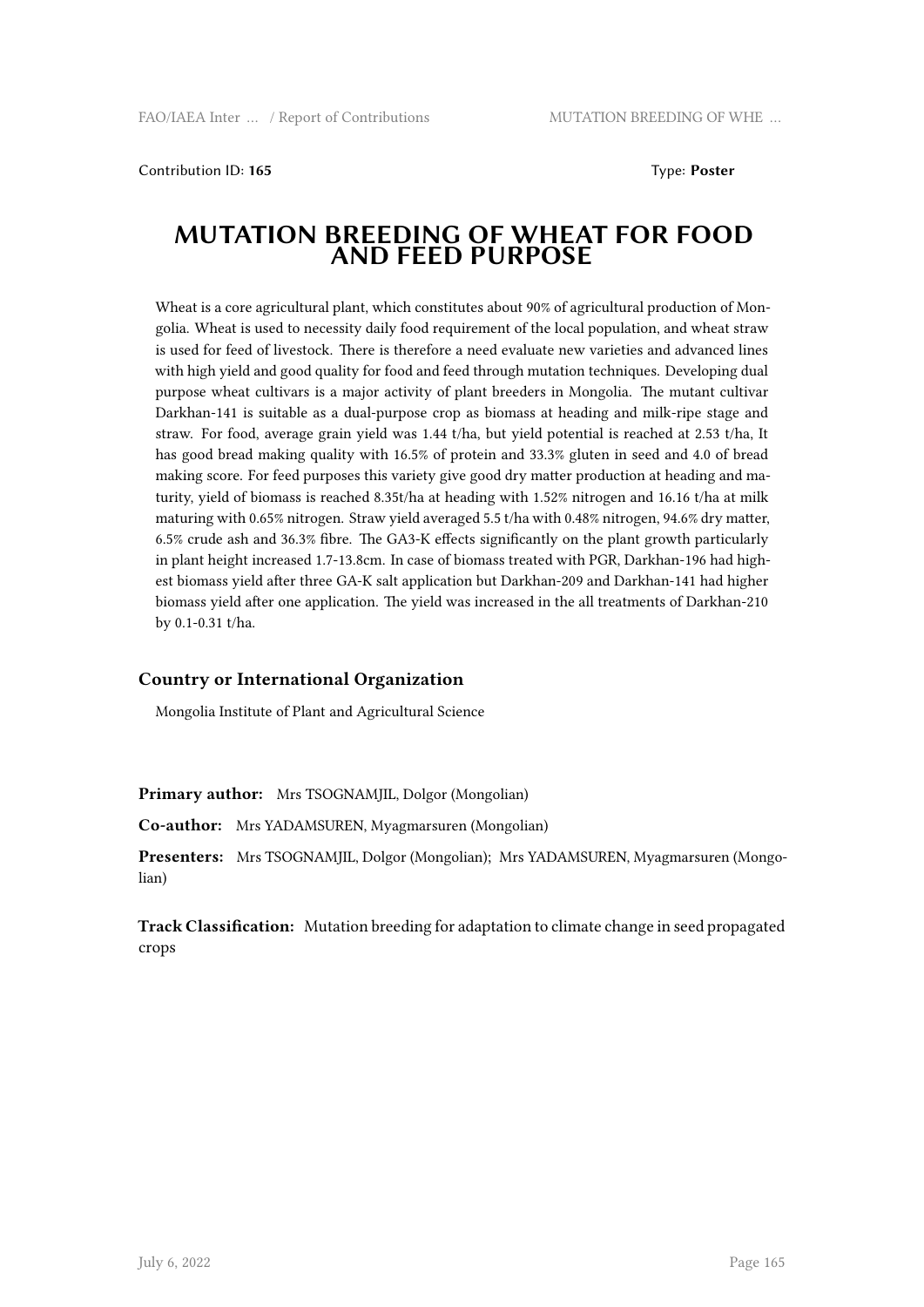Contribution ID: 166 **Type: Oral** 

### **EMS INDUCED IN VITRO MUTAGENESIS FOR ABIOTIC AND BIOTIC STRESS TOLERANCE, AND ISOLATION OF MORPHOLOGICALLY AND BIOCHEMICALLY DISTINCT PHENOTYPES IN SUGARCANE**

Chemical mutagenesis was applied in sugarcane to improve desirable characters. In this study, young inflorescence explants of Indian sugarcane cultivar CoC 671 were exposed to Ethyl Methyl Sulphonate (EMS) along with 0.1% polyethylene glycol used in callus induction media. Three hundred shoots were regenerated and transplanted in the field for selecting desired mutants. Eleven mutants were selected and evaluated for smut disease resistance and drought tolerance along with early maturity, high sucrose, higher cane yield and for quality. The PCR based early detection assay for smut resistance with Inter-transcribed region sequence (ITS) indicated smut resistance in the selections. Smut resistance was also confirmed by artificial smut inoculation. The mutants were found superior for juice and sugar quality parameters such as higher Brix %, Sucrose %, Purity % as well as for commercial Sugar cane. Screening of mutants with stress tolerance indicators indicated higher proline, malondialdehyde and electrolyte leakage in TC 2819 and TC 2813 indicating their improved drought tolerance capacity as compared to CoC 671. Mutant TC 2819 was found significantly superior for sucrose content (20.33 %) than parent CoC 671 (17.67%) at early maturity (10th month), while mutant TC 2826 was smut resistant, and was significantly superior for sucrose content (23.97 %) than parent CoC 671 (21.39 %) at maturity (12th month). The morphological characterization also showed the distinct variation in their stem colour, bud shape, root bands and other characters. The study highlights potential application of EMS-induced genetic variability which can be utilized for direct cultivation or as better parents in sugarcane improvement.

### **Country or International Organization**

India/ Bhabha Atomic Research Centre Mumbai

#### **Primary author:** Dr DALVI, Sunil (Scientific Officer)

**Co-authors:** Prof. THEERTHAPRASAD, D (Ex-Professor); Prof. DIXIT, Ghanshyam (ExProfessor, Botany Dept. Shivaji Univ. Kolhapur); Prof. SUPRASANNA, P (Head, FB&SP, NABTD, BARC, Mumbai); Mr TAWAR, Pralhad (Sr. Scientist & Head, Tissue Culture Section, Vasantdada Sugar Institute, Pune)

**Presenter:** Dr DALVI, Sunil (Scientific Officer)

**Track Classification:** Mutation breeding for ornamental and vegetatively propagated crops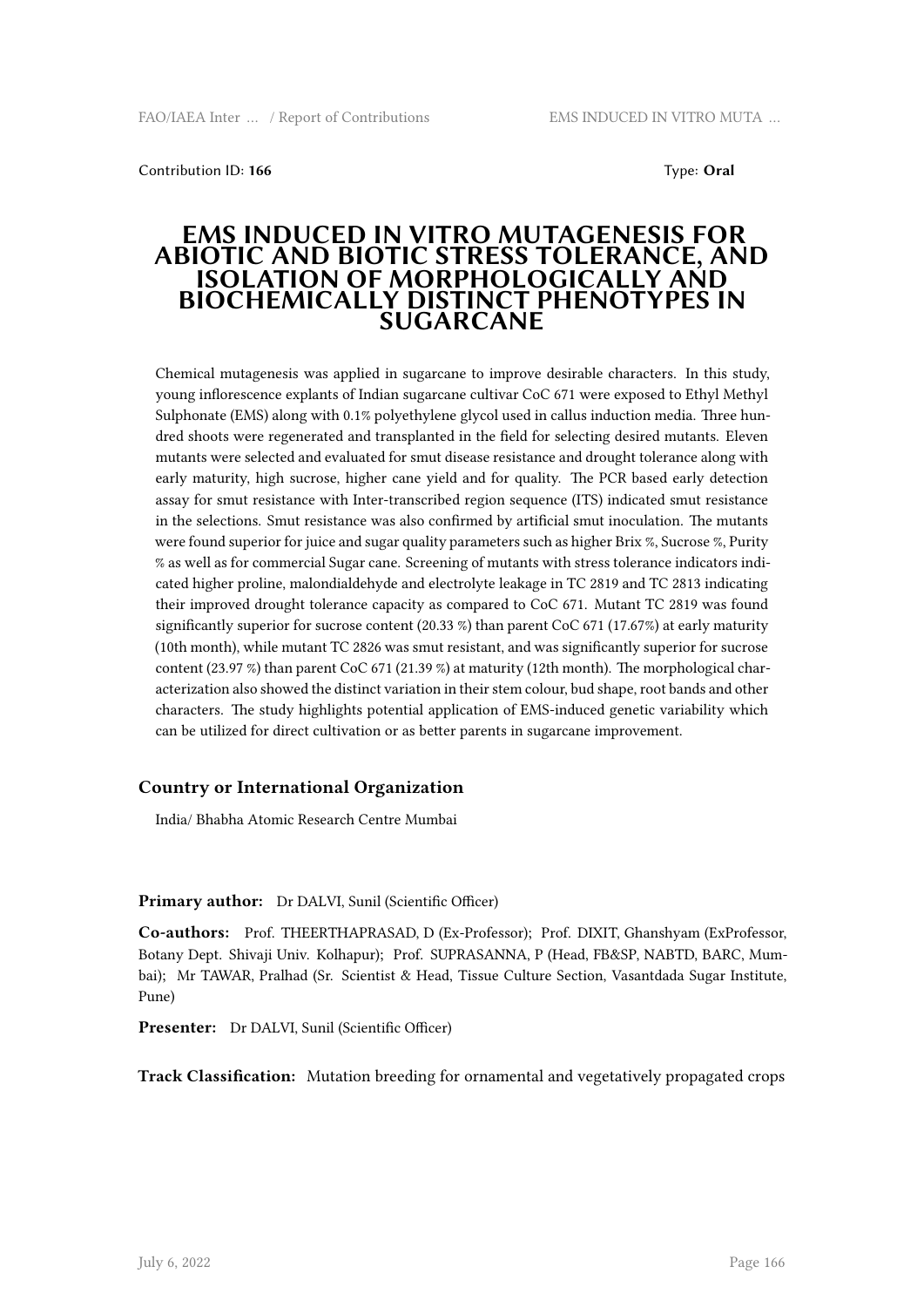#### Contribution ID: **167** Type: **Poster**

## **HIGH YIELDING AND EARLY MATURITY BARLEY MUTANT LINE OBTAINED THROUGH IN VITRO RADIO-MUTAGENESIS**

In vitro cultures are important tools for plant improvement, they allow increased efficiency of selection and the regeneration of desired mutant plants in the presence of selective agents. They also allow in vitro multiplication of selected lines. The combination of tissue culture systems with mutagenesis increases the effectiveness of creating and exploiting new genetic variabilities. Plaisant is a high yielding and drought sensitive, barley variety that was selected for in vitro radio-mutagenesis and subsequent in vitro mutation screening for drought-resistant mutants. Callus induced from immature embryos was irradiated with gamma ray (15 Gy). After several cycles of maintenance, on a regeneration medium containing a selective drought agent (PEG/ 25%). Four M1 seedlings were regenerated and placed, after acclimation, in a greenhouse until M2 seeds were obtained. The four mutant lines (Plaisant1, Plaisant2, Plaisant3 and Plaisant4) were sown in the field for several years to ensure progression in generations. During these progressions, Plaisant1 showed poor field performance, whereas Plaisant3, singularised by showing early maturity (-17 days compared to the parent). Plaisant3 was retained and evaluated, together with Plaisant2, Plaisant4 (in M8 and M9 generations) and the parent, for grain yield. During these evaluations, Plaisant2 and Plaisant4 mutants showed lower grain yields than the parent. However, Plaisant3 was distinct in having a grain yield higher than the parent in some years: in Year 1 it was less,21.2 versus 27.9 quintal /ha, i. e 21200 to 2790Kg to /Ha. The procedure used was effective for regenerating putative droughtresistant mutants, one of these lines showed was high yielding and early maturing and is ready for testing in semi-arid zones.

### **Country or International Organization**

National Institute of Agronomic Research of Algeria

**Primary author:** Ms RAMLA, Dalila (Institut National de la Recherche Agronomique d'Algérie)

**Co-authors:** Mr YAKHOU, Mohand-Said (National Institute of Agronomic Research of Algeria); Ms BILEK, Nassima (National Institute of Agronomic Research of Algeria)

**Presenter:** Ms RAMLA, Dalila (Institut National de la Recherche Agronomique d'Algérie)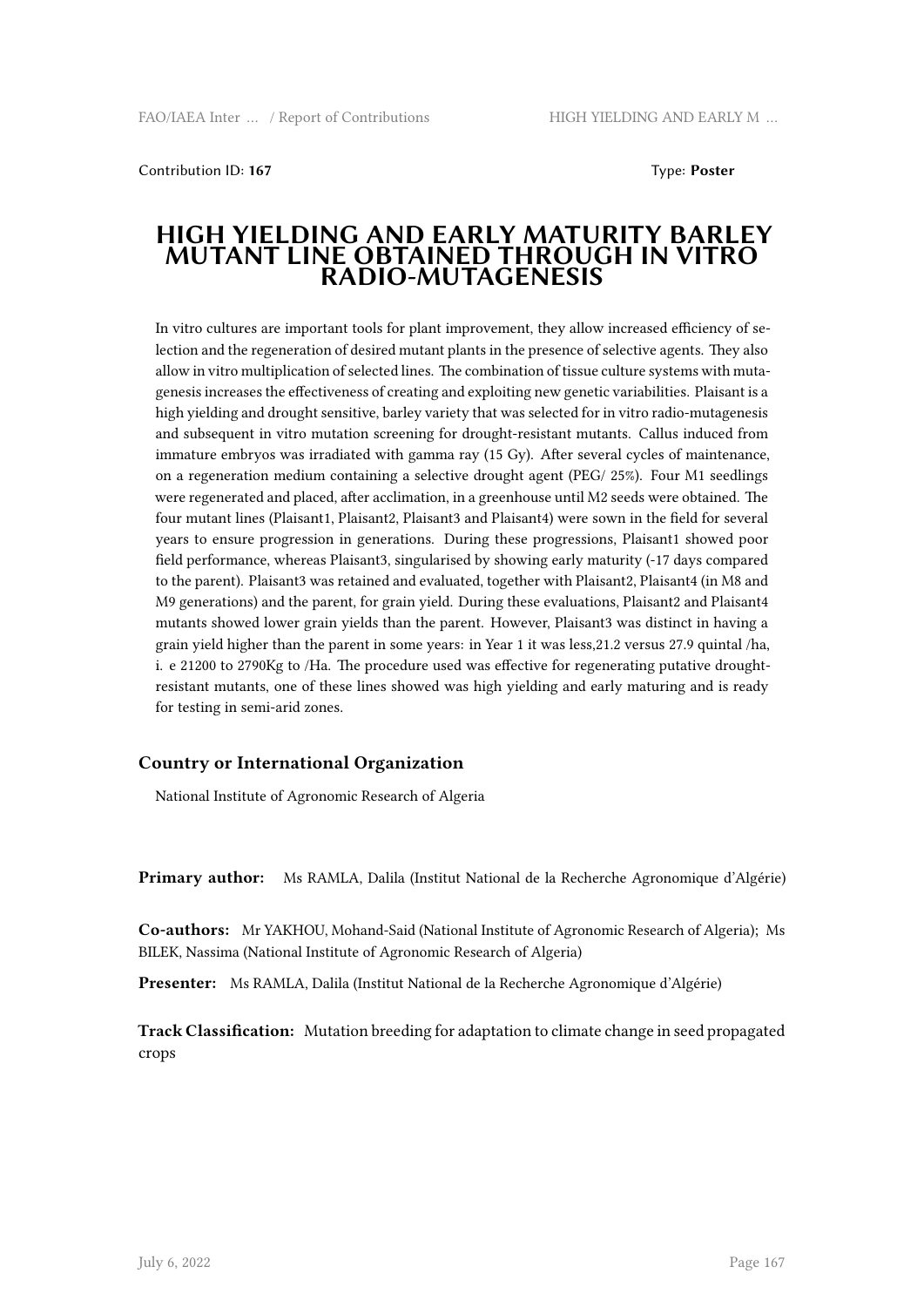Contribution ID: **168** Type: **Poster**

### **DEVELOPMENT OF GENETIC VARIABILITY FOR YIELD, EARLINESS AND MORPHOLOGICAL CHARACTERS BY INDUCED MUTATION IN LINSEED (LINUM USITATISSIMUM L.)**

Linseed is one of the important rabi oilseed crops of India. Paira/utera (zero tilling) cropping system has been in practice for efficient use of residual moisture in rice fields. About 25% of the linseed area (0.5 million ha) is under utera cropping. Development of early maturing cultivars with high yield will be best suited for utera cropping to overcome the poor yield levels by maximising utilisation of residual moisture and nutrients present in the soil. One thousand seeds of linseed cultivar NL-97 were exposed to 250 Gy gamma rays from a 60Co source and the treated seeds along with the parent were sown as M1 generation. A total of 725 M1 plants were harvested individually and the seeds obtained were sown as M2 generation as plant to row progenies. In the M2 generation, chlorophyll and viable mutants affecting morphological and physiological characters were identified. The morphological mutants included those affecting plant height, flower colour, sterility, leaf shape, number of pods per plant, seed colour, and days to maturity. Breeding behaviour and salient features of the true breeding mutants were studied up to M3 – M7 generations. In the M7 generation, six true breeding, early maturing mutants were evaluated for various quantitative characters. One of the mutants, TL-142, flowered in 39 days and matured in 107 days, in comparison to the parent NL-97 (125 days). The early maturing mutant TL-142 (7.6 g) showed significantly higher seed yield per plant as against the parent NL-97 (4.5 g). In the current study, induced mutagenesis was successful in creating mutants with wide genetic variability, which can be further utilized in future breeding programme.

#### **Country or International Organization**

Department of Atomic Energy, India

**Primary author:** Dr MANJAYA, Joy (Nuclear Agriculture and Biotechnology Division, Bhabha Atomic Research Centre, Trombay, Mumbai - 400 085 India)

**Co-author:** Mr VAIDYA, Umesh (Nuclear Agriculture and Biotechnology Division, Bhabha Atomic Research Centre, Trombay, Mumbai - 400 085 India)

**Presenter:** Dr MANJAYA, Joy (Nuclear Agriculture and Biotechnology Division, Bhabha Atomic Research Centre, Trombay, Mumbai - 400 085 India)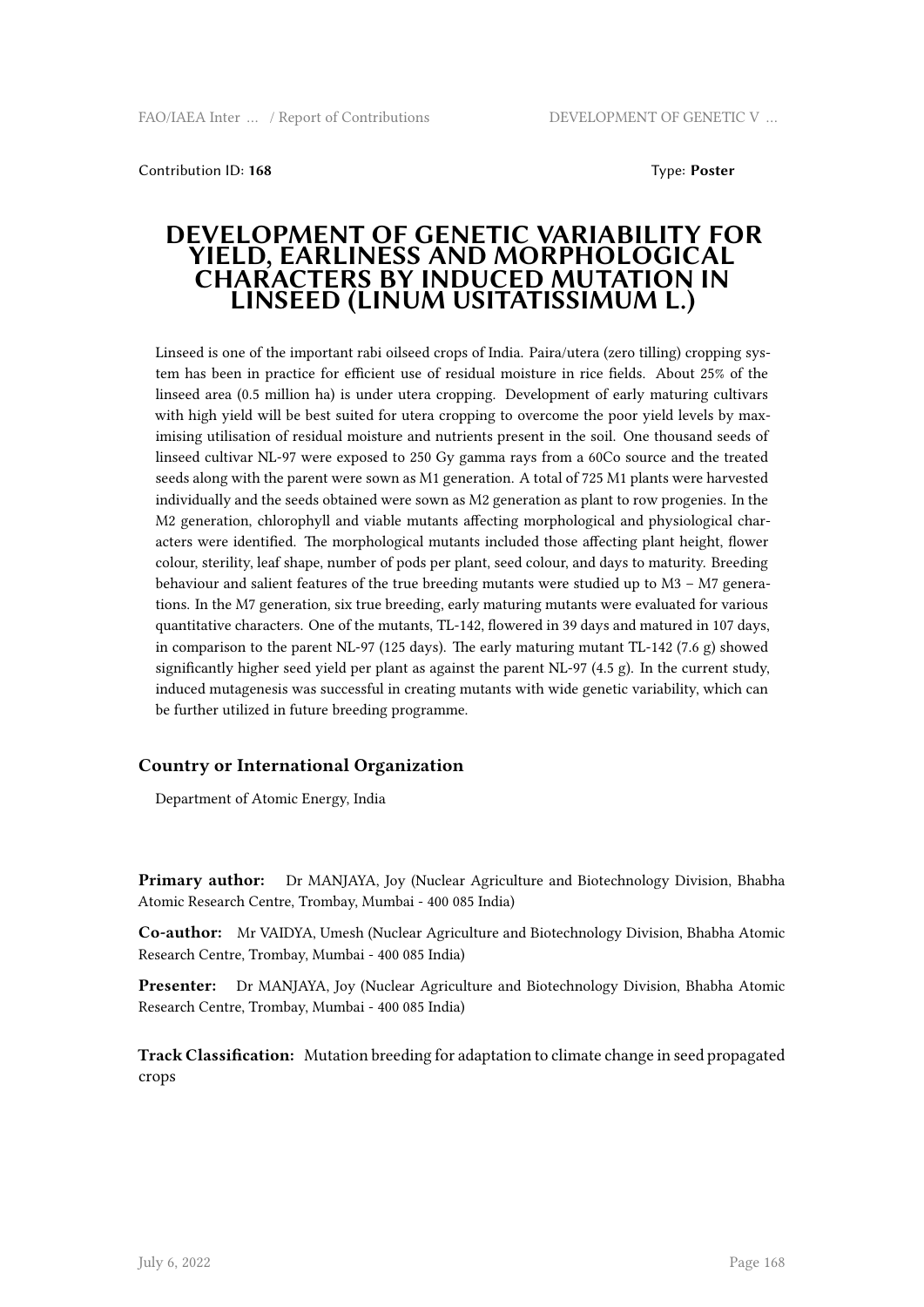Contribution ID: 169 **Type: Oral** 

## **DEVELOPMENT OF SOYBEAN MUTANT GENOTYPES WITH REDUCED ANTI-NUTRICIONAL FACTORS**

Soybean (Glycine max L. Merr.) is an important legume crop of India. Because of its high protein content, soybean is also used as nutritionally important feed in animal and poultry industry. However, consumption of soybean seed as food is restricted because of the presence of many antinutritional factors like trypsin inhibitors and phytic acid. Trypsin inhibitors are considered antinutritional factor because high levels of trypsin inhibitors cause poor digestion of dietary proteins by inhibiting the trypsin enzymes. Phytic acid is considered as an anti-nutritional factor as it can chelate with important mineral micronutrients, rendering them virtually unavailable to humans and non-ruminant livestock. Mutation breeding has been used to isolate soybean mutants with low trypsin inhibitor and phytic acid. In this study, soybean cultivars JS 93-05 and NRC-37 were irradiated with 250 Gy gamma rays to induce genetic variability. Mutants showing altered morphological characters were identified. We screened 300 true breeding (M7 generation) soybean mutants for identifying genotypes with low trypsin inhibitor and phytic acid content. Trypsin inhibitor concentration was estimated using BAPNA as substrate and phytic acid content was estimated using colour variation with Wade reagent. Trypsin inhibitor content in the mutants varied from 23 to 48 TIU/mg. One mutant TSG(M)-66 was found with up to 50% lower trypsin inhibitor concentration (23 TIU/mg) compared to parent JS93-05 (46 TIU/mg). The phytic acid content in the mutants varied from 12 to 18 mg/g. Two mutant lines NRC37-14 and TSG(M)-49 were identified with up to 40% lower phytic acid content (12 mg/g) compared to the parents (20 mg/g). The mutant lines identified will serve as important breeding material for developing low trypsin inhibitor and low phytic acid soybean cultivars.

### **Country or International Organization**

Department of Atomic Energy, India

**Primary author:** Dr GUPTA, Sudhir kumar (Nuclear Agriculture and Biotechnology Division, Bhabha Atomic Research Centre, Trombay, Mumbai-400 085, India)

**Co-author:** Dr MANJAYA, Joy (Nuclear Agriculture and Biotechnology Division, Bhabha Atomic Research Centre, Trombay, Mumbai-400 085, India)

**Presenter:** Dr GUPTA, Sudhir kumar (Nuclear Agriculture and Biotechnology Division, Bhabha Atomic Research Centre, Trombay, Mumbai-400 085, India)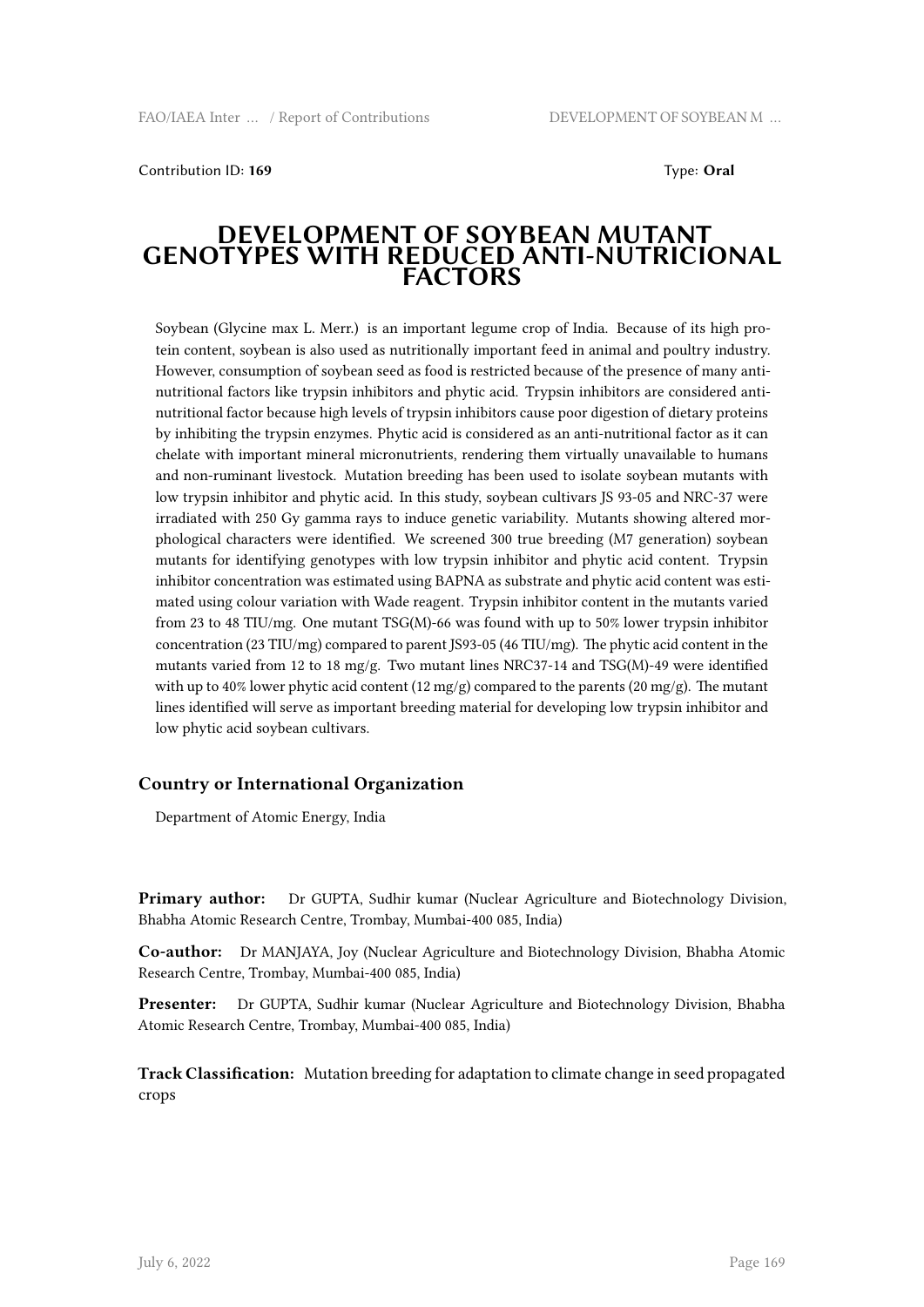Contribution ID: **170** Type: **Poster**

## **DEVELOPMENT OF TROMBAY COWPEA VARIETY 'TC-901' AMENABLE FOR SUMMER CULTIVATION BY INDUCED MUTAGENESIS**

Legumes/pulses form an integral component of Indian agriculture complementing cereals and ensuring nutritional security of predominantly vegetarian population of the country. To make India self-sufficient in pulses and to meet the buffer stock requirement, it becomes imperative to augment horizontal and vertical growth. Horizontal growth primarily by expanding pulses area could be accomplished by tapping under-utilized niches such as summer and rice fallows. Cowpea [Vigna unguiculata (L.) Walp] is one of the predominant arid legume crops potent for summer cultivation. With a view to developing summer cowpea varieties, an induced mutagenesis programme was initiated in 2008 by exposing seeds of an exotic line 'EC394763' (from IITA, Nigeria) to 250 Gy of gamma rays. In M2 generation, a mutant 'TCM 60-1' with more pods and altered seed coat colour was identified and its true breeding nature was ascertained up to M5 generations. This high yielding mutant was evaluated as 'TC-901' for five consecutive years in the National summer trials of Network Project on Arid Legumes, Indian Council of Agricultural Research. Cowpea entry 'TC-901' (1021 to 1353 kg/ha) out-yielded the national check variety 'RC-101' by 15% and showed field resistance to mosaic and root-rot diseases. Endowed with promising agronomic attributes of semi-determinate growth habit, early maturity (70 days), medium large seeds (12.4 g/100 seeds), more number of pods and seeds per pod and high fodder yield (4954 kg/ha), 'TC-901' has been identified for release for summer season by Varietal Identification Committee in its meeting held on 9th November 2017 at Gwalior, India. 'TC-901' is the first national cowpea variety identified for summer and is expected to enhance the area under summer pulses after its release and notification for cultivation in India.

### **Country or International Organization**

INDIA

**Primary author:** Mr PUNNIYAMOORTHY, Dhanasekar (Bhabha Atomic Research Centre) **Co-author:** Dr REDDY, SREENIVASULU KANDALI (BHABHA ATOMIC RESEARCH CENTRE)

**Presenter:** Mr PUNNIYAMOORTHY, Dhanasekar (Bhabha Atomic Research Centre)

**Track Classification:** Contribution and impact of mutant varieties on food security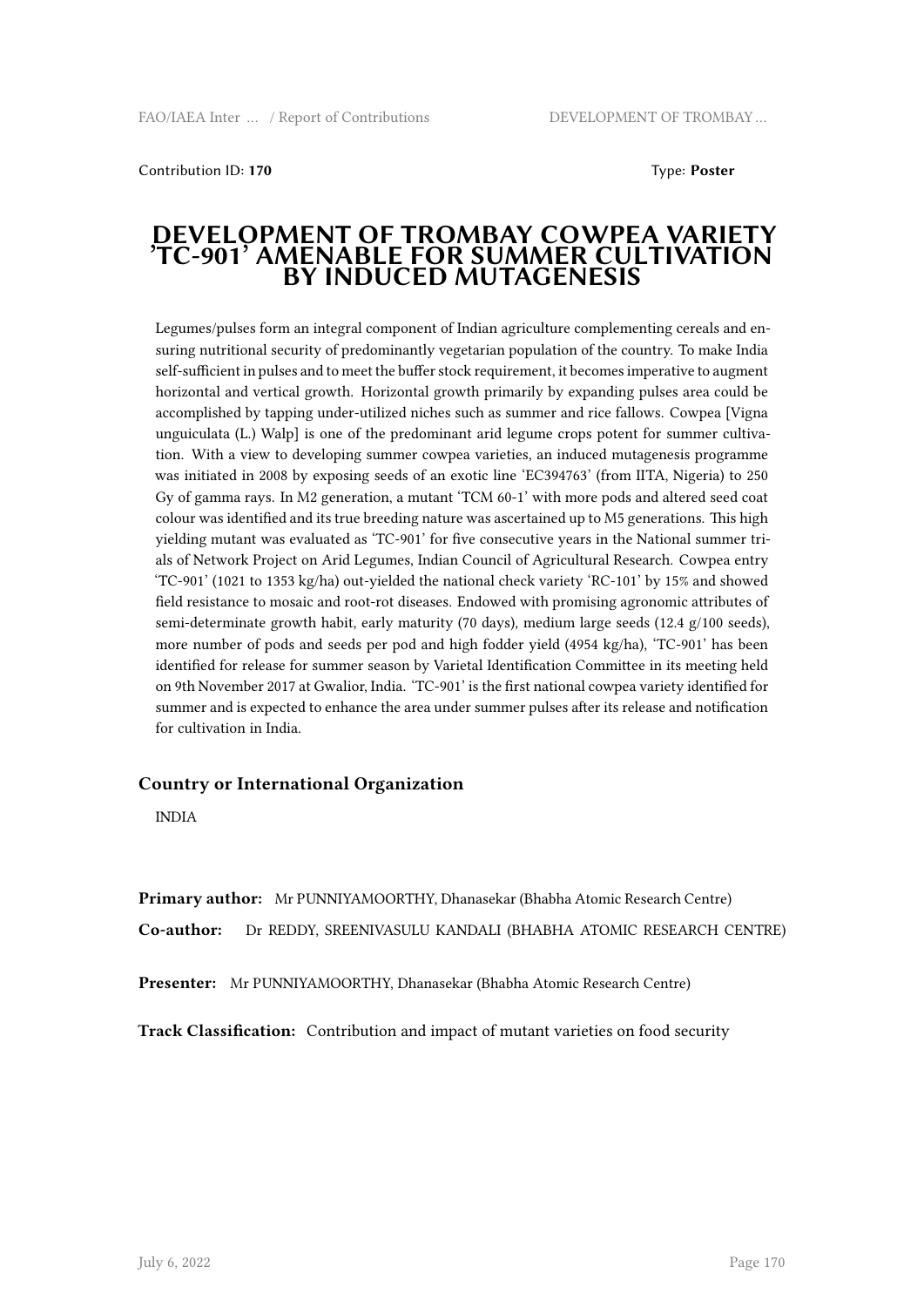Contribution ID: **171** Type: **Poster**

# **MUTATION BREEDING IN CHICKPEA (CICER ARIETINUM L.) FOR INCREASED GENETIC VARIABILITY, IMPROVED QUALITY AND AGRONOMIC TRAITS**

Chickpea is grown worldwide, with its major cultivation area lying in the semi-arid tropics of Asia. Terminal drought is a major abiotic stress for chickpea grown in these areas, causing severe yield losses. Considering the impact of climate change on increasing the severity of terminal drought, this study is focused on inducing genetic variability in chickpea suffering from a narrow genetic base and isolating mutants resilient to terminal drought.

A cultivar 'Vijay' was irradiated using 200 to 500 Gy gamma rays and electron-beam. Another popular cultivar JAKI9218 was irradiated with 300 Gy gamma rays. The M1 plants were individually harvested and planted as plant-to-row progenies of M2 generation. The selected mutants were grown as plant-to-row progeny in M3 and M4 generation.

Agronomically important mutants were identified in M2, including an early maturing mutant (induced by 400 Gy electron-beam) maturing in 80-85 days as compared to parent cv 'Vijay' that matures in 90-100 days. Another mutant showed 2-3 fold higher proline accumulation compared to 'Vijay'. This mutant has elongated phenotype but no adverse effect on plant yield. Proline accumulation might help the plant survive stress conditions. A slow-transpiring mutant of cv JAKI9218 was isolated. The canopy temperature of the mutant (measured using an infrared-thermal camera) confirmed the slow-transpiring phenotype, which can help conserving soil moisture and, hence, a better performance under terminal drought stress. The mutants were found to be true breeding for the traits in advanced generations. Furthermore, both electron-beam and gamma ray-induced mutants accumulating high amounts of iron and/or zinc were also identified.

The mutants identified in this study not only constitute an important repository of germplasm useful for basic studies, but also are useful in breeding programs to develop climate resilient varieties.

#### **Country or International Organization**

India

**Primary author:** Dr JOSHI SAHA, Archana (Nuclear Agriculture and Biotechnology Division, Bhabha Atomic Research Centre)

**Co-authors:** Mr MISRA, Golu (Nuclear Agriculture and Biotechnology Division, Bhabha Atomic Research Centre); Dr REDDY, Sreenivasulu Kandali (Nuclear Agriculture and Biotechnology Division, Bhabha Atomic Research Centre)

**Presenter:** Dr JOSHI SAHA, Archana (Nuclear Agriculture and Biotechnology Division, Bhabha Atomic Research Centre)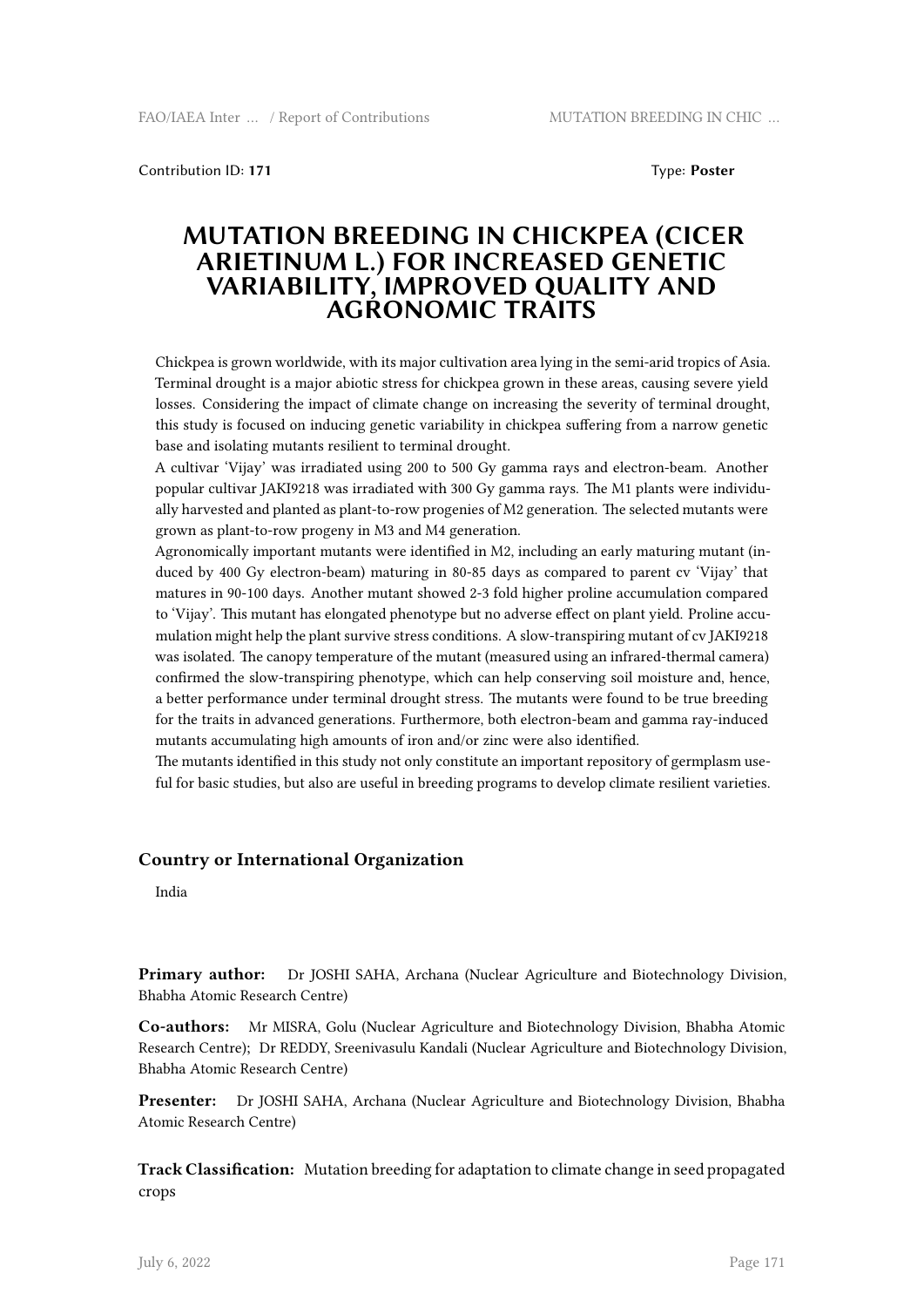Contribution ID: 172 **Type: Poster** 

## **COMPARATIVE EFFICACY OF ELECTRON BEAM OVER GAMMA RAYS TO INDUCE NOVEL MUTATIONS IN MUNGBEAN (VIGNA RADIATA L. WILCZEK)**

Induced mutation is very useful in mungbean as natural genetic variation is limited. The present study was conducted to induce variability through induced mutation, compare efficiency and effectiveness of gamma rays with electron beam based on frequency and spectrum of mutant and efficiency to detect novel mutations in the M2 generation. Seeds of mungbean variety TM 96-2 were irradiated with doses of 200, 300, 400 and 500 Gy gamma rays and electron beam. Observations in the M2 generation showed that electron beam treatments induced a greater frequency of chlorophyll mutations than gamma rays. The total mutation frequency in all doses of electron beam (2.0 %) was found to be higher than gamma rays (1.3 %). The highest mutation spectrum was observed in the 200 Gy dose of electron beam, followed by 200 Gy gamma rays. Mutagenic efficiency of electron beam was higher in 200 and 400 Gy treatments as compared to gamma rays, while it was less than gamma rays in 300 and 500 Gy treatments. Mutagenic effectiveness was found to be highest in 200 Gy dose of electron beam. Four novel mutants: four primary leaves, lanceolate leaf, yellow pod and seed coat colour were identified in 200 Gy treatment of electron beam. Desirable mutants like early and synchronous maturity, large seed size and drought tolerant were identified. The drought tolerant mutant showed significantly greater root length (40 cm), leaf thickness (0.704 to 0.803 mm) and lower leaf canopy temperature (32.4℃) than control (20.5 cm root length, 0.573 mm leaf thickness and 40.9℃ leaf canopy temperature). True breeding nature (inheritance) of these mutants was confirmed in M3 generation.

#### **Country or International Organization**

INDIA

**Primary author:** Dr DHOLE, VINOD (BHABHA ATOMIC RESEARCH CENTRE, MUMBAI, IN-DIA)

**Co-author:** Dr REDDY, SREENIVASULU KANDALI (BHABHA ATOMIC RESEARCH CENTRE, MUMBAI, INDIA)

**Presenter:** Dr DHOLE, VINOD (BHABHA ATOMIC RESEARCH CENTRE, MUMBAI, INDIA)

**Track Classification:** Enhancing agricultural biodiversity through new mutation induction techniques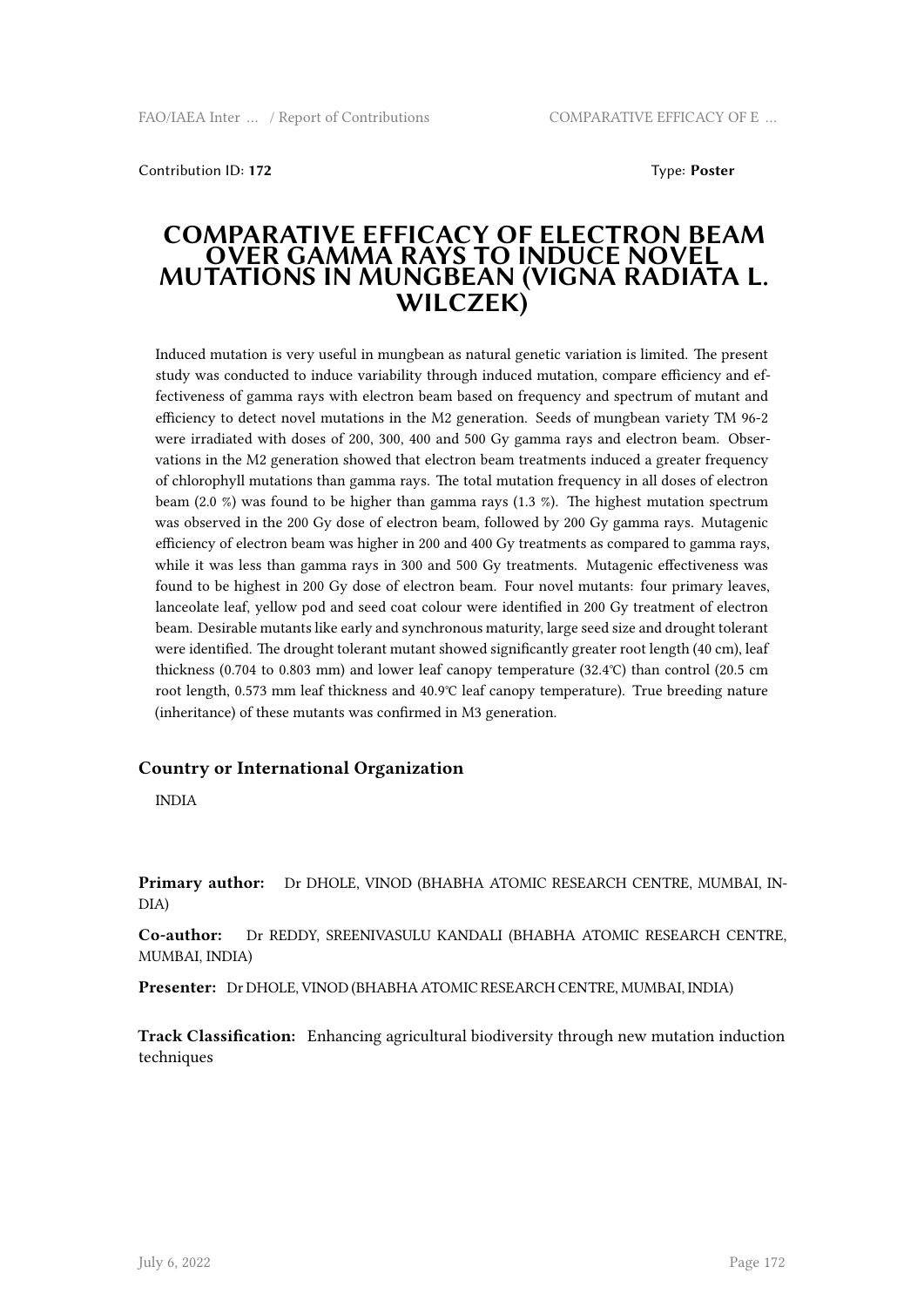#### Contribution ID: **173** Type: **Poster**

## **MUTATION BREEDING IN RICE FOR SUSTAINABLE CROP PRODUCTION AND FOOD SECURITY IN INDIA**

Crop improvement program through radiation induced mutation breeding was initiated nine decades ago. India has made significant progress in the field of mutation breeding in different crop species. Rice is a staple food for Indian population with nearly 70% population deriving daily dietary needs from rice. With changing consumer preferences, global climate change, changing pest dynamics and awareness to human health, rice breeding activities, specially in mutation breeding, have been modified with time to cater to these problems. Mutation breeding activities at BARC are focussed with an objective to develop fine and better grain quality rice, salt and drought tolerant rice, bio-fortified rice with high Fe/Zn, medicinal rice with higher yield and better grain quality etc. Recently TKR Kolam (Trombay Karjat Kolam Rice), a very fine grain (short slender: test weight 11.0g), high grain density (250 spikelets/panicle), high yielding (4.5t/ha), high milling% (73%) and tolerance to pest and diseases rice variety have been released through mutation breeding. India has highest diversity for aromatic and scented rice but is becoming extinct due to its poor yield and undesirable agronomic traits. Radiation induced mutation breeding has been instrumental in improving these landraces. A highly scented, dwarf (100cm), high yielding (4.5 t/ha), with better milling recovery (71.6%) and head rice recovery (69.2%), non-lodging and better grain quality mutant of aromatic rice variety 'Dubraj' was released as TCDM-1 (Trombay Chhattisgarh Dubraj Mutant-1). Salinity and drought stress are major abiotic stress affecting more than 15mha land in India and causing significant yield losses. Gamma ray induced mutation breeding have resulted in improved salt tolerant rice selections which will benefit farmers in coastal region on India. Recently advanced high energy ion beams induced mutation breeding activity were initiated for CSR27, IBD-1, Samudchini, Nagina 22 and Dagardeshi rice varieties with an aim to develop climate resilient rice varieties for future. Medicinal values of some traditional rice varieties from Chhattisgarh, India are known to cure different health problems in human and animals. These landraces are being agronomically evaluated and improved through mutation breeding. Mutation breeding will continue to play a significant role in rice improvement program for solving national food security in coming years and decades.

#### **Country or International Organization**

India

**Primary author:** Mr KUMAR, VIKASH (1Nuclear Agriculture and Biotechnology Division, Bhabha Atomic Research Centre, Trombay, Mumbai 400085 (India))

**Co-authors:** Ms CHAUHAN, ANJALI (1Nuclear Agriculture and Biotechnology Division, Bhabha Atomic Research Centre, Trombay, Mumbai 400085 (India)); Dr SHINDE, AVINASH K. (2Regional Agriculture Research Station, DBSKKV, Karjat, Dapoli (India)); Dr DAS, BIKRAM K. (1Nuclear Agriculture and Biotechnology Division, Bhabha Atomic Research Centre, Trombay, Mumbai 400085 (India)); Dr SHARMA, DEEPAK (Indira Gandhi Krishi Viswa Vidyalaya, Raipur, Chhattisgarh (India)); Dr KUNKERKAR, RAMESH L. (2Regional Agriculture Research Station, DBSKKV, Karjat, Dapoli (India))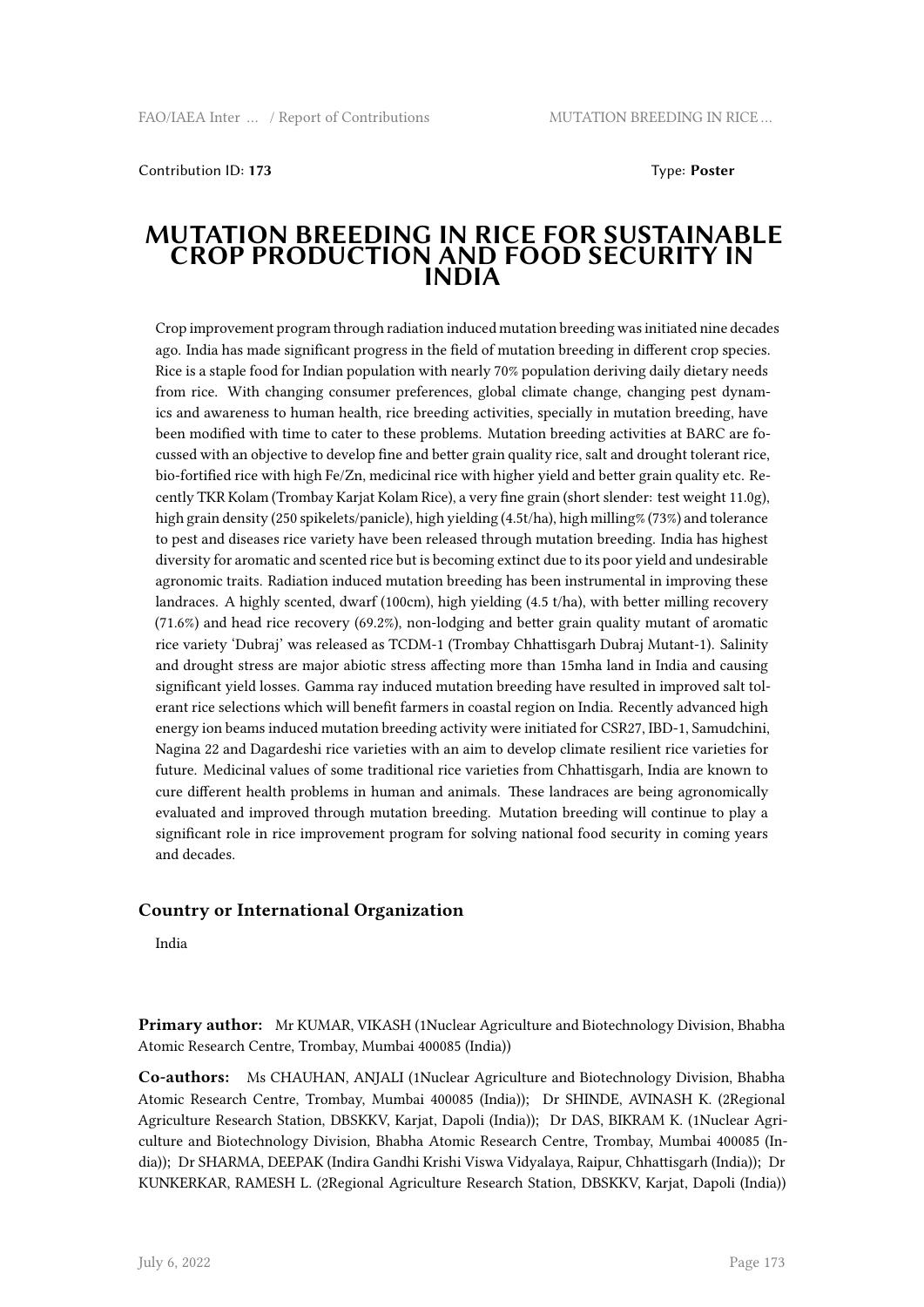**Presenter:** Mr KUMAR, VIKASH (1Nuclear Agriculture and Biotechnology Division, Bhabha Atomic Research Centre, Trombay, Mumbai 400085 (India))

**Track Classification:** Enhancing agricultural biodiversity through new mutation induction techniques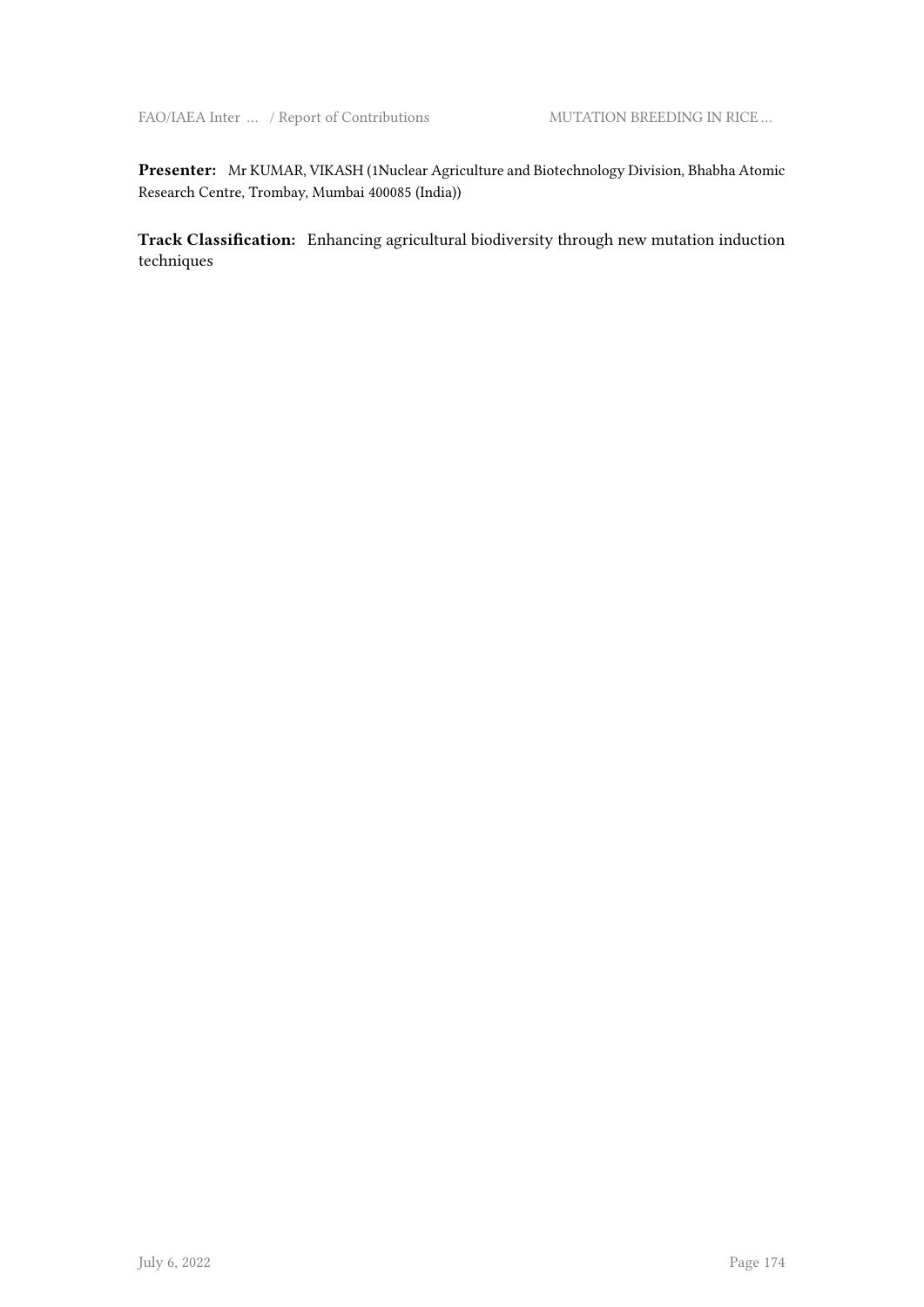Contribution ID: **174** Type: **Poster**

# **INDUCED MUTATIONS IN DURUM WHEAT (TRITICUM DURUM) FOR IMPROVE PRODUCTIVITY COMPONENTS TRAITS**

Although durum wheat is the major field crop, old cultivars and landraces are still the predominant planting materials of farmers in Palestine. A sharp decrease in productivity has been noticed over the last few decades. New cultivars are required which would be early maturing, high yielding and drought resistant. Mutation breeding provides a good opportunity to achieve this goal in twofour years breeding programme period.To induce mutation, seeds of durum wheat landrace namely Kahla (M0) were treated with Gamma ray (200 Gy) at the FAO/IAEA's Plant Breeding and Genetics Laboratory, Seibdersdorf, Austria. M1 seeds were planted for seed multiplication only. In the next two growing seasons (2015/2016 and 2016/2017), 27,000 of M2 plants, and 315 of M3 mutant wheat lines were grown and subject to selection for earliness, number of tillers/plant, number of grains/spike, number of spikelets per spike and plant height. The mean value for selected M3 lines showed higher values for number of tillers/plant (7.27), number of grains/spike (55.17), and number of spikelets per spike (20.6) than the parent, Kahla. There was a range of values in the M3 families for number of tillers/plant was (1-15), number of grains/spike (21-82), and number of spiklets/spike (14-26). Around 29 lines exhibited earliness in heading compare to Kahla. Currently, 110 mutant lines (M4) were sown in the field using the spike-row method for a further round of selection. Two to four new Palestinian wheat mutant lines adapted to harsh conditions (early) are expected to be released as varieties.

### **Country or International Organization**

State of Palestine

**Primary author:** Dr SALAMEH, aziz (director)

**Co-authors:** Mr HROUB, Ismail (Palestinian); Mr JANKULOSKI, Ljupcho (IAEA); Mr BASHEER-SAL-IMIA, Rezq (Hebron University); Dr HAMDAN, Yamen (Khadoorie university)

**Presenters:** Mr BASHEER-SALIMIA, Rezq (Hebron University); Dr HAMDAN, Yamen (Khadoorie university); Dr SALAMEH, aziz (director)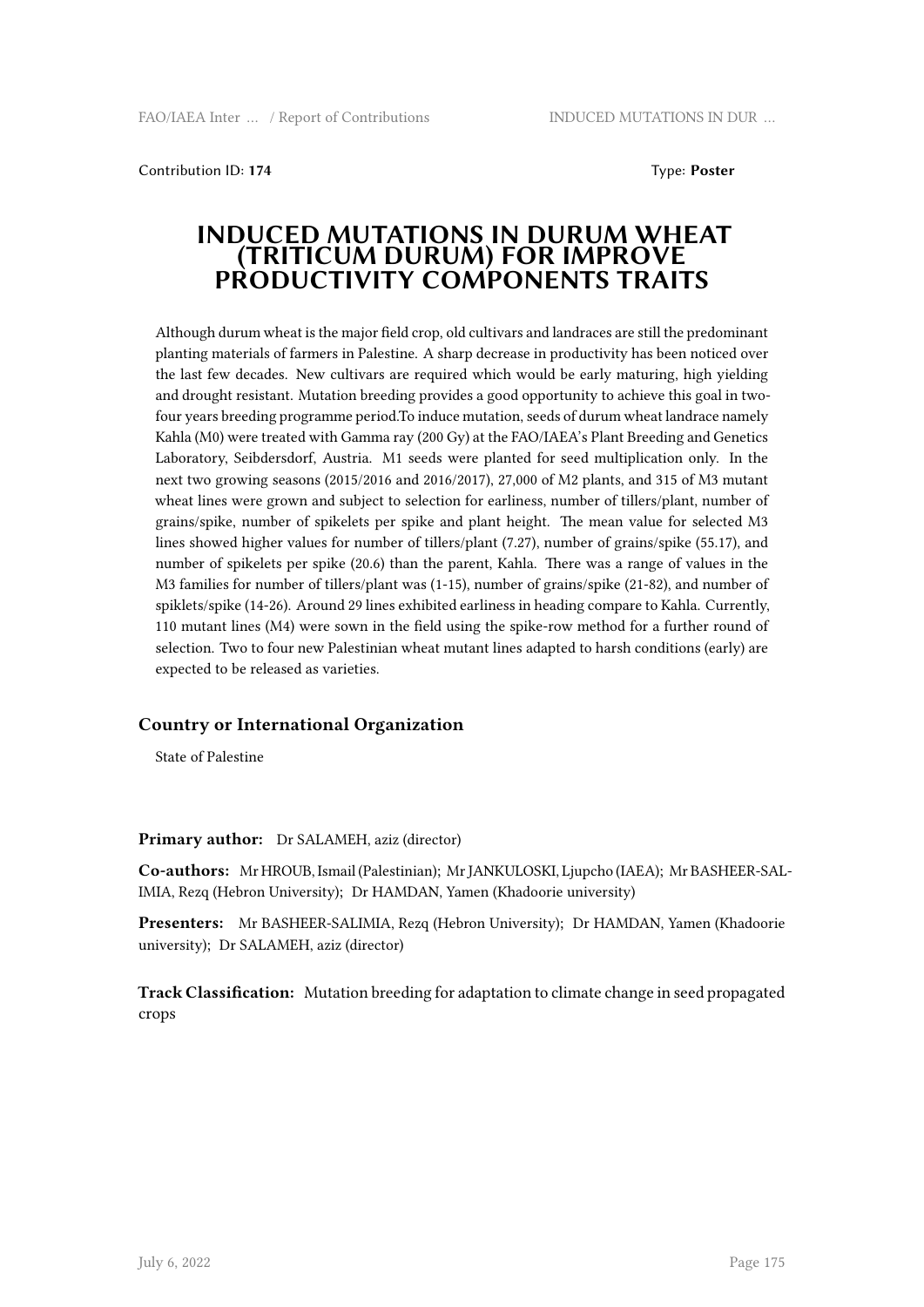Contribution ID: **176** Type: **Poster**

## **MODIFICATION OF UNMETHYLATED CYTOSINE INTO THYMINE IN SD1 CAUSES SEMI DWARFING IN WHITE PONNI RICE MUTANT**

Mutants of Improved white ponni rice (IWP) along with non-irradiated control lines were evaluated over 6 generations. Test lines and controls were genotyped using SNPs and a few haplotypes were identified. Bioinformatic analyses revealed the presence of multiple mutations in each locus and the presence of splice variants and multiple ORFs were analysed. DNA methylation at C5 of cytosine is a mechanism of gene expression regulation. This indicates the presence of chromatin modification and transcriptional gene silencing. From SNP data sets of the tested samples and control white ponni, the conversion of unmethylated Cytosine to Tymine were found in regions of SD1 gene located in chromosome 1. White ponni control sample was having two Cytosines (CC) which were completely converted into Thymines (TT) in Nipponbare. Whereas, in BRNS-WP-15-5 mutant conversion of C to A at second C is found. BRNS- WP-22-2 is exactly like white ponni control in three base positions vulnerable for mutations. The in-depth haplotype analyses of these SNPs revealed the presence of four different forms of SD1 with its three alternate forms viz. SD1 (protein kinase), SD1 isoform x2, SD1-8, SD1-8 isoform X1. With these four variants six more loci viz., Os01g0784700, ARK1, OsJ\_19099, OsJ\_11431, OsJ\_03701, Os07g0550500 were found to exist in multiple ORFs. Conversion of unmethylated C into T changes the functional SD1 ORF into silenced locus. In chromosome 1 SD1 loci position 33252230 bases and 33253569 bases are vulnerable for CC to TC and TT mutation. This information could be very significant in terms of either generating desired phenotype by modifying the loci or by transfer by conventional breeding tools. The base change specific markers if developed could help in screening larger germplasm sources for identification of desirable genotype.

### **Country or International Organization**

INDIA

**Primary author:** Dr PILLAI, Arumugam (TNAU)

**Co-authors:** Dr KK, KUMAR (TNAU); Dr JESHIMA KHAN, Yasin (NBPGR)

**Presenter:** Dr PILLAI, Arumugam (TNAU)

**Track Classification:** New challenges and technologies in plant genomics and breeding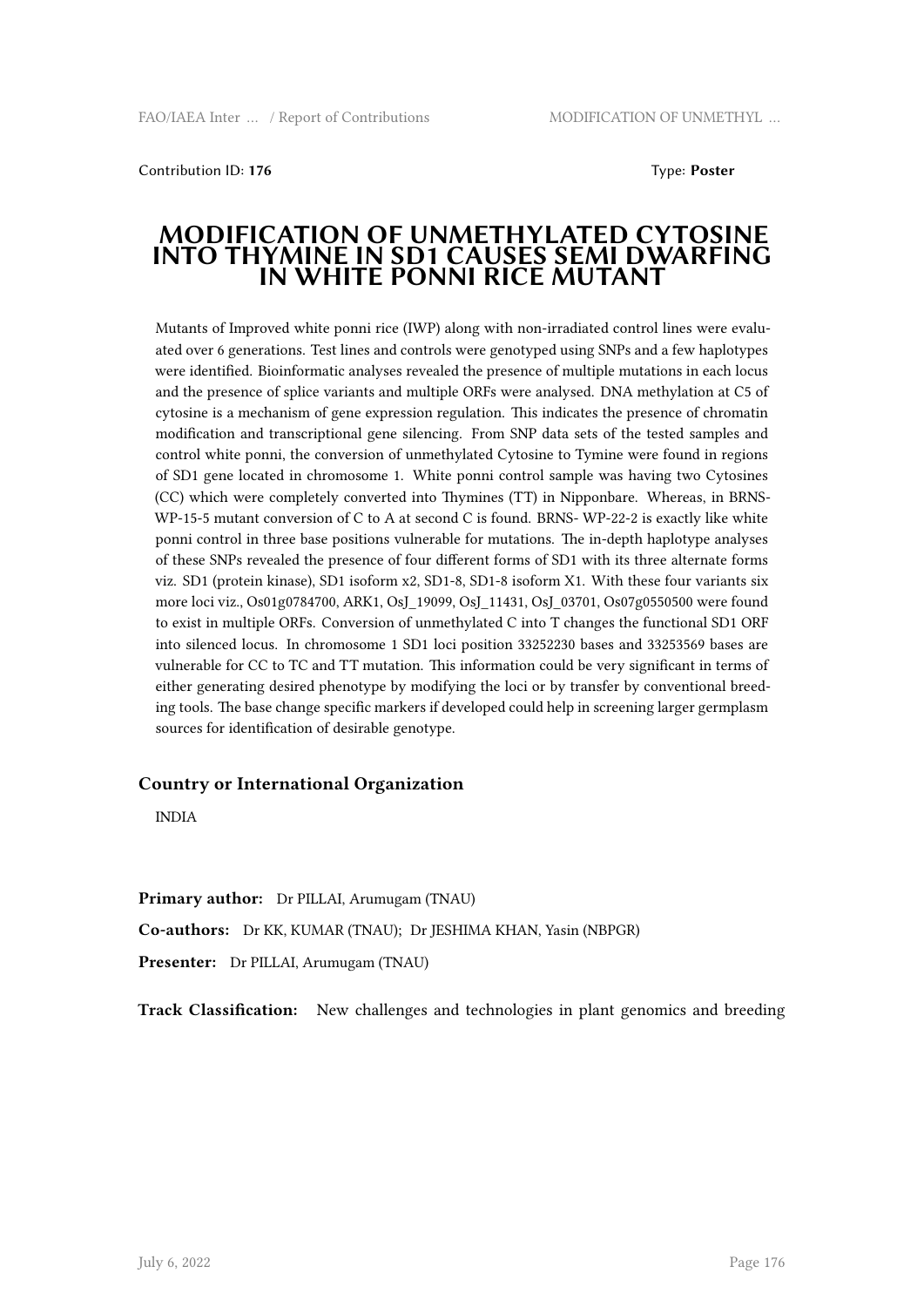Contribution ID: **177** Type: **Poster**

## **SPECTRUM FREQUENCY AND SEGREGATING PATTERN OF SOME USEFUL MACRO MUTANTS IN SESAME (SESAMUM INDICUM L.) THROUGH INDUCED MUTATION**

Induced mutagenesis has been effectively employed to improve the productivity and generate variability of morphological and physiological characters. In sesame, the plant architecture is poorly adapted to conventional farming system because of its seed shattering behaviour at maturity, indeterminate growth habit, and long maturity duration. Our aim was: 1) to select early maturing, non-shattering, determinate mutant types, 2) to study the breeding behaviour to make the sesame suitable for multiple cropping system for ensuring higher yield. Two popular variety in West Bengal, Rama and Tillotama were exposed to different doses viz.; 250, 300, 350, 400 and 450 Gy of gamma rays at the Bhaba Atomic Research Centre and grown (along with control: unirradiated seeds) during pre-monsoon 2015, 2016 and 2017 as M1, M2 and M3 generation, respectively, at the University experimental farm of Visva-Bharati in West Bengal, India. The spectrum of chlorophyll mutation observed in M2 generation was narrow because only albina, chlorina and xantha mutations occurred in different treatments. Highest mutation frequency of chlorophyll mutations (1.38%) was induced at 350 Gy for both varieties Rama and Tillotama, however, chlorina types were more frequent (0.93%). Different macro mutants were recorded under different doses in M2 generation viz.; shattering resistant, early maturing types, determinate growth habit, cluster type capsules and combination of these traits. Breeding behaviour of the selected M2 macro mutants were studied in M3 generation and found consistent. All the three types of chlorophyll mutations along with macro mutants segregated in the ratio of 15 normal: 1 mutant, hence, suggesting that inheritance of chlorophyll and morphological mutation is governed by the double recessive genes. Induced mutation offers the possibilities of increasing useful variability in sesame, especially improved yield through determinate growth habit, non-shattering plant architecture and early maturity.

### **Country or International Organization**

Visva Bharati, Bhaba Atomic Research Centre, India

**Primary author:** Mrs SAHA, Sruba (Department of Genetics and Plant Breeding, Institute of Agriculture, Visva Bharati, India)

**Co-authors:** Dr PAUL, Amitava (Department of Genetics and Plant Breeding, Institute of Agriculture, Visva Bharati, India); Dr JAMBHULKAR, Sanjay (BARC)

**Presenter:** Mrs SAHA, Sruba (Department of Genetics and Plant Breeding, Institute of Agriculture, Visva Bharati, India)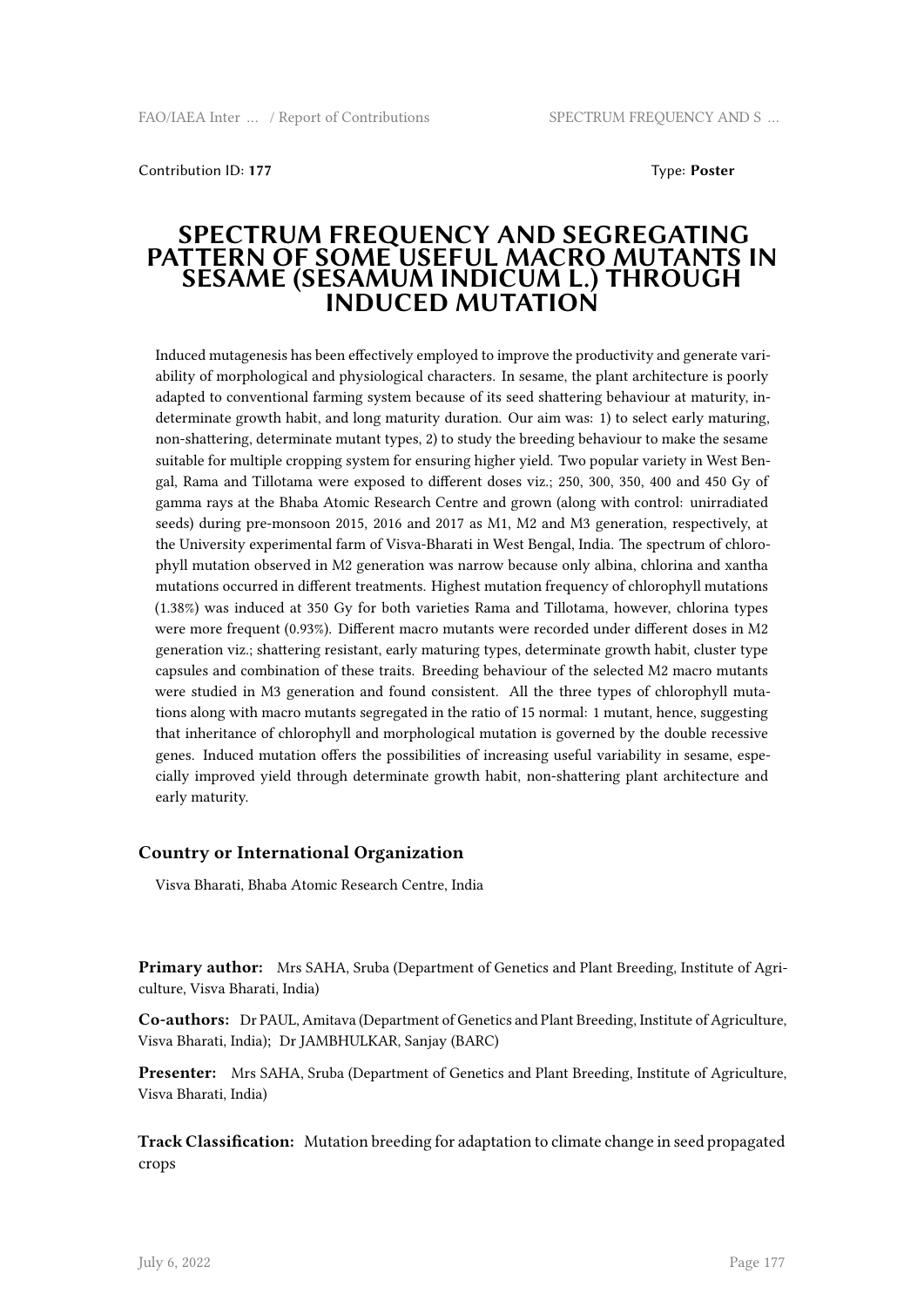Contribution ID: 178 Type: Oral

## **RADIATION INDUCED MUTATIONS IN GENETIC ENHANCEMENT AND DEVELOPMENT OF NEW VARIETIES IN BLACK GRAM [VIGNA MUNGO (L.) HEPPER]**

Black gram [Vigna mungo (L.) Hepper], popularly known as urd-bean or mash, is a grain legume rich in protein (25-28%), widely cultivated in the Indian subcontinent and to a lesser extent in Thailand, Australia and other Asian and South Pacific countries. Genetic improvement in this crop is hindered due to its cleistogamous nature and narrow genetic base. As genetic variability is a pre-requisite for any crop improvement programme, induced mutation provides an important source for generating variability. Radiation (gamma, X-rays and neutron) induced mutants were identified for various morphological and biochemical traits, creating a pool of genetic variability. These mutants were used in cross breeding programmes to develop high yielding disease resistant varieties in black gram. The effective blend of mutation and recombination breeding at Bhabha Atomic Research Centre has resulted in the release of 5 black gram varieties (TAU-1, TAU-2, TPU-4, TU94-2 and TU-40) by incorporating desirable traits like large seed, wider adaptability, resistance to disease and improved quality. These varieties have been developed from mutants directly or by using them in cross breeding programme. For example, a black gram variety, N0.55 was irradiated with gamma rays (150-750 Gy) and fast neutrons (20-60 Gy) to obtain large number of mutants. The large seed mutants, UM-196 and UM-201, were used in cross breeding with the elite cultivar T-9 for developing high yielding varieties TAU-1, TAU-2 TPU-4, TU94-2 and TU-40. TAU-1 has become the most popular variety in Maharashtra state, occupying the maximum area under black gram cultivation. Induced mutations will continue to play an increasing role in generating genetic variability for various traits as a major component of environmentally sustainable agriculture.

#### **Country or International Organization**

India

**Primary author:** Dr JEGADEESAN, Souframanien (Bhabha Atomic Research Centre)

**Co-author:** Dr REDDY, Sreenivasulu Kandali (Bhabha Atomic Research Centre)

**Presenter:** Dr JEGADEESAN, Souframanien (Bhabha Atomic Research Centre)

**Track Classification:** Enhancing agricultural biodiversity through new mutation induction techniques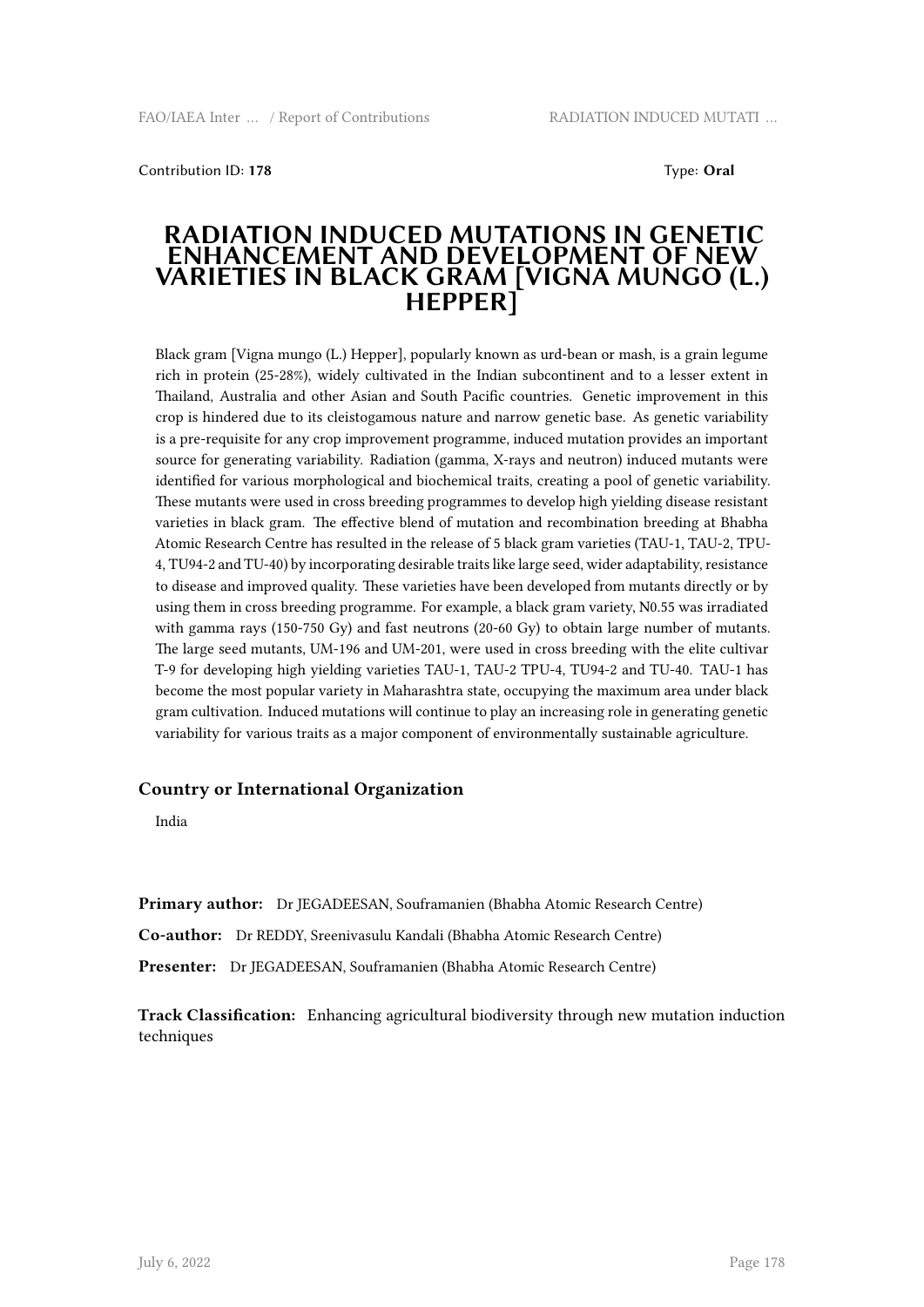Contribution ID: **179** Type: **Poster**

# **ASSOCIATION MAPPING OF ASCORBIC ACID CONTENTS, ANTIOXIDANT ACTIVITY AND SEED WEIGHT IN PEANUT (ARACHIS HYPOGAEA L.) MUTANTS.**

Cultivated peanut (Arachis hypogaea L.) is valued for its edible oil and for direct consumption. It is rich source of nutrients and antioxidants. These traits are polygenic in nature and association mapping is an ideal approach for efficiently exploring the genetic basis for these traits. In present study, 98 peanut genotypes including diverse mutants were used to identify molecular markers associated with ascorbic acid, seed weight and antioxidant activity. For this, 58 polymorphic markers consisting of SSRs and transposable element (TE) markers were employed. The ascorbic acid content and the antioxidant activity [measured as 2, 2- Diphenyl-1-picryl hydrazyl (DPPH) reduction assay and ferric reducing antioxidant power (FRAP) assay] were measured spectrophotometrically in all the genotypes in two replicates for two seasons. Seed weight was determined as hundred kernel weight. The 58 markers amplified a total of 115 loci. The average polymorphic information content (PIC) of the markers was 0.48, ranging from 0.12 to 0.91. Subsequently, these markers were scored in tetraploid fashion to access population structure. The most significant LnP (D) was observed at  $K = 3$  in these genotypes. Using mixed linear model by simultaneously accounting for structure and kinship matrix, significant association ( $p < 8.3 \times 10^{-3}$ ) of four markers (TE 129, TE 426, TE 457, TE 121) with ascorbic acid, two (TE 129 and GM 2032) with DPPH reducing activity, three (TE 129, TE 459 and GM 2032) with FRAP and one (GM 1742) with seed weight was identified. All these markers explained 7.5 -18.0 % of phenotypic variation (PVE) for each trait. The marker TE 129 was simultaneously associated with ascorbic acid and DPPH and GM 2032 with FRAP and DPPH content. The favourable alleles of these markers can be potentially utilized for marker assisted selection in peanut breeding programs.

### **Country or International Organization**

Bhabha Atomic Research Centre, Mumbai, India

#### **Primary author:** Mrs BHAD, Poonam (NABTD. BARC, Mumbai)

**Co-authors:** Dr BADIGANNAVAR, Anand (NABTD, BARC, Mumbai); Dr MONDAL, Suvendu (NABTD, BARC, Mumbai)

**Presenter:** Mrs BHAD, Poonam (NABTD. BARC, Mumbai)

**Track Classification:** Enhancing agricultural biodiversity through new mutation induction techniques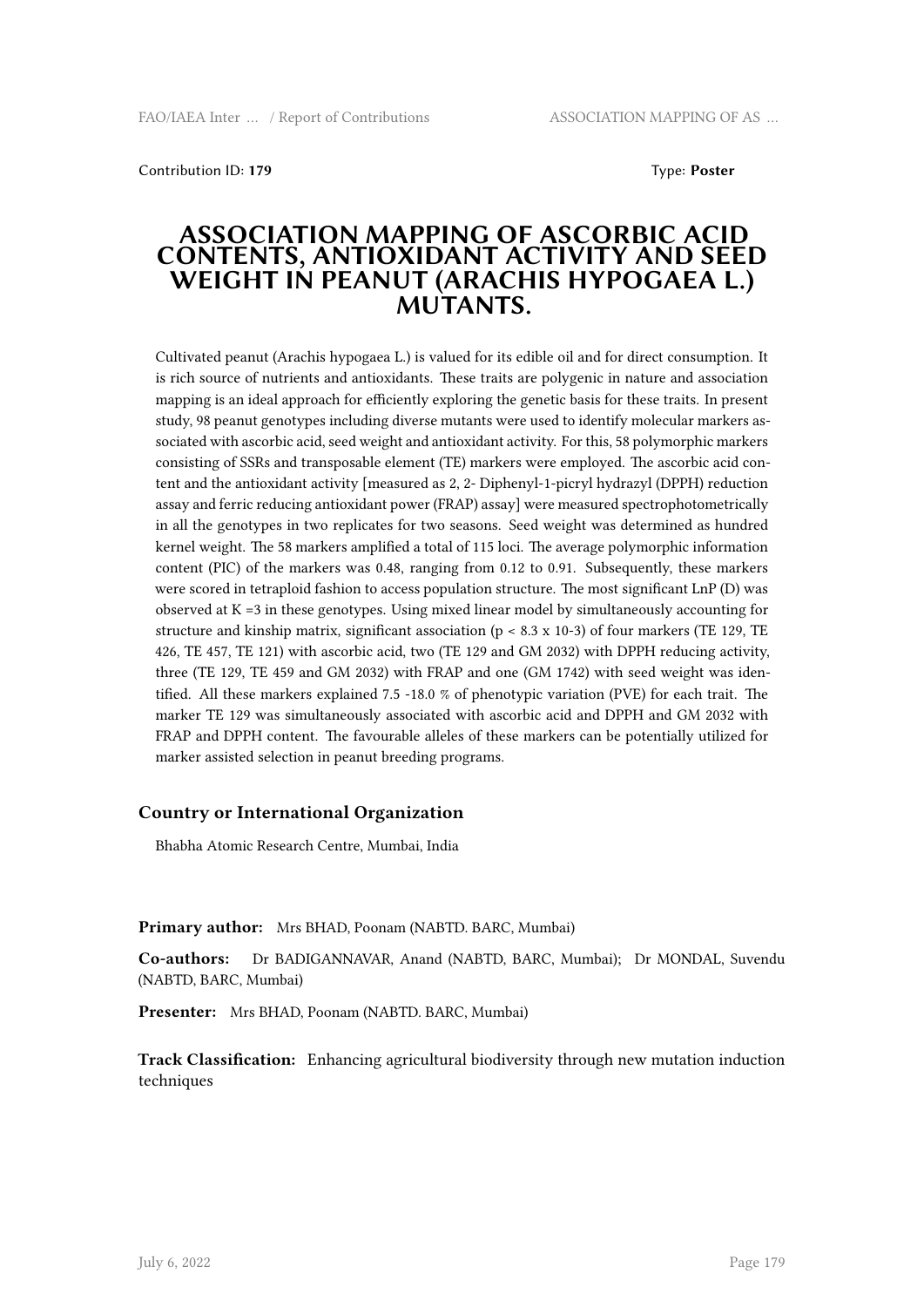Contribution ID: **180** Type: **Oral**

## **MUTAGENESIS OF IN VITRO EXPLANTS OF COFFEA ARABICA TO INDUCE FUNGAL RESISTANCE**

Coffee is one of the most valuable commodity tree crops worldwide. However, it suffers from several devastating diseases and pests, e.g. coffee leaf rust and coffee berries borer, whose impact is being amplified by the changing climatic conditions. Development of new adapted varieties remains a laborious effort by conventional breeding due the long juvenile period in tree crop. Plant cell culture represents the ultimate method to produce large amount of true-to type healthy explants and of explants for mutation breeding. In fact, mutation induction combined with in vitro cell/ tissue culture techniques has proven to be effective for developing improved cultivars of perennial crops. Prior to mutation breeding, cell and tissue radiosensitivity tests to mutagens need to be performed, so that optimal treatments can be determined for large population development. Thus different in vitro explants (plantlets, leaves, callus, embryogenic callus, globular and torpedo stage embryos) of Coffea arabica and Coffea canephora were exposed to different gamma-ray doses: 0, 10, 15, 20, 40 and 60 Gy. Eight weeks after irradiation, a radiosensitivity test was conducted on the different explants and the LD50 doses corresponding to 50% of viability or survival of callus, embryogenic callus, globular and torpedo stage embryos and 50% growth reduction of plantlets was also determined. In general, the embryogenic calli showed a relatively higher radio-resistance (LD50 >40Gy) in comparison to entire plantlets. In irradiated plantlets the development of the leaf area was more severely affected by irradiation than the root growth, whereas the shoot growth, number of new nodes and roots formed were less affected.

## **Country or International Organization**

PBU, BOKU University, Austria

**Primary author:** Dr BADO, Souleymane (PBU, BOKU)

**Co-authors:** Prof. MAGHULY, Fatemeh (PBU BOKU); Prof. LAIMER, Margit (PBU, DBT, BOKU); Dr VARZEA, Vitor (CIFC Oeiras, Portugal)

**Presenter:** Dr BADO, Souleymane (PBU, BOKU)

**Track Classification:** Mutation breeding for ornamental and vegetatively propagated crops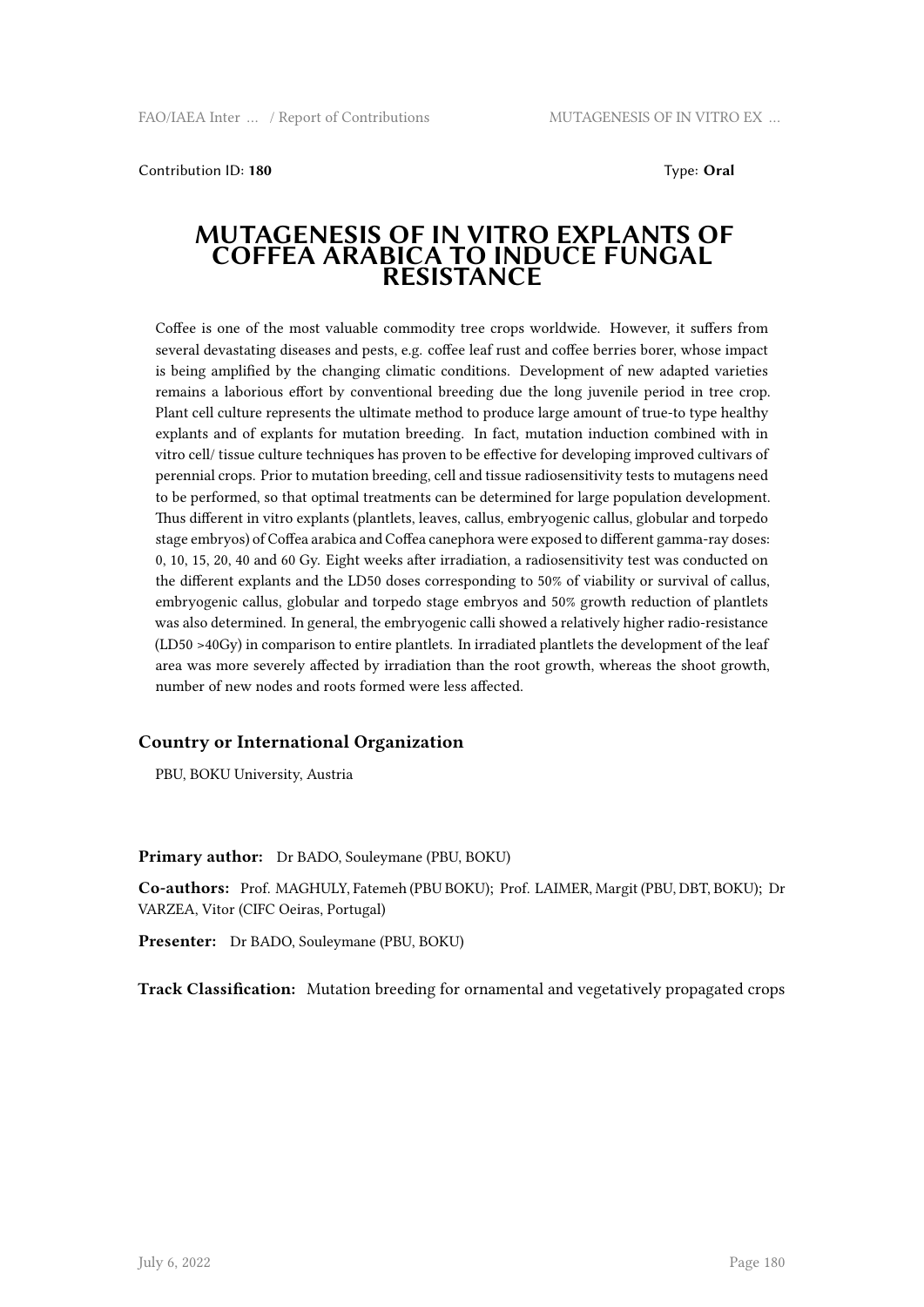Contribution ID: 182 **Type: Poster** 

## **DEVELOPMENT OF HIGH YIELDING AND LARGE SEED MUTANTS OF TROMBAY GROUNDNUT (ARACHIS HYPOGAEA L.). USING ELECTRON BEAM IRRADIATION**

Electron beam accelerators have been used as radiation sources for a variety of industrial and biological applications. Such a facility has been used for mutation breeding experiments involving improvement of agronomic traits in groundnut (Arachis hypogaea L.). A 10 MeV linear accelerator facility was used for seed irradiation and standardized for low dose application (0.1 to 1 kGy) in pulse mode using un-scanned scattered beam. A linear dose response was found for the growth reduction of seedlings of irradiated M1 plants in five groundnut genotypes (TAG 24, TG 26, TG 51, TG 68 & TG 69). Significant genotypic differences were observed (probit and ANOVA analysis) for seedling height reduction for different electron beam dose treatments. Among these genotypes, TAG 24, TG 26 and TG 68 showed the same GR50 value (240 Gy) followed by TG 69 (175 Gy) and TG 51 (111 Gy) to electron beam. After the dose standardization for each genotype, TG 26 and TG 68 were irradiated with 150 Gy, 200 Gy and 250 Gy of electron beam for improving their yield contributing traits. From the mutagenized population of TG 26, two high yielding mutants (one with large seed) were isolated. Another four high yielding mutants, a disease mimic leaf mutant and a small leaflet mutant were isolated from TG 68 electron beam irradiated population. These high yielding mutants were field evaluated and exhibited significant higher yield compared to their parents and check varieties.

## **Country or International Organization**

Bhabha Atomic Research Centre, Mumbai, India

**Primary author:** Dr MONDAL, Suvendu (Bhabha Atomic Research Centre, Mumbai, India)

**Co-authors:** Dr BADIGANNAVAR, Anand (NABTD, BARC, Mumbai); Mrs BHAD, Poonam (Bhabha Atomic Research Centre, Mumbai, India)

**Presenter:** Dr MONDAL, Suvendu (Bhabha Atomic Research Centre, Mumbai, India)

**Track Classification:** Enhancing agricultural biodiversity through new mutation induction techniques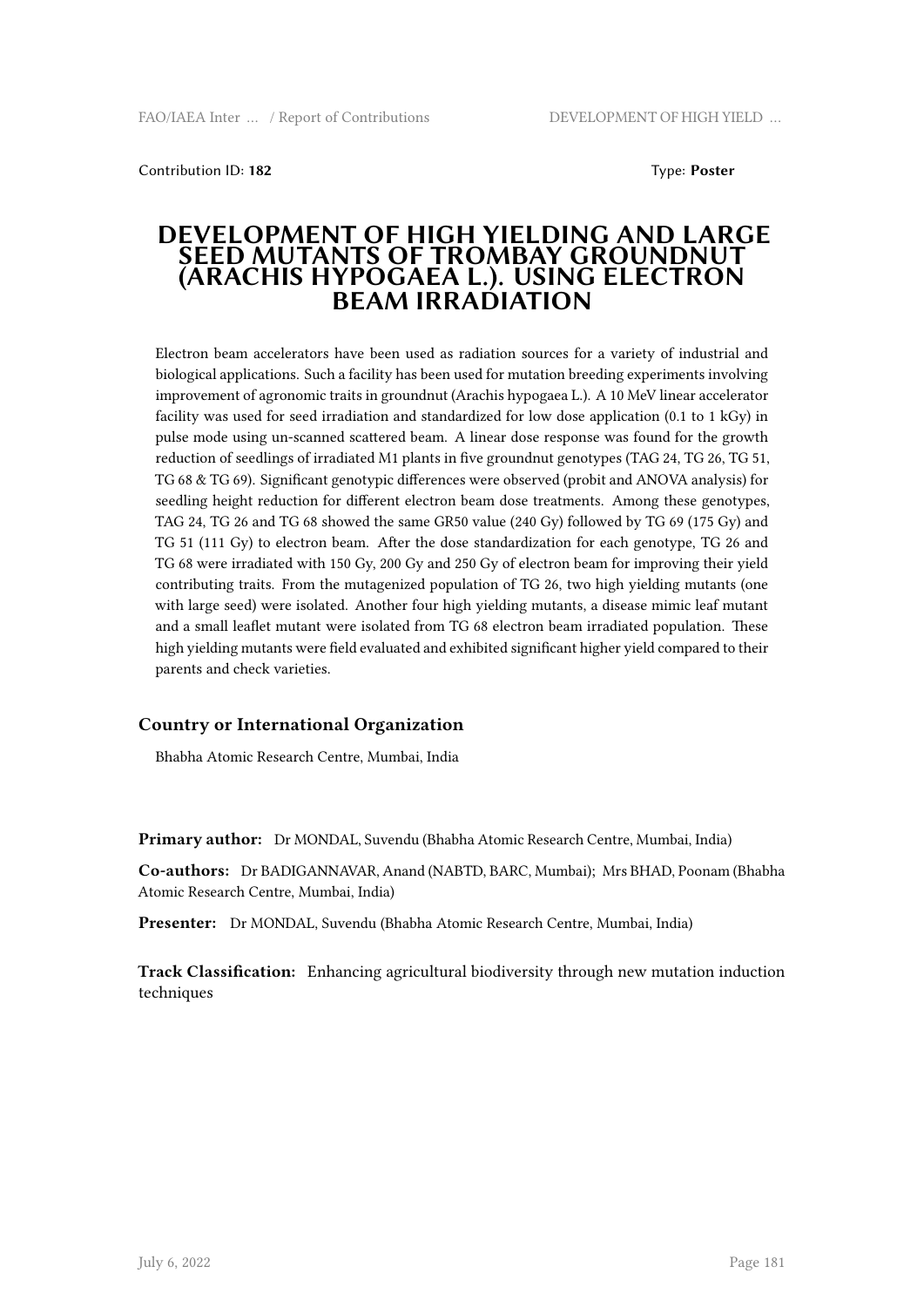Contribution ID: **183** Type: **Poster**

# **ESTABLISHMENT OF CRISPR/CAS9-MEDIATED GENE EDITING APPROACHES IN JATROPHA CURCAS**

Jatropha curcas L. is an undomesticated perennial plant belonging to the Euphorbiaceae family. It is native to America, but is distributed widely in the tropical and subtropical areas. The high production of oil bearing seeds makes it a potential candidate for a sustainable biofuel crop. To achieve a competitive biofuel producing cultivar it is necessary to eliminate existing deficits by improving the genetic background of the plant. The current work aims at establishing the molecular tools to modify the biosynthetic pathways related to commercially important traits by CRISPR/Cas9 knockout constructs. Genes related to fatty acid, protein and toxin biosynthesis, were selected. The gene structures were analysed, the number of isoforms identified and guide RNAs for potential target sites were designed. We successfully introduced the Cas9 gene, the gRNA expression cassettes and the nptII selectable marker to J. curcas. In each gene of interest frameshift inducing INDEL mutations could be detected at the expected positions. J. curcas leaf discs were transformed via Agrobacterium tumefaciens. Plants will be regenerated from mutant lines and the successful gene knockout validated by phenomic and genomic analyses. This work provides the fundamental knowledge to construct gene knockout constructs for J. curcas based on the CRISPR/Cas9 system. The designed gRNAs make it possible to fine-tune the expression of selected genes. Furthermore, the established tool set can lead to a better understanding and improvement of commercially important genes of J. curcas.

## **Country or International Organization**

PBU, BOKU University, Austria

**Primary author:** Prof. MAGHULY, Fatemeh (PBU, BOKU)

**Co-authors:** Prof. LAIMER, Margit (PBU, DBT, BOKU); Mr FREUDHOFMAIER, Markus (PBU, BOKU); Prof. PARROTT, Wayne (University of Georgia, Athens, USA)

**Presenter:** Prof. MAGHULY, Fatemeh (PBU, BOKU)

**Track Classification:** New challenges and technologies in plant genomics and breeding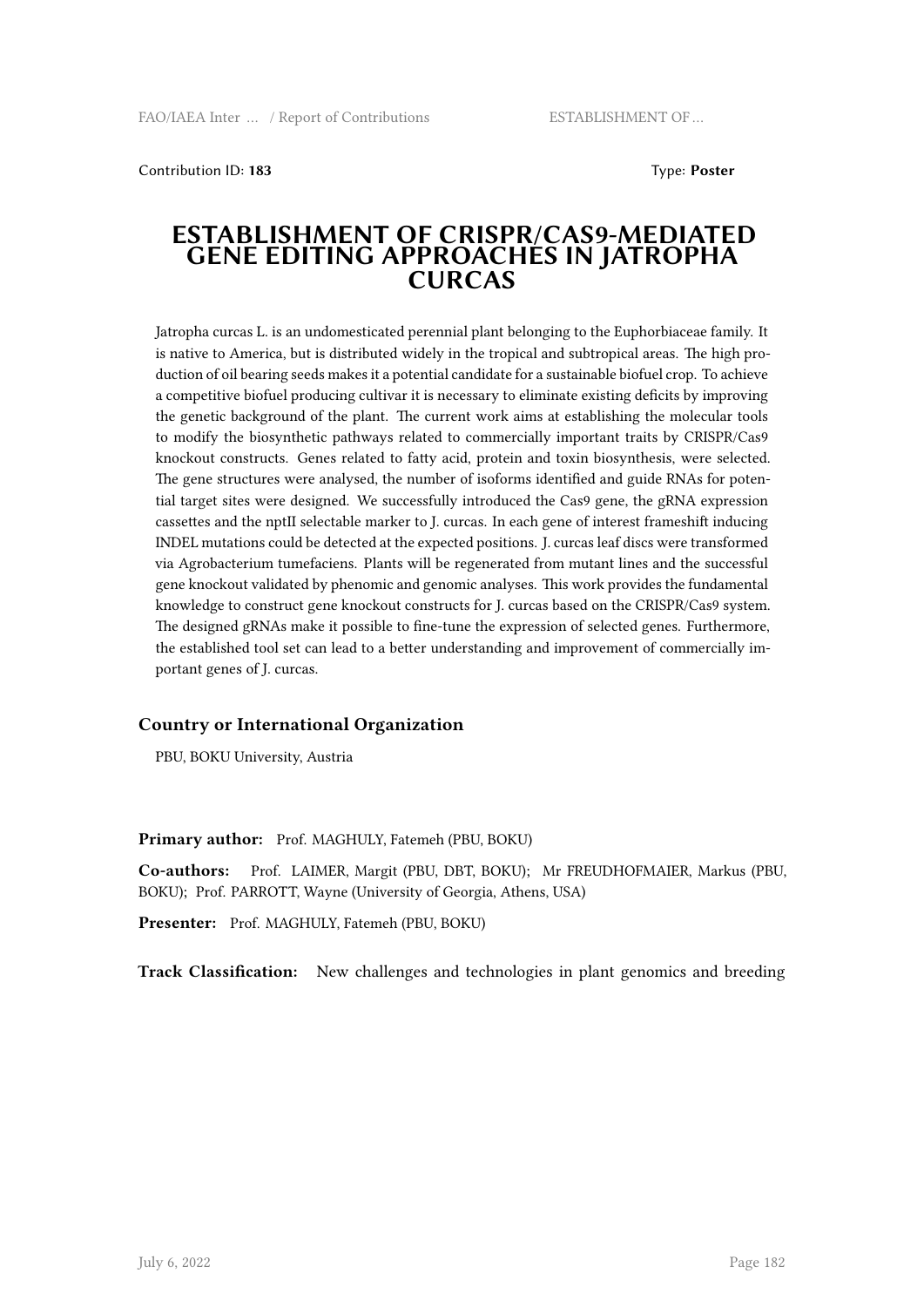Contribution ID: **184** Type: **Oral**

# **CREATION AND CHARACTERIZATION OF AN EMS MUTANT POPULATION OF JATROPHA CURCAS**

Significant efforts toward the identification, characterization, screening and discovery of mutations in genes of interest have been made successfully in plants and animal by targeting induced local lesions in genomes (TILLING). The combination of induced mutagenesis with high throughput sequencing is a powerful tool for generating allelic series, introducing variation and enables gene function study by reverse genetic approaches in many crop species, especially in plants with a narrow genetic diversity like Jatropha curcas, a tropical biofuel crop. J. curcas is a semi-wild plant, and an economically important shrub as a useful source of biofuel or in soil reclamation, but it requires genetic improvement, to select the best genotypes for these purposes. A mutant population of J. curcas with similar genetic background was generated using three concentrations (0.4, 0.8 and 1.6%) of the chemical mutagen ethyl methanesulphonate (EMS) treated for 3 different durations (0.5, 1.5 and 3 h). 1800 EMS mutation lines (M1V6) was used to identify beneficial mutation in 97 genes related to oil composition, toxin production and stress response in J. curcas. Three-dimensional pooling strategy were used to generate 112- and 256- fold pooling, which were PCR-amplified. The equal amount of amplicon pools was used for library preparation and sequencing using Illumina MiSeq. Different software programs were used for data analyses. Among different software, CAMBa showed to be the reliable one to identify the mutation changes with lowest false discovery. This study shows that TILLING by sequencing is a high-throughput, fast and cost effect methods to identify allelic variations and gene functions in mutant populations, which control important traits.

## **Country or International Organization**

PBU, BOKU University, Austria

Primary author: Prof. MAGHULY, Fatemeh (PBU, BOKU, Vienna)

**Co-authors:** Dr TILL, Bradley (IAEA/FAO Laboratories, Seibersdorf); Dr JANKOWICZ-CIESLAK, Joana (IAEA/FAo Laboratories, Seibersdorf); Prof. LAIMER, Margit (PBU, DBT, BOKU); Dr GUPTA, Prateek (3Department of Plant Sciences, University of Hyderabad, India)

**Presenter:** Prof. MAGHULY, Fatemeh (PBU, BOKU, Vienna)

**Track Classification:** Enhancing agricultural biodiversity through new mutation induction techniques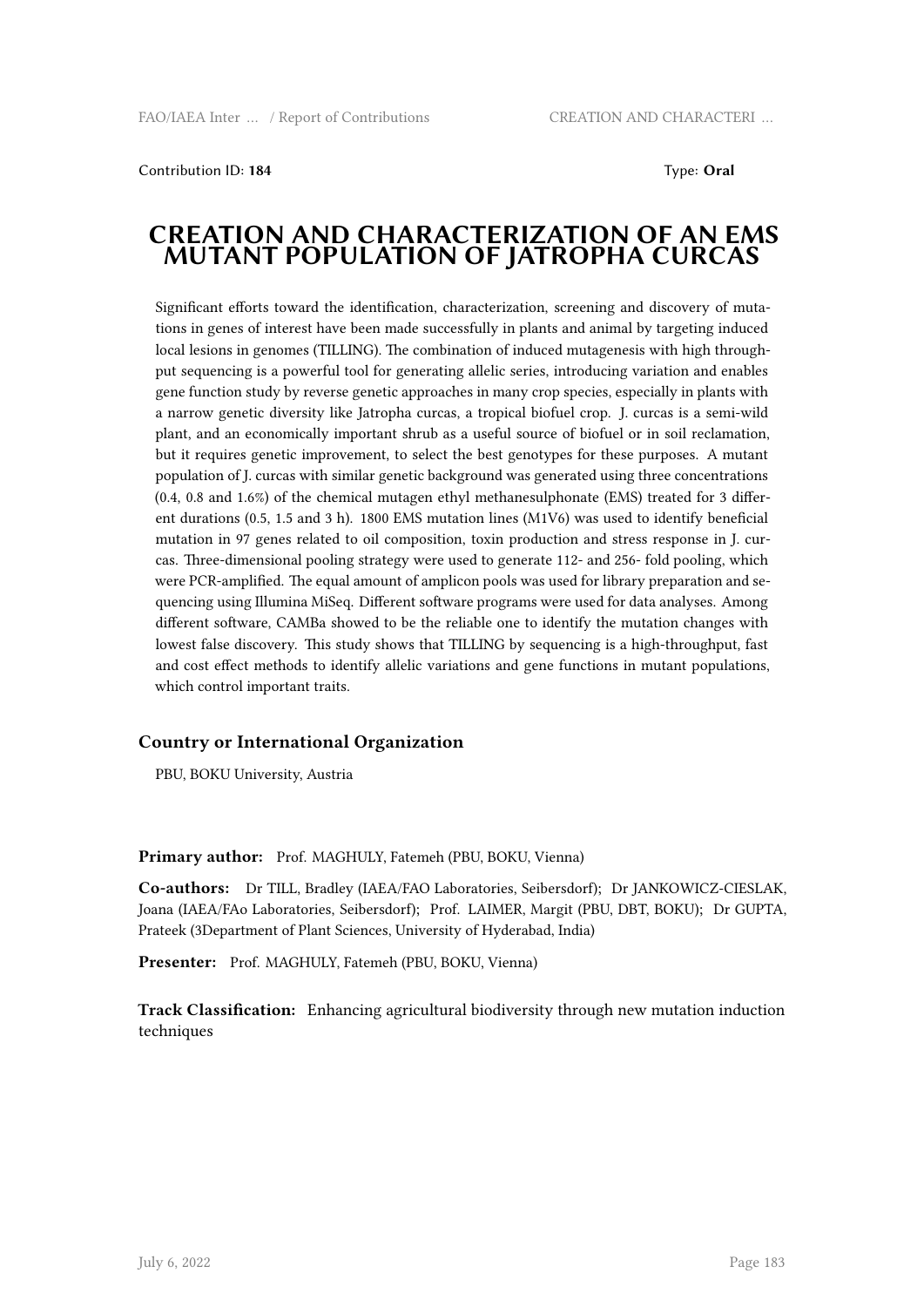Contribution ID: **185** Type: **Poster**

## **RADIATION INDUCED MUTAGENESIS FOR GENERATING USEFUL GENETIC VARIATION IN SUGARCANE**

Induced mutation technology is a powerful means to introduce novel genetic variability. Sugarcane is an important commercial crop cultivated primarily for sugar and bioenergy. It is vegetatively propagated, has a complex genome, high polyploidy, long life cycle, poor fertility and a narrow genetic base, hence mutagenesis can be a good approach for the induction of genetic variation. A blend of radiation mutagenesis with in vitro culture technique can augment the induction of novel genetic variability through selection of new genotypes. At BARC, strategies of radiation mutagenesis, selection at the cellular level, followed by ex vitro evaluation and field testing have been successful in the isolation of sugarcane mutants for improved traits. Gamma irradiation has been used on embryogenic calli of commercial sugarcane cultivars, agronomically desirable mutations for morphological, quality and yield contributing traits have been detected and isolated. The mutant clones showed better performance under saline field condition, indicating that the agronomically superior mutants can be useful in sugarcane improvement. Molecular characterization of the mutants using de novo transcriptomics has provided interesting information on genomewide effects. The physiological basis of salt tolerance was investigated in one of the high yielding salt tolerant mutants and the results showed that sodium exclusion, ROS homeostasis and consequent maintenance of photosynthesis and WUE were the key components of the mutant's salt tolerance trait. The study highlighted the application of radiation induced mutagenesis for the creation of novel genetic variability in sugarcane.

### **Country or International Organization**

INDIA

**Primary author:** Dr PENNA, Suprasanna (Bhabha Atomic Research Centre) **Presenter:** Dr PENNA, Suprasanna (Bhabha Atomic Research Centre)

**Track Classification:** Mutation breeding for ornamental and vegetatively propagated crops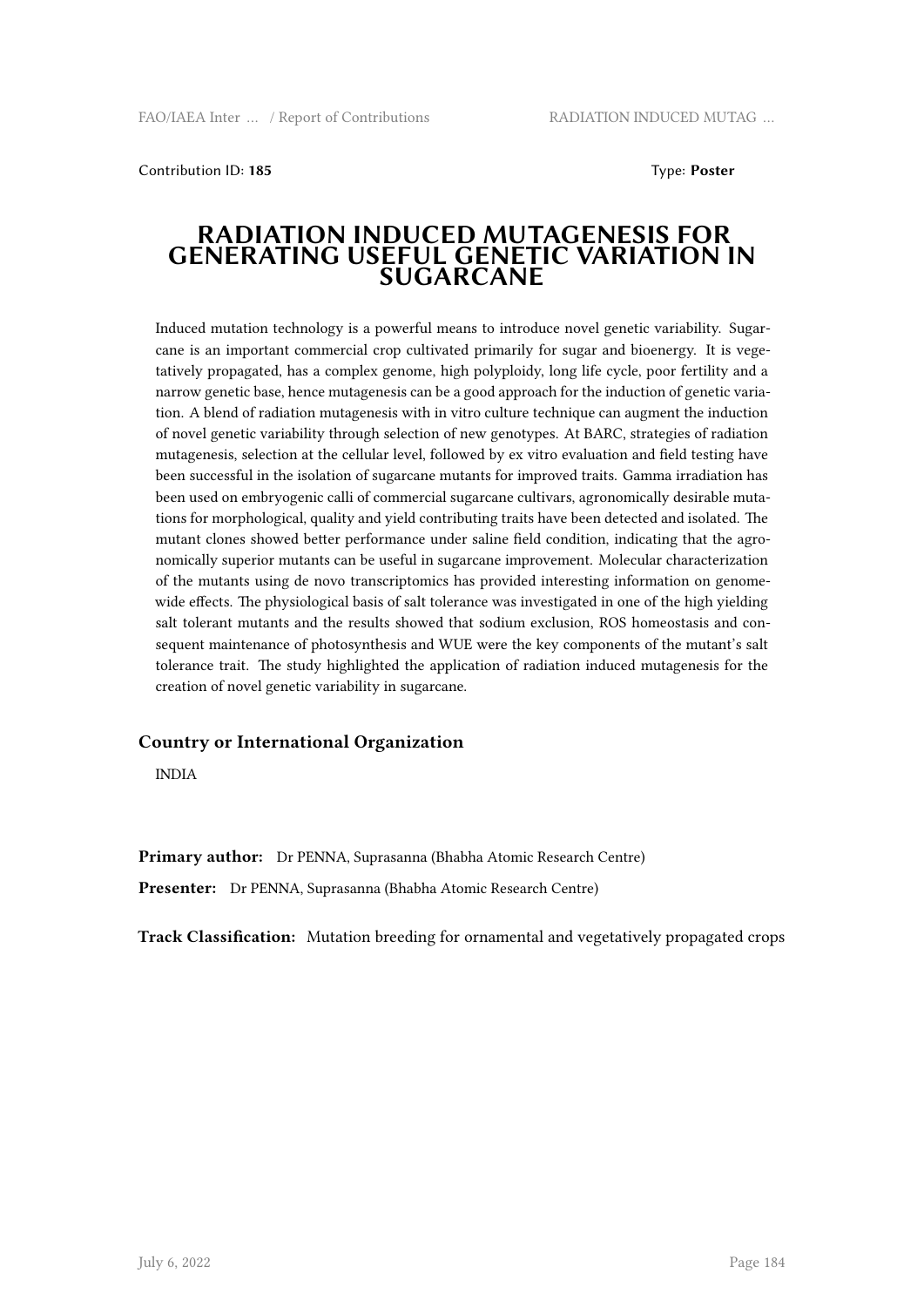Contribution ID: **186** Type: **Poster**

# **ISOLATION OF NOVEL MUTATION FOR DWARFING GENES FOR ENHANCING PRODUCTIVITY IN BRASSICA JUNCEA L**

Indian mustard (Brassica juncea) is the second most important oilseed crops in India. Seed yield potential has stagnated to 1100kg/ha. Lodging and susceptibility to terminal heat are some of the limiting factors. Therefore, development of dwarf and early maturing varieties could help in increasing crop productivity. Varuna is a high yielding variety used as a national check but it is tall and late maturing. Seeds of parent variety 'Varuna' were treated with 1000 Gy dose of Gamma rays. A total of 3752 M2 population was raised from 150 M1 progenies. One progeny segregated as tall and dwarf plants. Progeny of dwarf plants was raised in M3 generation and found true breeding genotypes were selected. Their breeding behaviour was also studies in M4 generation and the dwarf mutation was confirmed. It was compared with parent and quantitative data was recorded. The plant height was reduced to 93 cm and maturity to 70 days compared to 168 cm and 130 days of the parent respectively. However, the total number of siliquae was increased to 306 as compared to 263 in the parent. Seeds per siliqua remained the same but seed yield per plant has increased. The mutant has yellow seed coat colour with increased oil content (41%) and reduced erucic acid content of 25%. Thus, there are more than one mutation in the same plant or it could be pleiotropic effect. It was also used in breeding programme and large number of desirable recombinants with earliness and high seed yield potential has been isolated. Thus, reduced plant height and earliness have not hampered the yield potential and these plants could be suitable to avert the limiting factors. This is the first report on induced mutations for dwarfing genes in Indian mustard.

## **Country or International Organization**

Nuclear Agriculture & Biotechnology Division, Bhabha Atomic Research Centre,Mumbai,India.

**Primary author:** Dr JAMBHULKAR, Sanjay (Bhabha Atomic Research centre)

**Presenter:** Dr JAMBHULKAR, Sanjay (Bhabha Atomic Research centre)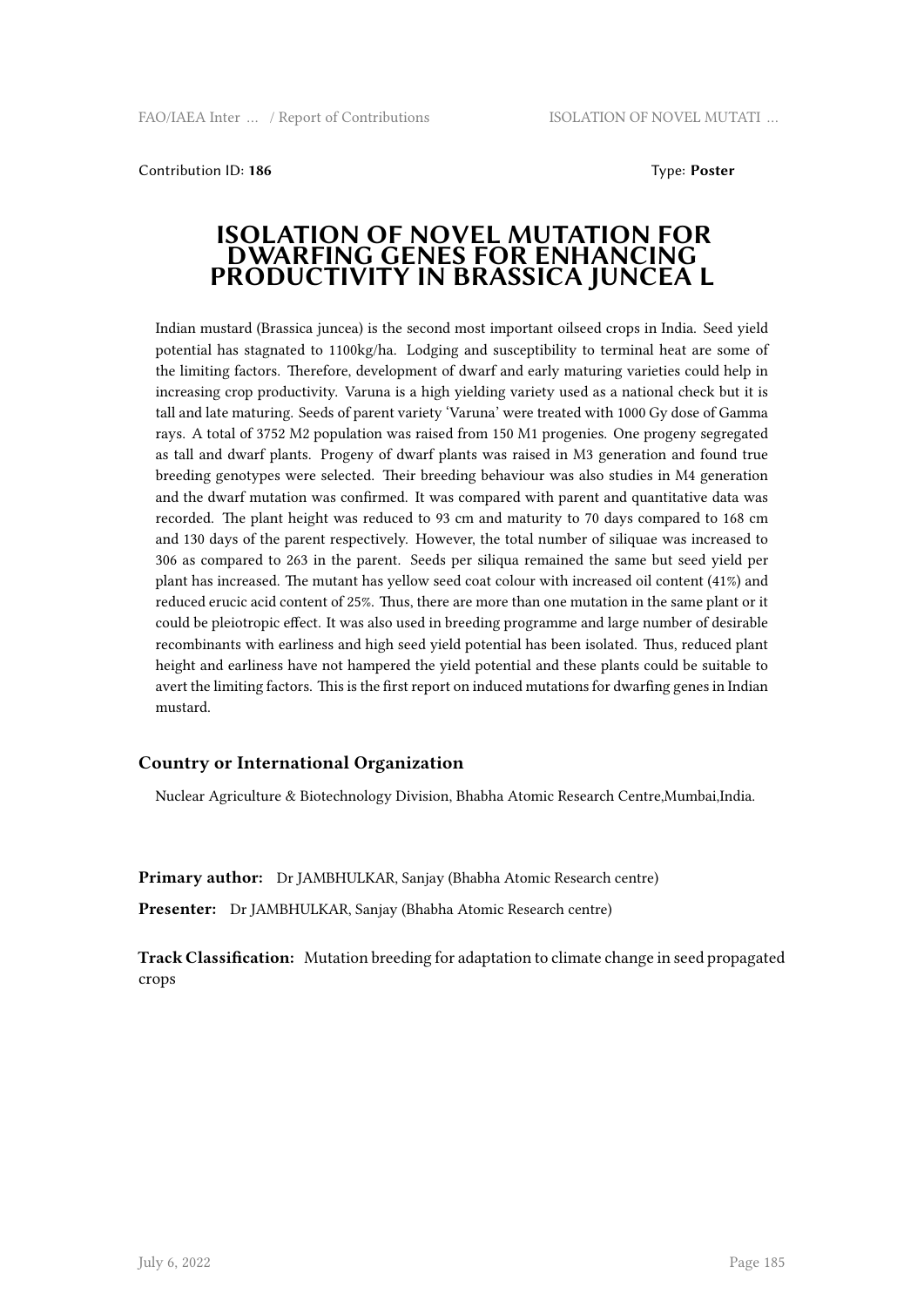Contribution ID: **187** Type: **Oral**

# **DEVELOPMENT OF FIRST KABULI TYPE CHICKPEA MUTANT VARIETY IN BANGLADESH**

Chickpea has a high yield potential, is nutritious importance and has diversified uses compared to other pulse crops. Mutation breeding program was undertaken at BINA with the aim to develop early maturing, large-seeded and high yielding variety(ies) of chickpea. Seeds of a popular chickpea variety, Binasola-2 were treated with different doses of gamma-rays- 200, 300 and 400 Gy. The treated seeds were grown in dose-wise for raising M1 generation. M2 seeds were collected from individual M1 plants and subsequently grown in plant-progeny-rows in M2 generation and onwards and made selections from M2 generations. Five selected M5 mutants including 'CPMkabuli' mutant along with check varieties were entered in preliminary yield trials. Finally, the mutants were evaluated in advanced, zonal yield, and on-farm and on-station trials in the successive generations along with two check varieties. All the selected mutants were grown at different locations in Bangladesh to observe the yield and other potentiality. Performances of the mutants were evaluated under two management practices i.e., Research management and Farmers' management practices. The mutant, 'CPM-kabuli' was found to be tolerant to root rot, botrytis gray-mold and showed also higher tolerance to pod borer insect infestation than other mutants and check varieties. Main improved attributes of these mutants are cream seed coat colour which refers to 'kabuli' type, larger seed size and higher grain yield. The mutant 'CPM-kabuli' matures g between 115 and 125 days, and is high yielding (1.7 t/ha). Considering all these results, the bold Kabuli type chickpea mutant (CPM-kabuli) variety has been registered as 'Binasola-9' for commercial cultivation during 2017 for the farmers in dry prone areas in Bangladesh.

### **Country or International Organization**

Bangladesh

**Primary author:** Dr BEGUM, Shamsun Nahar (Bangladesh Institute of Nuclear Agriculture)

**Co-authors:** Dr ISLAM, Mirza Mofazzal (Bangladesh Institute of Nuclear Agriculture); Mr GUPTA, Rigyan (Bangladesh Institute of Nuclear Agriculture)

**Presenters:** Mr GUPTA, Rigyan (Bangladesh Institute of Nuclear Agriculture); Dr BEGUM, Shamsun Nahar (Bangladesh Institute of Nuclear Agriculture)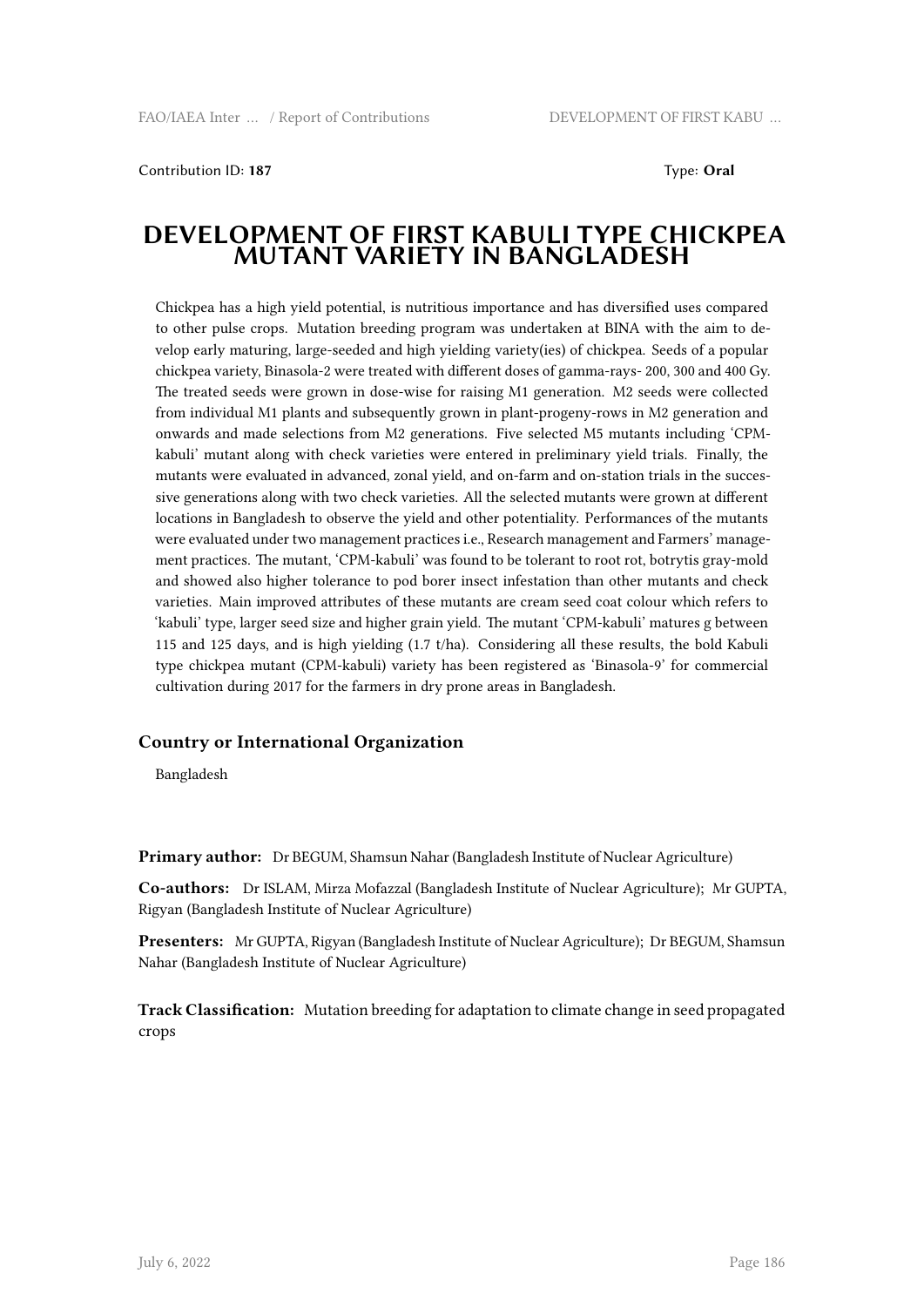Contribution ID: **188** Type: **Poster**

# **INDUCED MUTAGENESIS FOR THE IMPROVEMENT OF GREEN SHINY COLOUR MUNGBEAN VARIETY**

Mutations were induced in mungbean line MB-149 (susceptible to MYMV) varieties using gamma rays as mutagen. Selection studies were conducted to improve the yield and to generate genetic variability in different quantitative traits viz., earliness, bold seeded, pods per plant and seed yield. The mutant MBM-07 was derived from parent MB-149 found to be promising for several desirable characters like earliness, bold seeded, higher yield, dwarf plant type, shiny green seed coat colour and tolerant to mungbean yellow mosaic virus (MYMV). The distinct features of the selected mutant MBM-07 are medium plant height (35-40 cm), early maturing (64-67 days), deep green leaf colour, 23% protein content and average seed yield is 1.8 tha-1. This mutant was released as 'Binamoog-8' for commercial cultivation in Bangladesh. Farmer's in Bangladesh widely adopted and integrated this variety in their cropping system.

### **Country or International Organization**

Bangladesh

**Primary author:** Dr BEGUM, Shamsun Nahar (Bangladesh Institute of Nuclear Agriculture)

**Co-authors:** Dr ISLAM, Mirza Mofazzal (Bangladesh Institute of Nuclear Agriculture); Mr GUPTA, Rigyan (Bangladesh Institute of Nuclear Agriculture)

**Presenters:** Mr GUPTA, Rigyan (Bangladesh Institute of Nuclear Agriculture); Dr BEGUM, Shamsun Nahar (Bangladesh Institute of Nuclear Agriculture)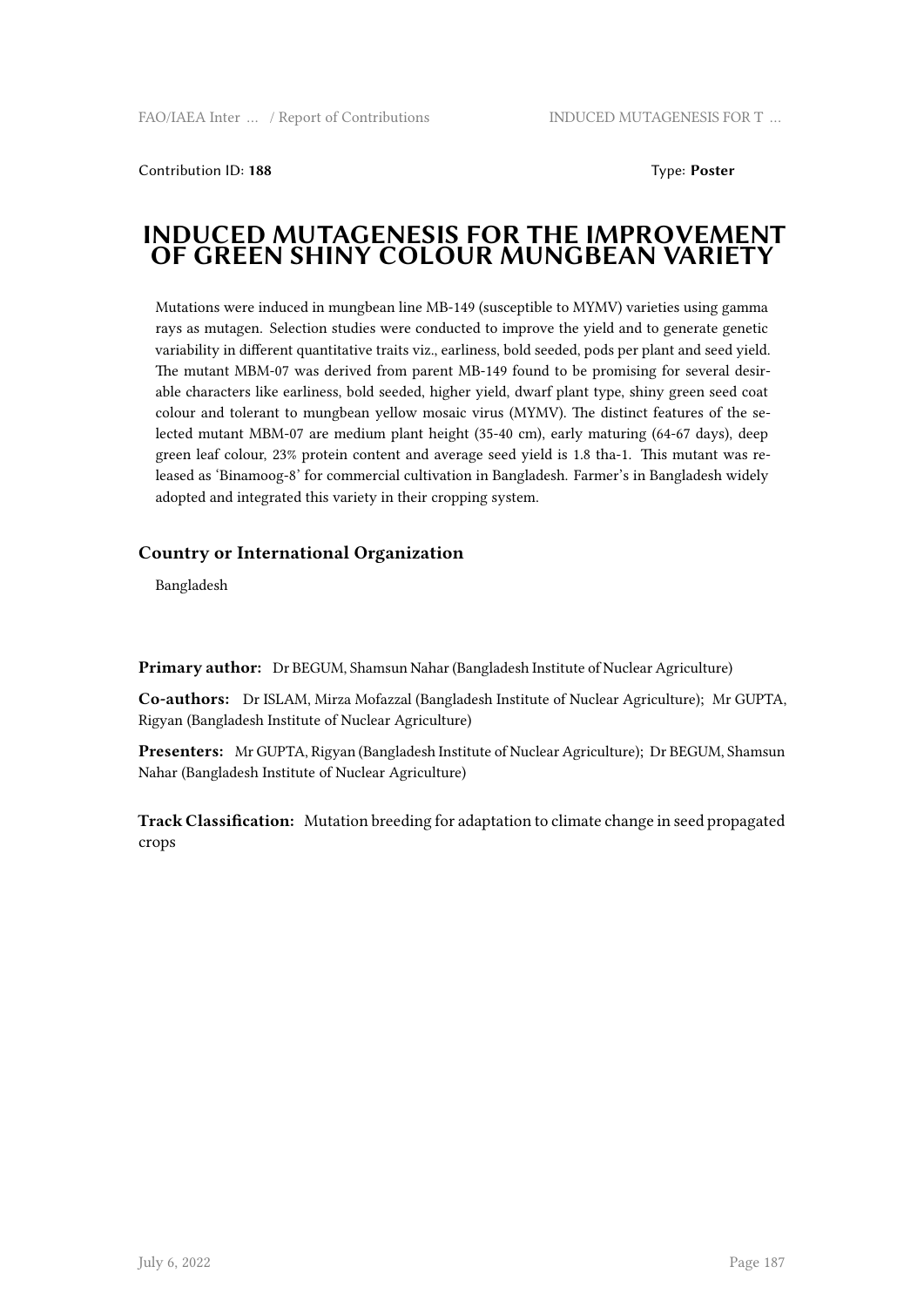#### Contribution ID: **189** Type: **Poster**

# **CHARACTERIZATION OF REMARKABLE MUTANTS AND ECOTYPES OF BRACHIARIA (UROCHLOA SPP.) AND NEW COLLECTIONS OF FORAGE GRASSES FROM KENYA.**

Native Kenya brachiaria grasses (= Urochloa spp.) samples and their radiation-induced mutants are cultivated in the experimental field at the Beef Research Centre, Nakuru, Kenya for genetic improvement to increase productivity of smallholder dairy farms. The aim of the present work was to collect new samples of germplasm, characterize ecotypes and mutants. Non-irradiated controls and mutant lines of Urochloa brizantha, ecotype Lanet, U. ruziziensis, ecotype Busia, and U. ruziziensis, ecotype Kisii were analysed. Fertile samples of all analysed plants and new collected germplasm from the Nyanza and Rift Valley regions were deposited at the Nairobi National Museum Herbarium. Lanet is the most difficult ecotype to pull up, it has a uniform morphology, hard and glabrous plants, however, hairy mutants have been developed. Busia control has greenish leaves with  $19 - 33 \times 0.5 - 0.8$  cm, rough-haired on the adaxial surface and uncommon axillary inflorescence. Busia mutants have yellowish leaves, ca. 8 x 1.7 cm, hairy, soft trichomes, longer internodes, common axillary inflorescence and a great variety of stamen colours. The Kisii ecotype has the greatest morphological variation, and the mutant plants are almost impossible to pull up. Indications for cross-contamination between these mutants were found. This could be due to the presence of many granivorous birds, which cause seed dispersal of Urochloa species. Mutants form great swards and have remarkable features: vivid green and soft leaf blades, long, stems rooting at lower nodes and late flowering. Busia and Kisii mutants were selected because Lanet is higlhy lignified and shows a tendency to spread out of control. Little is known on the reproductive capacity of these mutants, so the consequent effects on the wild diversity and dispersal outside the trial should be further investigated. Moreover, five new accessions of the Urochloa spp., and two other species were collected.

### **Country or International Organization**

Kenya

**Primary author:** Dr OLIVEIRA, Regina C. (Universidade de Brasília)

**Co-author:** Dr NIELEN, Stephan (Internatioal Atomic Energy Agency)

**Presenters:** Dr OLIVEIRA, Regina C. (Universidade de Brasília); Dr NIELEN, Stephan (Internatioal Atomic Energy Agency)

**Track Classification:** Enhancing agricultural biodiversity through new mutation induction techniques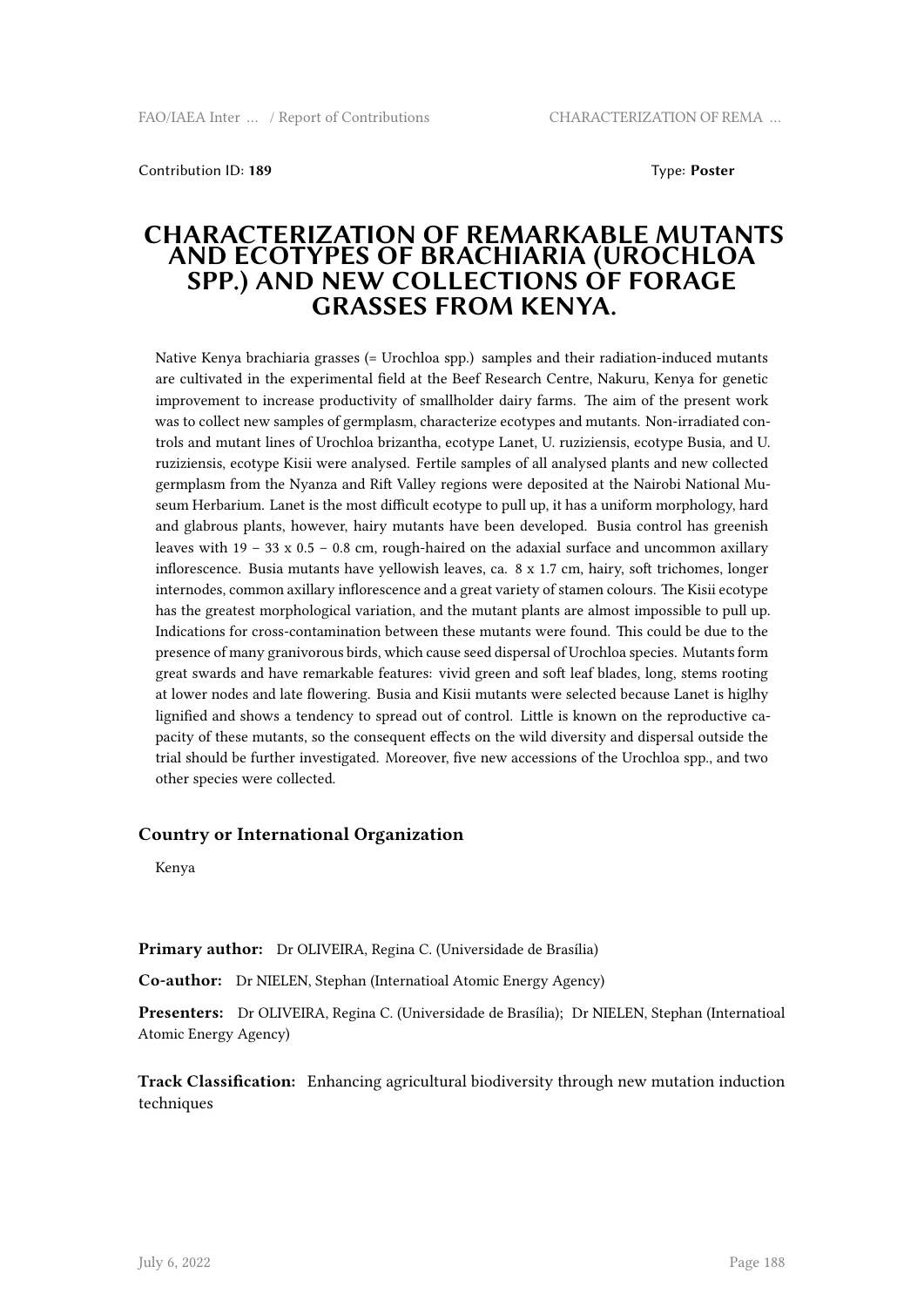Contribution ID: **190** Type: **Poster**

## **IRRADIATION OF THE POTATO SOLANUM TUBEROSUM CV. DESIRÉE TO INVESTIGATE RESISTANCE TO THE POTATO CYST NEMATODE GLOBODERA PALLIDA**

Potato cyst nematodes (PCN) pose an increasing threat to the potato industry and continue to be spread into clean land. Management with chemical control is problematic due to restrictions on the use of nematicides. Creating potato cultivars with durable and broad-spectrum resistance to PCN is a priority for potato breeders, especially to Globodera pallida for which few cultivars with high levels of resistance are available. Here, we investigate the effects of gamma-irradiation of the tetraploid potato S. tuberosum cv. Desirée to generate desirable mutations, such as resistance to the potato cyst nematode G. pallida in an established cultivar. Tubers were sent to the FAO/IAEA Plant Breeding and Genetics Laboratory, Seibersdorf, Austria. The first step was to produce in vitro materials which were then micropropaged to develop a large population for the gamma irradiation. Irradiated cuttings (with different dose treatments) were then cultured to produce in vitro micro-tubers, which were returned to the JHI. The mutated micro-tuber population was planted into root-trainers filled with compost and 20 cysts of a representative UK G. pallida population, pathotype Pa2/3. After 7 weeks the number of female nematodes on the root surface were scored and the relative level of resistance determined. Root systems from 2,000 of 2,133 micro-tubers of S. tuberosum cv. Desirée were scored; the remainder did not grow or only very poorly and were thus, discarded. 75 plants were re-assessed twice with the same G. pallida population with 4 replicates each. As a result, 5 plants with consistently low numbers of G. pallida females compared to non-irradiated plants were identified. Tubers were produced from these plants, and further tests to determine their resistance to three G. pallida populations that differ in their virulence are in progress. This work developed a new in vitro (micro-tuber) system for potato mutagenesis. The phenotypic screening is still in progress, conclusions cannot yet be drawn whether stable resistance in a tetraploid potato cultivar to G. pallida has been achieved by induced mutation.

### **Country or International Organization**

United Kingdom

**Primary author:** Ms GARTNER, Ulrike (The James Hutton Institute,)

**Co-author:** Dr BLOK, Vivian (The James Hutton Institute)

**Presenter:** Ms GARTNER, Ulrike (The James Hutton Institute,)

**Track Classification:** Contribution and impact of mutant varieties on food security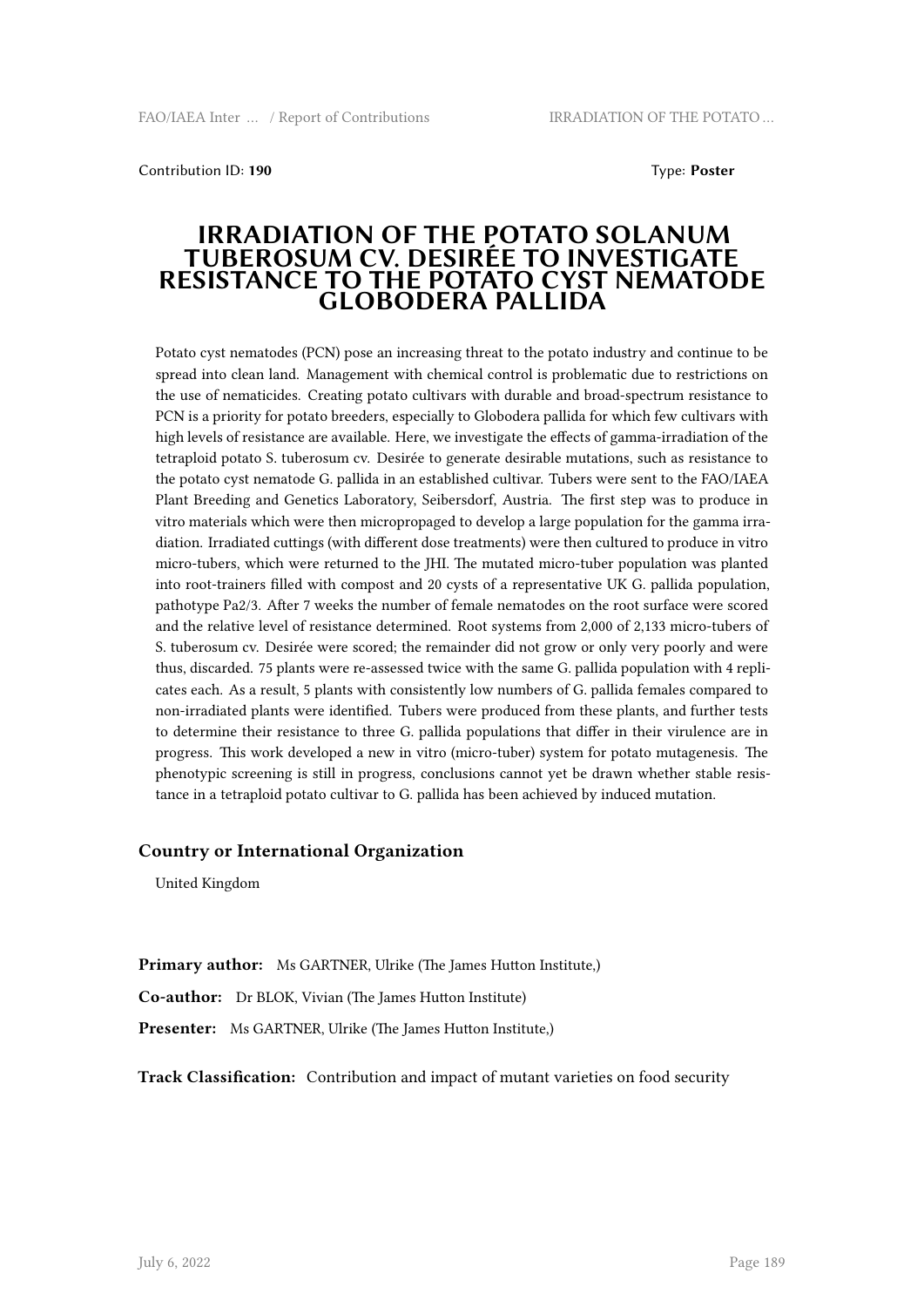Contribution ID: **191** Type: **Poster**

# **COMBINATION OF INDUCED MUTATION AND HYBRIDIZATION METHODS FOR RICE BREEDING**

Breeding for aromatic rice varieties having high grain quality, insect and disease resistance ability and increased yield is the objective of this research to satisfy domestic consumers and increase commercial value for exported market. The procedure to obtain the mutants may be summarized as follows: seeds of local Tam Thom TT1 and ST3 were incubated in a water bath at 33 ℃ for 48 h to induce germination to obtain high-frequency gene mutation. They were then irradiated by gamma-rays from a 60Co facility at 15 krad (150 Gy) dose. After 24 h, the seeds were sown in a field nursery to obtain the first generation (M1). Phenotypic selections began at the M3 generation. We selected two mutant rice lines in M5 named Tam Thom T3 and Mutant ST3. Mutant Tam Thom T3 line is highly resistant to leaf blast disease, is early maturing and has a semi-dwarf stature. Individuals, including mutants were propagated through self-fertilization, and phenotypes were evaluated and selected at each generation to develop pure-bred lines. Data on plant height (cm), number of effective tillers/plant, panicle length (cm), number of filled grains/panicle, 1000 seed weight (gr), days to maturity and grain yield were recorded in our example. After harvesting, the seeds of each genotype were dehulled for evaluation of the grain quality, viz. grain size (grain length), grain shape (grain length-breadth ratio) and also aroma. But pure-bred lines have small panicles so these lines were used for combination. Thus, a combinatorial approach between hybridization and induced mutation can be used for breeding. Multiline crossing was carried out on mutant rice lines, aromatic rice and others, such as Huong Com 1/mutant ST3//mutant Tam Thom T3//R15///ST20////ST20. After strict processes of selection through 8 generations by qualitative and quantitative anticipated targets (growth duration, plant architecture, grain shape, high yield, aroma, insect and disease resistance), we selected two aromatic rice varieties named as ST22 and ST24 in 2016

### **Country or International Organization**

Plant Breeding Center, Viet Nam

**Primary author:** Dr TRAN, Tan Phuong (Plant Breeding Center)

**Co-authors:** Mr HO, Quang Cua (Ho Quang Private Enterprise); Ms NGUYEN, Thi Thu Huong (Ho Quang Private Enterprise)

**Presenter:** Dr TRAN, Tan Phuong (Plant Breeding Center)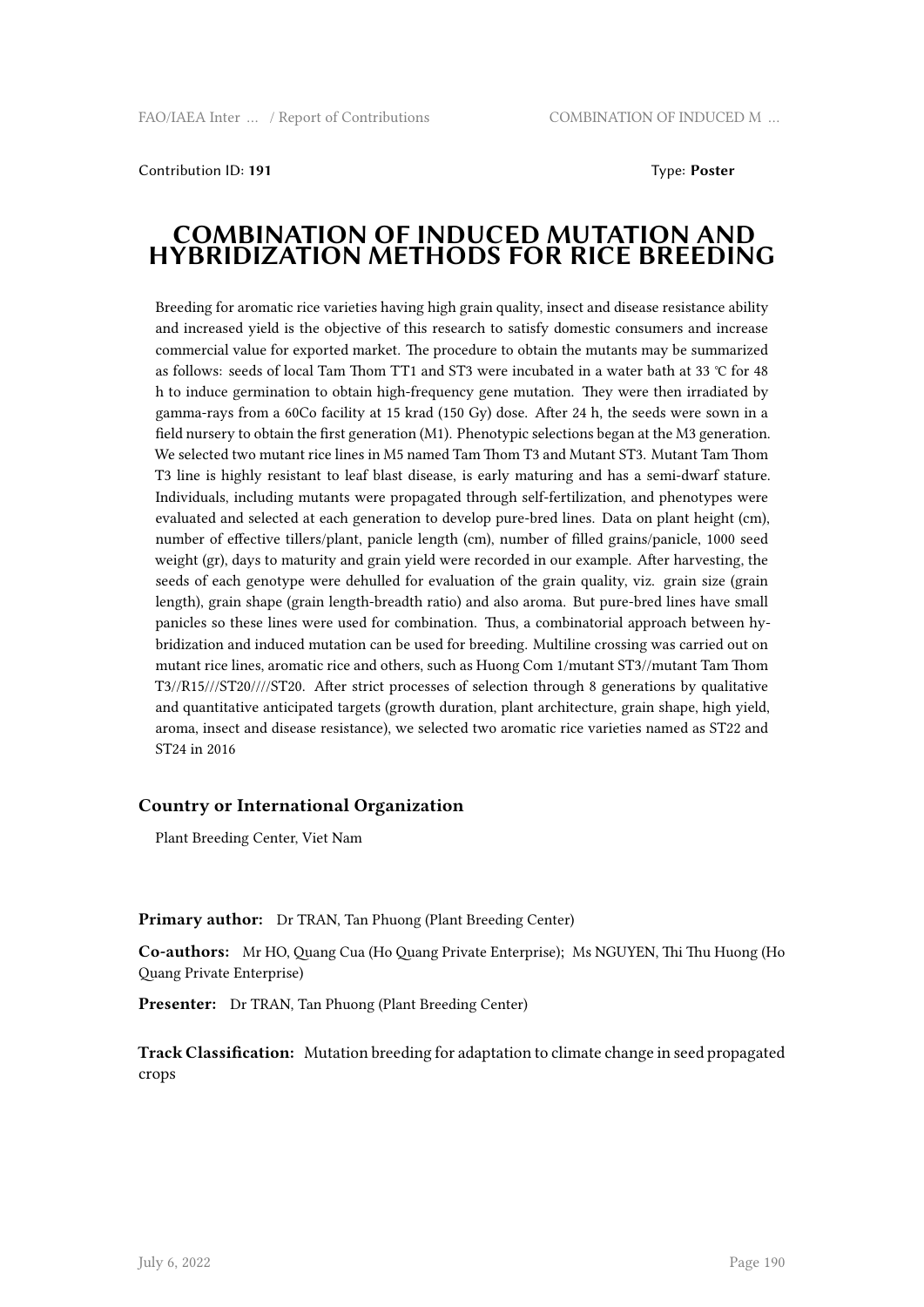Contribution ID: **192** Type: **Oral**

## **EMERGING BIOTECHNOLOGIES AND THE CONSERVATION AND SUSTAINABLE USE OF PLANT GENETIC RESOURCES FOR FOOD AND AGRICULTURE**

The chance discoveries of dometicable spontaneous plant mutants made the transition from hunting and gathering to agriculture possible. The methods for breeding ever higher yielding and more resilient and nutritious crop varieties to sustain a continually growing human population have been evolving rapidly. Cross-breeding; induced mutations (using physical and chemical agents); and biotechnologies – including genetic engineering, marker-aided selection and most recently, genome editing – are all aimed at increasing the efficiency of crop production by creating and utilizing useful heritable variations in plant genetic resources for food and agriculture. First described barely six years ago, the Clustered Regularly Interspaced Short Palindromic Repeats (or CRISPR) has become the genome editing method of choice, thus resulting in the development of crop varieties either formally released or in the pipeline. Its rapid adoption rate, the universal applicability and the low-cost involved mirrors the developments of the closely associated gene drive and digital sequence data and synthetic biology, for instance. The paces of the scientific and technological developments for these methods have far outstripped those of the requisite policy regimes. The ongoing debates include whether the products of genome editing, with or without gene drive, should be considered living modified organisms and, if so subject to the international framework, the Cartagena Protocol on Biosafety to the Convention on Biological Diversity. Another debate is whether digital sequence information should be subject to some free access and benefit sharing regime considering that with the powers of synthetic biology, products previously harnessed only from living organisms can now be produced in the laboratory once the DNA sequence is available. To avoid the crippling pitfalls of the past, a call is made for serious intergovernmental dialogues on the safeties, fairness and ethics of the use of these emerging biotechnologies as the stakes are extremely high.

### **Country or International Organization**

Food and Agriculture Organization of the United Nations (FAO)

**Primary author:** Dr MBA, Chikelu (Food and Agriculture Organization of the United Nations (FAO)

**Presenter:** Dr MBA, Chikelu (Food and Agriculture Organization of the United Nations (FAO)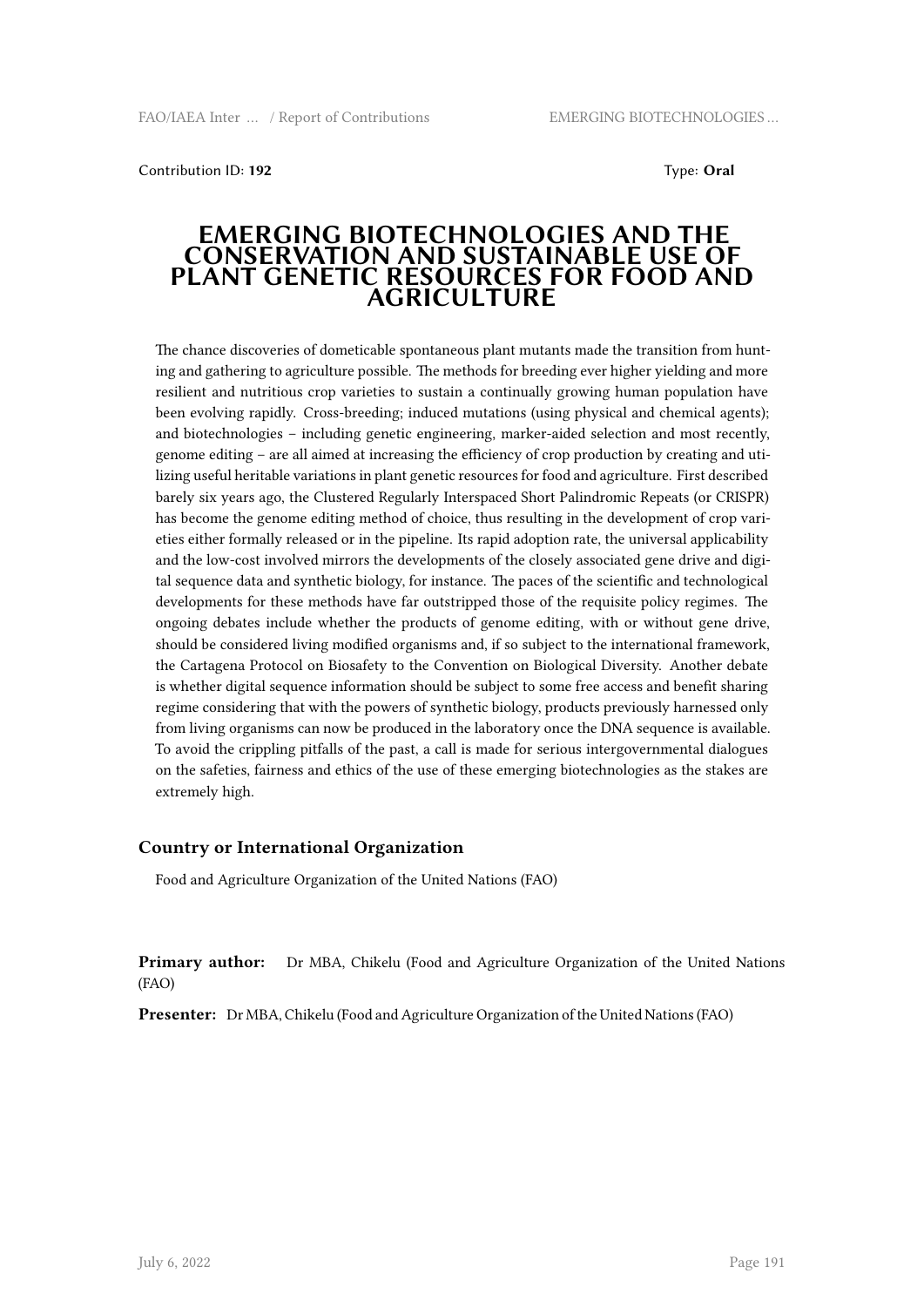Contribution ID: **193** Type: **Poster**

# **EFFECT OF GAMMA RAYS, EMS AND SODIUM AZIDE ON QUANTITATIVE CHARACTERS IN KALA JIRGA NON-BASMATI AROMATIC RICE (ORYZA SATIVA L.) CULTIVAR FROM KOLHAPUR INDIA**

Kala Jirga, a local non-basmati aromatic rice cultivar (landrace) grown in Kolhapur district, Maharashtra, India possesses a good aroma quality, it has low yield potential and a very good potential for domestic market. 500 seeds bulks of Kala Jirga cultivar were subjected separately to mutagenic treatments with gamma rays (100, 200 and 300Gy), Ethyl methanesulphonate (EMS) 0.8, 1.0 and 1.2% and Sodium Azide (SA) 0.002, 0.004 and 0.006% to induce genetic variability. Seeds from M1 plants were planted in a plant to row basis as M2 generation. Various mutants were identified with respect to plant height, maturity and yield. Dwarf mutants were identified among plants irradiated with 0.002% and 0.004% SA and those irradiated with 100 and 200Gy Gamma-rays showed notable reduction in height. Early maturing mutants with 155-157 days to maturity compared with 167 days in control were detected among plants treated with EMS at 0.8 and 1.0%. Plants with higher tiller number were identified in all mutagenic treatments: EMS (1.0 and 1.2%), SA (0.002 and 0.004%) and 100Gy treatments with the number of tillers ranging from 24 to 32 tillers/ plant as compared with 9 tillers/ control plant. Mutants with increased panicle length ranging from 22.08 to 25.96 cm from EMS (0.8, 1.0 and 1.2%), SA (0.004%) and 100Gy treatments as compared to control (19.69 cm) were also identified. Mutants with higher yield/plant were detected in treatments with EMS (1.0 and 1.2%), SA (0.002 and 0.004%). Plants derived from 100Gy treatments showed higher yield/plant (29.02-38.84 g/plant) as compared to controls (11g/plant). Among the mutagenic treatments, 0.8% and 1.0% treatments of EMS, 0.002 and 0.004% SA and 100Gy treatments were found to be the most effective treatments for induction of desirable mutants.

## **Country or International Organization**

Indian

**Primary author:** Mr DESAI, SHITALKUMAR (Dept of Botany, Shivaji university, Kolhapur)

**Co-authors:** Mr RAMTEKE, AKASH (Dept of Botany, Shivaji university, Kolhapur); Dr GAIKWAD, NIKHIL (Dept of Botany, Shivaji university, Kolhapur); Dr DHOLE, VINOD (NABTD, BARC, MUM-BAI)

**Presenter:** Mr DESAI, SHITALKUMAR (Dept of Botany, Shivaji university, Kolhapur)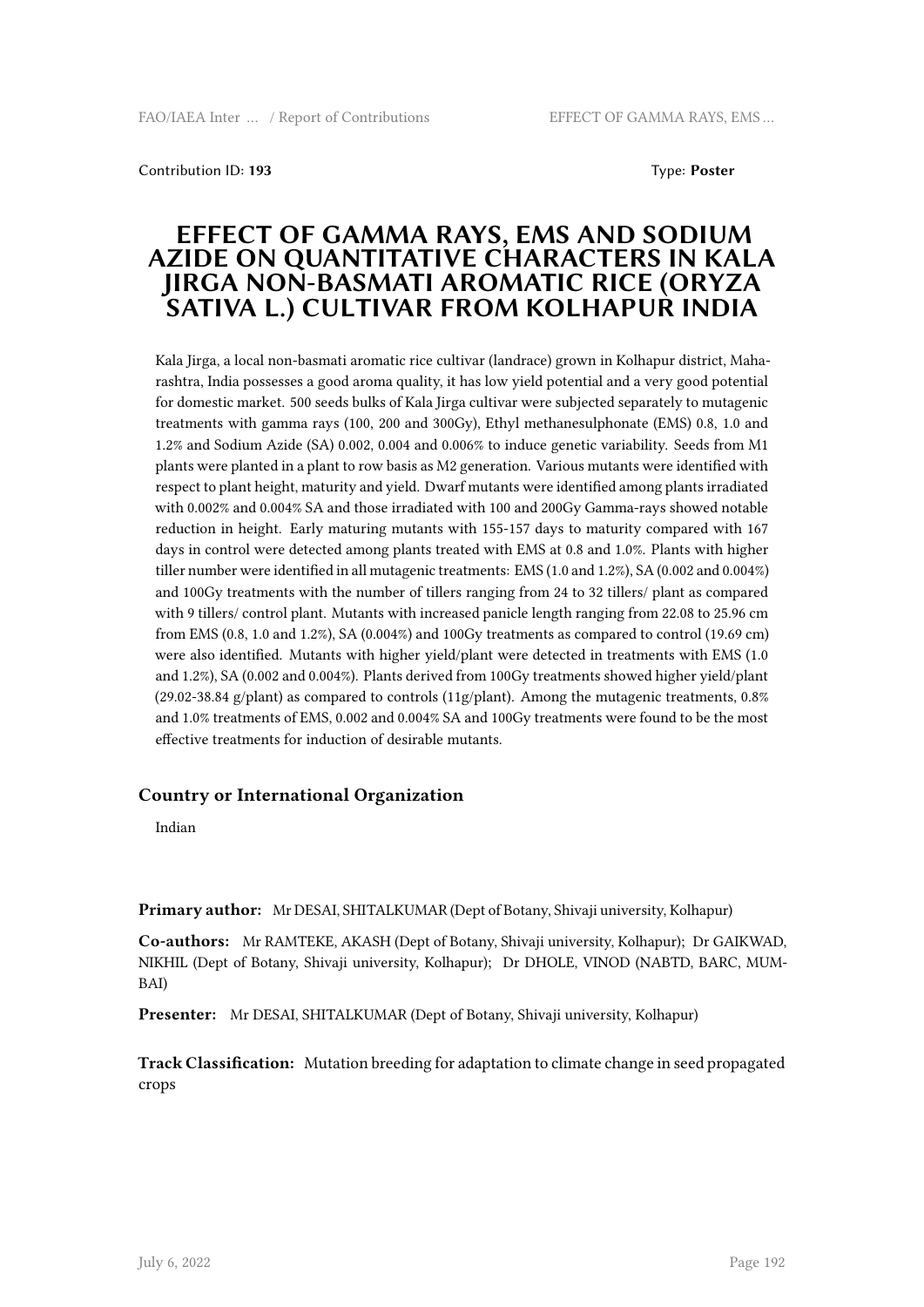Contribution ID: **195** Type: **Oral**

## **GENERATION AND CHARACTERIZATION OF NOVEL GENETIC VARIATION IN RICE FOR THE ENHANCEMENT OF GRAIN QUALITY AND AGRONOMIC PERFORMANCE**

Induced plant mutants are important resources for the breeding of improved varieties to provide food, feed and fibre to an ever-increasing global population. Furthermore, the development of powerful, high throughput sequencing-based strategies for mutation detection has increased the value of these resources, enabling functional genomics of agriculturally important traits. The major goals of our research are to identify novel mutations and traits to further the understanding of agronomic performance and grain quality in rice and to develop novel genetic resources for breeding new and improved varieties. Towards these ends, chemical mutagenesis has been used to generate mutant populations in the japonica rice varieties Nipponbare, Kitaake, and Sabine. Using the reverse genetics method Targeting of Induced Local Lesions in Genomes (TILLING) by sequencing, mutations in genes involved in seed phytic acid content, silicon/arsenic uptake and accumulation, and starch biosynthesis have been identified. Forward genetics has also been employed to complement the TILLING by sequencing approach and to identify morphological and developmental mutants. Characterization of the phenotypic effects of mutations identified via TILLING and progress towards isolating the genes underlying mutant phenotypes obtained by forward genetics screens will be presented using examples involving silicon/arsenic uptake and cuticular wax synthesis and accumulation.

## **Country or International Organization**

USA

**Primary author:** Dr TAI, Thomas (U.S. Department of Agriculture, Agricultural Research Service)

**Co-author:** Dr KIM, HyunJung Kim (Department of Plant Sciences, University of California, Davis)

**Presenter:** Dr TAI, Thomas (U.S. Department of Agriculture, Agricultural Research Service)

**Track Classification:** Enhancing agricultural biodiversity through new mutation induction techniques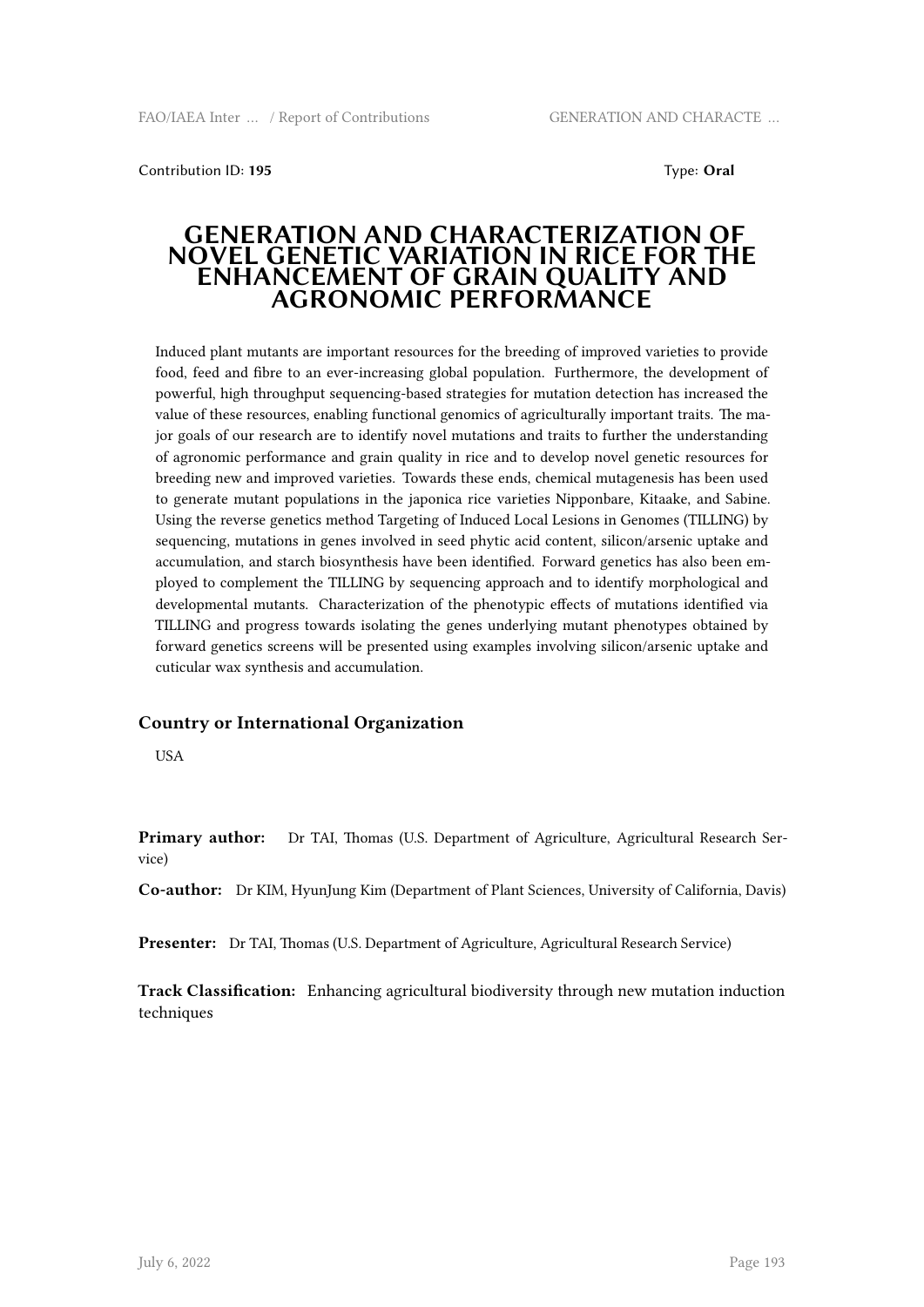Contribution ID: **196** Type: **Oral**

## **GROUNDNUT MUTANTS WITH END-OF-SEASON DROUGHT TOLERANCE FOR THE MARGINAL DRY LANDS OF NORTH KORDOFAN STATE, SUDAN**

Groundnut (Arachis hypogaea L.) produced in the traditional small-scale rain fed sector of Western Sudan accounts for 80% of the total annual groundnut acreage producing 70% of the total production. Low productivity of groundnut is a characteristic feature in North Kordofan State which is characterized as the most vulnerable state to the impact of climate change. Terminal drought stress resulting from reduction in rainfall amount and distribution at the end of the season is the most deleterious drought period as it coincides with groundnut pod filling and maturation periods. High and stable yields under the subsistence farming conditions in North Kordofan could only be realized by using adapted high yielding drought tolerant genotypes. Mutation induction by gamma rays was utilized to create genetic variability aiming at increasing the chances of obtaining genotypes with the desired drought tolerant traits. Groundnut mutants at M5 generation advanced by single seed descend method were evaluated for end-of-season drought tolerance. Terminal drought period of 25 days was imposed after 60 days from planting using the rainout shelter. The same mutants were evaluated under optimum growing conditions under sprinkler irrigation system. Mutants which survived 25 days terminal drought stress were further evaluated for agronomic performance under rain fed conditions. Groundnut mutant Barberton-B-30-3 produced 1024 kg/ha mean pod yield over 12 seasons compared to 926 kg/ha for the check cultivar. The stability and GGE biplot analysis for the last 5 seasons, showed that Baberton-B-30-3 was stable and produced good yield in both high and low rain fall seasons. Hence, Barberton-B-30-3 is a suitable mutant for sustainable profitable yields in the marginal dry lands of North Kordofan State.

## **Country or International Organization**

Sudan, Agricultural Research Corporation

**Primary author:** Dr ABDALLA, Elgailani (Agricultural Research Corporation)

**Co-authors:** Mr BAKHIT, Omar (Agricultural Research Corporation); Dr ELSHEIKH, Salih (Agricultural Research Corporation)

**Presenter:** Dr ABDALLA, Elgailani (Agricultural Research Corporation)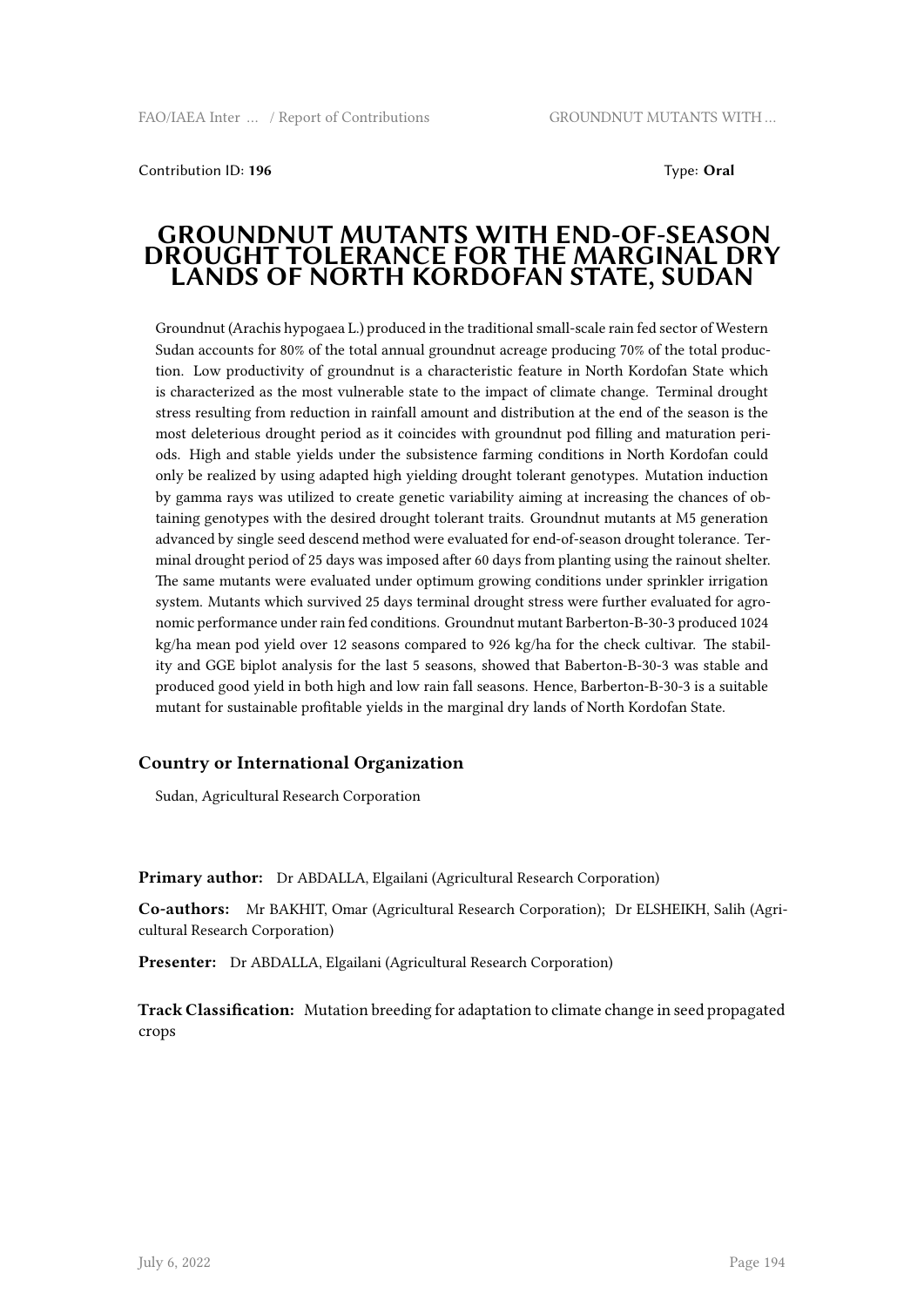Contribution ID: **197** Type: **Poster**

# **EFFECT OF EMS AND SA ON TRYPSIN INHIBITOR CONTENT IN MOTH BEAN (VIGNA ACONITIFOLIA (JACQ.) MARECHAL)**

Moth bean (Vigna aconitifolia, Jacq. Marechal) is one of the most important pulse species of India, however, it contains a great amount of antinutritional factors such as trypsin inhibitors (TI). Seeds of local variety of moth bean (Vigna aconitifolia (Jacq.) Marechal) were treated with three different concentrations of each chemical mutagens EMS and SA and the morphological mutants were screened under local conditions for Trypsin inhibitor content. Trypsin inhibitor assays were carried out to find out the trypsin inhibitor activity among seven viable mutants and 78 micromutants of moth bean which were developed by induced mutation breeding. The pertinent studies of seven viable mutants and 78 micromutants of moth bean have indicated considerable variation regarding TI level. The lowest TI (180.00 TIU/min/gm meal) was recorded in 6/IV-mutant, while the 7/IV-mutant revealed the highest TI content (326.16 TIU/min/gm meal). The electrophoretic profiles of trypsin inhibitors on X-rays film revealed 3 to 7 iso-inhibitors in different viable mutants and micromutants of moth bean. The amount of TI in the mutants showing reduced trypsin inhibitor bands were quantitatively estimated. The lowest TI activity (187.98 TIU) was observed in B6 mutant, which was developed from 0.15% EMS treatment. Additionally, to nullify trypsin inhibitor activity in moth bean seeds in order to be able to use it in human diet, heat treatment and germination studies have been tried in some of these mutant lines. In comparison with the control TI profile, some viable mutants showed significant changes. These mutants also showed 25-45% reduction in TI content and seed proteins by quantification of micromutants and viable mutants showed significant variations.

## **Country or International Organization**

India

**Primary author:** Dr KHADKE, SHIVRAM (SMT. KASTURBAI WALCHAND COLLEGE, SANGLI, M.S. INDIA)

**Co-author:** Prof. KOTHEKAR, VIJAY (DEPT. OF BOTANY, DR. B.A.M.U. AURANGABAD, M.S. INDIA)

**Presenter:** Dr KHADKE, SHIVRAM (SMT. KASTURBAI WALCHAND COLLEGE, SANGLI, M.S. INDIA)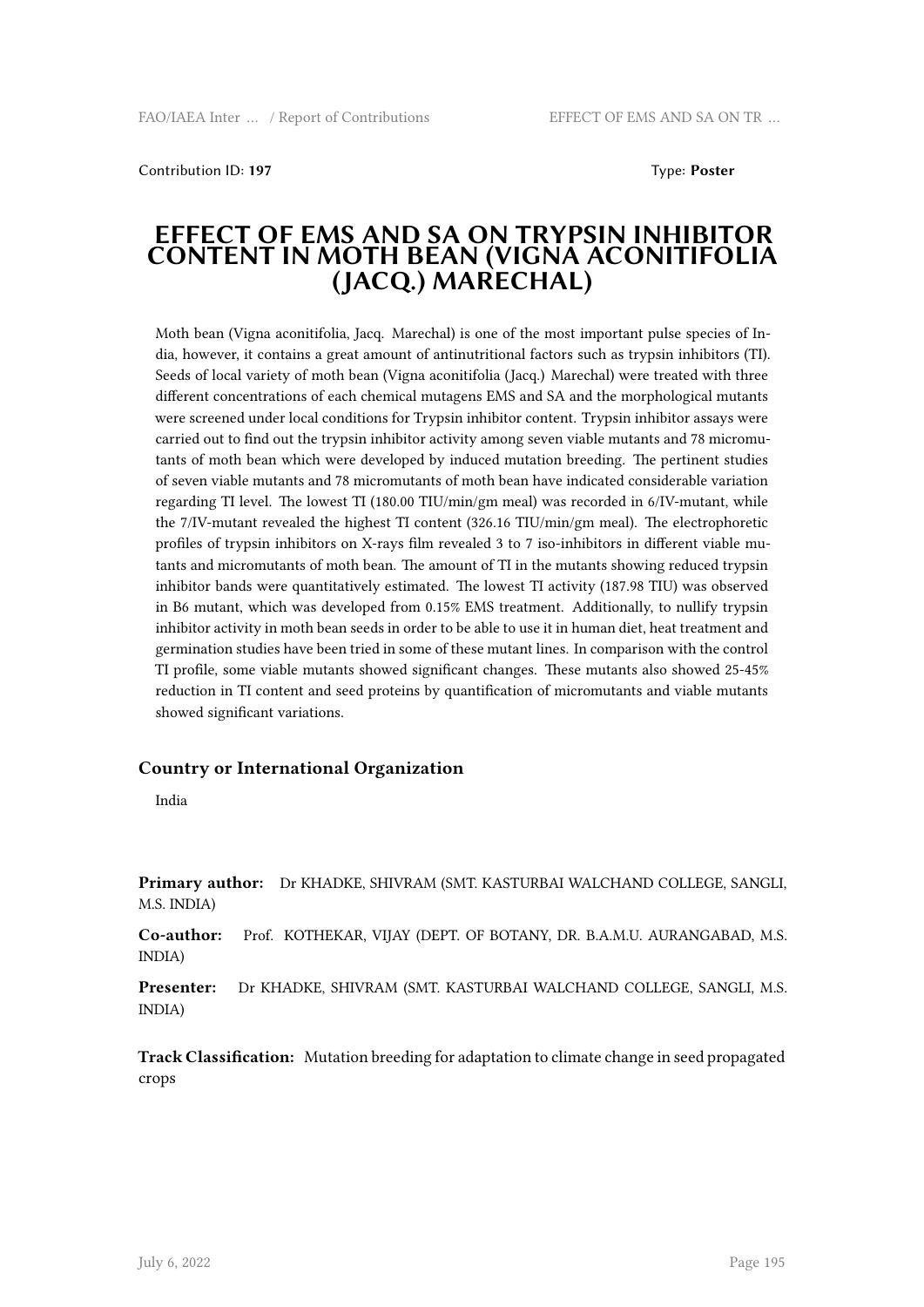Contribution ID: **198** Type: **Poster**

## **CHARACTERIZATION OF STAY GREEN MUTANTS AND RECOMBINANTS FOR DROUGHT TOLERANCE IN SUNFLOWER**

Stay green is an economically important and complex trait for drought tolerance. The present investigation was conducted to identify the drought tolerant stay-green genotypes with desirable root traits which are essential to extract moisture from deeper layers of the soil under drought conditions. The study comprises three non-stay-green checks and seven Alternaria disease resistant stay-green genotypes identified from the mutants: DSR 14 derived from 200Gy gamma irradiation and DSR 57 derived from 0.020 mol/dm3 EMS treatment and recombinant populations. These genotypes have been characterized for root architecture under different soil moisture regimes in factorial RBD design. Analysis of variance revealed significant interaction between the genotypes and different water regimes and among the genotypes. The mutant DSR 14 and recombinant DSR 47 have exhibited higher mean root length of 102.50 cm each, higher root to shoot ratio (0.87 and 1.00) and leaf area (151.35 cm2 and 137.70 cm2) under severe stress condition. However, despite of the stay-green nature, EMS mutant DSR 57 and other stay-green recombinants exhibited the poor performance for root traits and seed yield per plant under drought conditions indicating only the cosmetic nature of their stay green trait. The average seed yield per plant for these identified genotypes, DSR 14 (13.74 g) and DSR 47 (12.38 g) was higher than that of the checks, Morden  $(5.38 \text{ g})$ , RHA 6D-1 $(2.75 \text{ g})$  and RHA 95C-1  $(3.55 \text{ g})$  and over other stay-green mutant and recombinants under severe low moisture stress condition. Hence, the present investigation revealed that the gamma irradiation treatment yielded a functional stay green mutant which can be further utilized for breeding for drought tolerance and to understand the genetic nature of this functional stay-green trait to further improve the crop.

## **Country or International Organization**

India

**Primary author:** Mr HIREMATH, Guruprasad (PhD Scholar)

**Co-author:** Dr NADAF, Hajisaheb (Principal Scientist)

**Presenter:** Mr HIREMATH, Guruprasad (PhD Scholar)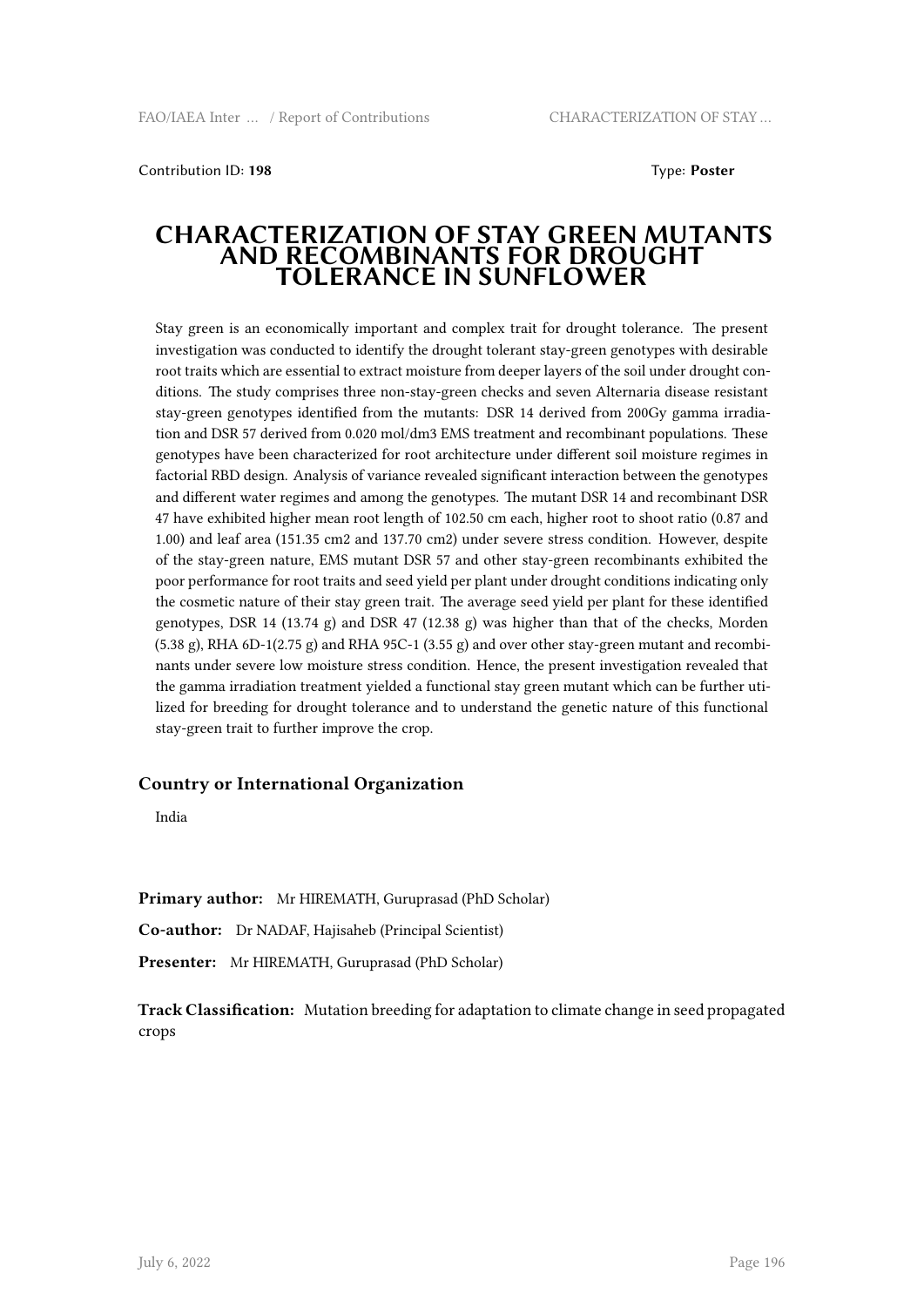Contribution ID: **199** Type: **Oral**

# **ISOLATION AND CHARACTERISATION OF YELLOW RUST RESISTANT MUTATION IN WHEAT**

Stripe rust caused by Puccinia striiformis. f.sp tritici is major threat to wheat production leading to yield loss up to 84%. New races of stripe rust are being observed for which no durable source of resistance has been determined in the current high-yielding varieties. Mutation breeding programme was initiated in two popular varieties namely, PBW343 & HD2967 using gamma ray and electron beam irradiation. The gamma ray doses of 250, 300, and 350Gy and electron beam doses of 150, 200, and 250Gy were used for irradiating seeds of PBW343 and HD2967. Six M2 populations consisting of 75,000 plants of each variety were screened in the field from seedling to adult plant stage by spraying a mixture of urediniospores of Pt pathotypes (77-2, 77-5 and 104-2) and Pst pathotypes (78S84 and 46S119). Disease severity was recorded as the percentage of leaf area covered by rust pathogen following a modified Cobb's scale. A total of 52 putative rust resistant mutant plants in M2 population of HD2967 and 63 putative resistant mutants in M2 of PBW343 were identified. The Number of mutants was higher in the population derived from electron beam irradiation (EBM) as compared to gamma rays. The absence of sporulation and spore production of rust pathogen on mutants indicated resistance. Mutant plants showing seedling resistance also showed hypersensitive response in adult plant. Yield component characters of mutants were comparatively better than in the parents. The mutations responsible for the altered infection phenotypes appear to involve plant resistance genes that interact with the pathogen at later stages of the pathogen development. These rust resistant mutants could be a novel source of stripe rust resistance. The plant to row progenies of these mutants have been raised in M3 generation and are being characterized.

### **Country or International Organization**

Bhabha Atomic Research Centre, Mumbai, India

**Primary author:** Dr BAKSHI, Suman (Scientific Officer)

**Co-authors:** Dr SINGH, Johar (Senior Wheat Breeder); Dr JAMBHULKAR, Sanjay. J (Scientific Officer)

**Presenters:** Dr JAMBHULKAR, Sanjay. J (Scientific Officer); Dr BAKSHI, Suman (Scientific Officer)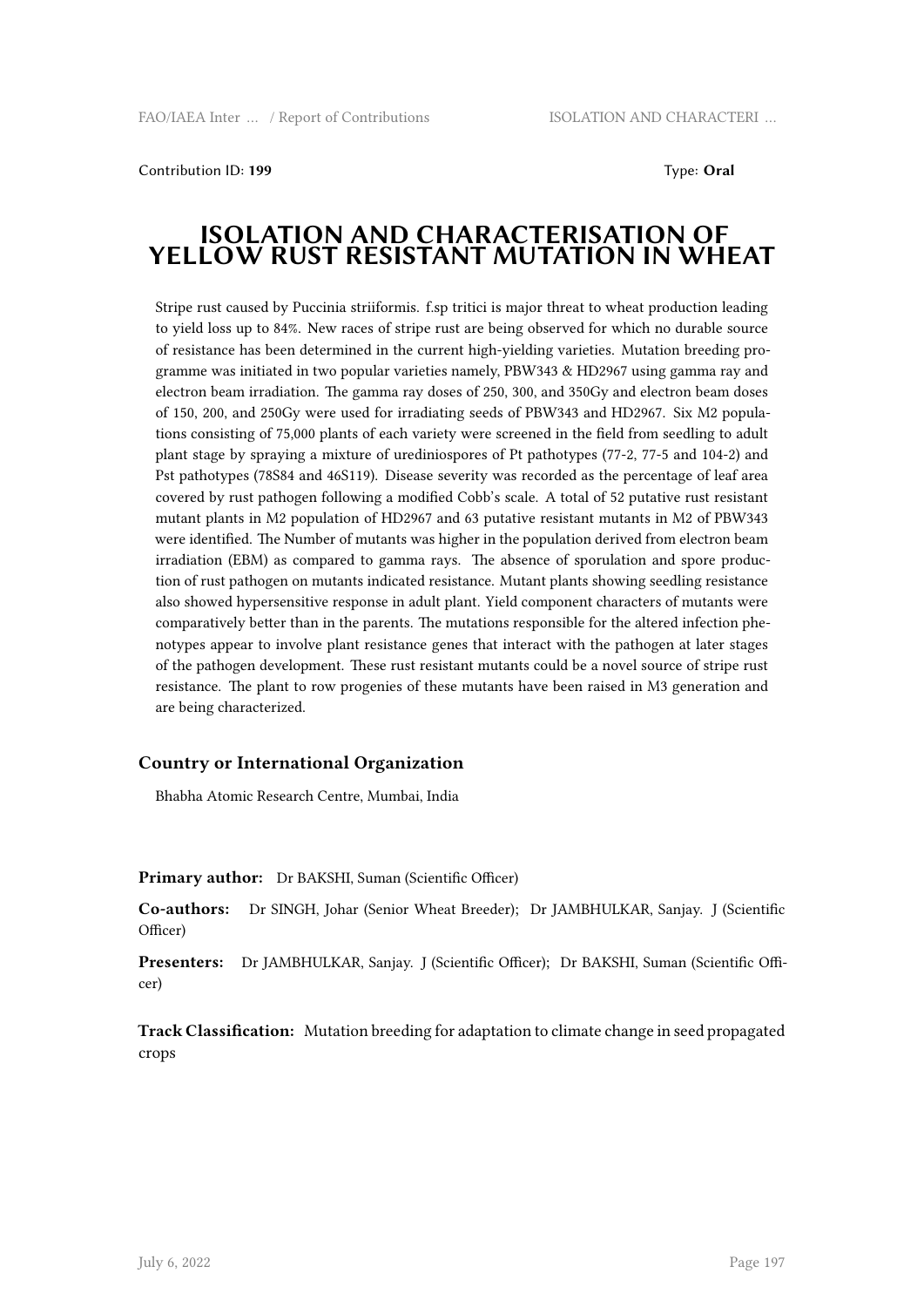Contribution ID: **200** Type: **Poster**

## **EVALUATION OF NEW COTTON MUTANT CULTIVARS FOR ADAPTATION TO CLIMATE CHANGE IN IRAN**

In Iran cotton cultivation area is approximately 100 000 hectares and there are some limitations for increasing this area. Several research results reveal that main problems are the fact that the increase in minimum temperatures is more widespread than for the maximum temperature; also, the temperature has risen between 2.5 and 5 degrees centigrade; moreover, the amount of precipitation has also been reduced in Iran. So, cotton production, which is an important source of revenues, has been reduced and our country needs to introduce new cotton cultivars tolerant to abiotic stress. Therefore, two Iranian superior mutant lines (L-M-1425 and L-M-1676) together with two Pakistani mutant cultivars (NIAB KIRAN and NIAB 414) provided through the Regional Agreement Asia project (RAS 5075) were entered in a comparative and adaptation study. The mutant genotypes have been cultivated in four repetitions in Karaj. All the activities were in-farm based under normal conditions and without any additional treatment. In the end of the growing season, some traits have been recorded including plant height, number of branch (sympodia and monopodia) boll number. The fibre extracted from selected mutant lines have been sent to the Cotton Research Institute of Iran after harvest to measure traits related to fibre quality including fibre length (upper half mean length (UHML) and uniformity index (UI)), strain, strength, as well as micronaire index. The results show that strain trait has significantly increased in L-M-1425 to the NIAB 414. Also, NIAB KIRAN had significantly lower branch number of…. and sympodial. In addition, boll number in NIAB 414 was significantly increased compared to L-M-1676. Finally, the mentioned mutant genotypes have not revealed significant different in the most traits, so that the Iranian mutant lines will be used to next processing of mutation breeding and Pakistani cotton cultivars will be cultivated in other places for introduction in Iran.

## **Country or International Organization**

Cotton, temperatures, precipitation, superior lines, Fiber

#### **Primary author:** Dr RAHEMI, Mohammad Reza (Researcher)

**Co-authors:** Mr ESKANDARI, Ali (Researcher); Dr MOGHISEH, Ebrahim (NSTRI); MOZAFFARI, Kamran (NSTRI); Mr JANKULOSKI, Ljupcho (IAEA); Dr HUSSAIN, Manzoor (Principal Scientist/Group Leader Cotton breeding Programme, NIAB,Faisalabad); Mr RAHIMI, Masoud (NSTRI); Dr MALEK, Massoud (AEOI); Mr AMIRIPARI, Mohammad (NSTRI); Dr ALISHAH, Omran (Cotton Research Institute of Iran)

**Presenter:** Dr RAHEMI, Mohammad Reza (Researcher)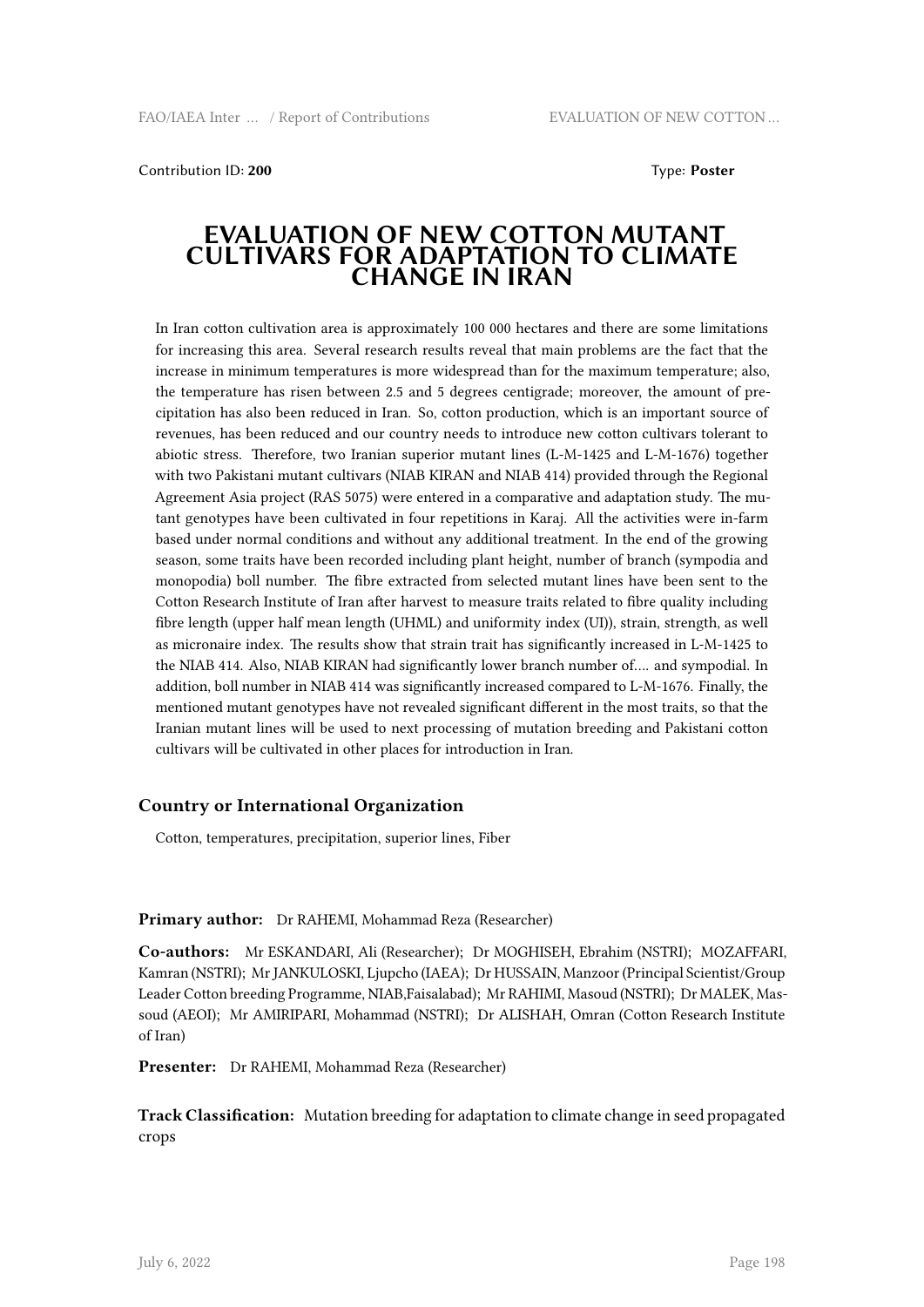Contribution ID: **201** Type: **Poster**

## **ENRICHING GENETIC DIVERSITY AND CONSERVING PLANT GENETIC RESOURCES USING NUCLEAR TECHNIQUES AND RELATED TECHNOLOGIES IN THE STATE OF QATAR**

Over the past 50 years, induced mutation has played a major role in the development of high genetic variability and helped develop many new superior crop varieties: both in vegetative and seed propagated plants. Heat and salinity are the major abiotic stresses limiting crop production in Qatar. Food availability is an essential situation for food security. Qatar has developed an ambitious strategy to increase crop productivity. Moreover, resource - rich Qatar can play a vital role in the global market for developing novel food production-related technologies, by developing agricultural research. Mutation is an important resource to generate and identify genetic variation of useful traits for improvement crops and native plant. We used one of the general methods for mutation induction using X-rays and gamma irradiation on seeds of some wild plant and wheat varieties treated in the Joint FAO / IAEA Laboratories and germination experiments were conducted in Qatar. We achieve high variation between different treatment and radiation. We found albino in barley after treatment with Gamma ray at 75 Gy, and chlorina (light green), and only wheat and wild plant completed their life cycle.

### **Country or International Organization**

Mutation breeding, plant genetic resources, generation mutation,chlorina, albino

**Primary author:** Dr ELAZAZI, ELSAYED (PLANT GENETIC RESOURCES EXPERT)

**Co-authors:** Mrs AL-KUWARI, Aisha (head of genetic resources dept); Ms AL-QAHTANI, Maryam (researcher); Mrs SHAHSIL, Nafeesath (researcher)

**Presenters:** Mrs AL-KUWARI, Aisha (head of genetic resources dept); Dr ELAZAZI, ELSAYED (PLANT GENETIC RESOURCES EXPERT)

**Track Classification:** Enhancing agricultural biodiversity through new mutation induction techniques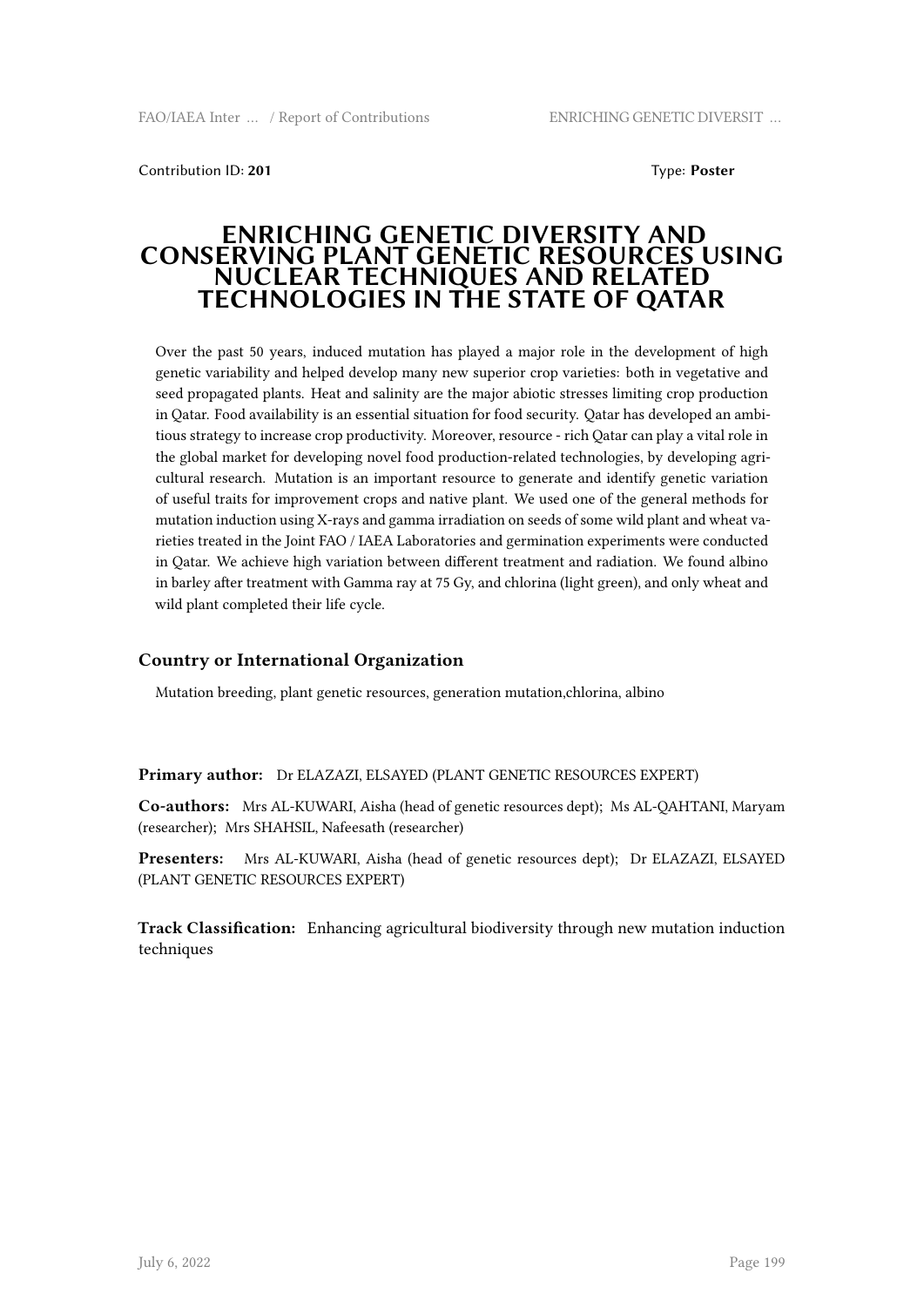#### Contribution ID: **202** Type: **Oral**

# **ISOLATION OF GAMMA RAY INDUCED URD BEAN (Vigna mungo (L.) Hepper) MUTANTS WITH INCREASED BATTER VOLUME**

Urd bean is an important legume crop in India useful for the preparation of domestic nutritious breakfast meals called: Idli and Dosa. Idli is a fermented steamed bread-like cake and an important source of protein and energy in the diet of many South Indians. Idli is easily digested and hence preferred by all: from infants to elderly people. The specialty of urd bean in idly preparation is owing to the mucilaginous material present and does not exist in other edible legumes. The mucilaginous material is a complex carbohydrate containing galactose and arabinose. MDU 1 urd bean variety was released from Tamil Nadu Agricultural University, Madurai, India during 2014. It gives higher yield and possesses a high arabinose content of 7.5%. The volume of batter was increased in the variety MDU 1 over other existing varieties. This is beneficial to the farmers, traders and consumers. This variety, MDU 1, has a maturity duration of 70-75 days, has bushy nature, and is susceptible to yellow mosaic virus. To develop a determinate type, MDU 1 urd bean seeds were irradiated with gamma rays using doses ranging from 100 Gy to 500 Gy with an interval of 100 Gy. The determinate types were selected in the M2 generation and advanced to further generations. After attaining homozyosity in the advanced generations, the mutants were checked for their biochemical characters. The mutants ACM 16-11, ACM 16-15, and ACM 16-18 were found to have an arabinose content of 8.28%, 8.98% and 8.14% respectively. All the mutants recorded more than 10% increase in batter volume over the variety MDU 1. The albumin (%) and globulin (%) contents were also increased remarkably in the mutants. We suggest subjecting these mutants to multi-location trials and proposed for registration.

### **Country or International Organization**

INDIA

**Primary author:** Dr CHOCKALINGAM, VANNIARAJAN (TAMIL NADU AGRICULTURAL UNI-VERSITY)

**Co-author:** Dr J, SOUFRAMANIEN (BARC, Mumbai, INDIA)

**Presenter:** Dr CHOCKALINGAM, VANNIARAJAN (TAMIL NADU AGRICULTURAL UNIVERSITY)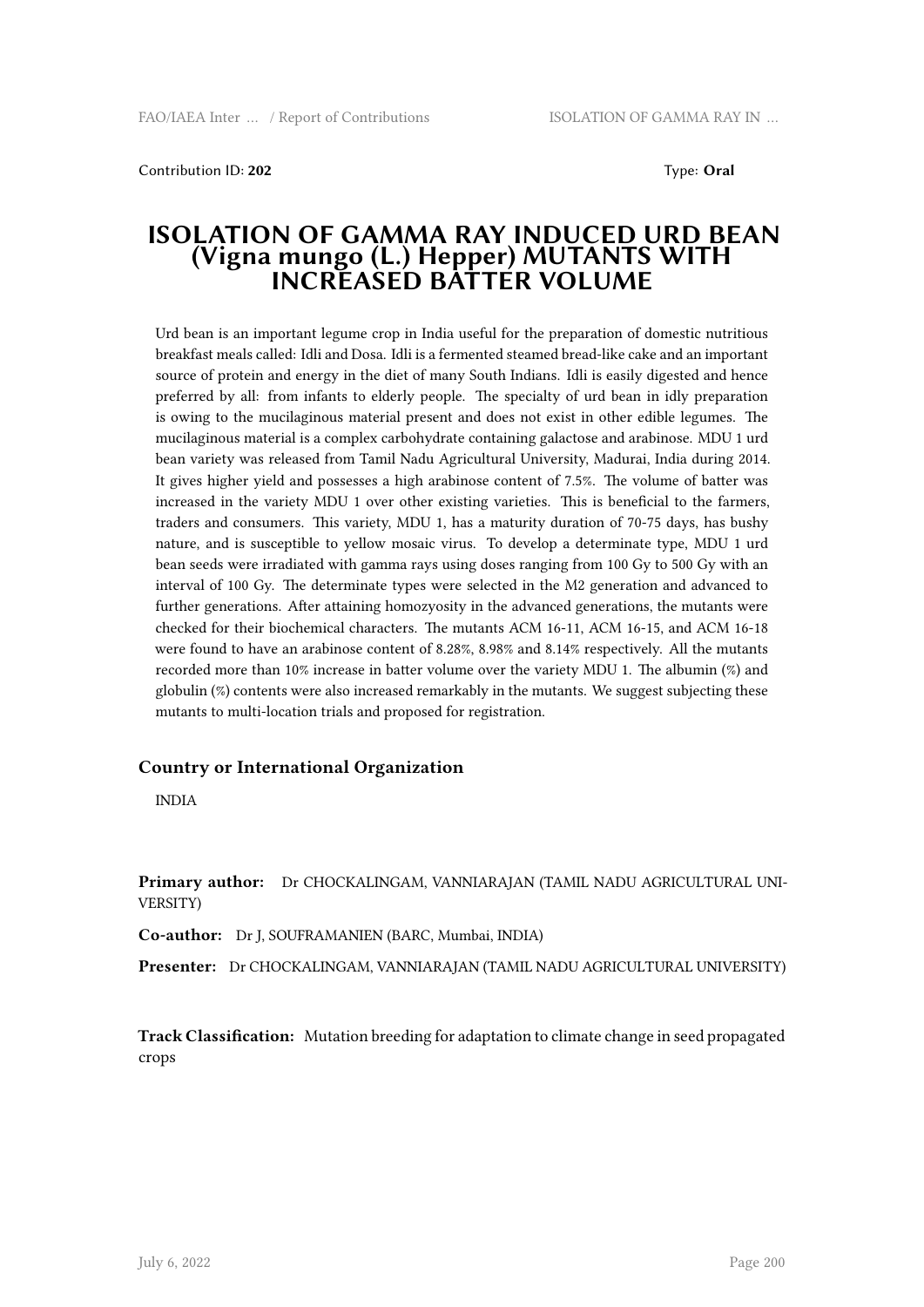Contribution ID: **203** Type: **Poster**

## **HIGH TEMPERATURE EFFECT ON THE MALE GAMETOPHYTE AND THE PHOTOSYNTHETIC ACTIVITY OF TWO CAPSICUM ANNUUM L. CULTIVARS**

Induced mutagenesis appears as one of the most powerful methods for creating genetic variability to develop starting material for breeding purposes. This also requires extensive research into mutant forms and their hybrid varieties. A prospective trend in selection is the creation of F1 hybrids with high tolerance to abiotic stress. The high temperature (HT) is already a significant factor of the environment when growing different cultural plants and the pollen vitality and pollen fertility occur to be one of the highest temperature stress sensitive indicators. The effect of high temperature stress on two Capsicum annuum L. cultivars: Cv. Zlaten Medal 7 and cv. Yasen F1, which was created based on male sterility obtained by irradiating dry seeds with a range of 60Co doses, has been investigated. In the bud formation-blossoming period the plants were exposed to high temperature treatment in two regimes – 40 °C/2 h and 45 °C/1 h. More sensitive to high temperatures was the male gametophyte of mutant cv. Yasen F1 in comparison to cv. Zlaten medal 7 in which decisive role over the vitality occurred to be the treatment duration. According to the chlorophyll fluorescence analyses, the two HT regimes result in a change in the chlorophyll fluorescence parameters. The influence of the higher HT value with a shorter impact duration is more pronounced. The mutant nature of Yasen F1 may be the basis for its higher sensitivity to high temperatures.

## **Country or International Organization**

Bulgaria

**Primary author:** Dr ARNAOUDOVA, Yanina (Maritsa Vegetable Crops Research Institute)

**Co-authors:** Prof. TOPALOVA, Elena (Maritsa Vegetable Crops Research Institute); Prof. VALENTINA, Valentina (Maritsa Vegetable Crops Research Institute); Prof. TODOROVA, Velichka (Maritsa Vegetable Crops Research Institute); Prof. NIKOLOVA, Veselina (Maritsa Vegetable Crops Research Institute)

**Presenter:** Dr ARNAOUDOVA, Yanina (Maritsa Vegetable Crops Research Institute)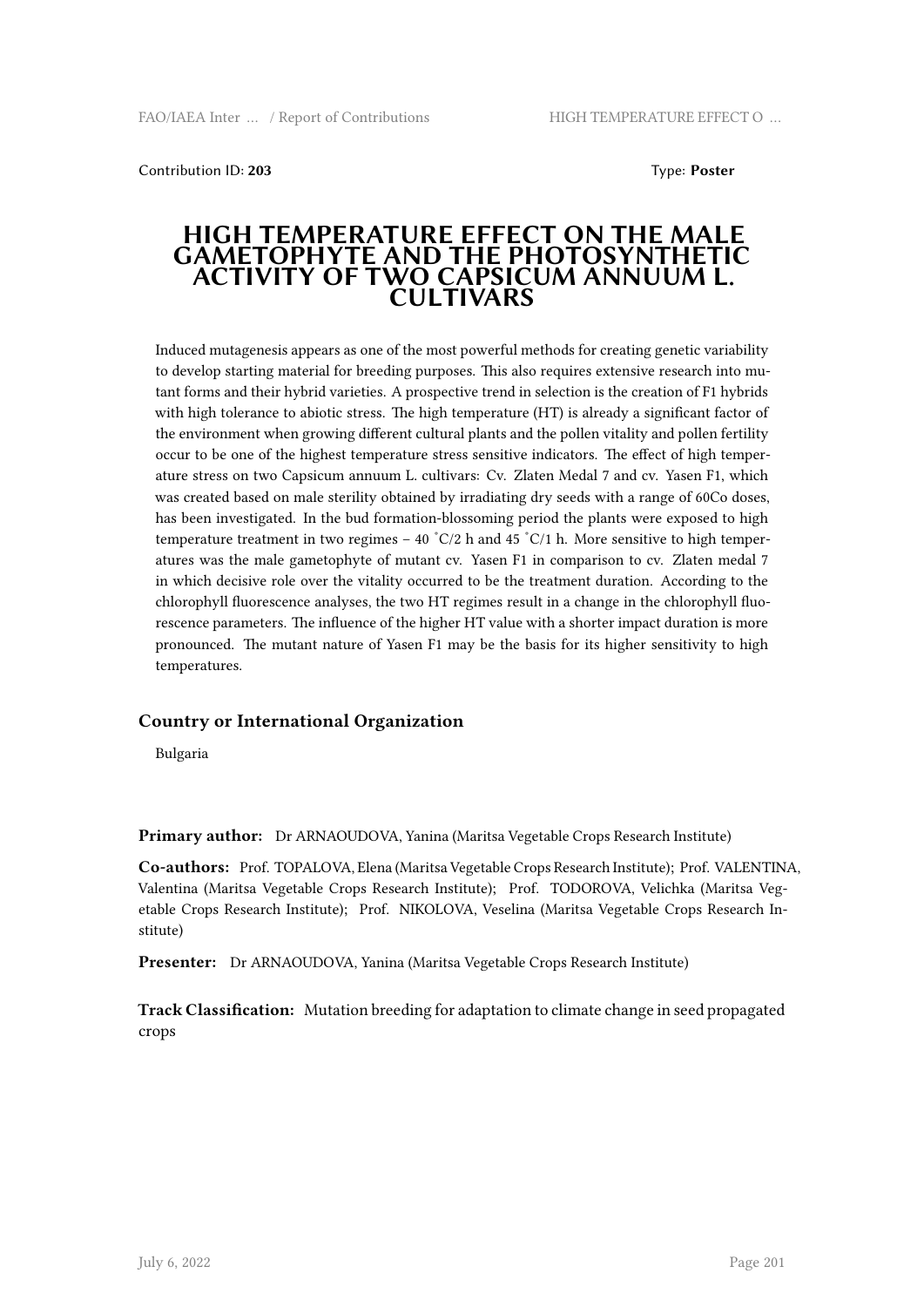Contribution ID: **204** Type: **Poster**

## **MUTATION BREEDING FOR RESISTANCE TO STRIGA HERMONTHICA (DEL.) BENTH. IN SORGHUM FOR FOOD SECURITY IN BURKINA FASO**

Sorghum bicolor (Linn.) Moench is the staple crop in terms of cereal production and per capita consumption in Burkina Faso. Sorghum production is highly affected by Striga hermonthica which is a major biotic constraint. This study aims at inducing Striga-resistance in popular indigenous Sorghum varieties while maintaining the good qualities of the parents. Dry seeds of two Sorghum varieties Sariaso14 and ICSV1049 were irradiated with 200, 300, 400 and 500 Gy. The irradiated seeds and controls were sown. M1 panicles were harvested, and planted as M2 panicle-to-one progeny. M2 plants were selected and advanced to M3 and then M4 generations using pedigree selection method based on plant vigour, tiller number, early maturity and grain and panicle types as selection criteria. M4 mutants of Sariaso14 (derived from the treatments 96/200 Gy, 120/300 Gy, 122/400 Gy and 164/500 Gy and one ICSV1049 mutant derived from the treatment (84/500 Gy) were screened for Striga tolerance in rain-fed cropping conditions. Sorghum hills were artificially infested with at least 103 Striga seeds/hill-1 at planting. As results, no Striga plants emerged around the hills of 5 of the M4 plants of which one Sariaso14 mutant, two Sariaso14 mutants and two ICSV1049 mutants. Field experiments will be repeated 3 times along with bioassays before multi-location evaluation.

## **Country or International Organization**

Burkina Faso

**Primary author:** Dr YONLI, Djibril (Insitut de l'Environnement et de Recherches Agricoles (IN-ERA))

**Co-authors:** Dr TRAORE, Hamidou (Institut de l'Environnement et de Recherches Agricoles (IN-ERA)); Dr OUEDRAOGO, Nofou (Institut de l'Environnement et de Recherches Agricoles (INERZA)); Mr NIKIEMA, Philippe (Institut de l'Environnement et de Recherches Agricoles (INERA))

**Presenter:** Dr YONLI, Djibril (Insitut de l'Environnement et de Recherches Agricoles (INERA))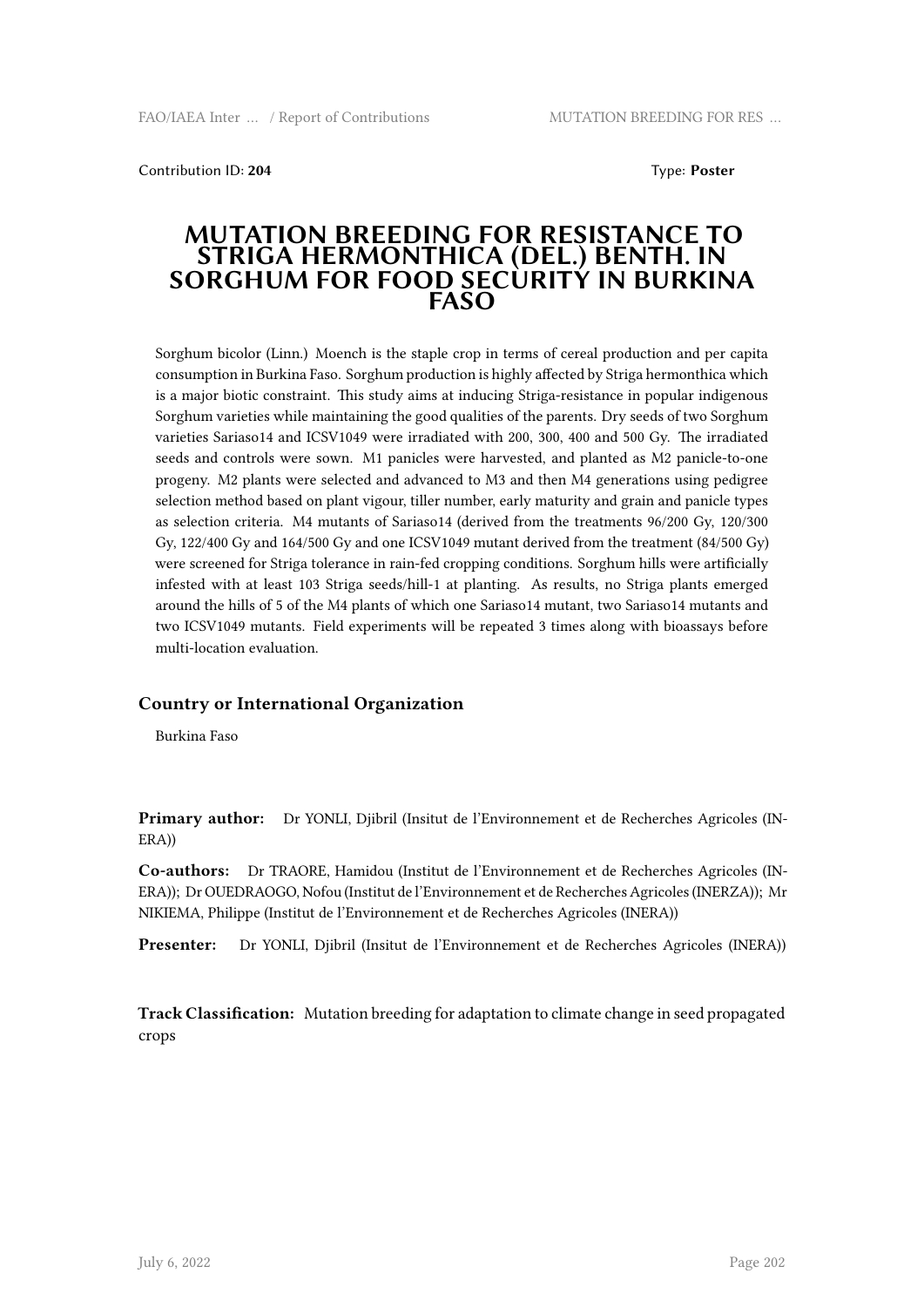Contribution ID: **205** Type: **Poster**

# **INDUCTION OF MUTATION TO IDENTIFY LINES TOLERANT TO SUCKING PESTS IN OKRA (ABELMOSCHUS ESCULENTUS L.)**

Okra is one of the most popular vegetables of Asian countries. India's okra production ranks first in the world with 3.5 million tonnes (of okra produced from over 0.35 million ha of land). It is quite popular in India because of its easy cultivation, dependable yield and adaptability to varying moisture conditions. Okra is cultivated for its fibrous fruits or pods containing round, white seeds. The productivity of Okra is 11.6 tonnes per ha. There are a quite good number of high yielding varieties and hybrids have been released but all of them are susceptible for many sucking pests viz Aphids, Thrips and white fly. There are no resistant or tolerant varieties in Okra to these sucking pests. In order to develop tolerant lines Arka anamika a popular variety has been subjected to 80 Kr of gamma irradiation. There are some appreciable variations that have been identified based on field tolerance. All these lines are subjected invitro screening. Two lines have been identified with tolerance to sucking pests.

## **Country or International Organization**

University of Agricultural and India

**Primary author:** Dr SREEKANTAPPA, Gangaprasad (UAHS, Shimoga, Karnataka, India)

**Co-author:** Dr BANUR MARULASIDDAPPA, Dushyanthakumar (UAHS, Shimoga, Karnataka, India)

**Presenter:** Dr SREEKANTAPPA, Gangaprasad (UAHS, Shimoga, Karnataka, India)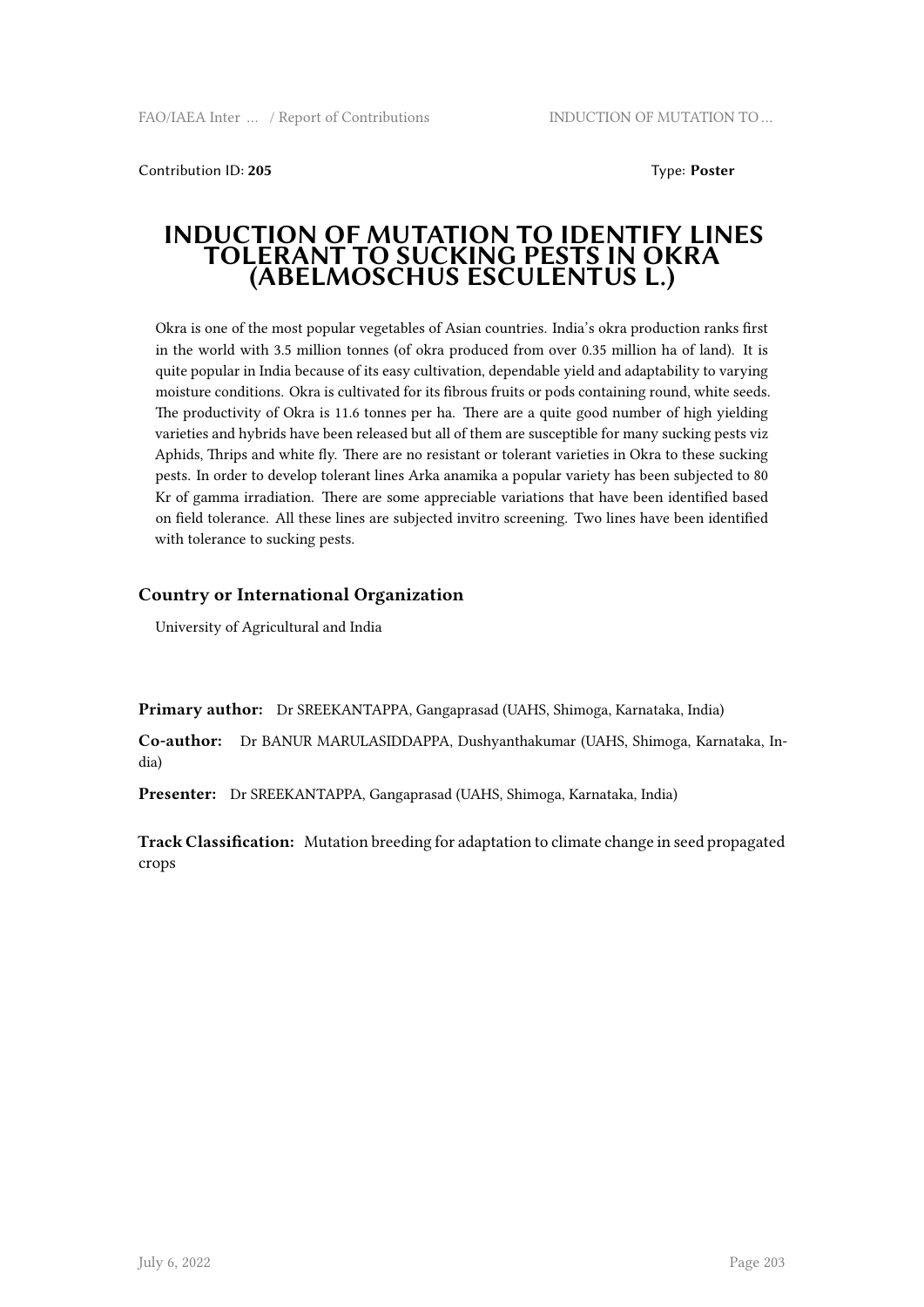Contribution ID: **206** Type: **Poster**

# **THE INDUCTION OF POLYPLOIDS IN 'IRIS SARI SCHOTT EX BAKER' VIA IN VITRO TECHNIQUES**

Iris sari SCHOTT ex BAKER is an endemic plant which has a natural distribution area in Turkey. The plant, which has attractive flowers, is also known as "Ana kurtkulağı, Bahar çiçeği". Tetraploids were induced successfully from in vitro plantlets of I. sari by treating micro-bulbs with colchicine. The colchicine doses tested were: 0.1 and 0.5 % during 2, 4 and 6 hours for each dose. Ploidy levels could be easily determined by flow cytometry. From a total of 45 surviving plantlets, 3 tetraploids were detected. The most efficient condition for inducing tetraploids seemed to be the treatment with 0.1 % colchicine for 4 hours. Comparison of the survival rate of the controls and tetraploid plants in vitro, showed significant differences. Additionally, the induced tetraploids in I. sari also presented larger stomata and decrease in stomata density, compared to control plantlets.

## **Country or International Organization**

REPUBLIC OF TURKEY MINISTRY OF FOOD, AGRICULTURE AND LIVESTOCK

**Primary author:** Dr DOGAN, SELAY (REPUBLIC OF TURKEY MINISTRY OF FOOD, AGRICUL-TURE AND LIVESTOCK)

**Presenter:** Dr DOGAN, SELAY (REPUBLIC OF TURKEY MINISTRY OF FOOD, AGRICULTURE AND LIVESTOCK)

**Track Classification:** Mutation breeding for ornamental and vegetatively propagated crops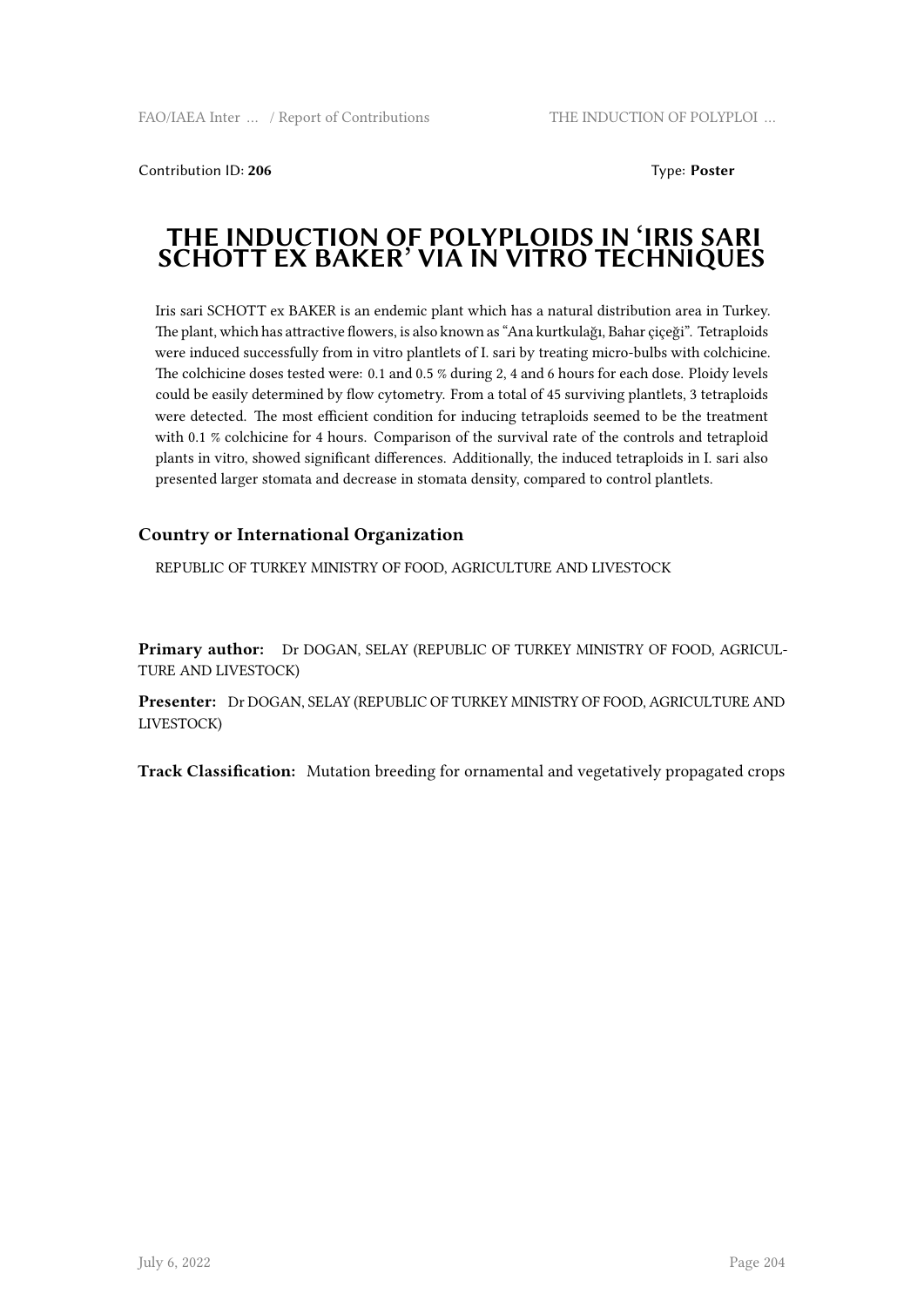#### Contribution ID: **207** Type: **Poster**

# **RESPONSES OF CHICKPEA (CICER ARIETINUM L.) GENOTYPES INDUCED BY ETHYL METHANESULPHONATE (EMS)**

This study was carried out in the Field Crops Department, Agriculture Faculty of Dicle University, Turkey, in 2017. The aim of the research was to determine the effects of ethyl methanesulphonate (EMS) in M1 chickpea plants of six cultivars (Gokce, Arda, Azkan, Diyar 95, Çagatay, and Aziziye 94) and six advanced chickpea lines (N5-5, R6, D2-8, D2-5, K2-35, and K3-10). Seeds were presoaked in distilled water for six hours. Subsequently they were treated with 16 mM EMS at pH 7 for 12 hours. The treated seeds were thoroughly washed under running tap water and sown in pots in the greenhouse immediately after the treatment along with the controls. The experiment was established a complete randomized block design (CBRD) with three replications and 30 seeds per replicate. Statistically significant differences were observed for several characters in the M1 chickpea seedlings. EMS has generally caused late heading time and decrease of other characters in the M1 plants. The results of the study have shown that characters of M1 plant seedlings changed between 75.0-100.0% for seedling emergence rate, 3.2-29.6 cm for seedling height, 11.1-23.1 cm for root length, 7.0-17.1g for seedling weight, 1.13-5.30 g for shoot fresh weight, 5.60-12.13 g for root fresh weight, 0.160-1.090 g for shoot dry weight, 1.23-3.00 g for root dry weight. Results show that EMS induced sufficient variation to start mutation breeding in chickpea.

## **Country or International Organization**

Sirnak University

**Primary author:** Mr KIZILGEÇI, ferhat (şırnak university)

**Co-authors:** Mrs BIÇER, behiye tuba (dicle university); Mr AKINCI, cuma (dicle university); Mr YILDIRIM, mehmet (dicle university); Mrs ALBAYRAK, onder (dicle university)

**Presenter:** Mr KIZILGEÇI, ferhat (şırnak university)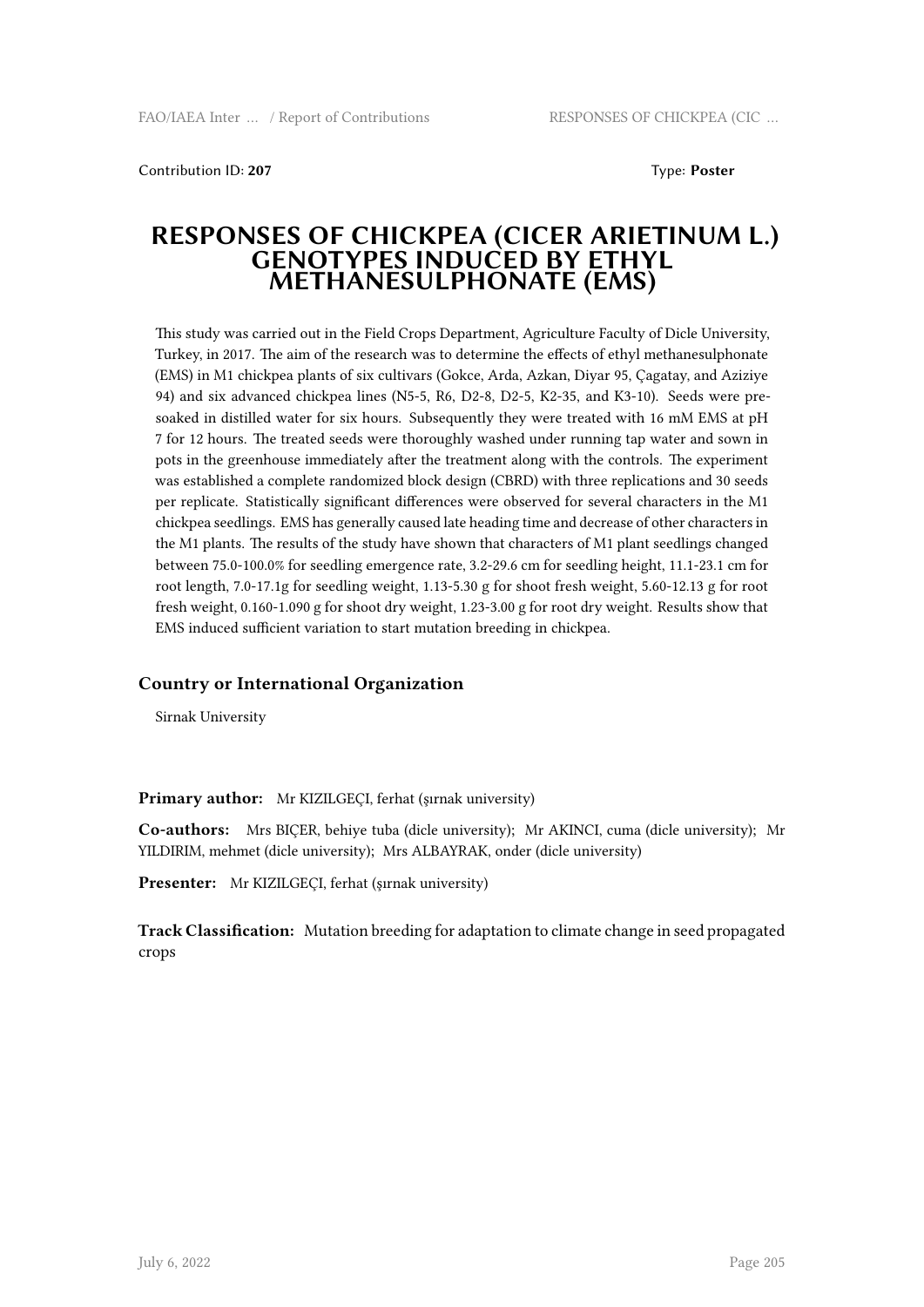Contribution ID: **208** Type: **Oral**

## **BARLEY MUTANT IN HVSNAC1 (STRESS-RESPONSIVE NAC 1) GENERATED THROUGH TILLING STRATEGY SHOWS INCREASED TOLERANCE TO DROUGHT AND OXIDATIVE STRESS**

SNAC1 is a member of NAC transcription factor family involved in the response to abiotic stresses, including drought and hydrogen peroxide homeostasis. TILLING (Targeting Induced Local Lesion IN Genomes) strategy is an efficient reverse genetics tool for generating new alleles in genes of interest. In the presented study the TILLING approach was used for functional analysis of HvSNAC1 gene in response to drought and oxidative stress in barley. We used the HorTILLUS platform developed at the University of Silesia in Katowice, Poland, for identification of mutations in the HvSNAC1 gene. One of the mutants, hvsnac1.c, carrying a missense change, was back-crossed to the wild type (WT) parent cultivar 'Sebastian' and used for physiological and molecular studies. The response of hvsnac1.c to drought, salinity and oxidative stress treatment was evaluated at seedling stage. The expression of HvSNAC1 target genes was analysed in mutant and wt under control and stress conditions. The hvsnac1.c mutant carries a C90G substitution that led to change of a highly conserved amino-acid residue aspartic acid-30 to glutamic acid. The mutant exhibited a higher relative water content (RWC) than the wt, after severe drought stress as well as after a period of re-watering. the hvsnac1.c showed also the lower sensitivity to oxidative stress induced by methyl viologen. The expression pattern of the HvSNAC1 gene and its two potential targets during drought using RT-qPCR technique lead to the conclusion that HvSRO1c (Similar to RDC One) and HvERD1 (Early Responsive to Drought 1) belong to the HvSNAC1 regulon in barley and may be involved in the drought stress response. Using TILLING mutant, we demonstrated an involvement of HvSNAC1 gene in response to drought and oxidative stress in barley. The hvsnac1.c mutant can be a valuable material for breeding purposes.

## **Country or International Organization**

Department of Genetics, University of Silesia, Poland

**Primary author:** Dr KUROWSKA, Marzena (Department of Genetics, Faculty of Biology and Environmental Protection, University of Silesia, Poland)

**Co-authors:** Dr DASZKOWSKA-GOLEC, Agata (Department of Genetics, Faculty of Biology and Environmental Protection, University of Silesia, Poland); Dr CHMIELEWSKA, Beata (Department of Genetics, Faculty of Biology and Environmental Protection, University of Silesia, Poland); Mrs SWIER-GOLIK, Dorota (Department of Genetics, Faculty of Biology and Environmental Protection, University of Silesia, Poland); Prof. SZAREJKO, Iwona (Department of Genetics, Faculty of Biology and Environmental Protection, University of Silesia, Poland); Mr JELONEK, Janusz (Department of Genetics, Faculty of Biology and Environmental Protection, University of Silesia, Poland); Mrs ZBIESZCZYK, Justyna (Department of Genetics, Faculty of Biology and Environmental Protection, University of Silesia, Poland); Mrs RYNKIEWICZ, Magdalena (Department of Genetics, Faculty of Biology and Environmental Protection, University of Silesia, Poland); Mrs LIP, Sabina (Department of Genetics, Faculty of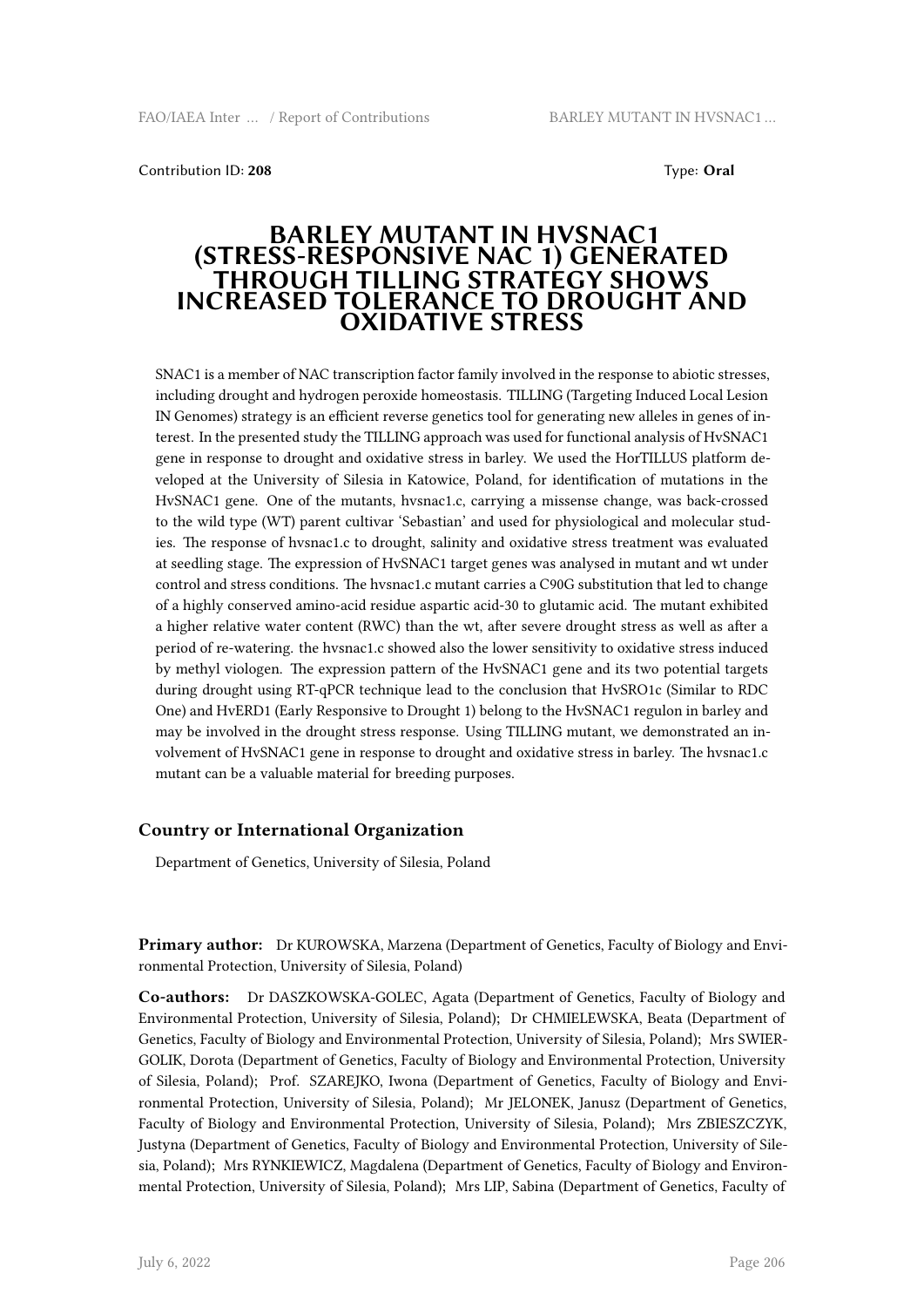Biology and Environmental Protection, University of Silesia, Poland)

**Presenter:** Dr KUROWSKA, Marzena (Department of Genetics, Faculty of Biology and Environmental Protection, University of Silesia, Poland)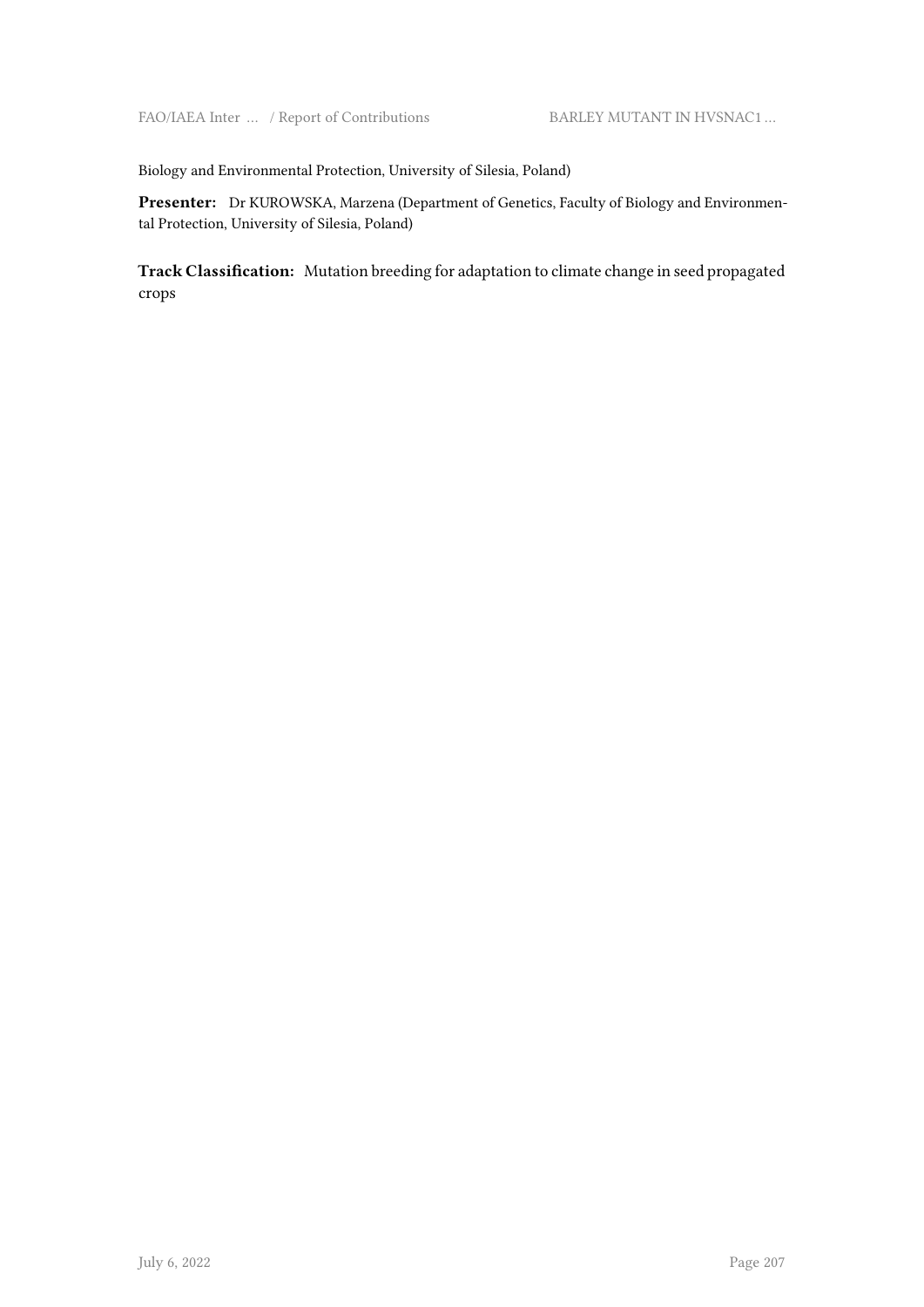Contribution ID: 209 **Type:** Oral

# **INDUCED MUTAGENESIS FOR BEAN (PHASEOLUS VULGARIS L.) PRODUCTION IMPROVEMENT IN BULGARIA**

Although historically a surplus food producer, Bulgarian agriculture has faced a downturn in recent decades. Local legume cultivars have lost favour with farmers and the canning industry, due to their low productivity in comparison with the imported ones. Diseases and abiotic stresses are the most important factors limiting the production of edible legumes, costing farmers hundreds of euros in lost revenue each year. The overall objective of our ongoing bean mutation breeding programme was to enrich the gene pool of P. vulgaris L. and to develop genotypes resistant to Xanthomonas campestris pv. phaseoli (Smith) Dye and Pseudomonas syringae pv. phaseolicola (Gardan) using EMS. The two most common varieties (an heirloom and a snap bean type) in Bulgaria were selected as parents, and their sensitivity to the chemical mutagen EMS was explored. After determination of LD50, 1000 seeds were treated and reproduced in the field in M1 population. All M2 mutant plants were grown in field conditions, a number of phenotypic changes were observed on these mutated plants, which were also screened for disease resistance via leaf artificial inoculation. Individual plant selection was performed for the putatively resistant ones. In M3 generation these lines were screened using artificial inoculation with pathogens (leaves and pods) under field conditions. The expression patterns of genes putatively involved in the resistance reactions towards two races of casual P. syringae were determined using qRT-PCR for the specific and reference genes. Selected M3-M4 lines with confirmed disease resistance were tested for fresh pod quality. Yield tests were started in M4 and M5, according to their yield results. Mutants are being advanced to M6 or M7 generation for validation. In conclusion, plants with visible morphological changes and/or increased tolerance to the two targeted bacterial diseases were selected. Mutant lines for beans are in the pipeline, which will boast competitiveness in international markets.

## **Country or International Organization**

Bulgaria

**Primary author:** Prof. TOMLEKOVA, Nasya (Maritsa Vegetable Crops Research Institute)

**Co-authors:** Dr SARSU, Fatma (International Atomic Energy Agency); Dr SOFKOVA-BOBCHEVA, Svetla (School of Agriculture and Environment, Massey University Private Bag 11222, Palmerston North, 4442, New Zealand); Dr MUHOVSKI, Yordan (Département Sciences du vivant Centre wallon de Recherches Agronomiques Chaussée de Charleroi, 234 5030 Gembloux, Belgium)

**Presenter:** Prof. TOMLEKOVA, Nasya (Maritsa Vegetable Crops Research Institute)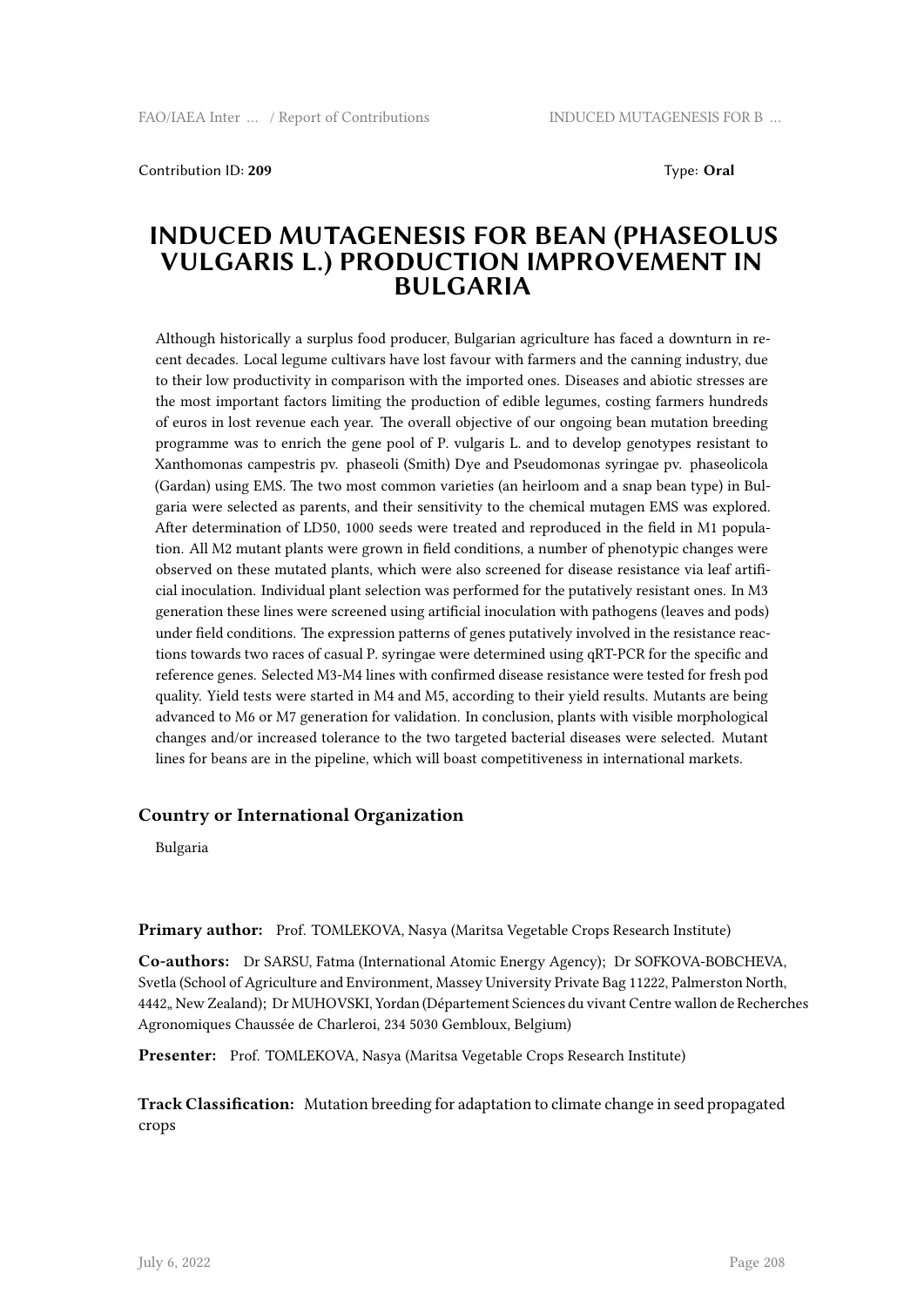Contribution ID: **210** Type: **Poster**

# **CREATION OF VARIABILITY IN BAMBARA GROUNDNUT USING MUTATION BREEDING**

Bambara groundnut (Vigna subterranea L. Verdc.) is a grain legume crop with a great potential of contributing to food and nutrition security in Zimbabwe. It has high protein content (17-23%) with high levels of methionine and lysine. The major constraints faced by farmers in Zimbabwe in the production of Bambara groundnut include the long maturity duration exhibited by the crop, unavailability of improved disease resistant, early maturing high yielding and drought tolerant varieties. Mutation breeding has been identified as one of the strategies to improve the crop. Bambara groundnut has a narrow genetic base and mutation breeding was identified and used to create variability. Seeds were irradiated using gamma rays at the following doses 150, 200, 250, 300 and 350Gy. Two varieties namely Mana and Kazuma were irradiated. Selections were made from M2 generation to M4. The following traits were observed from the second generation; early flowering, high yield per plant, spreading growth habit, changes in leaf shape and size, seed coat colour, disease and drought tolerance. Many mutants with desired traits were selected. Three populations' namely the early maturing group, disease resistant (Fusarium wilt) and drought tolerant populations were developed. The mutation technique of irradiating seed with gamma rays has proved to be a tool that can be used in the creation of variability and desired traits in Bambara groundnut. Mutation techniques can therefore contribute significantly to Bambara groundnut improvement thereby contributing to nutrition and food security in Zimbabwe.

## **Country or International Organization**

Zimbabwe

**Primary author:** Ms MAVANKENI, Busiso (Crop Breeding Institute)

**Co-author:** Ms TSEKENEDZA, Shylet (Crop Breeding Institute)

**Presenter:** Ms MAVANKENI, Busiso (Crop Breeding Institute)

**Track Classification:** Enhancing agricultural biodiversity through new mutation induction techniques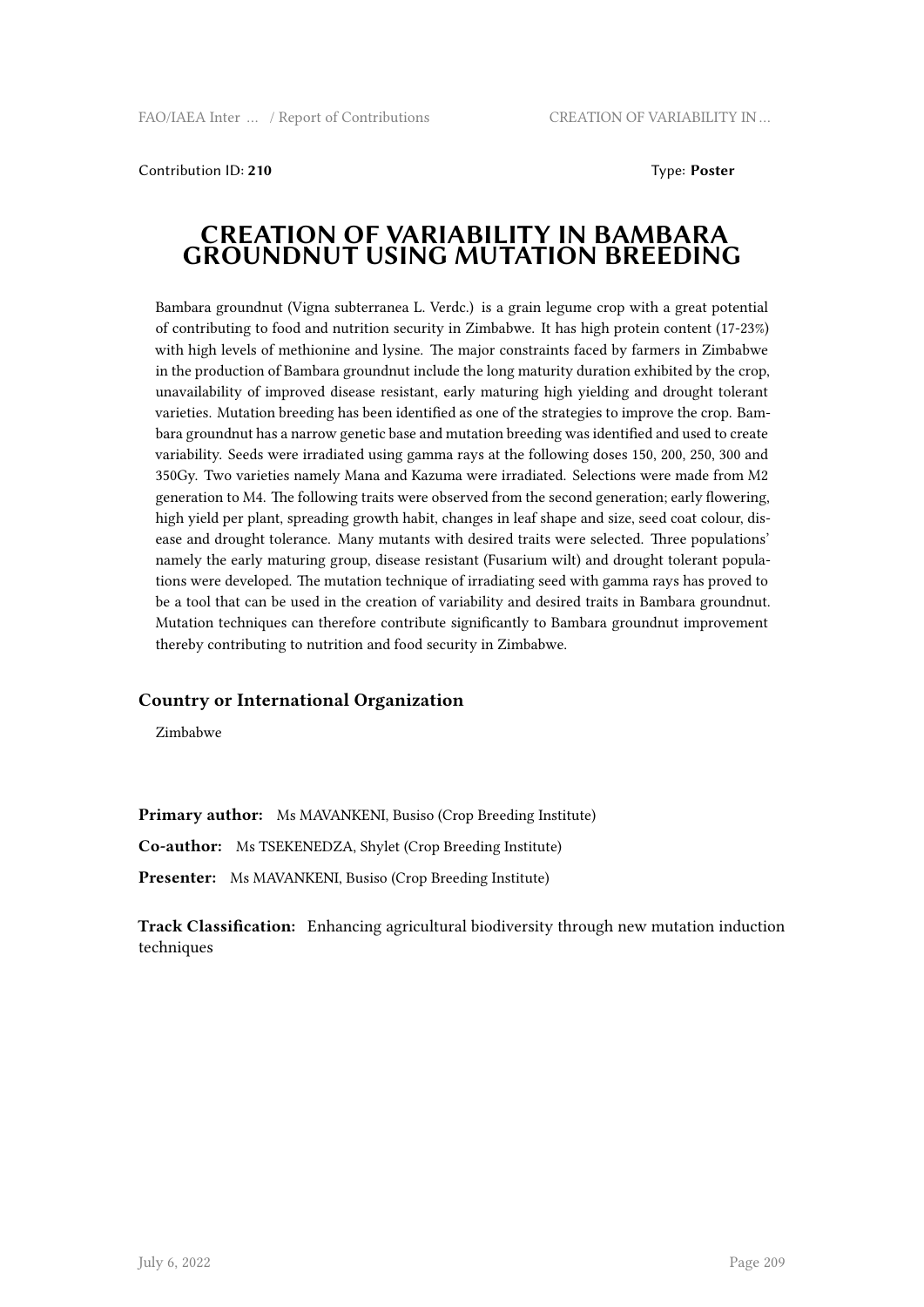Contribution ID: **212** Type: **Oral**

## **TILLING AS A RENEWABLE SOURCE OF MUTATIONS FOR FUNCTIONAL GENOMICS AND PRACTICAL BREEDING**

TILLING (Targeting Induced Local Lesions IN Genomes) was first described in 2000 as a reverse genetics tool that combines classical mutagenesis and high-throughput mutation screening. In this presentation the current status of TILLING platforms in different species will be summarized. The lecture will focus on latest achievements of TILLING in functional genomics and in practical plant breeding. The advantages and limitations of this strategy will be compared to other reverse genetic approaches, first of all to CRISPR/Cas 9 based RNA guided genome editing. We will present our HorTILLUS (Hordeum vulare – TILLING – University of Silesia) population, that is TILLING population developed for barley spring variety 'Sebastian' after double treatment with two mutagens: MNU and sodium azide. The average mutations density in this population, estimated as 1 mutations per 477 kbp, is relatively high. HorTILLUS platform has proved to be a useful tool for functional genomic studies, as well as for forward selection of mutants with desired phenotypes. We have used this population to study the function of genes related to many aspects of barley growth and development, such as brassinosteroid and strigolactone metabolism, abiotic stress response (drought, aluminum) and DNA repair processes. HorTILLUS population comprises more than 9,600 M2 plants (and progenies) and is being constantly renewed. We would like to share this population within barley community in a cooperative manner.

## **Country or International Organization**

Poland

**Primary author:** Dr SZURMAN-ZUBRZYCKA, Miriam (Department of Genetics, Faculty of Biology and Environmental Protection, University of Silesia, Poland)

**Co-author:** Prof. SZAREJKO, Iwona (Department of Genetics, Faculty of Biology and Environmental Protection, University of Silesia, Poland)

**Presenter:** Dr SZURMAN-ZUBRZYCKA, Miriam (Department of Genetics, Faculty of Biology and Environmental Protection, University of Silesia, Poland)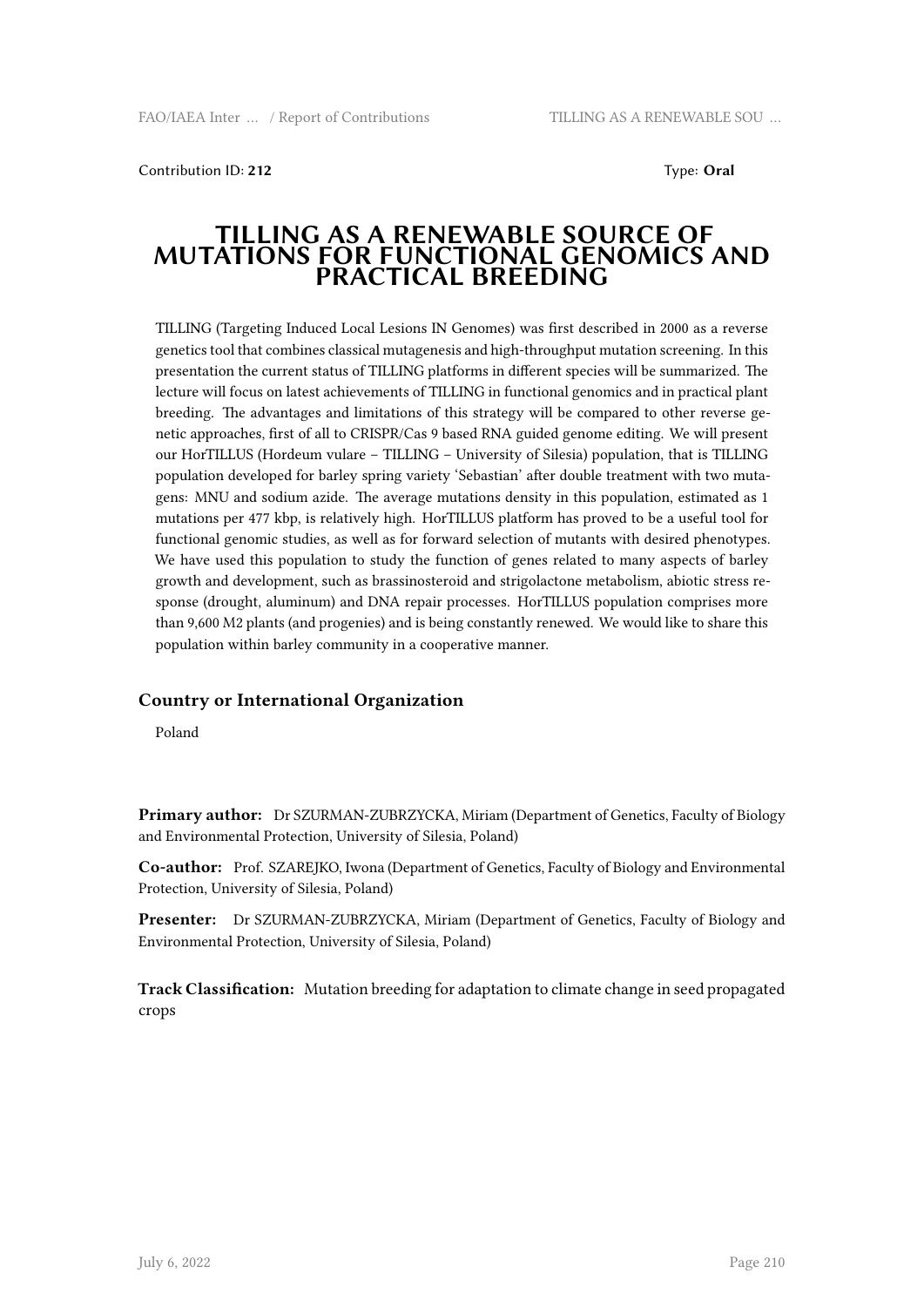Contribution ID: **213** Type: **Poster**

## **BARLEY MUTANT RESOURCES FOR FUNCTIONAL ANALYSIS OF GENES INVOLVED IN RESPONSE TO DROUGHT STRESS**

TILLING (Targeting Induced Local Lesions IN Genomes) is a reverse genetics strategy that combines the classical mutagenesis and a high-throughput identification of mutations within a gene of interest. We have created a TILLING platform, HorTILLUS (Hordeum vulgare – TILLING – University of Silesia) and used it for functional analysis of genes involved in ABA-related response to drought stress in barley. Double-treatment of spring barley cv. 'Sebastian' with sodium azide and MNU (N-methyl-N-nitrosourea) was used for generation of HorTILLUS population. Mutation identification in target genes: HvCBP20 (Cap-binding protein20), HvERA1 (Enhanced response to ABA1) and HvABI5 (ABA insensitive5) was performed in M2 generation. using specific endonuclease and LI-COR Sequencer or Fragment Analyzer. All three target genes are related to ABA-directed response to abiotic stresses. The identified mutants were evaluated for physiological parameters and transcriptome activity under drought stress. The HorTILLUS platform comprises more than 9,600 M2 plants from which DNA was isolated, seeds harvested and deposited in seed bank. The average mutation density in the HorTILLUS was found to be 1 mutation per 477 kb. Here, we report three drought-tolerant barley mutants carrying missense mutations in target genes: hvcbp20.ab, hvera1.b and hvabi5.d. All of them were characterized by a higher relative water content (RWC) after drought stress compared to 'Sebastian'. Additionally, hvcbp20.ab showed a changed epidermal pattern and lower stomatal conductance, hvera1.b exhibited better photosynthesis efficiency, while hvabi5.d showed faster stomatal closure and better membrane protection. Transcriptome analysis integrated with observed phenotypic traits allowed to draft possible mechanisms in regulation of drought response. The HorTILLUS population proved to be a useful resource, both for functional genomic studies and generation of barley mutants with required phenotypic changes, including tolerance to drought.

### **Country or International Organization**

Poland

**Primary author:** Dr DASZKOWSKA-GOLEC, Agata (Department of Genetics, Faculty of Biology and Environmental Protection, University of Silesia, Poland)

**Co-authors:** Ms SKUBACZ, Anna (Department of Genetics, Faculty of Biology and Environmental Protection, University of Silesia, Poland); Prof. SZAREJKO, Iwona (Department of Genetics, Faculty of Biology and Environmental Protection, University of Silesia, Poland); Mr SITKO, Krzysztof (Department of Plant Physiology, Faculty of Biology and Environmental Protection, University of Silesia, Poland); Dr MARZEC, Marek (Department of Genetics, Faculty of Biology and Environmental Protection, University of Silesia, Poland); Dr KUROWSKA, Marzena (Department of Genetics, Faculty of Biology and Environmental Protection, University of Silesia, Poland); Dr SZURMAN-ZUBRZYCKA, Miriam (Department of Genetics, Faculty of Biology and Environmental Protection, University of Silesia, Poland); Prof. MALUSZYNSKI, Miroslaw (Department of Genetics, Faculty of Biology and Environmental Protection, University of Silesia, Poland); Ms GAJEWSKA, Patrycja (Department of Genetics, Faculty of Biology and Environmental Protection, University of Silesia, Poland)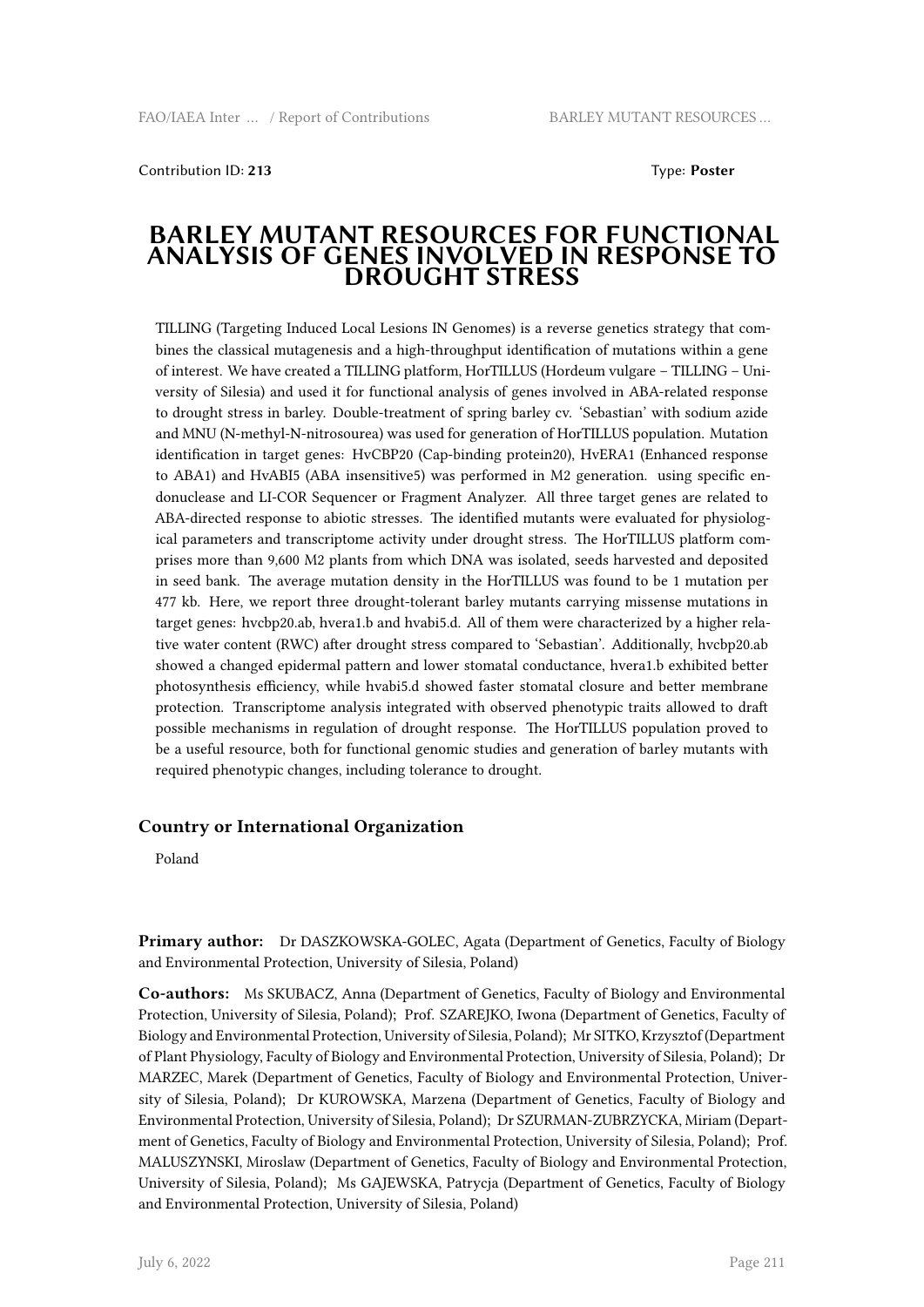**Presenter:** Prof. SZAREJKO, Iwona (Department of Genetics, Faculty of Biology and Environmental Protection, University of Silesia, Poland)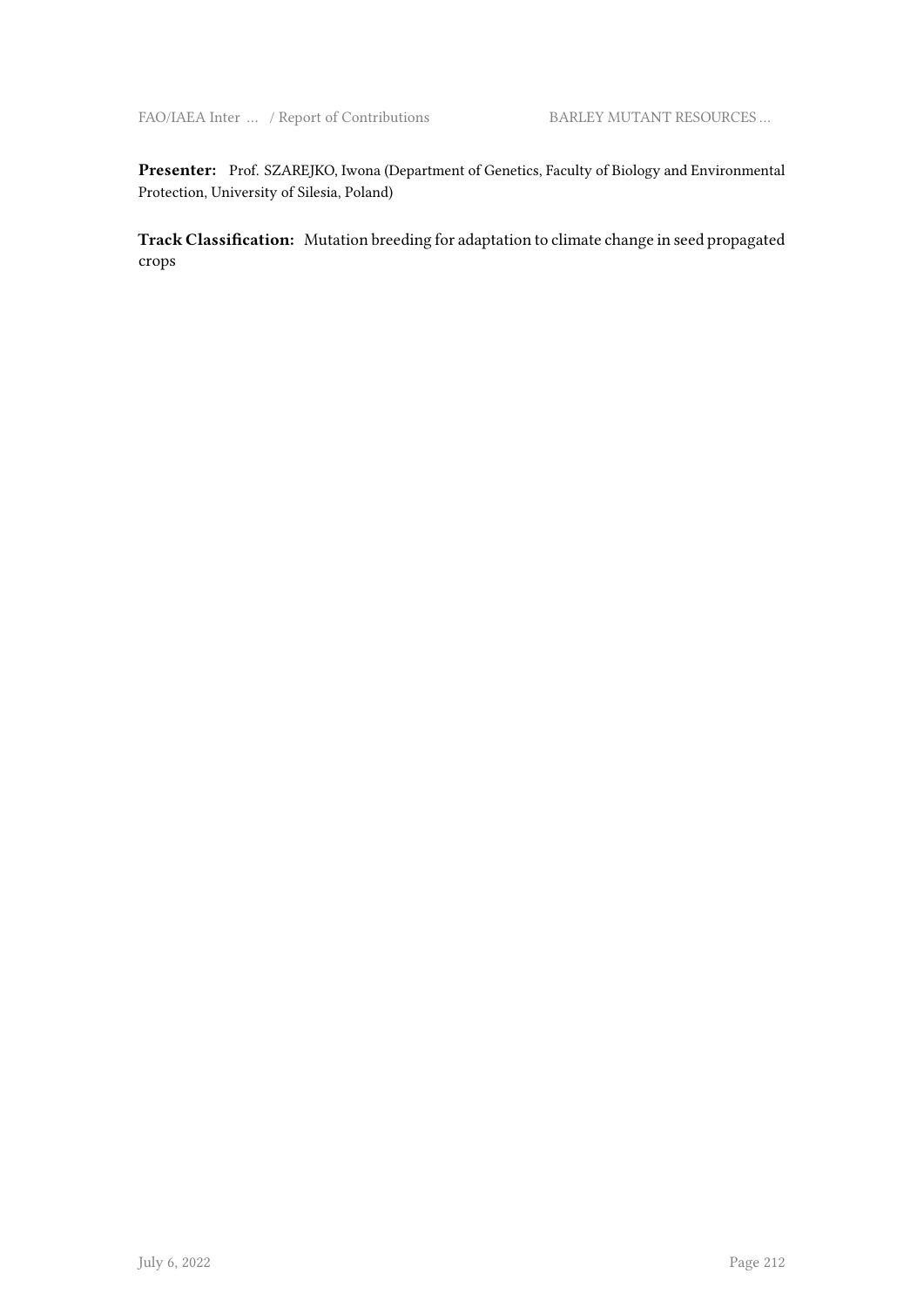Contribution ID: **214** Type: **Oral**

## **DEVELOPING NEW COWPEA VARIETIES OBTAINED BY USING GAMMA IRRADIATION INDUCTION**

Cowpea (Vigna unguiculata) is one of the most important legume staple food and forage crop in Africa. Because of its low genetic diversity, several breeding programs based on classical techniques have been implemented to develop new resistant varieties to biotic or abiotic constraints. Despite these attempts, the genetic basis of the crop is still narrow and thus, it appears that there is a need to use new approaches such as mutagenesis. The objectives of this study were to contribute to increase cowpea production specifically by identifying and selecting new elite genotypes. For these purposes, the seeds of 40 mutant M4 mutant lines were selected based on their yield component, sown in pot containing Sangalkam's sand and grown in the shade house and then in the experimental field using single seed descent approach until M7. Agro morphological characterization based on 11 quantitative and 5 qualitative parameters were evaluated in the population. Our results allowed the identification and the selection of 11 promising varieties among which, early flowering, resistance to nematodes, with large seeds and with long pods. The early flowering mutants were clustering together into the group B of a dendrogram. The mean seed weight of some mutants ranged from 0.23 to 0.35 g compared to the control Melakh (0.19 g) regardless of the generation. The mutants  $N^{\circ}1$  and  $N^{\circ}14$  showed seed size ranging from 10 to 12 mm while the control had 9.21 mm. The pod length of the mutant 25 ranged from 20 to 25 cm but the control had 19 cm. Statistical analyses showed correlation among the leaflet parameters and yield components as well. The pod mean length was correlated positively with the seed number per pod. The mean seed weight and mean pod length were highly heritable with respectively 54% and 40.20%.

## **Country or International Organization**

Senegal

**Primary author:** Mr DIOUF, Made (Université Cheikh Anta Diop)

**Co-authors:** Prof. DIOUF, Diaga (Université Cheikh Anta Diop); Dr BADIANE, François Abaye (Université Cheikh Anta Diop); Mr DIALLO, Sara (Université Cheikh Anta Diop)

**Presenter:** Prof. DIOUF, Diaga (Université Cheikh Anta Diop)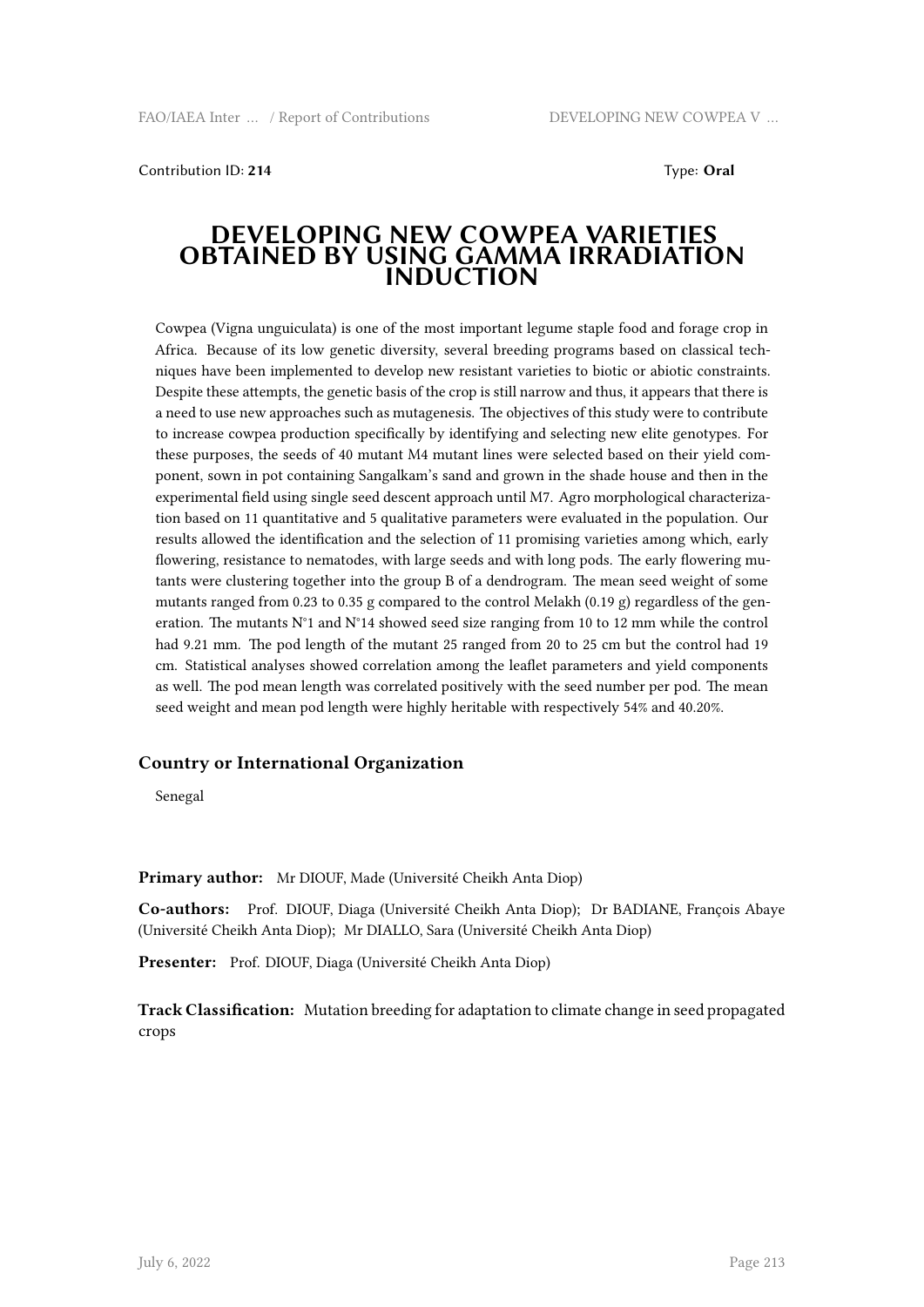Contribution ID: **215** Type: **Poster**

# **EFFECT OF GAMMA IRRADIATION ON SOME CHARACTERISTICS OF DURUM WHEAT (TRITICUM DURUM L.)**

This study was carried out during the winter growing season of 2012/2013 and 2015-2016 at the Field Crops Department, Agriculture Faculty of Dicle University, Turkey. The aim of the research was to determine the effects of different doses of gamma ray (0, 100, 200 and 300 Gy) in M1 and M2 plants of "Guney Yildizi" durum wheat cultivar. Seeds of wheat were irradiated with gamma rays from 60Co source at Turkey Atomic Energy Agency, Ankara, Turkey. The research was established for M1 plants in the greenhouse and in the field and for M2 plants only in the field. The experiment was laid out in a randomized complete block design with three replications. Increasing gamma ray doses caused statistically significant differences on most characters of M1 and M2 plants. Increasing gamma ray doses also generally increased heading time and decreased other observed characters of M1 plants. The result of the study showed the following changes in M1 generation; emergence rate 8.90-88.9%, first leaf length 4.83-12.45 cm, coleoptile length 2.12-3.22 cm, seedling height 4.75-22.95 cm, root length 2.54-17.81 cm, fertile plant rate 3.3-57.0%, heading time 175.0-179.3 date, plant height 54.6-87.8 cm, spike length 5.97-7.37 cm, 1000 kernel weight 47.1- 63.5 g, and in M2 generation; heading time 151.7-153.7 date, spike length 7.33-8.00 cm, chlorophyll content in flowering time 49.96-53.86, grain protein content 15.17-16.08%, grain gluten content 28.92-29.51%.

## **Country or International Organization**

Turkey

**Primary author:** Dr YILDIRIM, MEHMET (Dicle University)

**Co-authors:** Prof. AKINCI, Cuma (Dicle University); Dr KIZILGECI, Ferhat (Sirnak university); Mr SONMEZ, Nafiz (dicle University); Mr ALBAYRAK, Onder (dicle University); Prof. BICER, behiye tuba (dicle university)

**Presenter:** Dr YILDIRIM, MEHMET (Dicle University)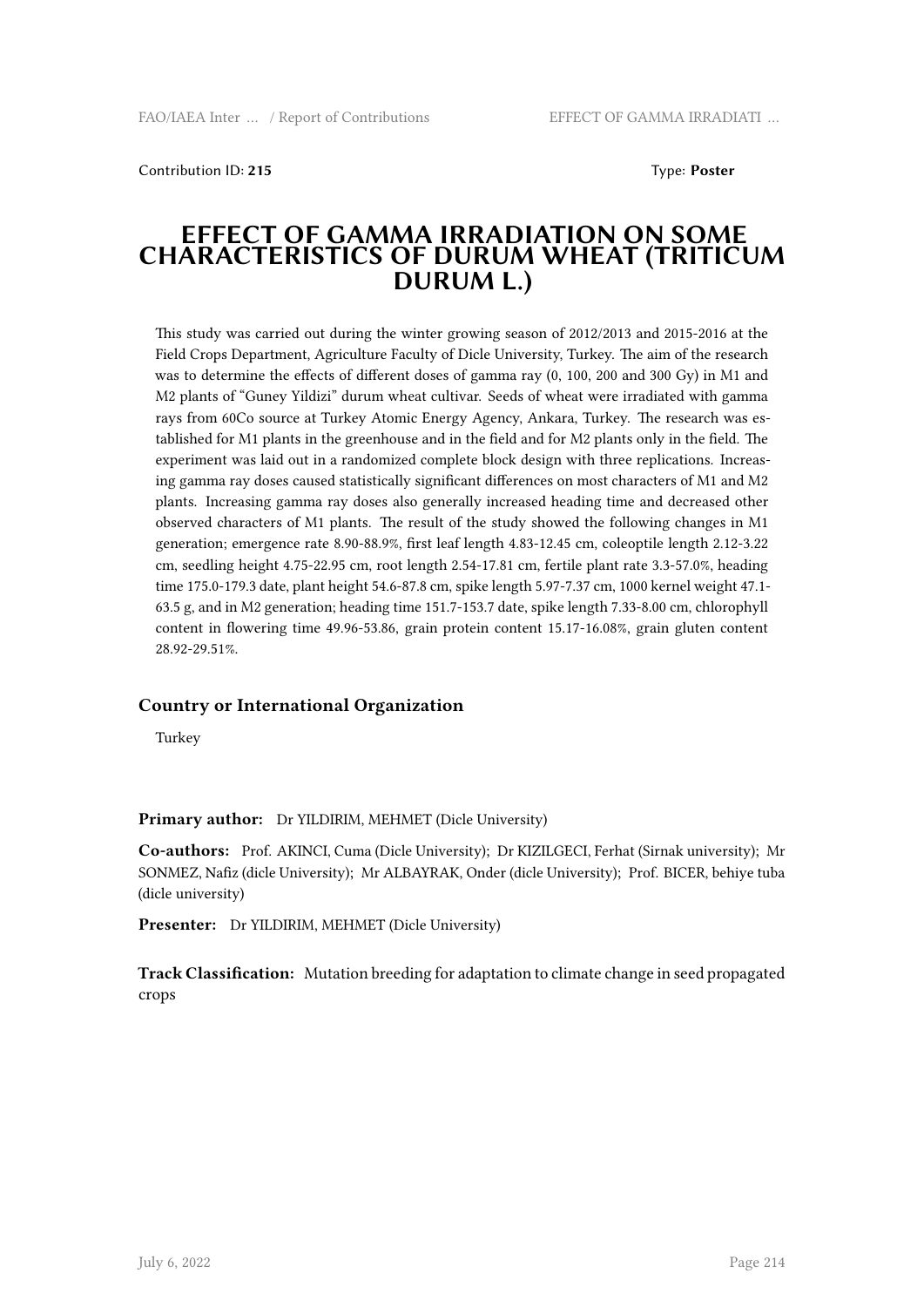Contribution ID: **216** Type: **Oral**

# **GAMMA RAY INDUCED PEDIGREED MUTANT POPULATION OF TOSSA JUTE (CORCHORUS OLITORIUS L.): A KEY RESOURCE FOR FORWARD AND REVERSE GENETICS**

*Monday, August 27, 2018 8:00 AM (20 minutes)*

Low natural genetic diversity is a serious limiting factor for academic progress and agronomic improvement of crops like tossa jute (Corchorus olitorius L.), an economically important bast fibre crop. Mutation breeding with proven ability to improve both qualitative as well as quantitative yield attributes can be employed to augment germplasm diversity. In the present study, we used gamma rays to produce a total of 33,000 mutants of Corchorus olitorius L. cv. JRO 204. The mutant population was screened for agro-morphological traits (M2), abiotic stress (drought and water logging) tolerance (M5) under long day condition and flowering resistance (M2) under short day condition. A range of morphological variations of agronomic as well as scientific importance were identified at vegetative and reproductive stages. These traits include growth habit, pigmentation, plant architecture, root architecture and flowering behaviour. Conditional mutants such as drought and waterlogging stress tolerance were also identified in a pilot experiment by using a sub-set of the population. Selected mutants (588) have been advanced to M6 generation by following single seed descent method to constitute pedigreed mutant population. These mutants were subjected to morphological, histological, genomic analysis to understand their genetic regulation using qRT-PCR analysis of key phenyl propanoid pathway genes in lignin deficiency. The study of lignin deficient mutants demonstrated that transcriptional regulation of CCoAMT 1 gene is associated with suppressed phloem fibre intrusive growth and fibre cell bundle formation and hypolignifications at early growth stage. In addition, comparative transcriptional analysis of flowering mutants compared to wild type underscored genes regulating flower timing in jute. Overall, the mutant population will be of paramount importance for genetic and functional genomic research in jute.

### **Country or International Organization**

India

**Primary author:** Dr CHOUDHARY, SHASHI (ICAR-National Bureau of Plant Genetic Resources, Regional Station Ranchi, Jharkhand, India)

**Co-authors:** Dr SOUFRAMANIEN, J. (Nuclear Agriculture and Biotechnology Division, Bhabha Atomic Research Centre, Mumbai-400085, India); Mrs KUMARI, Neetu (Birsa Agricultural University, Ranchi, Jharkhand, India); Dr JAMBHULKAR, Sanjay (Nuclear Agriculture and Biotechnology Division, Bhabha Atomic Research Centre, Mumbai-400085, India)

**Presenter:** Dr CHOUDHARY, SHASHI (ICAR-National Bureau of Plant Genetic Resources, Regional Station Ranchi, Jharkhand, India)

**Track Classification:** New challenges and technologies in plant genomics and breeding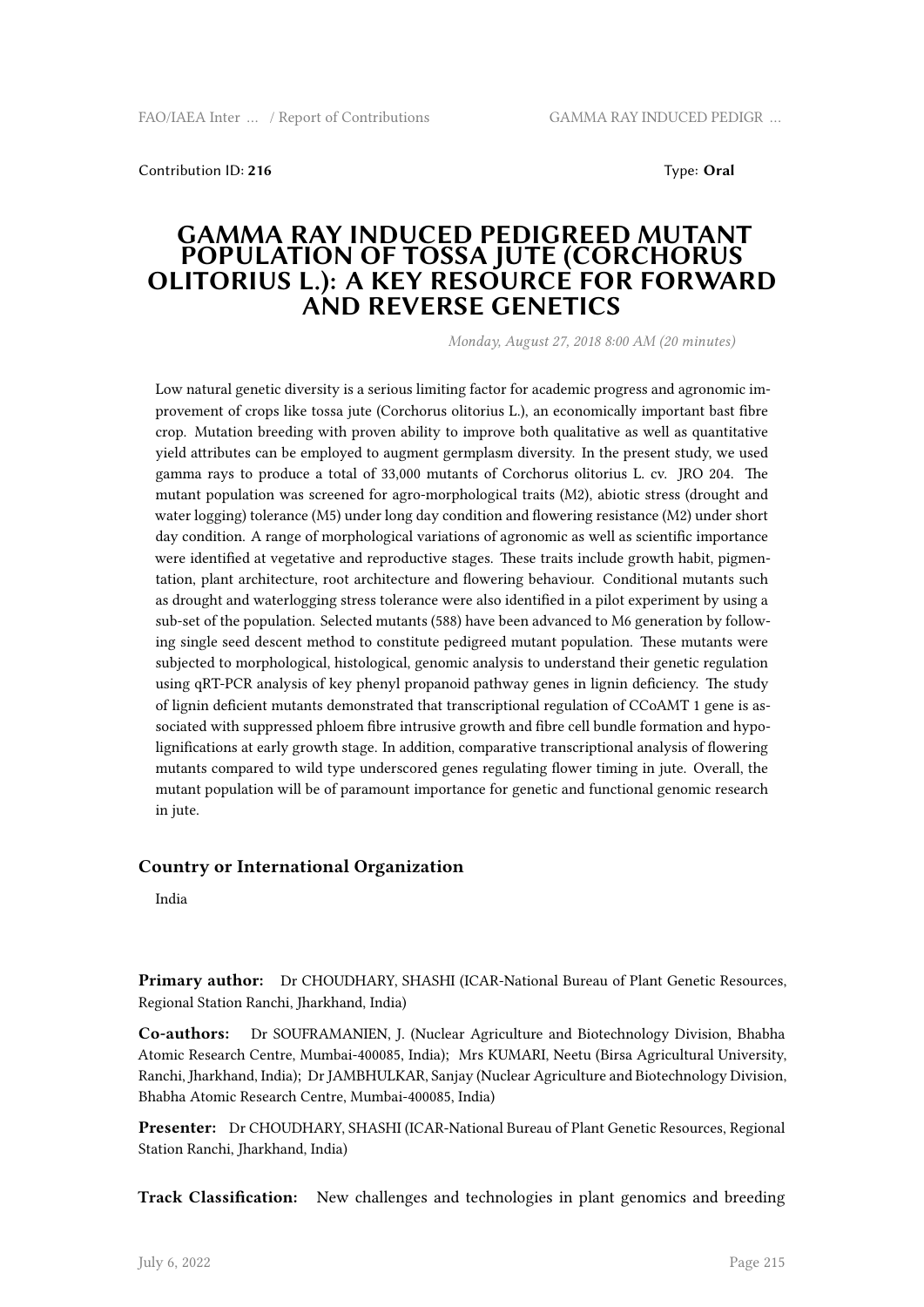FAO/IAEA Inter ... / Report of Contributions GAMMA RAY INDUCED PEDIGR ...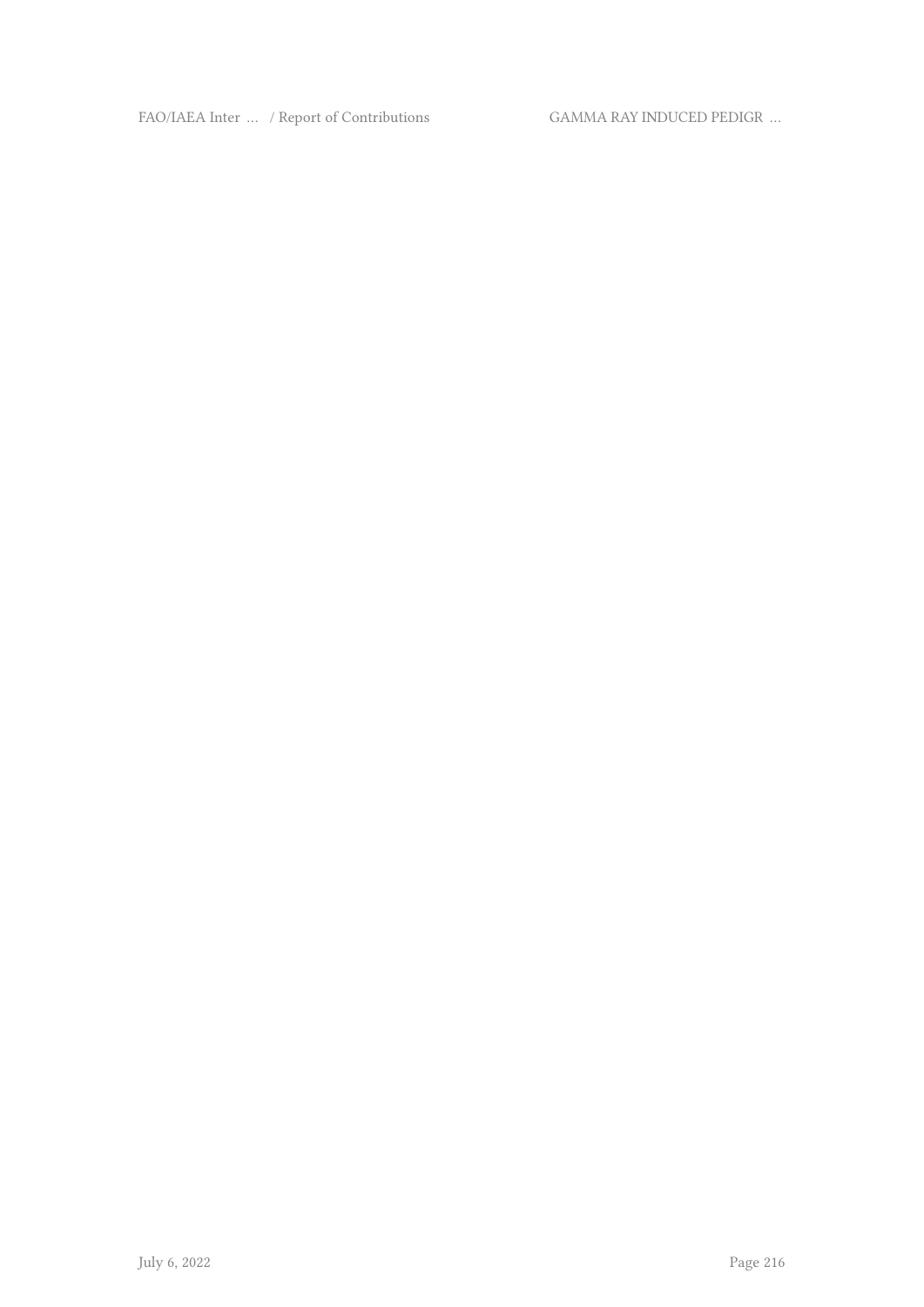Contribution ID: **217** Type: **Poster**

# **MUTATION BREEDING OF ORNAMENTAL CROPS**

The Stavropol botanical garden located in the city of Stavropol (45°02'10.4"N 41°54'28.3"E) at 640 m above the sea level, has an aster collection of some 68 genotypes. In 2003 investigations were initiated to study the effects of 60Co (gamma) irradiation of aster seeds for mutation induction of commercially interesting traits. The work was new as there were no data on aster seed irradiation at the time. Initial experiments involved ten aster varieties, which were irradiated with gamma rays with a total absorbed dose of 90-100 Gy (using a gamma emitter of 1.3 Gy/min), but seed germination of varieties Utrennyaya Zarya and Solnechnaya was zero and seedlings of all other varieties died 25-30 days after germination. In 2012, reduced dose treatments were given (60 – 90 Gy) and germination was successful in all but one variety. However, although germination was increased by the 50th day after germination all the plants had died. To extend M1 plants life, dose rates were reduced further to 20 – 90 Gy (at 10 Gy intervals). The results show that the various aster varieties had different radiosensitivity. Seeds of all the varieties resulted in viable and fertile plants, from which M2 seeds were obtained. During the following years, a wide range of mutant traits was observed. Plant selection was performed annually. By 2018, in M5 generation ˜200 lines with features different from the original parental varieties were selected. According to the requirement for the new varieties of plants to be resistant to fusariose, the varieties that were obtained have a resistance to the complex disease. These plants have the potential to produce highly decorative features and additional resistance to diseases and pests by further breeding.

### **Country or International Organization**

Russian Federation

**Primary author:** Mr KOZHEVNIKOV, Viktor (Stavropol Botanic Garden)

**Co-authors:** Mr PAVLOV, Aleksander (Russian Institute of Radiology and Agroecology); Mr KOZHEVNIKOV, Anton (Stavropol Botanic Garden); Ms MIKAILOVA, Rena (Russian Institute of Radiology and Agroecology)

**Presenter:** Mr PAVLOV, Aleksander (Russian Institute of Radiology and Agroecology)

**Track Classification:** Mutation breeding for ornamental and vegetatively propagated crops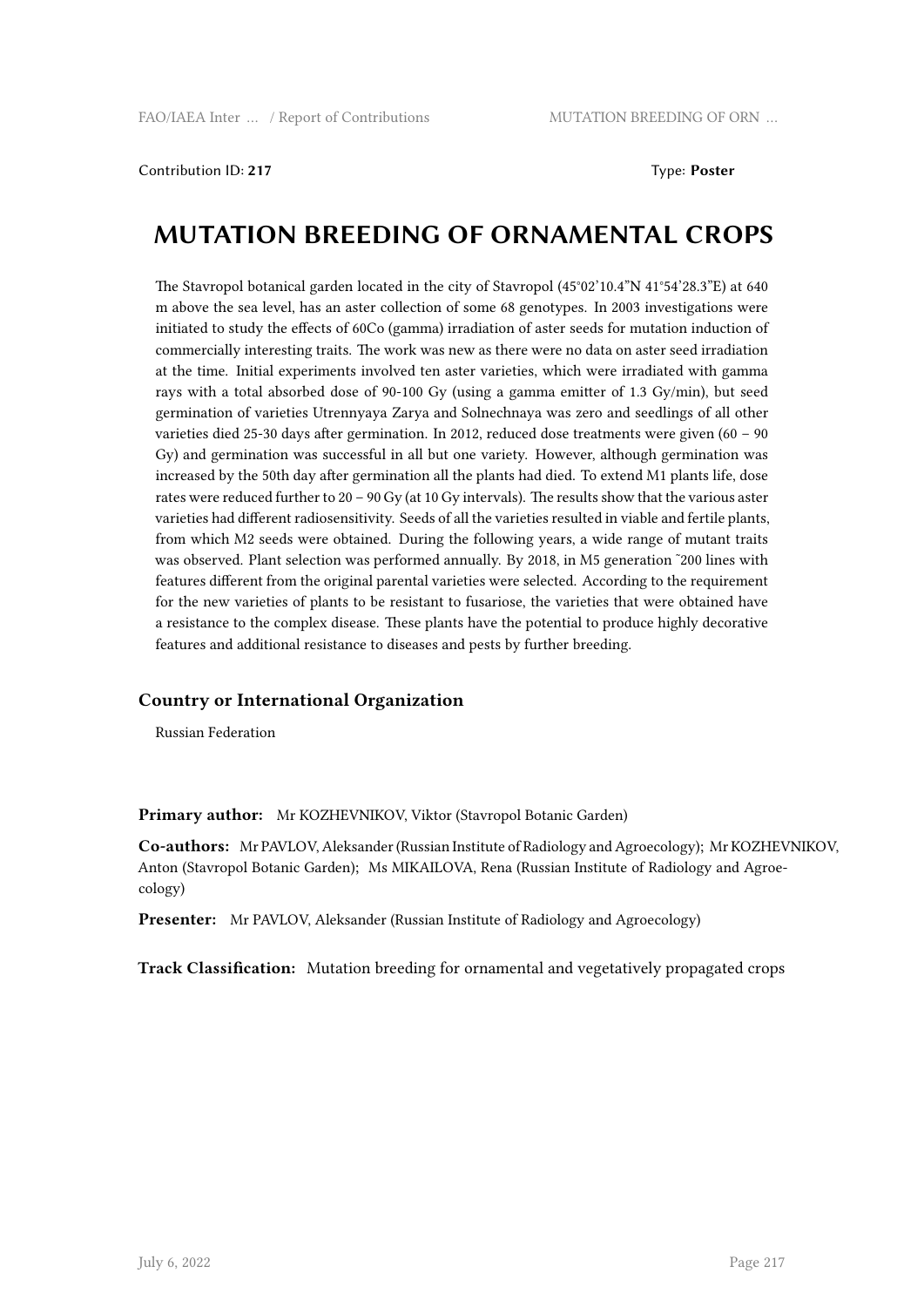Contribution ID: **218** Type: **Poster**

## **A NEW VARIETY ZHONGLYU NO.8 FROM SPACE MUTATION INDUCTION**

Zhonglyu No8 is a new variety derived from CN36 by using space mutation. CN 36 is a cultivar introduced from Thailand in 1996, and this cultivar is early maturing, has large seeds, but with narrow adaptability. After space mutation, the new variety appears to be early maturing too, with growth period about 70-80 days in Beijing. The plant erects well and somewhat lodging-resistant, with a height of about 60 cm. The branches on main stem vary from 2-4, and the number of pod vary from 20-30, sometimes could reach to 50 pods per plant. Most of pods mature within a focus period, making mechanized harvesting available. Mature pods are black with pod length about 10 cm and 10-11 seeds per pod. The seeds are bright green with 7.2 g for 100-seed-weight. The yield of the new variety is usually about 1650-1725 kg per hectare. It can be mono cultivated or intercropped with other crops, especially after the harvest of wheat in north part of China. From the observation in the field, Zhonglyu No.8 is moderately resistant to leaf spot, powdery mildew and rust, the new variety has higher tolerance to drought, lodging and barren soil than other cultivars.

#### **Country or International Organization**

Institute of Crop Science, Chinese Academy of Agricultural Sciences

**Primary author:** WANG, Suhua (Institute of Crop Sciences, CAAS)

**Co-author:** Dr CHENG, xuzhen (Institute of Crop Sciences, CAAS)

**Presenter:** WANG, Suhua (Institute of Crop Sciences, CAAS)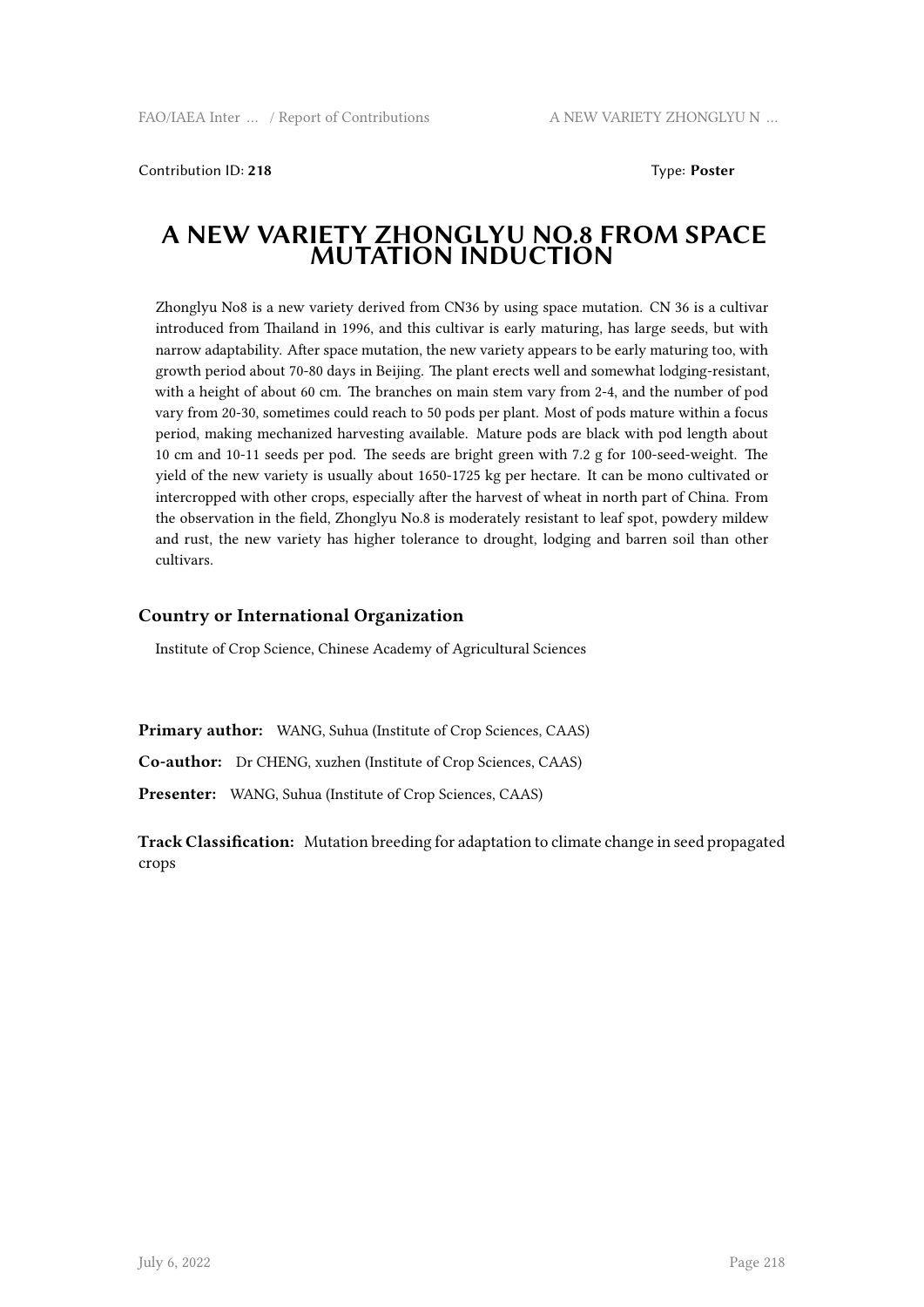Contribution ID: **219** Type: **Poster**

# **a new variety Zhonglyu No.12 from space mutation**

Zhonglyu No12, a new variety derived from Zhonglyu No 2 by using space mutation. Zhonglyu No 2 is an old cultivar originally derived from VC2917A by system selection. Zhonglyu No 2 is high in plant height and easily to be lodging. After space mutation, the new variety appears to be early mature too, with growth period about 70 days in Beijing. The plants erects well and somewhat lodging-resistant, with the height about 50 cm. The branches on main stem vary from 2-4, and the number of pod vary from 20-30, sometimes could reach to 40 pods per plant. Most of pods mature within a focus period, making mechanized harvesting available. Mature pods are black with pod length about 8.5 cm and about 10 seeds per pod. The seeds are bright green with 6.5 g for 100-seed-weight. The yield of the new variety is usually about 1500-2250 kg per hectare. It can be mono cultivated or intercropped with other crops, especially after the harvest of wheat in north part of China. From the observation in the field, Zhonglyu No.8 is moderately resistant to leaf spot, powdery mildew, and rust, the new variety has higher tolerance to drought, lodging and barren soil than other cultivars too.

### **Country or International Organization**

Institute of Crop Science, Chinese Academy of Agricultural Sciences

**Primary author:** WANG, Lixia (PhD) **Co-author:** Dr CHENG, xuzhen (Institute of Crop Sciences, CAAS) **Presenter:** WANG, Lixia (PhD)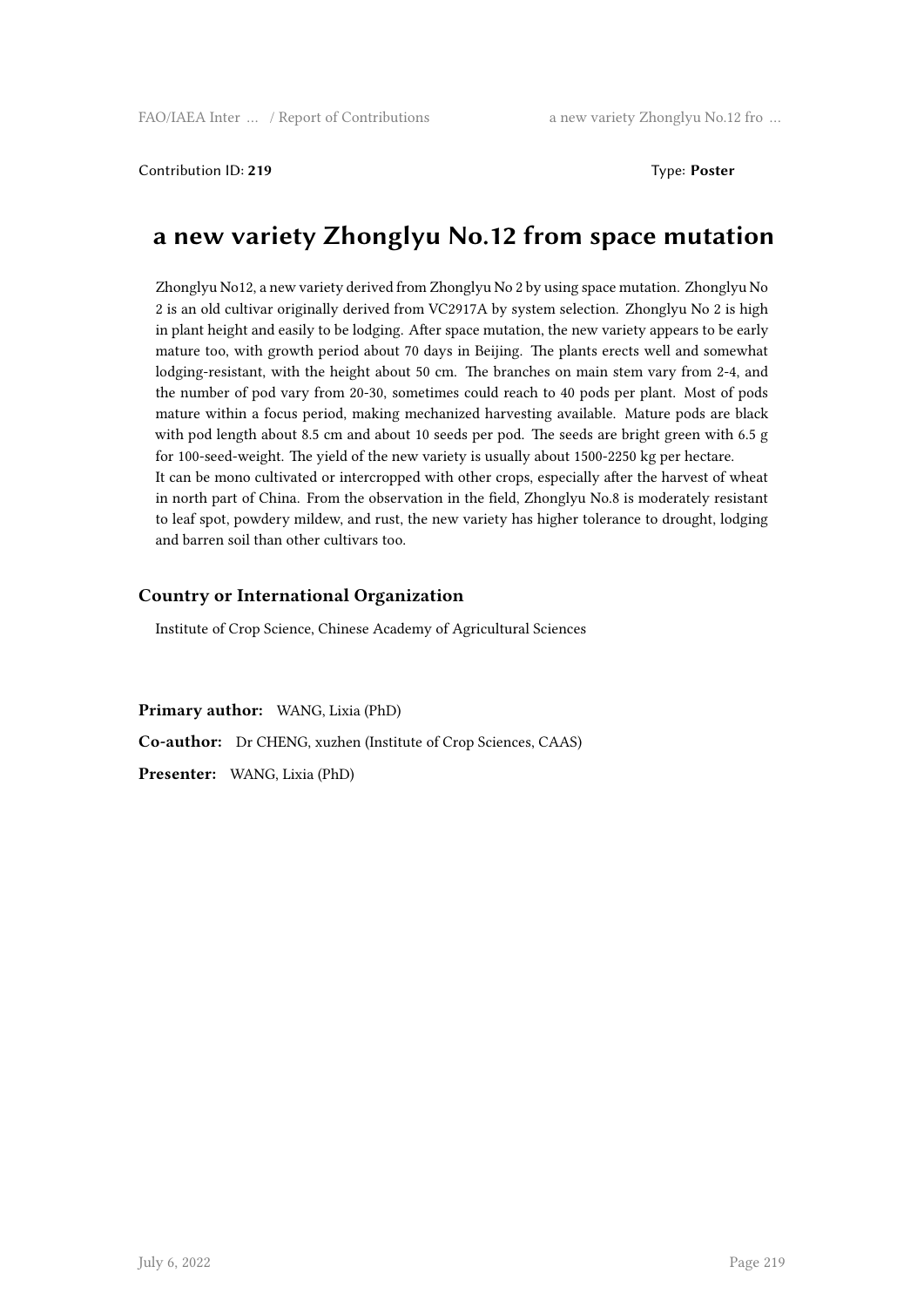Contribution ID: **220** Type: **Oral**

# **A NEW MUTANT CULTIVAR OF BARLEY (HORDEUM VULGARE L.) REGISTERED IN TURKEY**

"Onder", a two-rowed mutants feed barley cultivar, was developed by the Dicle University Faculty of Agriculture, Department of Field Crops and it has been registered in 2016 by the Ministry of Food, Agriculture and Livestock in Turkey. 60Co gamma ray treatment at the dose of 150 Gy was applied to seeds of Sahin 91 two-rowed barley cultivar to induce mutation and "Onder" was derived by mutation breeding from "Sahin 91". The superiority of "Onder" for some traits in respect to Sahin 91 are 12.8% higher or lower grain yield, 10.1% higher or lower test weight, 6% increased grain protein ratio, and 189% increase over the 2.2 mm sieve grain ratio. A significant lodging tolerance has also been obtained in Onder, which is usually, a major problem in the barley production especially in high input area. Grain weight decreased in "Onder" while plant height increased. "Sahin 91" was normal flowering time, while Onder flowered 13 days earlier than Sahin 91. Seeds and spikes morphology of Onder were also different from Sahin 91. The genotypic differences were determined between both genotype by SSR method. Due to high genotypic and phenotypic differences induced by mutation Onder has proved the power of mutation breeding and it is expected that Onder will take a significant share in Turkey barley farming.

#### **Country or International Organization**

Turkey

**Primary author:** Mr AKINCI, CUMA (Dicle University)

**Co-authors:** Mrs BICER, B. TUBA (DICLE UNIVERSITY); Dr YILDIRIM, MEHMET (Dicle University); Mr ALBAYRAK, ONDER (DICLE UNIVERSITY); Mr KIZILGEÇI, ferhat (şırnak university)

**Presenter:** Mr AKINCI, CUMA (Dicle University)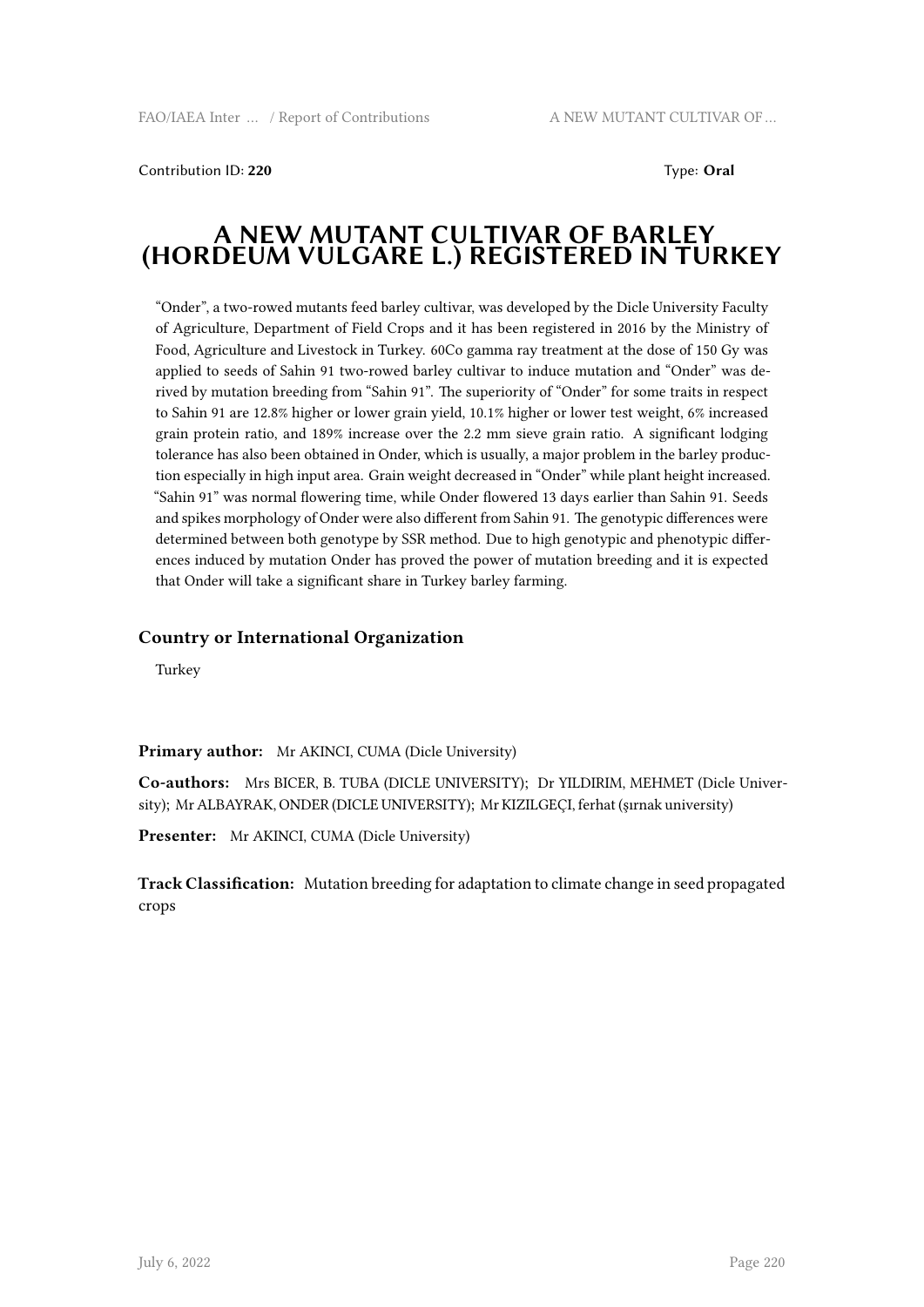Contribution ID: **221** Type: **Poster**

## **DOSE OPTIMISATION FOR POLLEN AND EMBRYOS IRRADIATION MUTATION INDUCTION IN OIL PALM**

Mutation induction has a great potential to create genetic variability in plant populations for subsequent selection of novel characteristics for human and other needs. In oil palm, the exploitation of this technology is still rudimentary. In this study, oil palm propagules and pollen were irradiated with gamma radiation to determine the optimal irradiation doses for mutation induction in oil palm mutation breeding programme. Lyophilized pollen from dura, pisifera and tenera varieties of oil palm were irradiated at varying doses of gamma radiation ranging from 0-5 kGy. The irradiated pollen grains were then cultured on a sucrose medium containing 5 % boric acid and incubated in the dark at 33°C. Eight hundred (800µl) of the medium was plated for light microscopic studies. The irradiation dose conferring 50 % lethality (LD50) determined on pollen germinability ranged from 2.4 kGy to 3.2 kGy indicating that oil palm pollen grains are highly radio-resistant, with pisifera being the most sensitive. Pollen obtained from Tenera variety was however, least susceptible to the radiation treatment. The optimal dose for embryos under in vitro culture conditions was 18 Gy while in vivo, optimized dose for whole non-germinated nuts was 15 kGy. Developing plantlets and/or seedlings showed varied morphological variation depending on the dose of irradiation. This study provides the very critical information for mutation induction in oil palm using oil palm embryos, pollen and whole non-germinated nuts.

### **Country or International Organization**

Ghana

Primary author: Prof. DANSO, Kenneth (Ghana Atomic Energy Commission)

Co-authors: Dr MUKHTAR ALI GHANIAM, Abdelbagi (International Atomic Energy Agency); Mr DWARKO, Daniel (Oil Palm Research Institute); Dr LUPCHO, Jankuloski (IAEA); Mr NUNEKPEKU, Wonder (Ghana Atomic Energy Commission)

Presenter: Prof. DANSO, Kenneth (Ghana Atomic Energy Commission)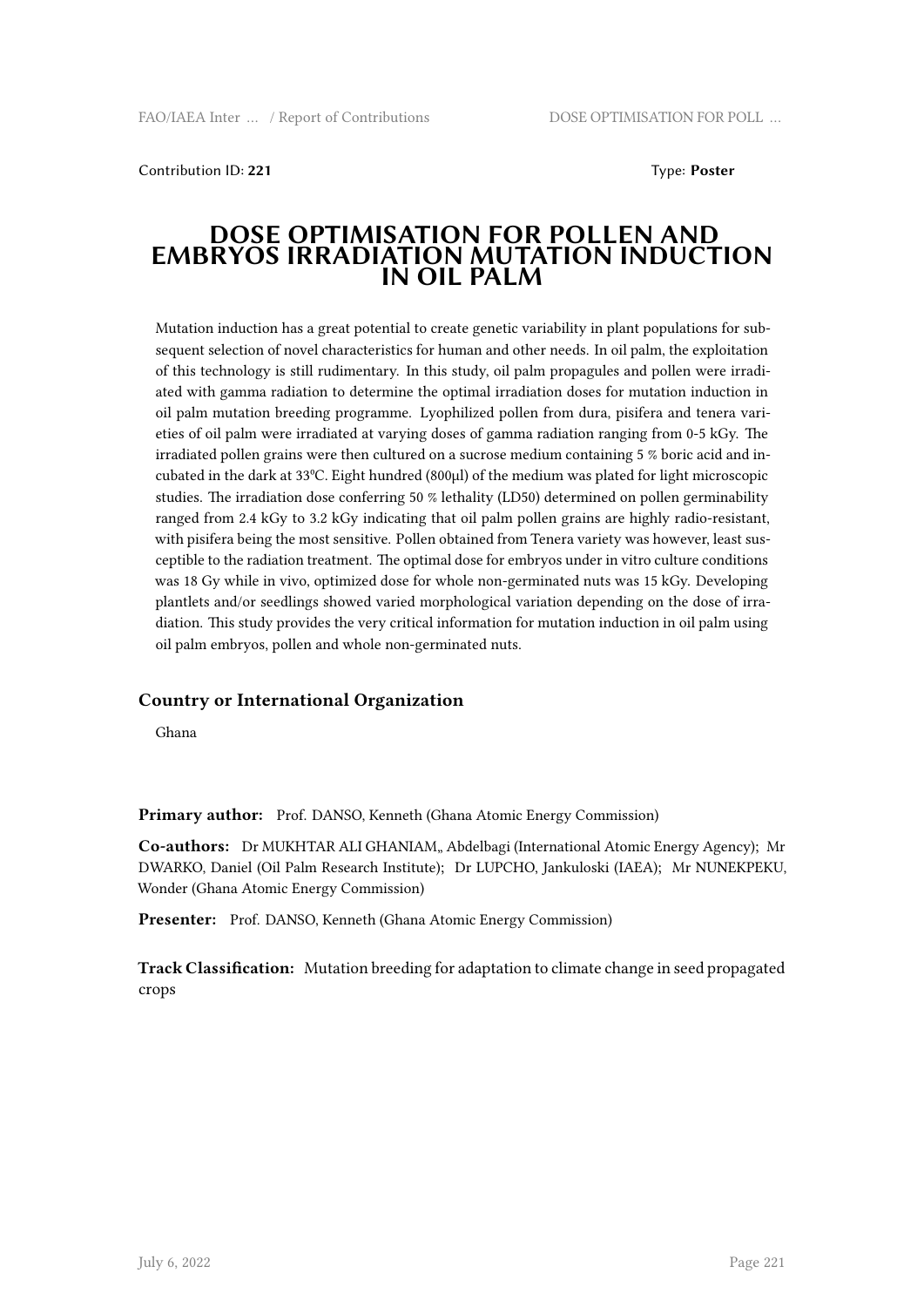Contribution ID: **222** Type: **Oral**

# **IMPROVEMENT OF STEVIA (STEVIA REBAUDIANA BERTONI) THROUGH IN VITRO MUTAGENESIS**

The objective of this study was the induction of in vitro mutagenesis in stevia for creation of genetic variability to enhance the biomass yield and sweetener compound steviosides content. For this purpose, selected doses of gamma rays have been applied to callus cultures (5, 10, 15, and 20 Gy) to induce healthy mutant plants adaptable to the country's agro-climatic conditions with improved growth parameters and steviosides content. After LD50 calculation for callus cultures, 13.33 Gy dose was selected for bulk irradiation. The M1V1 generation was raised after transferring the irradiated callus cultures to fresh medium containing different PGRs for shoot and root organogenesis. These micropropagated plants were successfully acclimatized in soil and then shifted to field condition for evaluation. Initially, four mutant plants were selected on the basis of high yield and higher steviosides content as compared to control plants. In field conditions data were collected on different growth parameters i.e., highest plant height (104.00 cm), number of branches per plant (24), number of leaves per plant (1455), internodal length (3.00 cm) and yield (178.08 g) were observed in mutant MSIC-5, while control plants had the following values: plant height (91.00 cm), number of branches per plant (15), number of leaves per plant (815), internodal length (2.31 cm), and yield (105.30 g). According to HPLC analysis higher steviosides content (6.076±0.40 mg/g-DW) was observed in MSIC-5 as compared to other selected plants and control (3.015±0.60 mg/g-DW).

### **Country or International Organization**

Nuclear Institute for Food & Agriculture (NIFA), GT Road Peshawar, Pakistan

**Primary author:** Mr KHALIL, Shahid Akbar (NIFA Peshawar Pakistan)

**Co-author:** Dr ZAMIR, Roshan (NIFA Peshawar Pakistan)

**Presenter:** Mr KHALIL, Shahid Akbar (NIFA Peshawar Pakistan)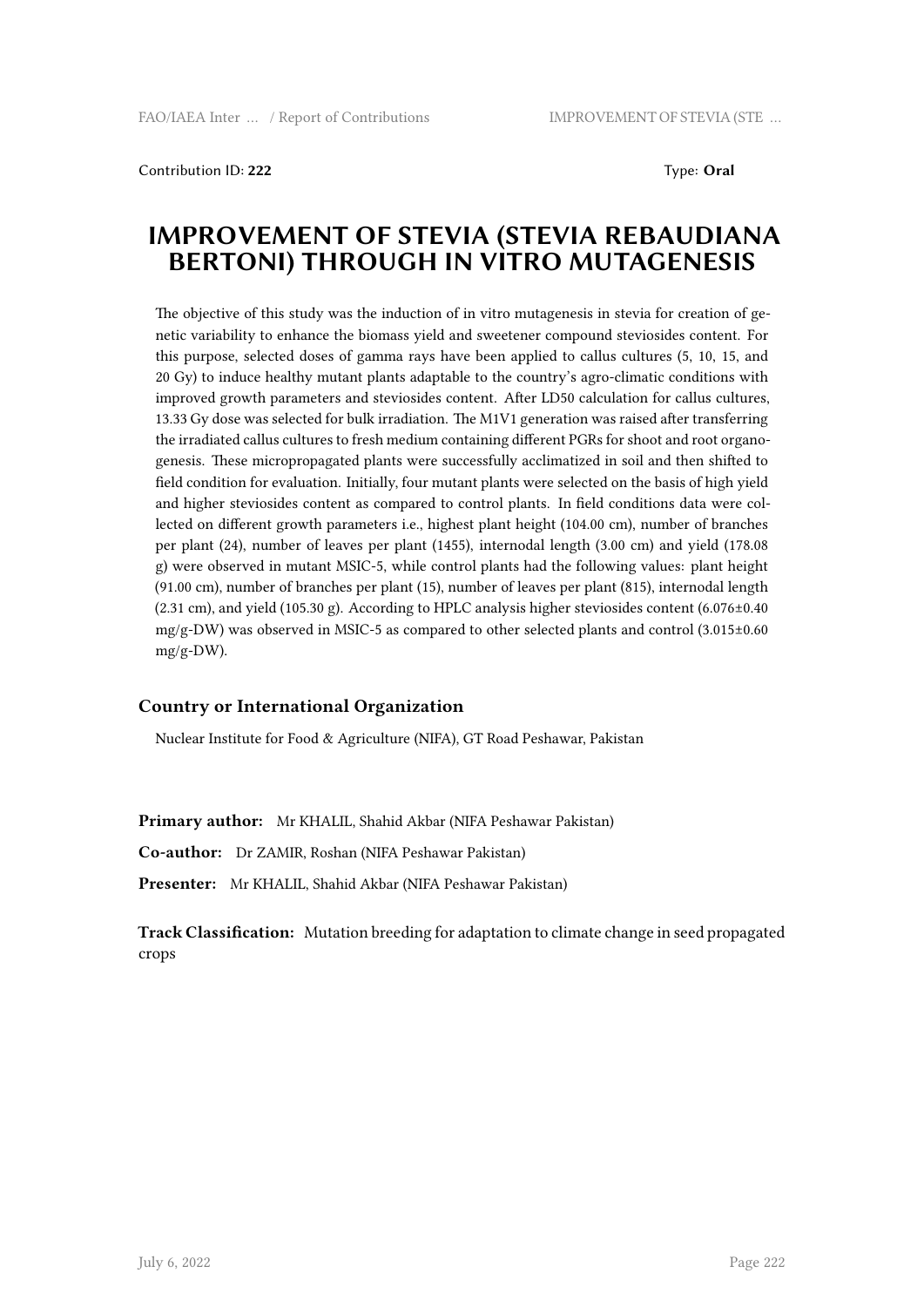Contribution ID: **223** Type: **Oral**

# **THE POWER OF NEXT-GENERATION SEQUENCING IN RAPIDLY IDENTIFYING (EPI)GENETIC CAUSAL MUTATIONS**

The advent of next-generation sequencing has accelerated forward genetic screens and can simultaneously achieve the typical steps of marker discovery, genetic mapping and identification of causal mutations. Initially applied in model organisms, an increasing number of studies emerge on crops. There is a wide variety of strategies to perform genetic mapping and the choice of an optimal approach depends on many factors, such as the genetic architecture and penetrance of the trait of interest, the applied mutagenesis and mutational load, the recombination frequency of the species, and the available resources. We will illustrate some of these aspects and their influence on the choice of crossing schemes and on the optimal use of next-generation sequencing. Besides genetic causes of agronomically important traits, a recent landmark study revealed that DNA methylation changes are responsible for a yield-reducing somaclonal variant of oil palm. Current research is focusing on a stable maintenance of epigenetic changes, so that they might become interesting targets for breeding. We will introduce a novel tool that enables the reliable and efficient identification of DNA methylation differences in whole populations of plants. Resulting epi-allele groups can serve as a basis for association studies.

### **Country or International Organization**

Computomics GmbH, Germany

**Primary author:** Dr HAGMANN, Joerg (Computomics GmbH) **Co-author:** Dr SCHULTHEISS, Sebastian (Computomics GmbH) **Presenter:** Dr HAGMANN, Joerg (Computomics GmbH)

**Track Classification:** New challenges and technologies in plant genomics and breeding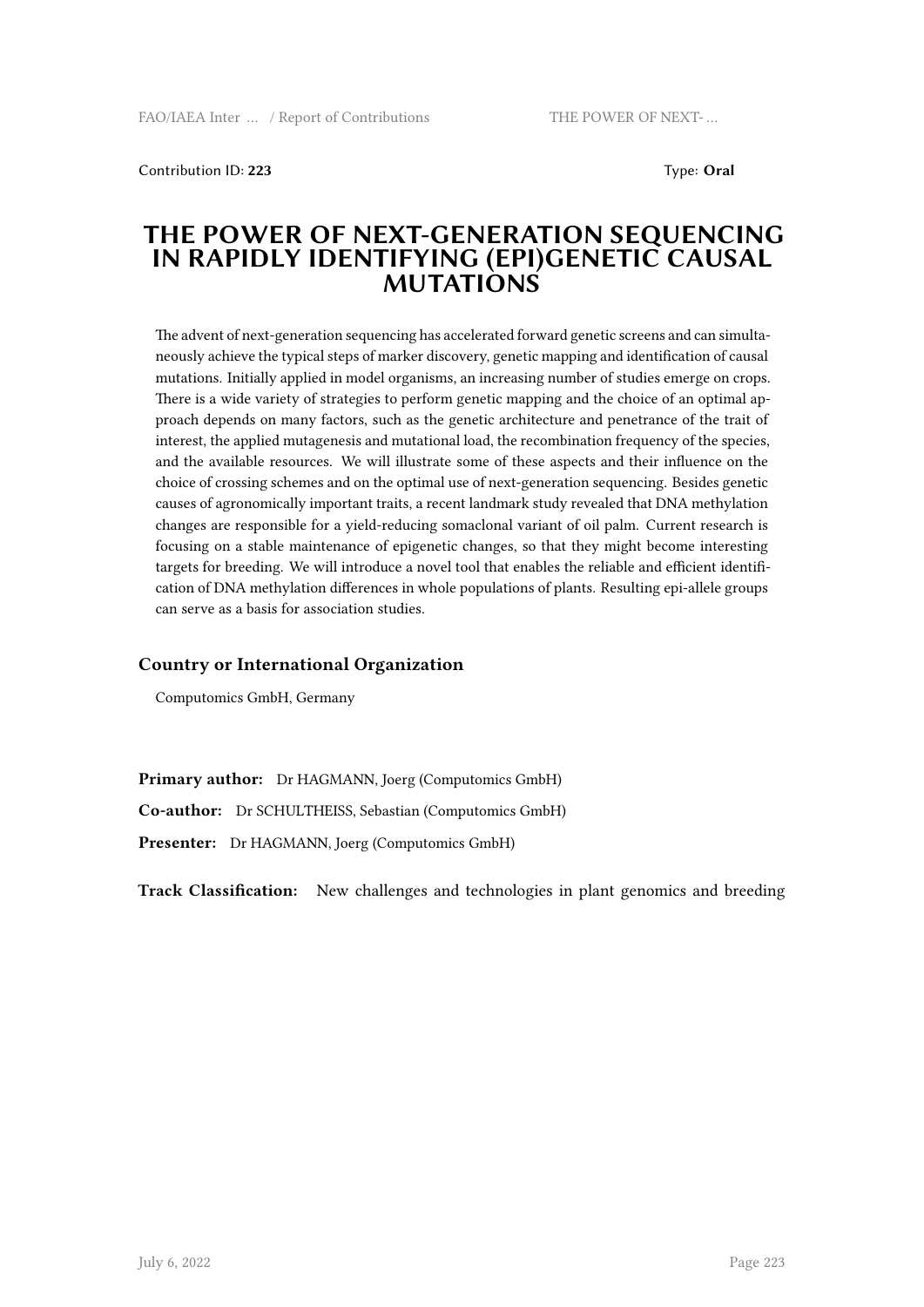Contribution ID: **224** Type: **Oral**

### **'GAIN-OF-FUNCTION' MUTANTS FOR GENE DISCOVERY AND FUNCTIONAL GENOMICS FOR MULTIPLE STRESS TOLERANCE IN RICE**

Mutation breeding is a traditional approach to generate crop plants with increased tolerance to abiotic stresses. Oryza sativa L. cv IR64 is high yielding rice with incomplete tolerance to critical abiotic stresses, such as extreme temperatures, high salinity, and drought. In the present study, we have generated a population of IR64 mutants by using gamma radiation. Over 4,000 independent M3 lines were screened at the seedling level for improved tolerance to high temperature and salinity stress using hydroponics. The preliminary phenotyping led to the identification of mutant lines which showed a robust phenotype to stress. Apart from this, the selected mutant lines also showed higher tolerance over wild-type plants to both the stress at the flowering stage regarding their growth and yield parameters, including plant height, tiller number, grain weight, harvest index, etc. Further, molecular analysis revealed that several stress-related proteins show higher constitutive levels of HSPs and various anti-oxidative enzymes in the mutant lines as compared to wt and under stress conditions. Proteome analysis using 2-D-DIGE approach, revealed some of the critical stress proteins to be accumulating at higher levels in mutants. These findings suggest that the transcription circuits and ROS scavenging machinery may be working more efficiently in these mutants. Whole genome sequence analysis revealed the 'hot-spots' contributing to the observed phenotypes. Using the tools of functional genomics, a set of the 'candidate genes' identified from the present work have also been validated. Similarly, GC-MS based metabolite profiling of these mutants has also revealed insight into to the tolerance pathways contributing to the phenotype. The present study opens new vistas to use mutation breeding as a potential tool for tailoring multiple stress tolerance in rice which can accelerate the breeding programmes focussing towards the improvement of tolerance towards abiotic stresses.

#### **Country or International Organization**

India

#### Primary author: Prof. PAREEK, Ashwani (Jawaharlal Nehru University)

**Co-authors:** Mr ANWAR, Khalid (Jawaharlal Nehru University); Dr LAKRA, Nita (Jawaharlal Nehru University); Dr DAS, Priyanka (Jawaharlal Nehru University); Dr BAHUGUNA, Rajeev (Jawaharlal Nehru University); Dr SINGLA-PAREEK, Sneh (International Centre for Genetic Engineering and Biotechnology)

Presenter: Prof. PAREEK, Ashwani (Jawaharlal Nehru University)

**Track Classification:** New challenges and technologies in plant genomics and breeding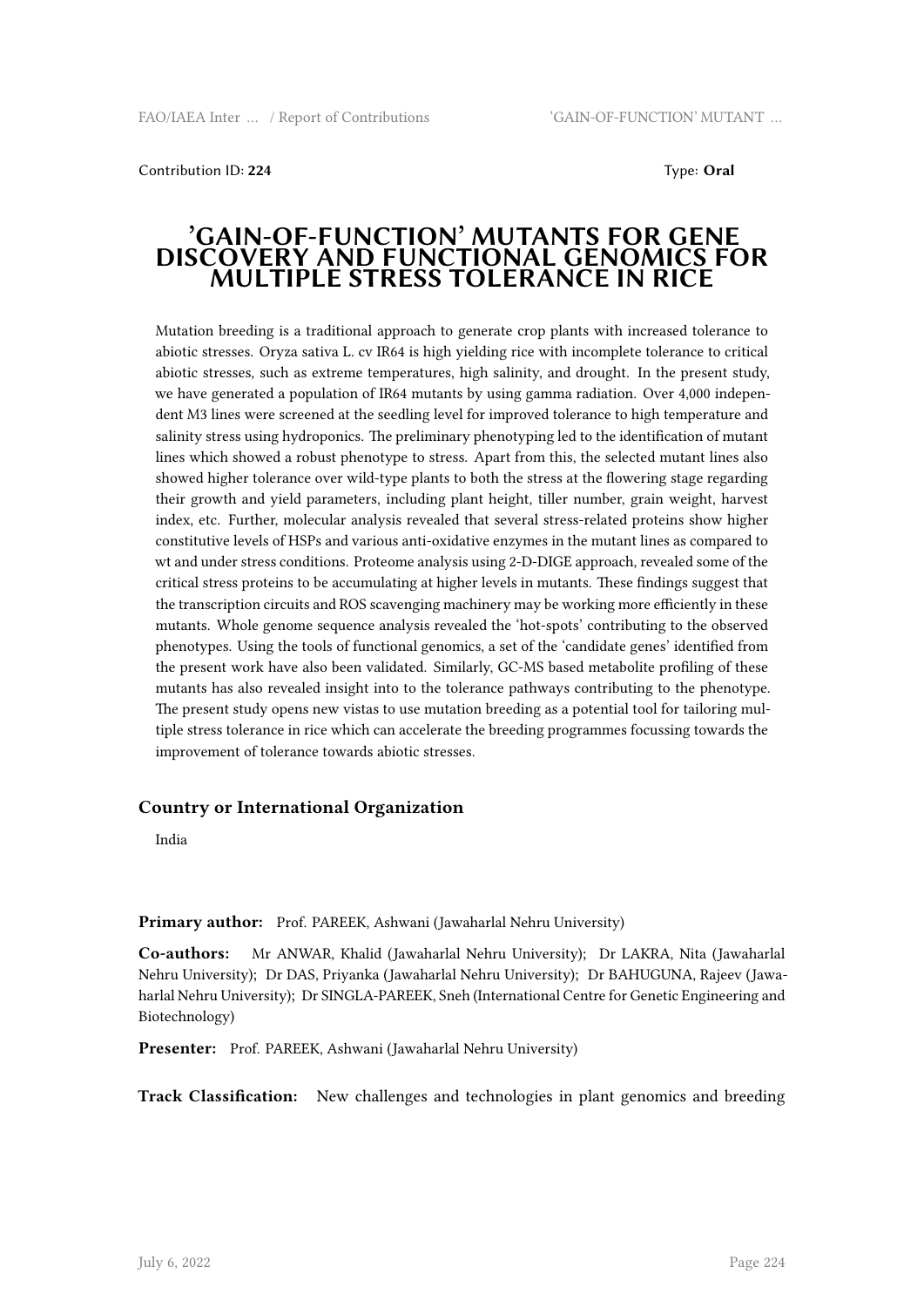Contribution ID: **225** Type: **Oral**

### **CREATING VARIABILITY IN COWPEA FOR ADAPTATION AND VALUE ADDITION THROUGH INDUCED MUTATION**

Cowpea (Vigna unguiculata L. Walp) is a major legume crop in Southern Africa. Cowpea provides a highly nutritious and inexpensive source of protein especially for low-income families. Production is characterized by low yields of less than 1.0 ton/ha against a potential of more than 4.0 ton/ha. The present project aims at developing improved cowpea varieties with high yield potential but with tolerance to abiotic and biotic stresses through induced mutation. Cowpea mutants were evaluated in the greenhouse and in the field. In Region II, LT11-3-3-13 and BB8-1-5-2 out-yielded their respective parental varieties by 52.3% and 40.6% respectively. In Region I, LT3-8-4-6 outyielded its parental variety by 33.4%. LT11-3-3-12 and BB14-16-2-2 were identified to be tolerant to Al toxicity. LT4-2-4-1 was responsive to local and applied inoculation, while BB10-4-2-3 was responsive to local rhizobia. MS3-14-4, LT11-5-1, LT3-8-4-6, and LT3-8-4-1 showed tolerance to aphids, while LT 11-5-2-2, BB 7-9-7-5 and BB-14-16-22 were tolerant to bruchids. Farmers preferred cowpea mutants over currently grown varieties for their desirable traits. BB8-1-5-2 and LT11-3-3- 13 will be released early in 2018. Four other mutants will be submitted for pre-release this year. Use of cowpea mutants with desirable traits will increase the food and nutritional security and reduce the cost of cowpea production in the country and create a greater market demand for cowpeas.

### **Country or International Organization**

Zambia

**Primary author:** Dr MUNYINDA, KALALUKA (UNIVERSITY OF ZAMBIA) **Co-author:** Mr KANENGA, KENNEDY (ZAMBIA RESEARCH INSTITUTE) **Presenter:** Dr MUNYINDA, KALALUKA (UNIVERSITY OF ZAMBIA)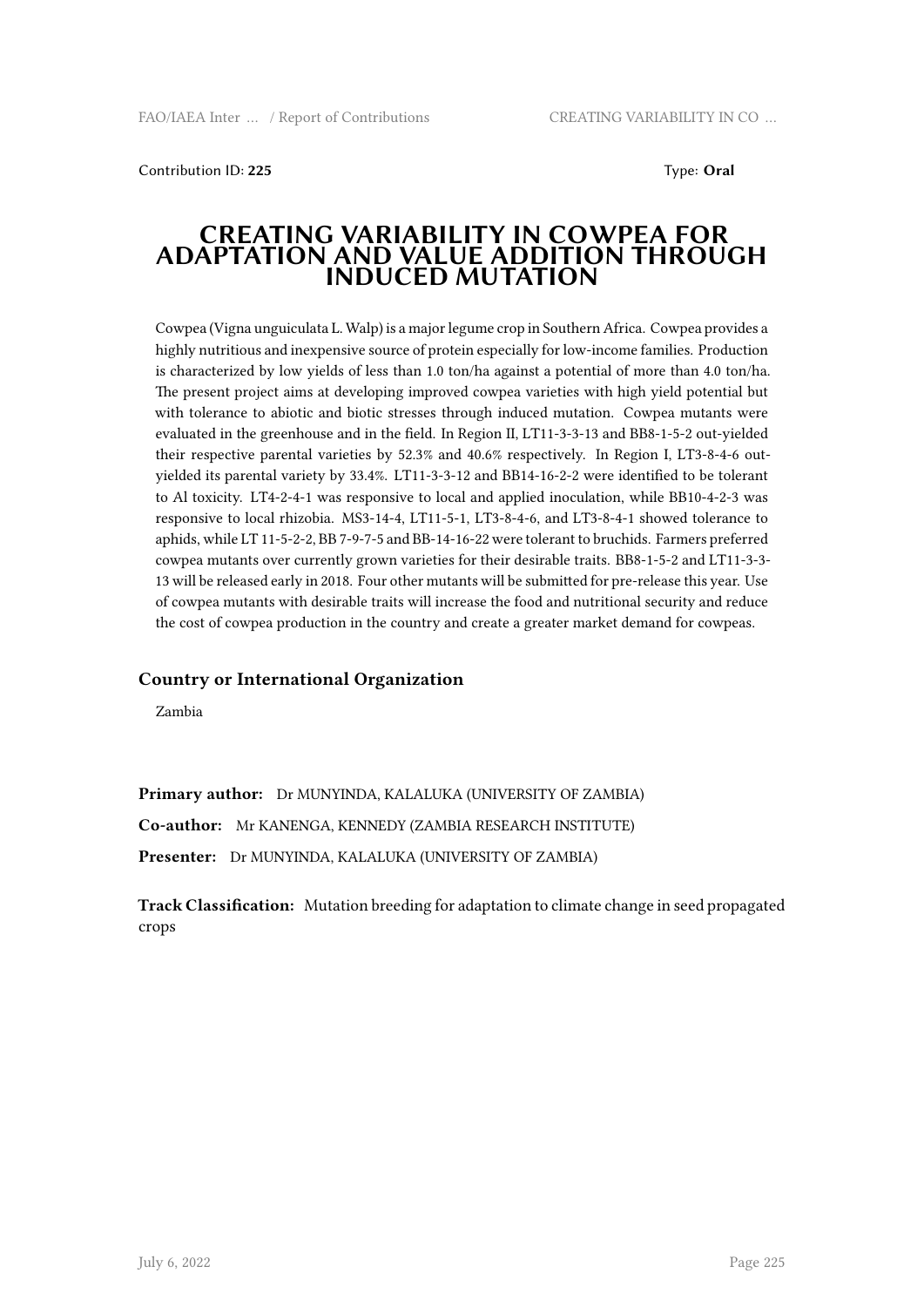Contribution ID: **227** Type: **Poster**

### **BROADENING THE GENETIC VARIATION OF VEGETATIVELY PROPAGATED CROPS USING NUCLEAR TECHNIQUES IN NICARAGUA**

An IAEA-funded four years national project will be carried out with the objective of expanding the genetic variability of cocoyam, taro and plantain through the induced mutations on in vitro plants of two cultivars per crops, searching for diseases tolerant and climate change adapted genetic variants. These crops are sources of protein and carbohydrates for consumers and income for farmers in tropical countries. Nevertheless, their narrow genetic base and way of vegetative reproduction put in risk the production and make difficult to meet the challenges of climate change (emergence of new pests and diseases) and the new market demands. In Nicaragua the areas, yields and production of cocoyam has been reduced due to the attack of root rot disease (RRD) caused by Pyhium myriotylum in rainforest region and the reduction and unpredictable distribution of rain in the Pacific region. Taro production depends on only one non-resistance cultivar to Taro leaf blight (Phytophthora colocasiae), which recently reduced totally the production in Puerto Rico and Dominican Republic. Plantain production relies on few cultivars susceptible to diseases and pests. The gamma-ray irradiation dose per crop will be determined. 500 in vitro plants per each two cultivars per crop will be entered in a mutation induction programmes. The in vitro chimeric tissues will be disaggregated through four subcultures. Induced variability will be assessed at in vitro, greenhouse and in field conditions. Molecular techniques will facilitate the mutant selection. New cocoyam, taro and plantain mutants adapted to the main effects of climate change (drought) and current diseases will be generated.

### **Country or International Organization**

Nicaragua. National Project.

**Primary author:** Dr REYES-CASTRO, Guillermo del Carmen (Uniiversidad Nacional Agraria, Nicaragua)

**Co-authors:** Mr JUÁREZ-GÁMEZ, Donald (Instituto Nicaragüense de Tecnología Agropecuaria); Ms COREA-NARVÁEZ, Heeidy (Universidad Nacional Agraria-Managua); GARCÍA-LOÁISIGA, Rosario (Universidad Nacional Agraria, Managua); Dr NIELEN, Stephan (IAEA-Vienna)

**Presenter:** Dr REYES-CASTRO, Guillermo del Carmen (Uniiversidad Nacional Agraria, Nicaragua)

**Track Classification:** Mutation breeding for ornamental and vegetatively propagated crops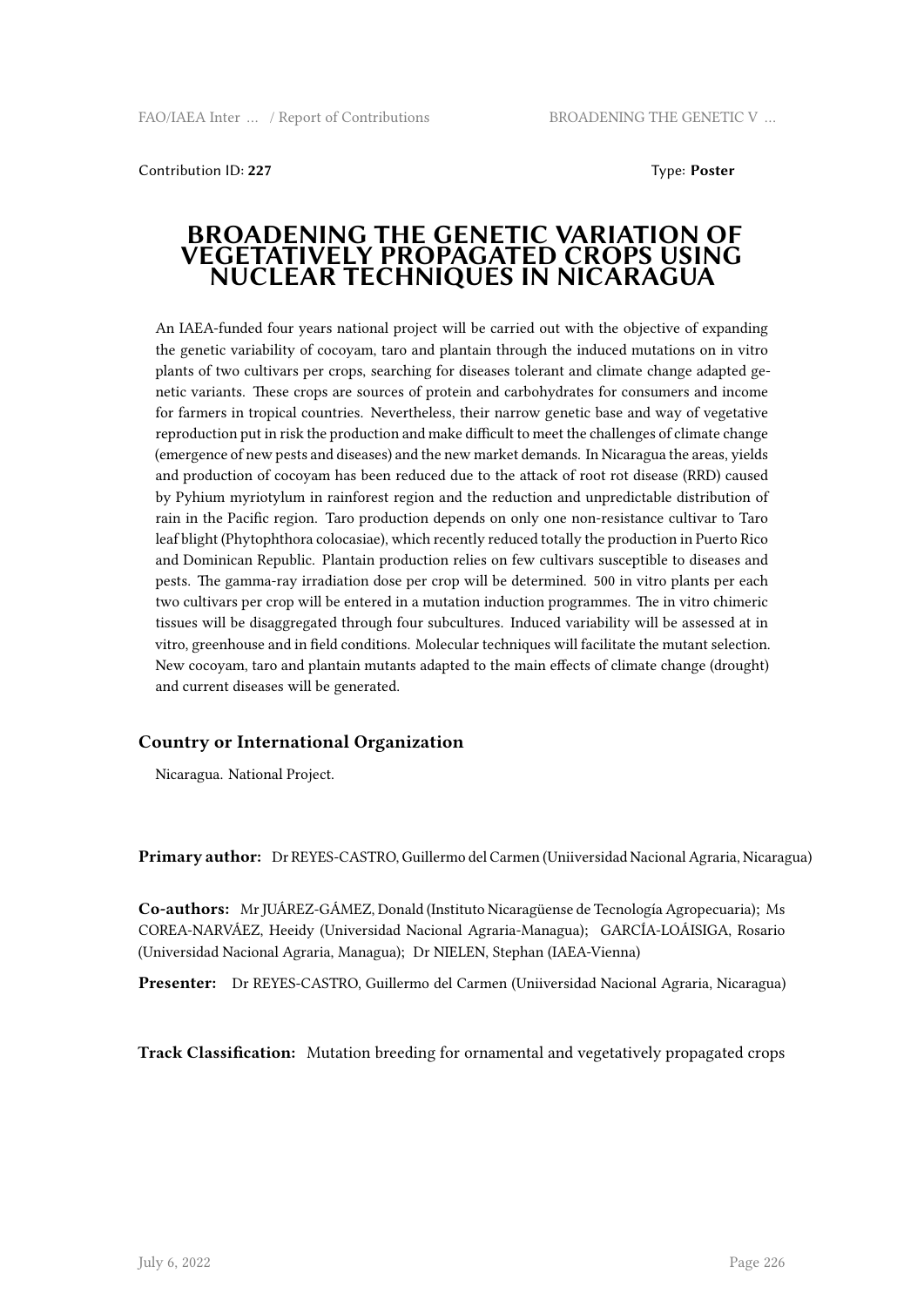Contribution ID: **228** Type: **Poster**

## **EXPLORING INDUCTION OF DOUBLED HAPLOIDS IN CASSAVA THROUGH WIDE CROSSING WITH CASTOR BEAN**

The increasing demand for cassava for food and non-food uses necessitates that its breeding be made faster to respond to these demands. The characteristic long breeding cycle and heterozygous nature of cassava pose major obstacles to the rapid genetic improvement of the crop through breeding. This study was aimed at inducing doubled haploids (DHs) in cassava using wide crosses with castor bean (Ricinus communis) pollen. A total of 3,349 cassava flowers from twelve elite cassava varieties were pollinated with castor bean pollen. Early embryo rescue and ovule culture were done. 803 fruits were harvested, out of which 800 were dissected to obtain 1,312 young ovules and from the remaining three fruits, seven unique embryos were excised, all of which were cultured in vitro. 82 (6.25%) of the cultured ovules formed callus of interest, originating from the embryo sac region and four of the rescued embryos (57.1%) regenerated into plantlets. A microscope was used to assess and screen the morphology of calli, flow cytometry was used to determine ploidy level and single nucleotide polymorphism (SNP) genotyping was used to determine the level of homozygosity in regenerated plantlets and calli. Ploidy analyses of 24 samples of the regenerated plants and calli revealed 95.8% diploids (23 samples) and 4.2% aneuploids (1 sample). SNP genotyping revealed increased level of homozygosity of up to 84.2%. The knowledge generated in this study is an important contribution towards on-going efforts in developing protocols for generation of DH cassava.

### **Country or International Organization**

Uganda

**Primary author:** Mr BAGUMA, Julius (National Crops Resources Research Institute (NaCRRI))

**Co-authors:** Dr KAWUKI, Robert (National Crops Resources Research Institute (NaCRRI)); Dr MUKASA, Settuba B. (Makerere University)

**Presenter:** Mr BAGUMA, Julius (National Crops Resources Research Institute (NaCRRI))

**Track Classification:** Enhancing agricultural biodiversity through new mutation induction techniques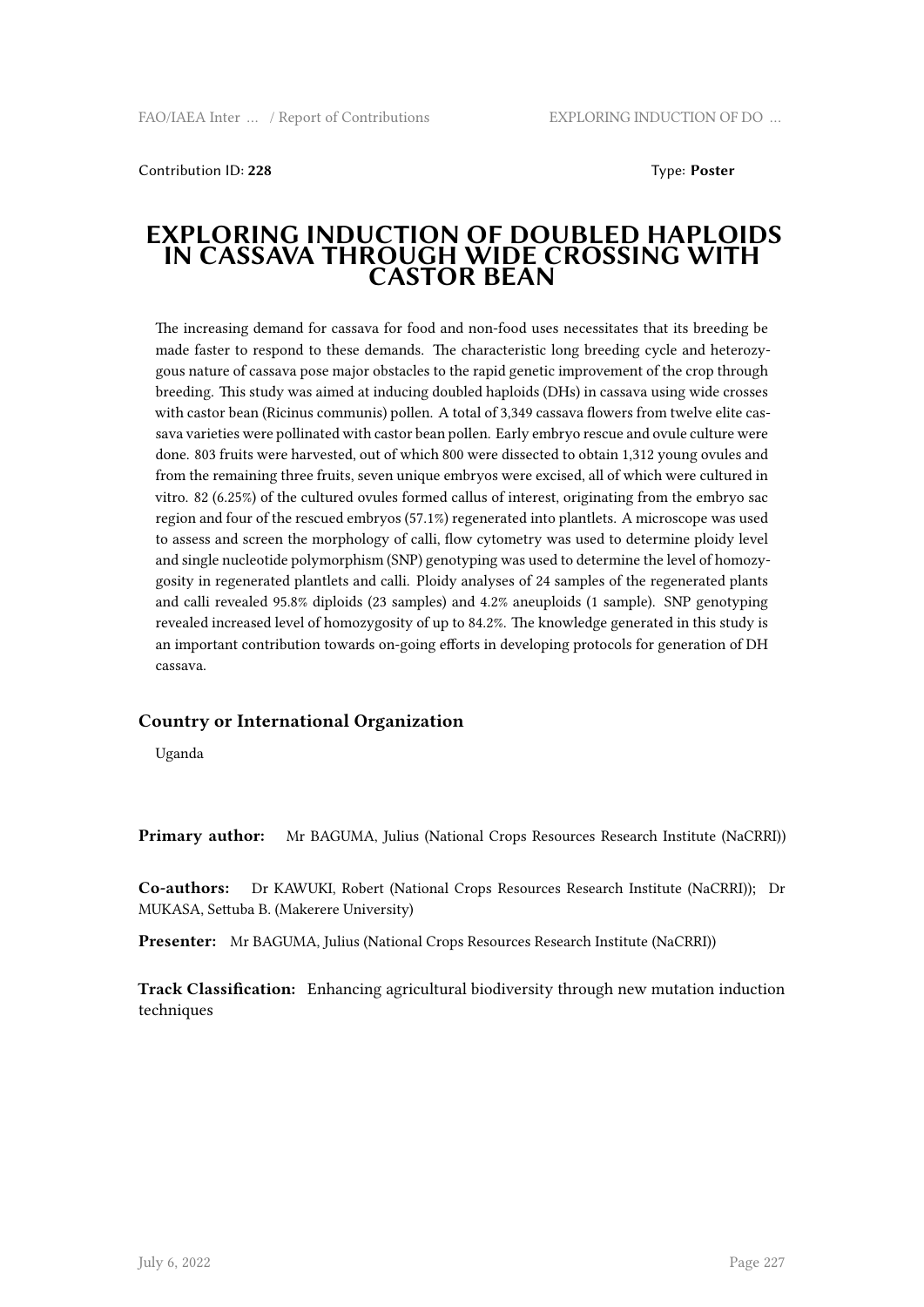Contribution ID: **229** Type: **Poster**

## **IMPROVING RICE LINE Ld 99-12-38 FOR BACTERIAL LEAF BLIGHT RESISTANCE THROUGH MARKER ASSISTED SELECTION (MAS)**

Bacterial leaf blight (BLB) caused by Xanthomonas oryzae pv. oryzae is an emerging issue in rice cultivation. There are no chemicals used effectively as a control method in the world. Use of resistant varieties is the most appropriate mode of control. Dominant genes Xa21 and Xa4 are known to convey durable resistance against BLB. The advanced rice line, Ld 99-12-38 is a farmer demanding, high-yielding rice line, and is susceptible to BLB. In the current study, an attempt was made to improve its resistance to BLB through marker-assisted breeding (MAB). Through MAB of Ld 99-12-38/ IRBB 60 the resistance alleles coming from the IRBB 60 were introgressed into the Ld 99-12-38 and progeny lines were advanced up to BC3F6. Two linked-markers, pTA248 (Xa21) and PM1+MP2 (Xa4) were assayed on the thirty-five BC3F2 progeny to evaluate resistance allele diversity of Xa21 and Xa4. Selected four progenies in BC3F6 were evaluated in yield trial. Out of the tested 35 progeny lines, eight were confirmed phenotypically as resistant for both Xa21 and Xa4, they carried the resistance alleles, twenty-one carried only the resistant allele at Xa4, however, they were phenotypically categorized as resistant/moderately resistant. A paired t-test revealed that there is a significant difference in the resistance level exerted by progeny carrying resistance alleles of two rather than with one ( $p = 0.0064$ ). Selected four lines with Xa 21 and Xa 4 performed well with significant yield advantage compared to Ld 99-12-38. Therefore, it can be concluded that resistant alleles of Xa21 and Xa4 have been successfully introgressed into rice lines derived from a cross between Ld 99-12-38/IRBB 60 with desirable morphological characters of Ld 99-12-38 to withstand BLB.

### **Country or International Organization**

Sri Lanka

**Primary author:** Mrs WEERASINGHE, Deepika (Regional Rice Research and Development Center,Bombuwela)

**Co-authors:** Mrs AMARATHUNGA, Akila (Regional Rice Research and Development Center,Bombuwela,Sri Lanka); Mr WITHANAWASAM, Darsha (Regional Rice Research and Development Center,Bombuwela Sri Lanka); Dr JAYATILAKE, Dimanthi (University of Peradeniya,Faculty of Agriculture,Sri Lanka); Dr UDAWELA, Kapikasiri (Rice Research Institute,Batalagoda,Sri Lanka); Mrs GUNASINGHE, Mihirini (Regional Rice Research and Development Center,Bombuwela,Sri Lanka); Mrs DE SILVA, Pradeepa (Regional Rice Research and Development Center,Bombuwela,Sri Lanka)

**Presenter:** Mrs WEERASINGHE, Deepika (Regional Rice Research and Development Center,Bombuwela)

**Track Classification:** New challenges and technologies in plant genomics and breeding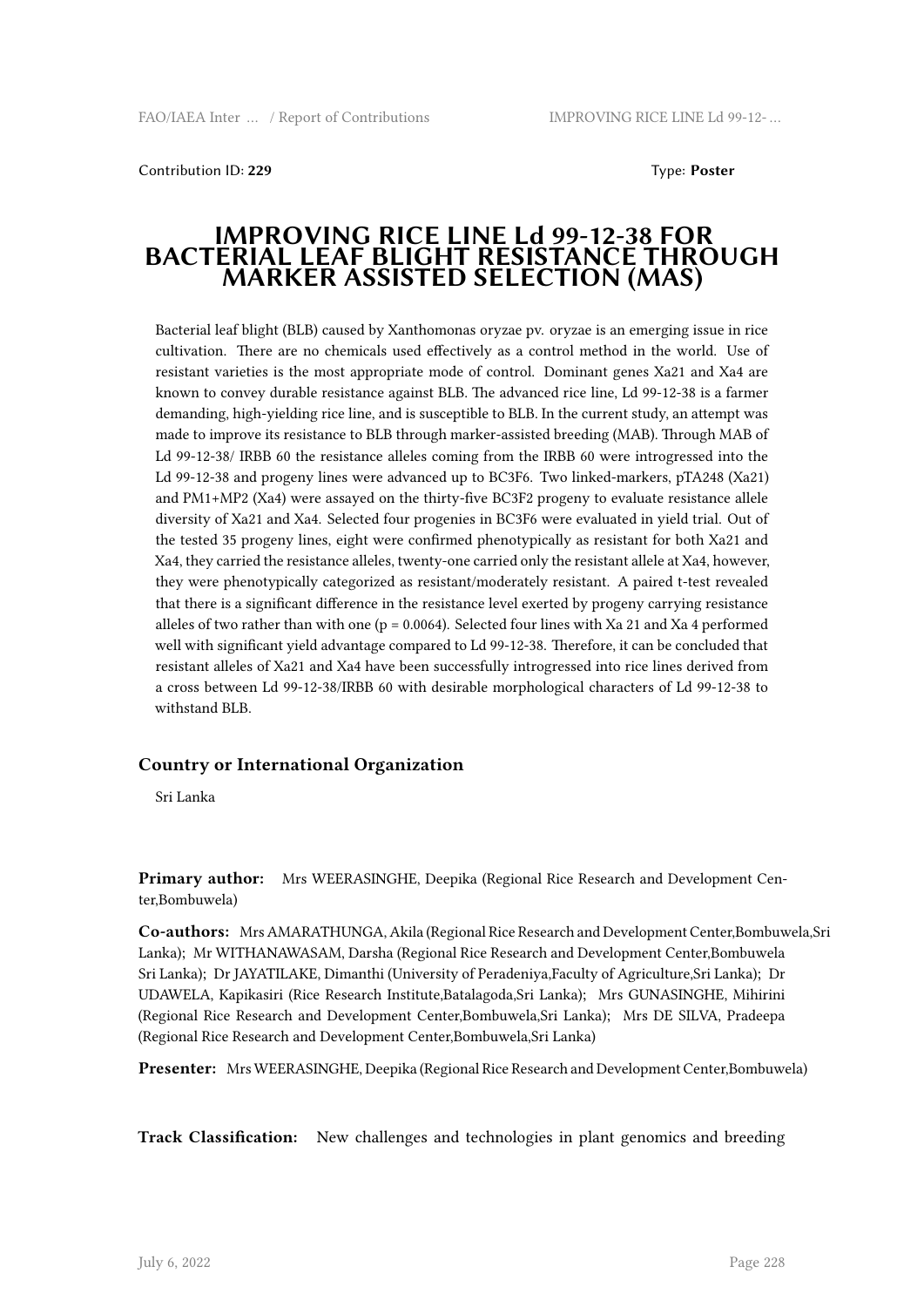Contribution ID: **230** Type: **Poster**

### **DEVELOPING WHEAT AND BARLEY LOCAL LANDRACES THAT ARE RESISTANT TO LODGING WITH REDUCED STATURE AND LONGER SPIKE USING NUCLEAR TECHNIQUES IN LEBANON**

A mutation experiment was conducted at the Lebanese Agricultural Research institute (LARI), Lebanon, Tel Amara station in 2014 on two wheat genotypes (Seri 82 and Breiji) and on one barley genotype (Assi), treating with different gamma radiation doses (150, 200, 250 and 300 Gy. Several traits were studied over 4 years which started in 2011 on four mutated generations (M1, M2, M3 and M4 populations) in comparison to untreated controls. The Selected spikes of Barley (Assi) treated M4 generation (150 and 200 Gray) were characterized by shorter stature with an average plant height respectively of 60 and 63 cm compared to 67 cm for non-treated ones, lengthy spike (6 cm for 0 G compared to 6.5 cm for 150 G and 200 G) and resistance to lodging (20% for 0G to 15% for 150G and 200 G). Selected spikes of Bread wheat (seri 82) (250 and 300 Gy) treated M4 lines showed a shorter stature compared to the mother plants with an average plant height respectively of 44 and 43 cm compared to 65 cm for non-treated variety. The spike length for parent obtained as 8.6 cm, mutant lines recorded as 9.6 cm. Selected spikes of Breiji (Durum wheat) lines (250 and 300 Gy) were recorded as 65 and 68 cm while parents 75 cm. An increase in spike length was observed in mutant lines compared to parents (11 cm for parent and respectively 11.3 cm and 11.6 cm for mutant lines). Those mutant lines showed more lodging tolerance compared to parent plants 25% for the mutant lines and 40 % for the parent).

### **Country or International Organization**

Lebanon/MOA/LARI

**Primary author:** Dr RAAD, Faten (MOA/LARI)

**Presenter:** Dr RAAD, Faten (MOA/LARI)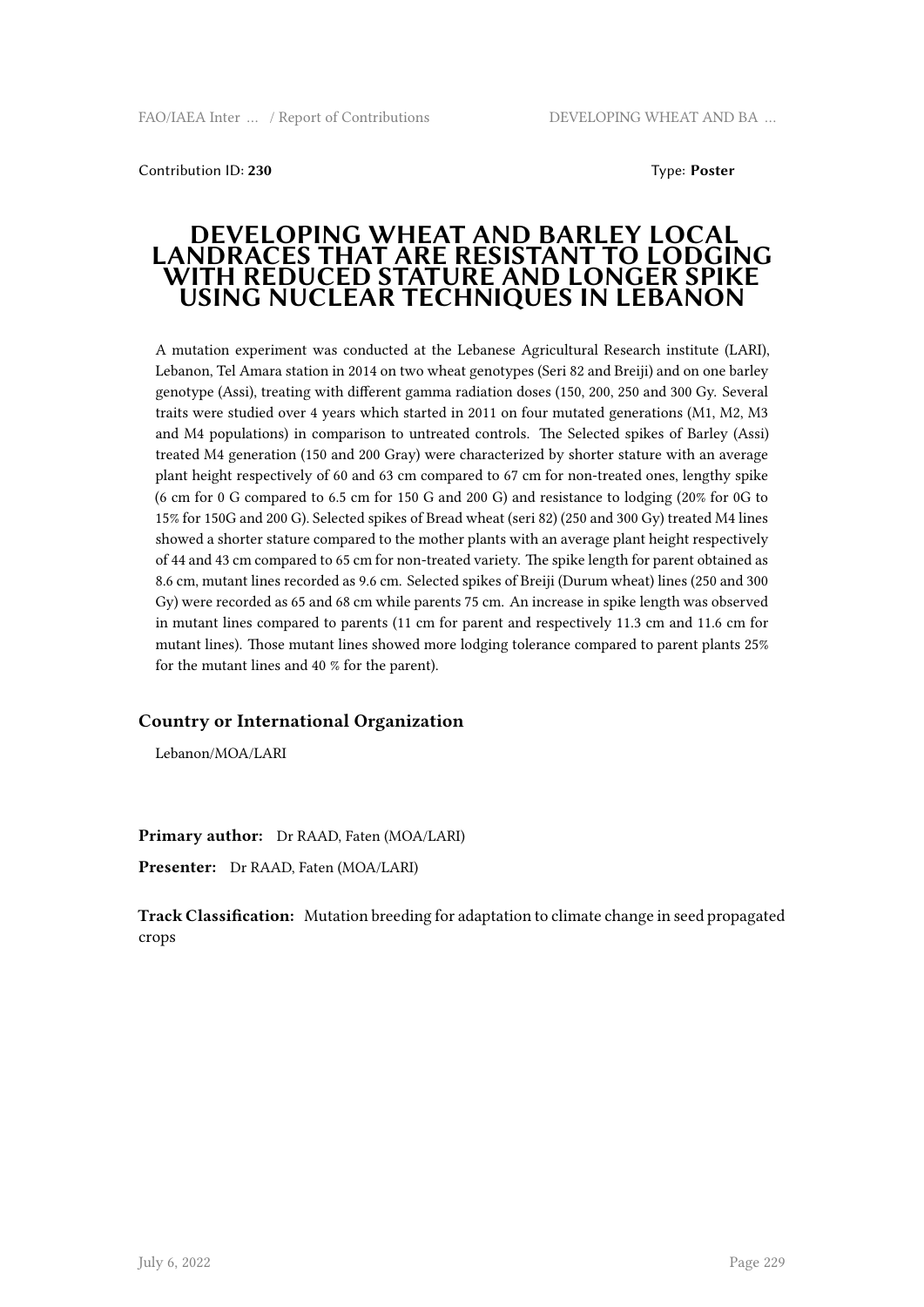Contribution ID: **231** Type: **Poster**

## **ACHIEVEMENT OF RICE MUTATION BREEDING IN LAO PDR**

Conventional rice breeding started in Lao PDR in 1991, 20 improve rice varieties have been released since 1993. Blast is the major disease and flooding tolerance are major breeding concerns. In 2014, the varieties: TDK8 and TDK11 were irradiated with 150 to 400 Gy. They were the most popular varieties and highly productivity but susceptible to blast and flooding. 137 mutant lines were found which segregated for seed colour, plant high and maturity. These were screened for blast resistance and flooding tolerance at RRC in 2016. Five isolates of blast were used for screening and after inoculation responses were measured using a scale of 6 lesion type categories ( $0 =$  resistance and  $6$ = susceptible). Among one hundred thirty-seven (137) mutant lines of TDK8 (150 Gy) the lines: 17, 3, 26, 12 and 59 were resistant to isolates H08-040-1, H08-420-1, H08-259-1, H08-243-1 and H08-171- 1, respectively. And mutant lines of TDK8 (200 Gy): 47, 8, 27, 26 and 84 were resistant to isolates H08-040-1, H08-420-1, H08-259-1, H08-243-1 and H08-171-1, respectively; almost of them were score= 0 while TDK8 = 6. The response of mutant line of TDK11 was not significant. Screening for submergence tolerance in 137 mutant lines was done for good recovery after flash flooding at the seedling stage. 16 mutant lines of TDK8 survived with survival from 4 to 34% compare to control TDK8, which did not survive. In TDK1 mutants TDK1-Sub1 showed 15% survival and TDK21\_Sub1 showed 18% survival. There were 8 mutant lines which had higher than 20% of survival. While there was only one mutant line of TDK11 that showed survival, this was only 4%. Blast resistant lines and flooding tolerance lines will be screened for eating quality, yield and yield component in next generation

### **Country or International Organization**

National Agriculture and Forestry Research Institute, Lao PDR

#### **Primary author:** Dr PHOMMALATH, siviengkhek (married)

**Co-authors:** Dr BUOALAPHANH, Chanthakhone (Agriculture and Forestry Research Institute); Mr HOMSENGCHAN, Laer (National Agriculture and Forestry Research Institute); Mrs MANIVONG, Phatsalakone (National Agriculture and Forestry Research Institute); Mr PHETHAVONE, Sontaya (National Agriculture and Forestry Research Institute)

**Presenter:** Dr PHOMMALATH, siviengkhek (married)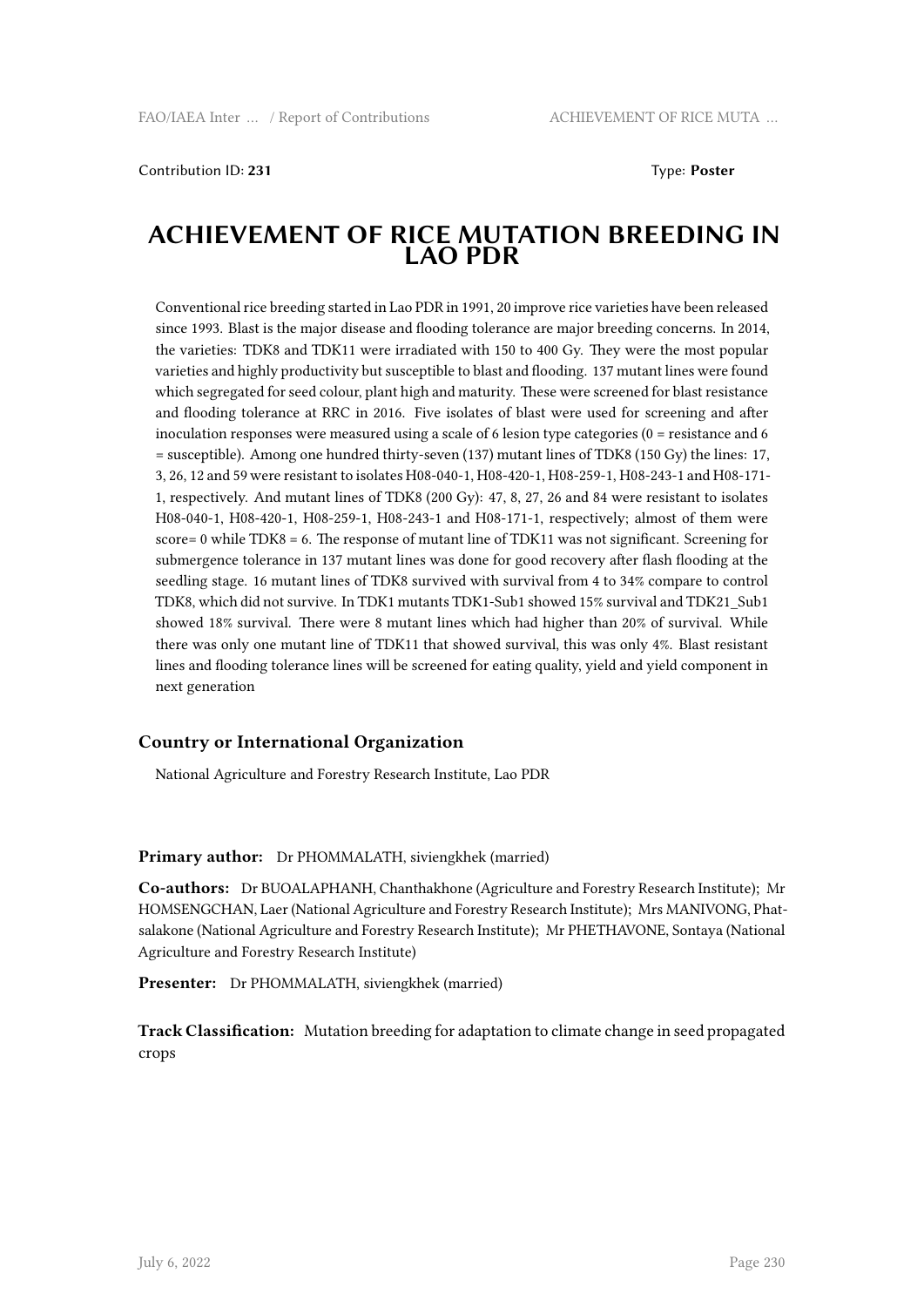Contribution ID: **233** Type: **Oral**

## **EXPLOITING MUTATIONS IN THE ERA OF GENOMICS AND GENOME ENGINEERING**

Background: Plant breeding relies on exploiting genetic variation present in crops and their wild relatives. Much natural variation is complex in its genetics and inheritance while induced mutations are generally simpler in their genetics, but usually associated with multiple deleterious characters.

Methodology: Key steps to using mutations include identification of phytotype and the gene (or marker) involved, selection and stable expression of the character. Many crop species are polyploids or hybrids, and the presence of multiple genomes can give advantages and disadvantages. Chromosome engineering can introduce novel traits from mutants and wild relatives into breeding programmes to increase resistance to biotic and abiotic stresses. Our research with use a variety of corps, their wild relatives and hybrids uses high throughput DNA sequencing and repeat finding algorithm to identify tandem repeats and transposable elements. The genomic variation and chromosomal organisation of repeats provide useful markers for identifying alien chromosome segments and diversity linked to mutations and economically important traits.

Results: In wheat, we have identified terminal and intercalary translocations of rye, Aegilops ventricosa, Secale cereale, Thinopyrum intermedium and Th. bessarabicum involving different recipient wheat chromosomes and transferring resistance to wheat streak mosaic virus and other diseases. Our Brassica and oats programmes exploit the wild relatives, while the banana and Ensete programme use the variation in different accessions of the species and hybrids.

Conclusion: High throughput sequencing has changed genome analysis from mapping and identifying genes, finding new repeats and DNA variation that can be used as markers to GBS (genotyping by sequencing). Our aim is to understand genome restructuring during hybridization and mutation events and to developing super-domestication strategies to exploit biodiversity for sustainable agriculture.

We thank FAO-IAEA (CRP D2.20.05), BBSRC (BB/P02307X/1 GRCF Enset) and our collaborators and visitors. Further details see www.molcyt.com

#### **Country or International Organization**

United Kingdom

**Primary author:** Dr SCHWARZACHER, Trude (University of Leicester)

**Co-author:** Prof. HESLOP-HARRISON, Pat (University of Leicester)

**Presenter:** Dr SCHWARZACHER, Trude (University of Leicester)

**Track Classification:** New challenges and technologies in plant genomics and breeding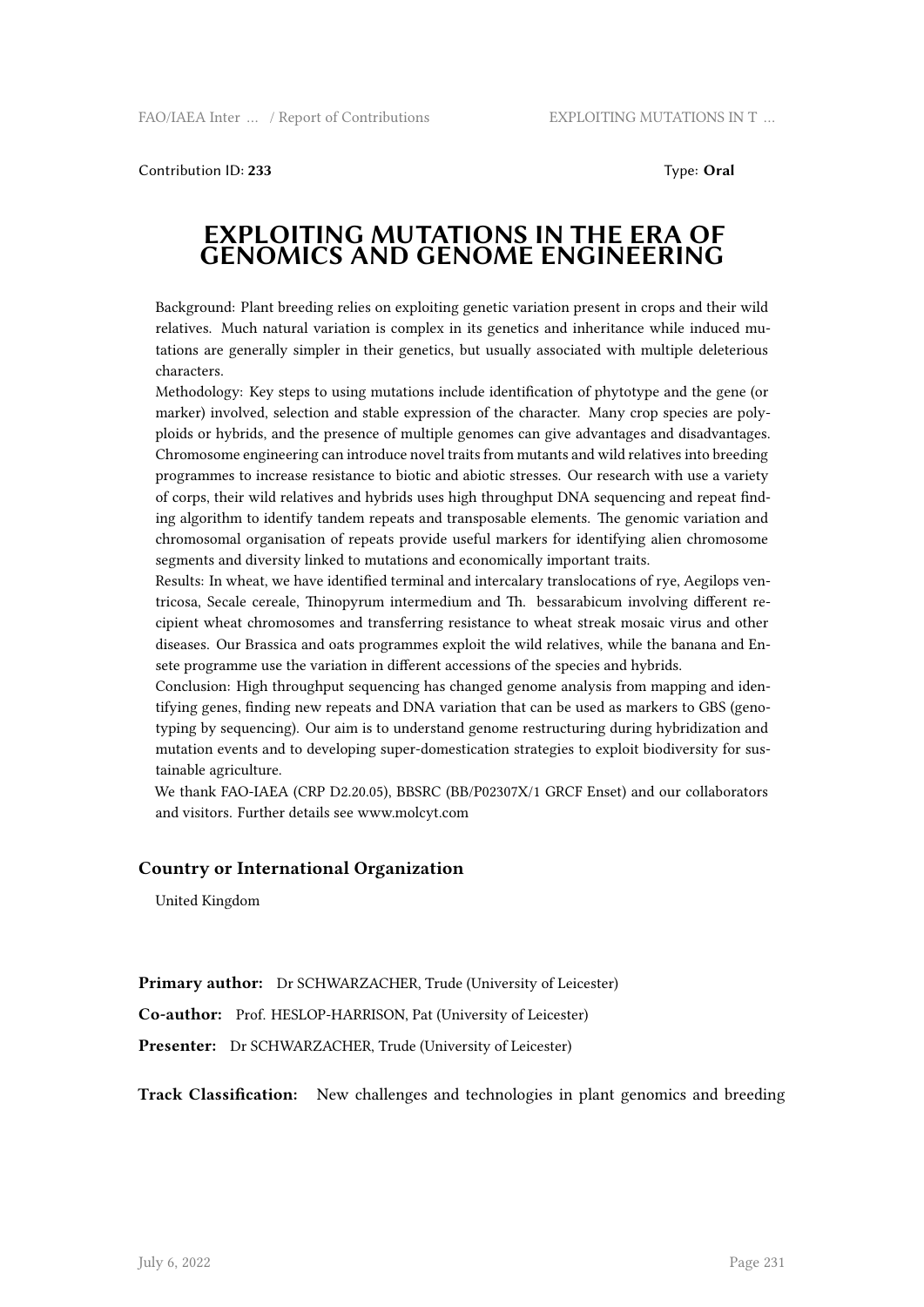Contribution ID: **234** Type: **Poster**

# **INDUCTION OF NEW GENETIC VARIATION THROUGH MUTAGENESIS IN PIGEON PEA**

Pigeonpea [Cajanus cajan (L.) Millsp] is an important pulse crop useful for both as human food and animal feed. There has been significant decline in pigeonpea production in India in recent years. Naturally existing genetic variability is not sufficient to achieve the desired improvement. Manual emasculation is very tedious and costly because of small size of its flower. Artificial induction of mutations is the best way to generate new variability to develop new varieties in pigeonpea. In Punjab major threat to pigeonpea cultivation is pod borer and other insect pests. Presently recommended varieties AL 201 and PAU 881 are high yielding, early maturing but their very tall stature poses difficulty for insecticide application. To induce genetic variability, seeds of AL 201 and PAU 881 were got irradiated with Gamma rays from BARC, Mumbai with 300 Gy and 400 Gy. All the M1 plants were harvested separately. In M2 generation, 50 desirable mutants of AL 201 with 300 Gy and 62 plants with 400 Gy dose with desirable traits were identified and classified into different groups. In PAU 881, 46 mutant plants with 300 Gy and 41 plants with 400 Gy dose were identified. The results obtained in both the doses showed that gamma rays induced variability and the mutants showed dwarfness and earliness over the control. In M3 generation, thirteen uniform dwarf lines were identified and 36 single plants were selected for further evaluation.

### **Country or International Organization**

India

**Primary author:** Dr SINGH, Inderjit (Punjab Agricultural University, Ludhiana, India)

**Co-authors:** Dr REDDY, KS (Nuclear Agriculture & Biotechnology Division, BARC, Mumbai, India); Ms KAUR, Manpreet (Punjab Agricultural University, Ludhiana, India)

**Presenter:** Dr SINGH, Inderjit (Punjab Agricultural University, Ludhiana, India)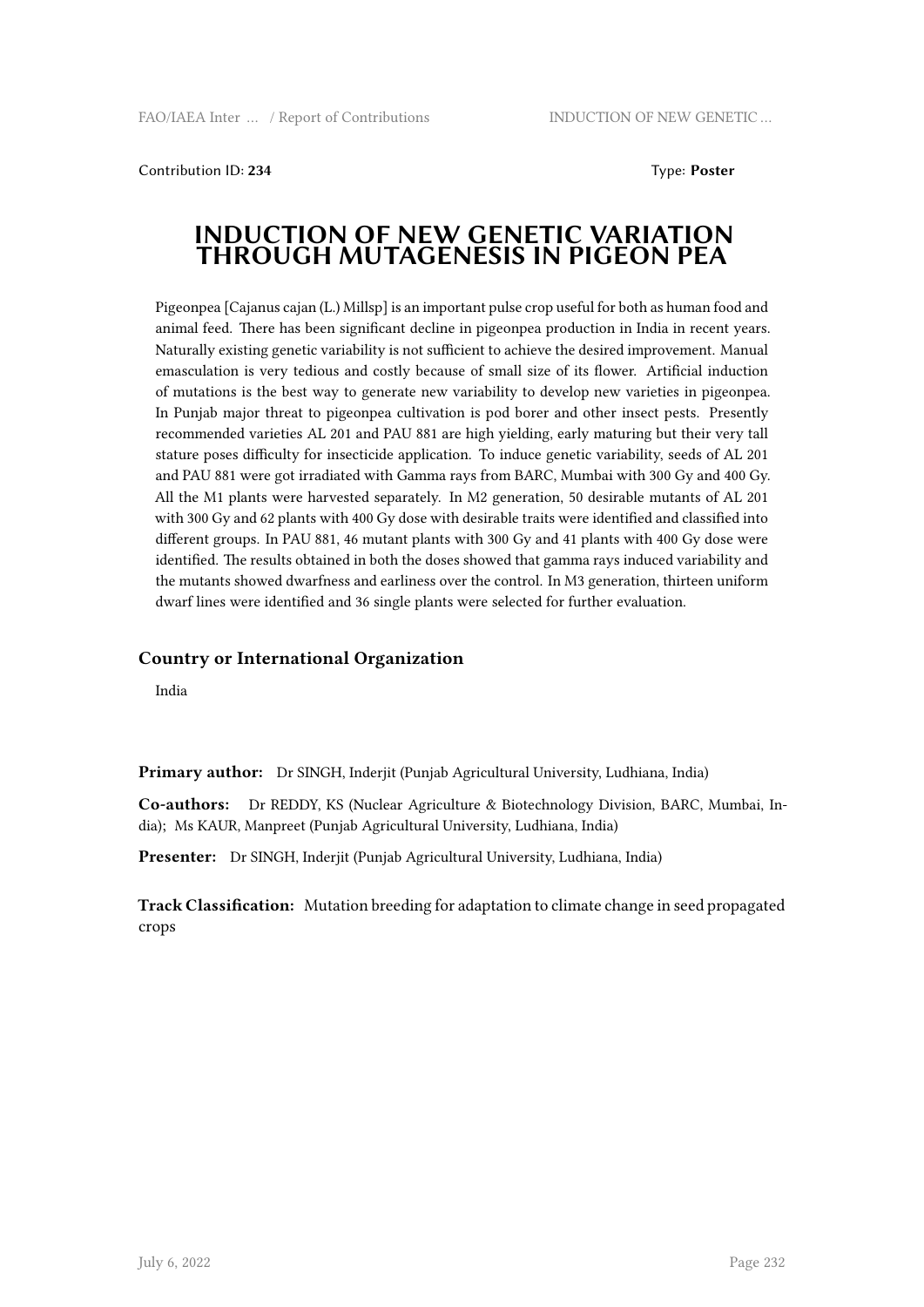Contribution ID: **235** Type: **Poster**

### **DEVELOPMENT OF LEAFHOPPER AND WILT RESISTANT PISTILLATE LINE IN CASTOR THROUGH MUTATION BREEDING**

DPC-9, a popular pistillate line of castor bean (Ricinus communis) is highly susceptible to leafhopper which is tightly linked to a monogenic trait absence or zero bloom (no waxy bloom) on different plant parts. Seeds of DPC-9 were treated with 550 Gy r-rays at BARC, Mumbai. Generations of M1 to M10 were raised in winter, at optimal nutrition and irrigation every year and the plants received fundus inoculum. Some plants wilted in M3, due to high inoculum (2 x 103 CFU/g soil) load. Segregation for bloom varying from triple (all parts waxy) to zero bloom was observed in M5 and continuous selection pressure for bloom in pistillate background, led to the selection of 9 DPC-9 mutants with green stem, triple or double bloom, spiny capsules and pistillate expression up to sixth order that of spikes. Among the nine mutant DPC-9 selections, IPC-23, a pistillate line with green stem, triple bloom trait, low node number (7-8), short plant height (40-50 cm) to the primary spike, early flowering (30-40 days to 50% flowering) and good branching (10-12) was stabilized. Screening for leafhopper resistance using infester row technique, indicated that IPC-23 is highly resistant to leafhopper (grade 0) compared to checks, DPC-9 and DCH-177 (grade 4). It is also resistant to wilt (8.5%), compared to check, JI-35 (97%) in a wilt infested plot. Genetic similarity coefficient between DPC-9 and IPC-23 was 58% in a genotypic data from 130 SNP loci representing all linkage group of castor beans. Pistillate behaviour is similar to DPC-9, with environmentally sensitive ISF and revertants. IPC-23, a physiologically efficient line with good HI (31.3%) is good combiner for early flowering and maturity. Several hybrids based on IPC-23 yielded 34-134% standard heterosis in preliminary yield trials.

### **Country or International Organization**

India

#### **Primary author:** Dr CHERUKUPALLI, Lavanya (ICAR-Indian Institute of Oilseeds Research)

**Co-authors:** Dr P, Duraimurugan (ICAR-Indian Institute of Oilseeds Research); Dr P, Lakshmamma (ICAR-Indian Institute of Oilseeds Research); Dr T, Manjunatha (ICAR-Indian Institute of Oilseeds Research); Dr K.T., Ramya (ICAR-Indian Institute of Oilseeds Research); Dr M, Santhalakshmi Prasad (ICAR-Indian Institute of Oilseeds Research); Dr SENAPATHY, Senthilvel (ICAR-Indian Institute of Oilseeds Research); Dr A, Vishnuvardhan Reddy (ICAR-Indian Institute of Oilseeds Research)

**Presenter:** Dr CHERUKUPALLI, Lavanya (ICAR-Indian Institute of Oilseeds Research)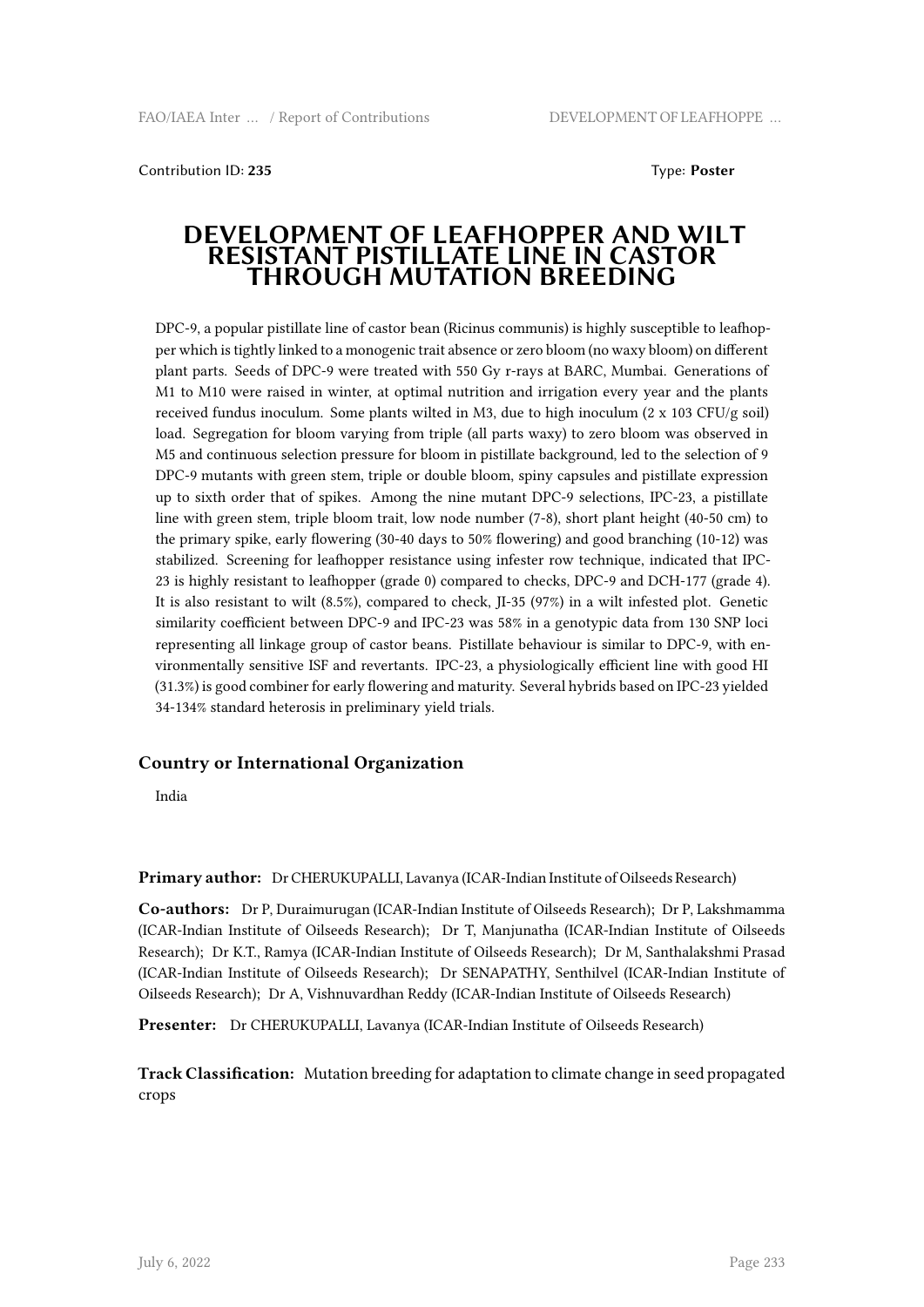Contribution ID: **236** Type: **Poster**

# **MUTATION INDUCTION IN DIOSCOREA ESCULENTA (LOUR) BURK FOR IMPROVED NUTRITIONAL AND FUNCTIONAL QUALITY**

Gamma irradiation was used to improve agronomic characteristics and postharvest shelf life extension of Dioscorea esculenta, a genetically threatened yam species. The lethal dose (LD50) was determined as 100 Gy. At this lethal dose, plant height, vine number and sprouting were reduced by 72.5%, 46.7% and 40% respectively, at 60 days after planting (DAP). However, much reduction in plant height and the number of vines was observed at 160 and 200 Gy. Reduction in total tuber weight, tuber length and width at all doses was not significantly different from each other and the control. However, the edible weight and the number of edible tubers reduced significantly at 200 Gy (41.20% and 30.04% respectively) resulting in marginal increase in tuber size. Furthermore, postharvest shelf life extension of tubers was extended from 2 weeks to 14 weeks after irradiation at 80 to 120 Gy. Sprouting was significantly delayed in tubers irradiated at 80, 100 and 120 Gy until 8th, 11th and 14th week of storage respectively while rotting was sparingly observed. The effect of irradiation on tuber size, edible weight as well as nutritional qualities at M1V2 will be evaluated after harvesting in March 2018. The results presented here show the potential of gamma irradiation in the improvement of agronomic characteristics of Dioscorea esculenta.

### **Country or International Organization**

Ghana Atomic Energy Commission

**Primary author:** Dr APPIAH, Andrew Sarkodie (Biotechnology and Nuclear Agriculture Research Institute-Ghana Atomic Energy Commission)

**Co-authors:** Dr OCLOO, Fidelis (Biotechnology and Nuclear Agriculture Research Institute-Ghana Atomic Energy Commission); Mrs AGYEI-AMPONSAH, Joyce (Biotechnology and Nuclear Agriculture Research Institute-Ghana Atomic Energy Commssion); Prof. DANSO, Kenneth (Ghana Atomic Energy Commission); Dr BANSON, Kwamina (Biotechnology and Nuclear Agriculture Research Institute-Ghana Atomic Energy Commission); Mrs OWUREKU-ASARE, Mavis (Biotechnology and Nuclear Agriculture Research Institute-Ghana Atomic Energy Commssion); Mr AGBEMAVOR, Wisdom (Biotechnology and Nuclear Agriculture Research Institute-Ghana Atomic Energy Commission)

**Presenter:** Dr APPIAH, Andrew Sarkodie (Biotechnology and Nuclear Agriculture Research Institute-Ghana Atomic Energy Commission)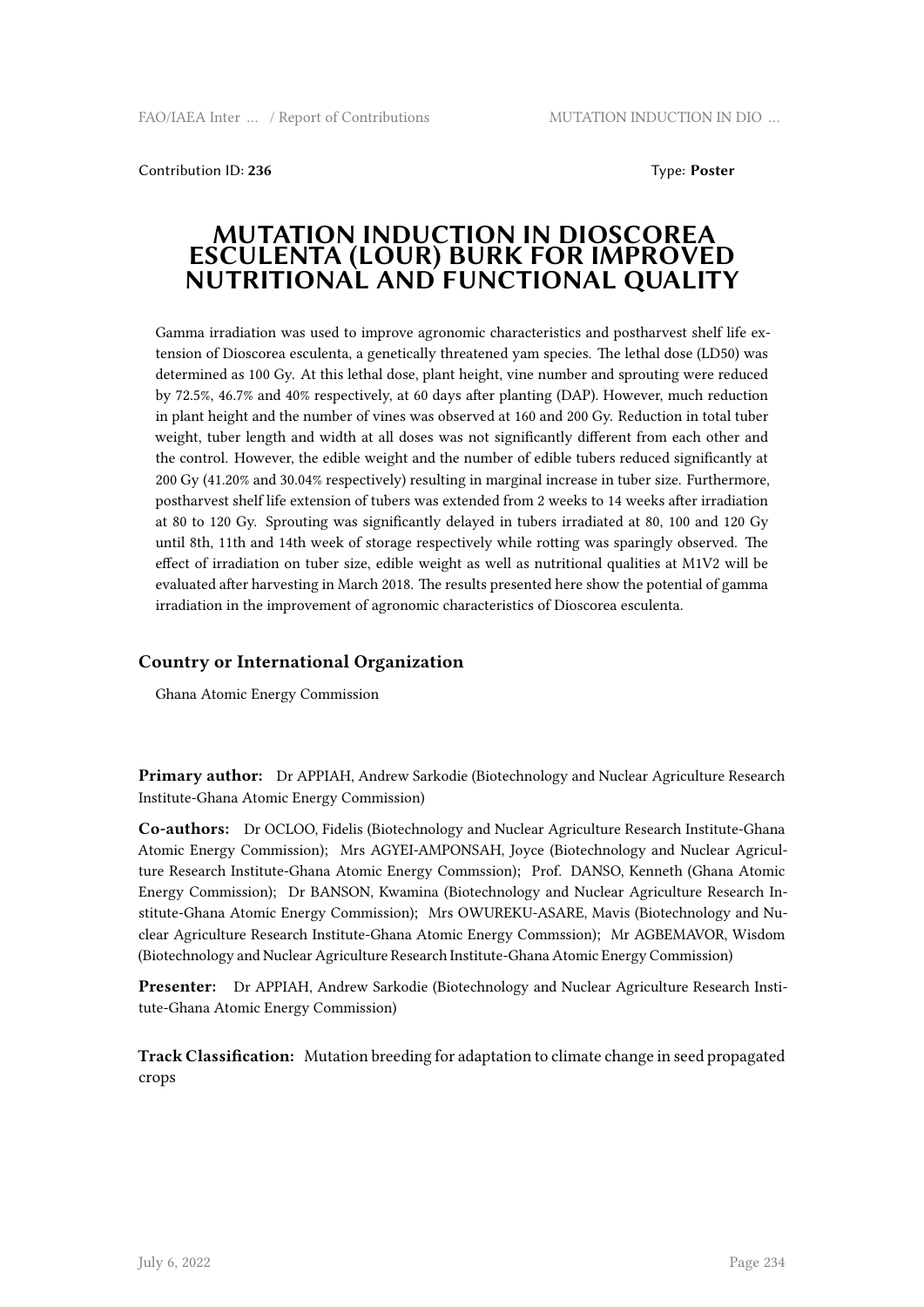Contribution ID: **237** Type: **Poster**

# **YIELD AND GRAIN QUALITY IMPROVEMENT OF RICE THROUGH INDUCED MUTATION**

Even though, there are more than eighty local recommended rice varieties in Sri Lanka, only few are cultivated at present with farmers' preference. At 362 is one of the most popular rice varieties grown island-wide due to its higher yield and adaptability to vast environmental conditions. It is a red pericarp rice variety belonging to the 3.5-month maturity group. However, this trait creates marketing problems in the harvesting period, since consumers do not prefer red pericarp rice in Sri Lanka. Thereby, the objective of this research was to improve At 362 rice variety by developing genotypes with white colour pericarp and longer grain shape, together with other preferred quality characteristics using tissue culture mediated mutation induction on seed calli. Dry rice seeds were de-hulled and surface sterilized. They were cultured in MS medium supplemented with calli induction hormones. Chemical mutagenesis was induced by Ethyl methanesulfonate (EMS). Initiated calli were treated with 0.2% EMS for 3 minutes and plants were regenerated from EMS treated calli. Regenerated green plants were acclimatized and grown in pots. M1 generation were grown in the field and evaluated for genetic variations for pericarp colour, grain shape, age of maturity, plant height, panicle number and plant architecture. Selected plants were further advanced up to M6 generation and the line 16TC80, which fixed to the age group 3.5 months and was relatively better for the desired traits was further evaluated for yield, pest and diseases and the overall uniformity. The rice line 16TC80 showed white pericarp colour, earlier maturity, and greater performances in pest and disease resistance and traits for yield and grain quality attributes.

### **Country or International Organization**

Sri Lanka

**Primary author:** Mrs KEKULANDARA, Deepthika (Rice Research & Development Institute, Sri Lanka)

**Co-author:** Mrs THILAKARATHNE, Nadeeka Sharmila (Rice Research & Development Institute, Sri Lanka)

**Presenters:** Mrs KEKULANDARA, Deepthika (Rice Research & Development Institute, Sri Lanka); Mrs THILAKARATHNE, Nadeeka Sharmila (Rice Research & Development Institute, Sri Lanka)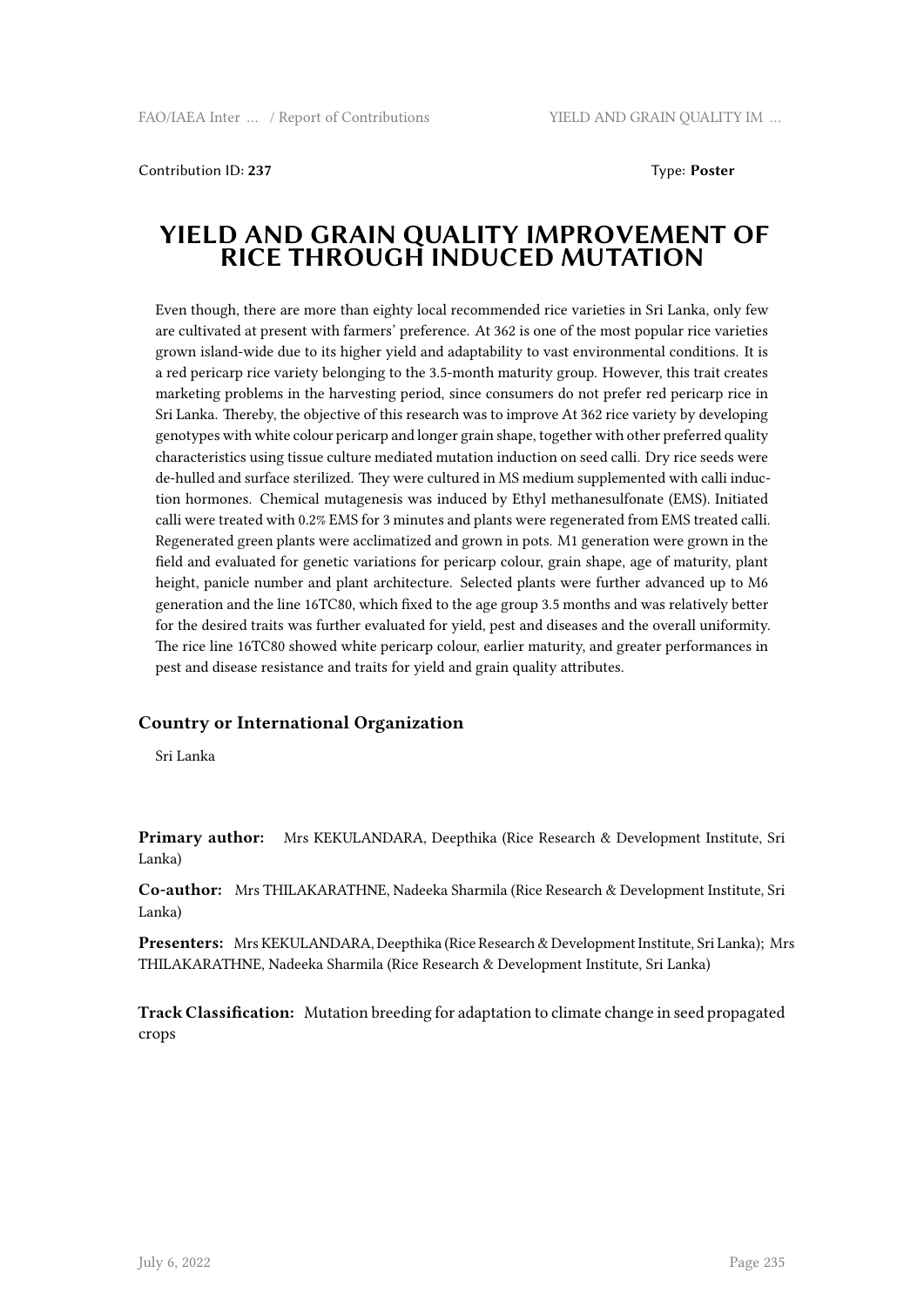Contribution ID: **238** Type: **Oral**

## **SCANDINAVIAN MUTATION RESEARCH DURING THE LAST NINETY YEARS – A HISTORICAL REVIEW**

In 1928, the Swedish geneticists Hermann Nilsson-Ehle and Åke Gustafsson started on their idea for the first experiments with induced mutations using a diploid barley crop. They started with X-rays and UV irradiation. Soon after the first chlorophyll mutations were obtained and followed by the first 'vital' mutations 'Erectoides'. Several other valuable mutations were considered as early maturity, high yielding, lodging resistance and characters for barley architecture. The experiments expanded with other different types of irradiation, followed by chemical mutagenesis starting with mustard gas and concluding with the inorganic sodium azide. The research brought a wealth of observations of general biological importance, irradiation problems, difference in the mutation spectrum and directing mutagenesis. This research was non-commercial even if some mutants have become of important agronomic value. Its peaks of activities were during the fifties, sixties and seventies, and barley was the main experimental crop. About 12000 different morphological and physiological mutants with a very broad biodiversity were brought together and are incorporated in the Nordic Gene Bank. Several important mutant groups have been analysed in more detail genetically, with regard to mutagen specificity and gene cloning. They are: 1. Early maturity mutants (Praematurum), 2. Six-rowed and intermedium mutants, 3. Mutants affecting surface wax coating (Eceriferum), 4. Mutants affecting rachis spike density (Erectoides), they will be presented in more detail. Since the work with induction of mutations began, it was evident that mutations should regularly be included in breeding programs of crop plants. In Sweden direct Xray induced macro mutants have been released as cultivars, several ones are used in combination breeding and successfully released as cultivars. The importance for breeding will be discussed in more detail.

#### **Country or International Organization**

Sweden

**Primary author:** Ms LUNDQVIST, Udda (Nordic Genetic Resource Centre (NordGen))

**Presenter:** Ms LUNDQVIST, Udda (Nordic Genetic Resource Centre (NordGen))

**Track Classification:** Contribution and impact of mutant varieties on food security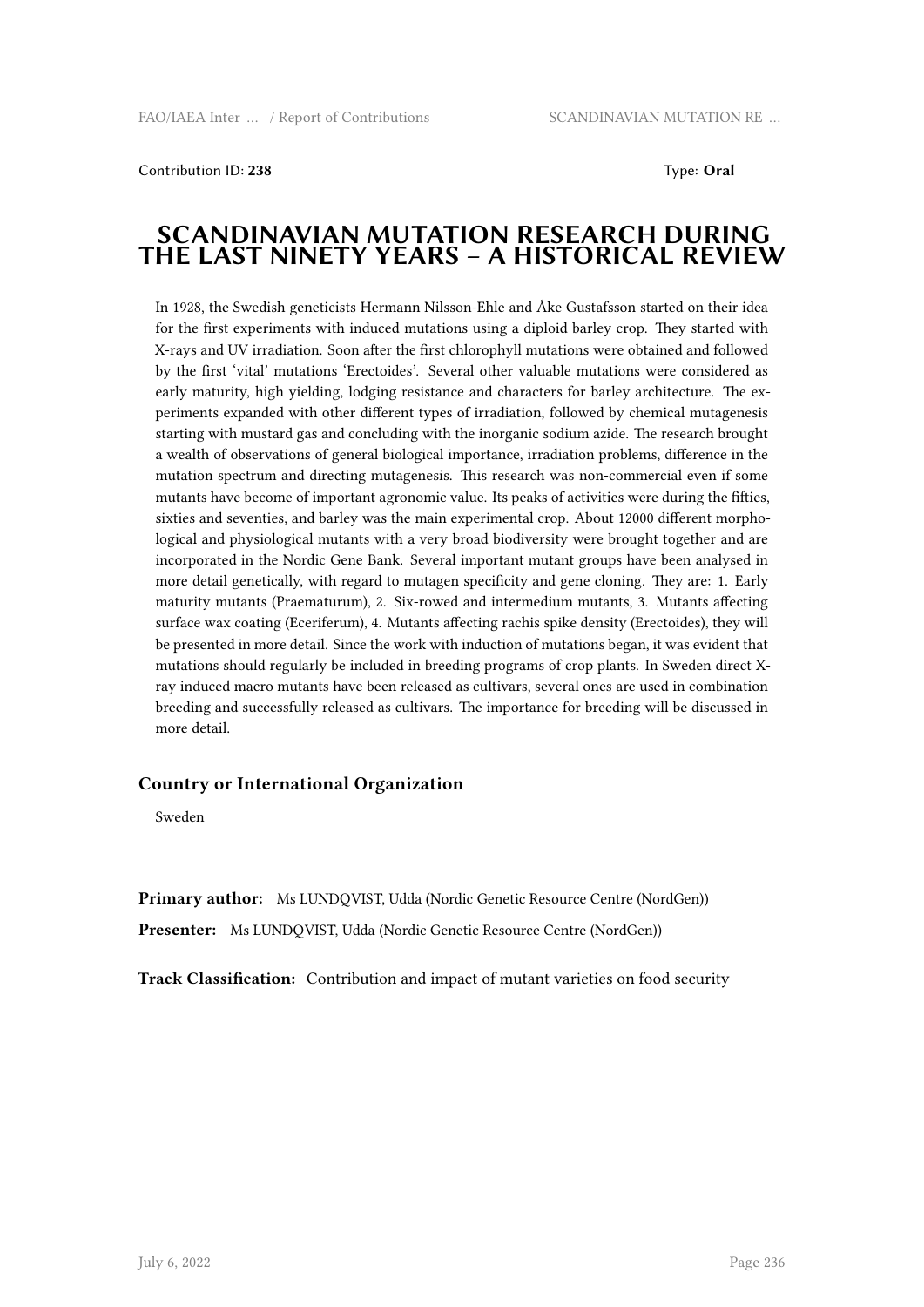Contribution ID: **239** Type: **Poster**

# **CEREALS MUTATION BREEDING IN TUNISIA**

Cereal breeding programs are mainly released by governmental research institutions targeting disease resistance and yield increase. Most of the programs for durum wheat and barley are closely linked to international research centres such as CIMMYT and ICARDA for providing parental material, although, since the last decade, some of this material is also developed locally. There were few projects involving cereals mutation breeding attempts in Tunisia. Some were undertaken in the frame of IAEA supported projects such as TUN R0/12000 'Identification and pyramiding of mutated genes: novel approches for improving crop tolerance to salinity and drought' and INT/5/150, 'Responding to the Transboundary Threat of Wheat Black Stem Rust (Ug99)'. In Tunisia, mutation breeding has been used to develop genetic material for harsh environments (drought and salinity). Many potential mutants tolerant to drought or salinity were isolated. However, the parental cultivars that were used had their resistance genes for major diseases overpassed and the generated mutants could no longer be considered for registration. Black rust Ug 99 resistant bread wheat mutant material was generated through the INT 5/150 project. However, the introgression into durum wheat, the main grown cereal in Tunisia, was not released yet. The former IAEA projects enabled capacity building which accounts as an important component for the ongoing mutation breeding projects. The TUN 5029 project is meant to capitalize on successes to develop drought tolerant barley and durum wheat, ready-to-register, mutants. Disease resistant parents will be used as starting material to generate mutants through seed irradiation as well as spikes (X ray and gamma) irradiation. Accelerated breeding techniques involving double haploid development will be used for fast development of drought tolerant cultivars.

### **Country or International Organization**

Tunisia

**Primary author:** Dr KARMOUS, Chahine (Ecole supérieure d'Agriculture de Mateur)

**Co-authors:** Dr BARAKET, Mokhtar (Institut National de la Recherche en Génie Rural, Eaux et Forêts (INRGREF)); Dr AYADI, Sawsen (Institut National Agronomique de Tunisie)

**Presenter:** Dr KARMOUS, Chahine (Ecole supérieure d'Agriculture de Mateur)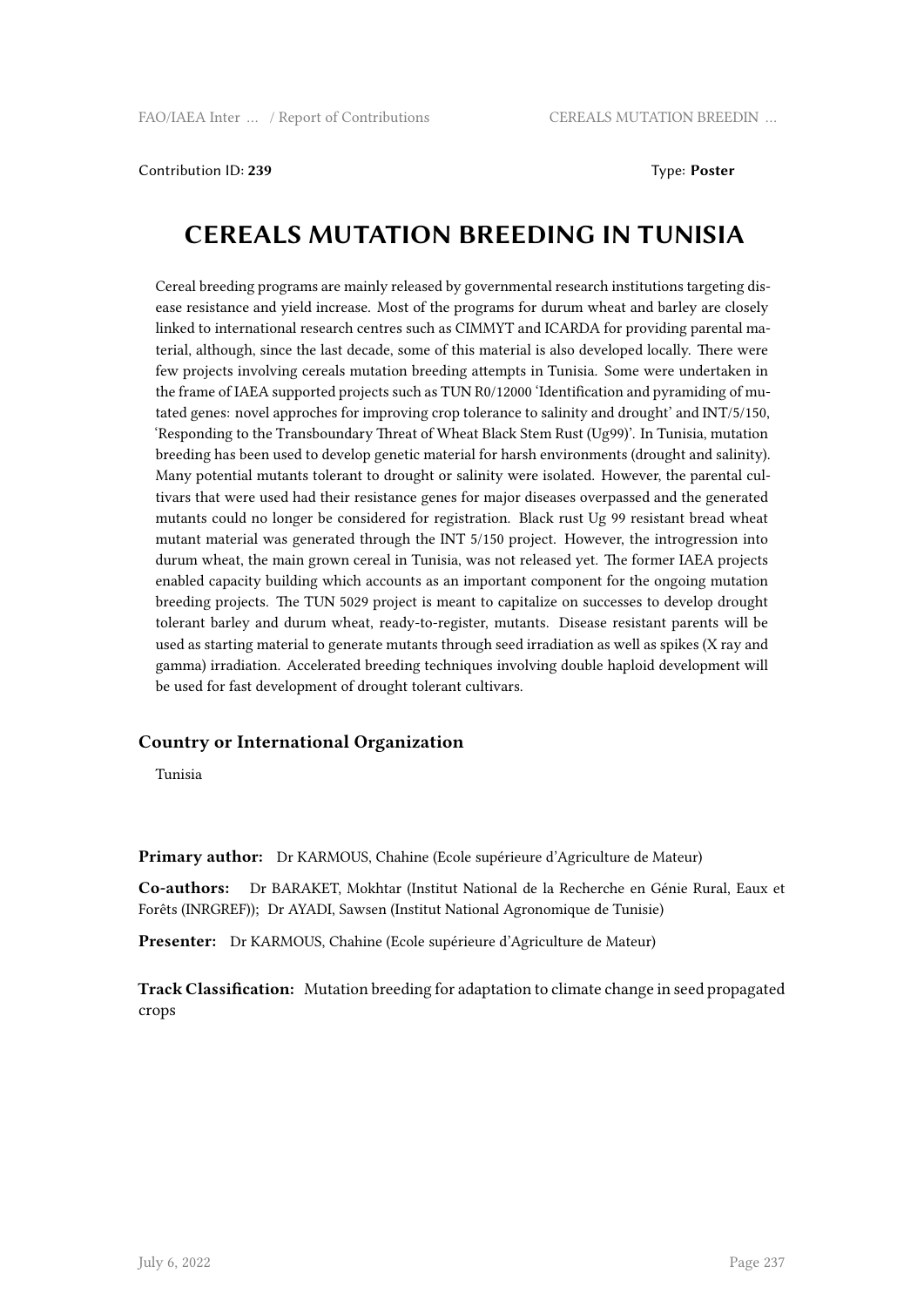Contribution ID: **240** Type: **Oral**

### **CAVENDISH BANANA SELECTED FROM TISSUE CULTURE SOMACLONAL VARIATION: EVALUATED AND ADOPTED IN MANAGING EPIDEMICS OF FUSARIUM OXYSPORUM F.SP. CUBENSE TROPICAL RACE 4 IN COMMERCIAL PLANTATIONS IN THE PHILIPPINES**

Epidemics of Fusarium Wilt caused by *Fusarium oxysporum f. sp. cubense* Tropical Race 4 is a serious threat to the sustainability of the more than 80,000 hectares of Philippines Cavendish industry. The industry brings about a billion US\$ annual export and providing direct employment to a nearly 500,000 people in Southern Philippines. In 2013, 3,000 hectares were reported abandoned due to severe infection, and more than 6,000 hectares are infested in various levels of incidence. Eradication and exclusionary measures were implemented but inadequate to prevent epidemic spread and build up.

Five Giant Cavendish Tissue Culture Variants (GCTCVs) developed by the Taiwan Banana Research Institute were introduced and field evaluated in multi-location trials in Foc TR4 affected farms in Southern Philippines. GCTCV 218 and GCTCV 219 proved most acceptable options in managing Foc TR4 epidemics. Disease incidence ranged from zero to 20 % on the test Cavendish variants compared to check varieties Gran Naine and Williams, which suffered disease incidence up to 100% . GCTCV 218 and 219 remained resistant even after 4 ratoons. GCTV 218, moderately resistant, is more acceptable by growers with its big bunches and good fruit quality. It is acceptable in current markets. GCTCV 219 is highly resistant and has sweet fruits but its bunch and agronomic characteristics are inferior. The use of GCTCV 218 is now widely adopted by banana growers in rehabilitating severely affected farms. Since 2014, more than 10 million GCTCV 218 tissue culture seedlings have been planted in more than 5,000 hectares with successful outcomes. The commercial plantings of these varieties also provide opportunities for further selection of improved phenotypes.The success of the GCTCVs indicate that selection from variation caused during in-vitro mass tissue culture production is a noble approach of banana improvement.

### **Country or International Organization**

Bioversity International, Los Banos, Philippines

**Primary author:** Dr MOLINA, Agustin (Bioversity International, Los Banos Philippines)

**Co-authors:** Dr CORCOLON, Benny (TADECO, Davao, Philippines); Dr CHAO, Chi Ping (Taiwan Banana Research Institute, Pintung, Taiwan); Dr FABREGAR, Emily (Lapanday Fruits and Development Corp, Davao Philippines); Dr HERRADURA, Lorna (DA- Bureau of Plant Industry, Davao, Philippines); Dr PERPETUA, Noel (Dole Asia, Davao, Philippines); Ms SINOHIN, Vida Grace (Bioversity International, Los Banos Philippines)

**Presenter:** Dr MOLINA, Agustin (Bioversity International, Los Banos Philippines)

**Track Classification:** Mutation breeding for ornamental and vegetatively propagated crops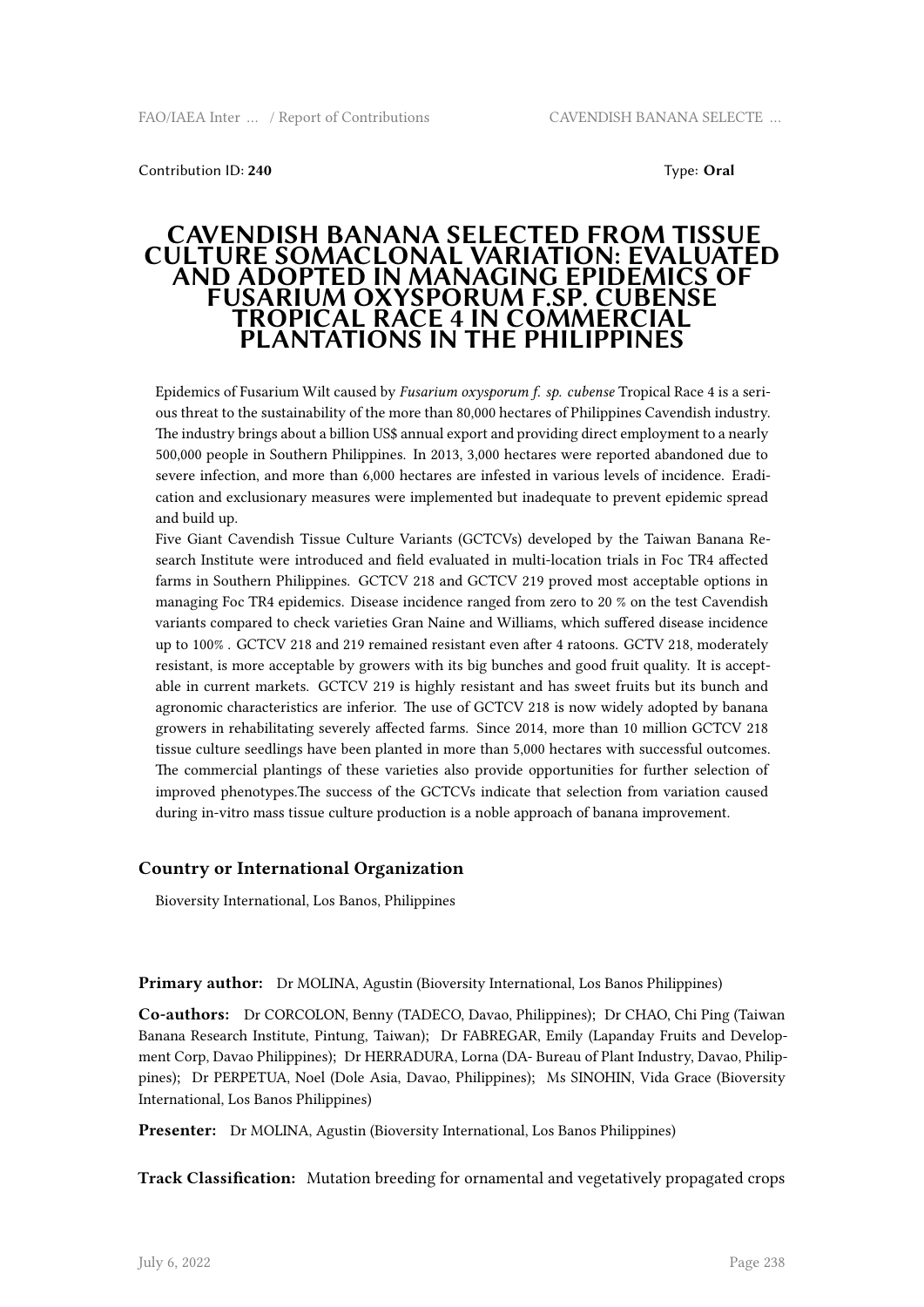Contribution ID: **241** Type: **Oral**

## **IMPACT OF MUTATION BREEDING TO FOOD SECURITY IN VIETNAM**

Vietnam began mutation breeding relatively later then other countries, but by the end of 2017 already created and released to production 67 new mutant varieties. Among them, 45 varieties of rice, 10 varieties of soybean, cassava, sugar cane, flowers and ornamental plants. The mutant varieties have been contributing significantly to ensuring food security and poverty alleviation in the country since 1970s, creating hundreds of millions of dollars in profits to mall-holder farmers every year. Rice mutant varieties, with productivity of 6 - 8 ton /ha versus 3.3 ton/ha average at that time in the country, helped to turn Vietnam from rice importer to rice exporter in 1980 -1990s. In 2015 the Joint FAO/ IAEA Division has recognized the contribution of mutation breeders in Vietnam by granting two awards: Achievement award for breeders from Agriculture Science for Southern of Vietnam and Centre for Nuclear Techniques and Outstanding Achievement Award for breeders from the Institute of Agricultural Genetics. The main advantage of mutation breeding is that, it does not require expensive equipment, nor staff with high qualification and high investments, but brings fast and stable results leading to great profit. Governments are very supportive to the development of biotechnology in agriculture. But there is a fact that not every country in capacity to develop biotech crops, due to extremely high requirements in investment and high qualification of staffs involved and very well managed organization of research system. On the other side, not all traits of agriculture crops are under capacity of biotech to change or improve, like plant structure, growth duration and many others. These traits can be manipulated easily via mutation with very low expenses. Not for all crops biotechnology tools are ready for use for improvement of desired traits, while mutation can be carried out effectively almost with all crops.

#### **Country or International Organization**

Vietnam

**Primary author:** LE HUY, Ham (Institute of Agricultural Genetics) **Co-author:** PHAM XUAN, Hoi (Institute of Agricultural Genetics) **Presenter:** LE HUY, Ham (Institute of Agricultural Genetics)

**Track Classification:** Contribution and impact of mutant varieties on food security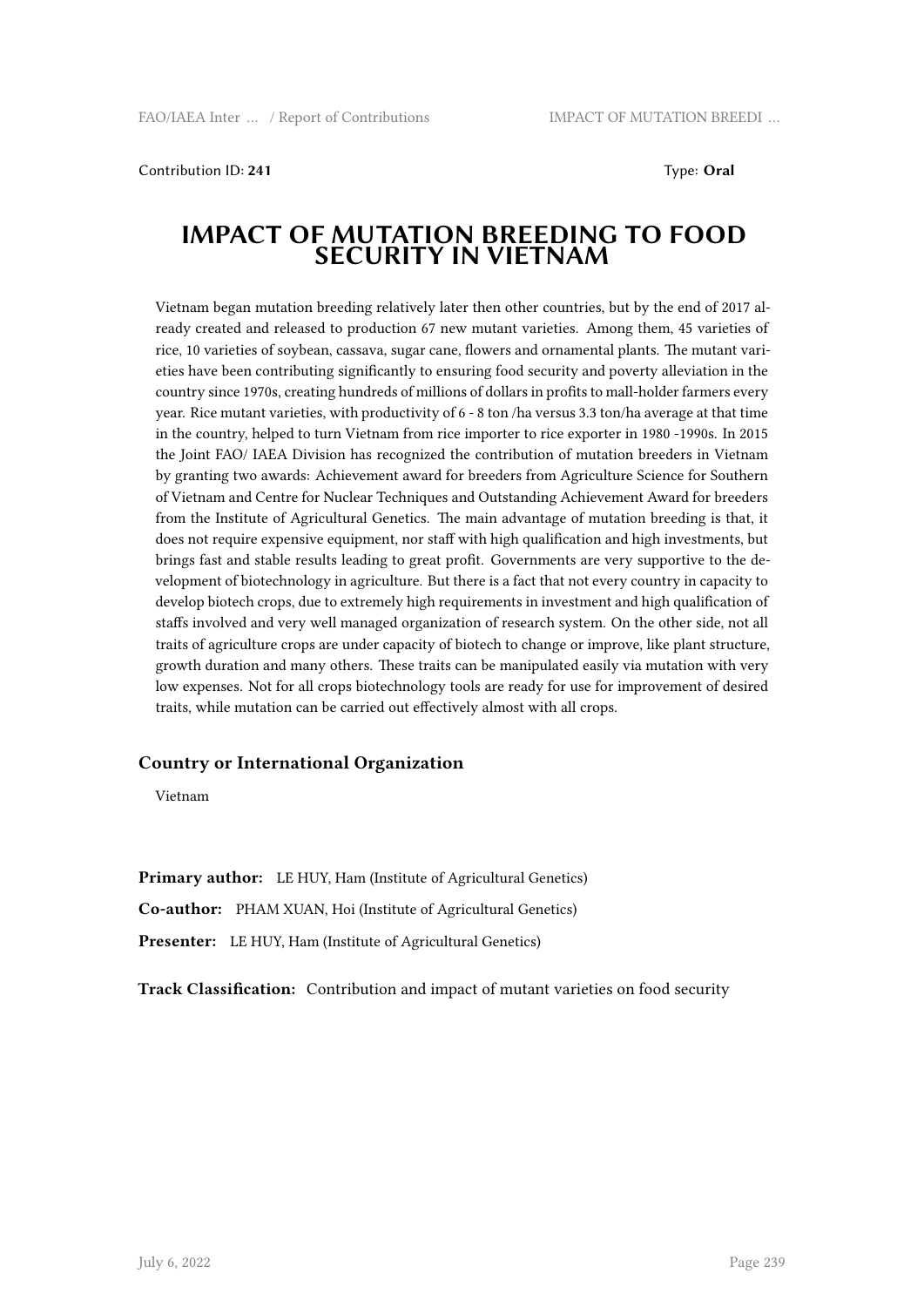Contribution ID: **242** Type: **Poster**

### **INITIAL SURVEY OF MUTANTS ASSOCIATED WITH BACTERIAL LEAF BLIGHT RESISTANT GENES IN RICE BASED ON LINKED MARKERS**

In Vietnam, bacterial leaf blight is one of the most destructive diseases in rice. A set of 138 mutant rice lines obtained from the original variety by ion beam irradiation was surveyed for mutations associated with Xa4, Xa7 and Xa21 genes based on linked markers MP1-2, P3 and pTA248. When checking PCR products of materials with these markers, the original variety presented the positive control bands at detail size: 170 bp (by MP1-2); 300 bp (P3) and 1000 bp (pTA48). In the set of 138 mutant rice lines, results of PCR by marker MP1-2 showed that there were 95/138 lines (68.8%) at positive control band (170 bp, the same with the original type) and 43/138 lines (31.2%) at negative control band (150 bp, different from the original type). By marker P3 linked with Xa7 gene, results showed 80/138 lines (42%) at positive control band (300 bp) and 58/138 lines (42%) at negative control band (250 bp). By marker pTA248 marker linked with Xa21 gene, there were 60/138 lines (43.5%) at positive control band (1000 bp) and 78/138 lines (42%) at negative control band (800 bp). Ratios of mutants associated with bacterial leaf blight resistant genes in the initial survey based on linked markers are: 31,2% mutants associated with Xa4 based on MP1-2; 42,0% mutants associated with Xa7 based on P3) and 56,5% mutants associated with Xa21 based on pTA248. It is indicated that there were different effects of ion beam on different gene regions. In other side, this result is also helpful to select the mutant rice line remaining the resistant genes for breeding program.

#### **Country or International Organization**

Vietnam

**Primary author:** NGUYEN THI, Hong (Institute of Agricultural Genetics) **Co-author:** Dr VO THI MINH, Tuyen (Institute of Agricultural Genetics) **Presenter:** NGUYEN THI, Hong (Institute of Agricultural Genetics)

**Track Classification:** New challenges and technologies in plant genomics and breeding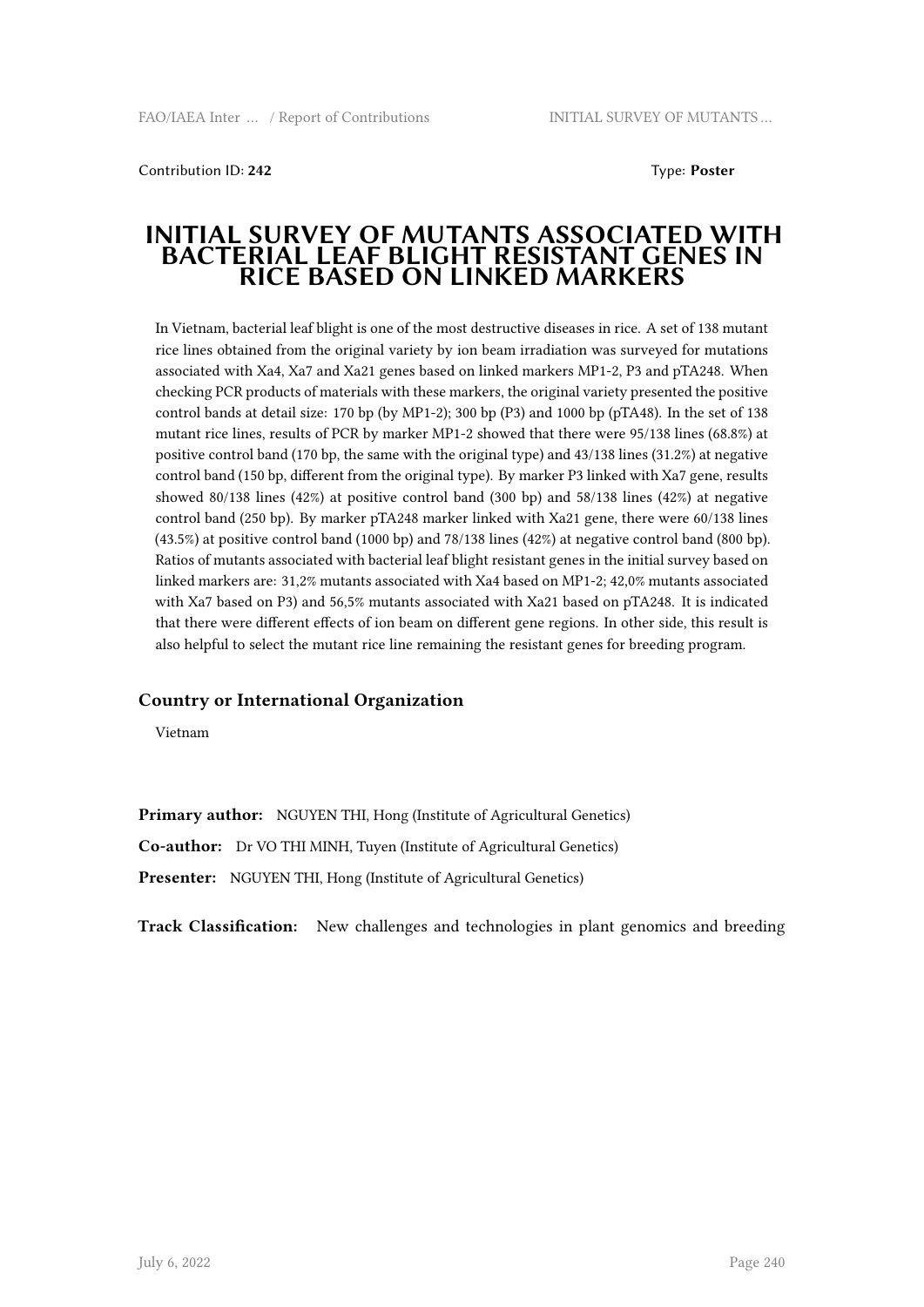Contribution ID: **243** Type: **Poster**

## **INFLUENCE OF CROSS-BREEDING ON THE PHYTIC ACID CONTENTS OF LOW PHYTIC ACID RICE AND SOYBEAN MUTANTS**

Phytic acid (myo-inositol 1,2,3,4,5,6-hexakisphosphate), the major storage form of phosphorus in crops, is considered as an anti-nutrient for monogastric animals and humans, and phytic acidderived P in animal waste plays an important role in water pollution. Therefore, various efforts have been made to obtain low phytic acid (lpa) crops, e.g. by mutation breeding. Lpa mutant lines often exhibit lower grain yield and seed viability compared to their wild-types, and there have been attempts to minimize these negative effects by cross and selection breeding. However, the impact of these crossing steps on the contents of phytic acid in the resulting progenies have not been investigated. In this study, three lpa mutants of rice (Oryza sativa L.) called: Os-lpa-XQZ-1, Os-lpa-XS110-2 and Os-lpa-MH86-1; and three lpa mutants of soybean (Glycine max L. Merr.) including: Gm-lpa-ZC-2, Gm-lpa-TW-1 and Gm-lpa-TW-1-M developed through γ-irradiation mutation induction were used for cross-breeding experiments with different commercial wild-types. The progenies were genotyped using molecular markers to identify homozygous WT and lpa plants from generations F3 to F8. For rice, the contents of phytic acid in the homozygous lpa mutant progenies grown at different field trials were dependent on the phytic acid contents of the crossing parents, the environmental conditions and the type of mutation. For soybean, all homozygous lpa mutants carrying the GmIPK1-mutation showed a significant signature of lower inositol phosphates. For each cross the generated homozygous lpa mutant progenies displayed consistently decreased levels of phytic acid contents compared with the corresponding homozygous wild-type progenies and the original parental wild-types. The elaborated data provide an important analytical basis for further implementations of mutation breeding in the generation of lpa crops.

### **Country or International Organization**

Germany

**Primary author:** Ms GOSSNER, Sophia (Technical University Munich, Chair of General Food Technology)

**Co-authors:** Mr ZHOU, Chenguang (Technical University Munich, Chair of General Food Technology); Ms YUAN, Fengjie (Institute of Crop Science and Nuclear Technology Utilization, Zhejiang Academy of Agricultural Sciences); Prof. ENGEL, Karl-Heinz (Technical University Munich, Chair of General Food Technology); Prof. SHU, Qingyao (Zhejiang University, State Key Laboratory of Rice Biology, Institute of Crop Sciences); Dr TAN, Yuanyuan (Zhejiang University, State Key Laboratory of Rice Biology and Zhejiang Provincial Key Laboratory of Plant Germplasm, Institute of Crop Sciences)

**Presenter:** Ms GOSSNER, Sophia (Technical University Munich, Chair of General Food Technology)

**Track Classification:** Enhancing agricultural biodiversity through new mutation induction techniques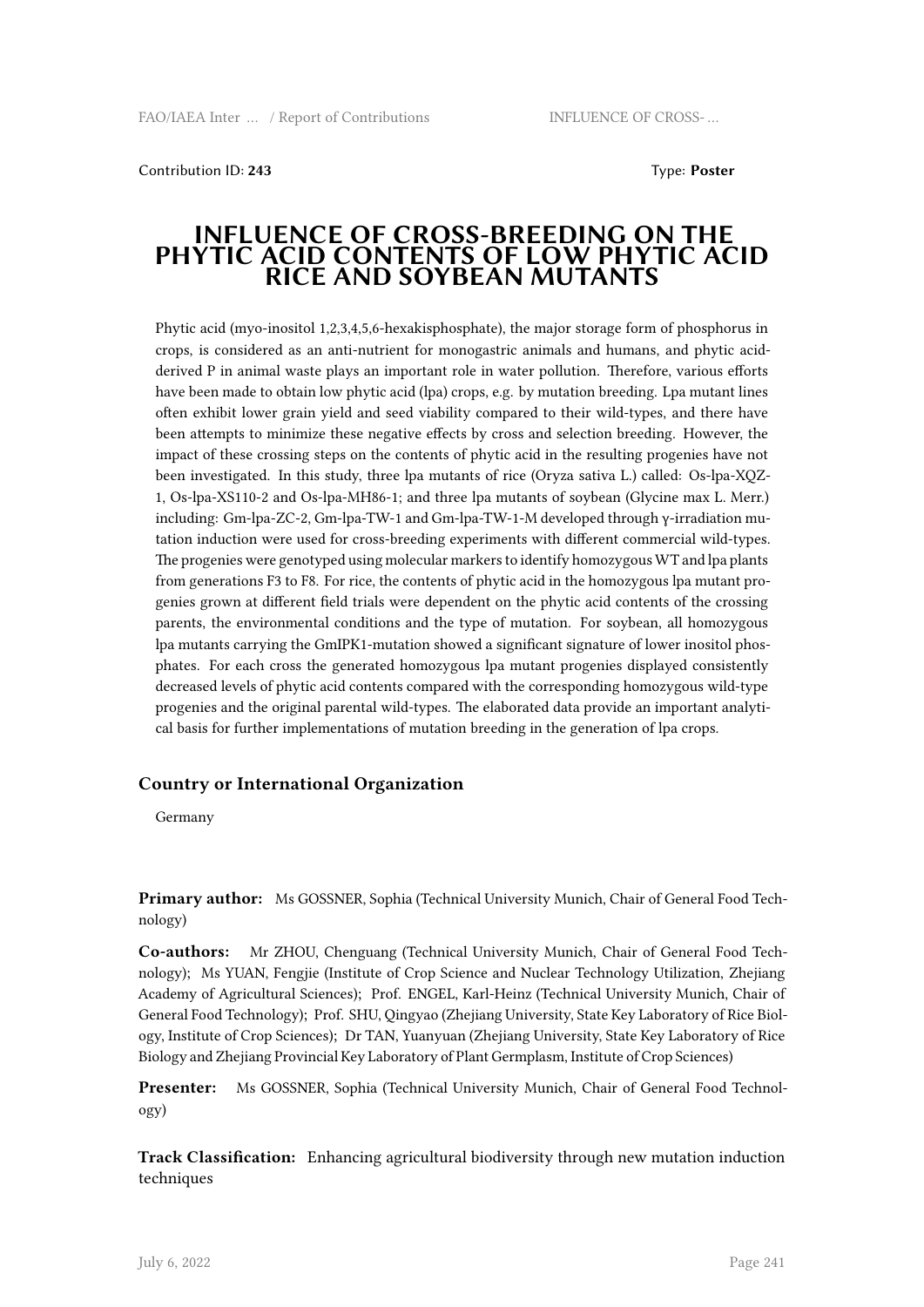Contribution ID: **244** Type: **Oral**

### **IMPACT OF CROSS-BREEDING ON THE METABOLITE SIGNATURE RESULTING FROM THE osSULTR3;3 MUTATION IN LOW PHYTIC ACID RICE SEEDS**

Phytic acid (myo-inositol 1,2,3,4,5,6-hexakisphosphate), the major storage form of phosphorus in cereals, is considered as an anti-nutrient in food and feed. During the past years, various cereals have been subjected to mutation breeding for generating low phytic acid (lpa) crops. Recently, it was demonstrated that reduction of phytic acid in the rice mutant MH86-lpa obtained by γirradiation was due to a disruption of OsSULTR3;3, an ortholog of the sulfate transporter family group 3 genes. The application of a GC/MS-based metabolite profiling approach revealed that the reduction of phytic acid was accompanied by changes in concentrations of metabolites from different classes in the MH86-lpa mutant.

Lpa mutant lines often exhibit lower grain yield and seed viability compared with the wild-type parents. To improve the agronomic performance of the MH86-lpa mutant, cross-breeding with two commercial cultivars was performed. The resulting progenies were genotyped using molecular markers to identify homozygous wild-type and lpa mutants from generations F3 to F8. The objectives of this study were (i) to investigate the impact of cross-breeding on the metabolic phenotype of the homozygous lpa mutant, and (ii) to assess the stability of the mutation-specific metabolite signature in the lpa progenies over several generations and in different field trials.

Statistical assessment of the data via multivariate and univariate approaches demonstrated that metabolite profiles of homozygous lpa mutant progenies were dependent on the mutation, the environmental conditions and the phenotypic traits of the commercial crossing partners. However, type and extent of the mutation-specific metabolite signature in the lpa progenies were comparable to the progenitor MH86-lpa mutant and consistent over generations.

These findings provide a basis for implementing mutation breeding in the generation of elite lpa cultivars.

#### **Country or International Organization**

Germany

**Primary author:** Mr ZHOU, Chenguang (Technical University of Munich, Chair of General Food Technology)

**Co-authors:** Prof. ENGEL, Karl-Heinz (Technical University of Munich, Chair of General Food Technology); Prof. SHU, Qingyao (Zhejiang University, State Key Laboratory of Rice Biology and Zhejiang Provincial Key Laboratory of Plant Germplasm); Ms GOSSNER, Sophia (Technical University of Munich, Chair of General Food Technology); Dr TAN, Yuanyuan (Zhejiang University, State Key Laboratory of Rice Biology and Zhejiang Provincial Key Laboratory of Plant Germplasm, Institute of Crop Sciences)

**Presenter:** Mr ZHOU, Chenguang (Technical University of Munich, Chair of General Food Technology)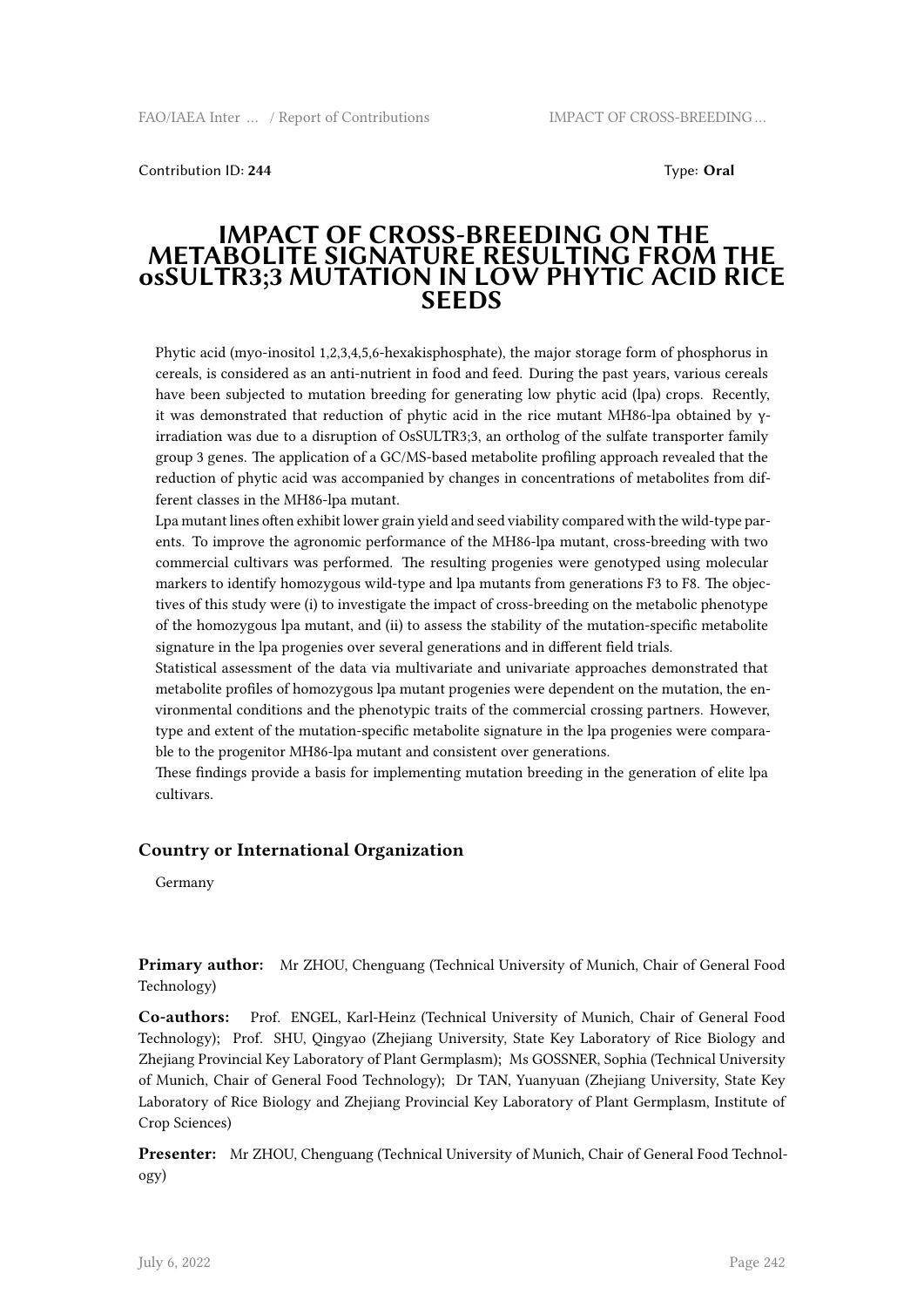**Track Classification:** Enhancing agricultural biodiversity through new mutation induction techniques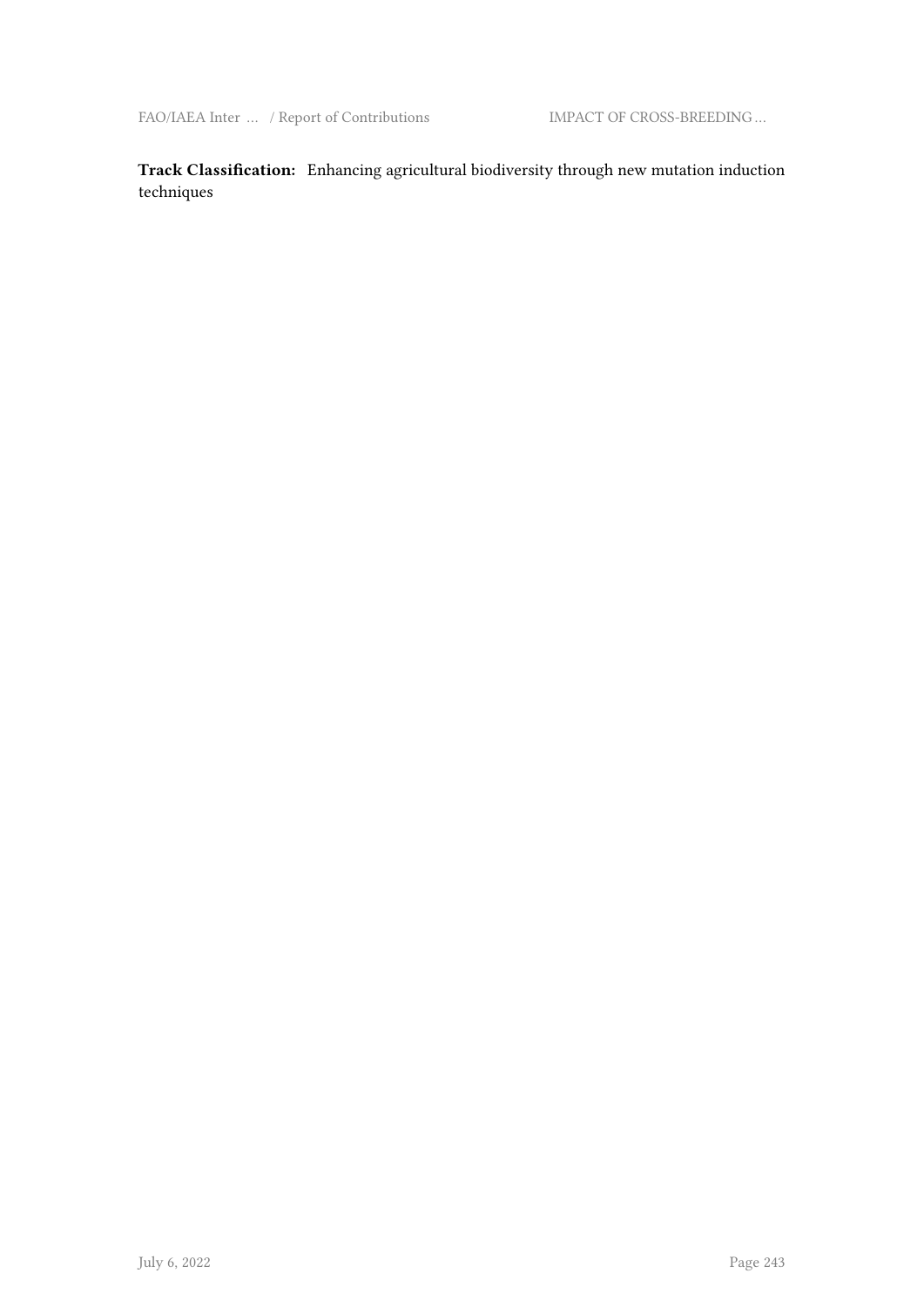Contribution ID: **245** Type: **Poster**

## **REDUCING POST-HARVEST PHYSIOLOGICAL DETERIORATION IN CASSAVA ROOTS: THE NIGERIAN EXPERIENCE**

Cassava roots are notable for their short shelf-life due to post-harvest physiological deterioration (PPD). PPD is initiated by mechanical damage, which occurs during harvesting, making the roots unpalatable and unmarketable within 72 hours. Extending the shelf life of cassava to several weeks would reduce financial losses by \$2.9 billion in Nigeria over a 20-year period. Our main approaches at NRCRI aimed at reducing Cassava PPD include conventional breeding, mutagenesis, molecular breeding and genetic engineering. Over 150 land races and 120 exotic genotypes have been screened for delayed PPD. Limited variability was observed amongst land races in this trait. Thirty three genotypes with delayed PPD at 7 days after harvesting (DAH) and 22 with delayed PPD at 14 DAH have been identified from backcross populations of Manihot walkerae. Gamma radiation was used to induce genetic variation for delayed PPD in these local germplasm. Mutagenized populations were developed using in-vitro plants and OP seeds of farmer preferred varieties and land races. Few genotypes from these populations had low PPD (7DAH). Genetic mapping for PPD using genomic DNA isolated from young leaves of parental genotypes indicated that genetic factors, most likely major QTLs, were likely involved in the expression of delayed PPD in cassava. Another strategy adopted was to use the synergistic effect of over expressing nuclear encoded gene, alternative oxidase (AOX) and increased accumulation of beta carotene content in cassava roots to delay onset of PPD. Constructs carrying appropriate genes were successfully transferred into cassava and plants expressing the inserted genes have been obtained and are being evaluated appropriately in different agro-ecologies of Nigeria. Furthermore, markers for PPD are being developed, and image analysis method of assessing roots for PPD is being introduced to help straighten and fast-track the selection of genotypes with delayed PPD.

### **Country or International Organization**

National Root Crops Research Institute (NRCRI) Umudike, Abia State, Nigeria.

**Primary author:** Dr NJOKU, Damian Ndubuisi (National Root Crops Research Institute Umudike)

**Presenter:** Dr NJOKU, Damian Ndubuisi (National Root Crops Research Institute Umudike)

**Track Classification:** Mutation breeding for ornamental and vegetatively propagated crops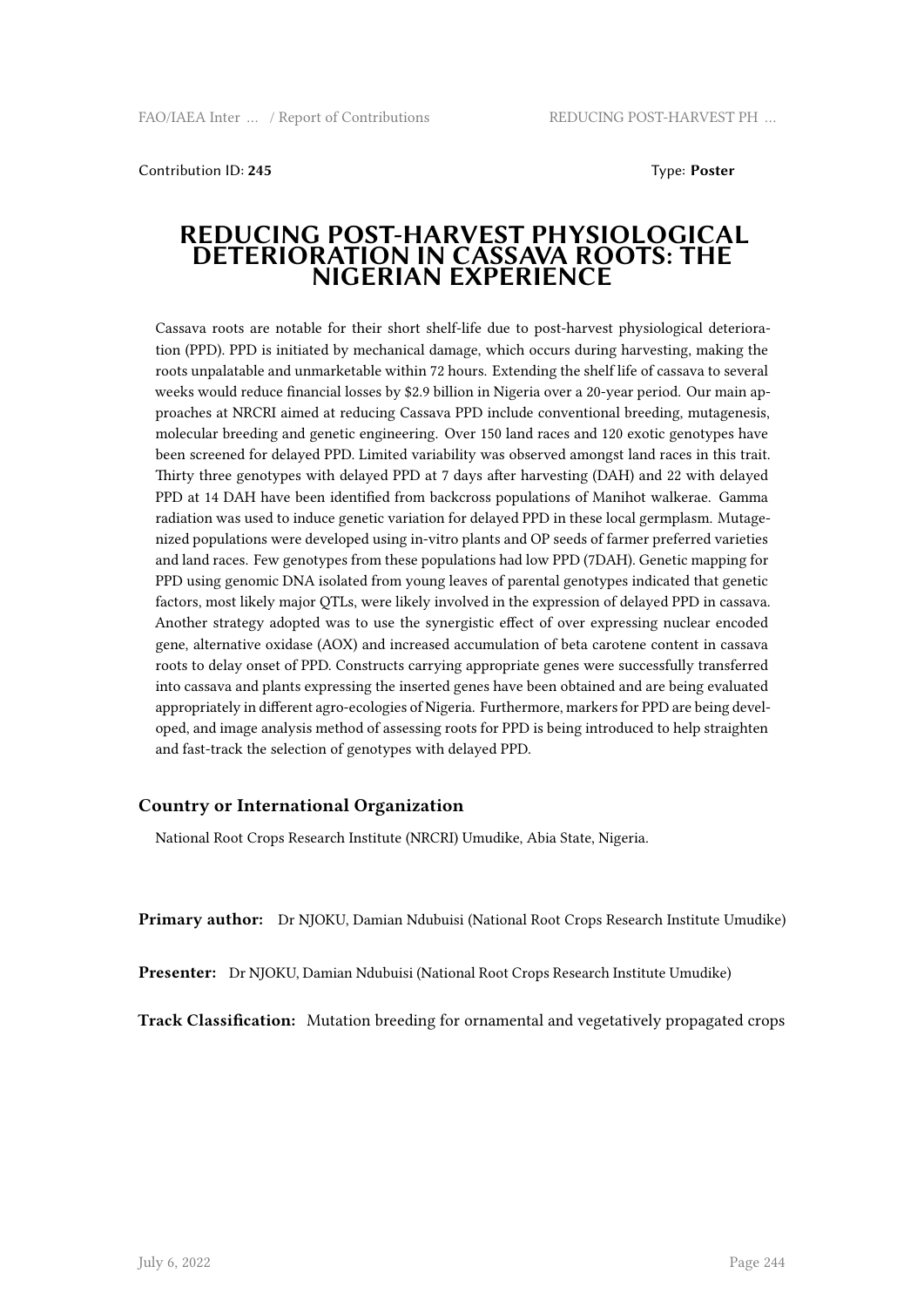Contribution ID: **246** Type: **Poster**

## **APPLICATION OF ION-BEAM IRRADIATION ON CASSAVA SEEDS**

Cassava (Manihot Esculenta Crantz) is an important food crop, providing staple starch as well as material for a range of different industries including biofuel production. Vietnam has identified cassava as the most suitable crop supplying starch for bioethanol production. KM94 is currently the most popular variety occupying more than 70% of the cassava growing area. However, KM94 has a number of undesirable traits including high-branching, easy lodge and susceptible to many diseases. In order to overcome these drawbacks of KM94, we studied heavy-ion beam irradiation of seeds from KM94 at different doses of 100 Gy, 200 Gy, 300 Gy and 400 Gy. The irradiated embryos were isolated and cultured in embryo rescue media. Explants developed from irradiated embryos are designated M1 plants. From each well-developed M1 plant, 15-20 new plants were asexually reproduced and maintained in vitro. Our result indicated that heavy-ion beam irradiation dose of 100 Gy already created a wide-range of observable morphological changes from the beginning of cassava embryo development. Irradiation doses of 200 Gy and higher severely affected embryo germination and its ability to regenerate a whole plant. As far as we know, this is the first study in Vietnam using heavy-ion beam irradiation in combination with plant tissue culture for the improvement of cassava KM94 as well as crop plants in general.

### **Country or International Organization**

Vietnam

**Primary author:** Dr NGUYEN, Anh Vu (Agricultural Genetics Institute)

**Co-author:** LE HUY, Ham (Institute of Agricultural Genetics)

**Presenter:** Dr NGUYEN, Anh Vu (Agricultural Genetics Institute)

**Track Classification:** Enhancing agricultural biodiversity through new mutation induction techniques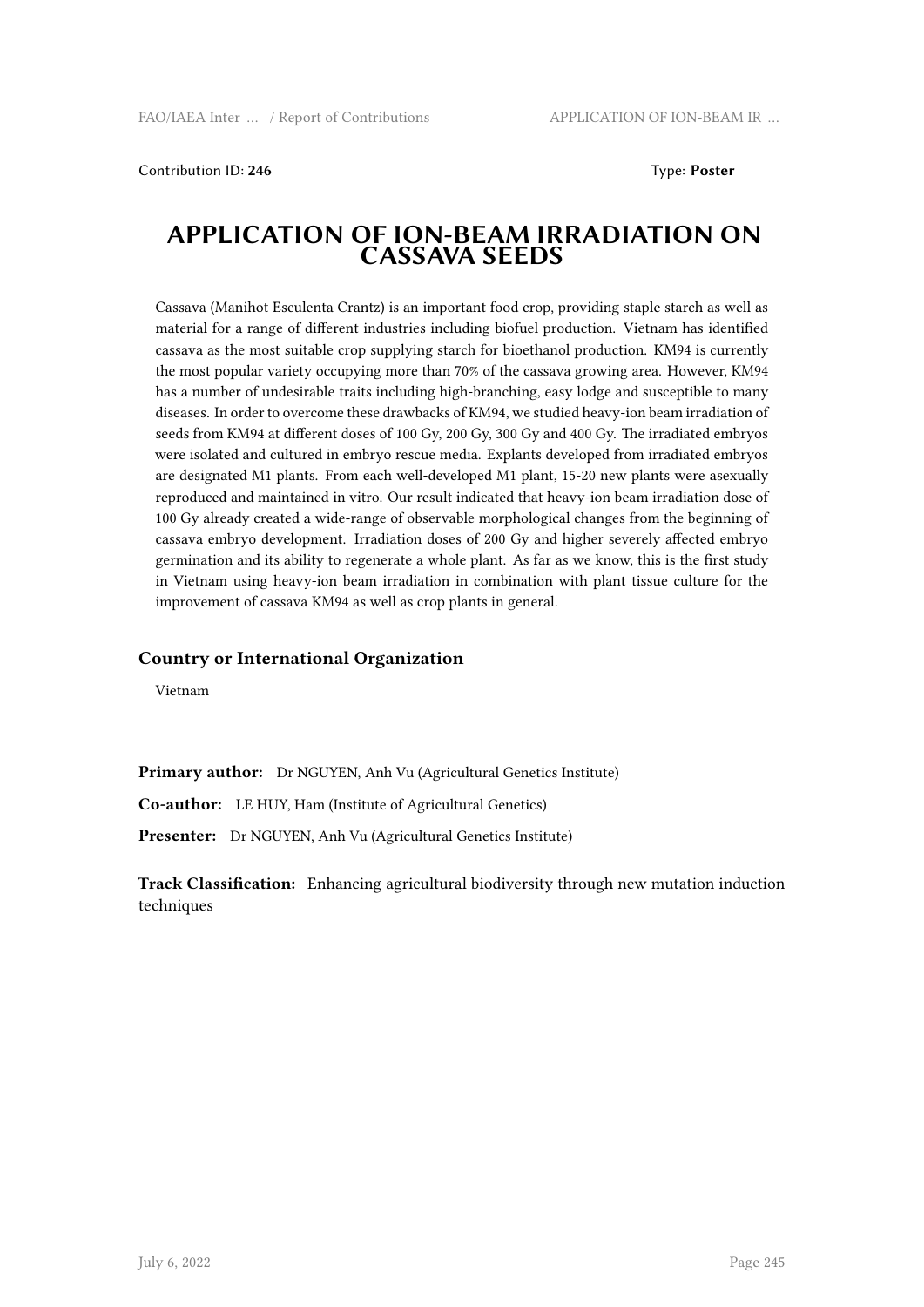Contribution ID: **248** Type: **Poster**

## **MUTATION-INDUCED VARIABILITY FOR IMPROVED YIELD IN SPRING WHEAT UNDER HOT IRRIGATED ENVIRONMENTS**

Wheat production under dry and hot environments is challenged by heat stresses. Wheat improvement approaches for such stressful environments are constrained by the availability of genetic variability. Gamma-ray is used to induce variability in two Sudanese local wheat varieties (Tagana and Khalifa) to improve grain yield under the hot (30-38℃ during the grain filling period) irrigated environments of Sudan. Dry seeds (10-15% moisture content) were exposed to six treatments of irradiation (0, 100, 200, 250, 300, 400 GY). The LD50-60 was 150 and 200 Gy for Khalifa and Tagana, respectively, indicating that Khalifa was more sensitive to irradiation than Tagana. Two mutant populations, each with about 20,000 lines, were advanced to M4 with preliminary visual scoring for agronomic performance. Based on grain yield, 500 M5 lines from the two populations were selected for tolerance to heat stress at the GRS. The mutant populations were advanced to M6 with preliminary evaluation of grain yield. Based on M6 grain yield results, 50 advance lines from the two populations (10 from Tagana and 40 from Khalifa) were selected and tested in addition to the parents (Tagana and Khalifa) and two high yield national checks for grain yield under heat stress condition in 2015/16 and 2016/17. Grain yield was significantly different (P 0.01-0.06) among mutant lines and parents. Three and four lines had significantly higher grain yield than Tagana and Khalifa, respectively. Some of these lines combined early maturity and high grain yield. These top mutant lines will be advanced to multi-location trails to verify their performance before submission for official release as new mutant varieties for hot irrigated environments of Sudan.

### **Country or International Organization**

Sudan (Agricultural Research Corporation)

**Primary author:** Mr SULIMAN, Sufian (agricultural research corporation ARC Sudan)

**Co-author:** Dr GHANIM, Abdelbagi (Plant Breeding and Genetics Laboratory, Joint FAO/IAEA Division of Nuclear Techniques in Food and Agriculture, Department of Nuclear Sciences and Applications, International Atomic Energy Agency - P.O. Box 100, A-1400 Vienna, Austria,)

**Presenter:** Mr SULIMAN, Sufian (agricultural research corporation ARC Sudan)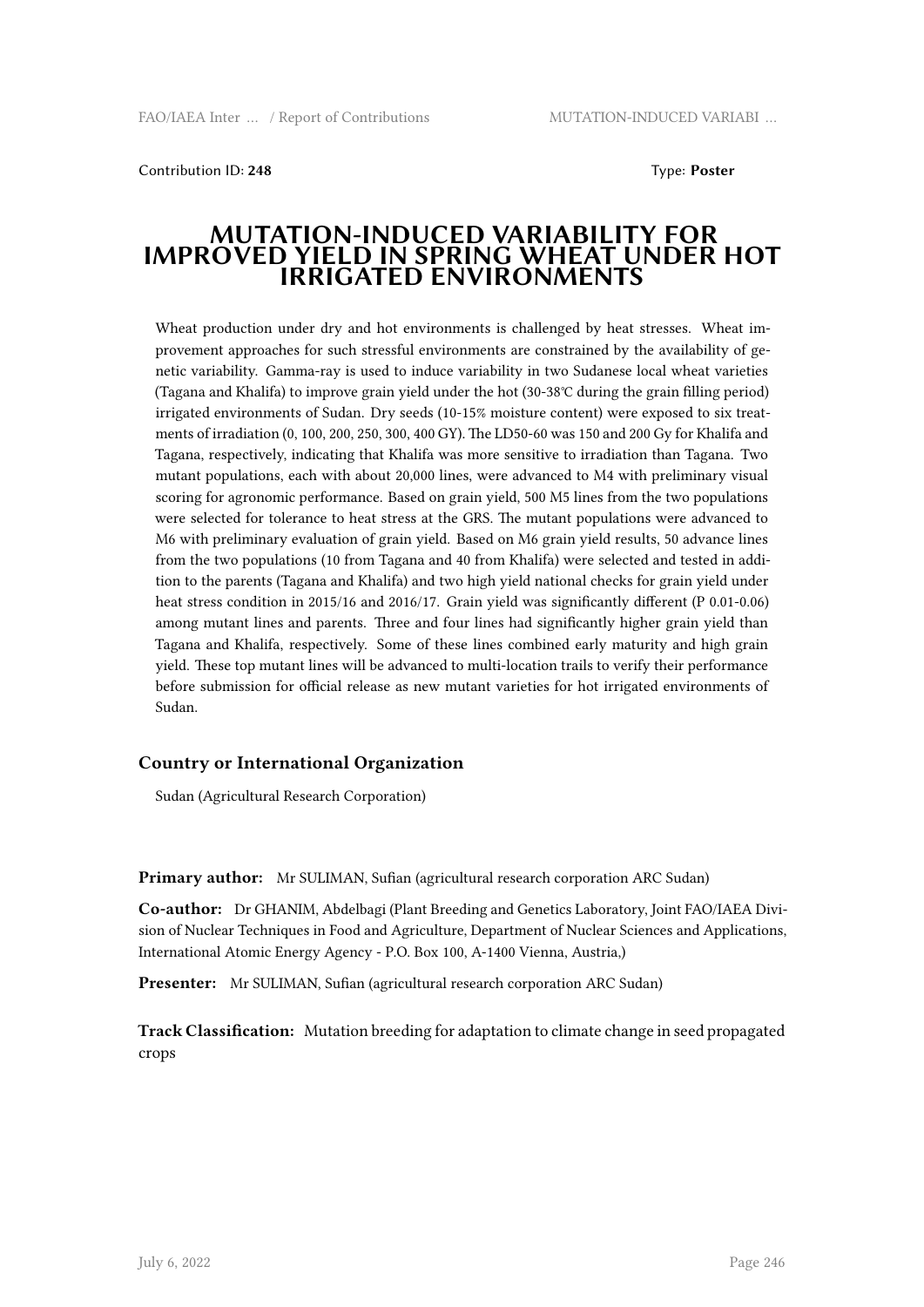Contribution ID: **249** Type: **Poster**

### **IMPROVEMENT OF LOCAL DESSERT-TYPE BANANA FOR DISEASE TOLERANCE AND AGRONOMIC TRAITS THROUGH NUCLEAR TECHNIQUE APPLICATION**

The demand exists for a local dessert-type banana ('Gingeli'), appreciated for its soft, dry-textured and sweet-acidulated taste. The Gingeli banana is a tall and slender variety highly sensitive to Fusarium wilt (FoC), weevil borer, and wind, thus limiting its commercial exploitation and causing its near -extinction. The 'Gingeli' banana, however, holds untapped commercial prospects both for local and export markets. Thus, a mutation breeding project was initiated in 2007 with the support of IAEA, to induce desirable traits such as reduction in height and tolerance to FoC. Invitro cultures were irradiated at 18, 20 and 25 Grays and the generated putative mutants were field planted. In absence of a Fusarium 'hot spot', the mutated population was planted and allowed to grow for two to three years, to be naturally affected by weevil and FoC. Eight improved lines with 11-16 kg bunches and 80 to 125 fingers as compared to an average of 6-9 kg bunches with 65 to 80 fingers borne on tall but stout trees were selected. These improved lines and other lines were brought back to in-vitro conditions and 2 months old rooted plantlets were subjected to Fusarium assays, using a modified double-tray system. The roots were inoculated with spores of FoC race 1 and planted in the double tray containing sterile soil-manure mix. Suckers produced on lines that died were selected and planted in the field to confirm their response. The major constraint faced with the modified double tray system was that the disease pressure was too high making the selection process difficult. The soil/manure mix later became too compact which could have affected the adequate screening. Screening under field conditions remains a more reliable, yet slow, method. All the improved lines were mass multiplied for distribution to growers.

### **Country or International Organization**

Food and Agricultural Research and Extension Institute (Mauritius)

**Primary author:** Mrs DUSSORUTH, babita (FAREI)

**Co-author:** Mr VALLY, Vivian (FAREI)

**Presenter:** Mrs DUSSORUTH, babita (FAREI)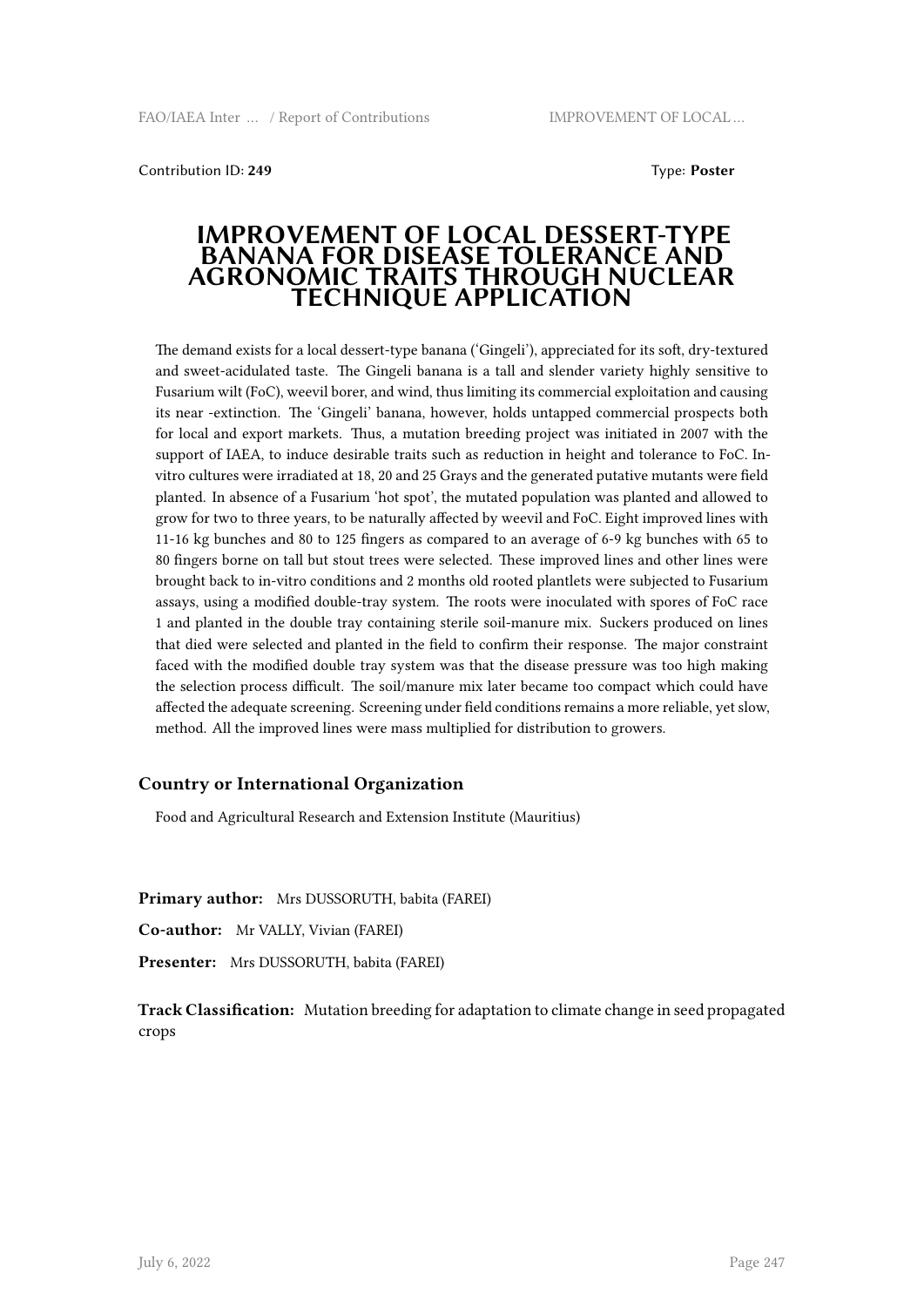Contribution ID: **251** Type: **Poster**

## **MUTATION INDUCTION FOR SORGHUM AND RICE USING GAMMA AND X-RAY RADIATIONS**

It is well established that different mutagens have different effects on plants, resulting in different types and levels of damage, and consequently produce a range of induced mutations at different frequencies. We present a comparison between the effect of gamma and X-ray irradiations on one variety of sorghum and upland rice. Pure seeds of both sorghum and upland rice were exposed to gamma and X-rays radiations at six different doses:0 (control), 75, 150, 300, 450 and 600 Gy. Three replicates of 20 seeds per dose were planted in standard soil mixture in plastic trays and maintained in a glass-house at Plant Breeding and Genetics Laboratory (PBGL). Different parameters such as germination %, survival % and plant height (cm) were scored on M1 plants after two weeks and one month of planting. The germination and survival percentage, after two weeks, for both sorghum and rice were high following the gamma radiation compared to X-ray radiation. The sorghum showed higher germination and survival percentage than rice at different doses of both gammaand X-ray radiation. The reduction of 50% in growth rate (GR50) for sorghum and rice using gamma radiation were 300 and 250 Gy, while the GR50 for both crops using X-ray radiation were 250 and 150Gy, respectively. The rice germinated from seeds exposed to higher doses (600Gy), but did not survive more than two weeks. The results of the experiments indicated that higher dosage of gamma- and X-ray radiation reduced germination percentage, number of survival plants and plant height and rice was more sensitive to irradiation than sorghum. Three doses, GR50+20%, are proposed for bulk treatments of sorghum (240, 300 & 360 Gy) and rice (200, 250 & 300 Gy) using gamma-ray compared to 200, 250 & 300 for sorghum and 120, 150 & 180 Gy for rice using X-ray.

### **Country or International Organization**

Sultante of Oman

**Primary author:** Dr AL-MAMARI, Al-Ghaliya Humaid Khamis (Ministry of Agriculture and Fisheries)

**Co-author:** Dr GHANIM, Abdelbagi M. A. (Seibersdorf Laboratories)

**Presenter:** Dr AL-MAMARI, Al-Ghaliya Humaid Khamis (Ministry of Agriculture and Fisheries)

**Track Classification:** Enhancing agricultural biodiversity through new mutation induction techniques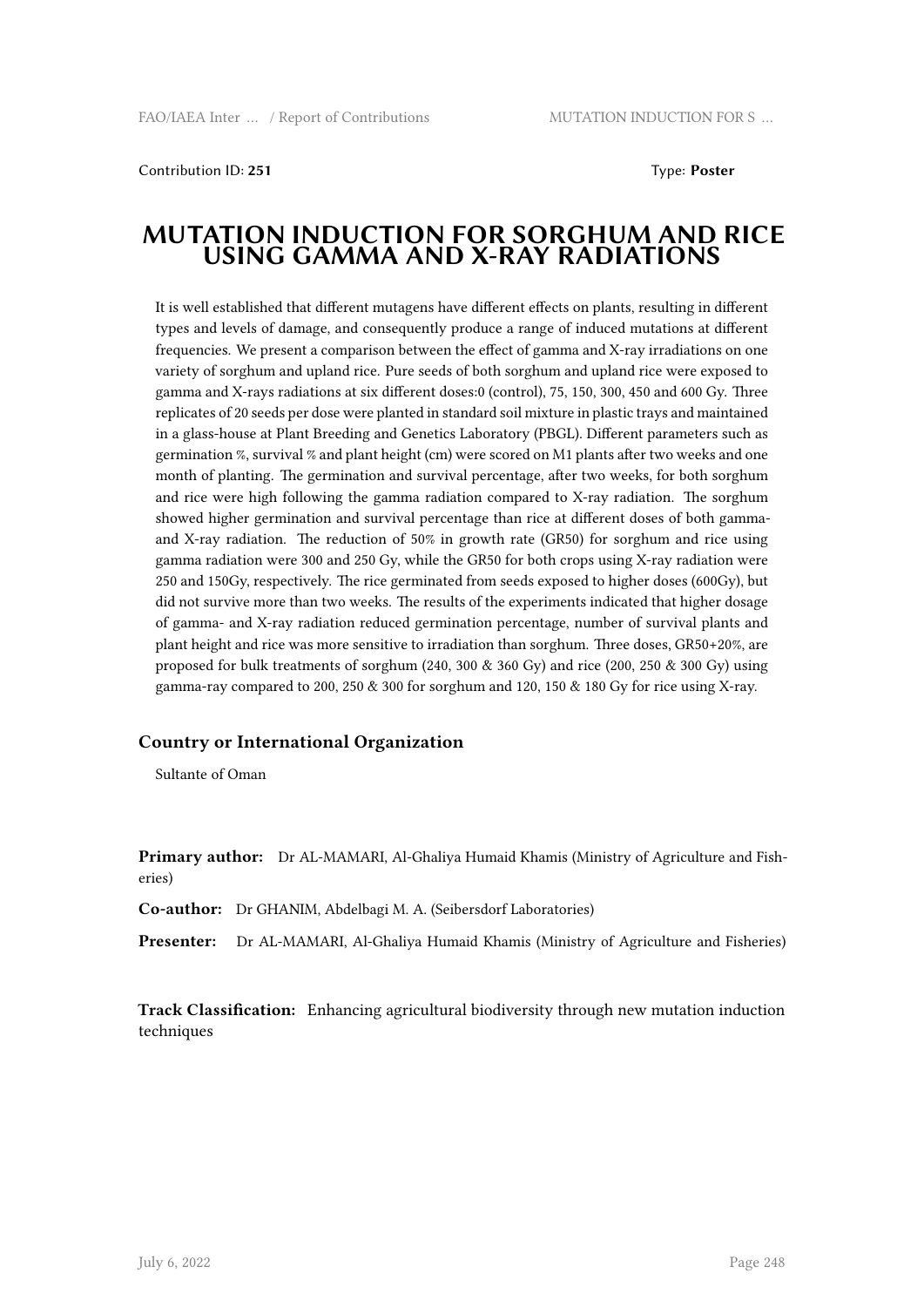Contribution ID: **252** Type: **Poster**

## **THAI RICE BREEDING FOR FLOOD TOLERANCE THROUGH ELECTRON BEAM-INDUCED MUTATION**

There are two types of flood in Thailand which has affected to rice. The first is deep water flood which features as a prolonged flooding, and the second is a flash flood which is a sudden and short period flooding. Deep water flood is predictable, on the contrary flash flood is extremely unpredictable and may occur at any stage of rice growth. The flood in 2011 was the worst flood ever experienced in the country and it had largely affected rice field of Thailand. Thus, submergencetolerant rice is highly desirable and expected to enhance food security. The objective of this study was to improve the variety RD49 for submergence tolerance. RD49 was used as a plant material to be mutated because it has short growth duration (100 days) and is resistant to brown planthopper. Five hundred grams of seed were irradiated with 300 Gy electron-beam. The M1 seed populations were pre-germinated and disseminated, then 500 panicles were collected from the main tiller of each M1 to obtain M2 seeds. Five hundred rows or 10,000 plants of M2 generation were planted as panicle/row. Twenty-six plants were selected from each row as M3 seeds. Agronomic traits of M2 plants were observed and the M3 lines were evaluated for submergence tolerance. Unfortunately, the experiment was affected by salinity due to the rising sea water level. The remaining materials were collected for submergence tolerance screening in the next generation. About 213 lines were identified as submergence tolerant rice lines (M4). The plants survival was 85-95%, comparable to tolerant check (95%) and significantly higher than susceptible check (0%). Currently, the materials will undergo evaluation in advance experiments.

### **Country or International Organization**

Prachin Buri Rice Research Center, Bansang, Prachinburi, Thailand

**Primary author:** Mrs PROMNART, Udompan (-)

**Co-authors:** Mrs SARSU, Fatma (Dr.); Mrs KLAKHAENG, Kanchana (Dr.); Mr DOUNGSOONGN-ERN, Peera (-); Ms KAEWCHUENCHAI, Ruenruedee (-)

**Presenter:** Mrs PROMNART, Udompan (-)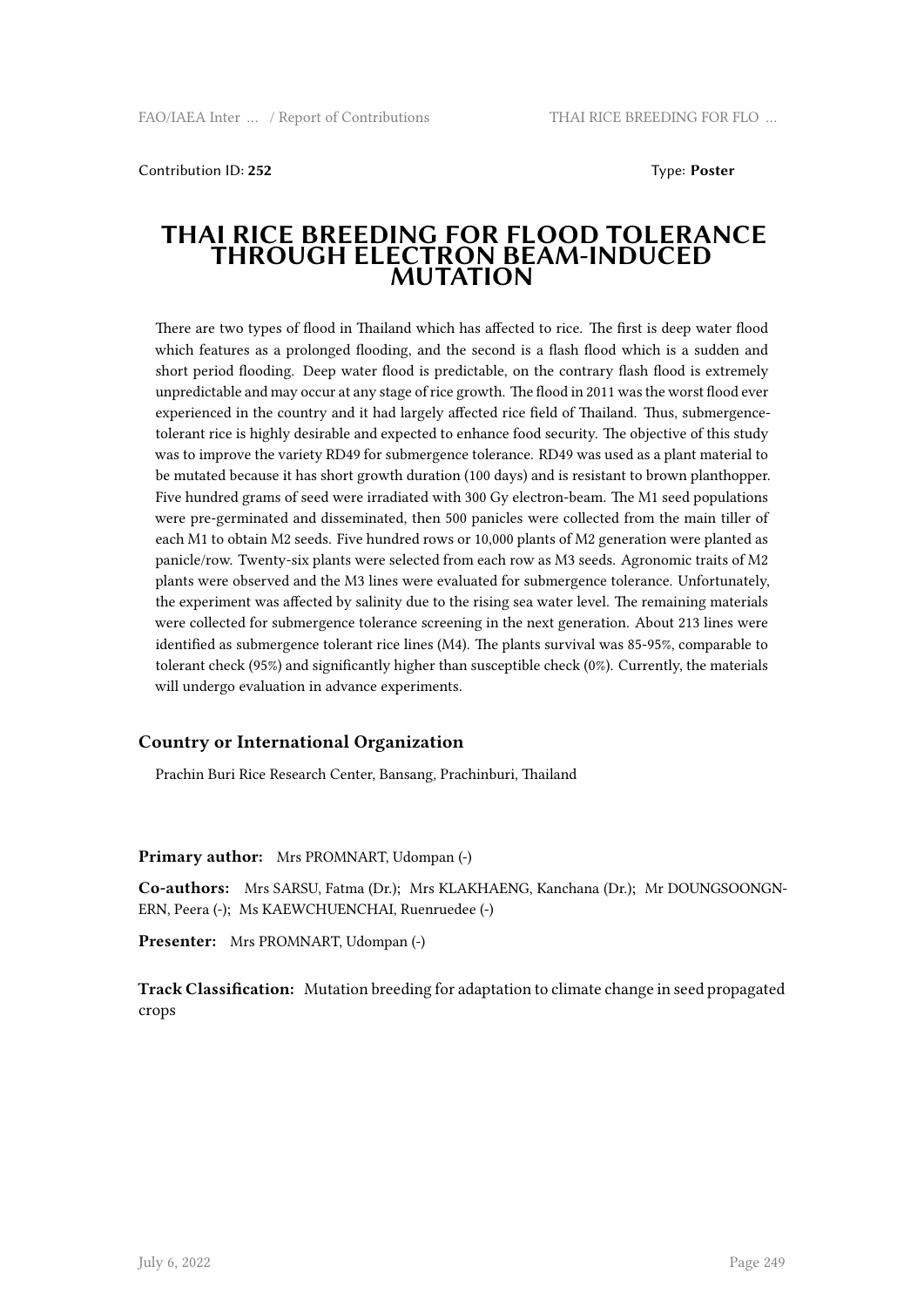Contribution ID: **253** Type: **Poster**

## **FIELD PERFORMANCE OF HEAT TOLERANT MUTANT RICE LINES GENERATED FROM ORYZA SATIVA L AND ORYZA GLABERRIMA**

We evaluated mutant lines developed from two species of upland rice, Oryza sativa and Oryza glaberrima, in field experiments conducted during hot and dry seasons of 2015/2016 in Morogoro, Tanzania. Growth, yield and yield components of 34 Gamma induced mutant upland rice lines developed from: cv. Kihogo red and WAB 56 50, WAB 56 104 genotypes of O. sativa and from 14 genotypes of Oryza glaberrima were evaluated. The mutant lines were selected based on variable expression of heat shock protein genes (HSPs) in previous heat tolerance studies. The minimum and maximum temperatures and rainfall during the field performance experiment was between 20℃ and 35℃, and 32.7 mm and 155.5mm, respectively. Data for 12 yield and yield component parameters such as days to early and 50% flowering, days to physical maturity, plant height, number of tillers, number of panicles, spikelets, filled grains, unfilled grains and 1,000 grain weights were collected and analyzed. Significant differences ( $P \le 0.05$ ) among the mutant lines were obtained in terms of grain yield, spikelet sterility and other variables, which can be used as criteria for selecting heat and drought tolerant rice lines. Eight heat and drought tolerant mutant rice lines showing high yields over 3.5 ton/ha and low spikelet sterility were selected, and are to be advanced and entered in breeding programmes.

### **Country or International Organization**

Sokoine University of Agriculture, United Republic of Tanzania

**Primary author:** Prof. KUSOLWA, Paul (Sokoine University of Agriculture)

**Co-authors:** Dr LUZI-KIHUPI, Ashura (Sokoine University of Agriculture); Dr SARSU, Fatma (IAEA)

**Presenters:** Dr LUZI-KIHUPI, Ashura (Sokoine University of Agriculture); Dr SARSU, Fatma (IAEA); Prof. KUSOLWA, Paul (Sokoine University of Agriculture)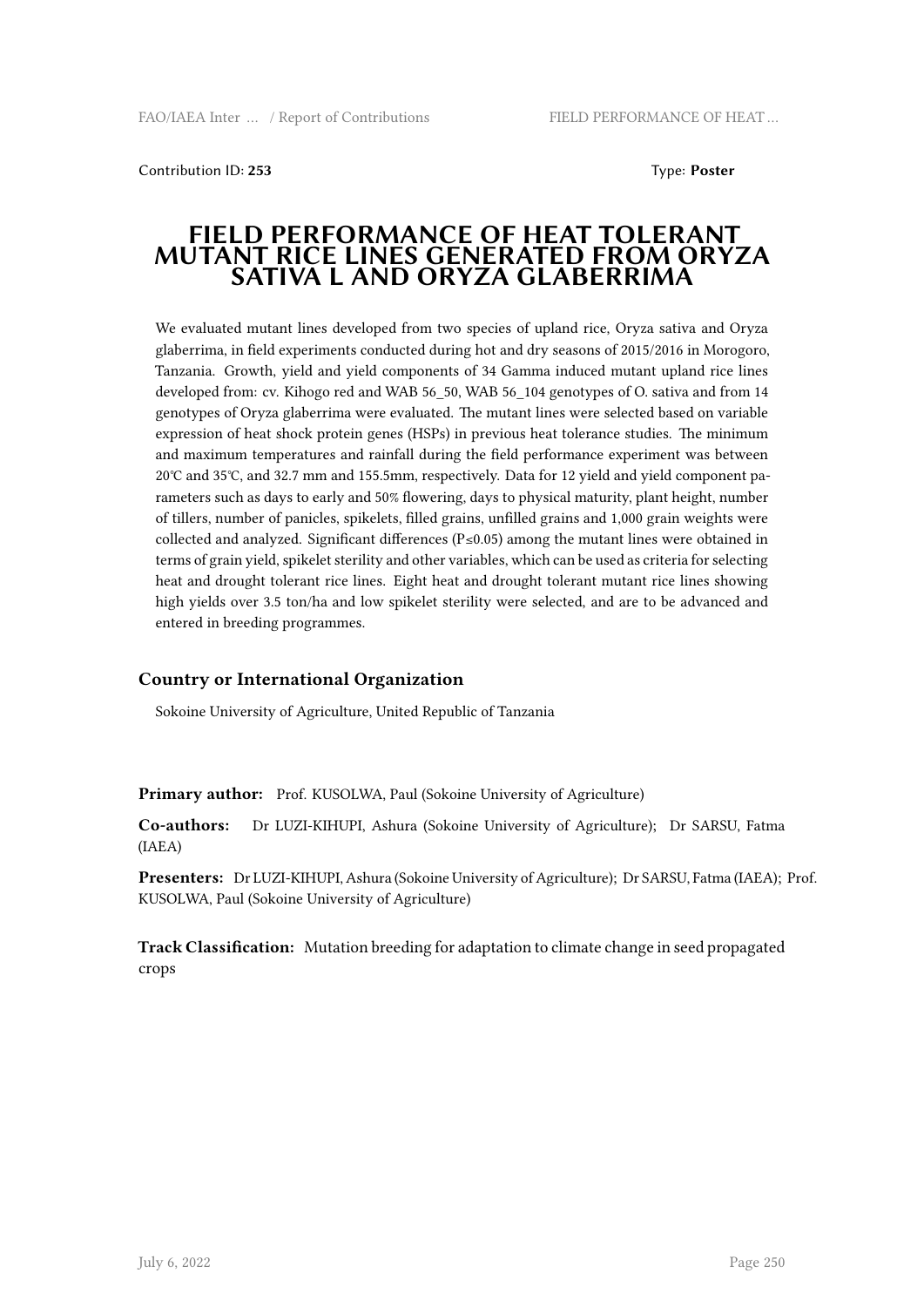Contribution ID: **254** Type: **Poster**

## **A PRE-SCREENING METHODOLOGY FOR THE IDENTIFICATION OF HEAT TOLERANT MUTANTS IN TOMATO (SOLANUM LYCOPERSICUM L.)**

Field survival tests performed in hot-spot environments are a common method to evaluate heat tolerance in plants. However, it is difficult to predict heat conditions in the field. Neither temperature nor other conditions such as wind, irradiance and humidity can be controlled in the field. Thus, a rapid, relatively cheap and reliable pre-field screening methodology is required to screen large populations. Nine tomato mutant lines together with the parent line, MST 32/1 and one reference variety Money Maker were used for the study. Plants were examined at two different growth stages, seedling and mature plant and at different controlled conditions (35℃ and 26℃). Plant height, number of flowers per cluster, leaves scorching, chlorophyll content, chlorophyll fluorescence and quantum yield were measured at the flowering stage for mature plant. For seedlings, assessment of leaf scorching was conducted along with analysis of survival rate. Variation in the degree of leaf scorching from moderate to high was observed among the line in the mature plant experiment. Significant difference at P<0.05 was observed among the different lines under study for chlorophyll content, instantaneous chlorophyll fluorescence and quantum yield. Two mutant lines were identified as candidates carrying mutations in genes involved in heat tolerance. In the seedling experiment, leaf scorching was observed in some lines after exposure to 37℃. Most of the lines exhibited leaf scorching greater than 25%, except two lines which had 11 and 12%. No leaf scorching was noted in one mutant line. From the two experiments, it was noted that the same mutant showed tolerance in both experimental settings. This showed that the two experiments can be used as a method for screening large mutant population and pre-selection of candidates for field testing.

### **Country or International Organization**

Mauritius

**Primary author:** Mrs SARAYE, Banumaty (Food and Agricultural Research and Extension Institute)

**Co-authors:** Dr TILL, Bradley (Department of Chromosome Biology, University of Vienna, A-1030 Vienna, Austria); Dr JANKOWICZ-CIESLAK, Joanna (Plant Breeding and Genetics Laboratory, Joint FAO/IAEA Division of Nuclear Techniques in Food and Agriculture, IAEA Laboratories Seibersdorf, International Atomic Energy Agency, Vienna International Centre, PO Box 100, A-1400 Vienna, Austria)

**Presenter:** Mrs SARAYE, Banumaty (Food and Agricultural Research and Extension Institute)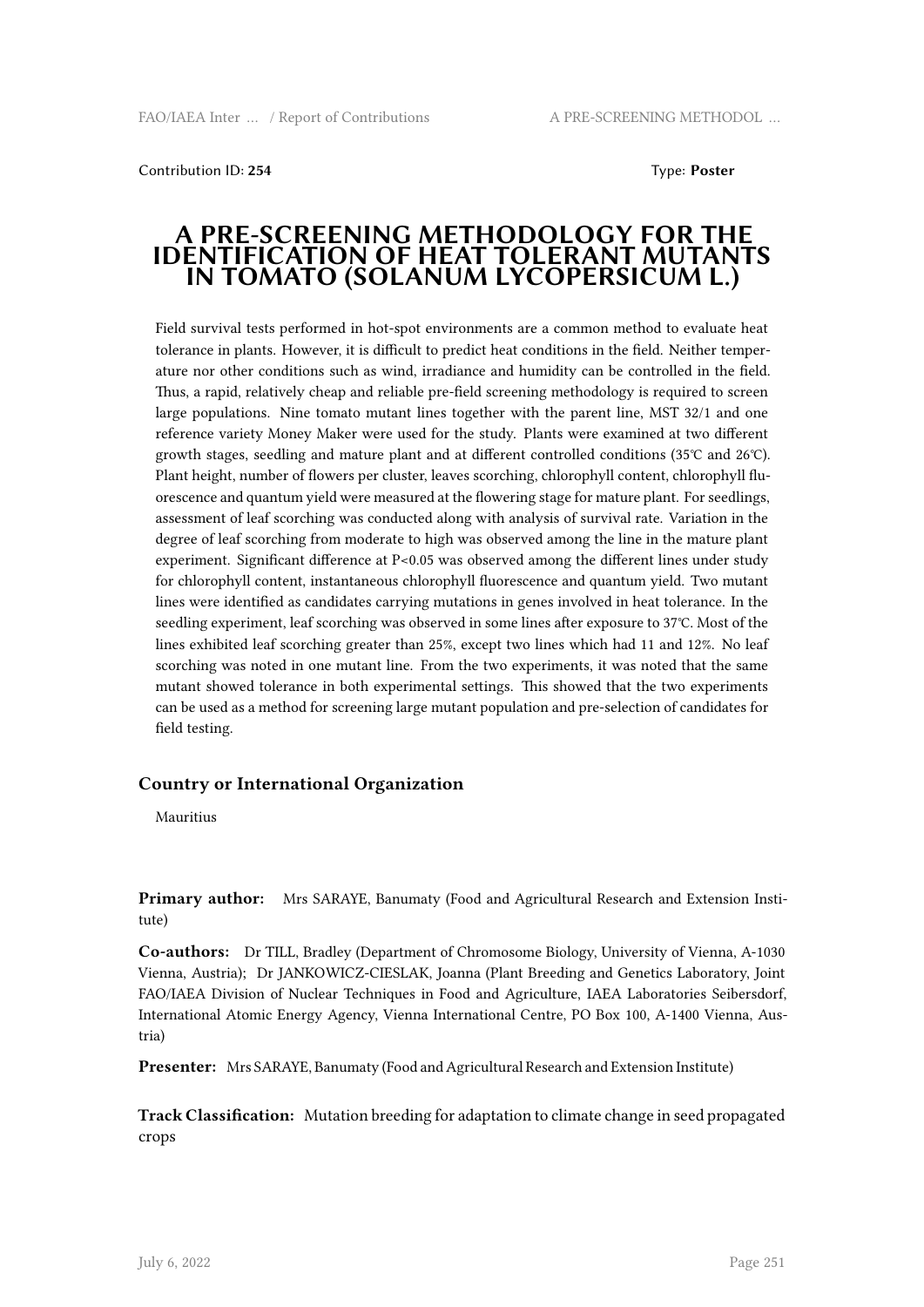Contribution ID: **255** Type: **Poster**

## **IRRADIATION AS MEANS FOR INCREASING GENETIC DIVERSITY IN BANANA: THE NEED TO CARRY OUT RADIOSENSITIVITY TESTS ON IN-VITRO CULTURES AT APPROPRIATE STAGE OF GROWTH**

Banana in Mauritius is affected by several biotic and abiotic stresses and genetic improvement through conventional breeding is limited by the low-female fertility, fruit parthenocarpy and timeconsuming methods. Worldwide, mutation induction through use of radiation and chemicals has been widely used to induce variation at a higher frequency in banana. Banana mutation breeding in Mauritius was initiated in 2007 through support of an IAEA through a technical research project, using irradiation of banana shoot-tips ('Gingeli' banana) with gamma rays. At that time, with exception of Cavendish types, the genomic group and ploidy level of most varieties were poorly documented as they were known by local names only. Historical records referred the 'Gingeli' banana to Figue Sucrée or Sucrier (AA). The first radiosensitivity test, with doses from 0 to 100 Grays, was carried out in a batch of shoot-tips derived from cultures that were sub-cultured over ten times. The same was repeated in another batch that was sub-cultured around 8 to 10 times. A GR30 of less than 9 and 15 Grays were obtained respectively. As this was within reported recommended range for diploids following gamma irradiation, it was thus assumed that the 'Gingeli' banana was probably a diploid. However, subsequent flow cytometric analysis of accessions in Mauritius revealed that most local bananas were triploid. Molecular studies also revealed that 'Gingeli' belonged to the Silk (AAB) group. A GR30 of 18- 25 was then obtained on fresh in vitro cultures of 'Gingeli'. The range of 15 to 18 Grays was also obtained with triploids, Petite Naine (AAA), 'Ollier'banana (AAA, Cavendish-type) and Mamoul (ABB, P. awak group) based on survival and proliferation rates.

#### **Country or International Organization**

Food and Agricultural Research and Extension Institute (Mauritius)

**Primary author:** Mrs DUSSORUTH, babita (FAREI)

**Co-author:** Dr JANKOWICZ-CIESLAK, Joanna (IAEA)

**Presenters:** Dr JANKOWICZ-CIESLAK, Joanna (IAEA); Mrs DUSSORUTH, babita (FAREI)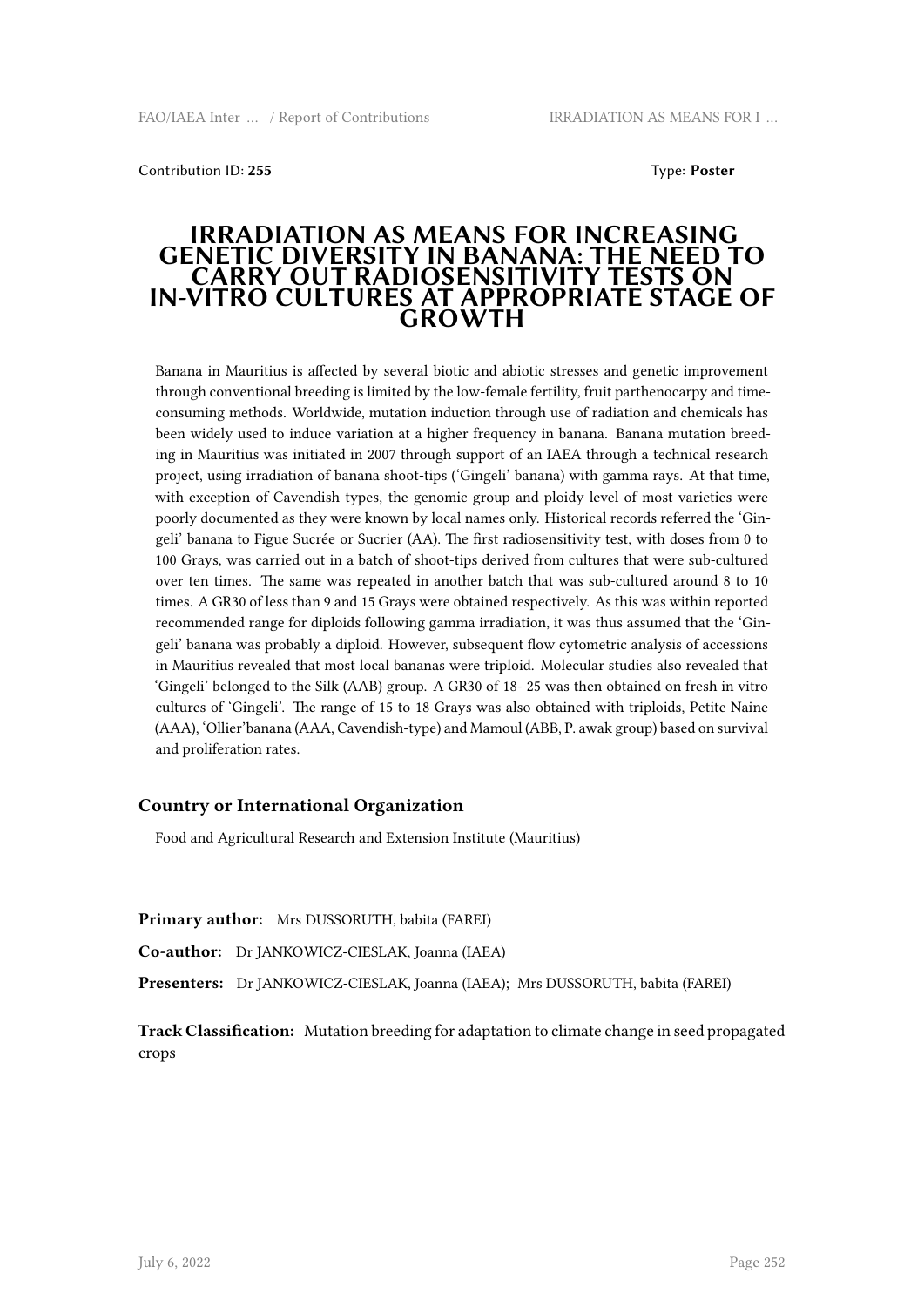Contribution ID: **256** Type: **Oral**

# **WORLD FOOD SUPPLY IMPROVEMENT: PROBLEMS AND PROSPECTS**

The current world population of well over seven billion is projected to reach nine billion in less than 20 years. The UN projects agricultural output will need to increase by a minimum of 70% in order to maintain current dietary standards, which will still leave approximately one billion malnurished people. Current agricultural production is increasing at a rate insufficient to reach the goal of reducing by one half the number of malnourished people in the world. In spite of declining poverty rates, reducing the number of malnurshed people will be very difficult as it is likely that an additional two billion people will be among the poor. Food imports are expected to increase despite any projected increased production. Agriculture can improve the world food supply on the same amount of land currently under production. The prospects of increasing world food production will involve several tools including better agronomy management, better farmer education, better student training, and clearly better varieties of all crops. Technology will be the leader in the tools required to create new cultivars. Mutation technology will be one of the leaders in supplying new genes for improved cultivars. The problems and prospects of the utilization of mutation technology to improve food production are discussed.

#### **Country or International Organization**

University of Missouri

**Primary author:** Dr GUSTAFSON, Perry (University of Missouri) Presenter: Dr GUSTAFSON, Perry (University of Missouri)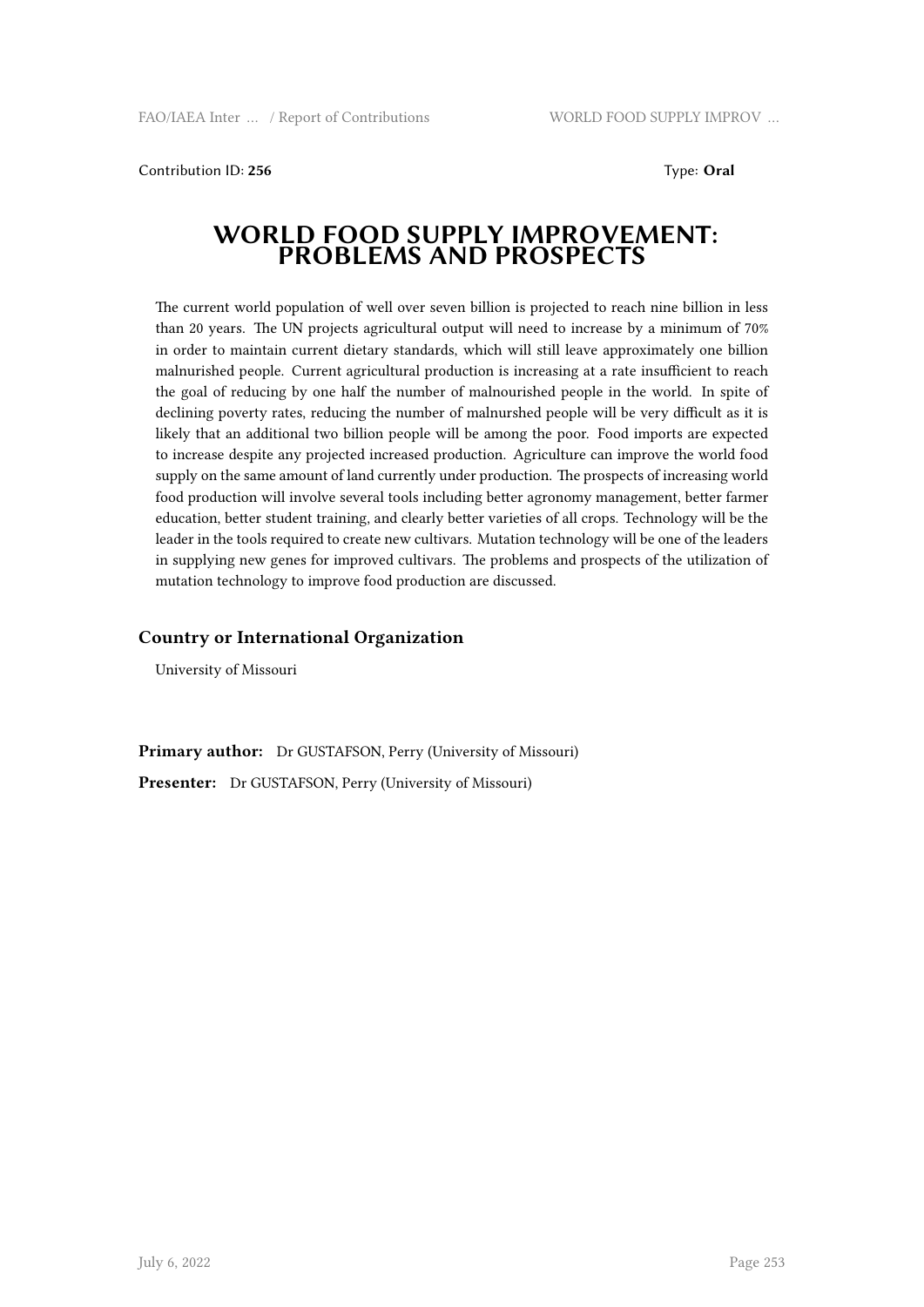Contribution ID: **257** Type: **Poster**

# **MUTATION INDUCTION IN PEARL MILLET (PENNISETUM GLAUCUM) AND FINGER MILLET (ELEUSINE CORACANA) FOR DRY LANDS IN SUDAN**

The plant breeders before undertaking a large-scale mutagenesis need to determine an appropriate dose of irradiation on target genotypes or germplasm. The objective of this study was to determine an optimum dose of gamma irradiation to induce genetic variation in three Sudanese pearl millet varieties (Okoa, Dar Masa and HSD 1173) and two finger millet varieties (RA and OH). To determine the lethal dose (LD) at 50% (LD50) and 30% (LD30), seeds were exposed to different doses of 60Co gamma ray irradiation (0 control, 75, 150, 300, 450 and 600) in 2016 at Plant Breeding and Genetic Laboratory (PBGL) of the Joint FAO/IAEA Division, Seibersdorf, Austria. The experiment was conducted in glasshouse following the established procedure in the PBGL. The treatments assigned in a randomized complete block design with three replications in in plastic trays. Survival rate and seedling height were measured at 15 days after sowing. The results showed that seedlings length and survival rate percentage decreased dramatically when gamma rays dose increased. In addition, most of the tested varieties showed 100% mortality in 600 doses. For pearl millet, using linear regression model, the LD50 and LD30 values calculated for genotypes Okoa (346 Gy, 468 Gy), Dar Masa (328 Gy, 446 Gy) and HSD 1173 (302 Gy, 405 Gy), respectively. For finger millet, the results for the LD50 and LD30 values for genotypes RA (339 Gy, 457 Gy) and OH (331 Gy, 453 Gy), respectively. Based on the findings of this study bulk seeds were treated with three doses; the LD50 plus and minus 20% to produce M1 seeds for peal millet mutation breeding for drought tolerance in Sudan.

### **Country or International Organization**

Agricultural Research Corporation, Cereals Research Centre, El Obeid Research Station

#### **Primary author:** Mr HASSAN, Omar (Researcher)

**Co-authors:** Prof. GHANIM, Abdelbagi (Plant Breeding and Genetics); Dr INGELBRECHT, Ivan (Plant Breeding and Genetics)

**Presenter:** Mr HASSAN, Omar (Researcher)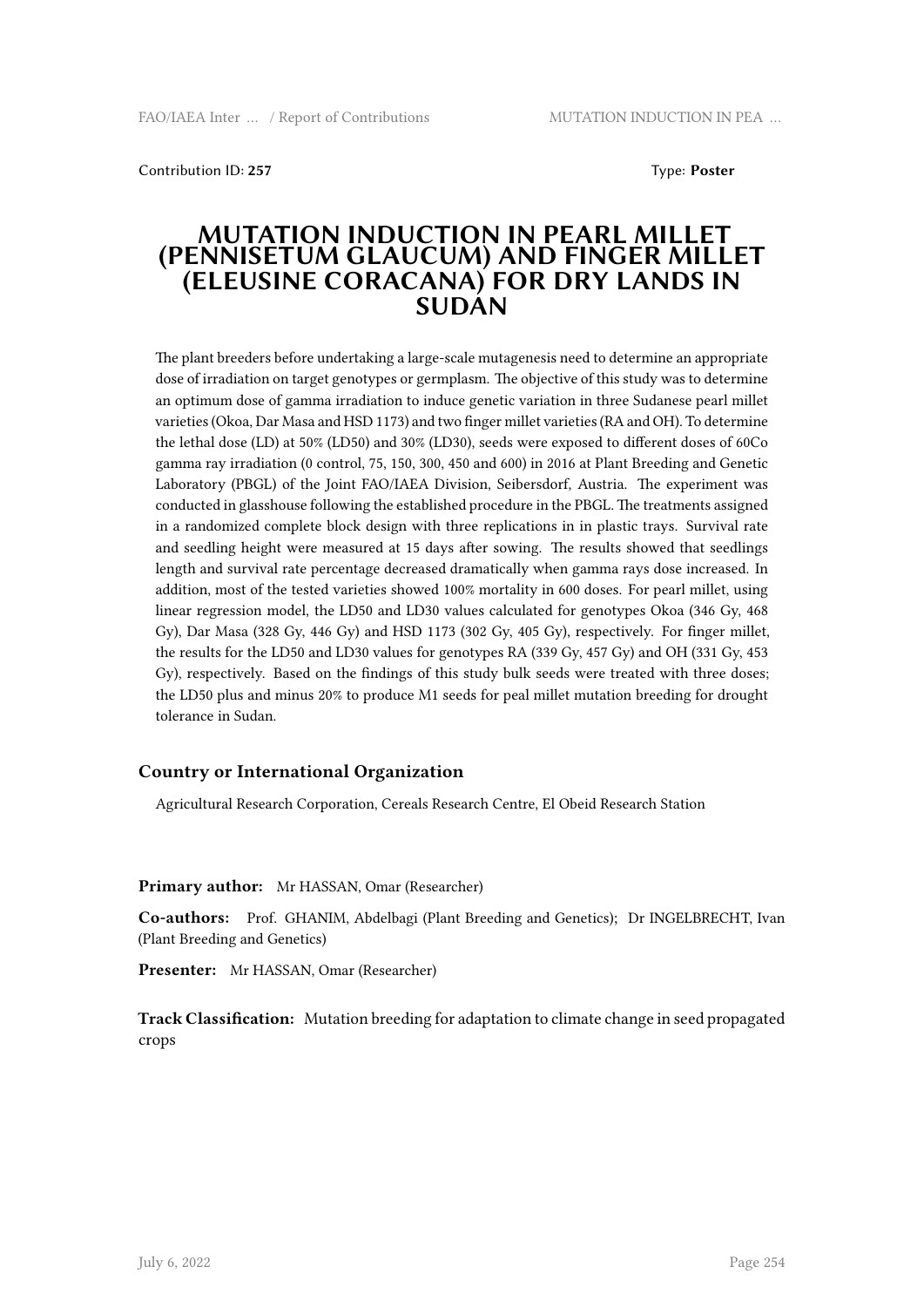Contribution ID: **258** Type: **Poster**

## **EVALUATION OF GAMMA RAY INDUCED MUTANT POPULATIONS OF TWO EGYPTIAN BREAD WHEAT VARIETIES (TRITICUM AESTIVUM VULGARE L.) FOR PROLINE GENE EXPRESSION IN TWO CULTIVARS UNDER SALT STRESS**

Wheat (Triticum aestivum vulgare L) is the major human consumable commodity in most areas of the world including Egypt. The productivity of wheat is adversely affected by salt stress, which is associated with decreased germination percentage, reduced growth, altered reproductive behaviour, altered enzymatic activities and disrupted photosynthesis. The irradiation of seeds may cause beneficial genetic variability that enables plant breeders to select new genotypes with improved characteristics. In the present study, grains of two wheat Egyptian cultivars: Sids-1 and Sakha-93 that had been exposed to gamma irradiation at dose levels of: 100, 200 and 300 Gy. These M1 seeds. Were sown and the M1 plants were under sodium chloride concentrations of 60 and 120 mM NaCl to get M2 grains. The content, activity and expression level of delta 1-pyrroline-5 carboxylate synthetase were carried out to evaluate the changes which may occur at biochemical and molecular levels for proline. Both cultivars Sids-1 and Sakha-93 showed an increase in proline level contents accumulation in their leaves under the different treatments. There was also an upregulation in the expression the genes involved in proline biosynthesis under stress. The relative expression was more pronounced in the salt stress concentration of 60 and 120 mM NaCl following the treatment 300 Gy. Comparable observations were also made in Sakha-93 cultivar. In conclusion, the results showed that the relative expression of proline gene increased more under sodium chloride treatments than in the combination treatments between sodium chloride and gamma rays. Gamma ray can be used as a useful tool for gene expression in plants and salt tolerance could be attributed to the constitutive induced changes, leading to more efficient genes in plants.

### **Country or International Organization**

Egyptian Atomic Energy Authority

Primary author: Prof. ALY, Amina (National Centre for Radiation Research and Technology, Atomic Energy Authority)

**Co-authors:** Dr MARAEI, Rabab (National Centre for Radiation Research and Technology, Atomic Energy Authority); Prof. MOHAMED, Sayed (Agriculture Research Institute); Prof. TRIFA, Youssef (National Agronomic Institute of Tunisia. Carthage University)

**Presenter:** Prof. ALY, Amina (National Centre for Radiation Research and Technology, Atomic Energy Authority)

**Track Classification:** Enhancing agricultural biodiversity through new mutation induction techniques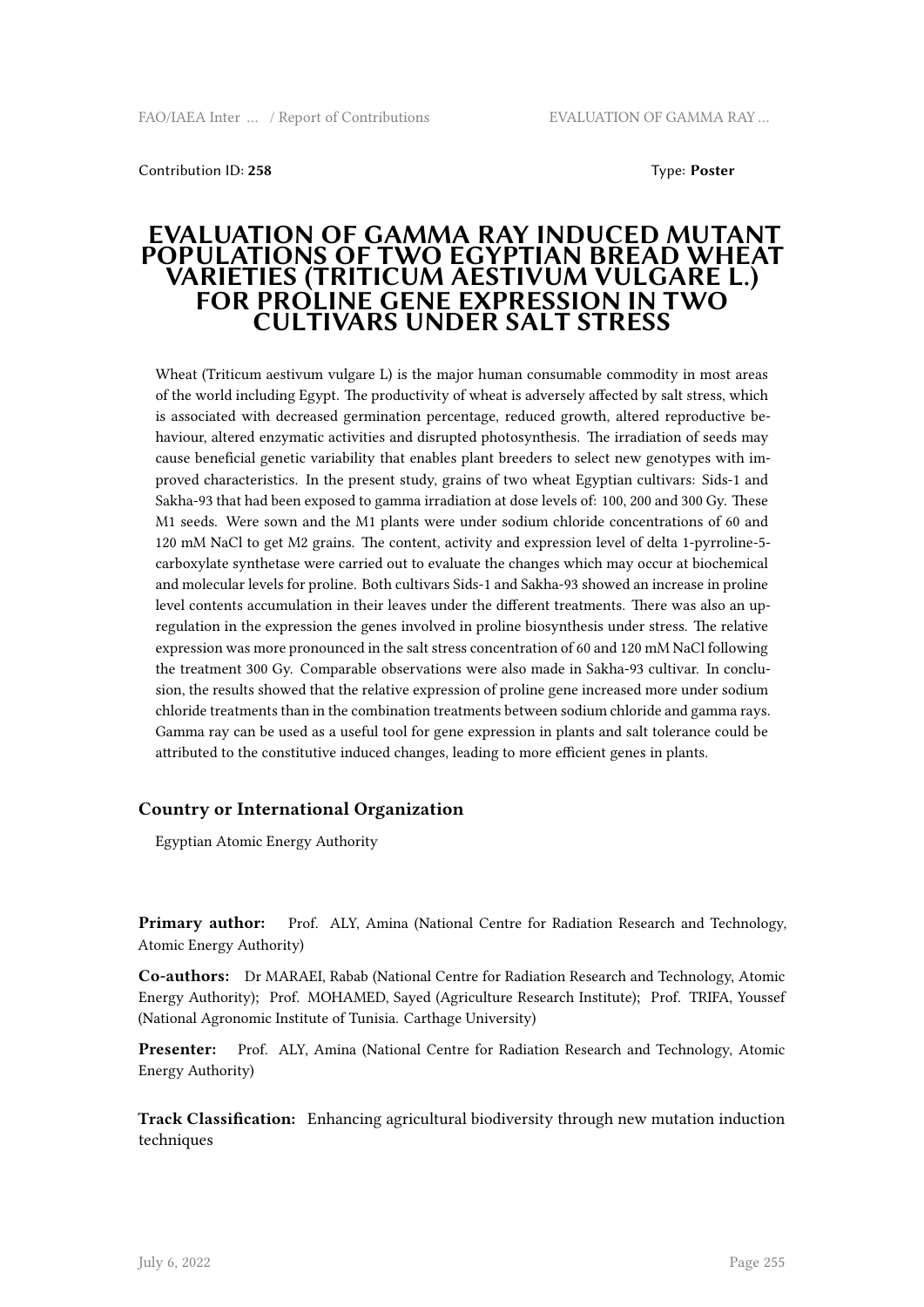Contribution ID: **259** Type: **Oral**

# **SOYBEAN BREEDING THROUGH INDUCED MUTATION IN VIETNAM**

In Vietnam, soybean is one of the traditional crops and plays an important role in crop rotation, soil improvement and in meeting the nutritional need for humans and livestock. With the aim of generating genetic variability in soybean and creating new soybean varieties induced mutation research has been carried out since 80's and resulted in outstanding achievements. Induction of new traits and their incorporation in an ideal genotype was achieved by judicious use of induced mutation technique. So far, outstanding soybean varieties including DT84, DT90, DT99, DT2008, and several promising lines have been developed in Vietnam by incorporating desirable traits like high and stable yield (2.0 – 3.5 tons/ha), good grain quality, drought tolerance, disease resistance (rust, powdery mildew, downy mildew), short growth duration (70 – 100 days), wide adaptability and suitability for crop systems and ecological regions in the whole country. These varieties have contributed to the development of soybean production in Vietnam, increased 1.8 times of the yield from 0.78 in 1985 to 1.43 tons/ha in 2015, and profiting to the production of USD millions. They have been also utilizing as materials for developing several improved soybean varieties. Thus, induced mutation research has played an important role in improving soybean varieties in Vietnam.

#### **Country or International Organization**

Vietnam- Agricultural Genetics Institute

**Primary author:** Mr LE DUC, Thao (Agricultural Genetics Institute) **Co-author:** Mrs PHAM THI, Bao Chung (Agricultural Genetics Institute) **Presenter:** Mr LE DUC, Thao (Agricultural Genetics Institute)

**Track Classification:** Contribution and impact of mutant varieties on food security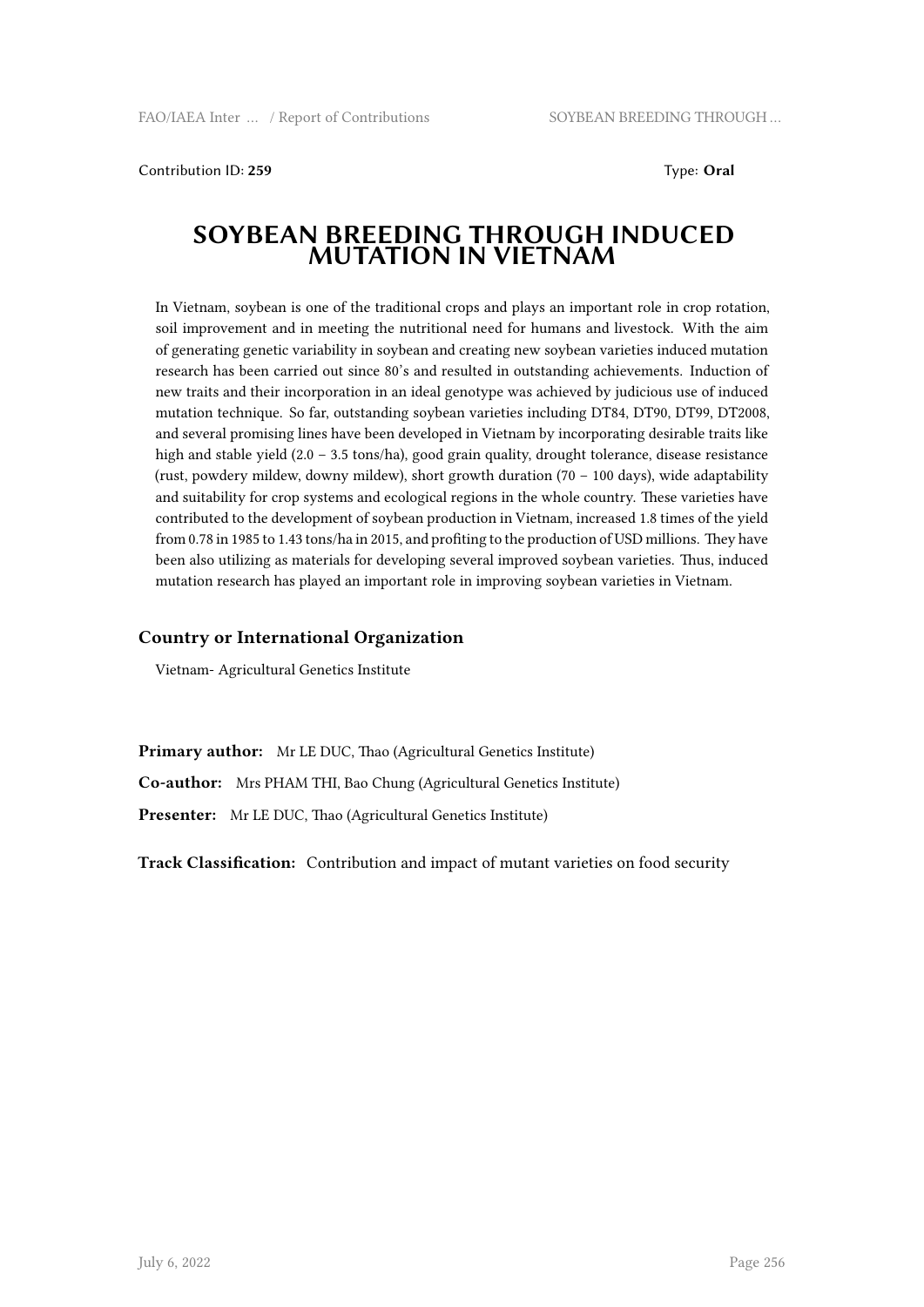Contribution ID: **260** Type: **Poster**

# **IMPROVEMENT OF SPRING WHEAT GRAIN MICRONUTRIENTS CONCENTRATIONS THROUGH MUTATION BREEDING**

Bread wheat is a main crop with global importance for food security and one of the major cereal source of human nutrients. Cultivated wheat grains have low micronutrients content. Improvement of agronomic traits including grain quality require their genetic variation, which should be separable from non-genetic impacts. The main focus in wheat breeding was the replacement of traditional by modern high yielding varieties which, also led to the reduction of genetic diversity accompanied by reduced end-use quality characteristics and nutrition quality. Therefore, there is need for cereals fortification with micronutrients thereby contributing to reducing malnutrition in a cost-effective and efficient way. To broaden the genetic variation of spring wheat in Kazakhstan, mutant populations of three nationally released varieties, Zhenis, Almaken and Eritrospermum-35, were developed by irradiation with 100 Gy and 200 Gy doses and advanced to M5 lines. The grain protein content (GPC) in mutant lines was significantly higher (3.7 to 16.9%) as compared to the respective parents. The highest increase of GPC was revealed for the Zhenis lines. Depending on the genetic background of the parent varieties, the Fe concentrations (GFeC) were significantly increased at varying degrees between 1.3 to 3.4 times. The highest GFeC were identified for both the Zhenis and Almaken in M5 mutant lines. The enhancement of grain Zn concentrations (GZnC) in mutant lines was less distinct compared to that of GFeC, with means of 1.36-2.9 times higher. These ranges of GZnC were not depended on variety background. Several mutant lines showed increase of both GFeC and GZnC. A dose-dependent pattern for grain micronutrients parameters was not determined. Wheat mutant resources with high GPC, GIC and GZnC have the potential to be used in a diet aimed at reducing human nutrition deficiencies.

### **Country or International Organization**

Kazakhstan

**Primary authors:** Ms DOKTYRBAY, Gulina (1Kazakh National University named after al-Farabi,); Prof. KENZHEBAYEVA, Saule (1Kazakh National University named after al-Farabi)

**Co-authors:** Dr ABEKOVA, Alfya (3 Kazakh Institute of Agricultural and Breeding,); Mrs TASHENEV, Dauren (1Kazakh National University named after al-Farabi); Dr SARSU, Fatma (The Plant Breeding and Genetics Section, Joint FAO/IAEA Division, IAEA); Dr OMIRBEKOVA, Nargul (1Kazakh National University named after al-Farabi,)

**Presenter:** Prof. KENZHEBAYEVA, Saule (1Kazakh National University named after al-Farabi)

**Track Classification:** Enhancing agricultural biodiversity through new mutation induction techniques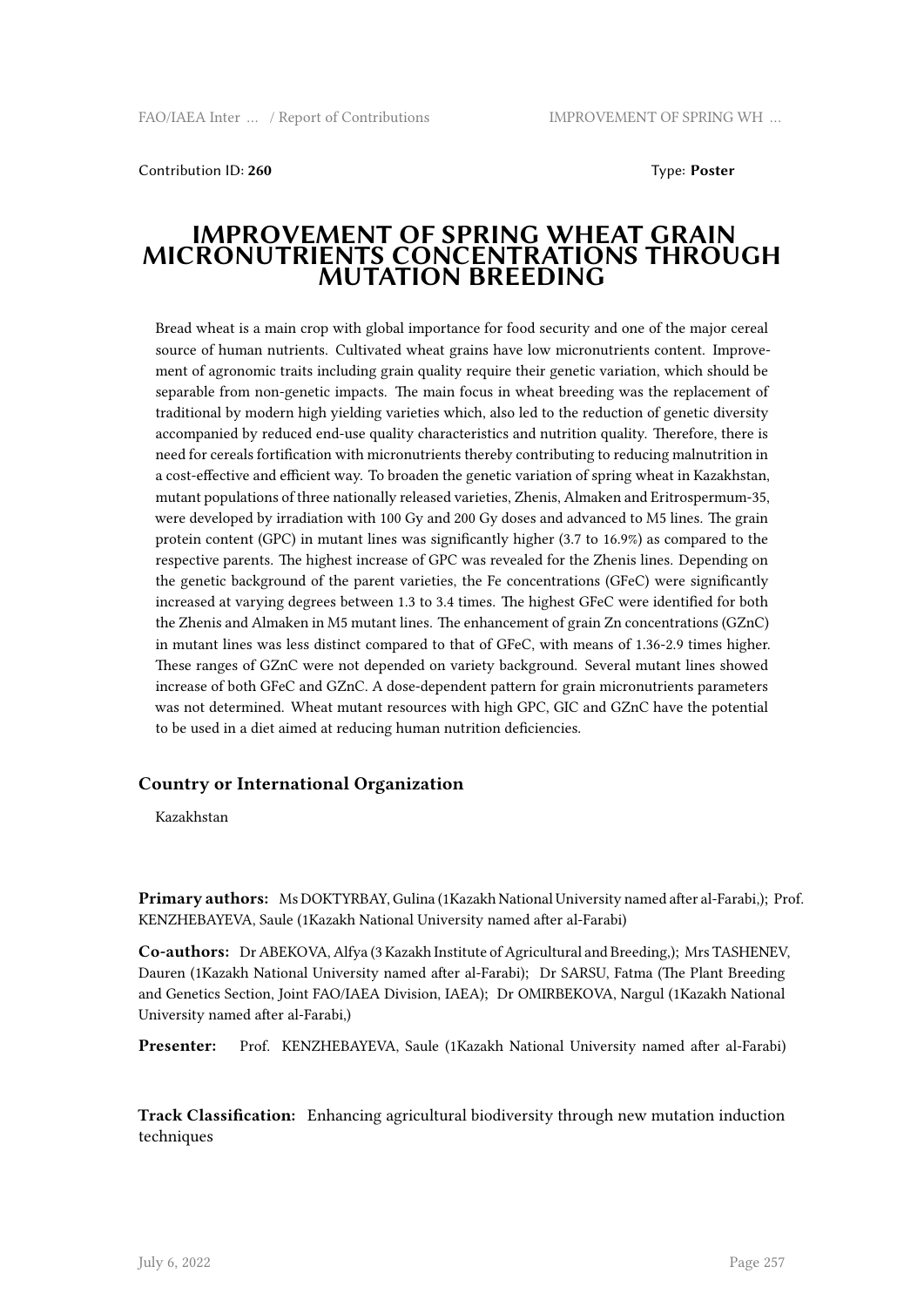Contribution ID: **261** Type: **Oral**

# **APPLICATION OF NUCLEAR TECHNIQUES AND MARKER ASSISTED SELECTION FOR IMPROVING SALT TOLERANCE IN A RICE VARIETY**

Vietnam is one of the top 5 countries that studies reveal will be severely impacted by climate change. Bad harvests, natural calamities, floods, and pests and diseases will also occur more often. For adaptation to mentioned challenges, cultivation of varieties resistant to biotic and abiotic stresses are required. In this study, the result of application of irradiated techniques and biotechnology in rice breeding for salt tolerance will be presented. Dry seeds of TL6.2 variety were irradiated with 300 gray of Cobalt-60 gamma rays. This variety is salt tolerant (carrying saltol QTL) but is low yielding. The purpose of irradiation is to improve yield of the origin variety. We expected to get the mutant lines not only have tolerance to salinity but also have high yield, short duration, and good quality. M4 progenies were used for marker assisted selection (MAS) and green house testing with salt solution (0.5% NaCl) to select elite salt tolerance lines. Based on the evaluation of agronomic traits in fields, the promising mutant line M6.8 named DT80 that carrying saltol QTL and withstand salinity of 0,5% NaCl. DT80 was evaluated in salinity fields and sent to The National Testing Center for Crops to test for Value of Cultivation and Use of crop (VCU) 3 seasons and Distinctness, Uniformity and Stability of crop (DUS) 2 seasons (during 2015 - 2016). The mutant DT80 has just been certified as new mutant variety in September 2017. Agricultural Genetics Institute has been transferred the mutant DT80 variety to the private company to develop on large scale.

### **Country or International Organization**

Vietnam- Agricultural Genetics Institute

**Primary author:** Mrs VO THI, Minh Tuyen (Agricultural Genetics Institute)

**Co-author:** Mr PHAM XUAN, Hoi (Agricultural Genetics Institute)

**Presenter:** Mrs VO THI, Minh Tuyen (Agricultural Genetics Institute)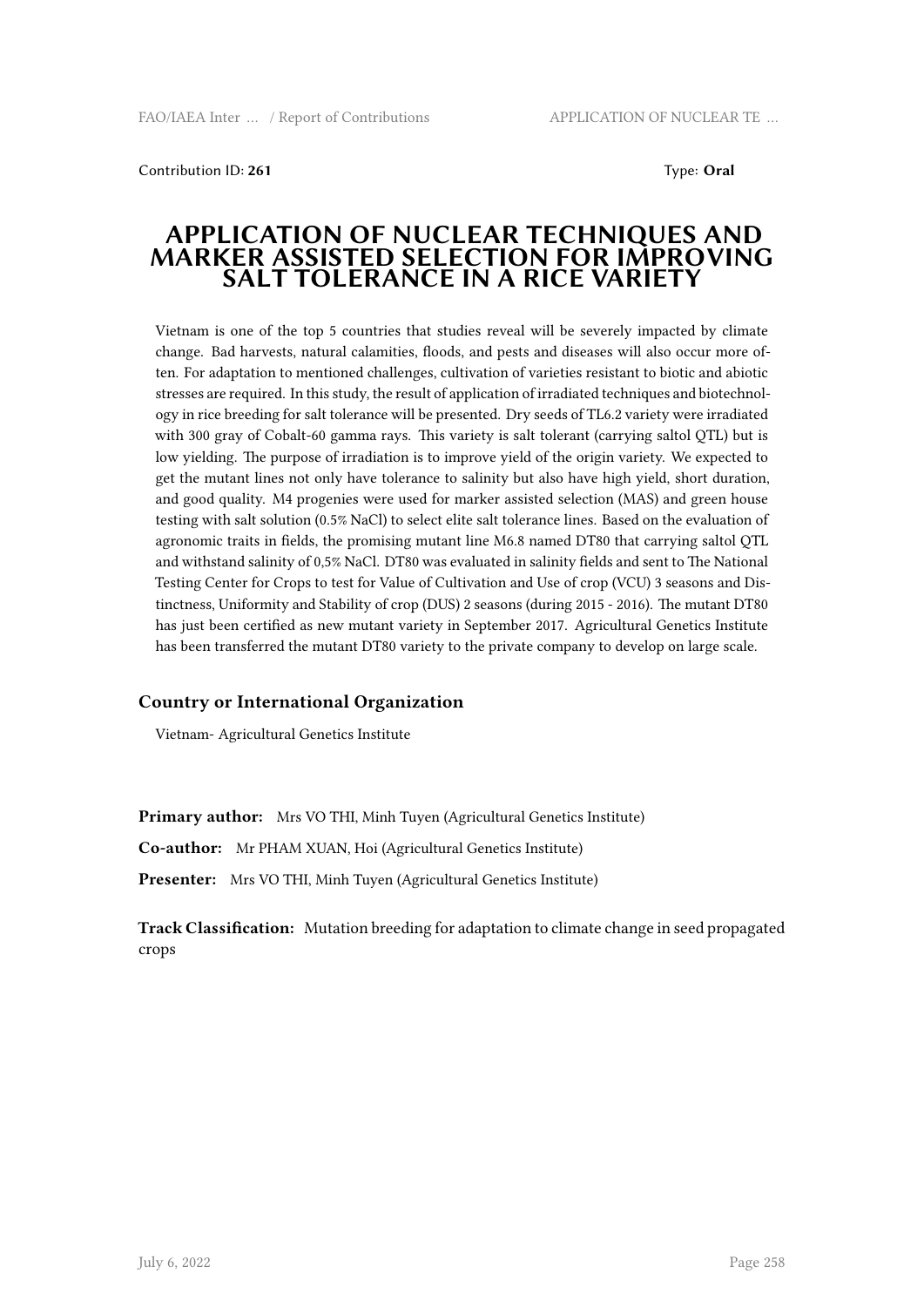Contribution ID: **262** Type: **Poster**

## **FIRST SLOVAK AMARANTH VARIETIES GENERATED THROUGH RADIATION MUTAGENESIS**

Neglected or minor species like amaranth (Amaranthus spp.) can markedly contribute to the promotion of environmental sustainability, agrobiodiversity enhancement, global food production and to the preparation of healthy foods. A nutty-flavoured amaranth grain has an attractive chemical composition and promising nutritional value when compared to other grains, whether cereals or food legumes, with high impact on human health. Amaranth is suitable for diets of people suffering from coeliac disease as only very low amounts of prolamins are present in their grains. Breeding work on grain amaranth has just begun in Europe and shows the necessity of further research for drought resistance, grain maturation, and yield improvement. Our research is oriented towards enhancement of the quality and quantity of amaranth grain using radiation-induced mutagenesis. In the frame of multi-lateral IAEA-coordinated project two amaranth accessions - A. cruentus L. genotype Ficha and A. hypochondriacus x A. hybridus L. hybrid genotype K-433 were used for the irradiation treatment. Fifteen generations of mutant genotypes with their non-irradiated (M0) counterparts were established. Finally, two stable mutants with significantly increased 1,000 seed weight were selected. Multi-year phenotypic characterization for important yield parameters were performed in two different fields. The investigated mutants showed a seed size advantage over non-irradiated control seeds, with predictable yield performance. Based on a long-term significantly increased yield parameter and stable nutritional and dietetic value we have passed these mutants on to official DUS trials. Successful DUS trials led to the registration of the tested mutant genotypes as first Slovak amaranth varieties "Pribina" (A. cruentus) and "Zobor" (A. hypochondriacus x A. hybridus). Currently, we are working on the identification of proteins responsible for enhanced traits, that will provide potential biotechnological targets for crop improvement in amaranth and other species.

#### **Country or International Organization**

Slovakia

**Primary author:** Dr HRICOVÁ, Andrea (Institute of Plant Genetics and Biotechnology, Plant Science and Biodiversity Center, Slovak Academy of Sciences, Akademicka 2, 950 07 Nitra, Slovakia)

**Co-authors:** Dr GAJDOŠOVÁ, Alena (Institute of Plant Genetics and Biotechnology, Plant Science and Biodiversity Center, Akademicka 2, 950 07 Nitra, Slovak Academy of Sciences, Slovakia); Dr LIBI-AKOVÁ, Gabriela (Institute of Plant Genetics and Biotechnology, Plant Science and Biodiversity Center, Slovak Academy of Sciences, Akademicka 2, 950 07 Nitra, Slovakia); Dr FEJÉR, Jozef (Department of Ecology, Faculty of Humanities and Natural Sciences, St. 17. novembra 15, 080 01 Prešov University, Prešov, Slovakia)

**Presenter:** Dr HRICOVÁ, Andrea (Institute of Plant Genetics and Biotechnology, Plant Science and Biodiversity Center, Slovak Academy of Sciences, Akademicka 2, 950 07 Nitra, Slovakia)

**Track Classification:** Contribution and impact of mutant varieties on food security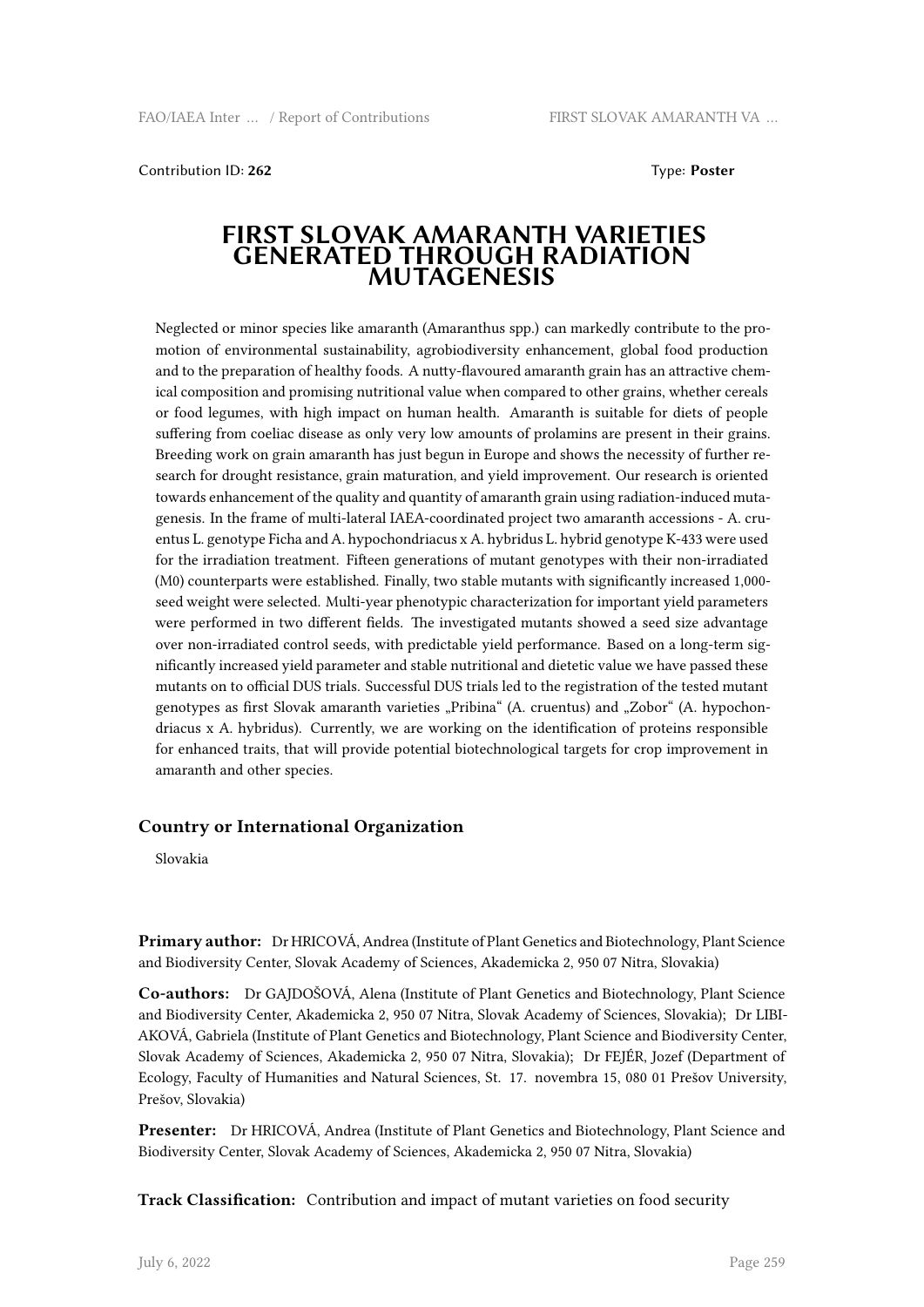Contribution ID: **263** Type: **Poster**

## **DEVELOPING DISEASE RESISTANT HIGH YIELDING FARMER-PREFERRED CASSAVA VARIETIES IN UGANDA THROUGH INDUCED MUTATION BREEDING**

Cassava is a tropical food security crop that is grown by many farming families in Uganda. The crop is resistant to drought conditions, does well in low fertility soils, and low input production systems. The roots are a very handy source of energy for humans and livestock, and a focus for many industrial applications. The dual epidemic of cassava brown streak disease (CBSD) and cassava mosaic disease (CMD) are the most pressing constraint to cassava production. CBSD specially, is the most damaging as it causes necrotic root rots, which limit its utilization for food and feed. Conventional breeding efforts generated durable CMD resistance, but has not been successful for CBSD control. All CMD-resistant farmer-preferred cassava varieties are highly susceptible to CBSD. Biotechnology strategies have also been tested for CBSD resistance in cassava and transgenic plants generated were highly resistant to CBSD. However, genetic engineered crops face many challenges including perceptions and attitudes especially on issues concerning human nutrition, health, and wildlife security. Uganda also lacks biotechnology related law, which hinders commercialisation of genetically modified crops. Fortunately, mutation breeding does not have such ethical issues regarding human health and sustainability, and is invaluable in developing unique germplasm within a short timeframe when there is limited genetic variation. Besides, gamma irradiation has been used to generate mutant cassava varieties with improved yield, starch and dry matter content. This project seeks to artificially induce mutagenesis in selected cassava varieties using gamma irradiation for the purposes of improving yield and disease resistance, and for broadening the genetic base of cassava to circumvent genetic erosion.

### **Country or International Organization**

Uganda

**Primary author:** Dr OGWOK, EMMANUEL (NATIONAL CROPS RESOURCES RESEARCH INSTI-TUTE)

**Co-author:** Dr TITUS ALICAI, Titus (National Crops Resources Research Institute)

**Presenter:** Dr OGWOK, EMMANUEL (NATIONAL CROPS RESOURCES RESEARCH INSTITUTE)

**Track Classification:** Mutation breeding for ornamental and vegetatively propagated crops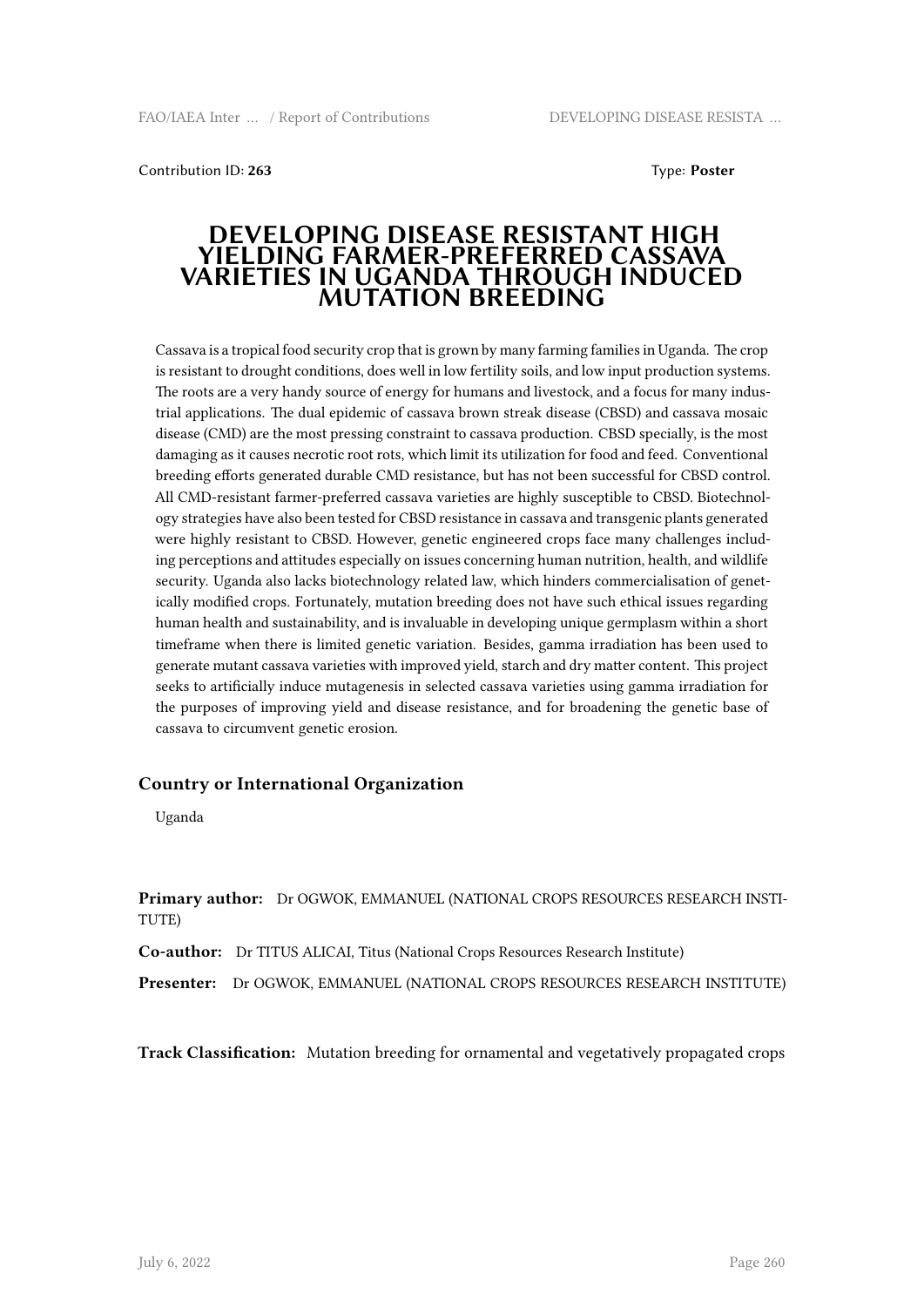Contribution ID: **264** Type: **Poster**

# **GAMMA RAY INDUCED BLACK GRAM (VIGNA MUNGO L. HEPPER) MUTANT DIFFERING IN FLORAL CHARACTERS**

An investigation was carried out in Blackgram (Vigna mungo (L.) Hepper) genotype MDU 1. The MDU 1 Blackgram variety is indeterminate and duration 75 days and has high arabinose content 7.5% and has high batter volume. It was highly susceptible to Yellow Mosaic Virus (YMV) and cultivated only during September – October season. Thereby, to develop a short duration, determinate and YMV resistant genotype, the Blackgram variety MDU 1 was subjected to Gamma ray treatment from 100 Gy to 500 Gy. Four high yielding mutant lines (ACM 11, ACM 15, ACM 17, ACM 25) were isolated and advanced to yield trails. To distinguish from the MDU 1 Blackgram variety, the floral traits were studied in detail in these four mutants. Yellow standard petal with purple tinge on the margin was observed in ACM 17 and found to be absent in MDU 1. The stigmatic hairs are dense in MDU 1 and sparse in ACM 17. The YMV incidence was less than 10 % when compared to MDU 1 which recorded 75% of infection. From the investigation, we found that ACM 17 mutant was high yielding, determinate, YMV resistant and also differs in floral characters from MDU 1 Blackgram variety. This mutant ACM 17 must be subjected to further detailed study.

#### **Country or International Organization**

India

**Primary author:** Dr CHOCKALINGAM, Vanniarajan (Tamilnadu Agricultural University)

**Co-authors:** Ms SAMBATH KUMAR, Priyadharshni (Tamilnadu Agricultural University); Mr THANGARAJU, Selva kumar (Tamilnadu Agricultural University); Dr J, Souframanien (BARC)

**Presenters:** Ms SAMBATH KUMAR, Priyadharshni (Tamilnadu Agricultural University); Mr THANGARAJU, Selva kumar (Tamilnadu Agricultural University)

**Track Classification:** Enhancing agricultural biodiversity through new mutation induction techniques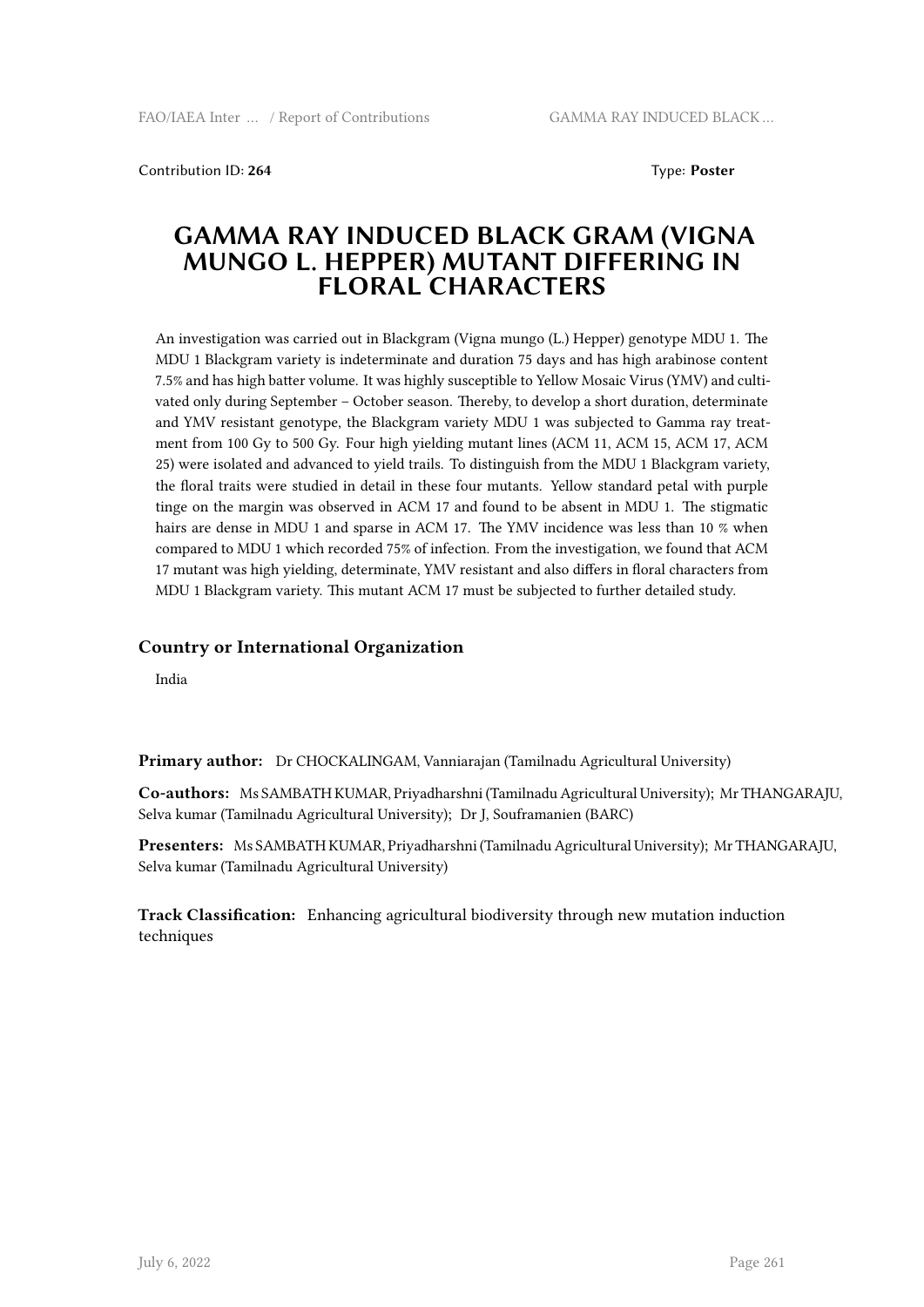Contribution ID: **265** Type: **Poster**

# **MOLECULAR AND GENETIC ASPECTS OF THE RESISTANCE OF LEGUMINOUS PLANTS TO BIOTIC STRESS FACTORS**

Biotic stresses are a serious threat to global food security. The origin of new pathogens/insect races due to climatic and/or genetic factors is a major challenge for plant breeders in breeding biotic stress resistant crops. Molecular genetics approaches like mutation, marker assisted selection (MAS), genomics, recombinant DNA technology, targeted induced local lesions in genome (TILLING), and virus induced gene silencing (VIGS) were adapted by breeders to develop effective resistance in crop plants in a shorter time. Significant progress can already be seen in the development of genomic resources for model species of Medicago, Lotus, major legumes (soybean, common bean, peanut), and minor legume crops (cowpea, chickpea, pigeon pea). The objectives of this research were to evaluate soybean and chickpea mutant lines, obtained by gamma-irradiation at the Institute of Genetics, Plant Physiology and Protection, through simple sequence repeat (SSR) molecular-genetic and immunological analysis. SSR analysis has been provided with the use of 22 SSR primers. Development of dendrograms based on the immunological and molecular genetics analyses of each particular line and determination of genetic features of studied genotypes have been done. The production indices of mutants were assessed in vivo. The gene effects involved in controlling soybean genotypes interactions with fungal/bacterial pathogens, and polymorphism of SSR markers for soybean and chickpea have been established. A high degree of similarity has been found for soybean, chickpea plant response to Fusarium oxysporum Schlecht. emnd Snyd., and SSR markers polymorphism from different linkage groups, which indicates a polygenic control of the reaction and the opportunity to use molecular markers to identify resistant genotypes. SSR molecular markers which show high polymorphism of soybean and chickpea genotypes have been identified. The results show a future perspective for utilization of SSR analysis in the national soybean and chickpea breeding programme.

#### **Country or International Organization**

Republic of Moldova

Primary author: Prof. CORETCHI, Liuba (National Centre of Public Health, Academy of Sciencis of Moldova)

**Co-authors:** Mr CLICIUC, Dinu (Institute of Genetics, Plant Physiology and Protection); Dr BON-DARENCO, Ecaterina (Institute of Genetics, Physiology and Plant protection)

**Presenter:** Prof. CORETCHI, Liuba (National Centre of Public Health, Academy of Sciencis of Moldova)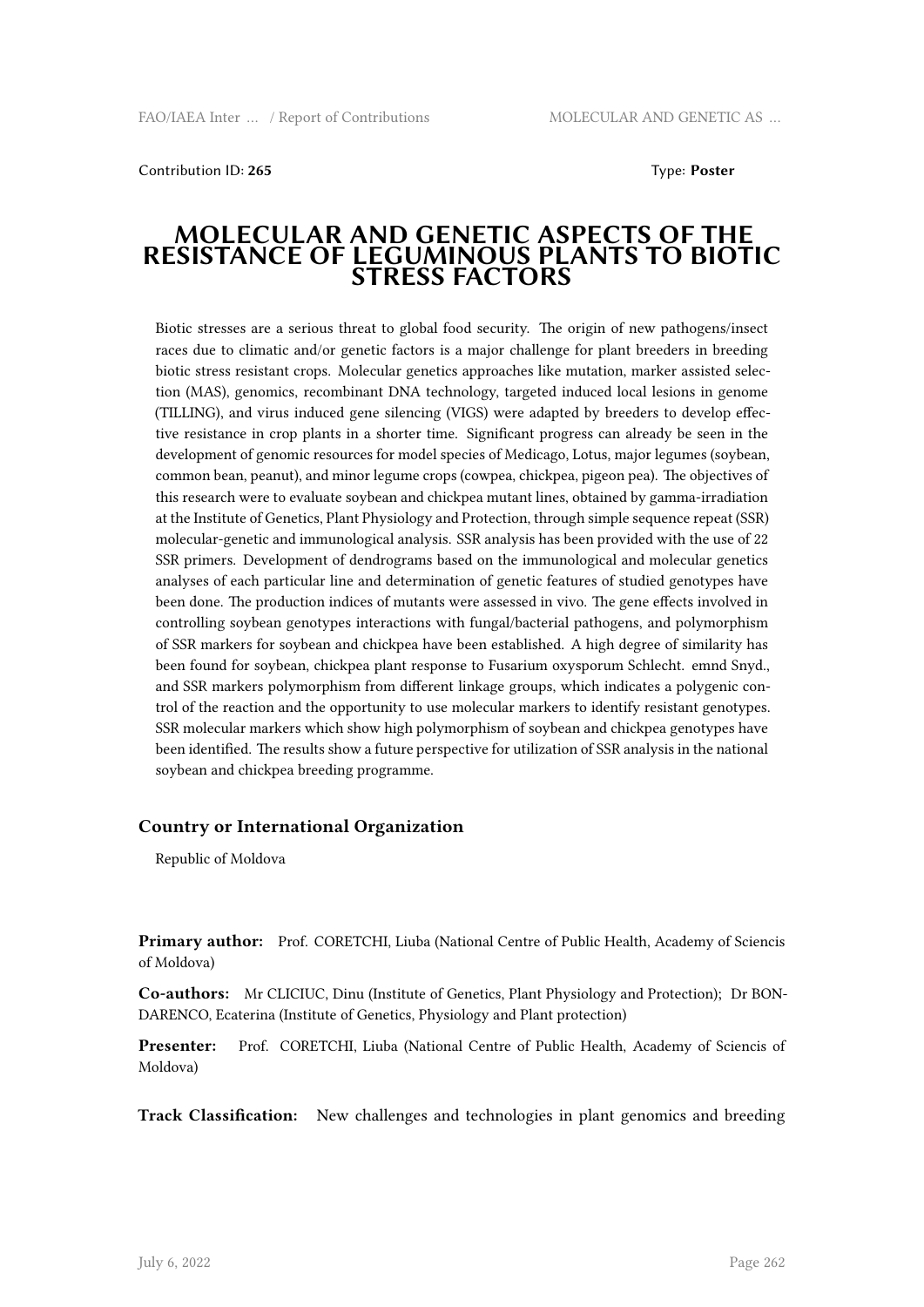Contribution ID: 266 **Type: Oral** 

# **EVALUATION OF ADVANCED WHEAT MUTANT LINES FOR FOOD AND FEED QUALITY**

The main goals of the study were to evaluate agronomic performance of wheat mutant lines; to detect the effect of genotype, location and different fertilizer level on analysed traits; to assess seed and feed quality and to select best performing mutant lines for dual purpose growing. 10 wheat mutant lines were sown on two locations in Macedonia, for evaluation of their agronomic performance. On both locations, grain yield, straw mass, harvest index, nitrogen use efficiency, nitrogen and protein content in seed and straw, nitrogen detergent fibre (NDF) and acid detergent fibre (ADF) in the straw were determined. In order to classify the genotypes based on all analysed traits, two-way cluster analysis was applied. According to their overall performance, at both locations and with the three different fertilization treatments, the mutant lines were classified in two main groups. The first cluster was consisted of mutants 5/1-8, 2/2-21, 4/2-56 and 2/1-5, characterized by very high values for seed yield, straw yield and HI, and high to moderate values for all other traits. Only 4/2-56 had very low values for N and protein content in the seed. One mutant line, 6/2-2, did not belong to any of the groups based on very low seed and straw yield and very high values for nitrogen and protein content in the straw and NDF. By these characteristics it differed from all other genotypes. All other mutants belonged to the second group, with low to moderate yield and moderate to high values for the other traits. Mutant lines with the highest seed and straw yield, as well as the best quality of seed and straw under different management systems were identified and after additional evaluation will be submitted for official variety registration.

### **Country or International Organization**

Republic of Macedonia

**Primary author:** Prof. JANKULOVSKA, Mirjana (Faculty of Agricultural Sciences and Food-Skopje)

**Co-authors:** Prof. KUZMANOVSKA, Biljana (Faculty of Agricultural Sciences and Food-Skopje); Prof. BOSHEV, Dane (Faculty of Agricultural Sciences and Food-Skopje); Dr JANKULOSKI, Ljupcho (Faculty of Agricultural Sciences and Food-Skopje); Prof. MARKOSKI, Mile (Faculty of Agricultural Sciences and Food-Skopje); Prof. IVANOVSKA, Sonja (Faculty of Agricultural Sciences and Food-Skopje)

**Presenter:** Prof. JANKULOVSKA, Mirjana (Faculty of Agricultural Sciences and Food-Skopje)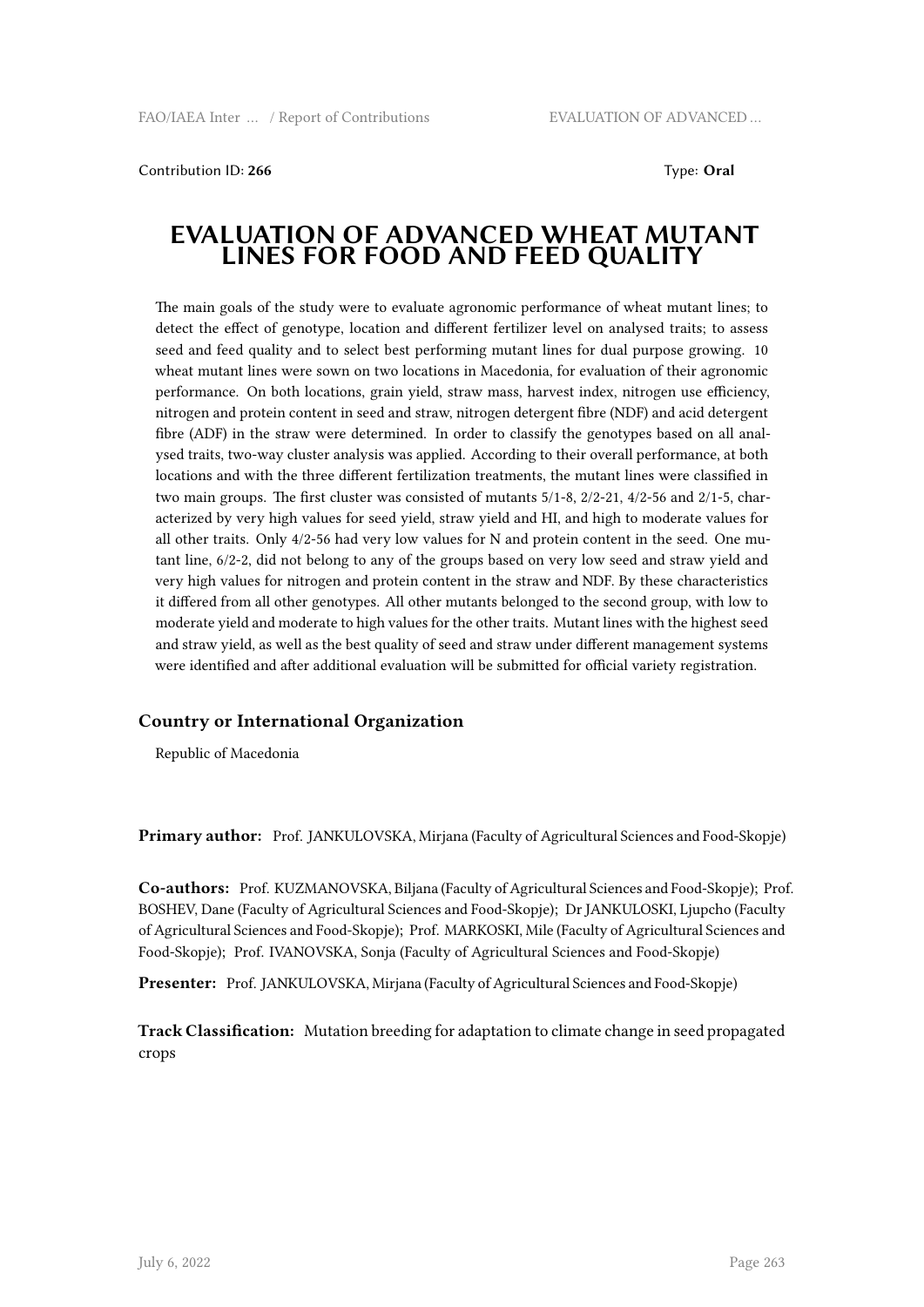Contribution ID: **267** Type: **Poster**

# **AGRONOMIC PERFORMANCE OF WHEAT MUTANT LINES FOR FOOD AND FEED QUALITY ON FARMER'S FIELDS**

This research was performed to assess agronomic performance of ten advanced wheat mutant lines on farmers' fields and to determine the best mutant lines for each site, the highest yielding and the most stable genotypes, as well as the most representative locations, by using GGE (Genotype + Genotype x Environment) biplot technique. Mutant lines included in the study were developed by gamma ray treatment (250 Gy), the selection was made in M2 generation for lines with improved quality. The advanced mutant lines from M7 generation were planted in 10 different environments in order to assess their stability and adaptability. The experimental sites L4, L5 and L6 had longest vectors from the biplot origin and were the best sites for genetic differentiation of analysed mutant lines. Mutant lines 5/1-8 and 4/2-56 had the best performance on sites L1, L3, L7, L8 and L9, mutant lines 5/1-199 and 7/1-143 on L2 and 2/2-21 and 2/1-51 on L4, L5, L6 and L10. The sites located at the same sectors on the graph, form two separate mega-environments. The mutant line 5/1-8 had the highest average grain yield, followed by 4/2-56, 2/2-21 and 8/2-137/1. The most stable mutant lines in all testing sites were 4/2-56 and 8/2-137/1. Although the mutant line 2/2-21 had high yield, it did not have stable performance in all environments. The mutant line 4/2-56 was the closest to the "ideal" genotype, and it should be considered for cultivation in all environments evaluated within this study. L4 and L5 were the most discriminating as well as most representative environments. These should be considered as the best environments for wheat stability testing and included as experimental sites in future studies. This study provides valuable information about the agronomic performance of advanced wheat mutant lines at different sites of the country which can be used for breeding stable and adaptable wheat varieties for specific regions.

### **Country or International Organization**

Republic of Macedonia

**Primary authors:** Prof. JANKULOVSKA, Mirjana (Faculty of Agricultural Sciences and Food-Skopje); Prof. IVANOVSKA, Sonja (Faculty of Agricultural Sciences and Food-Skopje)

**Co-authors:** Prof. KUZMANOVSKA, Biljana (Faculty of Agricultural Sciences and Food-Skopje); Prof. BOSHEV, Dane (Faculty of Agricultural Sciences and Food-Skopje); Dr JANKULOSKI, Ljupcho (Faculty of Agricultural Sciences and Food-Skopje); Prof. MARKOSKI, Mile (Faculty of Agricultural Sciences and Food-Skopje)

**Presenters:** Prof. JANKULOVSKA, Mirjana (Faculty of Agricultural Sciences and Food-Skopje); Prof. IVANOVSKA, Sonja (Faculty of Agricultural Sciences and Food-Skopje)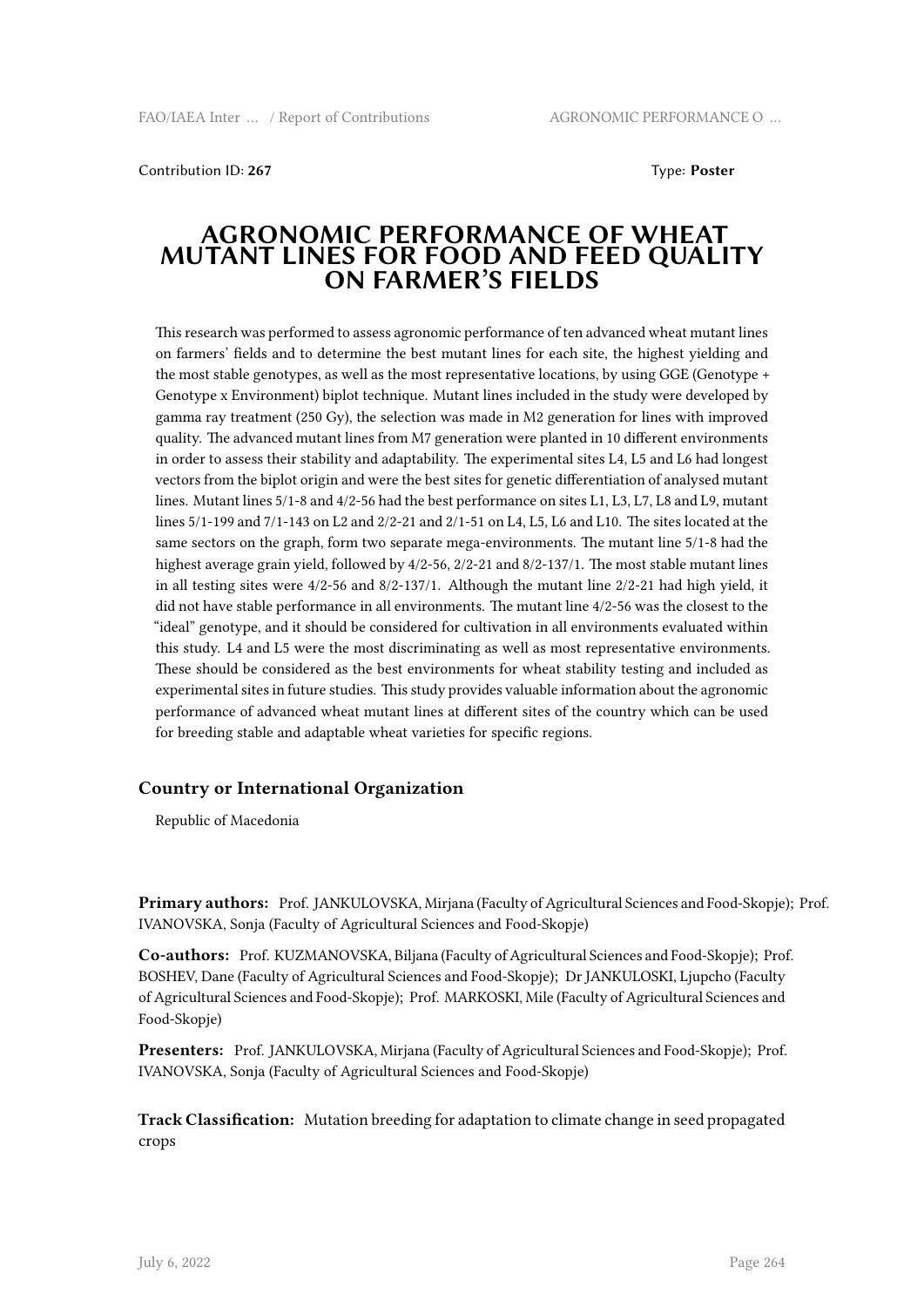Contribution ID: **268** Type: **Poster**

# **INDUCTION OF VARIABILITY FOR YIELD COMPONENTS IN INDIAN MUSTARD (BRASSICA JUNCEA L. (CZERN & COSS.) UNDER ACIDIC SOIL REGIME OF JHARKHAND, INDIA**

Indian mustard (Brassica juncea L.) is the most important oilseed crop of the state of Jharkhand, India, where 78% of the cultivable soil is strongly to extremely acidic. Potential seed yield from such soils cannot be realized. Available varieties and germplasm are not suitable for cultivation and therefore mutation breeding approaches have been followed in attempts to develop novel tolerance to acid soils. Three doses of gamma-rays were applied to seeds: 900 Gy, 1,000 Gy and 1,100 Gy, and a combination of gamma irradiation plus 0.3% EMS (chemical mutagen) was used for induction of mutation in parent varieties Shivani and Pusa Bold. Large M2 generations i.e. 1,39,720 (75,760 Shivani + 63,960 Pusa Bold) were screened under acidic soil (pH 4.8). A wide spectrum of variability for tolerance to soil acidity, earliness, seed yield and yield component traits were observed in the M2 generation in addition to several morphological variants. These variabilities were confirmed in the M3 generation under natural acidic soil reaction (pH 4.8) and found to breed true. The variation in selected mutants for secondary branches was up to 38 in Shivani while, up to 24 in Pusa Bold which was many foldshigher than their respective controls. Similarly, siliqua per plant ranged from 6 to 1,223 in Shivani and 7 to 562 in Pusa Bold as against the average siliqua ranged between125 to 160 in their parents. Seed yield per plant also registered wide variation i.e. 0.45 to 45.49 g in Shivani, while between 0.62 to 34.84 for Pusa Bold against the average seed yield of 4-5g (Shivani) and 5 - 7 g (Pusa Bold). Large number of morphological mutants with novel traits were also identified. Many of the identified mutants registered yields superior to the parents under acidic soil.

### **Country or International Organization**

Department of Genetics & Plant Breeding, Birsa Agricultural University, Ranchi, India

**Primary author:** Dr KUMAR, Arun (Birsa Agricultural University, Ranchi-834006(Jharkhand), India)

**Co-authors:** Dr AGARWAL, Binay Kumar (Department of Soil Science and Agril. Chemistry, Birsa Agricultural University, Ranchi-834006(Jharkhand), India); Mr KUMAR, Rajesh (Department of Genetics & Plant Breeding, Birsa Agricultural University, Ranchi-834006(Jharkhand), India); Dr JAMB-HULKAR, Sanjay J. (Nuclear Agriculture & Biotechnology Division, Bhabha Atomic Research Centre, Mumbai-400085(India)); Dr RANI, Varsha (Department of Crop Physiology, Birsa Agricultural University, Ranchi – 834006 (Jharkhand), India); Dr HAIDER, Z.A. (Department of Genetics & Plant Breeding, Birsa Agricultural University, Ranchi 834006,India)

**Presenter:** Dr KUMAR, Arun (Birsa Agricultural University, Ranchi-834006(Jharkhand), India)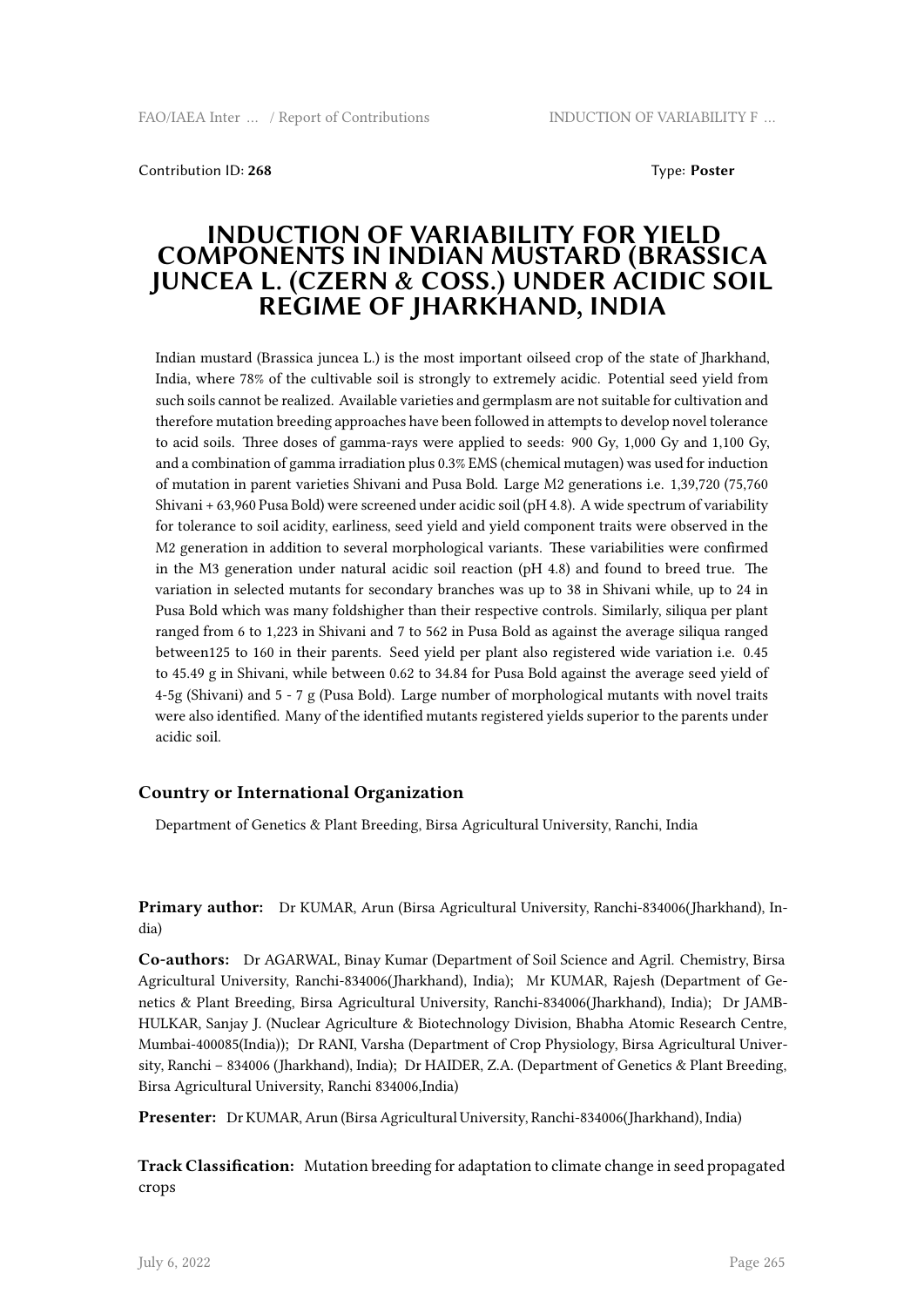Contribution ID: 269 **Type: Oral** 

# **EARLY ASSESSMENT OF LENTIL AND CHICKPEA MUTANT AND EVALUATION OF LOW COST TILLING ON M2 CHICKPEA**

Algeria is the third most importers in the world of lentil (Lens culinaris Medik.) and chickpea (Cicer arietinum L.). The productions are very low because specially the lack of adapted and productive varieties. Radio-mutagenesis is one of ways to create new variability for selection according to environmental conditions. Mutation was induced using gamma rays in two varieties Idlib-3 (lentil) and Ghab4 (chickpea) by 100 and 258 Gy corresponding to the lethal doses (DL50) respectively. For each species, from 10000 seeds M1 we generated about 140 families M1 and about 4000 genotypes M2 were characterized in the field. Many important agronomic traits was carry on and the generated data were statistically analyzed for genetic evaluation among families and correlation between traits. For 87 DNA of chickpea the low cost Tilling was tested. It was done on 10 candidate genes (resistant to Aschochyta blight and Fusarium wilt, early flowering). To validate the results the sequencing were conducted.Yield, yield component and harbor variability, heritability, and genetic advance were assessed on putative mutant. The range of variability for main traits was high. High correlation showed between number of total pods and seed yield. About 3% of families' mutants (M2) showed superiority than the control for days to flowering, days to maturity and other traits. High heritability associated with high genetic advance was observed from seed yield and hundred seed weight; this indicates the expected effectiveness of selection for the traits under consideration. The analysis of 10 primer pairs on chickpea showed no bands, neither mutation nor natural polymorphism. It was concluded that the material which was used for mutagenesis was very homogenous. So, no mutations were discovered in this small subset of mutagensis material that confirmed by the sequencing. Additional M2 mutants could be analyzed by low cost Tilling.

### **Country or International Organization**

Algeria

**Primary author:** Dr LAOUAR, Meriem (ENSA/INRAA)

**Co-authors:** Ms TABTI, Dahbia (ENSA Algiers); Ms JANKOWICZ-CIESLAK, Joanna; Dr BRADLEY, Till (University of Vienna); Mrs TILIOUINE, Wahiba (INRAA/ENSA)

**Presenters:** Dr LAOUAR, Meriem (ENSA/INRAA); Mrs TILIOUINE, Wahiba (INRAA/ENSA)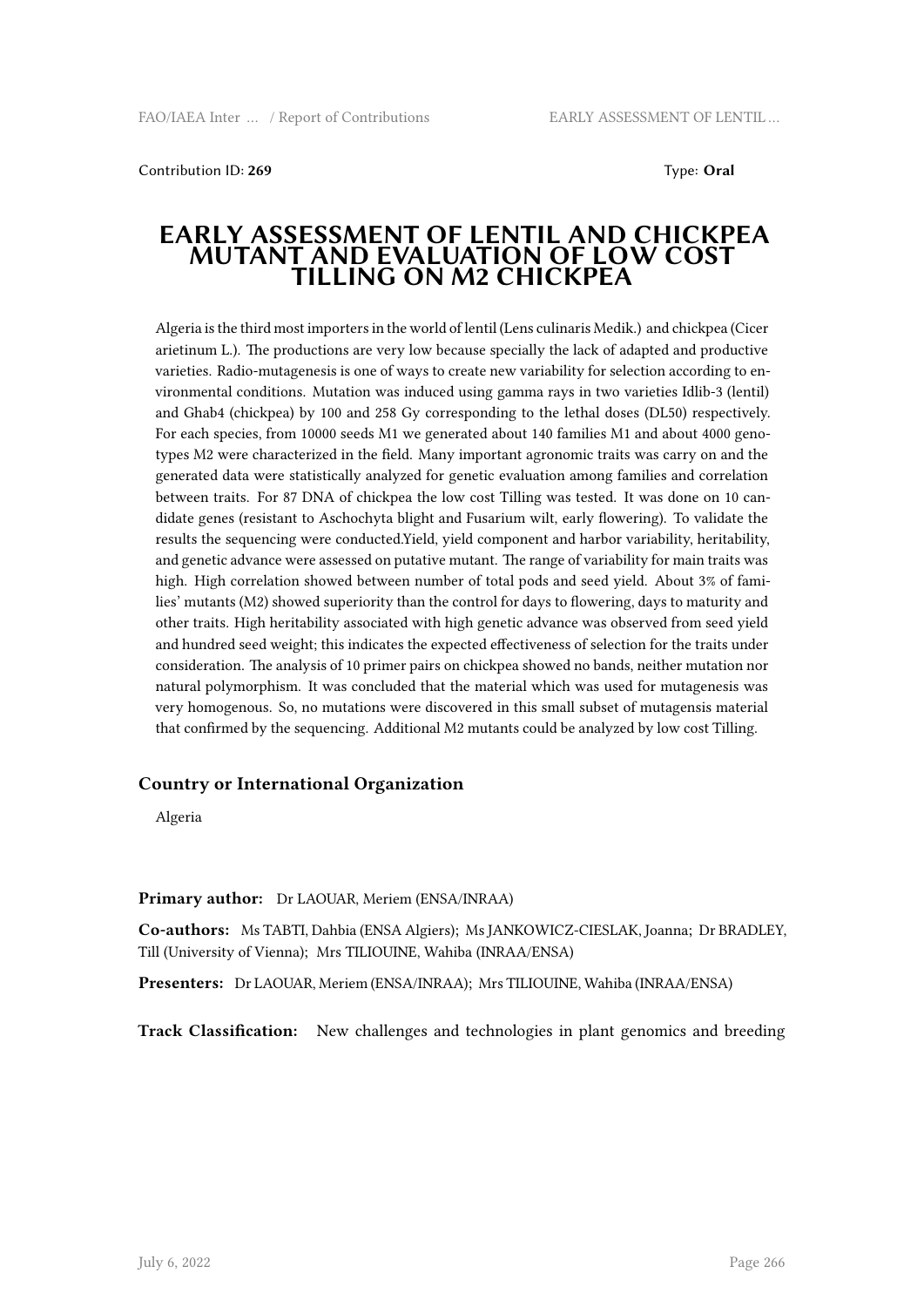Contribution ID: **270** Type: **Poster**

## **CHARACTERIZATION OF A NEW GENE CONTROLLING LEAF SENESCENCE USING PROGENY FROM AN INTERSPECIFIC CROSS IN RICE**

An analysis of quantitative trait loci (QTL) controlling chlorophyll content was conducted using introgression lines (CR7501 and CR2002) derived from a cross between the Oryza sativa japonica cultivar 'Hwaseong' as a recurrent parent and wild species O. grandiglumis as a donor parent. These two lines showed higher chlorophyll content than Hwaseong. For QTL analysis, we constructed 58 F3 and 17 F4 lines from the cross CR7501/Hwaseong. SSR markers were used for genotyping the lines. One-way ANOVA indicated the presence of a QTL for chlorophyll content (qCC2) on chromosome 2 and qCC2 explained 24.6% of the phenotypic variance. To examine whether qCC2 is also involved in senescence, a series of dark-induced senescence (DIS) experiments were conducted. Detached leaves from Hwaseong and CR2002 were incubated in 3mM MES buffer (pH 5.8) at 27 ℃ under complete dark condition. CR2002 showed higher chlorophyll content with delayed senescence than Hwaseong. To know whether qCC2 maintains leaf functionality during DIS, ion leakage test and Fv/Fm measurement were performed. The Fv/Fm value displayed significant difference between CR2002 and Hwseong at 6 days after incubation, while ion leakage rate was not significantly different. These results might imply that qCC2 is associated with chlorophyll content and stay-green phenotype. The qCC2 QTL region harbours GW2 locus encoding the RING-type E3 ubiquitin ligase controlling grain size. To know the possible relationship between the GW2 activity and senescence, gw2-knockout mutant (gw2-ko) and the wild type plants were incubated under dark condition. gw2-ko showed delayed senescence in DIS, suggesting that GW2 is possibly related to stay-green phenotype.

## **Country or International Organization**

Republic of Korea

Primary author: Prof. AHN, Sang-Nag (Chungnam National University)

**Co-authors:** Dr LEE, Hyun-Sook (Chungnam NAtional University); Dr SHIM, Kyu-Chan (Chungnam National University); Dr KIM, Sun-ha (Chungnam National University); Ms JEON, Yun-A (Chungnam National University)

**Presenters:** Dr LEE, Hyun-Sook (Chungnam NAtional University); Prof. AHN, Sang-Nag (Chungnam National University)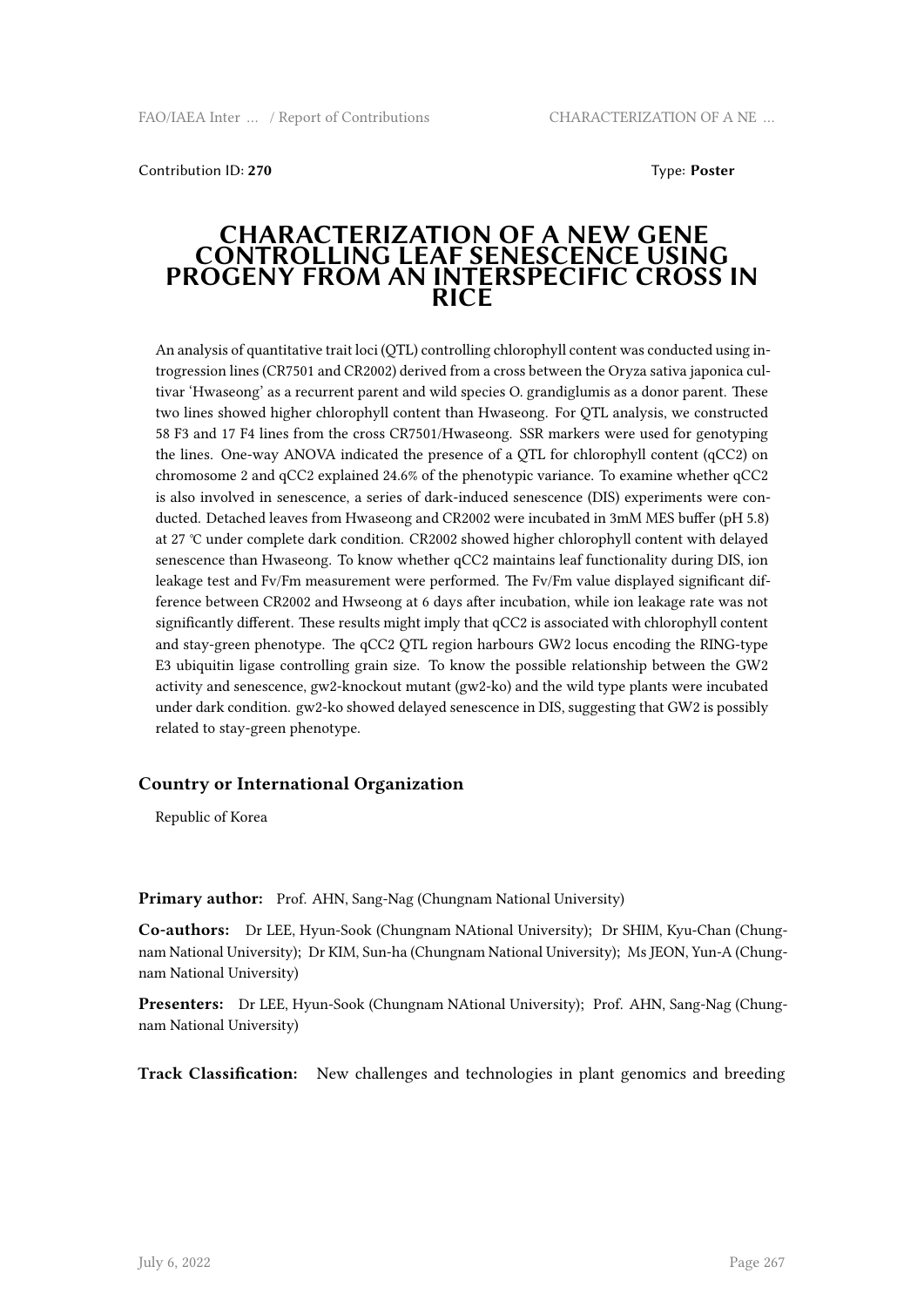Contribution ID: **271** Type: **Oral**

# **CHARACTERIZATION OF SILICON AND ARSENIC UPTAKE AND ACCUMULATION IN RICE TILLING MUTANTS**

Arsenic (As), a known carcinogen that predominantly exists as arsenite in irrigated rice fields, has similar chemical properties to silicic acid (Si). The *Lsi1* (*Low silicon 1*) and *Lsi2* genes are involved in As and Si uptake by rice plants and *OsABCC1* (*O. sativa C-type ATP-binding cassette transporter family 1*) affects accumulation of As in grains. The objective of this research is to develop rice germplasm with reduced As but sufficient Si to support normal grain yield and stress tolerance. To achieve this objective, Targeting of Induced Local Lesions in Genomes (TILLING) was used to screen a mutant population derived by chemical mutagenesis of Nipponbare for mutations in *Lsi1*, *Lsi2* and *OsABCC1*. A total of 27 mutations were identified. Mutants homozygous for 16 of these mutations were phenotyped for response to germanium (Ge), a toxic chemical analog of Si, and field grown plants were assessed for total As and Si in rice straw. Three mutants clearly differed from the wild type in their Ge response. NM-E1746 (*lsi1*) was extremely tolerant, NM-3403 (*lsi1*) exhibited three day-delayed response, and NM-3036 (*lsi2*) showed more sensitivity to Ge than wild type. In the *lsi1* mutants, NM-E1746 and NM-3403, total As was significantly increased while Si was decreased compared to wild type. In the *lsi2* mutant NM-3036, Si was significantly higher than wild type but total As content was essentially the same. Elemental analysis revealed that NM-4903 (*osabcc1*) had the lowest total As and highest Si of all the mutants. Most of mutations identified are unique based on the natural variation present in the 3,000 *O. sativa* genomes project. Analysis of rice grains is underway and As speciation will be conducted. These mutations will be valuable resources for breeding and for studying gene function.

#### **Country or International Organization**

USA

**Primary author:** Dr KIM, HyunJung (UC Davis)

**Co-author:** Dr TAI, Thomas (U.S. Department of Agriculture, Agricultural Research Service)

**Presenter:** Dr KIM, HyunJung (UC Davis)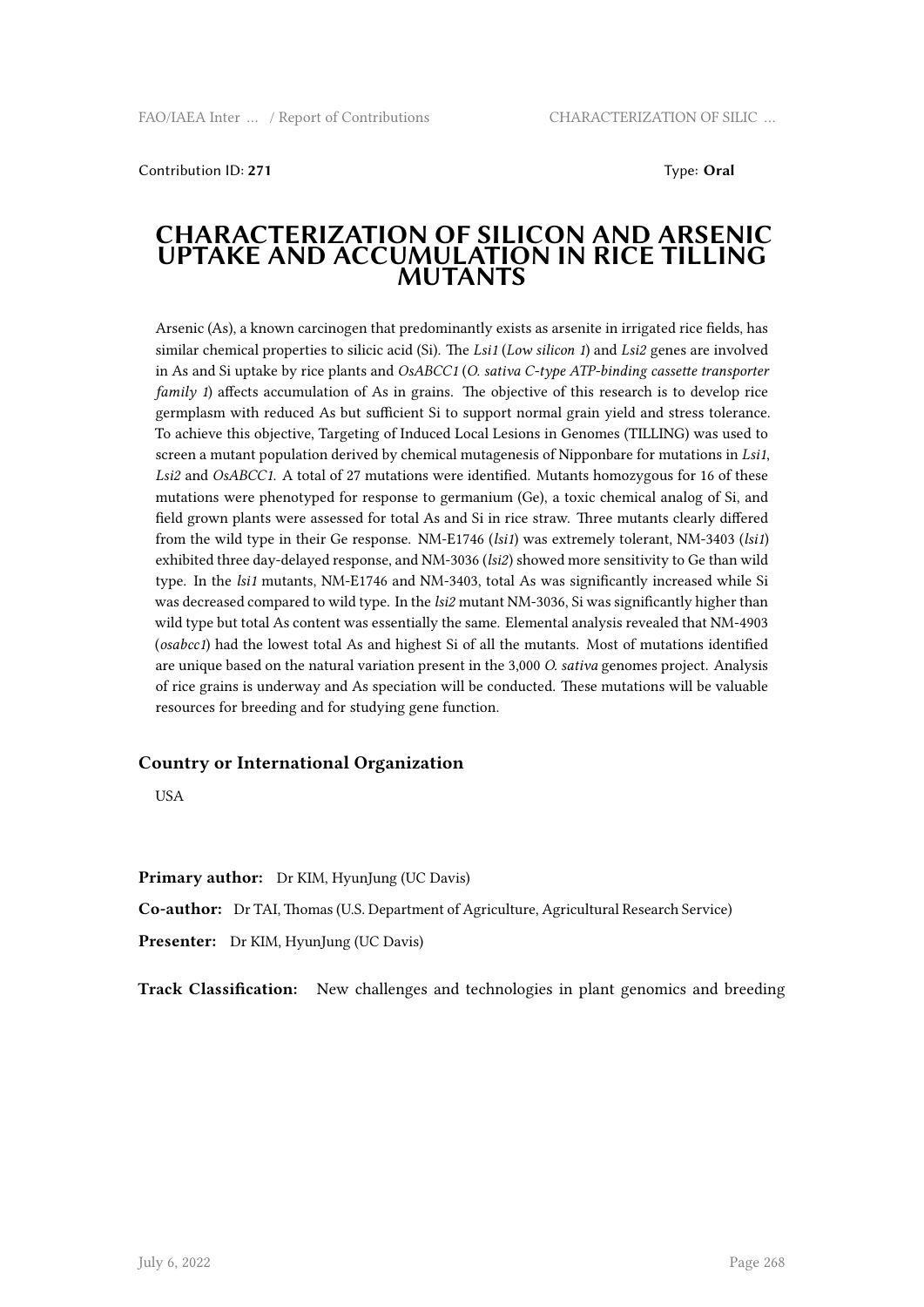Contribution ID: **272** Type: **Poster**

# **INDUCED MUTATION AND BIOTECHNOLOGY IN CÔTE-D'IVOIRE: STATUS AND PROSPECT**

The economy of Côte-d'Ivoire is based on Agriculture. Indeed, agriculture is the main activity in rural area and represent 30% of the GDP and 50 % of export earnings. Many crops ranging from cash crop to food crops are cultivated across the country. Due to the climate change and the increasing of effect of pest and diseases, many research programs have been focussing improving varieties and setting reliable screening tests for pathogens. Biotechnology appears as the template to move forward in breeding and pathogen detection. Besides, induced mutation is the tool to generate variation require for specific need. In Côte-d'Ivoire, the mutation breeding started in the 1960 on coffee using chemical mutation to create tetraploid and double haploid in order to make interspecies crosses between Coffea Arabica and Coffea canephora. This work led to the development of new species named C. arabusta. More recently the "Centre National de recherche Agronomique "(CNRA) in collaboration with IAEA has initiated a mutation breeding program on Yam, cassava and plantain using gamma ray. In order to carry out the downstream analysis in biotechnology, the CNRA Central Biotechnology Laboratory conducts research on molecular biology using various markers especially SSR and SNPs for diversity studies and QTLs analysis. The tissue culture facility is working on in vitro conservation of genetic resources as well as somatic embryogenesis. In the future, irradiated samples will be subject to TILLING analysis. In addition, functional genomic activities are ongoing for disease resistance on Cocoa tree.

## **Country or International Organization**

Centre National de recherche Agronomique, Côte d'Ivoire

**Primary author:** Dr POKOU, Désiré (CNRA)

**Co-author:** Dr KOFFI, Edmond (CNRA)

**Presenter:** Dr POKOU, Désiré (CNRA)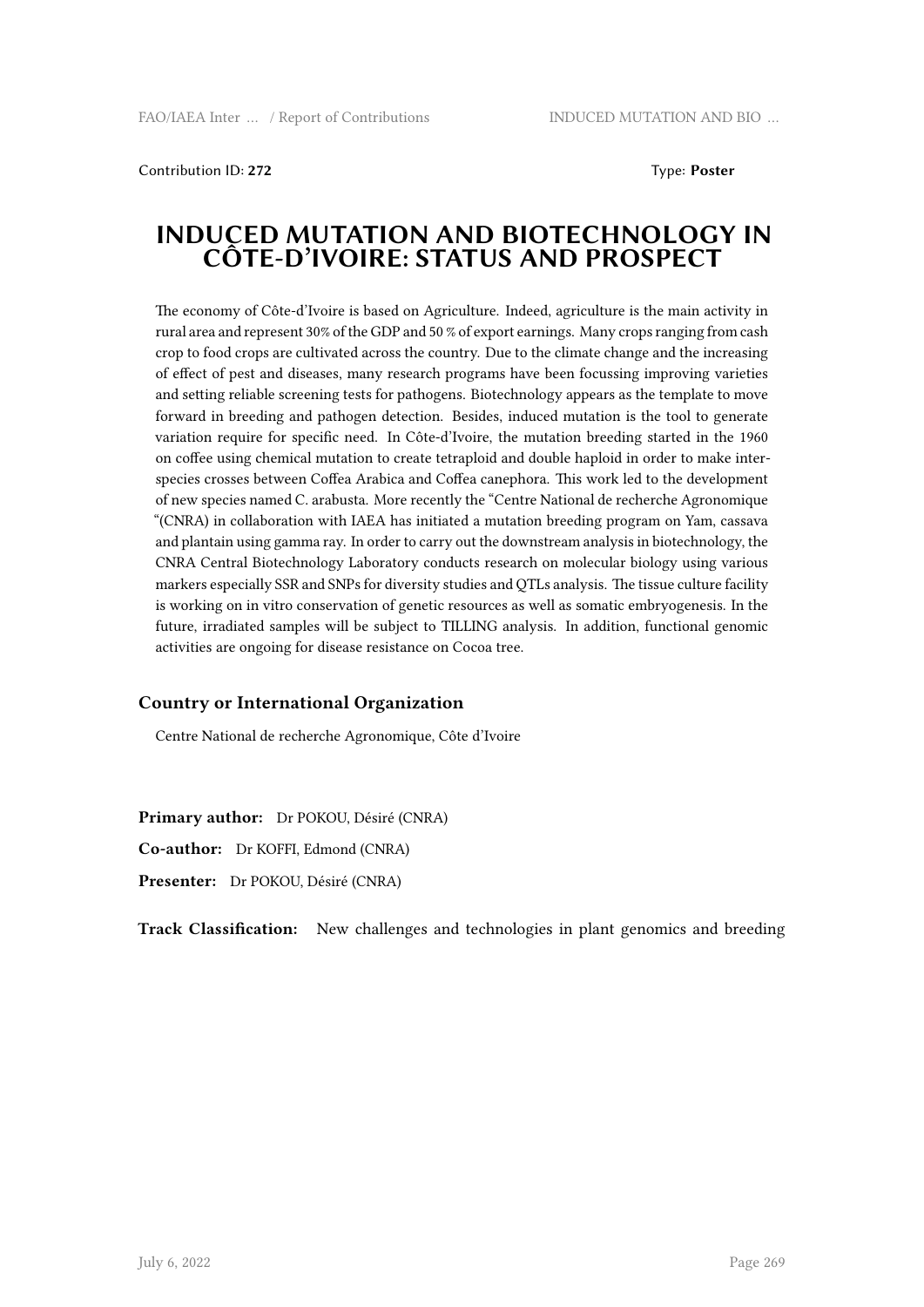Contribution ID: **273** Type: **Poster**

# **SCREENING PROTOCOLS FOR HEAT TOLERANT MUTANTS IN RICE**

Breeding heat tolerant rice is one of several strategies to mitigate the effect of climate change, particularly in major rice growing regions that are vulnerable to increased temperatures. We present simple, robust pre-field screening protocols that would allow plant breeders to screen for enhanced tolerance to heat stress in rice in a breeding programme using a controlled environment. The protocols are based on the use of a hydroponics system and/or pot experiments in a glasshouse in combination with a controlled growth chamber where the heat stress treatment is applied. The methods include a new protocol for screening heat tolerance of rice at the seedling stage: young seedlings were exposed to heat stress of 45℃/28℃; the seedling test takes 4-5 weeks and involves the visual scoring of symptoms which allows hundreds of seedlings to be evaluated in a short time. The visual screening method was validated through laboratory, glasshouse, and field-based experiments. We also provide a protocol for screening heat tolerant mutant lines at the flowering (reproductive) stage that has been specifically adapted for a mutation breeding program. Here, plants were treated from the first day of anthesis at different temperatures (35.0-39.0℃/28℃) for different durations and spikelet fertility at maturity was determined as a parameter to assess the heat tolerance of the selected genotypes. Selected heat tolerant mutant rice genotypes were tested for physiological and biochemical indicators associated with the pre-field screen protocols. Furthermore, the candidate heat tolerant mutant lines were also tested in the field in hot spot areas in Cuba, Pakistan and the United Republic of Tanzania to evaluate their performance under field conditions in heat stressed growing environments.

### **Country or International Organization**

Austria

**Primary author:** Ms SARSU, Fatma (Plant Breeder/Genetics)

**Co-authors:** Mr GHANIM, A.Mukhtar Ali (Joint FAO/IAEA Division); Mr PAREEK, Ashwani (Jawaharlal Nehru University); Mr FORSTER, Brian (Joint FAO/IAEA Division); Mr INGELBRECHT, Ivan (Joint FAO/IAEA Division); Mr ASHRAF, Muhammed (NIAB); Mr KUSOLWA, Paul Mbogo (Sokoine University of Agriculture); Mrs DAS, Priyanka (Jawaharlal Nehru University); Mrs BAHUGUNA, Rajeev N (Jawaharlal Nehru University); Mrs SINGLA-PAREEK, Sneh Lata (International Centre for Genetic Engineering and Biotechnology)

**Presenter:** Ms SARSU, Fatma (Plant Breeder/Genetics)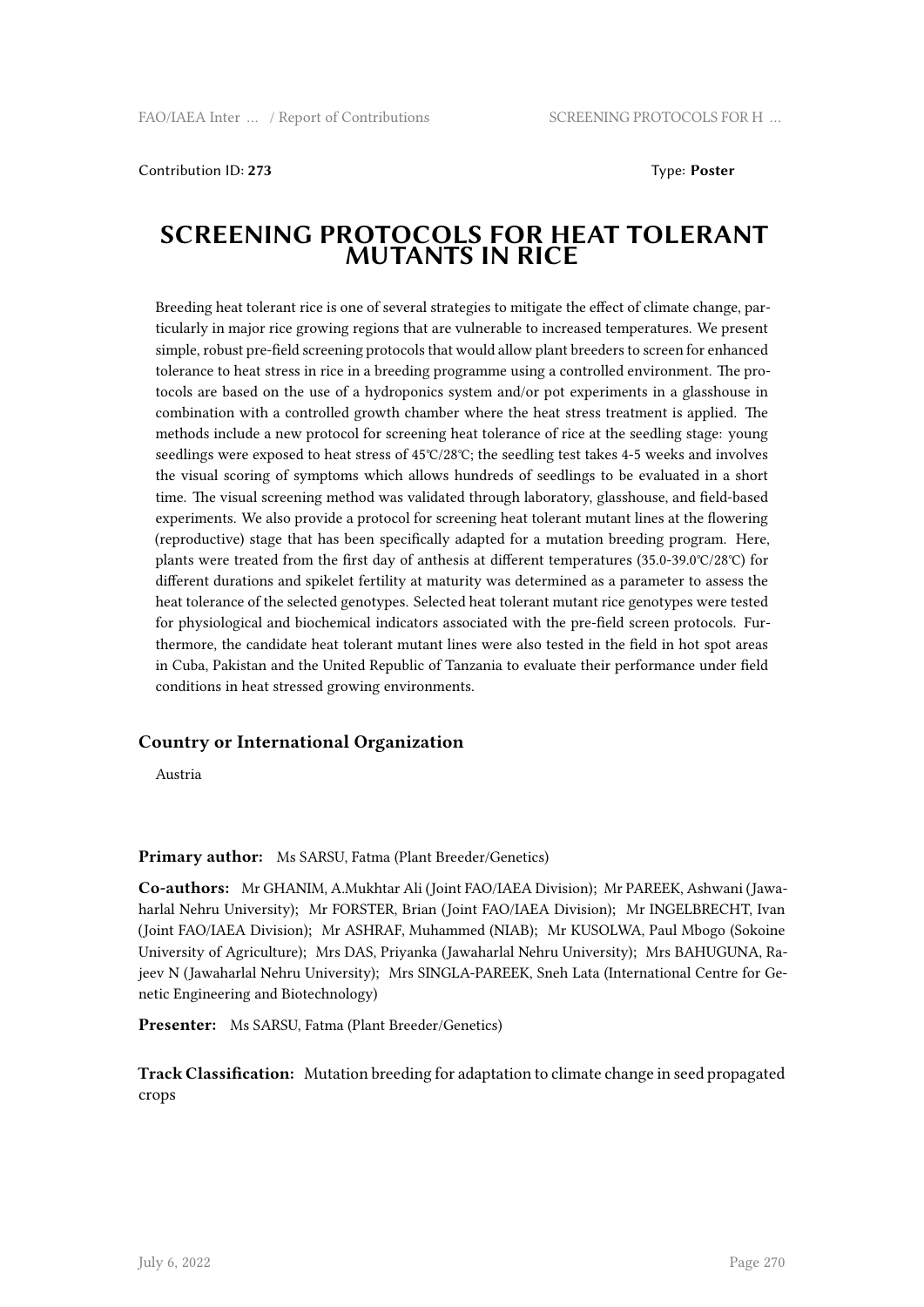Contribution ID: **274** Type: **Poster**

## **THE USE OF GAMMA RADIATION TO GENERATE RESISTANCE TO FUSARIUM VERTICILLIOIDES IN MAIZE INBRED LINES**

Fusarium verticillioides is associated with maize wherever it is grown. The fungus can reduce yield and grain quality, and this is exacerbated by the production of toxic secondary metabolites, called fumonisins. Plant resistance is the best means to control F. verticillioides, but such resistance is not readily available in existing maize cultivars. In this study, gamma irradiation was used to generate genetic variability for resistance to F. verticillioides and fumonisin accumulation. The irradiation procedure was optimised on a maize hybrid (CRN3505) and subsequently evaluated on three inbred lines (I-9, I-34 and CB-248). Percentage germination, seedling survival and plant height was measured at 7, 21 and 35 days after irradiation (dai) to determine the effective radiation dosage. The seedling height of CRN3505 was significantly affected 7 and 21 dai at <150 Gy. Radiosensitivity was displayed by lines I-34 and CB-248 at <200 Gy at 7 dai, but inbred line I-9 was only significantly affected at 21 and 35 dai. Approximately 7 000 kernels of seven elite maize inbred lines were then irradiated at a dosage of 250 Gy and field planted. Plants were self-pollinated and artificially inoculated with F. verticillioides. All plants that developed <10% FER (Fusarium ear rot) were retained and replanted the next season. They were analysed for FER severity, fungal biomass and fumonisin production at the M4 stage. Field testing revealed that four M4 mutant lines from inbred I-9, five from I-16, six from I-37, three from CB-222 and six from CB-248 were resistant to FER and fumonisin accumulation. These lines can be used to develop F. verticillioides-resistant hybrids or serve as donors of resistance alleles for high yielding inbred lines. The comparison of mutated and non-mutated lines could aid in the identification and isolation of resistance genes.

### **Country or International Organization**

Country organization

**Primary author:** Dr ROSE, Lindy (Stellenbosch University)

**Co-authors:** Prof. VILJOEN, Altus (Stellenbosch University); Prof. FLETT, Brad (ARC-GCI); Dr VAN DER VEYVER, Christell (Stellenbosch University); Prof. SLABBERT, Kobus (iThemba LABS)

**Presenter:** Dr ROSE, Lindy (Stellenbosch University)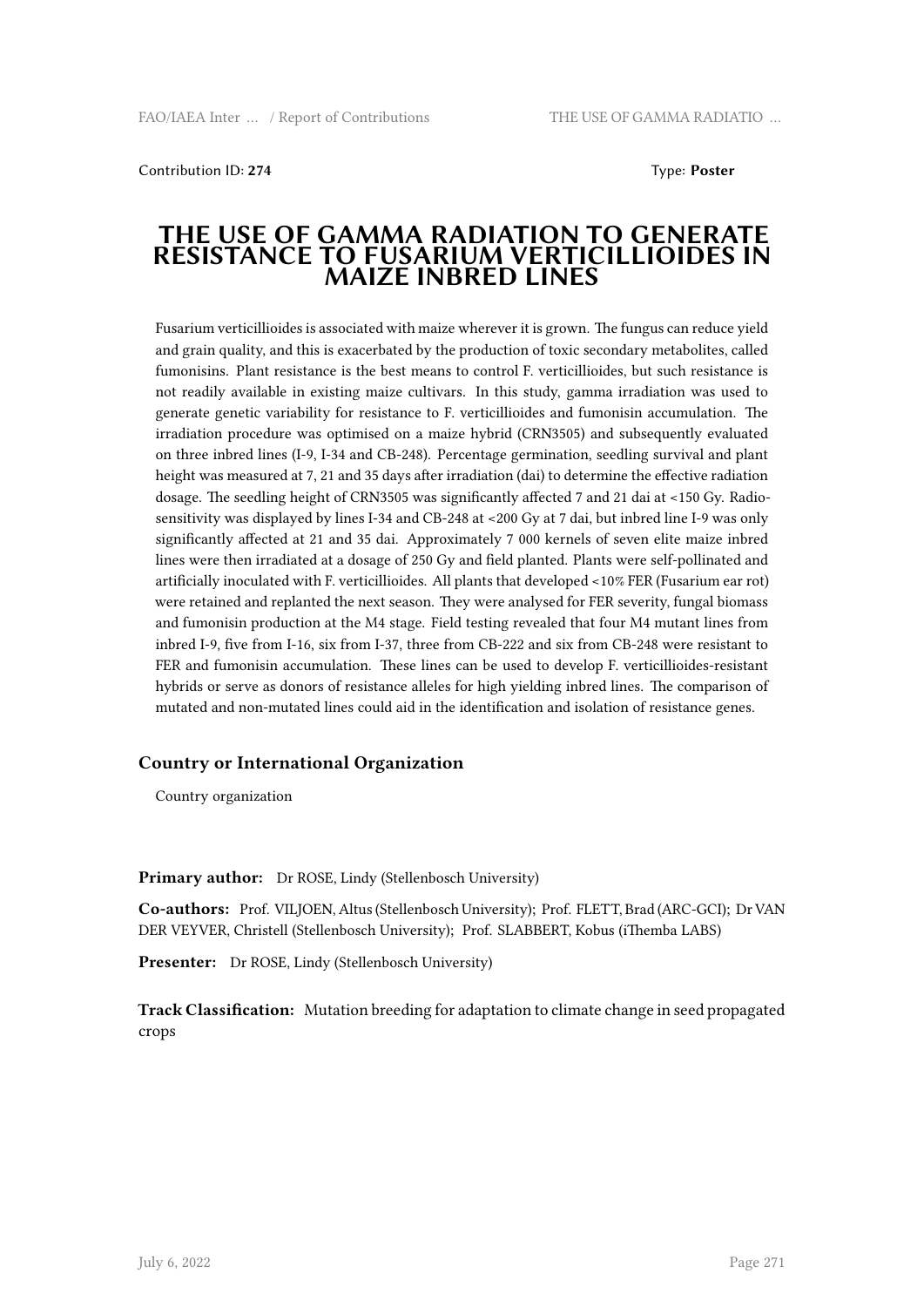Contribution ID: **275** Type: **Poster**

# **THE PRESENCE OF STEM SPLITTING AND FASCIATION IN CHRYSANTHEMUM AS RESPONSE TO GAMMA IRRADIATION AND PHOTOPERIOD**

Chrysanthemum is the second economically most important floricultural crop. Photoperiod controls growth and flowering for many floriculture crops. A small change in photoperiod can trigger the switch between vegetative and flowering phase. For commercial production in tropical countries, additional light hours were commonly applied to prolong vegetative phase. This practice prevents the inflorescence emergence until the population homogenously reaches optimum height. Mutation breeding in chrysanthemum has been developed for decades. Many experiments have been carried out to learn the effect of irradiation to both in-vitro and ex-vitro plants. However, most experiments were conducted only in natural light condition. The combined effect of irradiation and photoperiod is still poorly understood. The purpose of this experiment is to investigate morphological changes on plant growth as response to different levels of gamma irradiation in both natural and additional light treatments. The experiment was conducted in 2006 at PT. Saung Mirwan, a floriculture company in Ciawi, Indonesia. The materials used were shoot cuttings of chrysanthemum cv. Pink Fiji, subjected to gamma irradiation with doses of 0, 10, 15, 20, and 25 Gy, subsequently. The materials were grown in a green house and divided into two separate plots: one with 4 hours additional light and the other with natural light. Plant growth rate and morphological changes were observed. Plant growth was slower with higher irradiation doses given. Additional light delayed flower initiation by 2 weeks, induced faster plant growth and more primary branches compared to natural light treatment. Morphological changes in form of stem splitting and fasciated stems were found only in irradiated plants grown under additional light, and occurred mostly at 15-20 Gy. Under both light treatments, the optimal irradiation dose to increase genetic diversity in chrysanthemum cv. Pink Fiji stem cuttings was 15-20 Gy.

### **Country or International Organization**

CIRA - BATAN, Indonesia

**Primary author:** Dr WIDIARSIH, Sasanti (CIRA-BATAN Indonesia)

**Co-author:** Mrs DWIMAHYANI, Ita (CIRA-BATAN Indonesia)

**Presenters:** Mrs DWIMAHYANI, Ita (CIRA-BATAN Indonesia); Dr WIDIARSIH, Sasanti (CIRA-- BATAN Indonesia)

**Track Classification:** Mutation breeding for ornamental and vegetatively propagated crops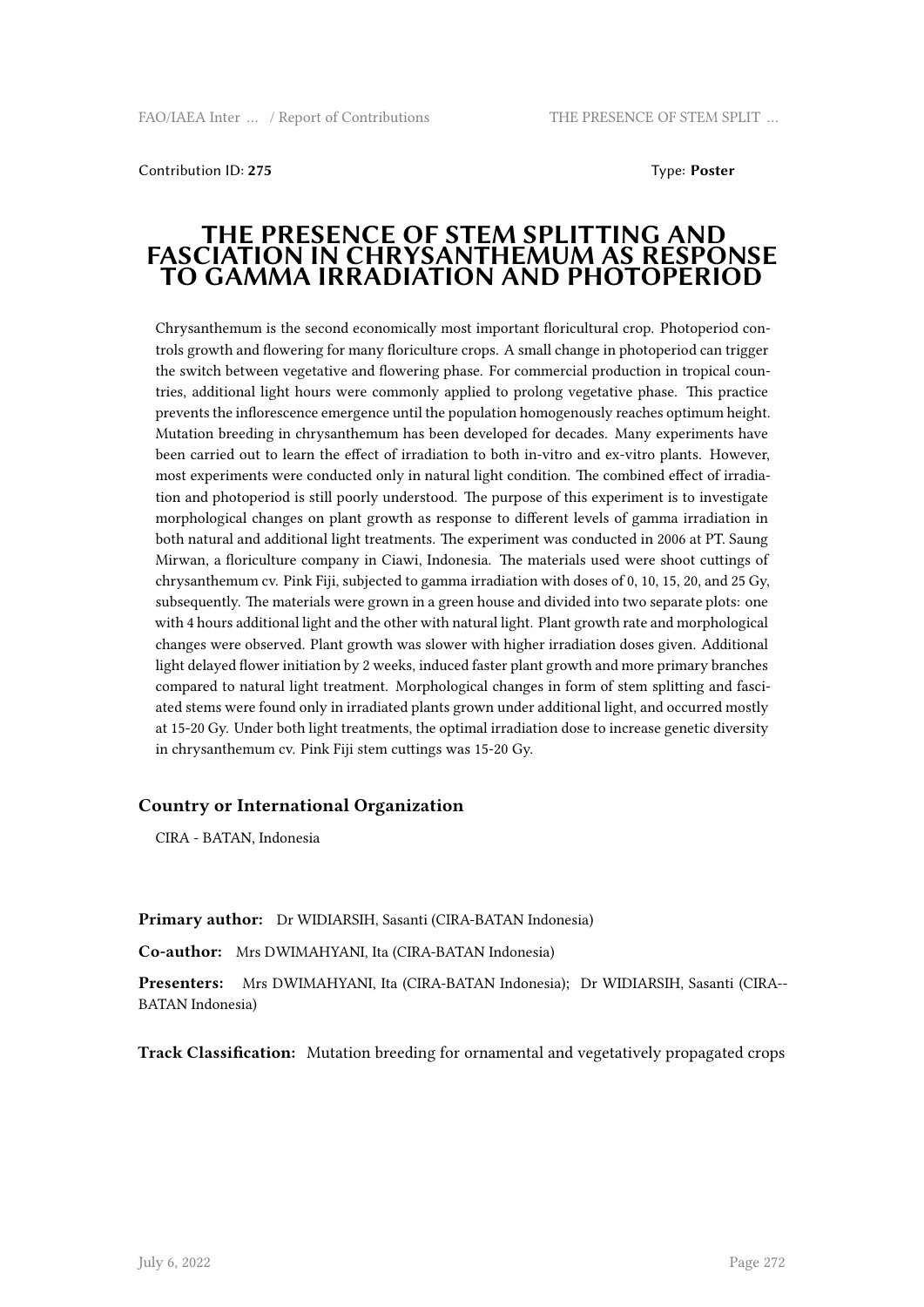Contribution ID: **276** Type: **Poster**

# **EVALUATION OF HOODED (Kap1), AWNLESS (Lks1) AND ORANGE LEMMA (Rob1) MUTANTS OF BARLEY (HORDEUM VULGARE L.) FOR THEIR USE AS FORAGE CROP**

Barley (Hordeum vulgare L.) is grown on around 50 million hectares and is the fifth important crop in the world. Its grain is mostly used as fodder for livestock or as malt for beer and whisky. Within this study, mutant stocks of barley were investigated for their suitability as forage crop. Forage barley can either be grazed at early growth stage or produced into silage or hay at heading, milk or early dough stage. Awns can cause injury in the mouth of animals which can lead to infections and less acceptability of the fodder. The Lks1 mutants have spikes without awns, in the Kap1 mutants the awns are replaced by 'hoods', i.e. reversed sterile florets on the end of the lemma. The rob1 mutant is supposed to produce less lignin and, therefore, a better digestibility is assumed. The barley mutants were investigated in three years field trials in the Pannonian region of Austria for early vigour and growth, resistance to fungal leaf diseases, biomass and grain yield, thousand grain weight and seed plumpness. Moreover, check variety 'Optic' and its EMS induced orange lemma mutant (rob1) were cut at two growth stages (i.e. booting, milk dough), dried to hay and submitted to a fermentation study using the rumen simulation technique (Rusitec). Some hooded and awnless mutant genotypes were identified with good to medium disease resistance, and biomass and grain yield similar to the check varieties 'Optic' and 'Eunova'. The Rusitec experiment showed significant differences between wildtype 'Optic' and its rob1 mutant with respect to chemical composition, fermentation characteristics and diversity of in vitro rumen bacterial community. A breeding program was started to combine awnless and/or hooded genotypes with orange lemma genotypes to combine the favourable mutants in one genotype.

#### **Country or International Organization**

Austria

**Primary author:** Prof. GRAUSGRUBER, Heinrich (BOKU-University of Natural Resources and Life Sciences, Vienna)

**Co-authors:** EMSENHUBER, Christian (BOKU-University of Natural Resources and Life Sciences, Vienna); Dr KLEVENHUSEN, Fenja (University of Veterinary Medicine, Vienna); HOCHHAUSER, Florian (BOKU-University of Natural Resources and Life Sciences, Vienna); Dr JANKULOSKI, Ljupcho (IAEA); Prof. ZEBELI, Qendrim (University of Veterinary Medicine, Vienna)

**Presenter:** Prof. GRAUSGRUBER, Heinrich (BOKU-University of Natural Resources and Life Sciences, Vienna)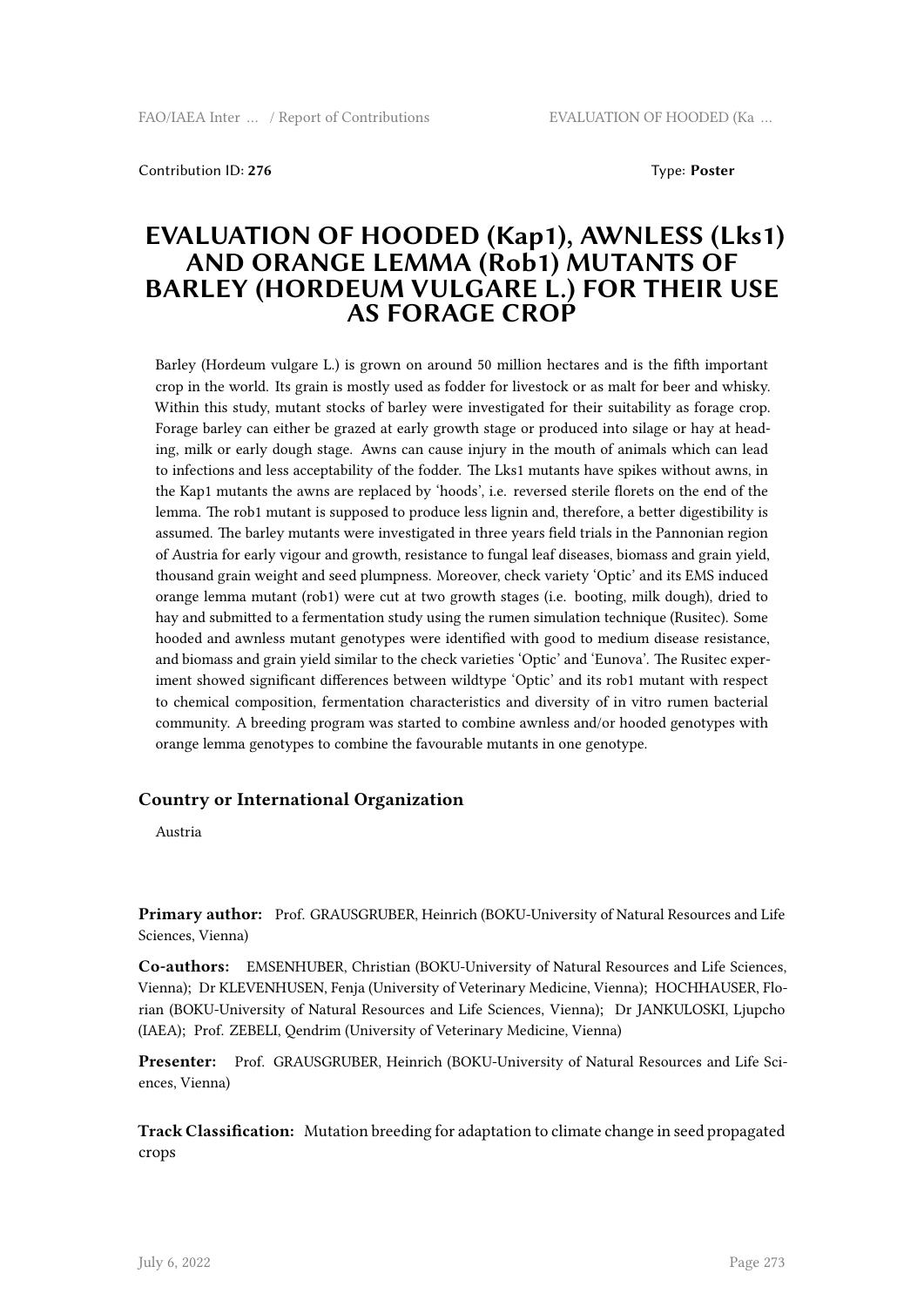Contribution ID: **278** Type: **Poster**

# **AN APPROACH TO OBTAIN THE OPTIMAL DOSE OF SEED IRRADIATION FOR MUTAGENESIS IN COFFEA ARABICA**

Coffee is one of the most important crops in Latin America and has a significant socio-economic impact for thousands of families. The coffee crop is under threat due to exponential increases in biotic and abiotic factors. The use of mutation induction techniques has been successfully implemented in certain crops to obtain desirable agronomic characteristics. In coffee, mutation breeding has been initiated by the determination of the optimal dose of irradiation of seed. This is necessary to obtain high efficiency and efficacy in experiments of mutagenesis induction. This can be determined by identifying the 50% reduction in seed germination, known as LD50 or by reducing the average seedling growth by 50%, with respect to the control treatment, known as RD50. Seeds of Coffea arabica were irradiated with gamma rays at doses of 80, 100, 120, 140, 160 and 180 Gy, and 0 (as a control). The seeds were placed in a suitable substrate for germination (peat moss), 80 days later, the germinated seeds were transplanted to individual containers and the percentage of cotyledons involved was determined 30 days after sowing. An unrestricted randomized experimental design was used with six treatments and a control without irradiation, with 120 replicates per treatment. We performed a linear correlation analysis ( $P \le 0.01$ ), for the determination of the RD50. According to the preliminary results: the RD50 is in the range of 100-120 Gy. In previous experiments it was found that the lethal dose (LD50) is in the same range. This dose range will now be used to create an M1 population in developing advanced mutant populations and lines for screening for traits of interest.

### **Country or International Organization**

COSTA RICAN COFFEE INSTITUTE-COFFEE CENTER RESEARCH

**Primary authors:** Mrs UREÑA, KIMBERLY (RESEARCHER); Mr ARRIETA, NOEL (RESEARCHER)

**Presenters:** Mrs UREÑA, KIMBERLY (RESEARCHER); Mr ARRIETA, NOEL (RESEARCHER)

**Track Classification:** Enhancing agricultural biodiversity through new mutation induction techniques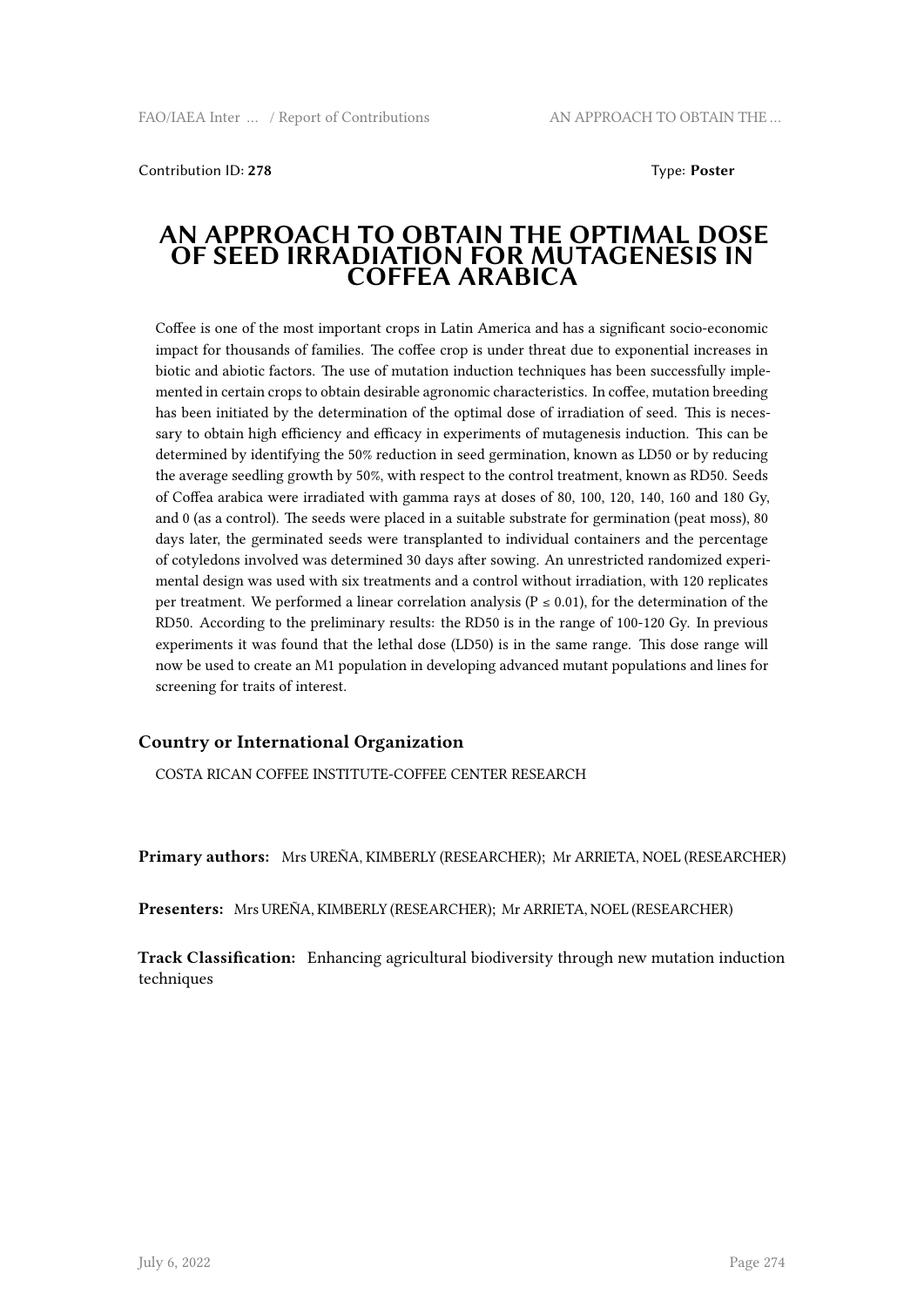Contribution ID: **279** Type: **Poster**

## **INVESTIGATION OF GENE TRANSFER POTENTIAL WITH HYBRIDIZATION IN VURALIA TURCICA AND EVALUATION ITS POTENTIAL USE IN PLANT MUTATION BREEDING**

Productive agricultural areas have been decreasing globally in last decades. The most important cause of this fertile land loss is the urbanization. In addition to the fertile land loss, world's population is increasing exponentially; global population is expected to be over 9 billion in 2050 which means there will be a need of 70-100% more food production to provide food security. Legume crops carry high importance in terms of food security. Agricultural biotechnology applications enabled scientists to introduce new traits to mostly consumed staple crops aiming to increase their yield. Improving cultivars depends highly on the genetic knowledge to introduce new traits. The subject plant of this study is Vuralia turcica which is a Turkish endemic legume crop with a striking feature; its flowers contain 2-4 free carpellary ovary. V. turcica has greater potential as a source for obtaining increased yield per flower due to its multicarpellary feature. To produce new legume cultivars with having high productivity, wide intergenetic hybridization was conducted between V. turcica and Phaseolus vulgaris which is an important source of micronutrients for human nutrition. According to the findings obtained by molecular analysis, all hybrid candidates were found to be dihaploid. This result may be used to improve inbred populations of Vuralia turcica for different agricultural purposes. The use of this unusual species in further plant breeding research such as mutation breeding is promising.

### **Country or International Organization**

Turkey

**Primary author:** Dr TEKDAL, Dilek (Biological Sciences and Bioengineering Program, Faculty of Engineering and Natural Sciences, Sabanci University, Orhanli-Tuzla, 34956 Istanbul, Turkey)

**Co-authors:** Mr ÇIFTÇI, Cem (Sabanci University); Prof. ÇETINER, Selim (Sabanci University)

**Presenter:** Dr TEKDAL, Dilek (Biological Sciences and Bioengineering Program, Faculty of Engineering and Natural Sciences, Sabanci University, Orhanli-Tuzla, 34956 Istanbul, Turkey)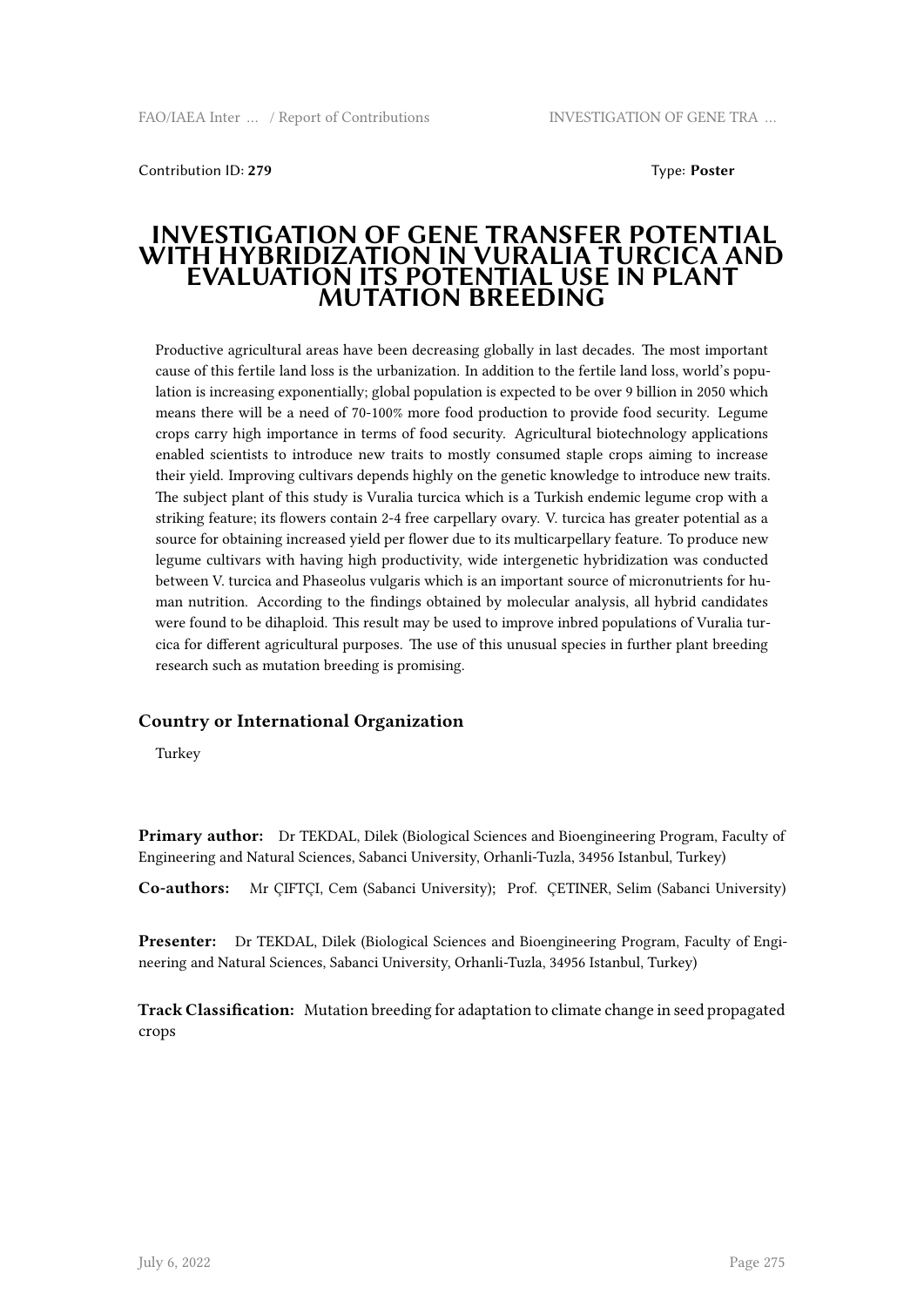Contribution ID: **280** Type: **Poster**

# **IN VITRO TREATMENT OF ´GROS MICHEL´ BANANA APICES WITH ETHYL-METANESULFONATE (EMS): A POSSIBILITY FOR OBTAINING BANANA RESISTANCE TO FUSARIUM OXYSPORUM F. SP. CUBENSE RACE 1**

Banana´s research community is nowadays finding new options to control Fusarium oxysporum f. sp. cubense (Foc race 1 and Foc TR4). Although there is a wide number of scientific reports about different techniques for inducing genetic variation for crop improvement, recent information on banana mutation breeding is limited. However, mutation techniques can be considered for finding solutions to control the disease. In ordered to induce possible genetic variations for resistance or tolerance against Fusarium wilt (by Foc race 1), experiments using the chemical Ethyl methanesulphonate (EMS) for mutation induction in Gros Michel (Musa AAA) banana shoot tips were performed at the biotechnology laboratory at CORBANA. Four EMS doses were tested: 0.025, 0.050, 0.075 and 1.0 molar (M). Two controls were included: sterile water and the buffer solution. Total number of treatments were six. A group of 100 apices were separately submerged-in-agitation in each treatment for nine hours. The more effective dose was determined between 0.05 M and 0.025M of EMS. A total of eight in vitro subcultures was performed to the apices. Resulting plantlets showed 90% of surviving, 5% of albinism and a propagation rate of 3.2 plantlets by each shoot tip. A total of 250 plants from each of the more effective EMS treatments were exposed to selection pressure in soil inoculated with a solution of Foc race 1 (1 X 106 spore x water ml). During the experimental period more than 95% of the plants from both EMS treatments showed Fusarium wilt symptoms. The other 5% showed a temporary and partial better performance against the disease. These results confirm that mutation techniques in banana have the potential to be an integrative part in a disease control strategy.

### **Country or International Organization**

CORBANA, Costa Rica

**Primary author:** Mr SANDOVAL F., Jorge A. (Research Department, CORBANA)

**Presenter:** Mr SANDOVAL F., Jorge A. (Research Department, CORBANA)

**Track Classification:** Contribution and impact of mutant varieties on food security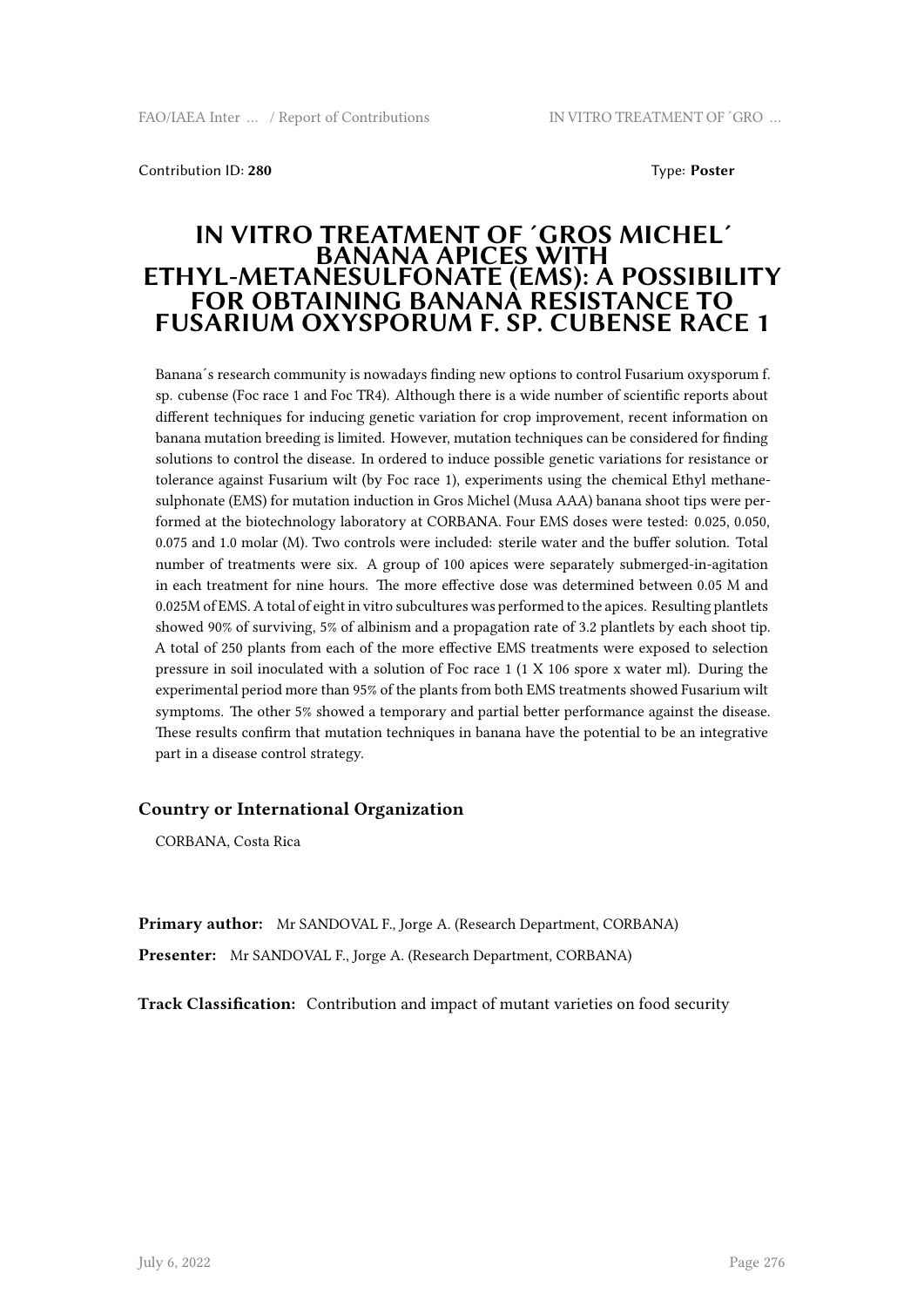Contribution ID: **281** Type: **Oral**

# **SOMACLONAL VARIATION: CONTAINING THE BAD WHILE EXPLORING THE GOOD**

Somaclonal variation describes random cellular changes in plants regenerated through tissue culture. It occurs in certain crops that undergo micropropagation, and has been recorded in different explant sources, from leaves and shoots, to meristems and embryos. In banana (Musa spp.), a clonal crop conserved in vitro, somaclonal variation has been observed after prolonged periods in tissue culture, resulting from an increase in subcultures performed on a given clone. According to scientific literature variants, or off-types, often show characteristics such as abnormal growth and flower or fruit defects, in frequencies ranging from 1% to 32%. This variation poses a problem for gene bank managers, whose mandate is to maintain the genetic integrity of their collections for research and breeding. In the case of the Bioversity International Musa Germplasm Transit Centre (ITC), stress during the in vitro process is minimized by various techniques and plants are regenerated after 10 years, making it a long and costly process. Identifying somaclonal variation at an early stage would be an ideal solution; however, this requires suitable molecular markers. Recent studies revealed that techniques such as direct DNA sequencing and single nucleotide polymorphisms (SNPs) are able to detect the underlying factors of somaclonal variation, and are becoming more accessible. On the other hand, somaclonal variation can be beneficial as it allows the natural development of new varieties and supplies genetic stocks used for future genetic studies. Harnessing the diversity of somaclones is easier, faster and cheaper compared to other methods of crop improvement, although it is also less predictable. So far, variants of crops such as apple, strawberry, potato and banana have been successfully adopted in global markets. In this presentation, we will discuss how to minimize the adverse effects of somaclonal variation while maximizing its benefits for greater crop diversity, with a particular focus on banana.

#### **Country or International Organization**

Bioversity International

#### **Primary author:** Dr ROUX, Nicolas (Bioversity International)

**Co-authors:** Dr SARDOS, Julie (Bioversity International); Mr ROUARD, Mathieu (Bioversity International); Mrs CHASE, Rachel (Bioversity International); Mrs MONTAVO-KATZ, Sirena (Bioversity International); Mrs INES, Van den Houwe (Bioversity International); Dr PERRIER, Xavier (CIRAD)

**Presenter:** Dr ROUX, Nicolas (Bioversity International)

**Track Classification:** Mutation breeding for ornamental and vegetatively propagated crops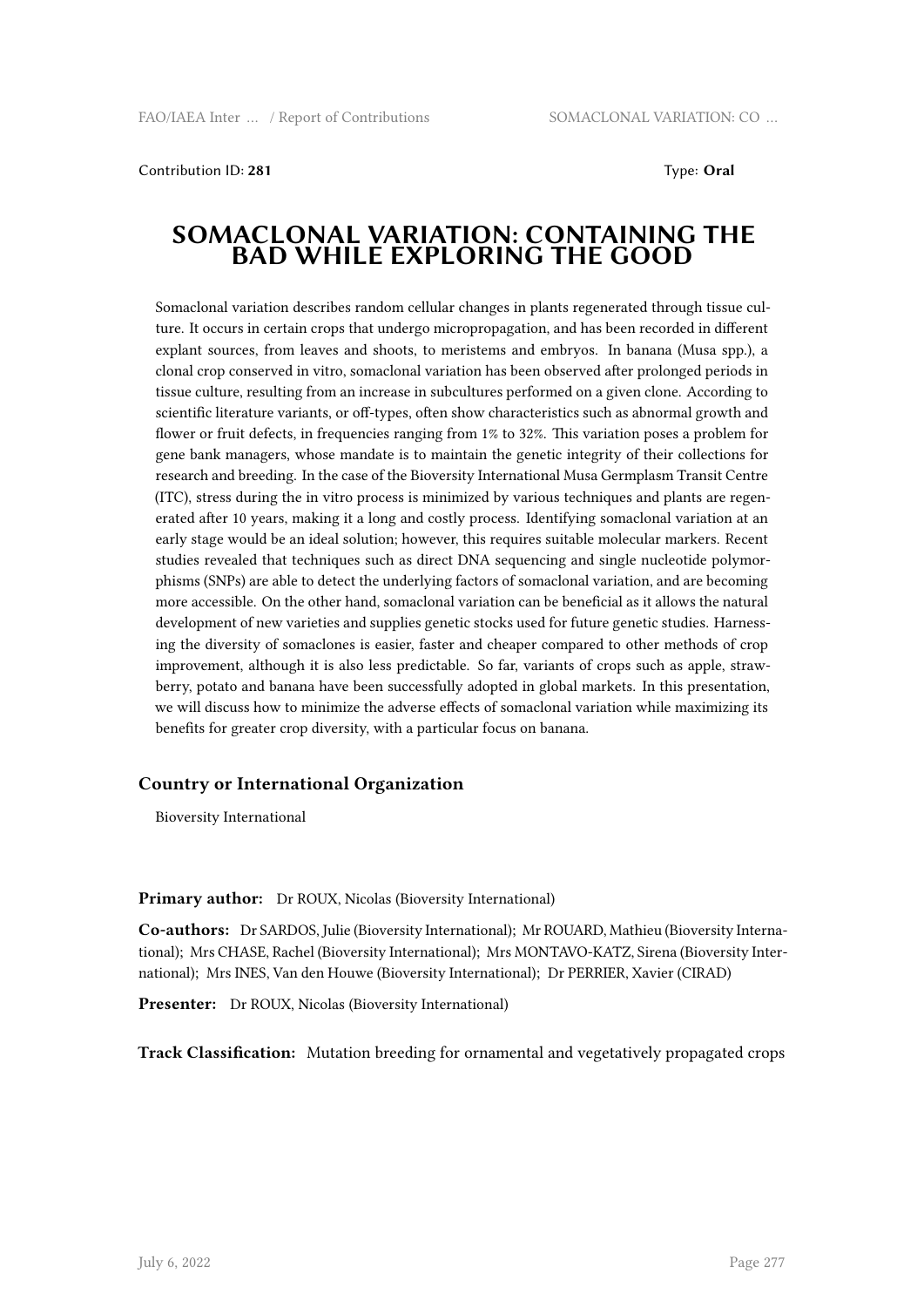Contribution ID: **282** Type: **Poster**

# **RICE BREEDING IN NEW EXTREME ASIAN REGION, MONGOLIA**

Mongolia is one of biggest regions of East Asia and it's unique and extreme dry and cold climate condition have been severe constraints for rice cultivation. Rice cultivation was first attempted in 1992 among local farmers, but has been unsuccessful. There is a deep interest and attempts are made to cultivate rice in Mongolian among farmers. Therefore, the Institute of Plant and Agricultural began investigations on rice cultivation in 2013. Two major experiments were conducted under the project: 1. identification of growable rice variety, and 2. rice mutation breeding. Under the first experiment, a selection of 209 rice varieties were tested during 2013-2018. Among studied varieties Nanatsuboshi, Hoshinoyume, Kendao 9, Kendao 27, Longjing 27, Longjing 48, Longjing 48, Wir 2040, Hokkaido varieties produced grain 0.55-1.01 ton/ha and were of interest. The maturation period of these varieties was 90-105 day after transplanting and 130-145 days after seedling. Rice mutation breeding using M3 generations of Hoshinoyume (100 Gy gamma-ray) and M2 generations of Nanatsuboshi (150 Gy gamma-ray) started in 2016 and advanced to M4 generation (40 panicles and 15 rows selected). In the case of mutant generations of Hoshinoyume, 108 panicles and 36 rows were selected for 2018 evaluation. Several mutant plants of Hoshinoyume and Nanatsuboshi mature 1-6 days earlier than wild types and showed 2 times higher yield than wild types (grain weight in per plant). Rice mutation breeding in Mongolia may allow the expansion of rice cultivation to include Mongolian conditions.

### **Country or International Organization**

Mongolia

**Primary author:** Ms MANDAKH, Ariungerel (Institute of Plant and Agricultural Sciences, Darkhan, Mongolia)

**Co-authors:** Ms BATCHULUUN, Ariuntuya (IPAS); Dr YADAMSUREN, Myagmarsuren (IPAS); Ms TSEEREN, Odontungalag (IPAS)

**Presenter:** Ms MANDAKH, Ariungerel (Institute of Plant and Agricultural Sciences, Darkhan, Mongolia)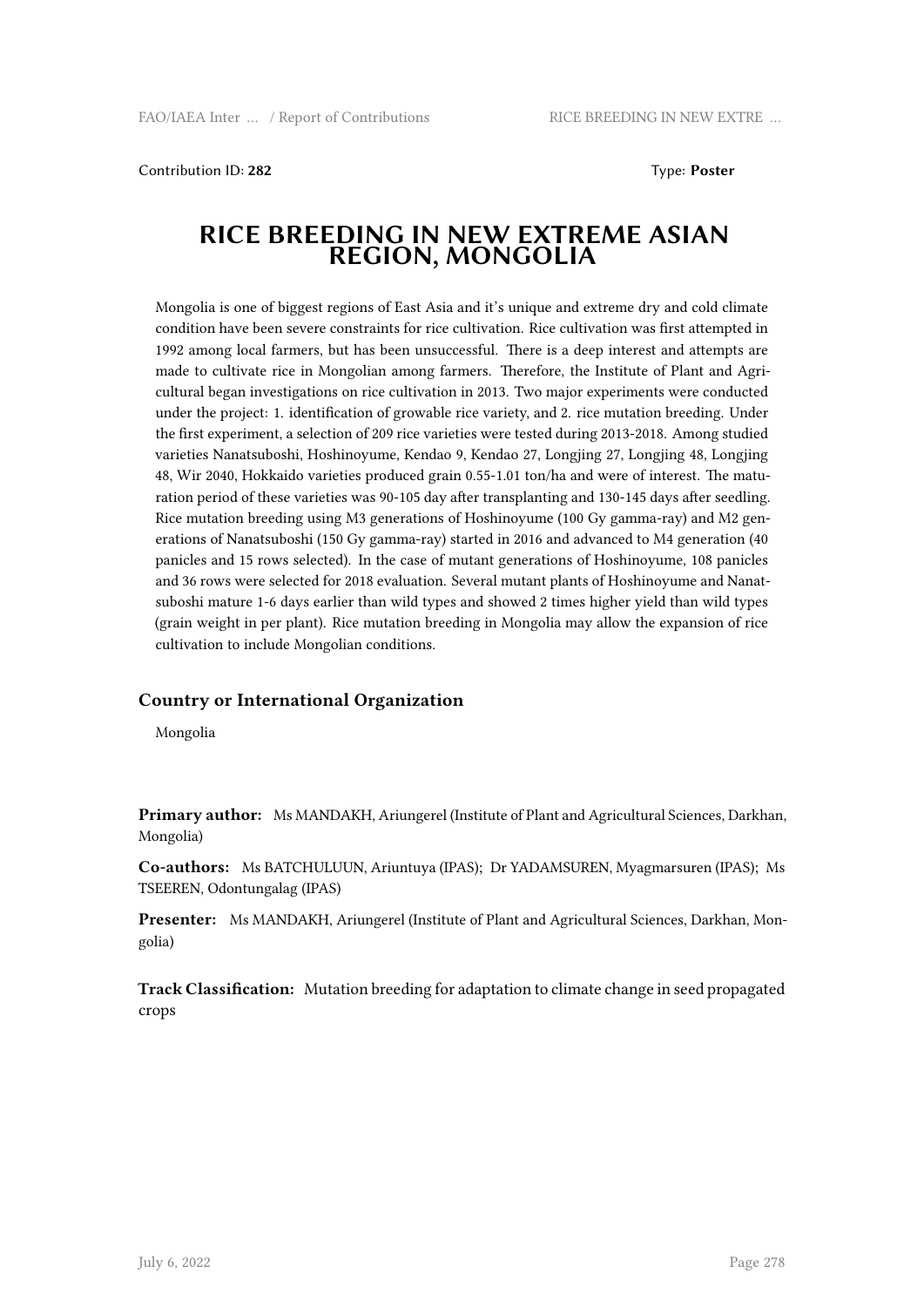Contribution ID: **283** Type: **Poster**

# **BROADENING THE GENETIC BASE AND NUTRITIONAL ATTRIBUTES OF COWPEA THROUGH MUTATION INDUCTION**

Food and nutrition security at the household level remain significant challenges in Botswana's pursuit of sustainable development goals. The general population of Botswana depends on cereal and pulse crops for their food and nutrition security. Cowpea is one of the main pulse crops and is regarded by many as the poor man's meat due to its richness in protein. However, the presence of phytic acid, an anti-nutrient, limits the food and nutrition security prospects of this crop. This, together with the increasing cases of diabetes within the population of Botswana have provided the much-needed impetus to employ mutation induction to broaden the genetic base of cowpea. This has afforded a platform for selection of mutant lines of cowpea with diverse attributes. DNA analysis has revealed new genetic diversity in gamma-irradiated cowpea. Biochemical analysis of M3 mutant lines has also revealed polymorphisms in respect of phytic acid content and starch composition of cowpea seeds, with some mutant lines showing significantly high amylose content (approaching 40%). Elucidation of molecular events underlying these phenotype alterations is currently ongoing and results will be shared through the symposium.

#### **Country or International Organization**

University of Botswana, Department of Biological Sciences, Gaborone, BOTSWANA

**Primary author:** Mr PELOEWETSE, Elias (University of Botswana, Department of Biological Sciences)

**Co-authors:** Mr LEKGARI LEKGARI, Lekgari (Ministry of Agriculture , Department of Agricultural Research); Mr COETZEE, Tidimalo (University of Botswana, Department of Biological Sciences)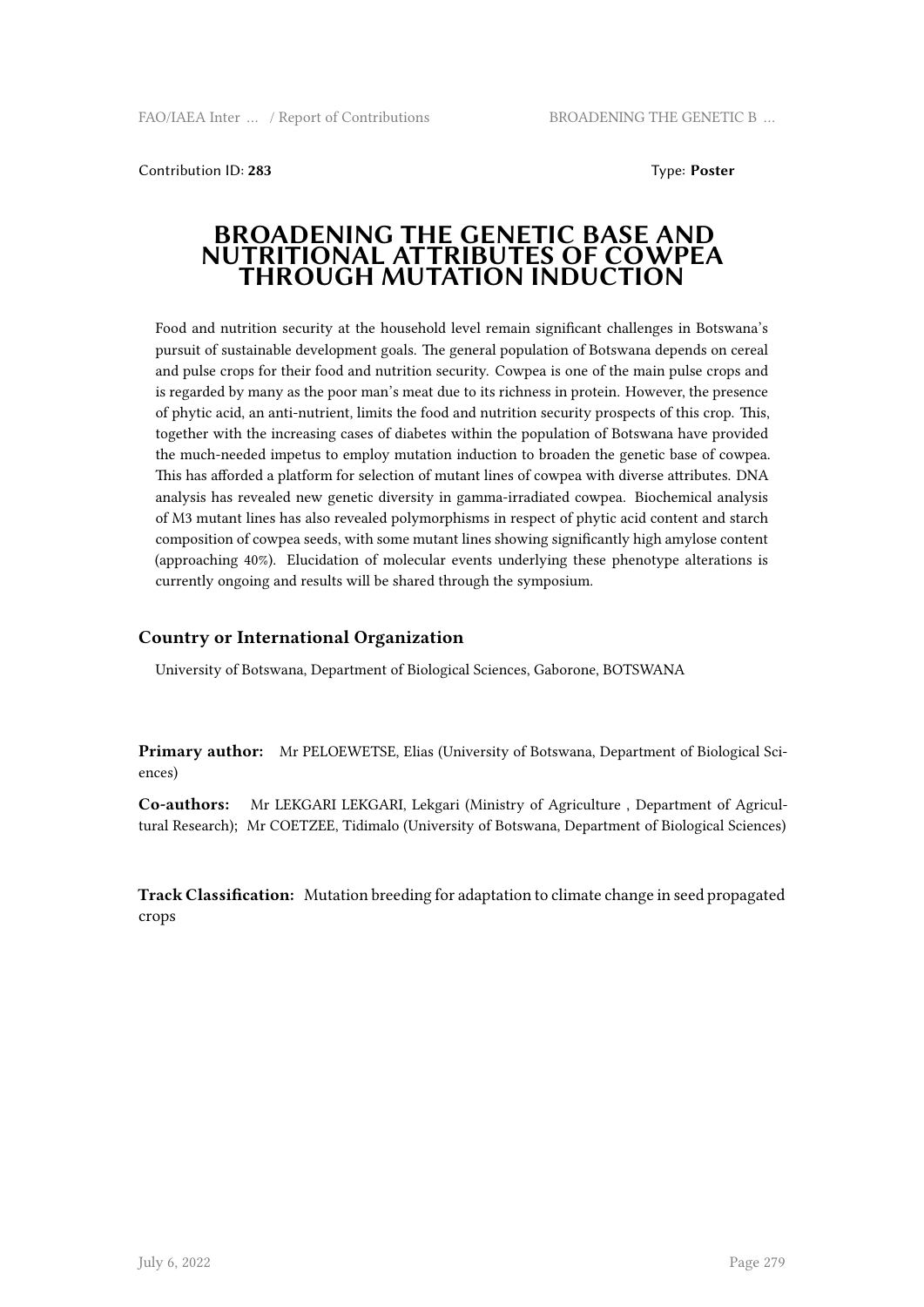#### Contribution ID: **284** Type: **Poster**

# **PBG Test Text**

TEST Text. Whether spontaneous or induced, mutations generally are a result of large-scale deletions, inversions or translocations of chromosomes, or from point mutations (a type of mutation that causes a single change, insertion or deletion of the genetic material) in the DNA. Physical mutagens most often result in chromosome changes and larger DNA deletions while mutagenic chemicals typically cause point mutations.

The degree of mutation also depends on the tissue and the time and dosage of exposure. DNA mutations are generally of the most interest to breeders. However, mutations that alter chromosome structure to increase the number of recombination events (the production of offspring with combinations of traits that differ from those found in either parent) and break undesirable linkages are also extremely valuable.

Physical mutagens, mostly ionizing radiation, can increase the natural mutation rate by 1,000 to 1 million fold, and have been widely used to induce heritable genetic changes. More than 70 per cent of induced and released mutant crop varieties have been developed using physical mutagens. Since the 1960s, gamma rays have become the most commonly used mutagenic agent in plant mutation breeding.

Seeds or other plant propagules (such as pollen, spores or stem cuttings) are typically treated for seconds or minutes with a cobalt-60 source, or are irradiated in X-ray machines. Whole plants or seedlings can also be irradiated, either in a gamma greenhouse or a gamma field. This process is called chronic irradiation. If the resulting mutations are not repaired by the cell's own repair mechanism, a heritable mutation has been generated.

Plant breeding can enrich the nutritional properties of edible crops, and among the tools available to plant breeders, induced mutation (using radiation) is highly efficient in altering the genetic constitution of plants.

please see additional comments

#### **Country or International Organization**

**TEST** 

**Primary author:** Prof. SPENCER LOPES, Maria Madeleine (IAEA consultant)

**Co-author:** Ms ALLAF, Katayoun (Joint FAO/IAEA Division of Nuclear Techniques in Food and Agriculture, NAFA)

**Presenter:** Prof. SPENCER LOPES, Maria Madeleine (IAEA consultant)

**Track Classification:** Contribution and impact of mutant varieties on food security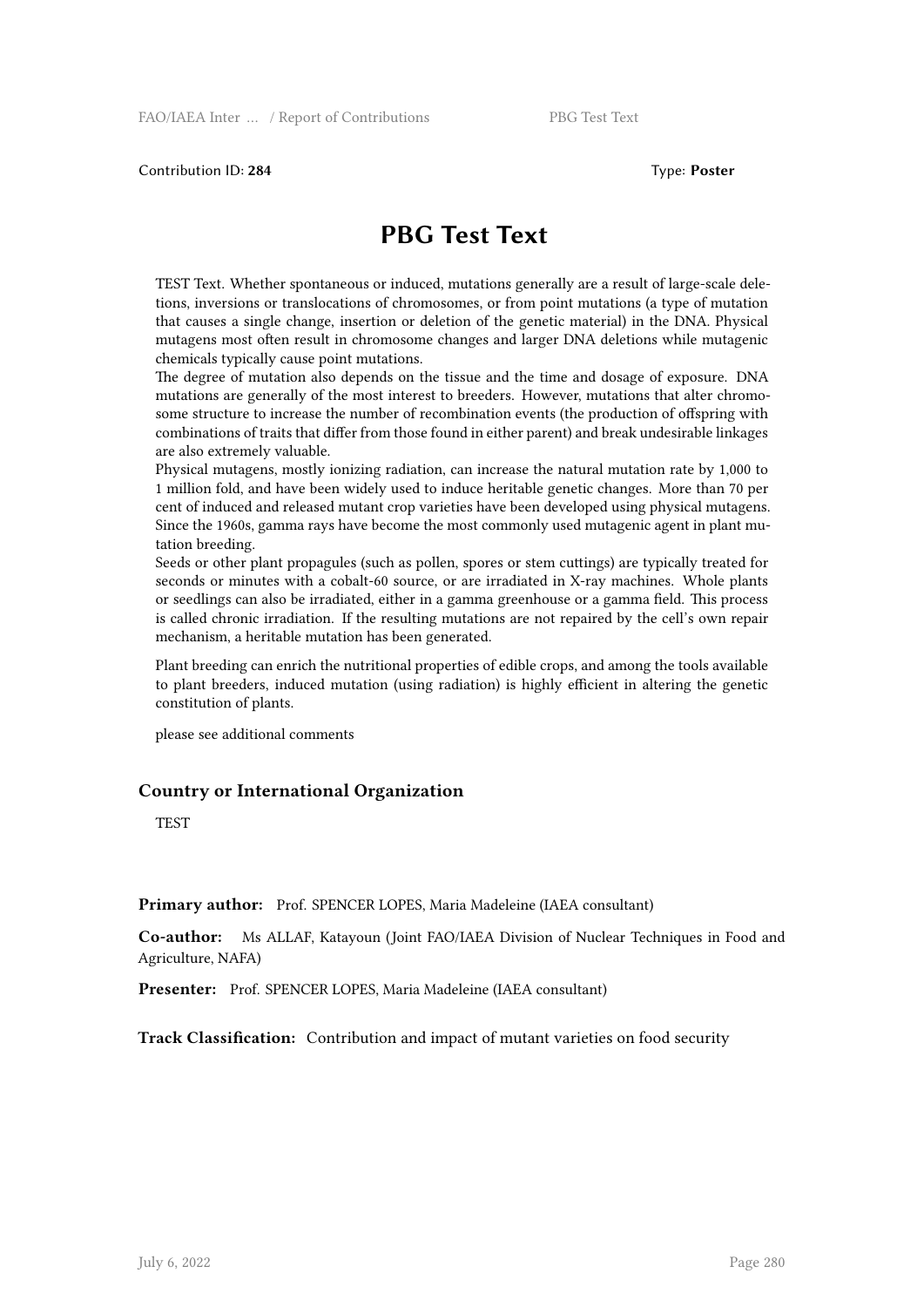# **Fragmentation of pooled PCR products for deep amplicon sequencing**

Improvements to massively parallel sequencing have allowed the routine recovery of natural and induced variations in genomic DNA sequence. Thus, such approaches can be considered for routine application in plant mutation breeding projects. The need for high sequence coverage to accurately recover single nucleotide variants and small insertions and deletions limits the applicability of whole genome approaches. This is especially true for the many important crops with a large genome size or for applications requiring the screening of thousands of individuals, such as the reverse-genetic technique known as TILLING. Using PCR to target and sequence chosen genomic regions provides an attractive alternative as the vast reduction in interrogated bases means that sample size can be dramatically increased while maintaining suitable coverage for recovery of small mutations. Direct sequencing of PCR products is limited, however, due to limitations in read lengths of many next generation sequencers. Here we show the use of ultrasonication for the simultaneous fragmentation of 32 PCR products produced from large pools of barley mutant lines. Analysis of these fragmented PCR products using Illumina 2x300PE sequencing showed consistently high coverage and quality across the amplicons suitable for single nucleotide variant (SNV) calling.

### **Country or International Organization**

PBGL

**Primary authors:** Mr TRAMONTANO, Andrea (Plant Breeding and Genetics Laboratory, Joint FAO/IAEA Division of Nuclear Techniques in Food and Agriculture,); Mr JARC, Luka (Plant Breeding and Genetics Laboratory, Joint FAO/IAEA Division of Nuclear Techniques in Food and Agriculture); Mrs JOANNAJANKOWICZ-CIESLAK, Joanna (Plant Breeding and Genetics Laboratory, Joint FAO/IAEA Division of Nuclear Techniques in Food and Agriculture); Mr HOFINGER, Bernhard J (Plant Breeding and Genetics Laboratory, Joint FAO/IAEA Division of Nuclear Techniques in Food and Agriculture); Ms GAJEK, Katarzyna (Department of Genetics, Faculty of Biology and Environmental Protection, University of Silesia); Ms SZURMAN-ZUBRZYCKA, Miriam (Department of Genetics, Faculty of Biology and Environmental Protection, University of Silesia, ); Ms SZAREJKO, Iwona (Department of Genetics, Faculty of Biology and Environmental Protection, University of Silesia); Dr INGELBRECHT, Ivan; BRADLEY, Till (University of Vienna)

**Presenter:** Mrs JOANNAJANKOWICZ-CIESLAK, Joanna (Plant Breeding and Genetics Laboratory, Joint FAO/IAEA Division of Nuclear Techniques in Food and Agriculture)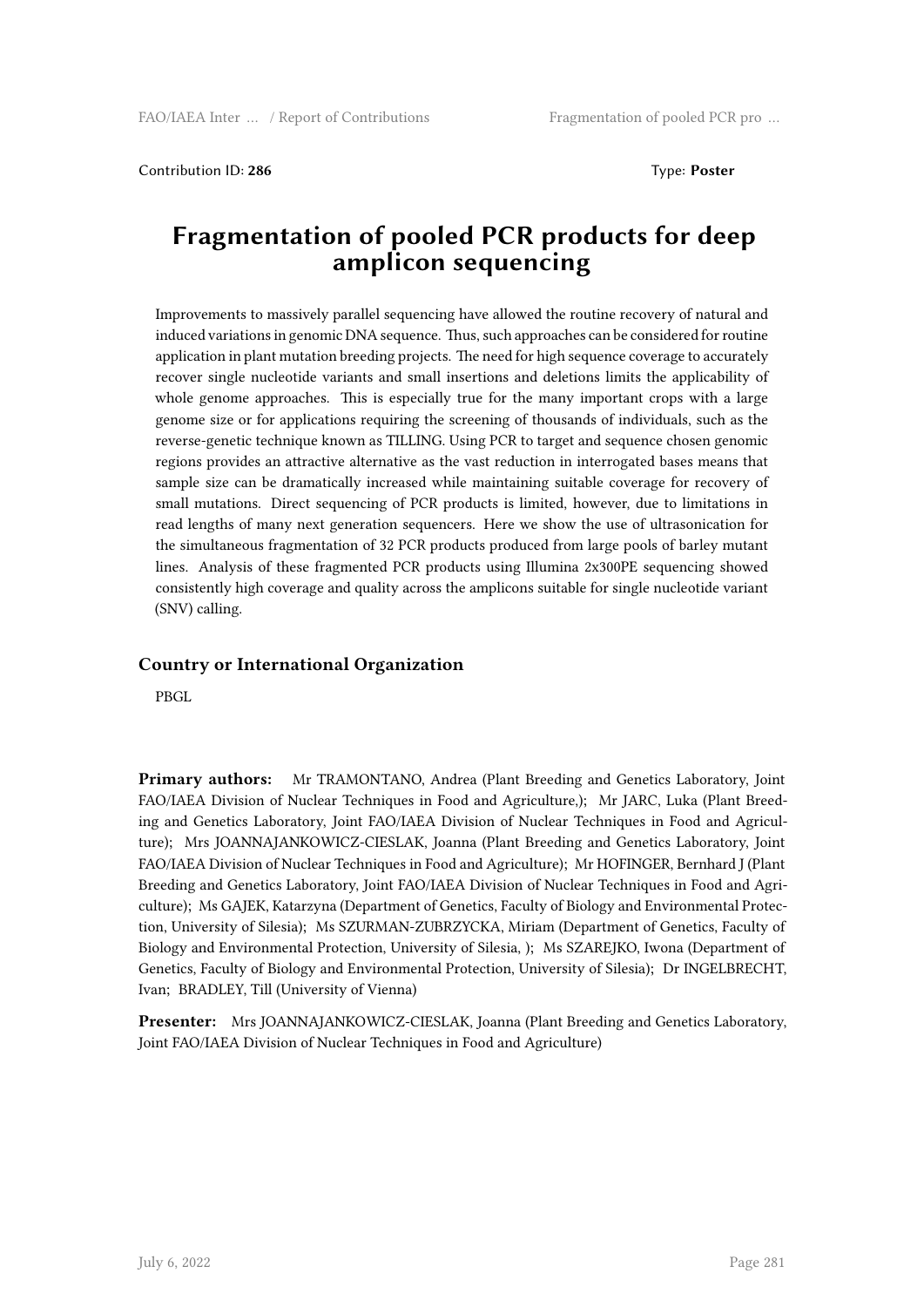#### Contribution ID: **287** Type: **Poster**

# **Induced mutagenesis for generating bananas resistant to Fusarium wilt TR4**

Cavendish bananas are sterile, parthenocarpic and an obligate vegetatively propagated crop. This makes them particularly susceptible to diseases including Fusarium wilt caused by Fusarium oxysporum f. sp. cubense (Foc) tropical race four (Foc TR4). Foc TR4 has been identified in nine countries and its recent spread is threatening global banana production. Previous experiments showed that when using the chemical mutagen EMS, mutations can be induced in the banana genome at a high density, and chimeric sectors rapidly dissolved. Further, induced point mutations were shown to be stably inherited in sibling lines through multiple generations. We combined this approach with a previously developed protocol for gamma treatment of meristematic tissue to increase the genetic diversity in Cavendish bananas. A large mutant population of the cultivar Grande Naine was produced. Following treatment, plantlets were allowed to recover and transferred to the screenhouse. Plants were screened for their response when challenged with fungal pathogen. To date, 19 banana plants showing no symptoms of pathogen attack have been recovered. Four percent of material treated with EMS showed no disease symptoms, whereby in gamma treated material, 18% was observed for 30 Gy treated material and 17% for 40 Gy. Plantlets were next re-established as in vitro cultures for multiplication and multilocational distribution. A subset of treated material was also used to develop a low-coverage whole genome copy number variation analysis for fast and efficient recovery of large induced mutations. Material showing no disease symptoms will be further analysed with the use of the established whole genome sequencing technique.

### **Country or International Organization**

PBGL

**Primary authors:** Ms JANKOWICZ-CIESLA, Joanna (Plant Breeding and Genetics Laboratory, Joint FAO/IAEA Division of Nuclear Techniques in Food and Agriculture); Mr GOESSNITZER, Florian (Plant Breeding and Genetics Laboratory, Joint FAO/IAEA Division of Nuclear Techniques in Food and Agriculture); CHAO, Chih-Ping (Taiwan Banana Research Institute); HUANG, Shih-Hung (Taiwan Banana Research Institute); Mrs DATTA, Sneha (Plant Breeding and Genetics Laboratory, Joint FAO/IAEA Division of Nuclear Techniques in Food and Agriculture); Dr INGELBRECHT, Ivan; BRADLEY, Till (University of Vienna)

**Presenter:** Mr GOESSNITZER, Florian (Plant Breeding and Genetics Laboratory, Joint FAO/IAEA Division of Nuclear Techniques in Food and Agriculture)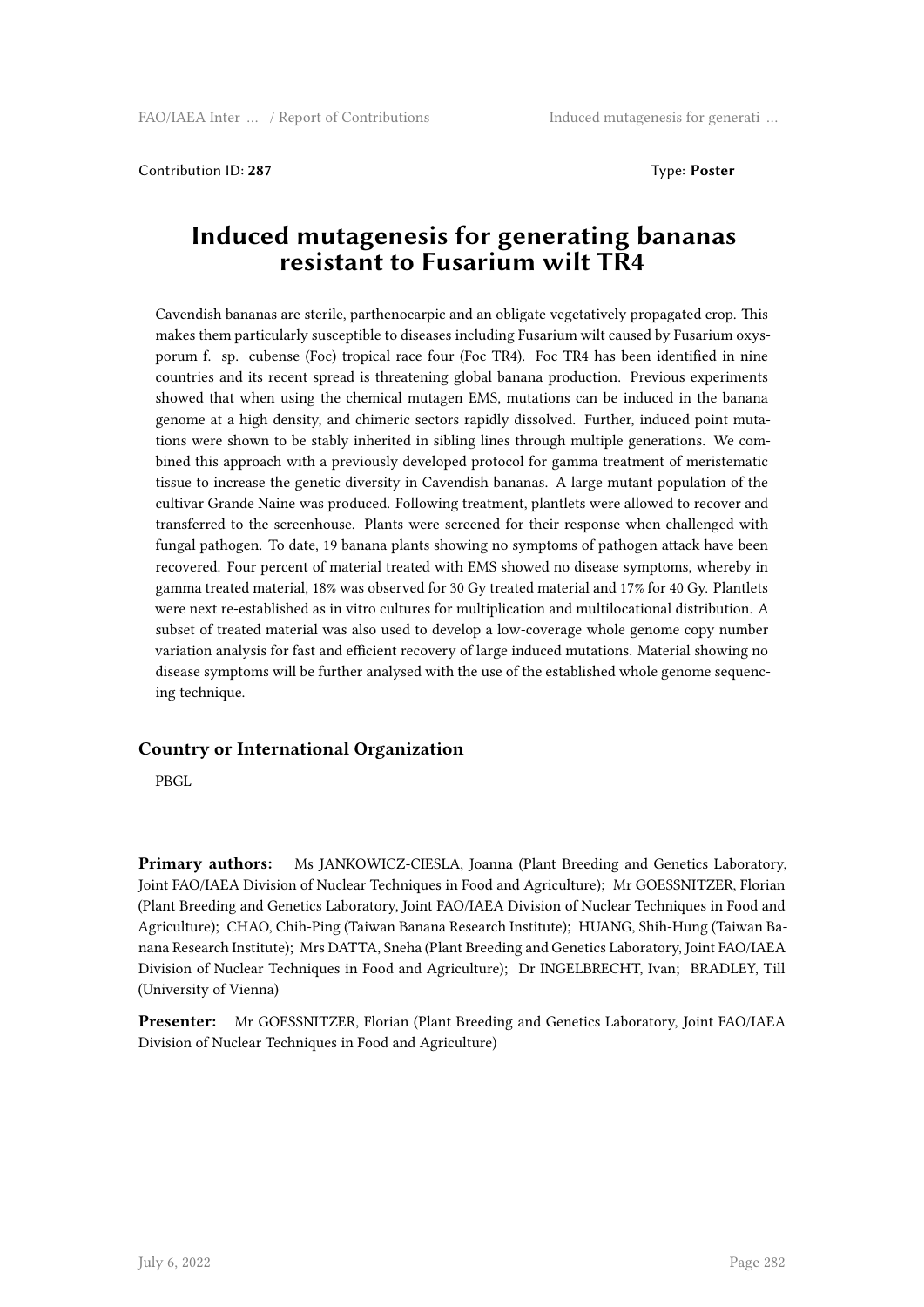Contribution ID: **288** Type: **Poster**

# **Mapping the Landscape of Gamma and X-ray-induced Mutations in Rice**

Crop monocultures and the disappearance of small-farms is having a negative impact on the genetic diversity used in global agriculture. Enhancing agrobiodiversity plays a key role in adapting to a changing climate and feeding future generations. Expanding genetic diversity through induced mutagenesis is highly successful with thousands of improved varieties released worldwide. Advanced molecular techniques such as massively parallel sequencing opens new opportunities to accelerate crop mutation breeding. While X-ray irradiation was the first mutagen employed to induce novel genetic variation in the 1920s, treatment with gamma-rays had become the predominant physical mutagen for crop mutation breeding by the middle of the 20th century. To explore why physical mutagens have been so effective in breeding we investigated the landscape of mutations induced by gamma and X-rays in a rice landrace from Madagascar, Marotia. Eleven mutant lines advanced via self-fertilization for 7 generations were sequenced using a HiSeq Illumina platform. We have identified a broad spectrum of mutations including SNPs, small INDELs, and larger structural variants. Overall, thousands of putatively induced SNP's and INDELs were identified across all mutant lines. Over 80% of these mutations were located within intergenic regions while in case of SNPs and INDELs, only 0.1% and 2% are predicted to impair the function of genes, respectively. Interestingly over 90% of the large deletions (>150 bp) mapped to transposons within the reference genome. Approximately 40% of randomly selected putative SNPs, INDELs and large structural variants could be validated as radiation-induced mutations using standard PCR and Sanger sequencing. Overall, our study shows that (1) X-ray and gamma rays induce similar spectra and frequency of mutations, predominately SNPs and small INDELs; and (2) points towards an important role for transposons in radiation-induced mutagenesis.

### **Country or International Organization**

**Primary authors:** Mrs JANKOWICZ-CIESLAK, Joanna (Plant Breeding and Genetics Laboratory, Joint FAO/IAEA Division of Nuclear Techniques in Food and Agriculture); Mr J. HOFINGER, Bernhard (Plant Breeding and Genetics Laboratory, Joint FAO/IAEA Division of Nuclear Techniques in Food and Agriculture); JARC, Luka (Plant Breeding and Genetics Laboratory, Joint FAO/IAEA Division of Nuclear Techniques in Food and Agriculture); Ms JUNTTILA, Sini (BioComp); GYENESEI, Attila (Bio-Comp); INGELBRECHT, Ivan (Plant Breeding and Genetics Laboratory, Joint FAO/IAEA Division of Nuclear Techniques in Food and Agriculture); BRADLEY, Till (University of Vienna)

**Presenter:** Mrs JANKOWICZ-CIESLAK, Joanna (Plant Breeding and Genetics Laboratory, Joint FAO/IAEA Division of Nuclear Techniques in Food and Agriculture)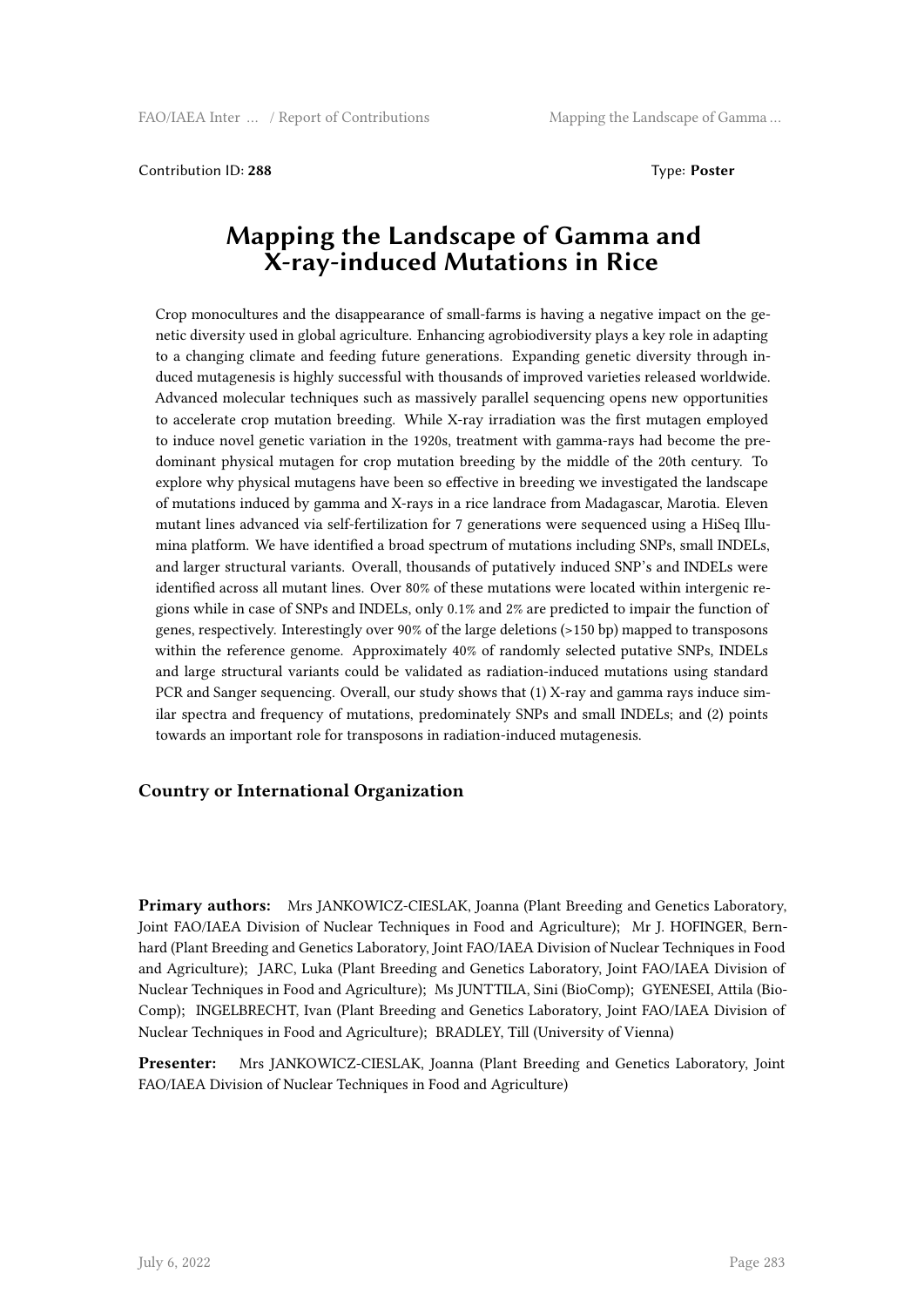Contribution ID: **289** Type: **Poster**

# **Whole Genome Sequencing of Advanced Mutant Lines of Heat Tolerant Tomato Induced by Gamma Irradiation**

Tomato (Solanum lycopersicum L.) is an important economic crop worldwide. In Mauritius, three types of tomatoes are grown: cooking, salad and cherry tomatoes. The salad and cherry tomatoes are grown under hydroponic systems whereas the most widely consumed tomato, the cooking type, is cultivated in open fields and thus is subject to adverse climatic conditions. Tomato with increased tolerance to abiotic stresses, especially heat, is essential for the small island economy. To address this, a mutant population of cooking tomato was developed using gamma irradiation. Two advanced mutant lines were identified exhibiting increased tolerance to heat stress. These mutant lines also showed an early flowering phenotype, with different fruit shape and plant architecture compared to the parental line. Whole genome (re)sequencing was applied at the M7 stage to identify sequence variations between the two mutant lines and their parent. Our data shows differences in the frequency and spectrum of sequence variants in the two mutant lines. In L25P10, 175,116 unique SNPs were detected, whereas in L5P12, 49,690 SNPs could be detected. Likewise, differences were observed in the case of small InDel with 42,435 and 12,370 detected in L25P10 and L5P12 respectively. Variants can produce effects of different types and affecting different regions of the genome. Less than 1% of SNPs and InDels identified in both mutants are predicted with high impact of the effect. Similar differences were noted in the number of Structural Variants identified in both mutants with L25P10 showing twice more Deletions, Inversions and Duplications. We are currently conducting in silico analysis to identify candidate causative mutations for the observed traits.

### **Country or International Organization**

**Primary authors:** Ms JANKOWICZ-CIESLAK, Joanna (Plant Breeding and Genetics Laboratory, Joint FAO/IAEA Division of Nuclear Techniques in Food and Agriculture); Ms SARAYE, Binita (Food and Agricultural Research and Extension Institute); JUNTTILA, Sini (BioComp); GYENESEI, Attila (BioComp); INGELBRECHT, Ivan (Plant Breeding and Genetics Laboratory, Joint FAO/IAEA Division of Nuclear Techniques in Food and Agriculture); BRADLEY, Till (University of Vienna)

**Presenter:** Ms JANKOWICZ-CIESLAK, Joanna (Plant Breeding and Genetics Laboratory, Joint FAO/IAEA Division of Nuclear Techniques in Food and Agriculture)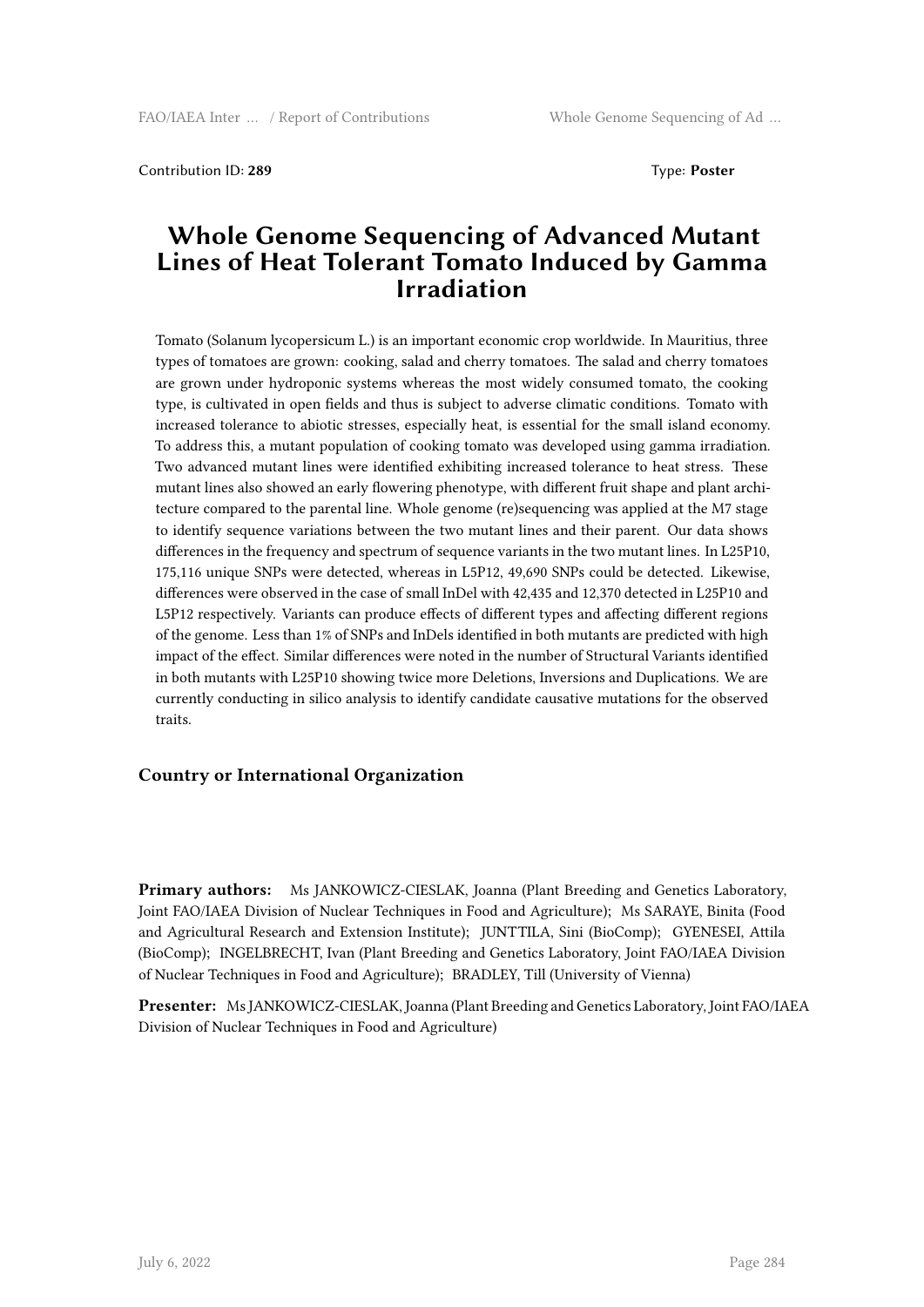Contribution ID: **290** Type: **Oral**

# **Genomics Tools to Facilitate Plant Mutation Breeding**

Continual genetic improvement of crops is necessary for global food security and climate change adaptation. The use of induced mutations has for more than 80 years been a powerful approach for generating novel genetic variation for breeding. Genomics tools, especially next generation sequencing, have advanced sufficiently in the past decade to consider their routine use in plant mutation breeding. While new technologies hold great promise, the challenge is adapting and applying them in a global context to maximize impact in the field. In terms of induced variation using chemical or physical methods, the density and spectrum of mutant alleles, and mode of propagation of the crop are important considerations for experimental design of a mutation breeding programme. This presentation will highlight collaborative research led by the Plant Breeding and Genetics Laboratory to develop and adapt genomics tools aimed at facilitating mutation breeding projects in the FAO and IAEA Member States. The focus has been on using open-source approaches while keeping assay costs as low as possible. This includes amplicon and whole-genome sequencing methods for the discovery and use of natural and induced genetic variation. Applications and future prospects for seed and vegetatively propagated crops will be presented.

#### **Country or International Organization**

**Primary authors:** BRADLEY, Till (University of Vienna); JANKOWICZ-CIESLAK, Joanna (Plant Breeding and Genetics Laboratory, Joint FAO/IAEA Division of Nuclear Techniques in Food and Agriculture); HUYNH, Owen (Plant Breeding and Genetics Laboratory, Joint FAO/IAEA Division of Nuclear Techniques in Food and Agriculture); J. HOFINGER, Bernhard (Plant Breeding and Genetics Laboratory, Joint FAO/IAEA Division of Nuclear Techniques in Food and Agriculture); DATTA, Sneha (Plant Breeding and Genetics Laboratory, Joint FAO/IAEA Division of Nuclear Techniques in Food and Agriculture); TRAMONTANO, Andrea (Plant Breeding and Genetics Laboratory, Joint FAO/IAEA Division of Nuclear Techniques in Food and Agriculture); JARC, Luka (Plant Breeding and Genetics Laboratory, Joint FAO/IAEA Division of Nuclear Techniques in Food and Agriculture); NIELEN, Stephan (Plant Breeding and Genetics Section, Joint FAO/IAEA Division of Nuclear Techniques in Food and Agriculture); FORSTER, Brian (Plant Breeding and Genetics Laboratory, Joint FAO/IAEA Division of Nuclear Techniques in Food and Agriculture); MBA, Chikelu (Food and Agriculture Organization of the United Nations); INGELBRECHT, Ivan (Plant Breeding and Genetics Laboratory, Joint FAO/IAEA Division of Nuclear Techniques in Food and Agriculture)

**Presenter:** BRADLEY, Till (University of Vienna)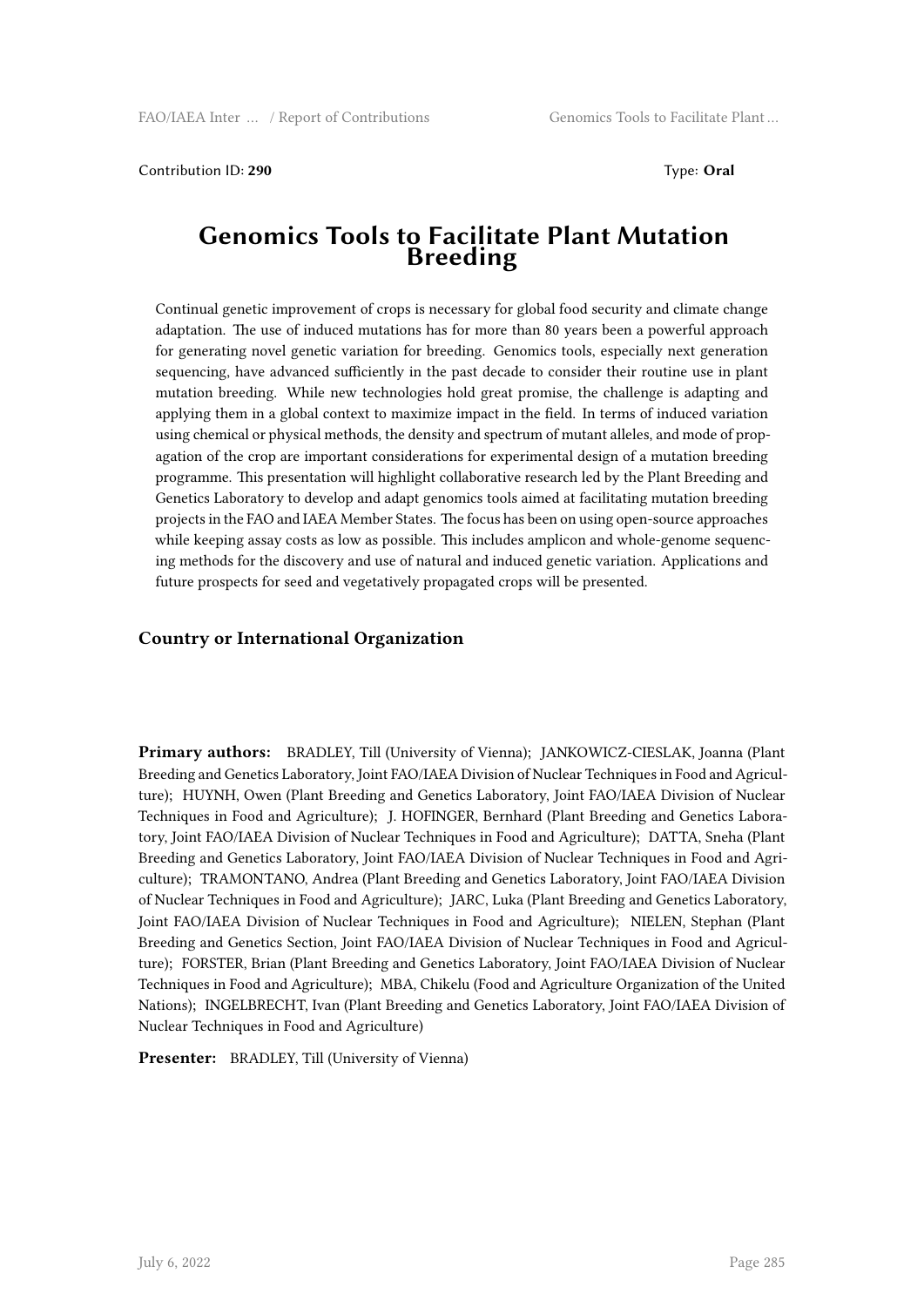Contribution ID: **291** Type: **Poster**

# **Pre-Field Phenotyping of Lentil Mutants for Drought Tolerance Using Polyethylene Glycol**

Lentil is the most widely preferable pulse crop, especially in Asia. It is predominantly grown under rain-fed condition. Drought is one of the main abiotic stresses that limit the plant growth and productivity in Bangladesh. A robust screening protocol is crucial for successful mutation breeding for drought tolerance. A pre-field screening method was optimized at the PBGL using polyethylene glycol in hydroponic nutrient solution. Three varieties and four mutant lines, from Bangladesh, were used for developing the screening method. Four concentrations (0.0%, 10%, 15% and 20%) of polyethylene glycol (PEG-6000) were used to induce plant-water deficit stress in an aerated hydroponic system. Drought stress was imposed at 14-days old seedlings with frequent changes and replenishment of the nutrient solution every 3-5 days. Observations were recorded on plant growth, chlorophyll content, biomass, stay-greenness and harvest index. Genotypes were classified based on their relative performance in stressed versus normal condition into drought sensitive, intermediate and tolerant. PEG-6000 sufficiently induced drought stress in the aerated hydroponic solution enabling reliable classification of the tested lentil genotypes on the bases of their tolerance during vegetative growth with high correlation to their seed setting and harvest index. Genotype 208 was the most tolerant with significantly high number of seed sets under the highest level of stress (20% PEG concentration). Field evaluation is needed to validate the outcome of the PEG screening method.

### **Country or International Organization**

**Primary authors:** MUKHTAR ALI GHANIM, Abdelbagi (Plant Breeding and Genetics Labratory, Joint FAO/IAEA Division of Nuclear Applicatication in Food and Agriculture); JANKULOSKI, Ljupcho (IAEA); Dr INGELBRECHT, Ivan (Plant Breeding and Genetics Laboratory, Joint FAO/IAEA Division of Nuclear Techniques in Food and Agriculture)

**Presenter:** MUKHTAR ALI GHANIM, Abdelbagi (Plant Breeding and Genetics Labratory, Joint FAO/IAEA Division of Nuclear Applicatication in Food and Agriculture)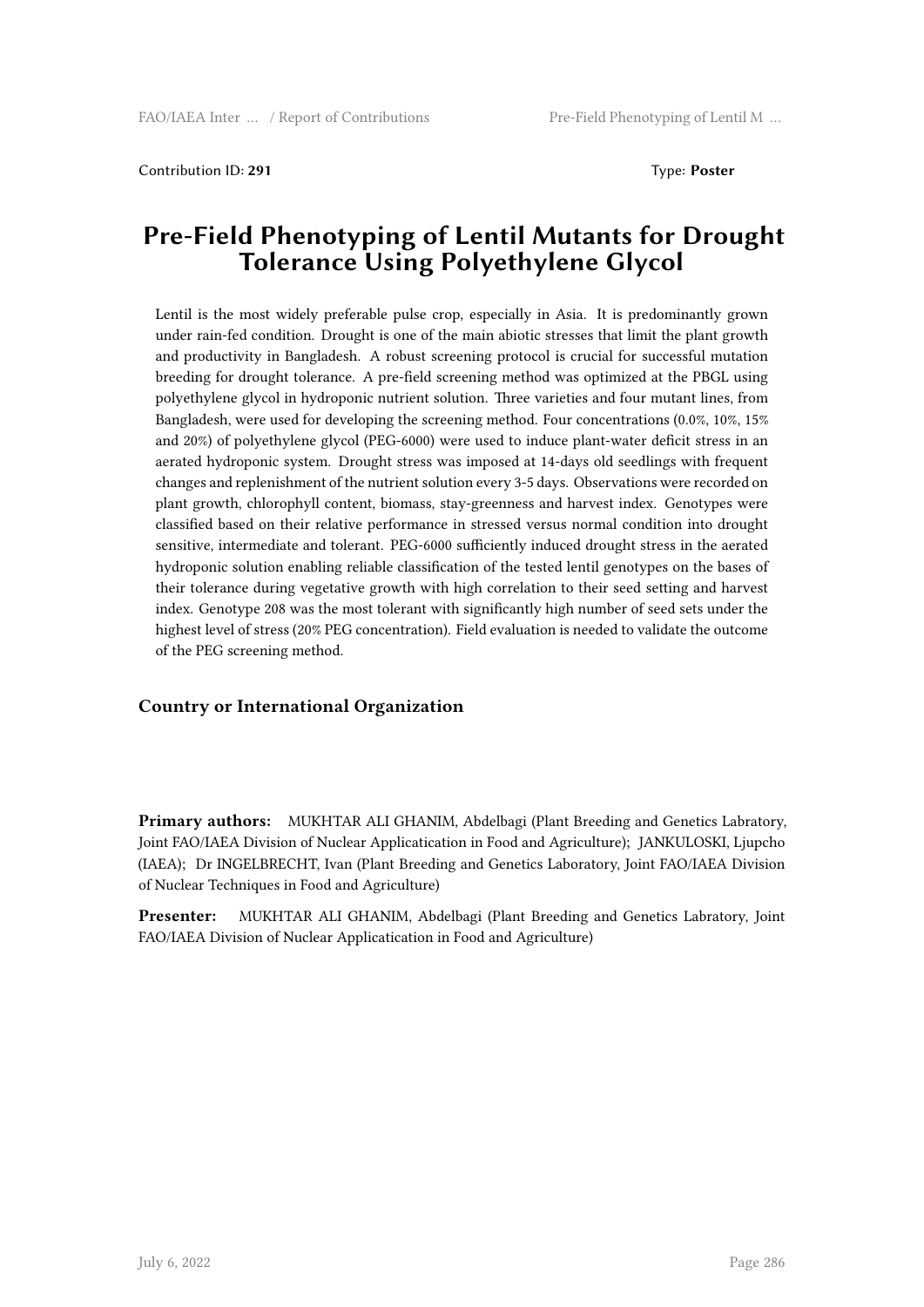Contribution ID: **292** Type: **Poster**

# **Optimization of Doubled Haploid Production for Enhancing Efficiency of Wheat Mutation Breeding**

Doubled haploid (DH) technology produces homozygous plants fast and increases efficiency of selection in mutation breeding. The Plant Breeding and genetics Laboratory (PBGL) is carrying out R&D to integrate efficiency enhancing technologies such as DH, rapid generation cycling and marker-assisted selection to speed up the breeding of mutant varieties. Anther culture was optimized to produce haploid plants from four spring wheat varieties and their derived M1 plants. These M1 plants were developed by irradiating seeds at 12 – 15% moisture content with 150, 200 and 250 Gy of Gamma and X-ray using in-house irradiation sources. The material was grown in a glass-house following the optimized condition for wheat growth at the PBGL. Established protocol of anther culture was used with minor modifications in pre-treatment and induction media. Spikes were collected at the appropriate early to mid uni-nucleate stage and stored at 4℃ for 5 – 7 days before in vitro culture. Different combinations of hormones in solid and liquid induction medium were evaluated for haploid induction. The four wheat varieties and their M1 generation were comparable in their response to anther culture with varying degrees across different combination of hormones and media. Relative response to the untreated control varied between 55.8 to 112.5% over the three doses (150, 200 and 250 Gy). Response of M1 to anther culture varied with the varieties from comparable between the three treatments such as in Khalifa (90-112.2%) to reduced response with increase in irradiation dose in the other three varieties. The relative response dropped to around 60% with 250 Gy however, it is still sufficient to generate reasonable mutant population size for screening purpose. The optimized protocol is expected to enhance efficiency of wheat mutation breeding and accelerate delivery of mutant varieties.

### **Country or International Organization**

**Primary authors:** MUKHTAR ALI GHANIM, Abdelbagi (Plant Breeding and Genetics Labratory, Joint FAO/IAEA Division of Nuclear Applicatication in Food and Agriculture); JANKULOSKI, Ljupcho (IAEA); INGELBRECHT, Ivan (IAEA)

**Presenter:** JANKULOSKI, Ljupcho (IAEA)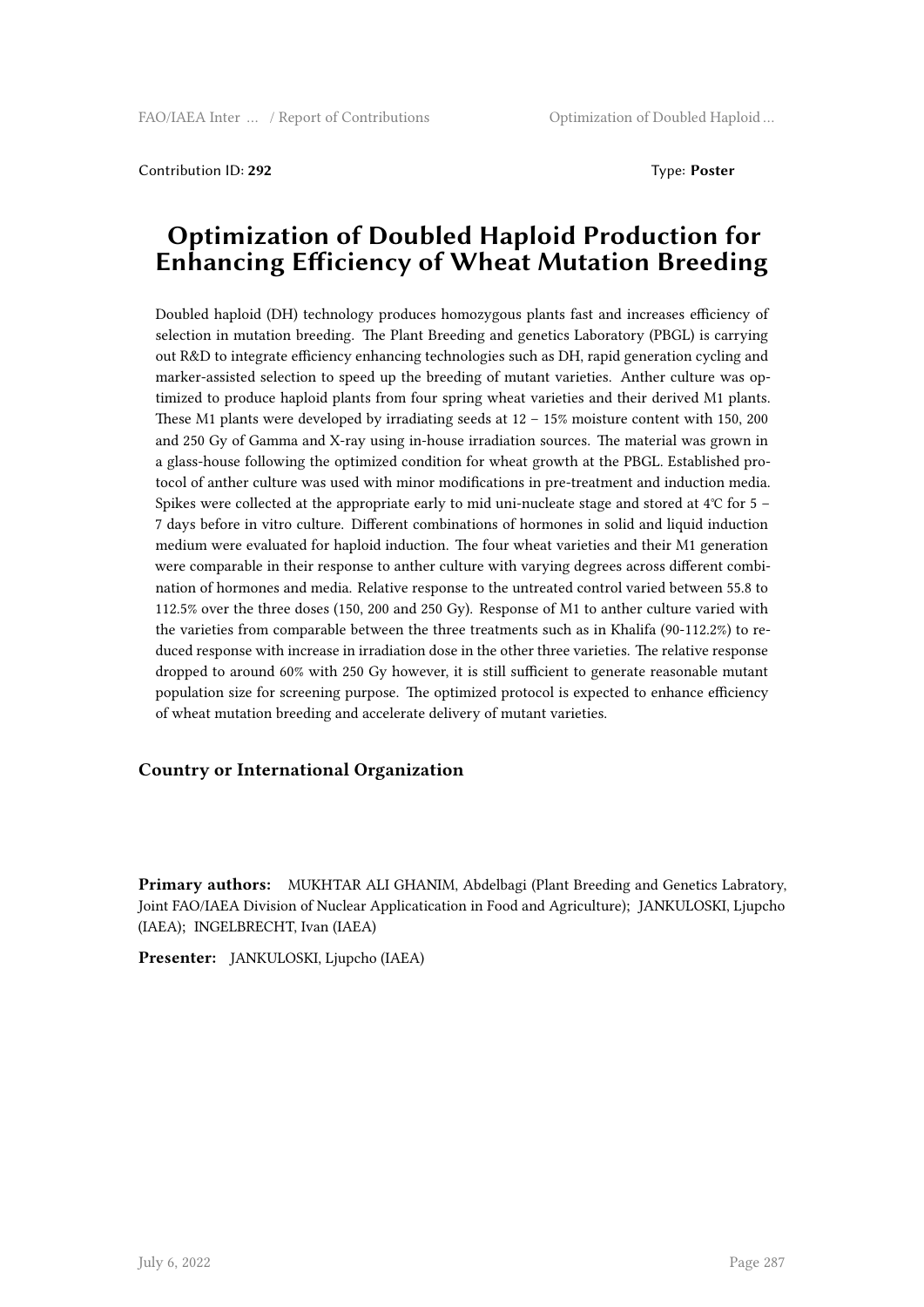Contribution ID: **293** Type: **Poster**

## **Rapid Cycling Techniques to Accelerate Plant Mutation Breeding in Cereals**

Although plant mutation breeding is faster than conventional breeding, techniques are available that can speed up the time from mutation induction to mutant variety release. Advances in highthroughput phenotyping and genotyping, and tissue culture provide several opportunities to make efficiency gains and accelerate the delivery of mutant varieties. The PBGL is carrying out R&D to integrate methods in rapid generation cycling, doubled haploidy and marker-assisted selection to speed up the breeding of mutant varieties. Ten wheat, 7 sorghum and 4 barley varieties from Kenya, Sudan and Austria, respectively, were propagated in different pot sizes, day length and watering regimes to shorten the time needed to flowering and seed setting. At milky stage of seed development, immature embryos rescued at 10, 15, and 20 days after pollination. Plants propagated in small pots under continuous light flowered in less than 35 days. With embryo rescue, an average of 45 days (barley), 48 (wheat) and 60 (sorghum) days were sufficient to complete a generation cycle and produce enough seeds for phenotyping and marker assisted selection in the next generation. These techniques may enable the production of 4-7 generations a year under glass-house with manageable day length options, which is enough to reach sufficient homozygosity to advance a mutant line to evaluation trails.

### **Country or International Organization**

**Primary authors:** MUKHTAR ALI GHANIM, Abdelbagi (Plant Breeding and Genetics Labratory, Joint FAO/IAEA Division of Nuclear Applicatication in Food and Agriculture); JANKULOSKI, Ljupcho (IAEA); INGELBRECHT, Ivan (IAEA)

**Presenter:** INGELBRECHT, Ivan (IAEA)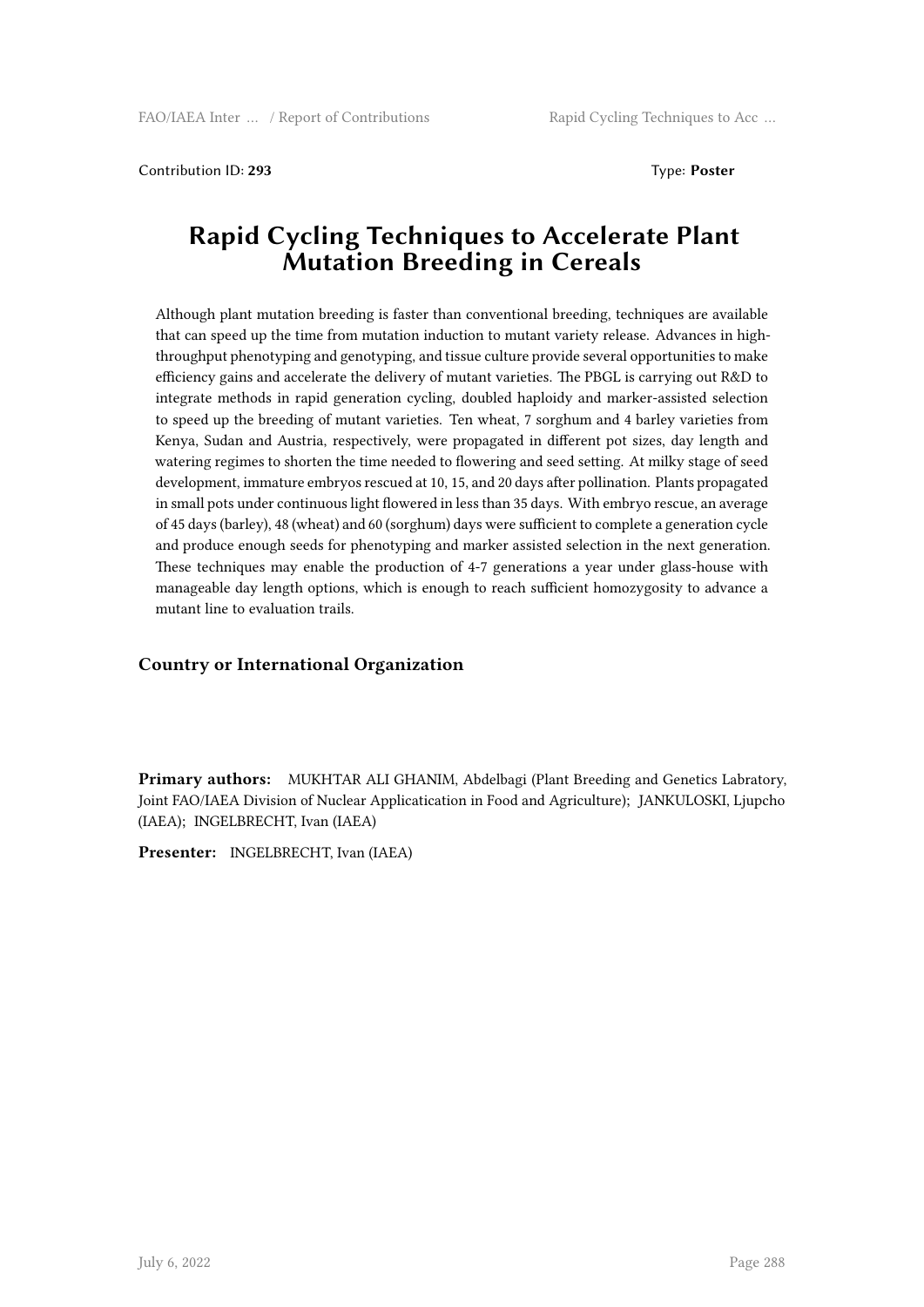#### Contribution ID: **294** Type: **Poster**

# **Optimization of Screening for Salt Tolerance in Soybean for Mutation Breeding**

The world faces great challenges to maintain sustainable food production to feed growing population in the era of climate change. Crop production is increasingly affected by abiotic stresses such as drought, salinity and heat stress. Mutation breeding provides attractive options to generate genetic variability for abiotic stresses. The PBGL has been involved in developing efficient and reliable screening methods for development of mutant varieties tolerant to abiotic stresses such as drought, salt and heat stress. Screening packages were developed for different crops under different conditions in the laboratory, glasshouse and open field. Twenty soybean genotypes were used for salinity screening using hydroponic culture. Sodium chloride (NaCl) was used at 0, 5, 10 and 15 dS/m concentrations for salinity induction in hydroponic system with modified Ishida's nutrient solution. Salinity stress was imposed at early vegetative stage (after nine days from transplanting of seedlings in hydroponic) and continued for more than 6 weeks. Measures were taken for plant growth traits like plant height and leaf number, chlorophyll fluorescence etc. Genotypes had shown variation in sensitivity to salinity stress with increasing in the intensity and time of exposure to stress. Combined differential scoring of these parameters enabled classification of the 20 soybean genotypes into five classes; highly sensitive, sensitive, moderately sensitive, tolerant and highly tolerant to salinity. Tolerant genotypes were further validated under soil condition. The extended treatment with different levels of salinity enables the classification of the genotypes based on their tolerance threshold level that can be adapted for screening of mutant populations for salt tolerance. The matrix of salt concentration and time of exposure to stress provides options based on the targeted environment.

### **Country or International Organization**

**Primary authors:** MUKHTAR ALI GHANIM, Abdelbagi (Plant Breeding and Genetics Labratory, Joint FAO/IAEA Division of Nuclear Applicatication in Food and Agriculture); JANKULOSKI, Ljupcho (IAEA); INGELBRECHT, Ivan (IAEA)

**Presenter:** JANKULOSKI, Ljupcho (IAEA)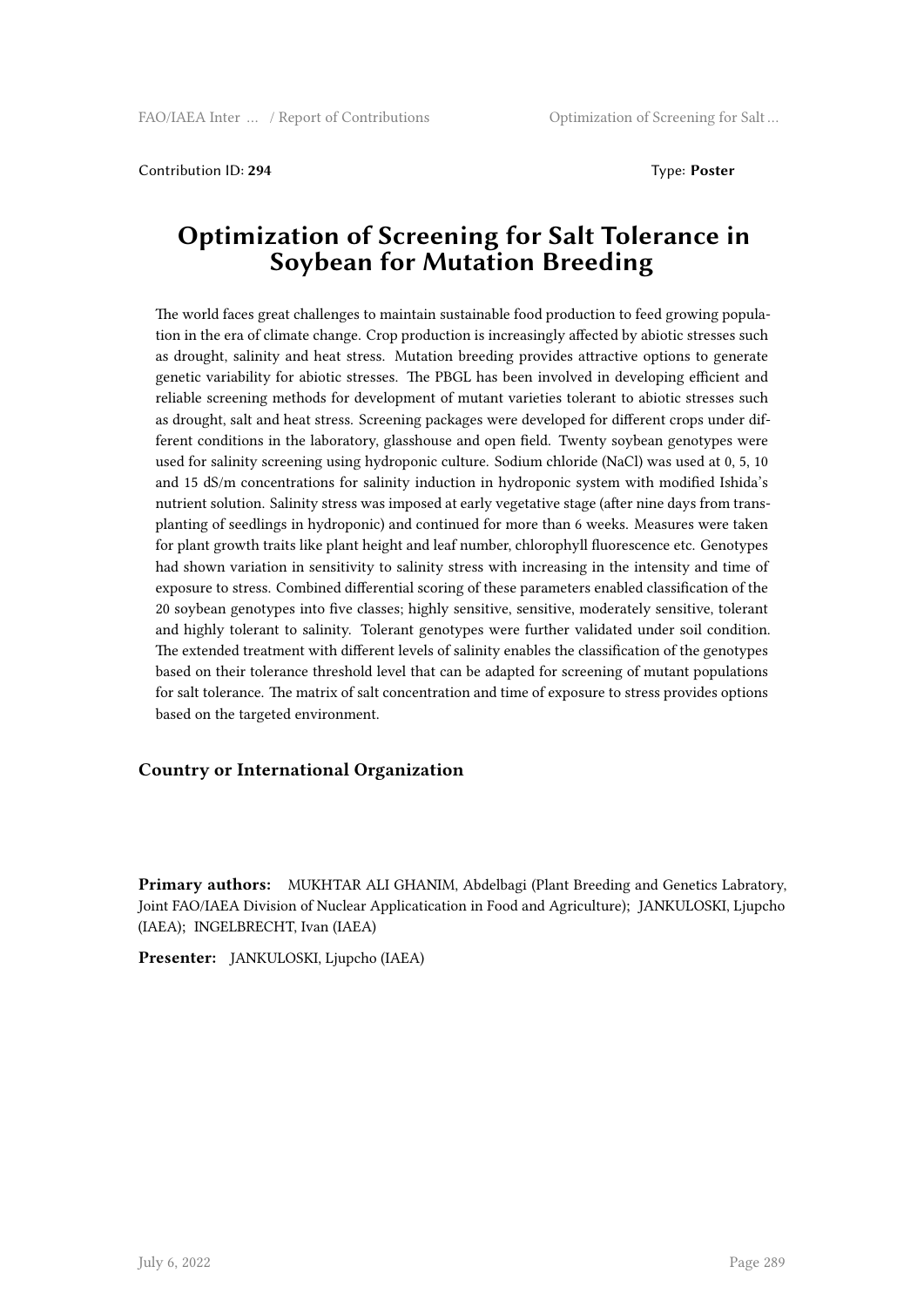Contribution ID: **295** Type: **Poster**

### **Irradiation-Dose Optimization for Mutation Induction in Coffee**

Coffee, a perennial tropical crop, can be grown from seeds or cloned plants in the form of cuttings, grafts or tissue cultured plants. Arabica coffee is most commonly grown from seeds while canephora is mostly grown vegetatively from cuttings and other propagules. Improving coffee through conventional breeding is seriously limited by the availability of genetic variation. Mutation breeding provides great potential to induce the novel genetic variation needed for coffee improvement. The process of optimizing dose involved dose-response experiments where the pattern of reduction in germination or growth rate is determined in relation to increasing absorbed doses. From these experiments, the LD/GR50 and LD/GR30 are calculated. In coffee after adjustment trials on seeds and vegetative parts using our in-house gamma and X-ray irradiators, we came to a range of: 0, 50, 100, 150, 200, 400 Gy for C. arabica seeds and: 0, 5, 10, 15, 20, 30 and 40 Gy for seedlings and cuttings of C. arabica and C. canephora. The protocol for seed treatment follows the general procedure which starts with sorting clean and viable seeds, moisture equilibration in a desiccator with 60% glycerol, irradiation treatments, planting the treated material in suitable set-up such as moist filter papers in petri-dish, soil in trays or pots and incubate at appropriate condition under warm condition 28-30℃. Germination or growth rates after 30 days are recorded and plotted relative to the untreated seeds over the series of the doses and from the blotted graph the doses for LD50, GR50 and LD30, GR30 estimated. The estimated dose can be used for bulk treatment. The same follows for vegetative propagules (cuttings, seedling, embryo etc) except that the applied doses here are relatively low in the order of 0 to 40 Gy. The protocols will be reviewed for dissemination and wide adoption by member states.

### **Country or International Organization**

**Primary authors:** MUKHTAR ALI GHANIM, Abdelbagi (Plant Breeding and Genetics Labratory, Joint FAO/IAEA Division of Nuclear Applicatication in Food and Agriculture); INGELBRECHT, Ivan (IAEA)

**Presenter:** MUKHTAR ALI GHANIM, Abdelbagi (Plant Breeding and Genetics Labratory, Joint FAO/IAEA Division of Nuclear Applicatication in Food and Agriculture)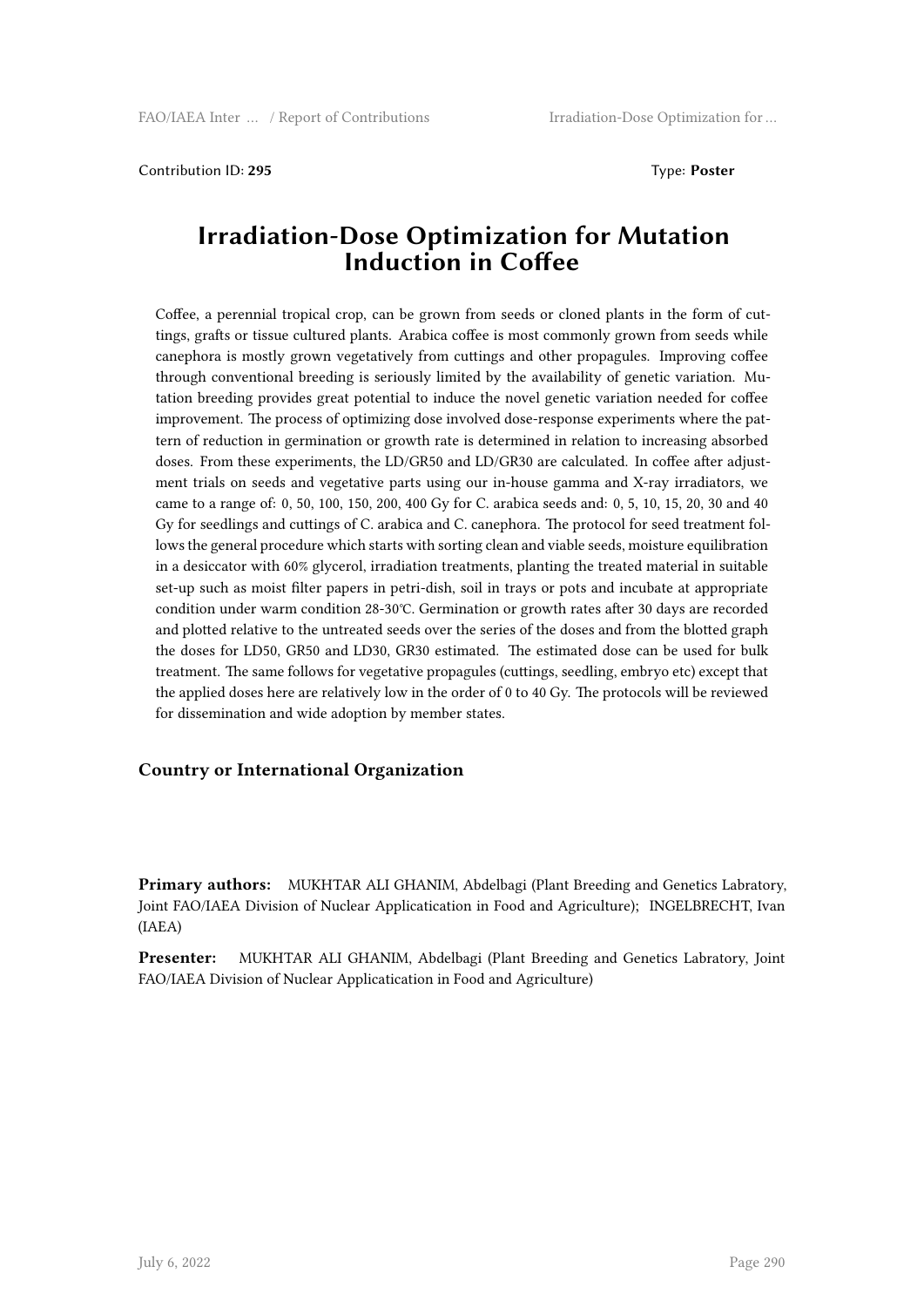Contribution ID: **296** Type: **Poster**

## **Mutation Breeding for Resistance to the Parasitic Weed Striga in Major Cereal Crops for Sustainable Food Security**

Striga is an obligate hemi-parasitic weed species that attacks roots of major cereal crops such as sorghum, millet, maize and rice. In severe situations of Striga infestation, losses in crop yield may reach up to 90-100%. Forty percent of arable land in sub-Saharan Africa is infested with Striga with annual losses estimated up to 14 billion US\$. For subsistence farmers, growing resistant varieties is one of the most viable control option. A Coordinated Research Project was launched by the IAEA in 2016 for mutation breeding of resistance to Striga in major cereal crops with the objective to develop screening protocols, generate genetic variability and optimize efficiency enhancing technologies to accelerate delivery of resistant varieties. We report in this presentation an overview of the progress made and the prospective. Simple, efficient and reliable screening protocols were optimized for field, glass-house and laboratory screening of Striga hermonthica and asiatica in upland rice and sorghum. These protocols were verified in more than one site in the participating countries and validated on M2 populations. A total of 82 and 47 putative resistant mutants were, so far, reported in upland rice and sorghum, respectively, by three of the participating countries in Africa (Burkina Faso, Madagascar and Sudan), and the PBGL. Field resistance in M4 of 20 upland rice and 6 maize lines from Madagascar are in verification and classification at PBGL using pot-phenotyping. Field performance of promising mutants will be evaluated across different environments and crosses will be made between stable mutants and their parents for allelism test, mechanism of resistance and to produce populations for development of molecular markers linked to the resistance. The technologies developed and the generated resistance to Striga together with the markers will enable wide adoption by member states for Striga management in vulnerable areas.

### **Country or International Organization**

**Primary authors:** MUKHTAR ALI GHANIM, Abdelbagi (Plant Breeding and Genetics Labratory, Joint FAO/IAEA Division of Nuclear Applicatication in Food and Agriculture); ALI, Adel (Plant Breeding and Genetics Laboratory, Joint FAO/IAEA Division of Nuclear Techniques in Food and Agriculture); JANKULOSKI, Ljupcho (IAEA); INGELBRECHT, Ivan (IAEA)

**Presenter:** MUKHTAR ALI GHANIM, Abdelbagi (Plant Breeding and Genetics Labratory, Joint FAO/IAEA Division of Nuclear Applicatication in Food and Agriculture)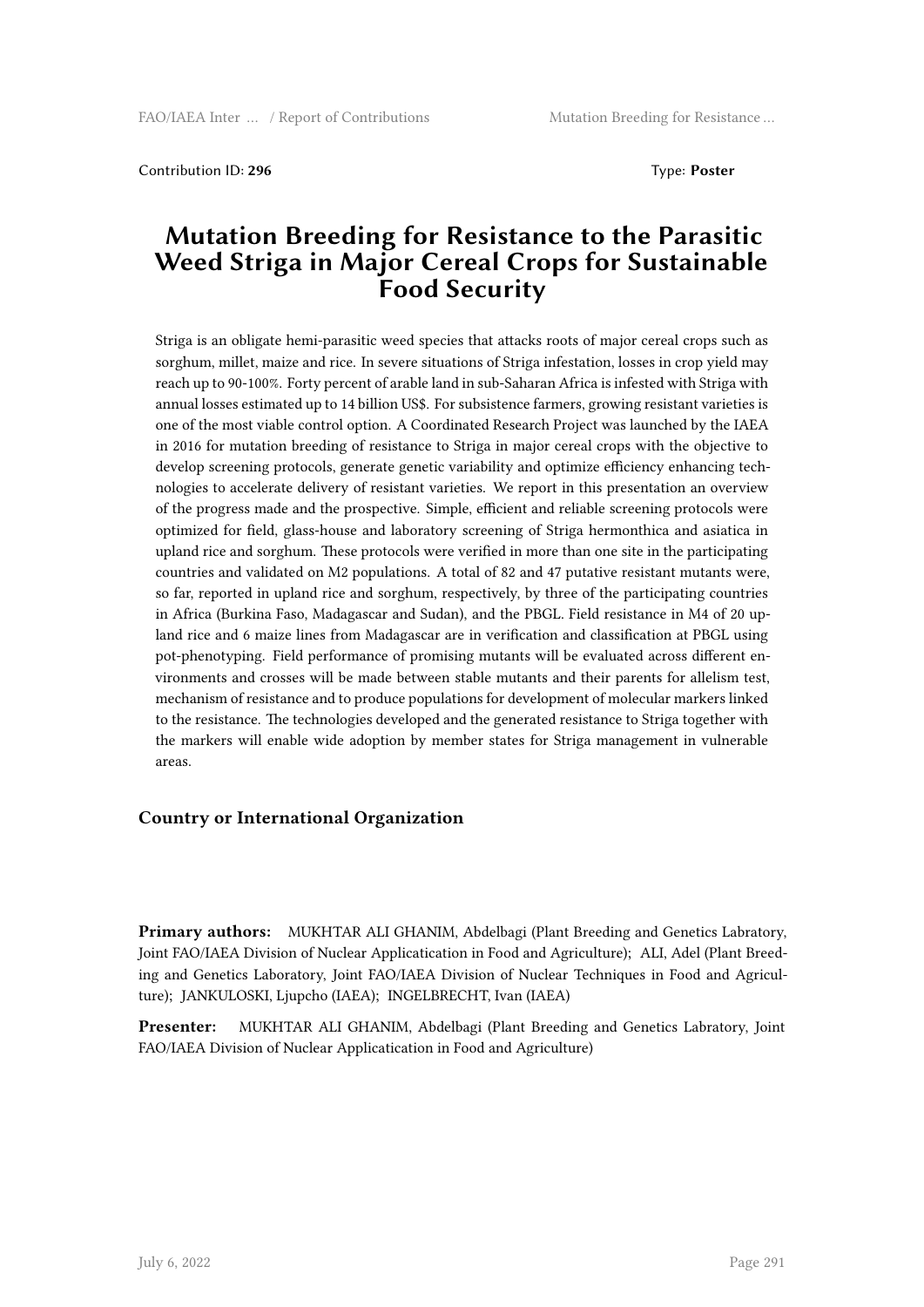Contribution ID: **297** Type: **Poster**

### **Identification of Rice Mutants Tolerant to Cold Stress at the Germination Stage By Tilling**

The occurrence of low temperatures is a common stress in rice cultivation in temperate regions, making tolerance to low temperatures a desirable trait in rice genotypes grown in Southern Brazil. These low temperatures hinder germination, crop establishment and grain yield. This study aimed to characterize and identify through the TILLING technique, rice families tolerant to low temperature stresses in the germination stage. In germination analysis, seeds of 400 mutant families rice (M3 generation), and BRS Querência, BR IRGA 409 and Nourim Mochi cultivars were subjected to treatments with different temperatures (13 ° C and 25 ° C) and compared as to their relative performance, as measured by the length of coleoptile, root length and shoot length. For the analysis of mutant families by the TILLING technique, 4,000 M3 plants subdivided in 500 pools of eight plants were analyzed. Mutants were obtained by mutagenesis with ethylmethanesulfonate (EMS), for the presence of mutations in Os03g0103300 (qLTG3-1), a gene connected to germination response to low temperature stress in rice. The results indicate that mutation induction was effective in generating genetic variability for tolerance to low temperatures during germination stage. The TILLING technique allowed the identification of a genotype (516 A3) carrying several SNP mutations in the Os03g0103300 gene (qLTG3-1). SNPs were detected in coding sequences and in the 3'- UTR region, and one mutation was found to be associated to a AP2/ERF domain located downstream the gene and is suggested to be the mutation responsible for the character stress tolerance to low temperatures.

### **Country or International Organization**

**Primary authors:** KOPP DA LUZ, Viviane (Plant Genomics and Breeding Center); EBELING VIANA, Vivian (Plant Genomics and Breeding Center); DA ROSA FARIAS, Daniel (Plant Genomics and Breeding Center); MAGALHÃES DA FONSECA, Gabriela (Plant Genomics and Breeding Center); DE MAGALHÃES JR., Ariano Martins (Embrapa Temperate Climate); DA MAIA, Luciano Carlos (Plant Genomics and Breeding Center); PEGORARO, Camila (Plant Genomics and Breeding Center); DE OLIVEIRA, Antonio Costa (Plant Genomics and Breeding Center)

**Presenter:** DE OLIVEIRA, Antonio Costa (Plant Genomics and Breeding Center)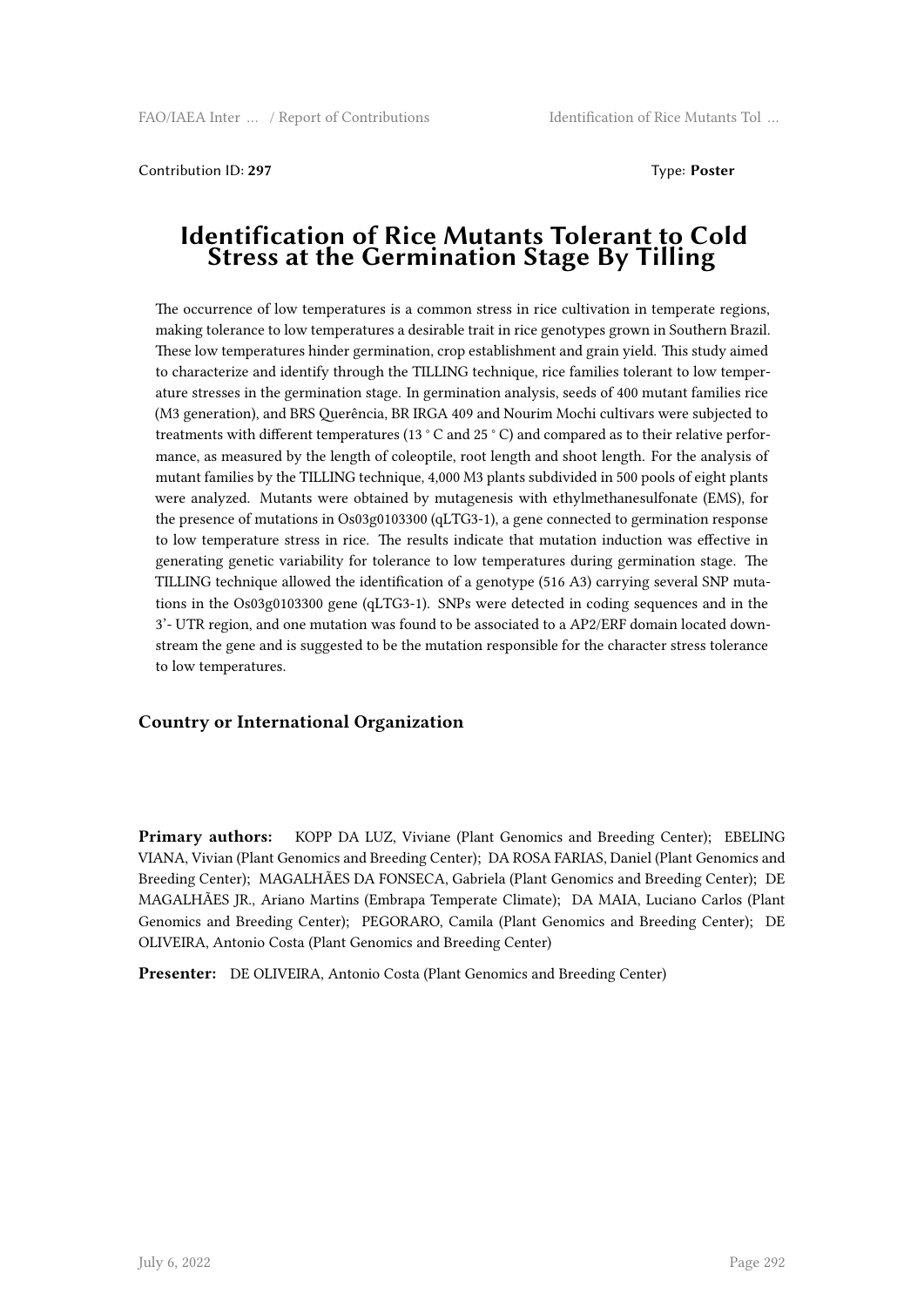Contribution ID: **298** Type: **Poster**

# **Development of a Functional Marker for Marker-Assisted Selection of 'Orange Lemma' Mutants to Improve Feed Quality in Barley**

Barley is a major cereal crop for feed consumed by a wide range of animals including cows, pigs and poultry as green forage, hay, silage or grain. Multiple mutations exist in barley that can be exploited to develop specific forage barley varieties. Barley 'orange lemma' (rob1) mutants show similar reduced lignin content to mutants in maize or poplar. A range of barley 'orange lemma' varieties exist either as natural or induced mutants. Most genes in the lignin biosynthesis pathway have been well characterized opening perspectives to develop a functional marker for orange lemma using a candidate gene approach. Here we describe the molecular and genetic characterization of orange lemma in different spring barley accessions. Candidate causative mutations underlying the orange lemma phenotype were identified. An allele-specific assay was developed for rob1 in the 'Bowman' genetic background. Genetic and phenotypic analysis of the F1 derived from the rob1 mutant and its parental line showed that orange lemma is a monofactorial recessive trait. Using a segregating F2 population, trait and marker linkage could be demonstrated. Experiments have been initiated to validate the marker assay in additional barley genetic backgrounds to enable marker-assisted backcrossing of rob1 for feed barley improvement.

### **Country or International Organization**

**Primary authors:** INGELBRECHT, Ivan (IAEA); HOFINGER, Bernhard (Plant Breeding and Genetics Laboratory, Joint FAO/IAEA Division of Nuclear Techniques in Food and Agriculture, Department of Nuclear Sciences and Applications, International Atomic Energy Agency); AKGUN, Eda (Plant Breeding and Genetics Laboratory, Joint FAO/IAEA Division of Nuclear Techniques in Food and Agriculture); MATIJEVIC, Mirta (Plant Breeding and Genetics Laboratory, Joint FAO/IAEA Division of Nuclear Techniques in Food and Agriculture); ALI, Adel (Plant Breeding and Genetics Laboratory, Joint FAO/IAEA Division of Nuclear Techniques in Food and Agriculture, IAEA Laboratories Seibersdorf); JANKOWICZ-CIESLAK, Joanna (Plant Breeding and Genetics Laboratory, Joint FAO/IAEA Division of Nuclear Techniques in Food and Agriculture); JARC, Luka (Plant Breeding and Genetics Laboratory, Joint FAO/IAEA Division of Nuclear Techniques in Food and Agriculture); JANKULOSKI, Ljupcho (Plant Breeding and Genetics Section, Joint FAO/IAEA Division of Nuclear Techniques in Food and Agriculture, IAEA); MUKHTAR ALI GHANIM, Abdelbagi (Plant Breeding and Genetics Labratory, Joint FAO/IAEA Division of Nuclear Applicatication in Food and Agriculture); GRAUSGRUBER, Heinrich (Dept. Crop Sciences)

#### **Presenter:** INGELBRECHT, Ivan (IAEA)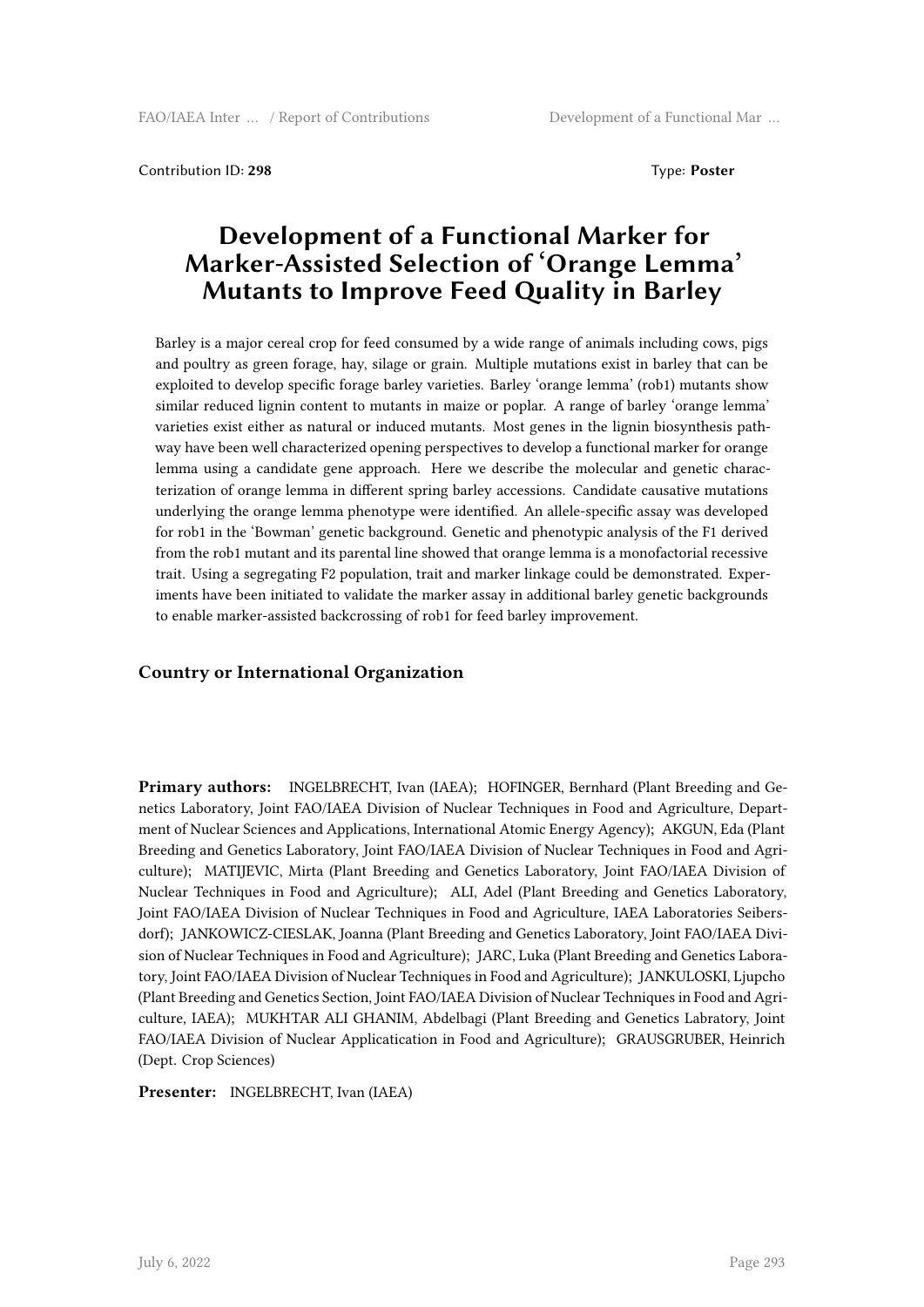Contribution ID: **299** Type: **Poster**

## **Creating Desired Traits for African Sorghum, Semi-Dwarf and Early Maturing, and Molecular Characterisation of their Genetic Architecture**

Wad Ahmed is a Sorghum variety popular among farmers in Sudan, except that it matures slightly late and is (too) tall making it prone to yield losses caused by terminal drought and lodging. Mutagenesis and breeding work was undertaken to obtain early-maturing and semi-dwarf mutants and we are developing molecular markers to facilitate use of these new traits in breeding programs. Seed bags of Wad Ahmed were subjected to different doses of gamma radiation (200, 300, 400 Gy). M2 seeds were planted 'head-to-row', i.e., one row per M1-head. From 500 rows, six promising mutants (D1-D6) were picked and progressed to the M6 stage by single seed descent. For marker development we created segregating populations to genetically map the causal variant(s): M6 plants for each mutant were backcrossed to Wad Ahmed (M6BC1). The resulting F1 generations (M6BC1F1) were allowed to self-pollinate and thus F2 populations (M6BC1F2) were developed. Phenotyping of two of the F2 populations for flowering time and final plant height shows that the traits are segregating and accessible to genetic mapping. For genome wide identification of candidate loci we produced 2nd-generation DNA sequencing data (Illumina) for all six mutagenized lines (D1-D6, M6) and wild-type Wad Ahmed Sorghum plants. The sequencing reads were aligned to the available Sorghum reference genome and searched for distinct variants between the mutants and wild-type Wad Ahmed. Across the six mutants we called several thousand candidate variants (SNPs and small IN/DELS). They are scattered across the genome. We also identified regions of statistically significant differences in read coverage, indicative of large deletions. Genetic mapping with the segregating F2 populations will determine which of the candidate mutations are causal for the observed phenotypes. We will then convert those into PCR-based molecular markers to facilitate Marker Assisted Selection (MAS).

### **Country or International Organization**

**Primary authors:** WARTHMANN, Norman (IAEA - Seibersdorf Laboratory); MUKHTAR ALI GHANIM, Abdelbagi (Plant Breeding and Genetics Labratory, Joint FAO/IAEA Division of Nuclear Applicatication in Food and Agriculture); ALI, Adel (Plant Breeding and Genetics Laboratory, Joint FAO/IAEA Division of Nuclear Techniques in Food and Agriculture); MATIJEVIC, Mirta (Plant Breeding and Genetics Laboratory, Joint FAO/IAEA Division of Nuclear Techniques in Food and Agriculture); JANKOWICZ-CIESLAK, Joanna (Plant Breeding and Genetics Laboratory, Joint FAO/IAEA Division of Nuclear Techniques in Food and Agriculture); INGELBRECHT, Ivan (IAEA)

**Presenters:** WARTHMANN, Norman (IAEA - Seibersdorf Laboratory); MUKHTAR ALI GHANIM, Abdelbagi (Plant Breeding and Genetics Labratory, Joint FAO/IAEA Division of Nuclear Applicatication in Food and Agriculture)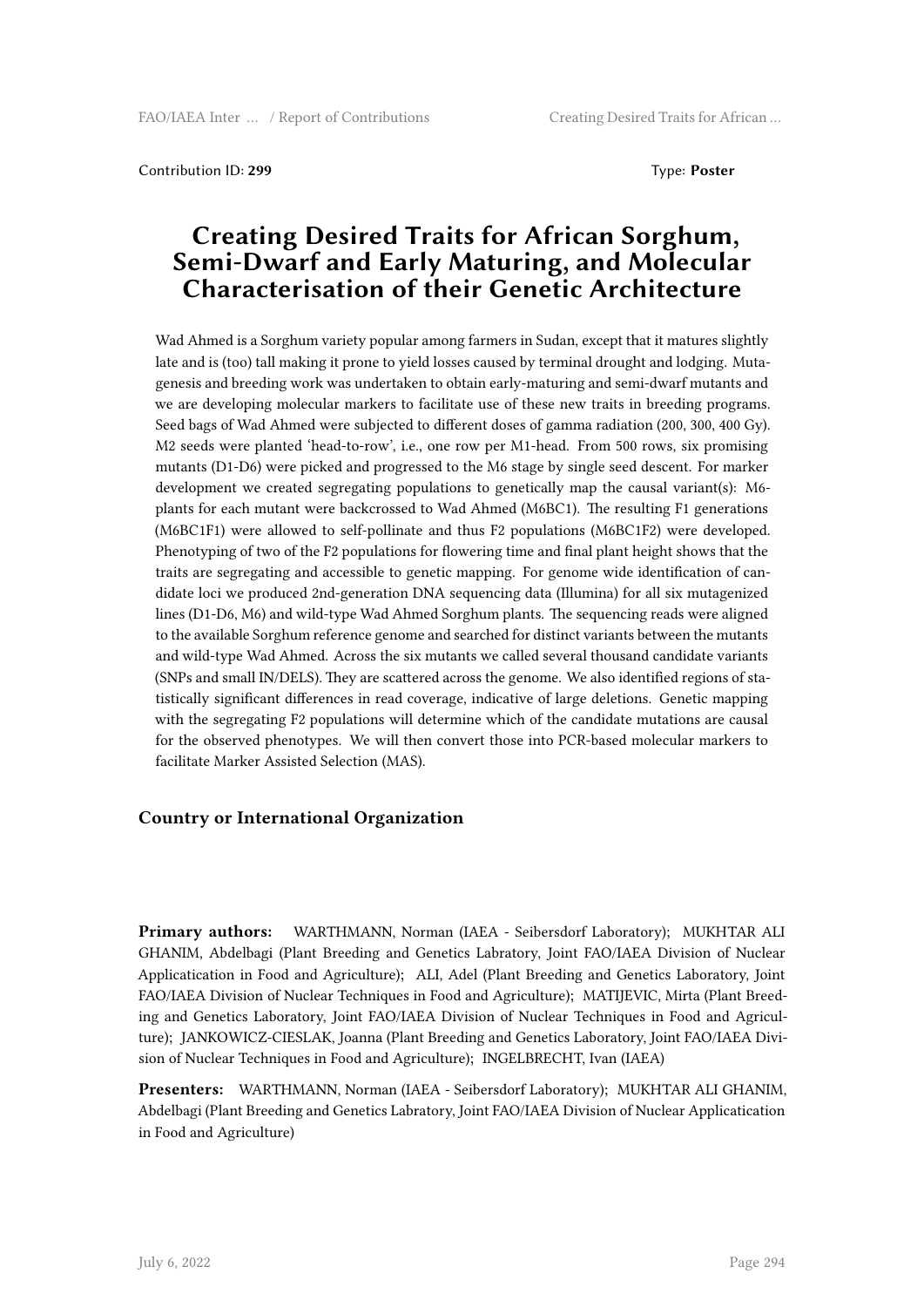#### Contribution ID: **300** Type: **Poster**

## **Soybean Nodulation: From Gene Mutation, via Gene Isolation to Functional Circuits**

Legume plants (18,000 legume species exist) possess a complex root-developmental pathway, leading to nitrogen-fixing nodulation. Rhizobium bacteria induce cortical cell proliferation, then invade concurrently the newly developed tissue to differentiate into nitrogen-fixing bacteroids. This nodule development is of global significance for agriculture and ecology. We have used a variety of analytical approaches to understand one key component of this symbiosis, namely the legumespecific process of 'Autoregulation of Nodulation' (AON). The symbiosis (both nodule induction and nitrogen fixation) is inhibited by nitrate. We used induced EMS mutagenesis of soybean to isolate nitrate-tolerant symbiosis (nts) mutants. They lacked AON. The mutant trait was controlled by a single genetic element, shown to be active in the shoot. Thus communication between root and shoot was assumed. We then developed complex DNA profiling and gene cloning techniques to first clone the mutated gene (2002). It encodes a LRR receptor kinase called GmNARK. GmNARK homologues are functional in other legumes such as pea, bean, Medicago truncatula (called SUNN) and Lotus japonicus (called HAR1). We then found interacting genes and signalling factors. Gm-NARK is modulated by GmKAPP (Kinase Associated Protein Phosphatase). GmNARK is also the receptor of inoculation for nitrate-induced, root-derived RIC peptides. These are 11-12 amino acids long, and triarabinossylated at a central proline (P7). These are an excellent example of systemic communication. GmNARK regulates the synthesis of a microRNA (miR2111) in the shoot. This RNA is essential for nodulation, interacts with the TML (Too much love) gene. GmNARK, once activated by CLE peptide (either GmRIC1 or GmRIC2), suppresses the synthesis of miR2111, thus inhibiting further nodule induction. We thus understand the overall AON control circuit, its signal peptide and microRNA, and the receptor kinases and transcription factors. Most importantly the data suggest that similar control circuits exist for other processes in plants.

### **Country or International Organization**

**Primary authors:** M. GRESSHOFF , Peter (Center for Integrative Legume Research, School of Agriculture and Food Sciences, University of Queensland); J. FERGUSON , Brett (Center for Integrative Legume Research, School of Agriculture and Food Sciences, University of Queensland)

**Presenter:** M. GRESSHOFF , Peter (Center for Integrative Legume Research, School of Agriculture and Food Sciences, University of Queensland)

**Track Classification:** New challenges and technologies in plant genomics and breeding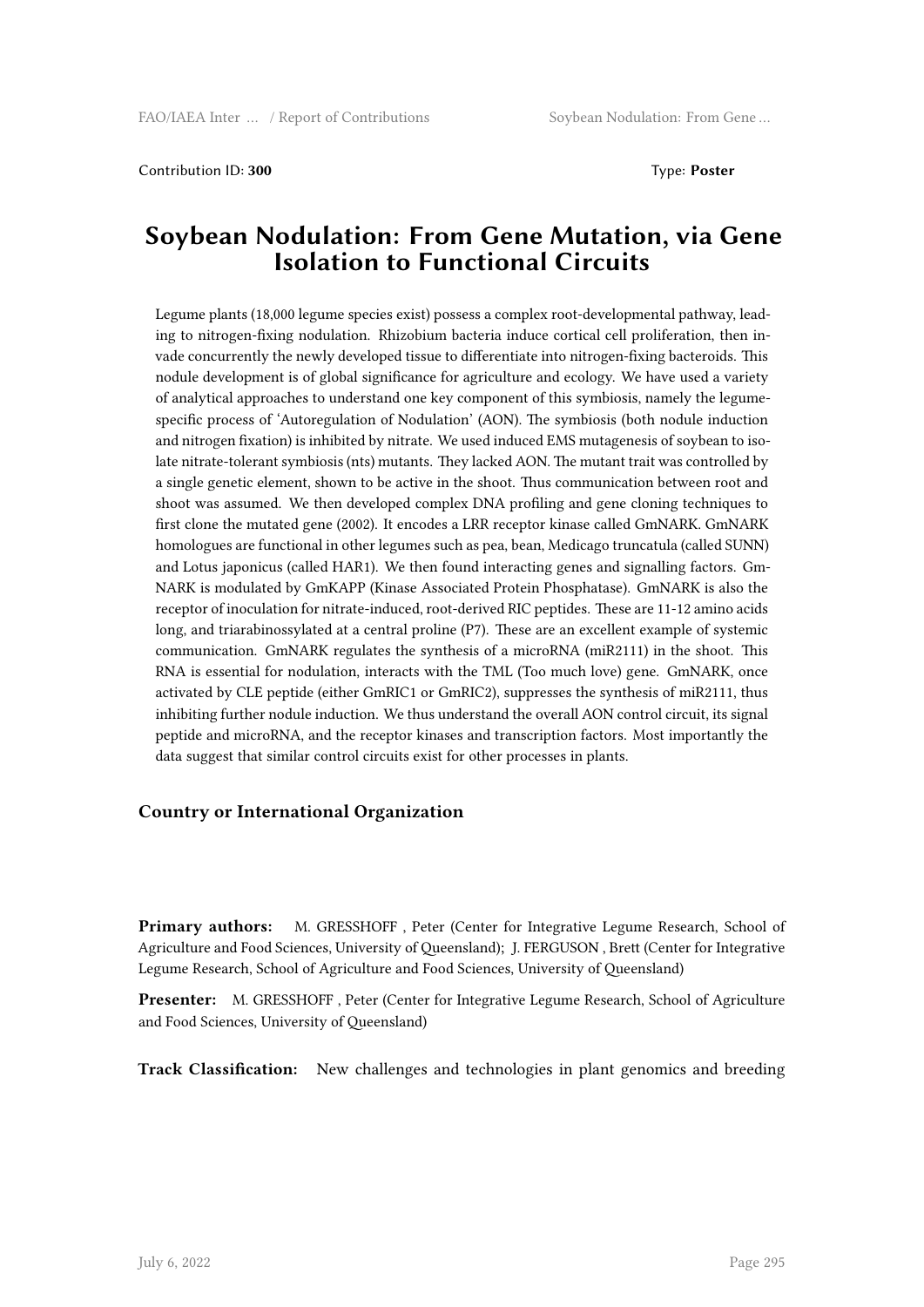#### Contribution ID: **301** Type: **Poster**

## **Development of Barley Tilling Mutants Tolerant to Aluminium Stress**

Aluminium is the third most abundant element in the Earth's crust. In acidic soils it solubilizes to Al3+ ions, that are phytotoxic and cause root growth inhibition. Around 50% of arable lands are acidic. Barley is one of the crops most sensitive to Al it is a good model for studying Aluminium response. The common mechanism of Aluminium tolerance is related to excretion of organic acids. Here we investigate another pathway of Aluminium tolerance through changes in genes related to cell cycle progression and DNA repair to generate Al-tolerant mutants in barley. We used Hor-TILLUS plat form and TILLING strategy to identify mutants in HvATR (cell cycle checkpoint regulator), HvALT2 (halting cell divisions) and HvSOG1 (Transcription factor (TF) involved in DNA damage response (DDR)). Mutants were screened in hydroponic system in Hoagland solution containing 20µM, 30µM and 40µM of bioavailable Al. After one week, root systems were scanned and analysed in detail. DNA damage caused by Aluminium was investigated on the cytological and molecular levels. We have identified 44 mutations in the three selected target genes. Mutants carrying missense or splice junction mutations were screened for Aluminium response. We found several forms with increased Aluminium tolerance. Their root system was less affected by Al3+ ions than the system of the wild types after treatment with different doses of Aluminium. The cell cycle and mitotic index in root meristems were analysed in mutants and wild type after Aluminium treatment. Aluminium is a very important factor limiting crop production on acidic soils. Developing Aluminium tolerant forms is of great importance for plant breeding. Our barley TILLING mutants carrying changes in genes related to cell cycle progression and DNA repair may help to elucidate the alternative pathways of Aluminium response and are a valuable material for breeding barley more tolerant to Al toxicity.

### **Country or International Organization**

**Primary authors:** SZURMAN-ZUBRZYCKA, Miriam (Department of Genetics, Faculty of Biology and Environmental Protection, University of Silesia, Poland); DASZKOWSKA-GOLEC, Agata (Department of Genetics, Faculty of Biology and Environmental Protection, University of Silesia, Poland); CHMIELEWSKA, Beata (Department of Genetics, Faculty of Biology and Environmental Protection, University of Silesia, Poland); TODOROVSKA, Elena (Agrobioinstitute (CAB), Bulgaria); SZAREJKO, Iwona (Department of Genetics, Faculty of Biology and Environmental Protection, University of Silesia, Poland); BED-KOWSKA, Izabela (Department of Genetics, Faculty of Biology and Environmental Protection, University of Silesia, Poland); JELONEK, Janusz (Department of Genetics, Faculty of Biology and Environmental Protection, University of Silesia, Poland); NAWROT, Malgorzata (Department of Genetics, Faculty of Biology and Environmental Protection, University of Silesia, Poland)

**Presenter:** SZURMAN-ZUBRZYCKA, Miriam (Department of Genetics, Faculty of Biology and Environmental Protection, University of Silesia, Poland)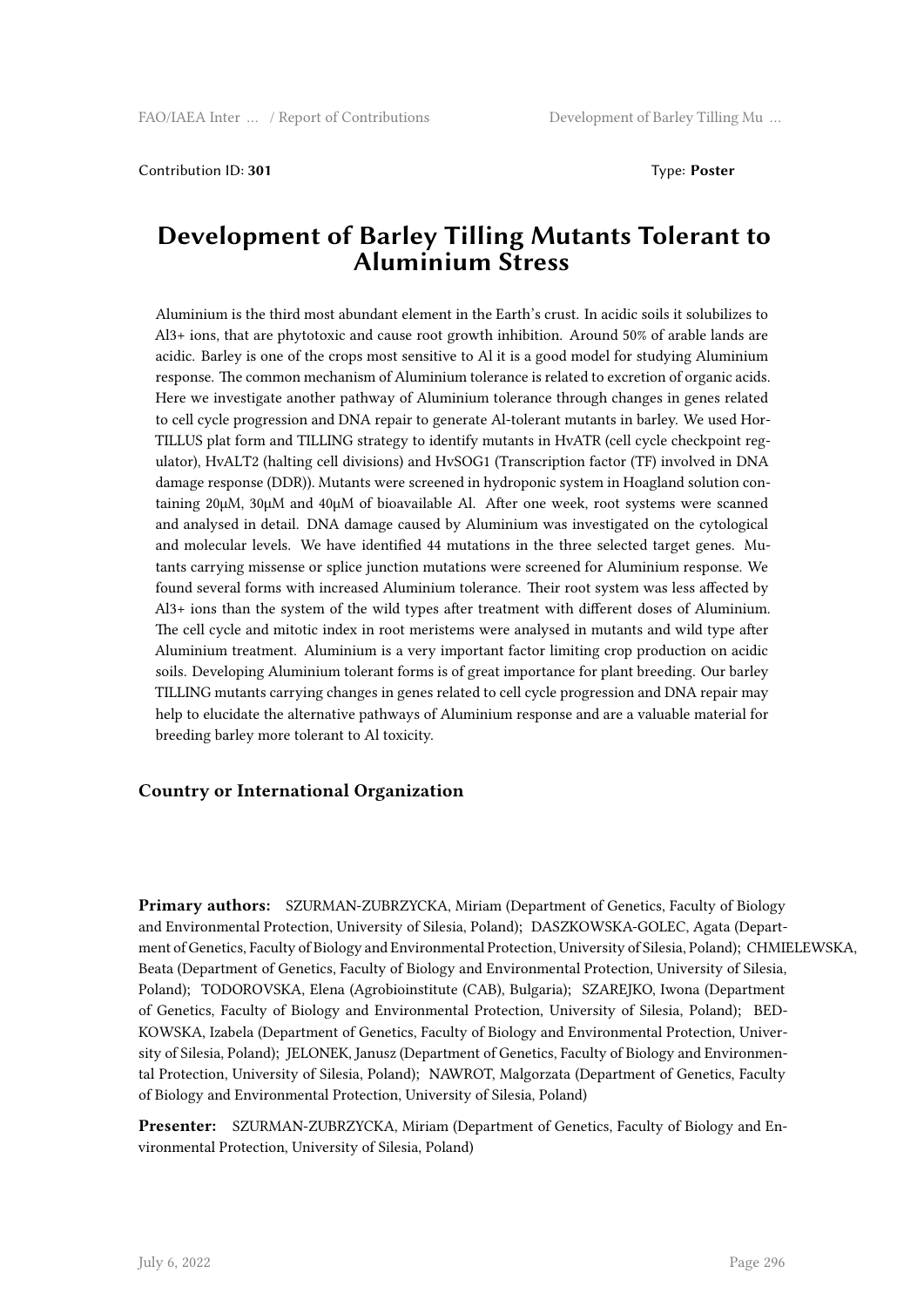Contribution ID: **302** Type: **Oral**

### **Ion-Beam Mutagenesis – An Innovative and Effective Method for Plant Breeding and Gene Discovery**

We have developed a unique technology for mutation induction of plants using energetic ion beams at the RI Beam Factory (RIBF) of RIKEN. Ion beams effectively induce mutations at relatively low doses without severely inhibiting growth. The irradiation treatment can be given to various plant materials and mutation can be induced in a short time between seconds and a few minutes. We have collaborated with companies and agricultural experiment stations on ion-beam-induced mutation breeding and generated 30 new cultivars including sterile Verbena 'Temari Bright Pink', new color flower of Petunia 'Safinia Rose Veined', tearless onion 'Smile ball' and short-culm Japanese barnyard millet 'Nebari-ko No.2'. The linear energy transfer (LET) of ions depends on the species and velocity. For example, C ions provide LET values from 23 to 290 keV/μm in water. Since LET intensively affects the mutation frequency, it is an important parameter to determine the most effective irradiation condition in mutagenesis. According to our investigations, the most effective LET (LETmax) for mutation induction is 30 keV/μm in Arabidopsis and 23-50 keV/μm in rice, respectively. Subsequently, we have analyzed on the mutated DNA with morphological mutants. The most mutations were small deletions. Irradiation at LETmax is effective for plant breeding because of its very high mutation rate and sufficient energy to disrupt a single gene. We built a new beam line to increase available ion species with higher LET and longer range. We aim at advances in examination of the effects of physical factors (e.g., ion species, LET, and dose) on DNA-mutated regions with detection using whole genome sequencing, and elucidation of the mechanism of mutagenesis with ion beams. In addition, the combination of ion-beam induced mutants and genome sequencing technology may enable discovery of genes and thus lead to new field in biology, 'mutagenomics'.

### **Country or International Organization**

**Primary author:** Ms ABE, Tomoko (Nishina Center (Acclerator Applications Research Division), Ion Beam Breeding Team, RIKEN, Japan)

**Presenters:** Ms ABE, Tomoko (Nishina Center (Acclerator Applications Research Division), Ion Beam Breeding Team, RIKEN, Japan); HAYASHI, Yoriko (Nishina Center (Acclerator Applications Research Division), Ion Beam Breeding Team, RIKEN, Japan); MORITA, Ryouhei (Nishina Center (Acclerator Applications Research Division), Ion Beam Breeding Team, RIKEN, Japan); ICHIDA, Hiroyuki (Nishina Center (Acclerator Applications Research Division), Ion Beam Breeding Team, RIKEN, Japan)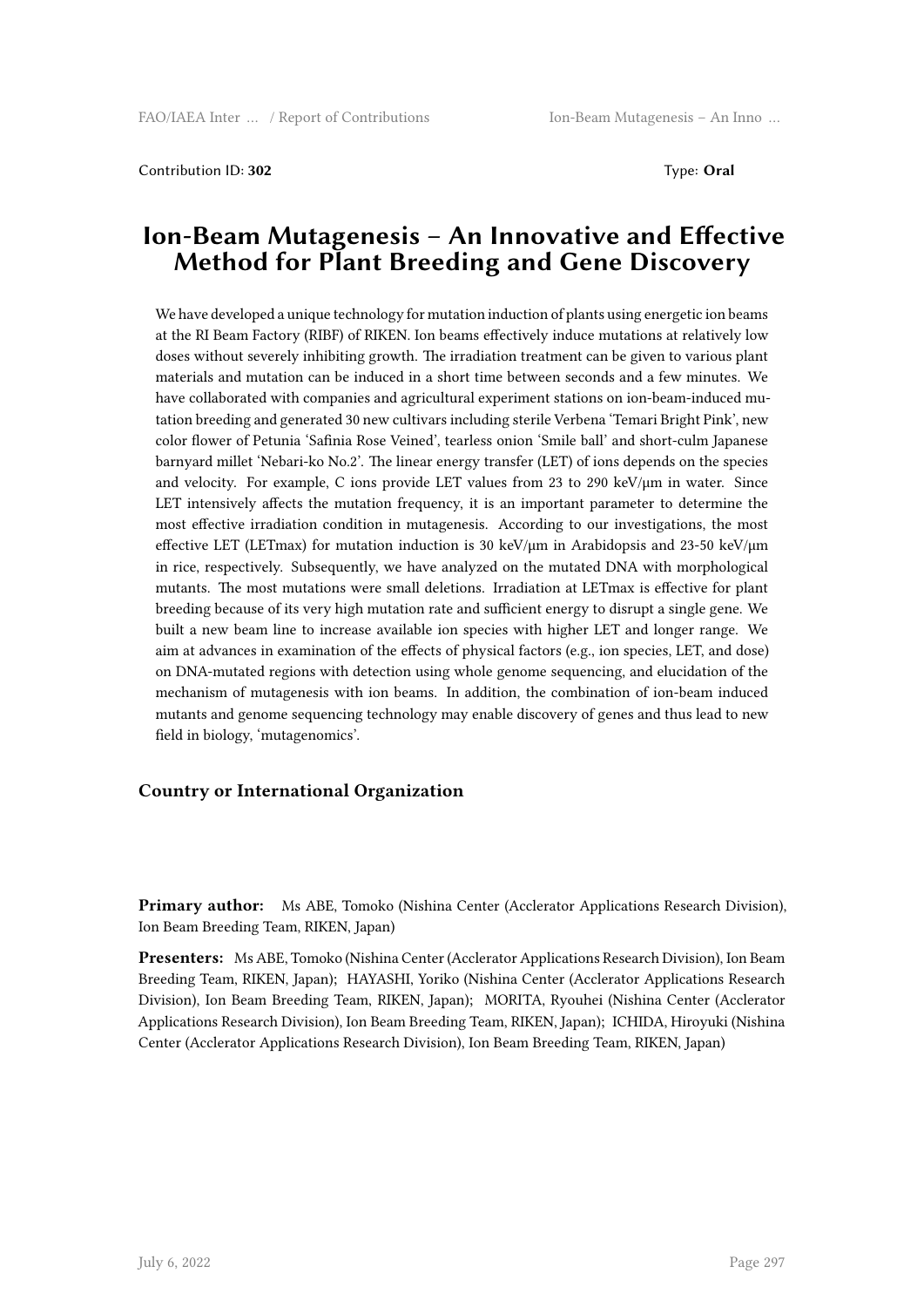Contribution ID: **303** Type: **Poster**

### **MAIN RESULTS OF PLANT MUTATION INDUCTION FOR ABIOTIC STRESS IN CUBA**

The effects of climate change have had an unfavourable impact on food production. Drought and high temperatures affect the production and supply of food to the population in Cuba. The development of new varieties tolerant to drought is an alternative that will be used to minimize the effects of climate change on food production and the induction of mutation has demonstrated its potential in this regard. Faced with this problem in the National Institute of Agricultural Sciences, an improvement program was developed that seeks to obtain new varieties of tomato, common bean and Hibiscus sabdariffa highly productive under conditions of drought and high temperature. Tomato seeds, common beans and Hibiscus sabdariffa were irradiated with different doses of 60Co gamma rays. After four rounds of selection in the field, some genotypes with high yield potential under water supply and high temperature conditions were identified. The best genotypes were evaluated by farmers in different production areas. Three tomato mutants as well as three mutants of Hibiscus sabdariffa were released. Some advanced mutant lines of common bean tolerant to high temperature and drought were selected. Biochemistry and molecular evaluation of obtained mutants was performed.

#### **Country or International Organization**

Cuba

**Primary author:** Ms GONZÁLEZ CEPERO, Maria Caridad (National Institute of Agricultural Sciences, Mayabeque (INCA) Cuba)

**Co-authors:** Mr GUILLAMA ALONSO, Rodolfo (National Institute of Agricultural Sciences, Mayabeque (INCA), cuba); Ms HORTA FERNÁNDEZ , Dayne (National Institute of Agricultural Sciences Mayabeque (INCA) Cuba); Ms ÁLVAREZ GONZÁLEZ, Alba (Center for Technological Applications and Nuclear Development (CEADEN), Cuba); Mr CHÁVEZ ARDANZA, Armando (Center for Technological Applications and Nuclear Development (CEADEN), Cuba); VEITIA RODRÍGUEZ, Novisel (Plant Biotechnology Institute (IBP) Cuba); Ms RODRÍGUEZ RODRÍGUEZ, Mayra (Engineering Genetics and Biotechnology Center (CIGB), Cuba)

**Presenter:** Ms GONZÁLEZ CEPERO, Maria Caridad (National Institute of Agricultural Sciences, Mayabeque (INCA) Cuba)